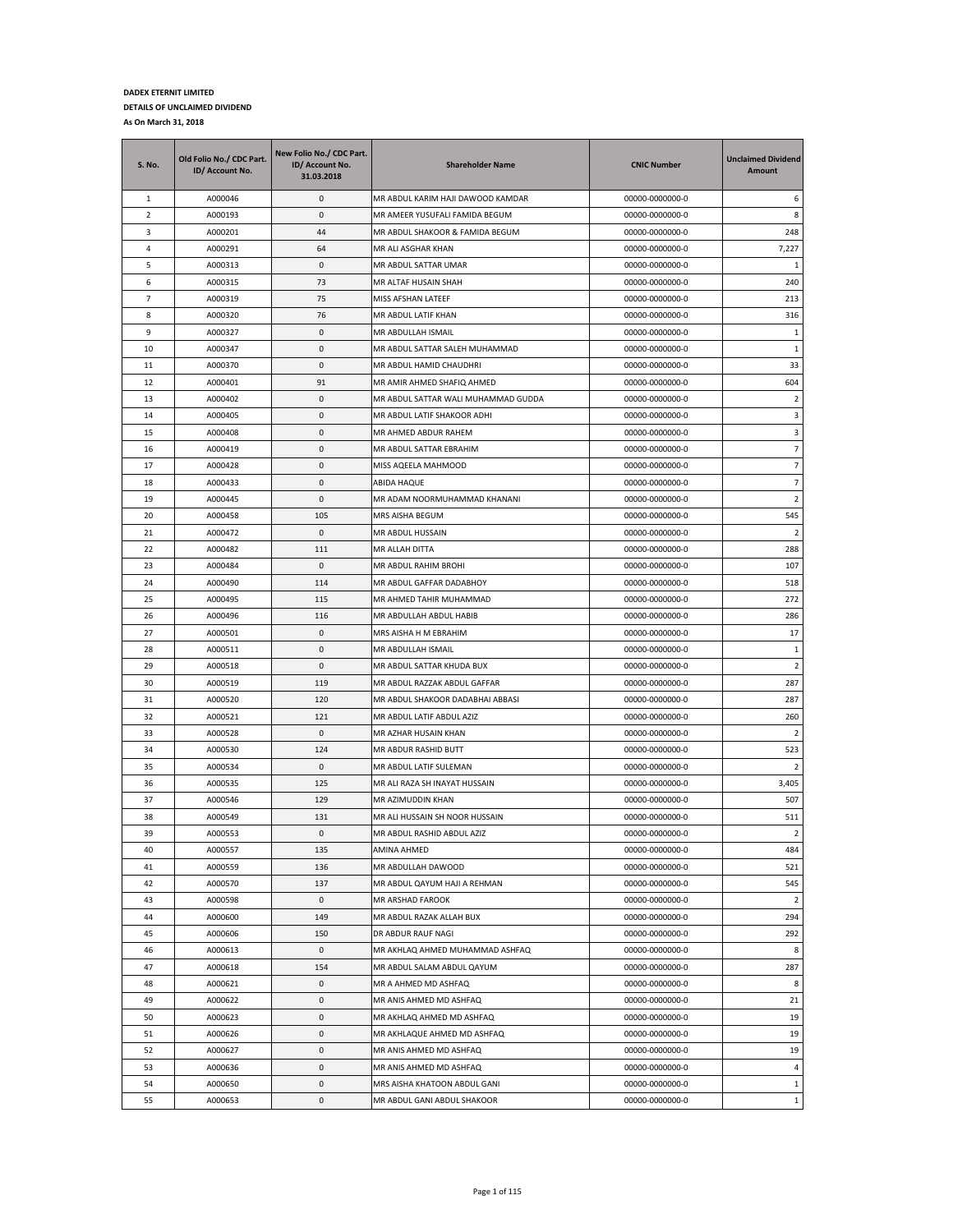| <b>S. No.</b> | Old Folio No./ CDC Part.<br>ID/ Account No. | New Folio No./ CDC Part.<br>ID/ Account No.<br>31.03.2018 | <b>Shareholder Name</b>                              | <b>CNIC Number</b>                 | <b>Unclaimed Dividend</b><br><b>Amount</b> |
|---------------|---------------------------------------------|-----------------------------------------------------------|------------------------------------------------------|------------------------------------|--------------------------------------------|
| 56            | A000669                                     | 163                                                       | MR ABDUL REHMAN ABDUL SHAKOOR                        | 00000-0000000-0                    | 536                                        |
| 57            | A000675                                     | 0                                                         | MR AFTAB AHMED KHAN                                  | 00000-0000000-0                    | 9                                          |
| 58            | A000682                                     | 0                                                         | MR AZIZUL WAHAB                                      | 00000-0000000-0                    | 3                                          |
| 59            | A000693                                     | 0                                                         | MR ABDUL SARAH ABDUL SAMAD                           | 00000-0000000-0                    | $\overline{2}$                             |
| 60            | A000695                                     | 0                                                         | AMAN SULEMAN                                         | 00000-0000000-0                    | $\overline{2}$                             |
| 61            | A000698                                     | 0                                                         | MR AHMED DAWOOD MARVANIA                             | 00000-0000000-0                    | 3                                          |
| 62            | A000699                                     | 0                                                         | MR ABDUL HAQUE                                       | 00000-0000000-0                    | 3                                          |
| 63            | A000700                                     | 0                                                         | MR ABDUL KHAIR MUHAMMAD MUSLIM                       | 00000-0000000-0                    | 3                                          |
| 64            | A000704                                     | 172                                                       | MR ABDUL AZIZ ABDUL MAJID                            | 00000-0000000-0                    | 1,208                                      |
| 65            | A000711                                     | 174                                                       | MR ABDUL REHMAN                                      | 00000-0000000-0                    | 545                                        |
| 66            | A000712                                     | 0                                                         | AISHA BEGUM                                          | 00000-0000000-0                    | $\overline{2}$                             |
| 67            | A000714                                     | 176                                                       | MAJOR AHMED AKHLAQUE GILANI                          | 00000-0000000-0                    | 526                                        |
| 68            | A000735                                     | 181                                                       | MR AMIR HUSSAIN SHAH                                 | 00000-0000000-0                    | 3,800                                      |
| 69            | A000736                                     | 182                                                       | MR A H SHAH                                          | 00000-0000000-0                    | 3,697                                      |
| 70            | A000737                                     | 0                                                         | AZMA HAMID                                           | 00000-0000000-0                    | 6                                          |
| 71            | A000739                                     | 0                                                         | MR AMIRUDDIN M JALALUDDIN                            | 00000-0000000-0                    | 6                                          |
| 72            | A000740                                     | 0                                                         | AZRA SABAHUDDIN                                      | 00000-0000000-0                    | 6                                          |
| 73            | A000756                                     | 187                                                       | MR ALLAUDDIN TAJUDDIN                                | 00000-0000000-0                    | 286                                        |
| 74            | A000758                                     | 188                                                       | MR AHSAN KARIM QURESHI                               | 00000-0000000-0                    | 283                                        |
| 75            | A000770                                     | 0                                                         | MR A O JAGOT                                         | 00000-0000000-0                    | 4                                          |
| 76            | A000786                                     | 195                                                       | MR AHMEDUDDIN MASOOD                                 | 00000-0000000-0                    | 511                                        |
| 77            | A000791                                     | 0                                                         | MR ABOOBAKER ESMAIL                                  | 00000-0000000-0                    | 2                                          |
| 78            | A000815<br>A000818                          | 199                                                       | MR AZIZUR REHMAN KHAN                                | 00000-0000000-0                    | 10,587                                     |
| 79            |                                             | 0                                                         | MR ALTAF HUSAIN KHAN                                 | 00000-0000000-0                    | 872                                        |
| 80            | A000833                                     | 0<br>0                                                    | MR ABDUL KADER ABDUL SATTAR                          | 00000-0000000-0                    | $\overline{2}$<br>$\mathbf{1}$             |
| 81<br>82      | A000848<br>A000851                          | 0                                                         | MR ABDUL WAHID MUHAMMAD BUX<br>MR ABOOBAKER MUHAMMAD | 00000-0000000-0<br>00000-0000000-0 | $1\,$                                      |
| 83            | A000857                                     | 0                                                         | MR ABDUL KARIM ABBA                                  | 00000-0000000-0                    | 1                                          |
| 84            | A000862                                     | 0                                                         | ASMAT BIBI UMAR                                      | 00000-0000000-0                    | 1                                          |
| 85            | A000872                                     | 0                                                         | MR ABA ALI TAYEB                                     | 00000-0000000-0                    | $\mathbf{1}$                               |
| 86            | A000873                                     | 209                                                       | MR AHMED ESMAIL                                      | 00000-0000000-0                    | 49                                         |
| 87            | A000884                                     | 0                                                         | MR ADAM TAYOOB                                       | 00000-0000000-0                    | 3                                          |
| 88            | A000904                                     | 0                                                         | MR AHMED ESMAIL MEHTAR                               | 00000-0000000-0                    | 5                                          |
| 89            | A000921                                     | 0                                                         | MR ABDUL HAFIZ BAIG                                  | 00000-0000000-0                    | 2                                          |
| 90            | A000923                                     | 0                                                         | MR ABDUL GANI KHAN                                   | 00000-0000000-0                    | $\overline{2}$                             |
| 91            | A000934                                     | 218                                                       | MR ABDUL RASHID QURESHI                              | 00000-0000000-0                    | 283                                        |
| 92            | A000963                                     | 0                                                         | MISS ASGHARI BEGUM MIRZA MUZAFFARALI                 | 00000-0000000-0                    | $\overline{2}$                             |
| 93            | A000966                                     | 0                                                         | MR ALIMUHAMMAD H SALEHMUHAMMAD                       | 00000-0000000-0                    | 3                                          |
| 94            | A000968                                     | $\mathbf 0$                                               | MR A HAMID KHAN H AHMED SHAH KHAN                    | 00000-0000000-0                    | $\mathbf{1}$                               |
| 95            | A000972                                     | 225                                                       | MRS ALIA KHATOON FAIYAZALI                           | 00000-0000000-0                    | 542                                        |
| 96            | A000974                                     | 226                                                       | MR AHMED ADAM GANGAT                                 | 00000-0000000-0                    | 3,799                                      |
| 97            | A000976                                     | 227                                                       | MR ALIMUHAMMAD BHARMAL                               | 00000-0000000-0                    | 10,806                                     |
| 98            | A000986                                     | 0                                                         | MR ALIMUHAMMAD YOUSUF                                | 00000-0000000-0                    | $\overline{2}$                             |
| 99            | A001000                                     | 0                                                         | MR AYUB GANI                                         | 00000-0000000-0                    | 3                                          |
| 100           | A001022                                     | 240                                                       | MR AHSANUL HAQUE                                     | 00000-0000000-0                    | 536                                        |
| 101           | A001057                                     | 0                                                         | MRS AISHA HAJIANI KARIM BHARAMCHARI                  | 00000-0000000-0                    | $\overline{2}$                             |
| 102           | A001058                                     | 0                                                         | MR A KADIR MUHAMMAD SIDDIK                           | 00000-0000000-0                    | $\overline{2}$                             |
| 103           | A001073                                     | 251                                                       | MR ABDUL MAJID ALLADIA                               | 00000-0000000-0                    | 3,796                                      |
| 104           | A001080                                     | 0                                                         | MRS ALMAS NASREEN                                    | 00000-0000000-0                    | 1,535                                      |
| 105           | A001085                                     | 0                                                         | MISS AMNA BAI ABDUL GANI                             | 00000-0000000-0                    | 200                                        |
| 106           | A001110                                     | $\pmb{0}$                                                 | MRS ANIS HAMID                                       | 00000-0000000-0                    | 3                                          |
| 107           | A001149                                     | 0                                                         | MR ANWARALI JAFFERJI                                 | 00000-0000000-0                    | $\overline{2}$                             |
| 108           | A001152                                     | 268                                                       | MR AKRAM AHMED                                       | 00000-0000000-0                    | 555                                        |
| 109           | A001158                                     | 0                                                         | MR AMIN OSMAN                                        | 00000-0000000-0                    | 3                                          |
| 110           | A001189                                     | 0                                                         | MR ABDULLAH RAJAN                                    | 00000-0000000-0                    | $\overline{2}$                             |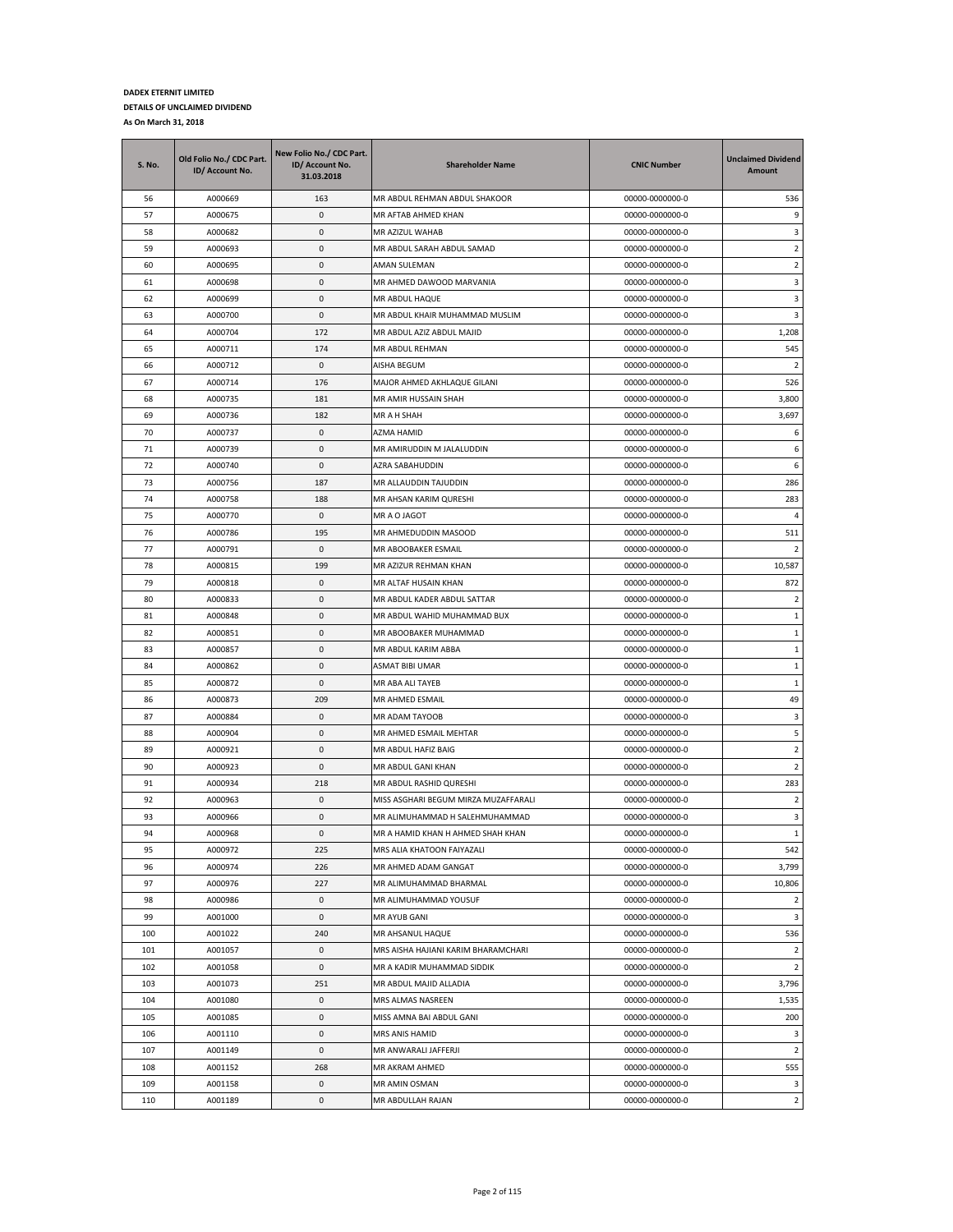| <b>S. No.</b> | Old Folio No./ CDC Part.<br>ID/ Account No. | New Folio No./ CDC Part.<br>ID/ Account No.<br>31.03.2018 | <b>Shareholder Name</b>          | <b>CNIC Number</b> | <b>Unclaimed Dividend</b><br><b>Amount</b> |
|---------------|---------------------------------------------|-----------------------------------------------------------|----------------------------------|--------------------|--------------------------------------------|
| 111           | A001196                                     | 0                                                         | MR A SATTAR ALLAHRAKHA           | 00000-0000000-0    | $\overline{2}$                             |
| 112           | A001199                                     | 0                                                         | MR ALTAF A WAHEED                | 00000-0000000-0    | $\overline{2}$                             |
| 113           | A001200                                     | 0                                                         | MR A WAHID H ESMIAL NOORMUHAMMAD | 00000-0000000-0    | 2                                          |
| 114           | A001201                                     | 276                                                       | MR ABDULLAH HABIB MOOSA          | 00000-0000000-0    | 572                                        |
| 115           | A001206                                     | 277                                                       | MRS ANWAR JAHAN SIDDIQI          | 00000-0000000-0    | 578                                        |
| 116           | A001255                                     | 0                                                         | MR A GAFFAR A SHAKOOR PARUPIA    | 00000-0000000-0    | $\overline{2}$                             |
| 117           | A001259                                     | 288                                                       | MR A GAFFAR RAHEMTULLAH          | 00000-0000000-0    | 544                                        |
| 118           | A001260                                     | 0                                                         | AMINABAI ABDUL GANI              | 00000-0000000-0    | $\overline{2}$                             |
| 119           | A001274                                     | 0                                                         | MR ABDUL LATIF ADAM              | 00000-0000000-0    | 3                                          |
| 120           | A001289                                     | 296                                                       | MRS AZIZ MAHMOOD HASAN JAFFERI   | 00000-0000000-0    | 542                                        |
| 121           | A001290                                     | 0                                                         | MR ABBA MAHMOOD                  | 00000-0000000-0    | $\overline{2}$                             |
| 122           | A001312                                     | 0                                                         | MR ABDUL AZIZ UMAR               | 00000-0000000-0    | $\mathbf{1}$                               |
| 123           | A001322                                     | 303                                                       | MR ABDUL RAZAK ABDUL KADER       | 00000-0000000-0    | 224                                        |
| 124           | A001330                                     | 0                                                         | MR AHMED HAJI ESHAK              | 00000-0000000-0    | 37                                         |
| 125           | A001336                                     | 0                                                         | MRS AISHA MUHAMMAD SULEMAN       | 00000-0000000-0    | 1                                          |
| 126           | A001339                                     | 307                                                       | MR ABOOBAKER EBRAHIM             | 00000-0000000-0    | 296                                        |
| 127           | A001355                                     | 0                                                         | MRS AISHA MUHAMMAD SULEMAN       | 00000-0000000-0    | 1                                          |
| 128           | A001361                                     | 0                                                         | MISS AISHA BAI MUHAMMAD          | 00000-0000000-0    | $\mathbf{1}$                               |
| 129           | A001382                                     | 313                                                       | MR ATAULLAH SHARIF               | 00000-0000000-0    | 308                                        |
| 130           | A001396                                     | 0                                                         | MR A RAZZAK A LATIF              | 00000-0000000-0    | $\overline{2}$                             |
| 131           | A001399                                     | 0                                                         | MR A RAZAK YOUSUF                | 00000-0000000-0    | 57                                         |
| 132           | A001433                                     | 0                                                         | MRS AMINABAI A LATIF             | 00000-0000000-0    | 2                                          |
| 133           | A001441                                     | 323                                                       | MR AHMED HUSAIN ISMAIL KHAN      | 00000-0000000-0    | 543                                        |
| 134           | A001444                                     | 0                                                         | MR A RAZAK                       | 00000-0000000-0    | 1,039                                      |
| 135           | A001477                                     | 330                                                       | MR ANWAR HASAN MD HUSAIN BURNY   | 00000-0000000-0    | 167                                        |
| 136           | A001497                                     | 0                                                         | MR ABDUL GAFFAR SULEMAN UMER     | 00000-0000000-0    | 46                                         |
| 137           | A001503                                     | 0                                                         | MR AMANAT QURESHI                | 00000-0000000-0    | $\overline{2}$                             |
| 138           | A001505                                     | 337                                                       | MR ABDUR REHMAN KHAN             | 00000-0000000-0    | 21                                         |
| 139           | A001516                                     | 0                                                         | MRS AHSAN Z AHSAN                | 00000-0000000-0    | 3                                          |
| 140           | A001533                                     | 0                                                         | MR ABDUL LATIF H SALEHMUHAMMAD   | 00000-0000000-0    | 14                                         |
| 141           | A001556                                     | 0                                                         | MR ABDUL MAJID HAJI HASHAM       | 00000-0000000-0    | 15                                         |
| 142           | A001566                                     | 0                                                         | MR A REHMAN A KARIM CHAPRA       | 00000-0000000-0    | 3                                          |
| 143           | A001567                                     | 348                                                       | MR AHMED SIDDIK                  | 00000-0000000-0    | 3,213                                      |
| 144           | A001569                                     | 349                                                       | ANEES HAJI KARIM                 | 00000-0000000-0    | 509                                        |
| 145           | A001589                                     | 0                                                         | MR ABDUL SATTAR AHMED            | 00000-0000000-0    | 3                                          |
| 146           | A001590                                     | 0                                                         | MR AHMED KASAM                   | 00000-0000000-0    | 16                                         |
| 147           | A001599                                     | 0                                                         | MR AMANULLAH YUSUF               | 00000-0000000-0    | $\mathbf{1}$                               |
| 148           | A001606                                     | $\mathbf 0$                                               | MR A KARIM HAJI BEG MUHAMMAD     | 00000-0000000-0    | $\overline{2}$                             |
| 149           | A001613                                     | 357                                                       | MR AHMED SAJJAD PIRZADA          | 00000-0000000-0    | 271                                        |
| 150           | A001629                                     | 362                                                       | MR ABDUL SATTAR HAJI A GAFFAR    | 00000-0000000-0    | 523                                        |
| 151           | A001640                                     | 0                                                         | MR A SATTAR A SHAKOOR            | 00000-0000000-0    | $\mathbf{1}$                               |
| 152           | A001650                                     | 0                                                         | MR ADAM EBRAHIM                  | 00000-0000000-0    | $\mathbf{1}$                               |
| 153           | A001672                                     | 368                                                       | MR ABID HUSAIN MUHAMMAD YOUSUF   | 00000-0000000-0    | 299                                        |
| 154           | A001692                                     | 0                                                         | MR ASIF GANI                     | 00000-0000000-0    | $\overline{2}$                             |
| 155           | A001716                                     | 0                                                         | MR ABDUL SATTAR A REHMAN NADA    | 00000-0000000-0    | 1                                          |
| 156           | A001718                                     | 375                                                       | MR ABDUL KARIM ESSABHAI MANSOORI | 00000-0000000-0    | 602                                        |
| 157           | A001737                                     | 376                                                       | MR ABDUL KARIM ABOO              | 00000-0000000-0    | 302                                        |
| 158           | A001745                                     | 0                                                         | MR ABDUL GAFFAR ESSA             | 00000-0000000-0    | $\overline{2}$                             |
| 159           | A001789                                     | 383                                                       | MR A REHMAN A KHALFE             | 00000-0000000-0    | 282                                        |
| 160           | A001792                                     | 0                                                         | AMINA AHMED KOTWAL               | 00000-0000000-0    | 42                                         |
| 161           | A001793                                     | $\pmb{0}$                                                 | MR ALI AKBER GHULAMALI           | 00000-0000000-0    | 145                                        |
| 162           | A001800                                     | 0                                                         | MR ABDULLAH JAMAL                | 00000-0000000-0    | 11                                         |
| 163           | A001807                                     | 0                                                         | MR A SHAKOOR ADAM                | 00000-0000000-0    | $\overline{2}$                             |
| 164           | A001812                                     | 387                                                       | AMINA HABIB                      | 00000-0000000-0    | 307                                        |
| 165           | A001815                                     | 0                                                         | MR AMANULLAH GHULAM MUHAMMAD     | 00000-0000000-0    | $\mathbf{1}$                               |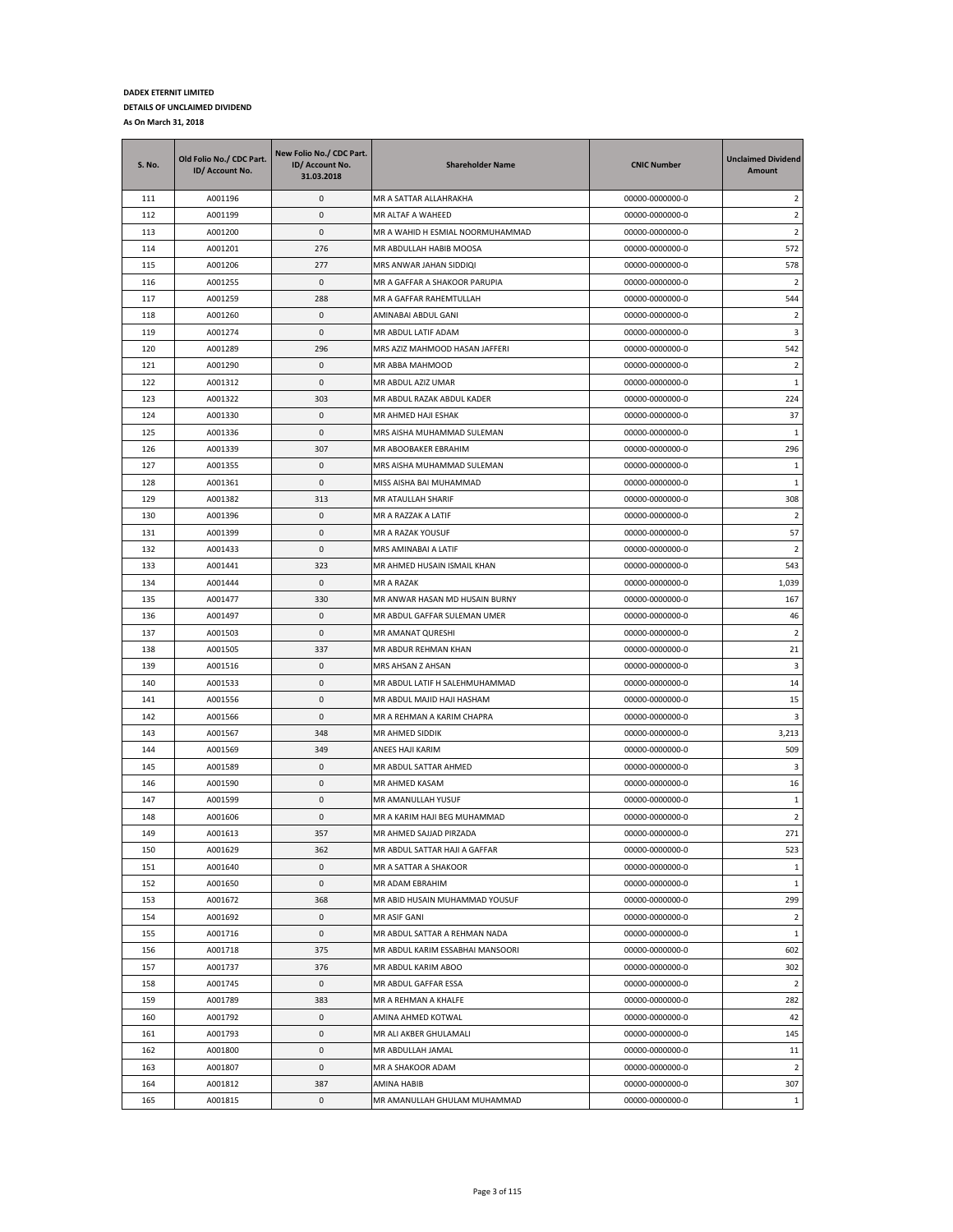| <b>S. No.</b> | Old Folio No./ CDC Part.<br>ID/ Account No. | New Folio No./ CDC Part.<br>ID/ Account No.<br>31.03.2018 | <b>Shareholder Name</b>             | <b>CNIC Number</b> | <b>Unclaimed Dividend</b><br>Amount |
|---------------|---------------------------------------------|-----------------------------------------------------------|-------------------------------------|--------------------|-------------------------------------|
| 166           | A001871                                     | 0                                                         | MR ABDUL HOOSEN                     | 00000-0000000-0    | 1                                   |
| 167           | B000030                                     | 679                                                       | MR BASHIR AHMED                     | 00000-0000000-0    | 3,722                               |
| 168           | B000031                                     | 0                                                         | DR BILKIS JAMAL SIDDIQI             | 00000-0000000-0    | 8                                   |
| 169           | B000034                                     | 682                                                       | B MUSHARRAF MR MUHAMMAD MASUD KHAN  | 00000-0000000-0    | 3,786                               |
| 170           | B000035                                     | 0                                                         | <b>B MUSHARRAF</b>                  | 00000-0000000-0    | 30                                  |
| 171           | B000040                                     | 684                                                       | BASHIR AHMED KHAN & A REHMAN        | 00000-0000000-0    | 545                                 |
| 172           | B000054                                     | 0                                                         | MR BAKAULLAH SIDDIQI                | 00000-0000000-0    | 3                                   |
| 173           | B000063                                     | 0                                                         | BILQUIS JAHAN BEGUM                 | 00000-0000000-0    | 54                                  |
| 174           | B000075                                     | 0                                                         | <b>MR BASHIR ADAM</b>               | 00000-0000000-0    | 257                                 |
| 175           | B000080                                     | 0                                                         | MRS BILQUIS BEGUM & ABDUL KARIM     | 00000-0000000-0    | 22                                  |
| 176           | B000086                                     | 0                                                         | MRS BANO COWCE MEHTA                | 00000-0000000-0    | 97                                  |
| 177           | B000105                                     | 697                                                       | MISS BILQUIS E QUETTAWALA           | 00000-0000000-0    | 520                                 |
| 178           | B000111                                     | 699                                                       | MR BADRUDDIN GHULAMALI              | 00000-0000000-0    | 471                                 |
| 179           | B000117                                     | 0                                                         | MR BARKAT ALI NAZ                   | 00000-0000000-0    | 2                                   |
| 180           | B000121                                     | 0                                                         | MR BASHIR AHMED ABDUL ALI           | 00000-0000000-0    | $\overline{2}$                      |
| 181           | B000135                                     | 703                                                       | MRS BANO S MECKLAI                  | 00000-0000000-0    | 266                                 |
| 182           | B000147                                     | 0                                                         | MRS BANO BEGUM GHULAM NABI SHIEKH   | 00000-0000000-0    | $\mathbf{1}$                        |
| 183           | B000150                                     | 706                                                       | MRS BILQUIS BAI SAJJAD BHAI         | 00000-0000000-0    | 71                                  |
| 184           | B000153                                     | 708                                                       | MR BASHIR AHMED RAHIM BUX           | 00000-0000000-0    | 143                                 |
| 185           | B000076                                     | 0                                                         | MISS BILKISH HAJI ABDUL REHMAN DADA | 00000-0000000-0    | 8                                   |
| 186           | C000009                                     | 0                                                         | CHAMANARA BEGUM                     | 00000-0000000-0    | 2                                   |
| 187           | D000004                                     | 0                                                         | DHUNBAI JEHANGIR JEE                | 00000-0000000-0    | 25                                  |
| 188           | D000020                                     | 751                                                       | DAULAT SADRUDDIN                    | 00000-0000000-0    | 2,781                               |
| 189           | D000022                                     | 0                                                         | MR DOST MUHAMMAD ALLAHDITTA         | 00000-0000000-0    | $\overline{2}$                      |
| 190           | D000035                                     | 0                                                         | MR DAWOOD MUHAMMAD                  | 00000-0000000-0    | 3                                   |
| 191           | D000045                                     | 758                                                       | MR DAWOOD A LATIF                   | 00000-0000000-0    | 110                                 |
| 192           | D000057                                     | 761                                                       | MR DAWOOD KASSAM                    | 00000-0000000-0    | 511                                 |
| 193           | D000058                                     | 762                                                       | MRS DAULAT SADRUDDIN                | 00000-0000000-0    | 544                                 |
| 194           | D000064                                     | 763                                                       | MR DOST MUHAMMAD KHADIM             | 00000-0000000-0    | 508                                 |
| 195           | D000066                                     | 0                                                         | MR DHANJI MITHA                     | 00000-0000000-0    | $\overline{2}$                      |
| 196           | D000067                                     | 0                                                         | MR DAULAT SHERALI                   | 00000-0000000-0    | $\overline{2}$                      |
| 197           | D000071                                     | 767                                                       | MR DHANRAJ MANUMAL                  | 00000-0000000-0    | 289                                 |
| 198           | D000073                                     | 768                                                       | MR DAWOOD EBRAHIM                   | 00000-0000000-0    | 292                                 |
| 199           | D000077                                     | 770                                                       | DAULAT SULTAN ALI                   | 00000-0000000-0    | 288                                 |
| 200           | E000045                                     | 0                                                         | MR ESMAIL MOOSA VAIYANI             | 00000-0000000-0    | $\overline{2}$                      |
| 201           | E000083                                     | 0                                                         | MR EBRAHIM HAJI MUHAMMAD            | 00000-0000000-0    | 6                                   |
| 202           | E000088                                     | 0                                                         | MR EHSANUDDIN QAISHER               | 00000-0000000-0    | 5                                   |
| 203           | E000097                                     | 0                                                         | MR ESMAIL HAJI MOOSA DIWAN          | 00000-0000000-0    | 1,114                               |
| 204           | E000119                                     | 794                                                       | MR ESSA BHAI KHAN BHAI              | 00000-0000000-0    | 261                                 |
| 205           | F000027                                     | 0                                                         | FAROOQ BAWANY                       | 00000-0000000-0    | $\overline{2}$                      |
| 206           | F000038                                     | 817                                                       | MRS FAHMIDA HANIF                   | 00000-0000000-0    | 33,941                              |
| 207           | F000052                                     | $\pmb{0}$                                                 | MR FAHMIDA BEGUM                    | 00000-0000000-0    | 15                                  |
| 208           | F000066                                     | 825                                                       | MR FAYYAZUDDIN SH FIROZUDDIN        | 00000-0000000-0    | 537                                 |
| 209           | F000077                                     | 833                                                       | MRS FIROZA SULTANA RANA             | 00000-0000000-0    | 545                                 |
| 210           | F000081                                     | 0                                                         | MRS FATEMABIBI M AMIRUDDIN          | 00000-0000000-0    | 6                                   |
| 211           | F000082                                     | 0                                                         | MR FAUD ALI BUTT                    | 00000-0000000-0    | 6                                   |
| 212           | F000083                                     | 834                                                       | MRS FAHMIDA IRFAN                   | 00000-0000000-0    | 3,788                               |
| 213           | F000084                                     | 0                                                         | MISS FAZILA HAMID                   | 00000-0000000-0    | 6                                   |
| 214           | F000085                                     | 0                                                         | MR FAROOQ HAMID                     | 00000-0000000-0    | 6                                   |
| 215           | F000086                                     | 0                                                         | MISS FOZIA SAFDARALI                | 00000-0000000-0    | 6                                   |
| 216           | F000087                                     | 0                                                         | MRS FEHMIDA BEGUM HAMIDUDDIN        | 00000-0000000-0    | 6                                   |
| 217           | F000091                                     | 0                                                         | MRS FARAKHNISA MUHAMMAD SAEED       | 00000-0000000-0    | 5                                   |
| 218           | F000092                                     | 835                                                       | FLT LT KHALIL AHMED                 | 00000-0000000-0    | 544                                 |
| 219           | F000103                                     | 0                                                         | MISS FARIDA ABDUL REHMAN            | 00000-0000000-0    | $\mathbf{1}$                        |
| 220           | F000107                                     | 0                                                         | MRS FAHMIDA YASMIN                  | 00000-0000000-0    | 15                                  |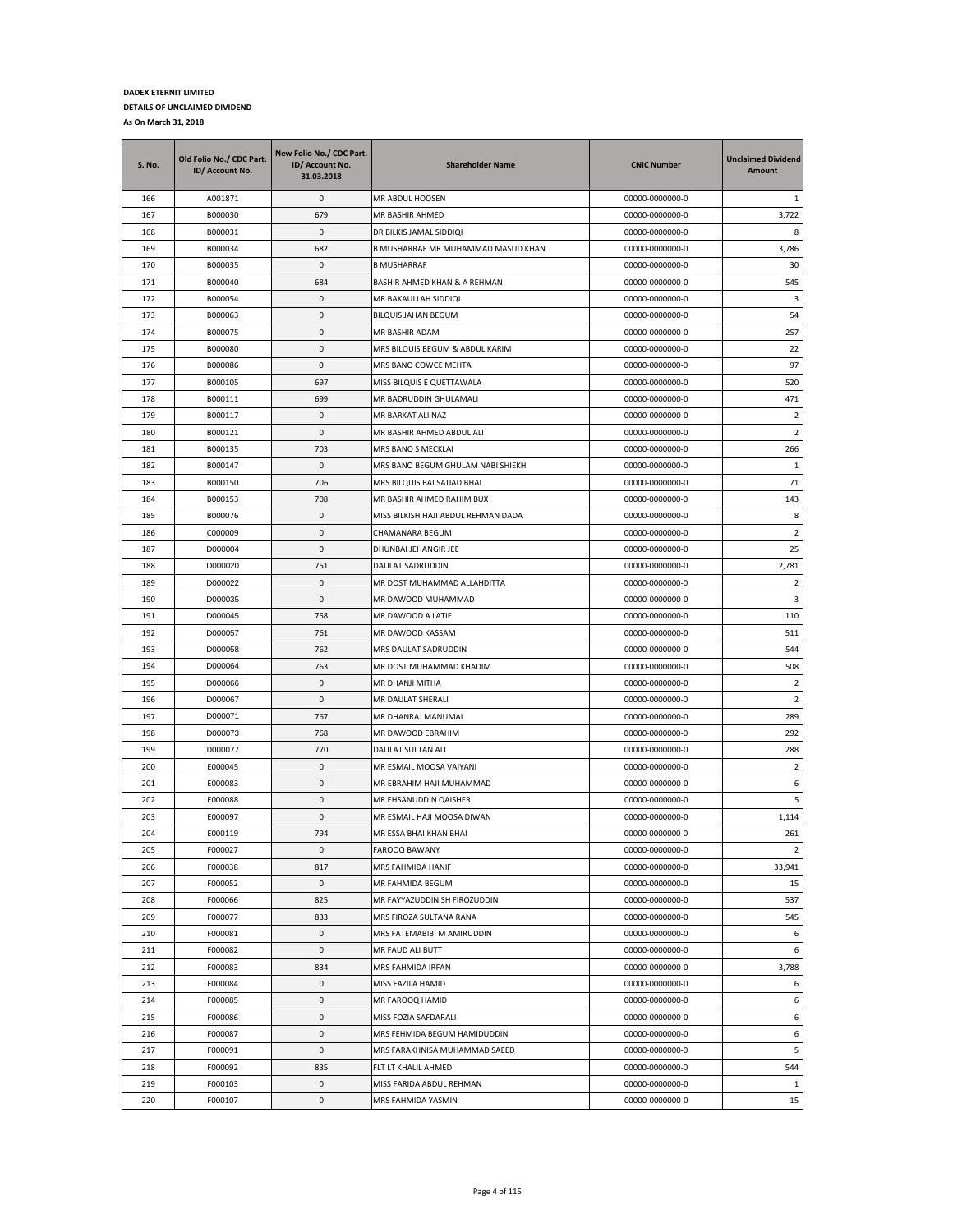| S. No.     | Old Folio No./ CDC Part.<br>ID/ Account No. | New Folio No./ CDC Part.<br>ID/ Account No.<br>31.03.2018 | <b>Shareholder Name</b>                                                | <b>CNIC Number</b>                 | <b>Unclaimed Dividend</b><br>Amount |
|------------|---------------------------------------------|-----------------------------------------------------------|------------------------------------------------------------------------|------------------------------------|-------------------------------------|
| 221        | F000108                                     | 840                                                       | MISS FARIDA YASMIN                                                     | 00000-0000000-0                    | 160                                 |
| 222        | F000117                                     | 0                                                         | FIROZA HABIB                                                           | 00000-0000000-0                    | $\mathbf{1}$                        |
| 223        | F000123                                     | 844                                                       | FATEMABAI MUHAMMAD                                                     | 00000-0000000-0                    | 649                                 |
| 224        | F000146                                     | 0                                                         | MRS FATIMA ADAM                                                        | 00000-0000000-0                    | $\overline{2}$                      |
| 225        | F000158                                     | 0                                                         | MR F REHMAN H M JAN                                                    | 00000-0000000-0                    | 8                                   |
| 226        | F000168                                     | 856                                                       | MISS FAKHRA BASHIR                                                     | 00000-0000000-0                    | 35,097                              |
| 227        | F000179                                     | 860                                                       | FATMABAI DAWOOD                                                        | 00000-0000000-0                    | 528                                 |
| 228        | F000186                                     | 0                                                         | MR FAZLE KARIM KHILJI FAZAL KHAN                                       | 00000-0000000-0                    | 5                                   |
| 229        | F000199                                     | 868                                                       | MR FAYYAZ NASIM SHAH                                                   | 00000-0000000-0                    | 2,482                               |
| 230        | F000201                                     | 869                                                       | MISS FARKHUNDA BEGUM                                                   | 00000-0000000-0                    | 495                                 |
| 231        | F000213                                     | 0                                                         | MR FAZAL ABBAS JAFFER ALI                                              | 00000-0000000-0                    | $\overline{2}$                      |
| 232        | F000217                                     | 0                                                         | MISS WASIM FATIMA ABDULLAH                                             | 00000-0000000-0                    | 31                                  |
| 233        | F000229                                     | 0                                                         | FARIDA HAJI MOOSA MADRASWALA                                           | 00000-0000000-0                    | 1                                   |
| 234        | F000234                                     | 0                                                         | MRS FATIMA YUSUF                                                       | 00000-0000000-0                    | $\mathbf{1}$                        |
| 235        | F000237                                     | 876                                                       | MRS FATEMA KHALFE                                                      | 00000-0000000-0                    | 494                                 |
| 236        | F000247                                     | 0                                                         | MISS FARZANA A AZIZ                                                    | 00000-0000000-0                    | $\mathbf{1}$                        |
| 237        | F000261                                     | 879                                                       | FAYAZUDDIN QAYAMUDDIN                                                  | 00000-0000000-0                    | 278                                 |
| 238        | F000267                                     | 0                                                         | FATEMA SULEMAN                                                         | 00000-0000000-0                    | 1                                   |
| 239        | G000023                                     | 927                                                       | MR GHULAM HUSAIN HAJI MUHAMMAD ISMAIL                                  | 00000-0000000-0                    | 289                                 |
| 240        | G000031                                     | 0                                                         | MR GHULAM NABI                                                         | 00000-0000000-0                    | $\overline{2}$                      |
| 241        | G000034                                     | 0                                                         | MR GHULAMALI JAFFERALI                                                 | 00000-0000000-0                    | 19                                  |
| 242        | G000035                                     | 0                                                         | MR GHAYUR ABBAS                                                        | 00000-0000000-0                    | 10                                  |
| 243        | G000038                                     | 930                                                       | MR GHULAM NABI BUTT                                                    | 00000-0000000-0                    | 537                                 |
| 244        | G000048                                     | 0                                                         | MR GHULAM MUHAMMAD MOHIUDDIN                                           | 00000-0000000-0                    | 2                                   |
| 245        | G000053                                     | 938                                                       | MR GHULAM MOHINUDDIN                                                   | 00000-0000000-0                    | 642                                 |
| 246        | G000054                                     | 0                                                         | MR GHULAM ABBAS YUSUF                                                  | 00000-0000000-0                    | 1                                   |
| 247        | G000055                                     | 0                                                         | MRS GOOLBANO NABI BUX                                                  | 00000-0000000-0                    | 4                                   |
| 248        | G000062                                     | 0                                                         | MR GULMUHAMMAD HAJI SULEMAN BHARUCHWALA                                | 00000-0000000-0                    | $\overline{2}$                      |
| 249        | G000071                                     | 0                                                         | MR GAZI MUHAMMAD KALU                                                  | 00000-0000000-0                    | $\overline{2}$                      |
| 250        | G000075                                     | 941                                                       | MISS GULSHAD BEGUM H FAZAL ELLAHI                                      | 00000-0000000-0                    | 150                                 |
| 251        | G000076                                     | 0                                                         | MRS GULSHAD BEGUM S NISAR AHMED                                        | 00000-0000000-0                    | 6                                   |
| 252        | G000081                                     | 942                                                       | MR GUL SIROOMAL LAKHWANI                                               | 00000-0000000-0                    | 3,733                               |
| 253        | G000084                                     | 0                                                         | MR GHULAM MUHAMMAD ALI MUHAMMAD                                        | 00000-0000000-0                    | 1,060                               |
| 254<br>255 | G000111<br>G000137                          | 949<br>957                                                | MRS GULBANOO GHULAM HUSAIN                                             | 00000-0000000-0                    | 130                                 |
| 256        | G000158                                     | 0                                                         | MR GHULAM MUHAMMAD ABDUL KADER<br>MR GHULAM NABI HAMID MIAN MUNSHI     | 00000-0000000-0<br>00000-0000000-0 | 232<br>1                            |
| 257        |                                             | 960                                                       |                                                                        |                                    |                                     |
| 258        | G000159<br>G000174                          | 964                                                       | MR GHULAM SHABIR GHULAM RABBANI<br>MRS GULZAR BEGUM MIAN MUHAMMAD AMIN | 00000-0000000-0<br>00000-0000000-0 | 284<br>296                          |
| 259        | H000012                                     | 0                                                         | MR HUSAINALI LADHABHAI                                                 | 00000-0000000-0                    | 4                                   |
| 260        | H000040                                     | 998                                                       | HOORBAI MUHAMMAD ABBAS                                                 | 00000-0000000-0                    | 3,644                               |
| 261        | H000059                                     | 0                                                         | MR HABIB FATEH MUHAMMAD                                                | 00000-0000000-0                    | 5                                   |
| 262        | H000103                                     | 1011                                                      | MR HAJI FAROOQ ABDUL REHMAN                                            | 00000-0000000-0                    | 2,329                               |
| 263        | H000127                                     | 1017                                                      | MR HENRY D'SOUZA                                                       | 00000-0000000-0                    | 545                                 |
| 264        | H000130                                     | 0                                                         | MISS HURBANO                                                           | 00000-0000000-0                    | 2                                   |
| 265        | H000135                                     | 0                                                         | HANIFA BAI AHMED                                                       | 00000-0000000-0                    | $\overline{2}$                      |
| 266        | H000139                                     | 1019                                                      | MR H A RAZAK BANDUKARA                                                 | 00000-0000000-0                    | 291                                 |
| 267        | H000161                                     | 0                                                         | HANIFA KHATOON HAFIZ NAIM AHMED                                        | 00000-0000000-0                    | $\mathbf{1}$                        |
| 268        | H000176                                     | 0                                                         | MR HAIDERALI SHABUDDIN                                                 | 00000-0000000-0                    | $\overline{2}$                      |
| 269        | H000177                                     | 1024                                                      | MR HAIDER PIRBHOY                                                      | 00000-0000000-0                    | 290                                 |
| 270        | H000190                                     | 1027                                                      | MR HAMIDUZZAMAN SYEDUZZAMAN                                            | 00000-0000000-0                    | 296                                 |
| 271        | H000191                                     | 0                                                         | MRS HANIFA ISMAIL                                                      | 00000-0000000-0                    | $\overline{2}$                      |
| 272        | H000192                                     | 1028                                                      | MR HASHIM MOINUDDIN                                                    | 00000-0000000-0                    | 506                                 |
| 273        | H000209                                     | 0                                                         | MRS HANIFA ABDUL SATTAR                                                | 00000-0000000-0                    | 5                                   |
| 274        | H000222                                     | $\pmb{0}$                                                 | MRS HABIBA PYARALI                                                     | 00000-0000000-0                    | 50                                  |
| 275        | H000237                                     | 1038                                                      | MR JANMUHAMMAD MUNSHEY                                                 | 00000-0000000-0                    | 545                                 |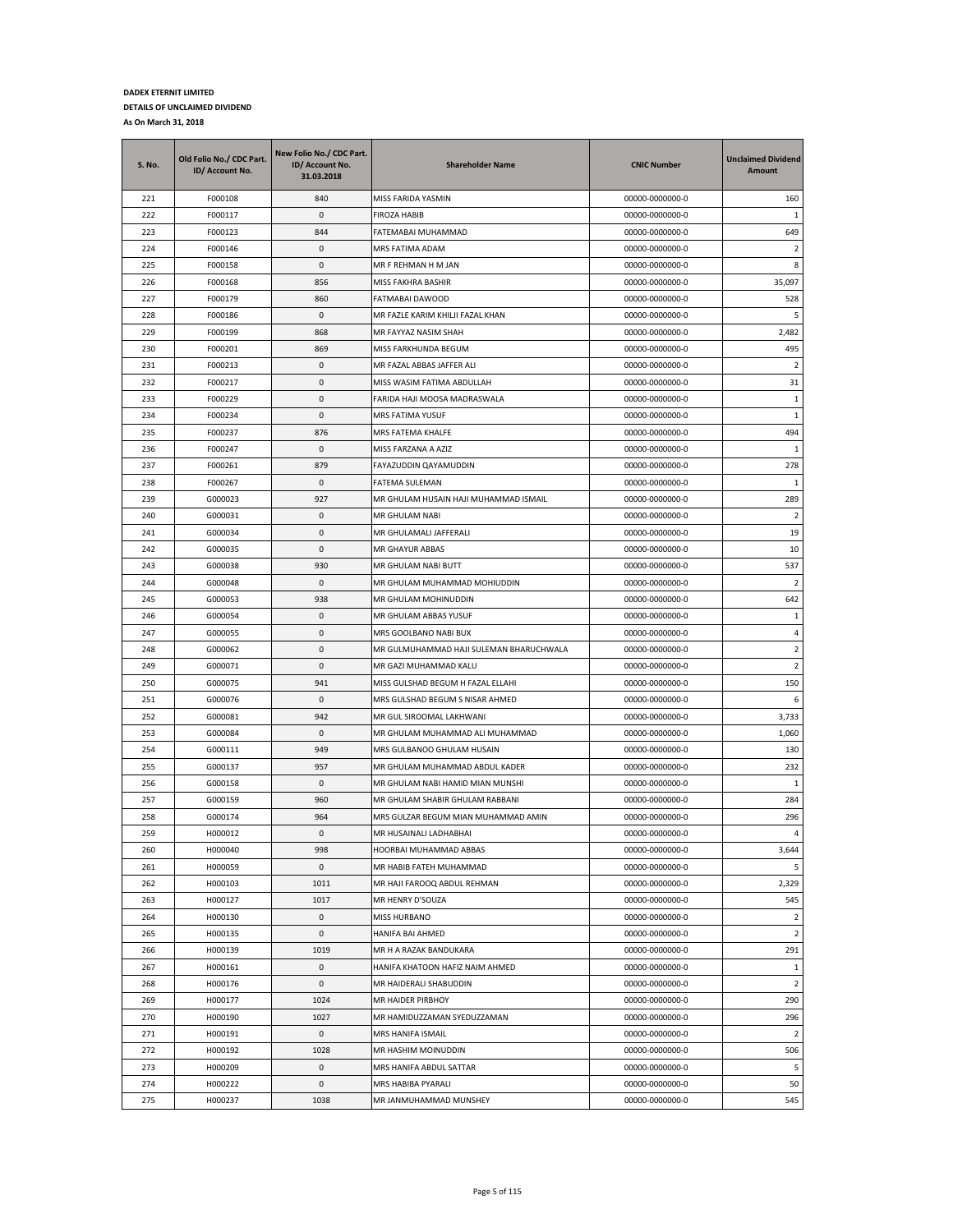| S. No. | Old Folio No./ CDC Part.<br>ID/ Account No. | New Folio No./ CDC Part.<br>ID/ Account No.<br>31.03.2018 | <b>Shareholder Name</b>          | <b>CNIC Number</b> | <b>Unclaimed Dividend</b><br>Amount |
|--------|---------------------------------------------|-----------------------------------------------------------|----------------------------------|--------------------|-------------------------------------|
| 276    | H000293                                     | 1053                                                      | <b>HAJRA AZIZ</b>                | 00000-0000000-0    | 545                                 |
| 277    | H000297                                     | 0                                                         | HASINA KHATOON ABDUS SHAKOOR     | 00000-0000000-0    | 8                                   |
| 278    | H000301                                     | 1054                                                      | HAMIDA BEGUM CH ALLAHDITTA       | 00000-0000000-0    | 13,803                              |
| 279    | H000302                                     | 0                                                         | MR HAJI RAZAK                    | 00000-0000000-0    | 1,414                               |
| 280    | H000336                                     | 0                                                         | MR HAJI OSMAN MOOSA              | 00000-0000000-0    | 3                                   |
| 281    | H000358                                     | 0                                                         | MR HAROON USMAN                  | 00000-0000000-0    | 2                                   |
| 282    | H000371                                     | 1072                                                      | MRS HANIFA DAWOOD                | 00000-0000000-0    | 523                                 |
| 283    | H000409                                     | 1080                                                      | MR HAJI GUL HUSAIN               | 00000-0000000-0    | 545                                 |
| 284    | H000412                                     | 0                                                         | MR HAROON HAJI RAHEMTULLAH       | 00000-0000000-0    | $\overline{2}$                      |
| 285    | H000426                                     | 0                                                         | MR HALIMABAI MUHAMMADALI         | 00000-0000000-0    | 2                                   |
| 286    | H000428                                     | 1082                                                      | MISS HAMEEDA SULEMAN             | 00000-0000000-0    | 534                                 |
| 287    | H000431                                     | 0                                                         | HAJRABAI AHMED                   | 00000-0000000-0    | $\overline{2}$                      |
| 288    | H000432                                     | 0                                                         | HALIMABAI ISMAIL                 | 00000-0000000-0    | $\overline{2}$                      |
| 289    | H000433                                     | 0                                                         | MRS HANIFA A WAHID               | 00000-0000000-0    | $\overline{2}$                      |
| 290    | H000440                                     | 0                                                         | HALIMABAI ABDUL SHAKOOR          | 00000-0000000-0    | 3                                   |
| 291    | H000442                                     | 0                                                         | HAJI ALLAUDDIN HAFIZ A GANI      | 00000-0000000-0    | 37                                  |
| 292    | H000445                                     | 1087                                                      | MR HAJI ABDUL REHMAN             | 00000-0000000-0    | 277                                 |
| 293    | H000450                                     | 0                                                         | MR HAFEEZ ADAM                   | 00000-0000000-0    | $\overline{2}$                      |
| 294    | H000453                                     | 1088                                                      | MRS HALIMABAI SULEMAN            | 00000-0000000-0    | 282                                 |
| 295    | H000456                                     | 1089                                                      | MR HAJI OSMAN HAJI DAWOOD        | 00000-0000000-0    | 289                                 |
| 296    | H000458                                     | 1090                                                      | MISS HALIMA PINJARA              | 00000-0000000-0    | 279                                 |
| 297    | H000491                                     | 1096                                                      | MR HAKIMALI HASSANALI            | 00000-0000000-0    | 296                                 |
| 298    | H000533                                     | 0                                                         | HANIFA ABBAALI                   | 00000-0000000-0    | 1                                   |
| 299    | H000535                                     | 0                                                         | MR HAIDERALI YUSUFALI            | 00000-0000000-0    | 1                                   |
| 300    | H000548                                     | 0                                                         | HUMERA HABIB                     | 00000-0000000-0    | 1                                   |
| 301    | H000549                                     | 0                                                         | HAJRABAI ABAALI                  | 00000-0000000-0    | $\mathbf{1}$                        |
| 302    | H000552                                     | 0                                                         | HURBAI HAJIANI HAJI SHAKOOR DADA | 00000-0000000-0    | 27                                  |
| 303    | H000559                                     | 0                                                         | HUSSAINALI FAZALALI KERAWALA     | 00000-0000000-0    | $\overline{2}$                      |
| 304    | H000576                                     | 0                                                         | HAWABAI MUHAMMAD                 | 00000-0000000-0    | 8                                   |
| 305    | H000582                                     | 0                                                         | HALIMABAI ISMAIL DOGAJI          | 00000-0000000-0    | 6                                   |
| 306    | H000598                                     | 1117                                                      | HASAN JAHAN RIZVI                | 00000-0000000-0    | 545                                 |
| 307    | H000628                                     | 1123                                                      | MR HAKMATULLAH DHAME KHAN        | 00000-0000000-0    | 506                                 |
| 308    | H000632                                     | 0                                                         | MR H A REHMAN                    | 00000-0000000-0    | $\overline{2}$                      |
| 309    | H000692                                     | 1138                                                      | MR HAROON MUHAMMAD               | 00000-0000000-0    | 284                                 |
| 310    | H000698                                     | 1141                                                      | MR HURMAT ALI                    | 00000-0000000-0    | 289                                 |
| 311    | H000704                                     | 1143                                                      | MR HAJI HABIB AHMED              | 00000-0000000-0    | 4,871                               |
| 312    | H000707                                     | 0                                                         | HALIMA DAWOOD                    | 00000-0000000-0    | 2                                   |
| 313    | H000709                                     | 0                                                         | MR HAMID NAWAZ KHAN              | 00000-0000000-0    | 3                                   |
| 314    | H000714                                     | 1147                                                      | HALIMABAI JANMUHAMMAD MUNSHEY    | 00000-0000000-0    | 3,800                               |
| 315    | H000722                                     | 1149                                                      | MR HAJI ABBAS AHMED              | 00000-0000000-0    | 605                                 |
| 316    | H000728                                     | 1154                                                      | HAMIDA BEGUM                     | 00000-0000000-0    | 646                                 |
| 317    | H000729                                     | 1155                                                      | MR HAJI BASHIR AHEMD KHAN        | 00000-0000000-0    | 542                                 |
| 318    | H000733                                     | 1156                                                      | MR HAJI ABDUL QUDUS              | 00000-0000000-0    | 2,341                               |
| 319    | H000735                                     | 0                                                         | MR HAMIDUDDIN JALALUDDIN         | 00000-0000000-0    | 6                                   |
| 320    | H000736                                     | 0                                                         | HAMIDA BEGUM                     | 00000-0000000-0    | 6                                   |
| 321    | H000750                                     | 1159                                                      | MR HAJI SALIM HAJI AHMED         | 00000-0000000-0    | 462                                 |
| 322    | H000753                                     | 1161                                                      | MR HAJI YAQOOB HAJI AHMED        | 00000-0000000-0    | 494                                 |
| 323    | 1000032                                     | 0                                                         | MR IHSAN KARIM                   | 00000-0000000-0    | $\overline{4}$                      |
| 324    | 1000033                                     | 0                                                         | MR IQBAL MUHAMMAD ISMAIL KHAN    | 00000-0000000-0    | 3                                   |
| 325    | 1000050                                     | 1275                                                      | MR IMAMDIN MUZAFFARDIN           | 00000-0000000-0    | 689                                 |
| 326    | 1000057                                     | 0                                                         | MR IQBALUR RASHID                | 00000-0000000-0    | 14                                  |
| 327    | 1000082                                     | 0                                                         | MR IRSHAD HUSSAIN IMDAD          | 00000-0000000-0    | $\overline{2}$                      |
| 328    | 1000088                                     | 1284                                                      | MR IQBAL ISMAIL CHUDRIGAR        | 00000-0000000-0    | 14,022                              |
| 329    | 1000093                                     | 1286                                                      | MR ISMAIL NOORMUHAMMAD           | 00000-0000000-0    | 271                                 |
| 330    | 1000097                                     | 0                                                         | MR IKHLAQ AHMED MUHAMMAD ASHFAQ  | 00000-0000000-0    | 12                                  |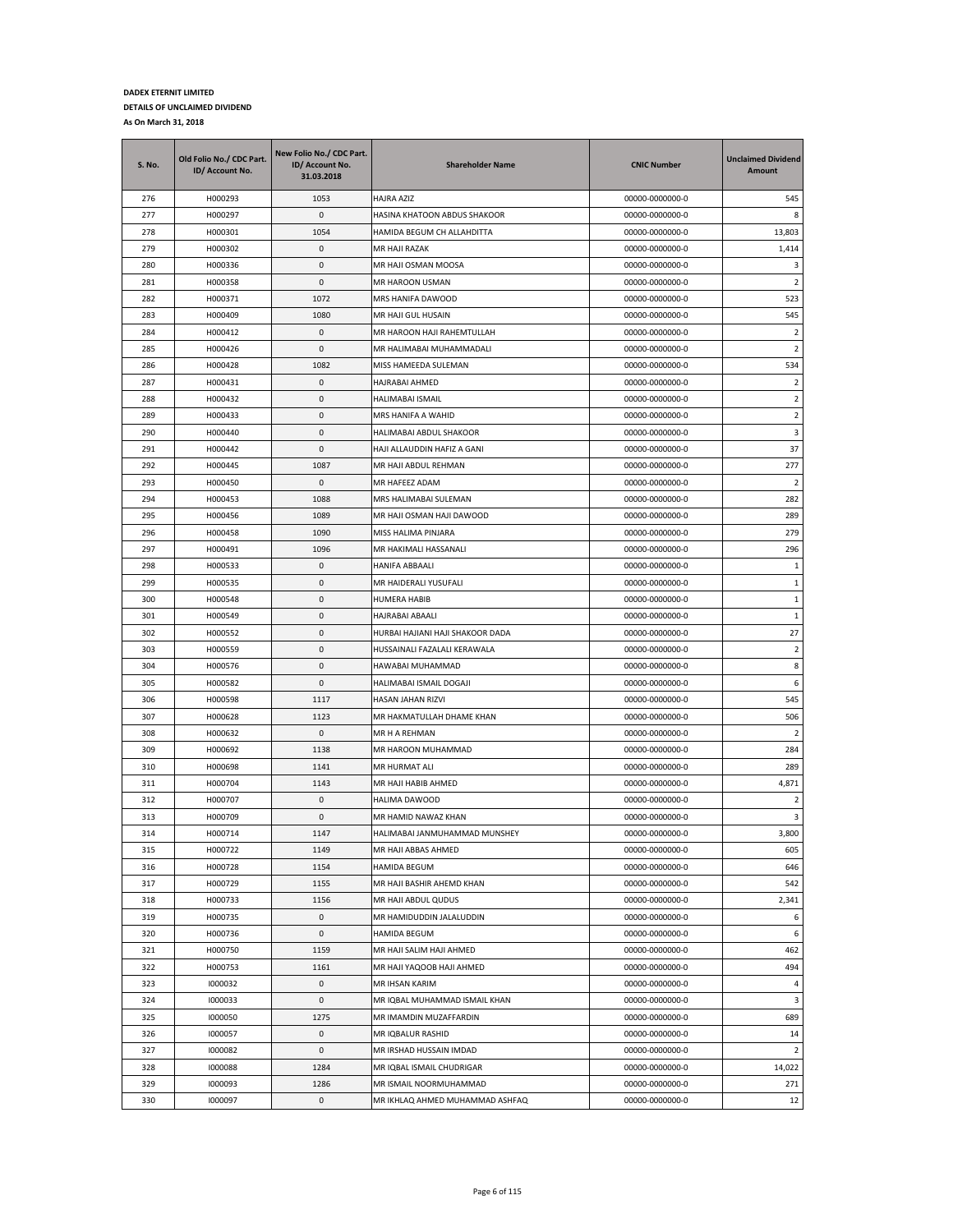| <b>S. No.</b> | Old Folio No./ CDC Part.<br>ID/ Account No. | New Folio No./ CDC Part.<br>ID/ Account No.<br>31.03.2018 | <b>Shareholder Name</b>             | <b>CNIC Number</b> | <b>Unclaimed Dividend</b><br>Amount |
|---------------|---------------------------------------------|-----------------------------------------------------------|-------------------------------------|--------------------|-------------------------------------|
| 331           | 1000107                                     | 0                                                         | MRS IQBAL BANOO S MUHAMMADALI       | 00000-0000000-0    | 11                                  |
| 332           | 1000111                                     | 1288                                                      | MR IRSHAD AHMED M ABDUL BARI        | 00000-0000000-0    | 545                                 |
| 333           | 1000118                                     | 1290                                                      | DR I MUHAMMAD IBRAHIM               | 00000-0000000-0    | 13                                  |
| 334           | 1000119                                     | 0                                                         | MR IBRAHIM ABDUL SATTAR             | 00000-0000000-0    | 19                                  |
| 335           | 1000146                                     | 0                                                         | MR IQBAL ABDUL SATTAR               | 00000-0000000-0    | $\overline{2}$                      |
| 336           | 1000148                                     | 0                                                         | MR IDREES HASHAM                    | 00000-0000000-0    | $\overline{2}$                      |
| 337           | 1000152                                     | 0                                                         | MR IQBAL ABDUL GANI                 | 00000-0000000-0    | 1                                   |
| 338           | 1000158                                     | 0                                                         | MR IMTIAZ SHAFI                     | 00000-0000000-0    | 3                                   |
| 339           | 1000201                                     | 0                                                         | MR ISMAIL IBRAHIM DADABHOY          | 00000-0000000-0    | $\overline{2}$                      |
| 340           | 1000208                                     | 0                                                         | MR IFTIKHARUDDIN ALLAUDDIN          | 00000-0000000-0    | 6                                   |
| 341           | 1000214                                     | 0                                                         | ISHABAI JOOSAB                      | 00000-0000000-0    | 15                                  |
| 342           | 1000219                                     | 1308                                                      | MR ISMAIL ALIBHAI                   | 00000-0000000-0    | 2,061                               |
| 343           | 1000223                                     | 1311                                                      | MR IRFAN NAJAM MUSHTAQ AHMED        | 00000-0000000-0    | 2,033                               |
| 344           | 1000233                                     | 0                                                         | MR ISMAIL IBRAHIM CHUDNRIGAR        | 00000-0000000-0    | 8                                   |
| 345           | 1000234                                     | 1313                                                      | MR IMAMUL HAQ AHSANUL HAQ           | 00000-0000000-0    | 625                                 |
| 346           | 1000235                                     | 0                                                         | MR IDRIS A MAJID                    | 00000-0000000-0    | 43                                  |
| 347           | 1000239                                     | 0                                                         | MR IBRAHIM KHAN A REHMAN BALOCH     | 00000-0000000-0    | $\overline{2}$                      |
| 348           | 1000241                                     | 1315                                                      | MR ISMAIL MUHAMMAD MEHTAR           | 00000-0000000-0    | 419                                 |
| 349           | 1000247                                     | 0                                                         | MR ISMAIL IBRAHIM CHUDNRIGAR        | 00000-0000000-0    | 15                                  |
| 350           | 1000249                                     | 1318                                                      | MR ISHTIAQ HUSAIN KHAN              | 00000-0000000-0    | 3,800                               |
| 351           | J000018                                     | 1365                                                      | MR JAFFER KHAN FIROZ KHAN           | 00000-0000000-0    | 3,260                               |
| 352           | J000039                                     | 1373                                                      | DR JAHAN ARA                        | 00000-0000000-0    | 3,096                               |
| 353           | J000042                                     | 0                                                         | JENAM AHMED                         | 00000-0000000-0    | 3                                   |
| 354           | J000044                                     | 0                                                         | JENABAI HAMEED                      | 00000-0000000-0    | 31                                  |
| 355           | J000053                                     | 0                                                         | JAMILA BEGUM                        | 00000-0000000-0    | 33                                  |
| 356           | J000059                                     | 1377                                                      | JAWED QURESHI                       | 00000-0000000-0    | 4,022                               |
| 357           | J000077                                     | 0                                                         | MR JUSAB JAFFER                     | 00000-0000000-0    | 2                                   |
| 358           | J000079                                     | 0                                                         | MR JUSAB ESMAIL                     | 00000-0000000-0    | 42                                  |
| 359           | J000085                                     | 0                                                         | MR JAWED GHANI                      | 00000-0000000-0    | 13                                  |
| 360           | J000091                                     | 0                                                         | MR JAFFER KHAN FIROZ KHAN           | 00000-0000000-0    | $\overline{2}$                      |
| 361           | J000092                                     | 0                                                         | JENAB BAI USMAN                     | 00000-0000000-0    | $\overline{2}$                      |
| 362           | J000094                                     | 0                                                         | MR JEHANGIR AHMED JAMAL             | 00000-0000000-0    | $\overline{2}$                      |
| 363           | J000101                                     | 0                                                         | MR JANMUHAMMAD MUHAMMAD             | 00000-0000000-0    | $\overline{2}$                      |
| 364           | J000107                                     | 0                                                         | MR JANMODH RUPJ HIRANI              | 00000-0000000-0    | 8                                   |
| 365           | J000122                                     | 1390                                                      | MR JABBAR KARIM                     | 00000-0000000-0    | 520                                 |
| 366           | J000124                                     | 1391                                                      | MR JANMUHAMMAD KHAN MUHAMMAD BALOCH | 00000-0000000-0    | 533                                 |
| 367           | J000132                                     | 1393                                                      | MRS JASI K BHATIA                   | 00000-0000000-0    | 455                                 |
| 368           | J000151                                     | 1397                                                      | JAMAL YUSUF M ASLAM                 | 00000-0000000-0    | 538                                 |
| 369           | J000159                                     | 1398                                                      | JUBEDA BAI A AZIZ                   | 00000-0000000-0    | 542                                 |
| 370           | J000160                                     | 1399                                                      | JAINABAI AHMED                      | 00000-0000000-0    | 537                                 |
| 371           | J000164                                     | 1400                                                      | JATUNBAI MUHAMMAD UMAR              | 00000-0000000-0    | 545                                 |
| 372           | J000165                                     | $\pmb{0}$                                                 | MISS JOHRA MUHAMMAD SIDDIK          | 00000-0000000-0    | $\overline{2}$                      |
| 373           | J000169                                     | 1401                                                      | MRS JANAM SULEMAN                   | 00000-0000000-0    | 1,474                               |
| 374           | J000171                                     | 0                                                         | MRS JAINAB H M A SATTAR ALLAHRAKHA  | 00000-0000000-0    | $\overline{2}$                      |
| 375           | J000182                                     | 1404                                                      | MRS SANJIDA MUFFEDUZ ZAMAN          | 00000-0000000-0    | 170                                 |
| 376           | J000197                                     | 0                                                         | MRS JUBEDABAI ABOOBAKER             | 00000-0000000-0    | $\mathbf{1}$                        |
| 377           | J000198                                     | 0                                                         | JENAM HAJIANI MOOSA                 | 00000-0000000-0    | $\mathbf{1}$                        |
| 378           | K000009                                     | 1435                                                      | MR KHAIR MUHAMMAD AHMED             | 00000-0000000-0    | 8,969                               |
| 379           | K000050                                     | 0                                                         | MR KHAWAR MAQBOOL AHMED             | 00000-0000000-0    | 169                                 |
| 380           | K000067                                     | 0                                                         | MR KARIM A MECKLAI                  | 00000-0000000-0    | $\overline{2}$                      |
| 381           | K000080                                     | 0                                                         | KHAWJA ABDUL HAMID                  | 00000-0000000-0    | 28                                  |
| 382           | K000082                                     | 0                                                         | KHALDA HAQUE                        | 00000-0000000-0    | $\overline{7}$                      |
| 383           | K000083                                     | 1450                                                      | KHALDA NAZIR                        | 00000-0000000-0    | 491                                 |
| 384           | K000103                                     | 0                                                         | MISS KHALIDA ADIB KHANAM            | 00000-0000000-0    | 261                                 |
| 385           | K000106                                     | 0                                                         | MRS KISHWAR BEGUM                   | 00000-0000000-0    | $\overline{2}$                      |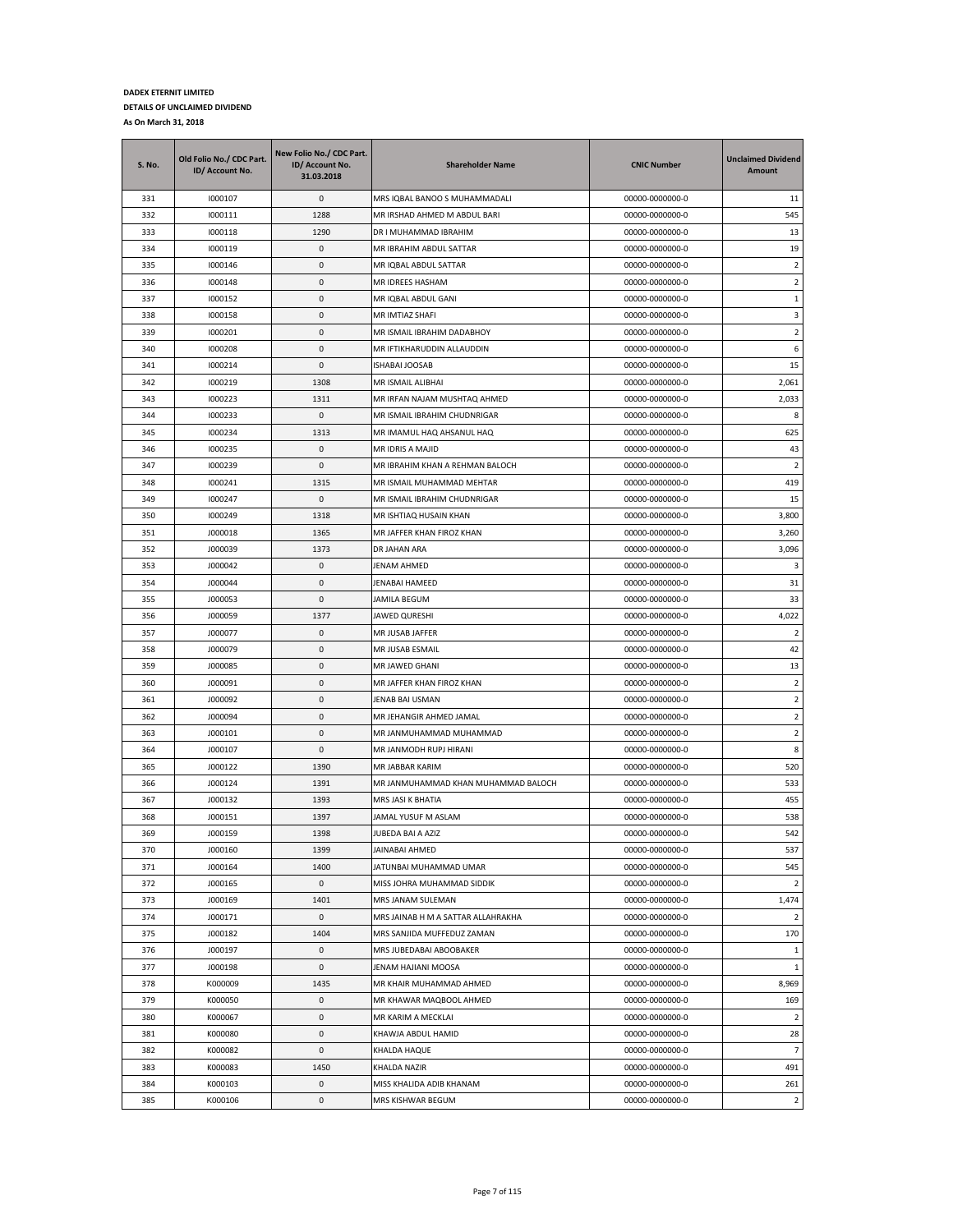| <b>S. No.</b> | Old Folio No./ CDC Part.<br>ID/ Account No. | New Folio No./ CDC Part.<br>ID/ Account No.<br>31.03.2018 | <b>Shareholder Name</b>              | <b>CNIC Number</b> | <b>Unclaimed Dividend</b><br>Amount |
|---------------|---------------------------------------------|-----------------------------------------------------------|--------------------------------------|--------------------|-------------------------------------|
| 386           | K000110                                     | 1456                                                      | MRS KARIMA BAI HAJI MUHAMMAD         | 00000-0000000-0    | 489                                 |
| 387           | K000114                                     | $\pmb{0}$                                                 | MR KARAM ELAHI                       | 00000-0000000-0    | 2                                   |
| 388           | K000119                                     | $\pmb{0}$                                                 | K S ALLAUDDIN ABDUL WAHAB            | 00000-0000000-0    | 6                                   |
| 389           | K000120                                     | 0                                                         | KULSUM BEGUM                         | 00000-0000000-0    | 6                                   |
| 390           | K000124                                     | $\pmb{0}$                                                 | KHURSHID BEGUM                       | 00000-0000000-0    | 6                                   |
| 391           | K000129                                     | 0                                                         | MRS KHURSHID KHANAM                  | 00000-0000000-0    | 25                                  |
| 392           | K000135                                     | $\pmb{0}$                                                 | KHURSHID BEGUM NAZAR MUHAMMAD        | 00000-0000000-0    | $\overline{2}$                      |
| 393           | K000145                                     | 0                                                         | KHAIRUNNISA ABDUL WAHID              | 00000-0000000-0    | $\mathbf{1}$                        |
| 394           | K000146                                     | $\pmb{0}$                                                 | KHALIQ AHMED QURESHI                 | 00000-0000000-0    | $1\,$                               |
| 395           | K000151                                     | $\pmb{0}$                                                 | MRS KHATIJA BEGUM HAJI FATEH DIN     | 00000-0000000-0    | $\mathbf{1}$                        |
| 396           | K000160                                     | 1461                                                      | KHATIJA RAUF                         | 00000-0000000-0    | 296                                 |
| 397           | K000165                                     | 1463                                                      | MR KH ASHRAF AHMED                   | 00000-0000000-0    | 539                                 |
| 398           | K000175                                     | 0                                                         | KHADIJA ISMAIL                       | 00000-0000000-0    | $\overline{2}$                      |
| 399           | K000176                                     | 0                                                         | KULSUM ISMAIL                        | 00000-0000000-0    | 2                                   |
| 400           | K000192                                     | $\pmb{0}$                                                 | MRS KHURSHEED YOUSUFALI              | 00000-0000000-0    | 3                                   |
| 401           | K000194                                     | $\pmb{0}$                                                 | KHADIJA ABDUR REHMAN                 | 00000-0000000-0    | 6                                   |
| 402           | K000197                                     | $\pmb{0}$                                                 | MISS KHAIRUN BAI ADAM                | 00000-0000000-0    | 192                                 |
| 403           | K000209                                     | $\pmb{0}$                                                 | MISS KULSUMBAI ADAM                  | 00000-0000000-0    | 298                                 |
| 404           | K000213                                     | $\pmb{0}$                                                 | MR KAVAS KAIKOBAD                    | 00000-0000000-0    | 59                                  |
| 405           | K000228                                     | 0                                                         | MR KHALID BASHIR                     | 00000-0000000-0    | 1,682                               |
| 406           | K000237                                     | 1475                                                      | MR KISHWAR KAZIM                     | 00000-0000000-0    | 532                                 |
| 407           | K000239                                     | 1476                                                      | MR KHATRI ABDUL REHMAN               | 00000-0000000-0    | 391                                 |
| 408           | K000240                                     | 1477                                                      | MRS KHURSADA BAI AHMED               | 00000-0000000-0    | 520                                 |
| 409           | K000245                                     | $\pmb{0}$                                                 | KIFAYATINISSA H MOIDULLAH            | 00000-0000000-0    | $\overline{2}$                      |
| 410           | K000246                                     | 1481                                                      | KHATIJA BAI USMAN                    | 00000-0000000-0    | 510                                 |
| 411           | K000248                                     | 1482                                                      | KHATIJA BAI ABDUL ALI BHAI           | 00000-0000000-0    | 545                                 |
| 412           | K000251                                     | 1483                                                      | KARIM ADAM                           | 00000-0000000-0    | 2,753                               |
| 413           | K000255                                     | 1484                                                      | KASAM HAJI KARA                      | 00000-0000000-0    | 566                                 |
| 414           | K000261                                     | 1485                                                      | KHAWAJA EHTISHAMUDDIN                | 00000-0000000-0    | 499                                 |
| 415           | K000280                                     | 1493                                                      | <b>BEGUM KULSUM IQBAL</b>            | 00000-0000000-0    | 519                                 |
| 416           | K000287                                     | 1498                                                      | KHALIFA BEGUM SHAMIM BAIG            | 00000-0000000-0    | 466                                 |
| 417           | K000302                                     | 1504                                                      | KARAM BUX MIRAN BUX                  | 00000-0000000-0    | 251                                 |
| 418           | K000303                                     | 1505                                                      | KHAIRUNNISA MUHAMMAD                 | 00000-0000000-0    | 280                                 |
| 419           | K000312                                     | 0                                                         | KULSUMBAI AHMED                      | 00000-0000000-0    | 3                                   |
| 420           | K000318                                     | $\pmb{0}$                                                 | KASAMALI HASANALI                    | 00000-0000000-0    | $\overline{2}$                      |
| 421           | K000331                                     | 1513                                                      | KHATIJA HAJIANI ESSA                 | 00000-0000000-0    | 289                                 |
| 422           | K000339                                     | $\pmb{0}$                                                 | KULSUMBAI UMAR                       | 00000-0000000-0    | 1                                   |
| 423           | K000362                                     | 0                                                         | KHATU MUHAMMAD                       | 00000-0000000-0    | 1                                   |
| 424           | L000012                                     | 1563                                                      | MR LALL HUSSAIN KHAN                 | 00000-0000000-0    | 296                                 |
| 425           | L000013                                     | 1564                                                      | MR LAIQUE MEHMOOD                    | 00000-0000000-0    | 371                                 |
| 426           | L000016                                     | 1565                                                      | LATIFUNNISA MASOOD                   | 00000-0000000-0    | 527                                 |
| 427           | L000017                                     | 1566                                                      | MR M LAIQUE SHAMS H WAZIR MUHAMMAD   | 00000-0000000-0    | 3,218                               |
| 428           | L000028                                     | 0                                                         | MRS LAILA RATANSI MD A RATANSI       | 00000-0000000-0    | 3                                   |
| 429           | L000032                                     | 0                                                         | MR L AHMED ABDUL RUB                 | 00000-0000000-0    | $\overline{2}$                      |
| 430           | M000003                                     | 0                                                         | MR MUHAMMAD MUNSHI KARIM BUX         | 00000-0000000-0    | 63                                  |
| 431           | M000021                                     | 1578                                                      | MR MUHAMMADALI AHMEDALI              | 00000-0000000-0    | 545                                 |
| 432           | M000026                                     | 1582                                                      | MR MUHAMMAD AHMED CH GHULAM MUHAMMAD | 00000-0000000-0    | 268                                 |
| 433           | M000031                                     | 0                                                         | MR MUSA SALEH MUHAMMAD               | 00000-0000000-0    | $\overline{2}$                      |
| 434           | M000071                                     | $\pmb{0}$                                                 | DR MUHAMMAD HAFIZ                    | 00000-0000000-0    | 30                                  |
| 435           | M000107                                     | 1603                                                      | MR MAZULLAH ABDULLAH                 | 00000-0000000-0    | 1,696                               |
| 436           | M000138                                     | 1615                                                      | MR MUHAMMAD AHMED MOHARVEDY          | 00000-0000000-0    | 2,054                               |
| 437           | M000177                                     | 0                                                         | MR M YUSUF BAWANY                    | 00000-0000000-0    | $\mathbf{1}$                        |
| 438           | M000270                                     | 0                                                         | MR MUHAMMAD SIDDIQUE USMAN           | 00000-0000000-0    | $\overline{2}$                      |
| 439           | M000280                                     | $\pmb{0}$                                                 | MR MINAZ NENSY MD SIDDIK ALI MD      | 00000-0000000-0    | 5                                   |
| 440           | M000324                                     | 1645                                                      | MR MUHAMMAD MASUD & ANOTHER          | 00000-0000000-0    | 7,281                               |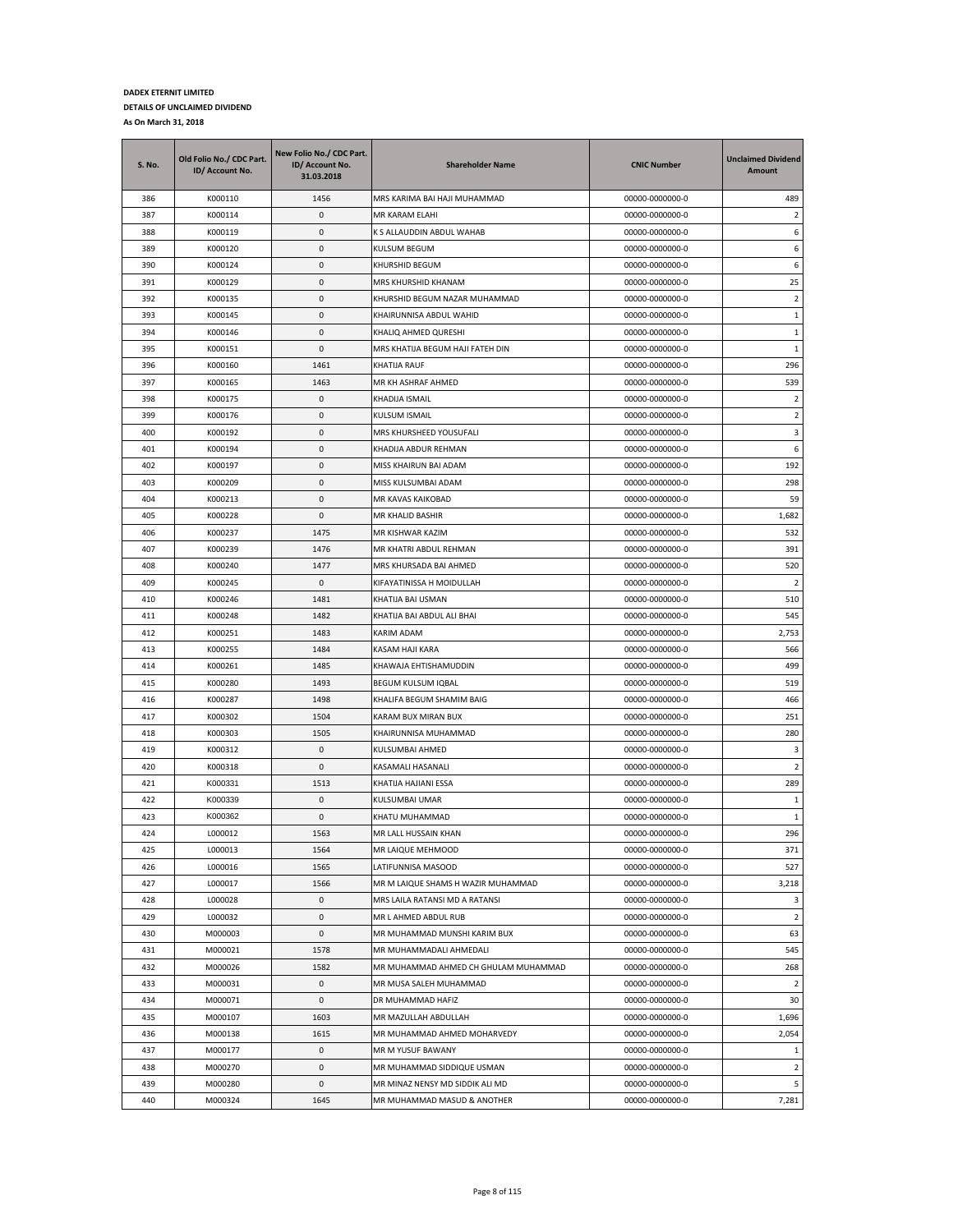| 1646<br>3,548<br>441<br>M000325<br>MR M A KHAN<br>00000-0000000-0<br>442<br>$\pmb{0}$<br>13<br>M000326<br>MR M AHMED MD ASHFAQ<br>00000-0000000-0<br>443<br>1647<br>292<br>M000327<br>MR MANZOOR AHMED KHAN<br>00000-0000000-0<br>$\pmb{0}$<br>444<br>M000328<br>MR M AHSANUDDIN KHAN<br>00000-0000000-0<br>1<br>445<br>M000332<br>1648<br>00000-0000000-0<br>3,548<br>MR M A KHAN<br>446<br>M000340<br>1650<br>MR MUHAMMAD SIDDIQ HUSAIN<br>00000-0000000-0<br>533<br>$\pmb{0}$<br>447<br>M000343<br>MR MUHAMMAD IQBAL HAJI SULEMAN<br>00000-0000000-0<br>2<br>0<br>MR MUHAMMAD YUNUS HAJI SULEMAN<br>$\overline{2}$<br>448<br>M000344<br>00000-0000000-0<br>449<br>M000356<br>0<br>$\overline{2}$<br>MR MUHAMMAD YOUSUF IQBAL AHMED<br>00000-0000000-0<br>450<br>$\pmb{0}$<br>$\overline{2}$<br>M000361<br>MR MUHAMMAD YASIN IQBAL AHMED<br>00000-0000000-0<br>451<br>1657<br>MR MEHBOOB AKHTER<br>545<br>M000371<br>00000-0000000-0<br>452<br>M000375<br>1658<br>MEHRUNNISA MASOOD<br>00000-0000000-0<br>524<br>453<br>M000400<br>1666<br>MR MIRZA ABDUL WAHID BAIG<br>00000-0000000-0<br>4,937<br>4,098<br>454<br>M000401<br>1667<br>MR MIRZA ABDUL REHMAN<br>00000-0000000-0<br>455<br>MR MOINUDDIN AMINUDDIN SYED<br>3,064<br>M000402<br>1668<br>00000-0000000-0<br>456<br>1670<br>289<br>M000409<br>MR MUHAMMAD HANIF JEMADAR ALA MUHAMMAD<br>00000-0000000-0<br>$\pmb{0}$<br>5<br>457<br>M000411<br>00000-0000000-0<br>MR MUHAMMAD RAZA JALALDIN<br>$\overline{2}$<br>458<br>M000415<br>0<br>MR MUHAMMAD SANWEL IBRAHIM<br>00000-0000000-0<br>459<br>M000422<br>1673<br>MR MUHAMMAD RIAZ AKHTER<br>00000-0000000-0<br>640<br>460<br>545<br>M000436<br>1676<br>MR MUHAMMAD RASHID VINE<br>00000-0000000-0<br>1677<br>643<br>461<br>M000443<br>MR MIR ALI GHULAM S<br>00000-0000000-0<br>538<br>462<br>M000444<br>1678<br>MR MUHAMMAD SAEED<br>00000-0000000-0<br>$\pmb{0}$<br>$\overline{2}$<br>463<br>M000447<br>MR MUHAMMAD LATIF FAZAL DIN<br>00000-0000000-0<br>9<br>464<br>M000464<br>0<br>00000-0000000-0<br>MR MUHAMMAD RAZA<br>5<br>465<br>M000466<br>0<br>MR MUHAMMAD HUSAIN AHMED BHAI<br>00000-0000000-0<br>0<br>$\overline{2}$<br>466<br>M000471<br>MR MAZHAR HUSSAIN<br>00000-0000000-0<br>0<br>467<br>M000472<br>MR MAQSOOD AHMED<br>00000-0000000-0<br>146<br>468<br>1685<br>539<br>M000475<br>MR MUHAMMAD IBRAHIM MUHAMMAD BOOTA<br>00000-0000000-0<br>0<br>469<br>M000481<br>MISS MUSHTARI SULTANA<br>00000-0000000-0<br>3<br>470<br>1689<br>MR M A KHAN & MUHAMMAD MASUD KHAN<br>00000-0000000-0<br>3,481<br>M000484<br>471<br>M000485<br>1690<br>MR MUHAMMAD MASUD KHAN<br>00000-0000000-0<br>3,800<br>472<br>M000486<br>1691<br>MR M MASUD KHAN & KH A REHMAN<br>00000-0000000-0<br>3,786<br>1692<br>10,802<br>473<br>M000487<br>MR MUHAMMAD MASUD KHAN<br>00000-0000000-0<br>474<br>0<br>M000489<br>MRS MUSARRAT BEGUM<br>00000-0000000-0<br>2<br>475<br>1694<br>494<br>M000490<br>MRS MUSARRAT BEGUM<br>00000-0000000-0<br>0<br>476<br>M000501<br>MR MUHAMMAD RABIA MUHAMMAD SABIH<br>00000-0000000-0<br>2<br>477<br>M000506<br>0<br>MR MUHAMMAD SHAFIQ NAZAR MUHAMMAD<br>00000-0000000-0<br>2<br>$\overline{2}$<br>478<br>M000510<br>0<br>MR MUHAMMAD RAFIQ NAZAR MUHAMMAD<br>00000-0000000-0<br>479<br>M000511<br>0<br>MR MUHAMMAD HANIF NAZAR MUHAMMAD<br>00000-0000000-0<br>$\overline{2}$<br>480<br>0<br>MR MUHAMMAD HUSEIN IRSHAD HUSEIN<br>$\overline{2}$<br>M000514<br>00000-0000000-0<br>0<br>481<br>M000515<br>MR MUHAMMAD ANWAIR HUSAIN<br>00000-0000000-0<br>3<br>278<br>482<br>M000517<br>1700<br>MR MOOSA POONJ VAIYANI<br>00000-0000000-0<br>M000522<br>1702<br>MR MUHAMMAD YUNUS ABDULLAH<br>00000-0000000-0<br>234<br>483<br>9<br>484<br>M000552<br>0<br>MARIAM BEGUM NIZAMUDDIN<br>00000-0000000-0<br>485<br>1713<br>00000-0000000-0<br>281<br>M000568<br>MEHAR ELLAHI<br>486<br>0<br>MR MUHAMMAD IQBAL ABDUL SATTAR<br>00000-0000000-0<br>1<br>M000571<br>487<br>1717<br>00000-0000000-0<br>265<br>M000575<br>MR MUHAMMAD SADIQ<br>0<br>MR MUHAMMAD ABDULLAH<br>00000-0000000-0<br>15<br>488<br>M000581<br>489<br>M000582<br>0<br>MR MUHAMMAD SHAFI<br>00000-0000000-0<br>15<br>0<br>15<br>490<br>M000609<br>MR MUHAMMAD ASLAM<br>00000-0000000-0<br>491<br>1719<br>MISS MUMTAZ BEGUM<br>00000-0000000-0<br>480<br>M000618<br>492<br>M000619<br>0<br>00000-0000000-0<br>$\overline{2}$<br>MR MUHAMMAD KHALIL<br>493<br>M000654<br>1725<br>MR MIRAJDIN HIDAYATULLAH<br>00000-0000000-0<br>296<br>494<br>0<br>$\mathbf{1}$<br>M000660<br>MR MUHAMMAD SALIM ESSA<br>00000-0000000-0 | S. No. | Old Folio No./ CDC Part.<br>ID/ Account No. | New Folio No./ CDC Part.<br>ID/ Account No.<br>31.03.2018 | <b>Shareholder Name</b> | <b>CNIC Number</b> | <b>Unclaimed Dividend</b><br>Amount |
|----------------------------------------------------------------------------------------------------------------------------------------------------------------------------------------------------------------------------------------------------------------------------------------------------------------------------------------------------------------------------------------------------------------------------------------------------------------------------------------------------------------------------------------------------------------------------------------------------------------------------------------------------------------------------------------------------------------------------------------------------------------------------------------------------------------------------------------------------------------------------------------------------------------------------------------------------------------------------------------------------------------------------------------------------------------------------------------------------------------------------------------------------------------------------------------------------------------------------------------------------------------------------------------------------------------------------------------------------------------------------------------------------------------------------------------------------------------------------------------------------------------------------------------------------------------------------------------------------------------------------------------------------------------------------------------------------------------------------------------------------------------------------------------------------------------------------------------------------------------------------------------------------------------------------------------------------------------------------------------------------------------------------------------------------------------------------------------------------------------------------------------------------------------------------------------------------------------------------------------------------------------------------------------------------------------------------------------------------------------------------------------------------------------------------------------------------------------------------------------------------------------------------------------------------------------------------------------------------------------------------------------------------------------------------------------------------------------------------------------------------------------------------------------------------------------------------------------------------------------------------------------------------------------------------------------------------------------------------------------------------------------------------------------------------------------------------------------------------------------------------------------------------------------------------------------------------------------------------------------------------------------------------------------------------------------------------------------------------------------------------------------------------------------------------------------------------------------------------------------------------------------------------------------------------------------------------------------------------------------------------------------------------------------------------------------------------------------------------------------------------------------------------------------------------------------------------------------------------------------------------------------------------------------------------------------------------------------------------------------------------------------------------------------------------------------------------------------------------------------------------------------------------------------------------------------------------------------------------------------------------------------------------------------------------------------------------------------------------------------------------------------------------------------------------------------------------------------------------------------------------------------------------------|--------|---------------------------------------------|-----------------------------------------------------------|-------------------------|--------------------|-------------------------------------|
|                                                                                                                                                                                                                                                                                                                                                                                                                                                                                                                                                                                                                                                                                                                                                                                                                                                                                                                                                                                                                                                                                                                                                                                                                                                                                                                                                                                                                                                                                                                                                                                                                                                                                                                                                                                                                                                                                                                                                                                                                                                                                                                                                                                                                                                                                                                                                                                                                                                                                                                                                                                                                                                                                                                                                                                                                                                                                                                                                                                                                                                                                                                                                                                                                                                                                                                                                                                                                                                                                                                                                                                                                                                                                                                                                                                                                                                                                                                                                                                                                                                                                                                                                                                                                                                                                                                                                                                                                                                                                                                                  |        |                                             |                                                           |                         |                    |                                     |
|                                                                                                                                                                                                                                                                                                                                                                                                                                                                                                                                                                                                                                                                                                                                                                                                                                                                                                                                                                                                                                                                                                                                                                                                                                                                                                                                                                                                                                                                                                                                                                                                                                                                                                                                                                                                                                                                                                                                                                                                                                                                                                                                                                                                                                                                                                                                                                                                                                                                                                                                                                                                                                                                                                                                                                                                                                                                                                                                                                                                                                                                                                                                                                                                                                                                                                                                                                                                                                                                                                                                                                                                                                                                                                                                                                                                                                                                                                                                                                                                                                                                                                                                                                                                                                                                                                                                                                                                                                                                                                                                  |        |                                             |                                                           |                         |                    |                                     |
|                                                                                                                                                                                                                                                                                                                                                                                                                                                                                                                                                                                                                                                                                                                                                                                                                                                                                                                                                                                                                                                                                                                                                                                                                                                                                                                                                                                                                                                                                                                                                                                                                                                                                                                                                                                                                                                                                                                                                                                                                                                                                                                                                                                                                                                                                                                                                                                                                                                                                                                                                                                                                                                                                                                                                                                                                                                                                                                                                                                                                                                                                                                                                                                                                                                                                                                                                                                                                                                                                                                                                                                                                                                                                                                                                                                                                                                                                                                                                                                                                                                                                                                                                                                                                                                                                                                                                                                                                                                                                                                                  |        |                                             |                                                           |                         |                    |                                     |
|                                                                                                                                                                                                                                                                                                                                                                                                                                                                                                                                                                                                                                                                                                                                                                                                                                                                                                                                                                                                                                                                                                                                                                                                                                                                                                                                                                                                                                                                                                                                                                                                                                                                                                                                                                                                                                                                                                                                                                                                                                                                                                                                                                                                                                                                                                                                                                                                                                                                                                                                                                                                                                                                                                                                                                                                                                                                                                                                                                                                                                                                                                                                                                                                                                                                                                                                                                                                                                                                                                                                                                                                                                                                                                                                                                                                                                                                                                                                                                                                                                                                                                                                                                                                                                                                                                                                                                                                                                                                                                                                  |        |                                             |                                                           |                         |                    |                                     |
|                                                                                                                                                                                                                                                                                                                                                                                                                                                                                                                                                                                                                                                                                                                                                                                                                                                                                                                                                                                                                                                                                                                                                                                                                                                                                                                                                                                                                                                                                                                                                                                                                                                                                                                                                                                                                                                                                                                                                                                                                                                                                                                                                                                                                                                                                                                                                                                                                                                                                                                                                                                                                                                                                                                                                                                                                                                                                                                                                                                                                                                                                                                                                                                                                                                                                                                                                                                                                                                                                                                                                                                                                                                                                                                                                                                                                                                                                                                                                                                                                                                                                                                                                                                                                                                                                                                                                                                                                                                                                                                                  |        |                                             |                                                           |                         |                    |                                     |
|                                                                                                                                                                                                                                                                                                                                                                                                                                                                                                                                                                                                                                                                                                                                                                                                                                                                                                                                                                                                                                                                                                                                                                                                                                                                                                                                                                                                                                                                                                                                                                                                                                                                                                                                                                                                                                                                                                                                                                                                                                                                                                                                                                                                                                                                                                                                                                                                                                                                                                                                                                                                                                                                                                                                                                                                                                                                                                                                                                                                                                                                                                                                                                                                                                                                                                                                                                                                                                                                                                                                                                                                                                                                                                                                                                                                                                                                                                                                                                                                                                                                                                                                                                                                                                                                                                                                                                                                                                                                                                                                  |        |                                             |                                                           |                         |                    |                                     |
|                                                                                                                                                                                                                                                                                                                                                                                                                                                                                                                                                                                                                                                                                                                                                                                                                                                                                                                                                                                                                                                                                                                                                                                                                                                                                                                                                                                                                                                                                                                                                                                                                                                                                                                                                                                                                                                                                                                                                                                                                                                                                                                                                                                                                                                                                                                                                                                                                                                                                                                                                                                                                                                                                                                                                                                                                                                                                                                                                                                                                                                                                                                                                                                                                                                                                                                                                                                                                                                                                                                                                                                                                                                                                                                                                                                                                                                                                                                                                                                                                                                                                                                                                                                                                                                                                                                                                                                                                                                                                                                                  |        |                                             |                                                           |                         |                    |                                     |
|                                                                                                                                                                                                                                                                                                                                                                                                                                                                                                                                                                                                                                                                                                                                                                                                                                                                                                                                                                                                                                                                                                                                                                                                                                                                                                                                                                                                                                                                                                                                                                                                                                                                                                                                                                                                                                                                                                                                                                                                                                                                                                                                                                                                                                                                                                                                                                                                                                                                                                                                                                                                                                                                                                                                                                                                                                                                                                                                                                                                                                                                                                                                                                                                                                                                                                                                                                                                                                                                                                                                                                                                                                                                                                                                                                                                                                                                                                                                                                                                                                                                                                                                                                                                                                                                                                                                                                                                                                                                                                                                  |        |                                             |                                                           |                         |                    |                                     |
|                                                                                                                                                                                                                                                                                                                                                                                                                                                                                                                                                                                                                                                                                                                                                                                                                                                                                                                                                                                                                                                                                                                                                                                                                                                                                                                                                                                                                                                                                                                                                                                                                                                                                                                                                                                                                                                                                                                                                                                                                                                                                                                                                                                                                                                                                                                                                                                                                                                                                                                                                                                                                                                                                                                                                                                                                                                                                                                                                                                                                                                                                                                                                                                                                                                                                                                                                                                                                                                                                                                                                                                                                                                                                                                                                                                                                                                                                                                                                                                                                                                                                                                                                                                                                                                                                                                                                                                                                                                                                                                                  |        |                                             |                                                           |                         |                    |                                     |
|                                                                                                                                                                                                                                                                                                                                                                                                                                                                                                                                                                                                                                                                                                                                                                                                                                                                                                                                                                                                                                                                                                                                                                                                                                                                                                                                                                                                                                                                                                                                                                                                                                                                                                                                                                                                                                                                                                                                                                                                                                                                                                                                                                                                                                                                                                                                                                                                                                                                                                                                                                                                                                                                                                                                                                                                                                                                                                                                                                                                                                                                                                                                                                                                                                                                                                                                                                                                                                                                                                                                                                                                                                                                                                                                                                                                                                                                                                                                                                                                                                                                                                                                                                                                                                                                                                                                                                                                                                                                                                                                  |        |                                             |                                                           |                         |                    |                                     |
|                                                                                                                                                                                                                                                                                                                                                                                                                                                                                                                                                                                                                                                                                                                                                                                                                                                                                                                                                                                                                                                                                                                                                                                                                                                                                                                                                                                                                                                                                                                                                                                                                                                                                                                                                                                                                                                                                                                                                                                                                                                                                                                                                                                                                                                                                                                                                                                                                                                                                                                                                                                                                                                                                                                                                                                                                                                                                                                                                                                                                                                                                                                                                                                                                                                                                                                                                                                                                                                                                                                                                                                                                                                                                                                                                                                                                                                                                                                                                                                                                                                                                                                                                                                                                                                                                                                                                                                                                                                                                                                                  |        |                                             |                                                           |                         |                    |                                     |
|                                                                                                                                                                                                                                                                                                                                                                                                                                                                                                                                                                                                                                                                                                                                                                                                                                                                                                                                                                                                                                                                                                                                                                                                                                                                                                                                                                                                                                                                                                                                                                                                                                                                                                                                                                                                                                                                                                                                                                                                                                                                                                                                                                                                                                                                                                                                                                                                                                                                                                                                                                                                                                                                                                                                                                                                                                                                                                                                                                                                                                                                                                                                                                                                                                                                                                                                                                                                                                                                                                                                                                                                                                                                                                                                                                                                                                                                                                                                                                                                                                                                                                                                                                                                                                                                                                                                                                                                                                                                                                                                  |        |                                             |                                                           |                         |                    |                                     |
|                                                                                                                                                                                                                                                                                                                                                                                                                                                                                                                                                                                                                                                                                                                                                                                                                                                                                                                                                                                                                                                                                                                                                                                                                                                                                                                                                                                                                                                                                                                                                                                                                                                                                                                                                                                                                                                                                                                                                                                                                                                                                                                                                                                                                                                                                                                                                                                                                                                                                                                                                                                                                                                                                                                                                                                                                                                                                                                                                                                                                                                                                                                                                                                                                                                                                                                                                                                                                                                                                                                                                                                                                                                                                                                                                                                                                                                                                                                                                                                                                                                                                                                                                                                                                                                                                                                                                                                                                                                                                                                                  |        |                                             |                                                           |                         |                    |                                     |
|                                                                                                                                                                                                                                                                                                                                                                                                                                                                                                                                                                                                                                                                                                                                                                                                                                                                                                                                                                                                                                                                                                                                                                                                                                                                                                                                                                                                                                                                                                                                                                                                                                                                                                                                                                                                                                                                                                                                                                                                                                                                                                                                                                                                                                                                                                                                                                                                                                                                                                                                                                                                                                                                                                                                                                                                                                                                                                                                                                                                                                                                                                                                                                                                                                                                                                                                                                                                                                                                                                                                                                                                                                                                                                                                                                                                                                                                                                                                                                                                                                                                                                                                                                                                                                                                                                                                                                                                                                                                                                                                  |        |                                             |                                                           |                         |                    |                                     |
|                                                                                                                                                                                                                                                                                                                                                                                                                                                                                                                                                                                                                                                                                                                                                                                                                                                                                                                                                                                                                                                                                                                                                                                                                                                                                                                                                                                                                                                                                                                                                                                                                                                                                                                                                                                                                                                                                                                                                                                                                                                                                                                                                                                                                                                                                                                                                                                                                                                                                                                                                                                                                                                                                                                                                                                                                                                                                                                                                                                                                                                                                                                                                                                                                                                                                                                                                                                                                                                                                                                                                                                                                                                                                                                                                                                                                                                                                                                                                                                                                                                                                                                                                                                                                                                                                                                                                                                                                                                                                                                                  |        |                                             |                                                           |                         |                    |                                     |
|                                                                                                                                                                                                                                                                                                                                                                                                                                                                                                                                                                                                                                                                                                                                                                                                                                                                                                                                                                                                                                                                                                                                                                                                                                                                                                                                                                                                                                                                                                                                                                                                                                                                                                                                                                                                                                                                                                                                                                                                                                                                                                                                                                                                                                                                                                                                                                                                                                                                                                                                                                                                                                                                                                                                                                                                                                                                                                                                                                                                                                                                                                                                                                                                                                                                                                                                                                                                                                                                                                                                                                                                                                                                                                                                                                                                                                                                                                                                                                                                                                                                                                                                                                                                                                                                                                                                                                                                                                                                                                                                  |        |                                             |                                                           |                         |                    |                                     |
|                                                                                                                                                                                                                                                                                                                                                                                                                                                                                                                                                                                                                                                                                                                                                                                                                                                                                                                                                                                                                                                                                                                                                                                                                                                                                                                                                                                                                                                                                                                                                                                                                                                                                                                                                                                                                                                                                                                                                                                                                                                                                                                                                                                                                                                                                                                                                                                                                                                                                                                                                                                                                                                                                                                                                                                                                                                                                                                                                                                                                                                                                                                                                                                                                                                                                                                                                                                                                                                                                                                                                                                                                                                                                                                                                                                                                                                                                                                                                                                                                                                                                                                                                                                                                                                                                                                                                                                                                                                                                                                                  |        |                                             |                                                           |                         |                    |                                     |
|                                                                                                                                                                                                                                                                                                                                                                                                                                                                                                                                                                                                                                                                                                                                                                                                                                                                                                                                                                                                                                                                                                                                                                                                                                                                                                                                                                                                                                                                                                                                                                                                                                                                                                                                                                                                                                                                                                                                                                                                                                                                                                                                                                                                                                                                                                                                                                                                                                                                                                                                                                                                                                                                                                                                                                                                                                                                                                                                                                                                                                                                                                                                                                                                                                                                                                                                                                                                                                                                                                                                                                                                                                                                                                                                                                                                                                                                                                                                                                                                                                                                                                                                                                                                                                                                                                                                                                                                                                                                                                                                  |        |                                             |                                                           |                         |                    |                                     |
|                                                                                                                                                                                                                                                                                                                                                                                                                                                                                                                                                                                                                                                                                                                                                                                                                                                                                                                                                                                                                                                                                                                                                                                                                                                                                                                                                                                                                                                                                                                                                                                                                                                                                                                                                                                                                                                                                                                                                                                                                                                                                                                                                                                                                                                                                                                                                                                                                                                                                                                                                                                                                                                                                                                                                                                                                                                                                                                                                                                                                                                                                                                                                                                                                                                                                                                                                                                                                                                                                                                                                                                                                                                                                                                                                                                                                                                                                                                                                                                                                                                                                                                                                                                                                                                                                                                                                                                                                                                                                                                                  |        |                                             |                                                           |                         |                    |                                     |
|                                                                                                                                                                                                                                                                                                                                                                                                                                                                                                                                                                                                                                                                                                                                                                                                                                                                                                                                                                                                                                                                                                                                                                                                                                                                                                                                                                                                                                                                                                                                                                                                                                                                                                                                                                                                                                                                                                                                                                                                                                                                                                                                                                                                                                                                                                                                                                                                                                                                                                                                                                                                                                                                                                                                                                                                                                                                                                                                                                                                                                                                                                                                                                                                                                                                                                                                                                                                                                                                                                                                                                                                                                                                                                                                                                                                                                                                                                                                                                                                                                                                                                                                                                                                                                                                                                                                                                                                                                                                                                                                  |        |                                             |                                                           |                         |                    |                                     |
|                                                                                                                                                                                                                                                                                                                                                                                                                                                                                                                                                                                                                                                                                                                                                                                                                                                                                                                                                                                                                                                                                                                                                                                                                                                                                                                                                                                                                                                                                                                                                                                                                                                                                                                                                                                                                                                                                                                                                                                                                                                                                                                                                                                                                                                                                                                                                                                                                                                                                                                                                                                                                                                                                                                                                                                                                                                                                                                                                                                                                                                                                                                                                                                                                                                                                                                                                                                                                                                                                                                                                                                                                                                                                                                                                                                                                                                                                                                                                                                                                                                                                                                                                                                                                                                                                                                                                                                                                                                                                                                                  |        |                                             |                                                           |                         |                    |                                     |
|                                                                                                                                                                                                                                                                                                                                                                                                                                                                                                                                                                                                                                                                                                                                                                                                                                                                                                                                                                                                                                                                                                                                                                                                                                                                                                                                                                                                                                                                                                                                                                                                                                                                                                                                                                                                                                                                                                                                                                                                                                                                                                                                                                                                                                                                                                                                                                                                                                                                                                                                                                                                                                                                                                                                                                                                                                                                                                                                                                                                                                                                                                                                                                                                                                                                                                                                                                                                                                                                                                                                                                                                                                                                                                                                                                                                                                                                                                                                                                                                                                                                                                                                                                                                                                                                                                                                                                                                                                                                                                                                  |        |                                             |                                                           |                         |                    |                                     |
|                                                                                                                                                                                                                                                                                                                                                                                                                                                                                                                                                                                                                                                                                                                                                                                                                                                                                                                                                                                                                                                                                                                                                                                                                                                                                                                                                                                                                                                                                                                                                                                                                                                                                                                                                                                                                                                                                                                                                                                                                                                                                                                                                                                                                                                                                                                                                                                                                                                                                                                                                                                                                                                                                                                                                                                                                                                                                                                                                                                                                                                                                                                                                                                                                                                                                                                                                                                                                                                                                                                                                                                                                                                                                                                                                                                                                                                                                                                                                                                                                                                                                                                                                                                                                                                                                                                                                                                                                                                                                                                                  |        |                                             |                                                           |                         |                    |                                     |
|                                                                                                                                                                                                                                                                                                                                                                                                                                                                                                                                                                                                                                                                                                                                                                                                                                                                                                                                                                                                                                                                                                                                                                                                                                                                                                                                                                                                                                                                                                                                                                                                                                                                                                                                                                                                                                                                                                                                                                                                                                                                                                                                                                                                                                                                                                                                                                                                                                                                                                                                                                                                                                                                                                                                                                                                                                                                                                                                                                                                                                                                                                                                                                                                                                                                                                                                                                                                                                                                                                                                                                                                                                                                                                                                                                                                                                                                                                                                                                                                                                                                                                                                                                                                                                                                                                                                                                                                                                                                                                                                  |        |                                             |                                                           |                         |                    |                                     |
|                                                                                                                                                                                                                                                                                                                                                                                                                                                                                                                                                                                                                                                                                                                                                                                                                                                                                                                                                                                                                                                                                                                                                                                                                                                                                                                                                                                                                                                                                                                                                                                                                                                                                                                                                                                                                                                                                                                                                                                                                                                                                                                                                                                                                                                                                                                                                                                                                                                                                                                                                                                                                                                                                                                                                                                                                                                                                                                                                                                                                                                                                                                                                                                                                                                                                                                                                                                                                                                                                                                                                                                                                                                                                                                                                                                                                                                                                                                                                                                                                                                                                                                                                                                                                                                                                                                                                                                                                                                                                                                                  |        |                                             |                                                           |                         |                    |                                     |
|                                                                                                                                                                                                                                                                                                                                                                                                                                                                                                                                                                                                                                                                                                                                                                                                                                                                                                                                                                                                                                                                                                                                                                                                                                                                                                                                                                                                                                                                                                                                                                                                                                                                                                                                                                                                                                                                                                                                                                                                                                                                                                                                                                                                                                                                                                                                                                                                                                                                                                                                                                                                                                                                                                                                                                                                                                                                                                                                                                                                                                                                                                                                                                                                                                                                                                                                                                                                                                                                                                                                                                                                                                                                                                                                                                                                                                                                                                                                                                                                                                                                                                                                                                                                                                                                                                                                                                                                                                                                                                                                  |        |                                             |                                                           |                         |                    |                                     |
|                                                                                                                                                                                                                                                                                                                                                                                                                                                                                                                                                                                                                                                                                                                                                                                                                                                                                                                                                                                                                                                                                                                                                                                                                                                                                                                                                                                                                                                                                                                                                                                                                                                                                                                                                                                                                                                                                                                                                                                                                                                                                                                                                                                                                                                                                                                                                                                                                                                                                                                                                                                                                                                                                                                                                                                                                                                                                                                                                                                                                                                                                                                                                                                                                                                                                                                                                                                                                                                                                                                                                                                                                                                                                                                                                                                                                                                                                                                                                                                                                                                                                                                                                                                                                                                                                                                                                                                                                                                                                                                                  |        |                                             |                                                           |                         |                    |                                     |
|                                                                                                                                                                                                                                                                                                                                                                                                                                                                                                                                                                                                                                                                                                                                                                                                                                                                                                                                                                                                                                                                                                                                                                                                                                                                                                                                                                                                                                                                                                                                                                                                                                                                                                                                                                                                                                                                                                                                                                                                                                                                                                                                                                                                                                                                                                                                                                                                                                                                                                                                                                                                                                                                                                                                                                                                                                                                                                                                                                                                                                                                                                                                                                                                                                                                                                                                                                                                                                                                                                                                                                                                                                                                                                                                                                                                                                                                                                                                                                                                                                                                                                                                                                                                                                                                                                                                                                                                                                                                                                                                  |        |                                             |                                                           |                         |                    |                                     |
|                                                                                                                                                                                                                                                                                                                                                                                                                                                                                                                                                                                                                                                                                                                                                                                                                                                                                                                                                                                                                                                                                                                                                                                                                                                                                                                                                                                                                                                                                                                                                                                                                                                                                                                                                                                                                                                                                                                                                                                                                                                                                                                                                                                                                                                                                                                                                                                                                                                                                                                                                                                                                                                                                                                                                                                                                                                                                                                                                                                                                                                                                                                                                                                                                                                                                                                                                                                                                                                                                                                                                                                                                                                                                                                                                                                                                                                                                                                                                                                                                                                                                                                                                                                                                                                                                                                                                                                                                                                                                                                                  |        |                                             |                                                           |                         |                    |                                     |
|                                                                                                                                                                                                                                                                                                                                                                                                                                                                                                                                                                                                                                                                                                                                                                                                                                                                                                                                                                                                                                                                                                                                                                                                                                                                                                                                                                                                                                                                                                                                                                                                                                                                                                                                                                                                                                                                                                                                                                                                                                                                                                                                                                                                                                                                                                                                                                                                                                                                                                                                                                                                                                                                                                                                                                                                                                                                                                                                                                                                                                                                                                                                                                                                                                                                                                                                                                                                                                                                                                                                                                                                                                                                                                                                                                                                                                                                                                                                                                                                                                                                                                                                                                                                                                                                                                                                                                                                                                                                                                                                  |        |                                             |                                                           |                         |                    |                                     |
|                                                                                                                                                                                                                                                                                                                                                                                                                                                                                                                                                                                                                                                                                                                                                                                                                                                                                                                                                                                                                                                                                                                                                                                                                                                                                                                                                                                                                                                                                                                                                                                                                                                                                                                                                                                                                                                                                                                                                                                                                                                                                                                                                                                                                                                                                                                                                                                                                                                                                                                                                                                                                                                                                                                                                                                                                                                                                                                                                                                                                                                                                                                                                                                                                                                                                                                                                                                                                                                                                                                                                                                                                                                                                                                                                                                                                                                                                                                                                                                                                                                                                                                                                                                                                                                                                                                                                                                                                                                                                                                                  |        |                                             |                                                           |                         |                    |                                     |
|                                                                                                                                                                                                                                                                                                                                                                                                                                                                                                                                                                                                                                                                                                                                                                                                                                                                                                                                                                                                                                                                                                                                                                                                                                                                                                                                                                                                                                                                                                                                                                                                                                                                                                                                                                                                                                                                                                                                                                                                                                                                                                                                                                                                                                                                                                                                                                                                                                                                                                                                                                                                                                                                                                                                                                                                                                                                                                                                                                                                                                                                                                                                                                                                                                                                                                                                                                                                                                                                                                                                                                                                                                                                                                                                                                                                                                                                                                                                                                                                                                                                                                                                                                                                                                                                                                                                                                                                                                                                                                                                  |        |                                             |                                                           |                         |                    |                                     |
|                                                                                                                                                                                                                                                                                                                                                                                                                                                                                                                                                                                                                                                                                                                                                                                                                                                                                                                                                                                                                                                                                                                                                                                                                                                                                                                                                                                                                                                                                                                                                                                                                                                                                                                                                                                                                                                                                                                                                                                                                                                                                                                                                                                                                                                                                                                                                                                                                                                                                                                                                                                                                                                                                                                                                                                                                                                                                                                                                                                                                                                                                                                                                                                                                                                                                                                                                                                                                                                                                                                                                                                                                                                                                                                                                                                                                                                                                                                                                                                                                                                                                                                                                                                                                                                                                                                                                                                                                                                                                                                                  |        |                                             |                                                           |                         |                    |                                     |
|                                                                                                                                                                                                                                                                                                                                                                                                                                                                                                                                                                                                                                                                                                                                                                                                                                                                                                                                                                                                                                                                                                                                                                                                                                                                                                                                                                                                                                                                                                                                                                                                                                                                                                                                                                                                                                                                                                                                                                                                                                                                                                                                                                                                                                                                                                                                                                                                                                                                                                                                                                                                                                                                                                                                                                                                                                                                                                                                                                                                                                                                                                                                                                                                                                                                                                                                                                                                                                                                                                                                                                                                                                                                                                                                                                                                                                                                                                                                                                                                                                                                                                                                                                                                                                                                                                                                                                                                                                                                                                                                  |        |                                             |                                                           |                         |                    |                                     |
|                                                                                                                                                                                                                                                                                                                                                                                                                                                                                                                                                                                                                                                                                                                                                                                                                                                                                                                                                                                                                                                                                                                                                                                                                                                                                                                                                                                                                                                                                                                                                                                                                                                                                                                                                                                                                                                                                                                                                                                                                                                                                                                                                                                                                                                                                                                                                                                                                                                                                                                                                                                                                                                                                                                                                                                                                                                                                                                                                                                                                                                                                                                                                                                                                                                                                                                                                                                                                                                                                                                                                                                                                                                                                                                                                                                                                                                                                                                                                                                                                                                                                                                                                                                                                                                                                                                                                                                                                                                                                                                                  |        |                                             |                                                           |                         |                    |                                     |
|                                                                                                                                                                                                                                                                                                                                                                                                                                                                                                                                                                                                                                                                                                                                                                                                                                                                                                                                                                                                                                                                                                                                                                                                                                                                                                                                                                                                                                                                                                                                                                                                                                                                                                                                                                                                                                                                                                                                                                                                                                                                                                                                                                                                                                                                                                                                                                                                                                                                                                                                                                                                                                                                                                                                                                                                                                                                                                                                                                                                                                                                                                                                                                                                                                                                                                                                                                                                                                                                                                                                                                                                                                                                                                                                                                                                                                                                                                                                                                                                                                                                                                                                                                                                                                                                                                                                                                                                                                                                                                                                  |        |                                             |                                                           |                         |                    |                                     |
|                                                                                                                                                                                                                                                                                                                                                                                                                                                                                                                                                                                                                                                                                                                                                                                                                                                                                                                                                                                                                                                                                                                                                                                                                                                                                                                                                                                                                                                                                                                                                                                                                                                                                                                                                                                                                                                                                                                                                                                                                                                                                                                                                                                                                                                                                                                                                                                                                                                                                                                                                                                                                                                                                                                                                                                                                                                                                                                                                                                                                                                                                                                                                                                                                                                                                                                                                                                                                                                                                                                                                                                                                                                                                                                                                                                                                                                                                                                                                                                                                                                                                                                                                                                                                                                                                                                                                                                                                                                                                                                                  |        |                                             |                                                           |                         |                    |                                     |
|                                                                                                                                                                                                                                                                                                                                                                                                                                                                                                                                                                                                                                                                                                                                                                                                                                                                                                                                                                                                                                                                                                                                                                                                                                                                                                                                                                                                                                                                                                                                                                                                                                                                                                                                                                                                                                                                                                                                                                                                                                                                                                                                                                                                                                                                                                                                                                                                                                                                                                                                                                                                                                                                                                                                                                                                                                                                                                                                                                                                                                                                                                                                                                                                                                                                                                                                                                                                                                                                                                                                                                                                                                                                                                                                                                                                                                                                                                                                                                                                                                                                                                                                                                                                                                                                                                                                                                                                                                                                                                                                  |        |                                             |                                                           |                         |                    |                                     |
|                                                                                                                                                                                                                                                                                                                                                                                                                                                                                                                                                                                                                                                                                                                                                                                                                                                                                                                                                                                                                                                                                                                                                                                                                                                                                                                                                                                                                                                                                                                                                                                                                                                                                                                                                                                                                                                                                                                                                                                                                                                                                                                                                                                                                                                                                                                                                                                                                                                                                                                                                                                                                                                                                                                                                                                                                                                                                                                                                                                                                                                                                                                                                                                                                                                                                                                                                                                                                                                                                                                                                                                                                                                                                                                                                                                                                                                                                                                                                                                                                                                                                                                                                                                                                                                                                                                                                                                                                                                                                                                                  |        |                                             |                                                           |                         |                    |                                     |
|                                                                                                                                                                                                                                                                                                                                                                                                                                                                                                                                                                                                                                                                                                                                                                                                                                                                                                                                                                                                                                                                                                                                                                                                                                                                                                                                                                                                                                                                                                                                                                                                                                                                                                                                                                                                                                                                                                                                                                                                                                                                                                                                                                                                                                                                                                                                                                                                                                                                                                                                                                                                                                                                                                                                                                                                                                                                                                                                                                                                                                                                                                                                                                                                                                                                                                                                                                                                                                                                                                                                                                                                                                                                                                                                                                                                                                                                                                                                                                                                                                                                                                                                                                                                                                                                                                                                                                                                                                                                                                                                  |        |                                             |                                                           |                         |                    |                                     |
|                                                                                                                                                                                                                                                                                                                                                                                                                                                                                                                                                                                                                                                                                                                                                                                                                                                                                                                                                                                                                                                                                                                                                                                                                                                                                                                                                                                                                                                                                                                                                                                                                                                                                                                                                                                                                                                                                                                                                                                                                                                                                                                                                                                                                                                                                                                                                                                                                                                                                                                                                                                                                                                                                                                                                                                                                                                                                                                                                                                                                                                                                                                                                                                                                                                                                                                                                                                                                                                                                                                                                                                                                                                                                                                                                                                                                                                                                                                                                                                                                                                                                                                                                                                                                                                                                                                                                                                                                                                                                                                                  |        |                                             |                                                           |                         |                    |                                     |
|                                                                                                                                                                                                                                                                                                                                                                                                                                                                                                                                                                                                                                                                                                                                                                                                                                                                                                                                                                                                                                                                                                                                                                                                                                                                                                                                                                                                                                                                                                                                                                                                                                                                                                                                                                                                                                                                                                                                                                                                                                                                                                                                                                                                                                                                                                                                                                                                                                                                                                                                                                                                                                                                                                                                                                                                                                                                                                                                                                                                                                                                                                                                                                                                                                                                                                                                                                                                                                                                                                                                                                                                                                                                                                                                                                                                                                                                                                                                                                                                                                                                                                                                                                                                                                                                                                                                                                                                                                                                                                                                  |        |                                             |                                                           |                         |                    |                                     |
|                                                                                                                                                                                                                                                                                                                                                                                                                                                                                                                                                                                                                                                                                                                                                                                                                                                                                                                                                                                                                                                                                                                                                                                                                                                                                                                                                                                                                                                                                                                                                                                                                                                                                                                                                                                                                                                                                                                                                                                                                                                                                                                                                                                                                                                                                                                                                                                                                                                                                                                                                                                                                                                                                                                                                                                                                                                                                                                                                                                                                                                                                                                                                                                                                                                                                                                                                                                                                                                                                                                                                                                                                                                                                                                                                                                                                                                                                                                                                                                                                                                                                                                                                                                                                                                                                                                                                                                                                                                                                                                                  |        |                                             |                                                           |                         |                    |                                     |
|                                                                                                                                                                                                                                                                                                                                                                                                                                                                                                                                                                                                                                                                                                                                                                                                                                                                                                                                                                                                                                                                                                                                                                                                                                                                                                                                                                                                                                                                                                                                                                                                                                                                                                                                                                                                                                                                                                                                                                                                                                                                                                                                                                                                                                                                                                                                                                                                                                                                                                                                                                                                                                                                                                                                                                                                                                                                                                                                                                                                                                                                                                                                                                                                                                                                                                                                                                                                                                                                                                                                                                                                                                                                                                                                                                                                                                                                                                                                                                                                                                                                                                                                                                                                                                                                                                                                                                                                                                                                                                                                  |        |                                             |                                                           |                         |                    |                                     |
|                                                                                                                                                                                                                                                                                                                                                                                                                                                                                                                                                                                                                                                                                                                                                                                                                                                                                                                                                                                                                                                                                                                                                                                                                                                                                                                                                                                                                                                                                                                                                                                                                                                                                                                                                                                                                                                                                                                                                                                                                                                                                                                                                                                                                                                                                                                                                                                                                                                                                                                                                                                                                                                                                                                                                                                                                                                                                                                                                                                                                                                                                                                                                                                                                                                                                                                                                                                                                                                                                                                                                                                                                                                                                                                                                                                                                                                                                                                                                                                                                                                                                                                                                                                                                                                                                                                                                                                                                                                                                                                                  |        |                                             |                                                           |                         |                    |                                     |
|                                                                                                                                                                                                                                                                                                                                                                                                                                                                                                                                                                                                                                                                                                                                                                                                                                                                                                                                                                                                                                                                                                                                                                                                                                                                                                                                                                                                                                                                                                                                                                                                                                                                                                                                                                                                                                                                                                                                                                                                                                                                                                                                                                                                                                                                                                                                                                                                                                                                                                                                                                                                                                                                                                                                                                                                                                                                                                                                                                                                                                                                                                                                                                                                                                                                                                                                                                                                                                                                                                                                                                                                                                                                                                                                                                                                                                                                                                                                                                                                                                                                                                                                                                                                                                                                                                                                                                                                                                                                                                                                  |        |                                             |                                                           |                         |                    |                                     |
|                                                                                                                                                                                                                                                                                                                                                                                                                                                                                                                                                                                                                                                                                                                                                                                                                                                                                                                                                                                                                                                                                                                                                                                                                                                                                                                                                                                                                                                                                                                                                                                                                                                                                                                                                                                                                                                                                                                                                                                                                                                                                                                                                                                                                                                                                                                                                                                                                                                                                                                                                                                                                                                                                                                                                                                                                                                                                                                                                                                                                                                                                                                                                                                                                                                                                                                                                                                                                                                                                                                                                                                                                                                                                                                                                                                                                                                                                                                                                                                                                                                                                                                                                                                                                                                                                                                                                                                                                                                                                                                                  |        |                                             |                                                           |                         |                    |                                     |
|                                                                                                                                                                                                                                                                                                                                                                                                                                                                                                                                                                                                                                                                                                                                                                                                                                                                                                                                                                                                                                                                                                                                                                                                                                                                                                                                                                                                                                                                                                                                                                                                                                                                                                                                                                                                                                                                                                                                                                                                                                                                                                                                                                                                                                                                                                                                                                                                                                                                                                                                                                                                                                                                                                                                                                                                                                                                                                                                                                                                                                                                                                                                                                                                                                                                                                                                                                                                                                                                                                                                                                                                                                                                                                                                                                                                                                                                                                                                                                                                                                                                                                                                                                                                                                                                                                                                                                                                                                                                                                                                  |        |                                             |                                                           |                         |                    |                                     |
|                                                                                                                                                                                                                                                                                                                                                                                                                                                                                                                                                                                                                                                                                                                                                                                                                                                                                                                                                                                                                                                                                                                                                                                                                                                                                                                                                                                                                                                                                                                                                                                                                                                                                                                                                                                                                                                                                                                                                                                                                                                                                                                                                                                                                                                                                                                                                                                                                                                                                                                                                                                                                                                                                                                                                                                                                                                                                                                                                                                                                                                                                                                                                                                                                                                                                                                                                                                                                                                                                                                                                                                                                                                                                                                                                                                                                                                                                                                                                                                                                                                                                                                                                                                                                                                                                                                                                                                                                                                                                                                                  |        |                                             |                                                           |                         |                    |                                     |
|                                                                                                                                                                                                                                                                                                                                                                                                                                                                                                                                                                                                                                                                                                                                                                                                                                                                                                                                                                                                                                                                                                                                                                                                                                                                                                                                                                                                                                                                                                                                                                                                                                                                                                                                                                                                                                                                                                                                                                                                                                                                                                                                                                                                                                                                                                                                                                                                                                                                                                                                                                                                                                                                                                                                                                                                                                                                                                                                                                                                                                                                                                                                                                                                                                                                                                                                                                                                                                                                                                                                                                                                                                                                                                                                                                                                                                                                                                                                                                                                                                                                                                                                                                                                                                                                                                                                                                                                                                                                                                                                  |        |                                             |                                                           |                         |                    |                                     |
|                                                                                                                                                                                                                                                                                                                                                                                                                                                                                                                                                                                                                                                                                                                                                                                                                                                                                                                                                                                                                                                                                                                                                                                                                                                                                                                                                                                                                                                                                                                                                                                                                                                                                                                                                                                                                                                                                                                                                                                                                                                                                                                                                                                                                                                                                                                                                                                                                                                                                                                                                                                                                                                                                                                                                                                                                                                                                                                                                                                                                                                                                                                                                                                                                                                                                                                                                                                                                                                                                                                                                                                                                                                                                                                                                                                                                                                                                                                                                                                                                                                                                                                                                                                                                                                                                                                                                                                                                                                                                                                                  |        |                                             |                                                           |                         |                    |                                     |
|                                                                                                                                                                                                                                                                                                                                                                                                                                                                                                                                                                                                                                                                                                                                                                                                                                                                                                                                                                                                                                                                                                                                                                                                                                                                                                                                                                                                                                                                                                                                                                                                                                                                                                                                                                                                                                                                                                                                                                                                                                                                                                                                                                                                                                                                                                                                                                                                                                                                                                                                                                                                                                                                                                                                                                                                                                                                                                                                                                                                                                                                                                                                                                                                                                                                                                                                                                                                                                                                                                                                                                                                                                                                                                                                                                                                                                                                                                                                                                                                                                                                                                                                                                                                                                                                                                                                                                                                                                                                                                                                  |        |                                             |                                                           |                         |                    |                                     |
|                                                                                                                                                                                                                                                                                                                                                                                                                                                                                                                                                                                                                                                                                                                                                                                                                                                                                                                                                                                                                                                                                                                                                                                                                                                                                                                                                                                                                                                                                                                                                                                                                                                                                                                                                                                                                                                                                                                                                                                                                                                                                                                                                                                                                                                                                                                                                                                                                                                                                                                                                                                                                                                                                                                                                                                                                                                                                                                                                                                                                                                                                                                                                                                                                                                                                                                                                                                                                                                                                                                                                                                                                                                                                                                                                                                                                                                                                                                                                                                                                                                                                                                                                                                                                                                                                                                                                                                                                                                                                                                                  |        |                                             |                                                           |                         |                    |                                     |
|                                                                                                                                                                                                                                                                                                                                                                                                                                                                                                                                                                                                                                                                                                                                                                                                                                                                                                                                                                                                                                                                                                                                                                                                                                                                                                                                                                                                                                                                                                                                                                                                                                                                                                                                                                                                                                                                                                                                                                                                                                                                                                                                                                                                                                                                                                                                                                                                                                                                                                                                                                                                                                                                                                                                                                                                                                                                                                                                                                                                                                                                                                                                                                                                                                                                                                                                                                                                                                                                                                                                                                                                                                                                                                                                                                                                                                                                                                                                                                                                                                                                                                                                                                                                                                                                                                                                                                                                                                                                                                                                  | 495    | M000662                                     | 1729                                                      | MR MIAN MUHAMMAD ABRAR  | 00000-0000000-0    | 296                                 |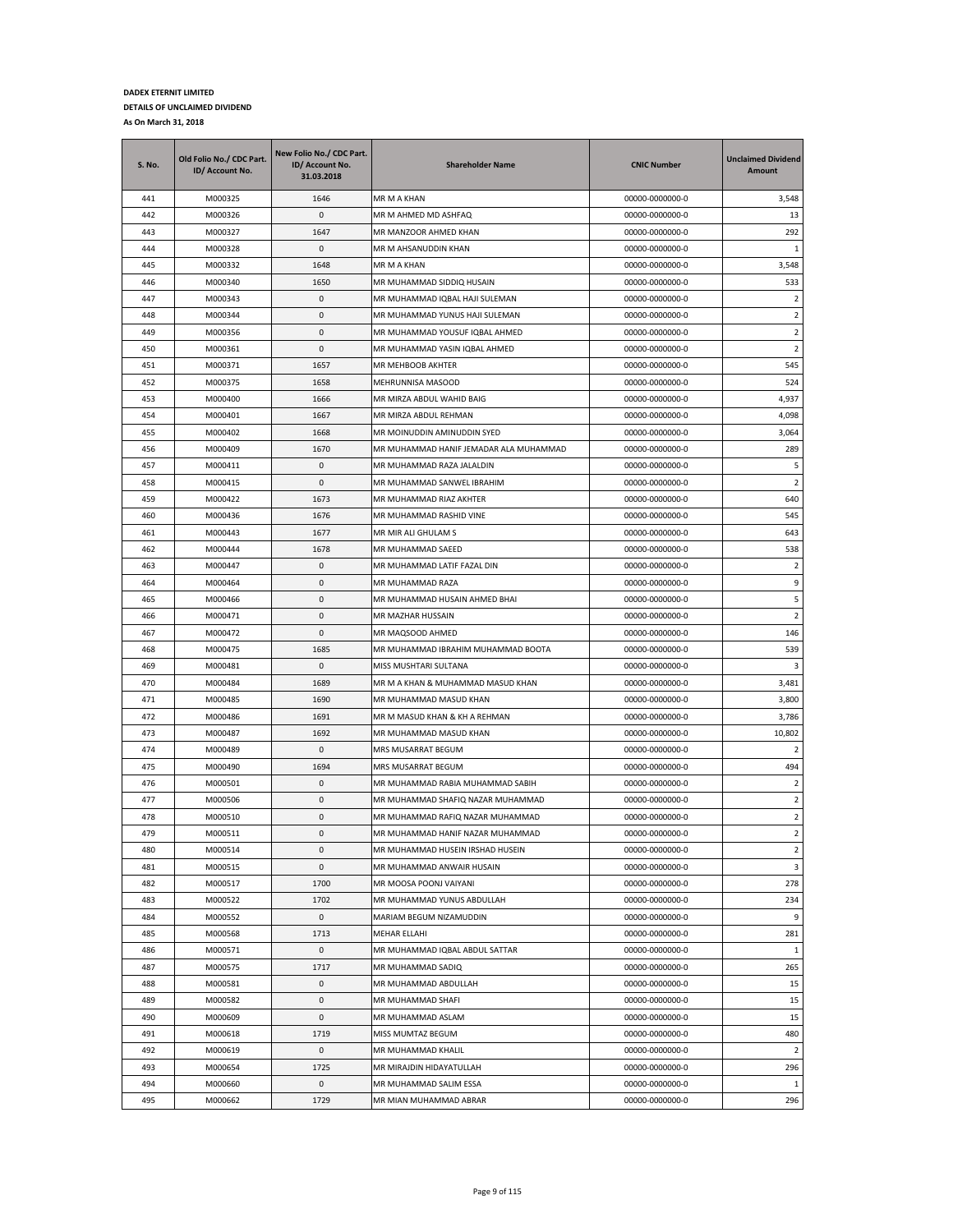| <b>S. No.</b> | Old Folio No./ CDC Part.<br>ID/ Account No. | New Folio No./ CDC Part.<br>ID/ Account No.<br>31.03.2018 | <b>Shareholder Name</b>               | <b>CNIC Number</b> | <b>Unclaimed Dividend</b><br>Amount |
|---------------|---------------------------------------------|-----------------------------------------------------------|---------------------------------------|--------------------|-------------------------------------|
| 496           | M000668                                     | 1731                                                      | MR MUHAMMAD JAVAID SHAFI              | 00000-0000000-0    | 288                                 |
| 497           | M000669                                     | 1732                                                      | MR MUHAMMAD YOUSUF HUSEIN             | 00000-0000000-0    | 261                                 |
| 498           | M000681                                     | 1734                                                      | MR MUHAMMAD ALTAF MIAN MUHAMMAD AMIN  | 00000-0000000-0    | 294                                 |
| 499           | M000682                                     | 1735                                                      | MR MIAN MUHAMMAD AMIN MIAN BADARDIN   | 00000-0000000-0    | 281                                 |
| 500           | M000684                                     | 1736                                                      | MR MUHAMMAD ZUBAIR                    | 00000-0000000-0    | 283                                 |
| 501           | M000686                                     | 1737                                                      | MR MUHAMMAD IQBAL ABDUL GAFFAR        | 00000-0000000-0    | 2,093                               |
| 502           | M000687                                     | 0                                                         | MR MUBARAK HUSAIN ASMATULLAH          | 00000-0000000-0    | 2                                   |
| 503           | M000689                                     | 1738                                                      | MR MUHAMMAD SALEEM HAJI A REHMAN      | 00000-0000000-0    | 277                                 |
| 504           | M000696                                     | 1740                                                      | MR M MUHAMMAD ISHAQUE KARIM BUX       | 00000-0000000-0    | 292                                 |
| 505           | M000711                                     | 0                                                         | MR MUHAMMAD SAEED MUHAMMAD BUX        | 00000-0000000-0    | 3                                   |
| 506           | M000717                                     | 1744                                                      | MR MUHAMMAD FAROOK GHULAM HABIB       | 00000-0000000-0    | 255                                 |
| 507           | M000721                                     | 0                                                         | DR MUHAMMAD YAQUB AZIZ DIN            | 00000-0000000-0    | 30                                  |
| 508           | M000728                                     | 0                                                         | MR MUHAMMAD KHALID MIAN               | 00000-0000000-0    | 3                                   |
| 509           | M000731                                     | 0                                                         | MR MUHAMMAD ASLAM JAN MUHAMMAD        | 00000-0000000-0    | 2                                   |
| 510           | M000784                                     | 0                                                         | MR MUHAMMAD BHAI YUSUFALI             | 00000-0000000-0    | 6                                   |
| 511           | M000785                                     | 0                                                         | MR MUHAMMAD HUSAIN DIN                | 00000-0000000-0    | 3                                   |
| 512           | M000794                                     | 0                                                         | MR M A PIRZADA                        | 00000-0000000-0    | 20                                  |
| 513           | M000813                                     | 1772                                                      | MARIAM HAJI ABBAALI                   | 00000-0000000-0    | 473                                 |
| 514           | M000815                                     | 1774                                                      | MAMOONA BEGUM                         | 00000-0000000-0    | 3,684                               |
| 515           | M000830                                     | 0                                                         | MR MUHAMMAD KHALIL MIAN               | 00000-0000000-0    | 3                                   |
| 516           | M000832                                     | 1778                                                      | MR MUHAMMAD ANWAR ABDUL LATIF         | 00000-0000000-0    | 483                                 |
| 517           | M000834                                     | 0                                                         | MARIAM RAHIM                          | 00000-0000000-0    | 5                                   |
| 518           | M000835                                     | 1779                                                      | MR MUHAMMAD IQBAL                     | 00000-0000000-0    | 591                                 |
| 519           | M000836                                     | 0                                                         | MEHRUNNISA BEGUM                      | 00000-0000000-0    | 2                                   |
| 520           | M000851                                     | 1781                                                      | MUHAMMAD SALIM                        | 00000-0000000-0    | 658                                 |
| 521           | M000873                                     | 1787                                                      | MIRZA M ZAMAN BAIG                    | 00000-0000000-0    | 3,679                               |
| 522           | M000875                                     | 0                                                         | MUHAMMAD ABDUL HAMEED SIDDIQUI        | 00000-0000000-0    | 4                                   |
| 523           | M000887                                     | 1790                                                      | QUTUBUDDIN AHMED                      | 00000-0000000-0    | 284                                 |
| 524           | M000890                                     | 1792                                                      | MUHAMMAD KHALID ALI                   | 00000-0000000-0    | 525                                 |
| 525           | M000912                                     | 1801                                                      | MUHAMMAD AKHTER MUHAMMAD YASIN        | 00000-0000000-0    | 537                                 |
| 526           | M000913                                     | 1802                                                      | MUHAMMAD RASHID VINE                  | 00000-0000000-0    | 549                                 |
| 527           | M000915                                     | 0                                                         | MUHAMMAD AFZAL NIZAMUDDIN             | 00000-0000000-0    | 6                                   |
| 528           | M000916                                     | 0                                                         | MUHAMMAD AKHTER A AZIZDIN             | 00000-0000000-0    | 6                                   |
| 529           | M000917                                     | 0                                                         | MUHAMMAD SHARIF NIZAMUDDIN            | 00000-0000000-0    | 6                                   |
| 530           | M000922                                     | 0                                                         | MR M ASLAM MIAN NIZAMUDDIN            | 00000-0000000-0    | 6                                   |
| 531           | M000931                                     | 0                                                         | MR M NUR HUSAIN                       | 00000-0000000-0    | 3                                   |
| 532           | M000937                                     | 0                                                         | MR MUHAMMAD ISMAIL ADAMBHAI           | 00000-0000000-0    | $\overline{2}$                      |
| 533           | M000948                                     | 0                                                         | MRS MARIAM ABDUL KARIM                | 00000-0000000-0    | 8                                   |
| 534           | M000963                                     | 0                                                         | MR MUHAMMAD YUNUS OSMAN               | 00000-0000000-0    | 4                                   |
| 535           | M000973                                     | 0                                                         | MR MUHAMMAD LATIF SERAJUDDIN          | 00000-0000000-0    | $\overline{2}$                      |
| 536           | M000977                                     | 0                                                         | MR ASLAM MURTAZA                      | 00000-0000000-0    | $\overline{2}$                      |
| 537           | M000982                                     | $\pmb{0}$                                                 | MISS MAHJABEEN HASHAM                 | 00000-0000000-0    | $\overline{2}$                      |
| 538           | M000985                                     | 1817                                                      | MOMIN SULEMAN                         | 00000-0000000-0    | 2,770                               |
| 539           | M000986                                     | 1818                                                      | MUHAMMAD IDRIS HAJI SHAIKH A KHALIQUE | 00000-0000000-0    | 156                                 |
| 540           | M000992                                     | 1822                                                      | MR MUHAMMAD IDRIS MUHAMMAD ISHAQ      | 00000-0000000-0    | 3,310                               |
| 541           | M000994                                     | 1823                                                      | MRS MARIAM GHULAM MUHAMMAD            | 42301-0858230-2    | 1,893                               |
| 542           | M001028                                     | 1827                                                      | MR MAQBOOL AHMED KHAN                 | 00000-0000000-0    | 3,787                               |
| 543           | M001061                                     | 1839                                                      | MR MUSHTAQ AHMED MIAN MD              | 00000-0000000-0    | 2,186                               |
| 544           | M001074                                     | 1847                                                      | MR MUHAMMAD SIDDIK HAJI RAHEMTULLAH   | 00000-0000000-0    | 5,189                               |
| 545           | M001090                                     | 1855                                                      | MISS MUSARRAT BASHIR                  | 00000-0000000-0    | 34,301                              |
| 546           | M001096                                     | 1859                                                      | MISS MOMIN MISS JAMILA                | 42000-2359657-8    | 4,517                               |
| 547           | M001101                                     | 1861                                                      | COLONEL MOZAFFERDIN AHMED QURESHI     | 00000-0000000-0    | 536                                 |
| 548           | M001107                                     | 0                                                         | MISS MOMINA ABDUL REHMAN              | 00000-0000000-0    | $\overline{2}$                      |
| 549           | M001147                                     | 1868                                                      | MRS MARIAM ABDUL KADER                | 00000-0000000-0    | 275                                 |
| 550           | M001166                                     | 0                                                         | MR MUHAMMAD UMAR DOST MUHAMMAD        | 00000-0000000-0    | $\mathbf{1}$                        |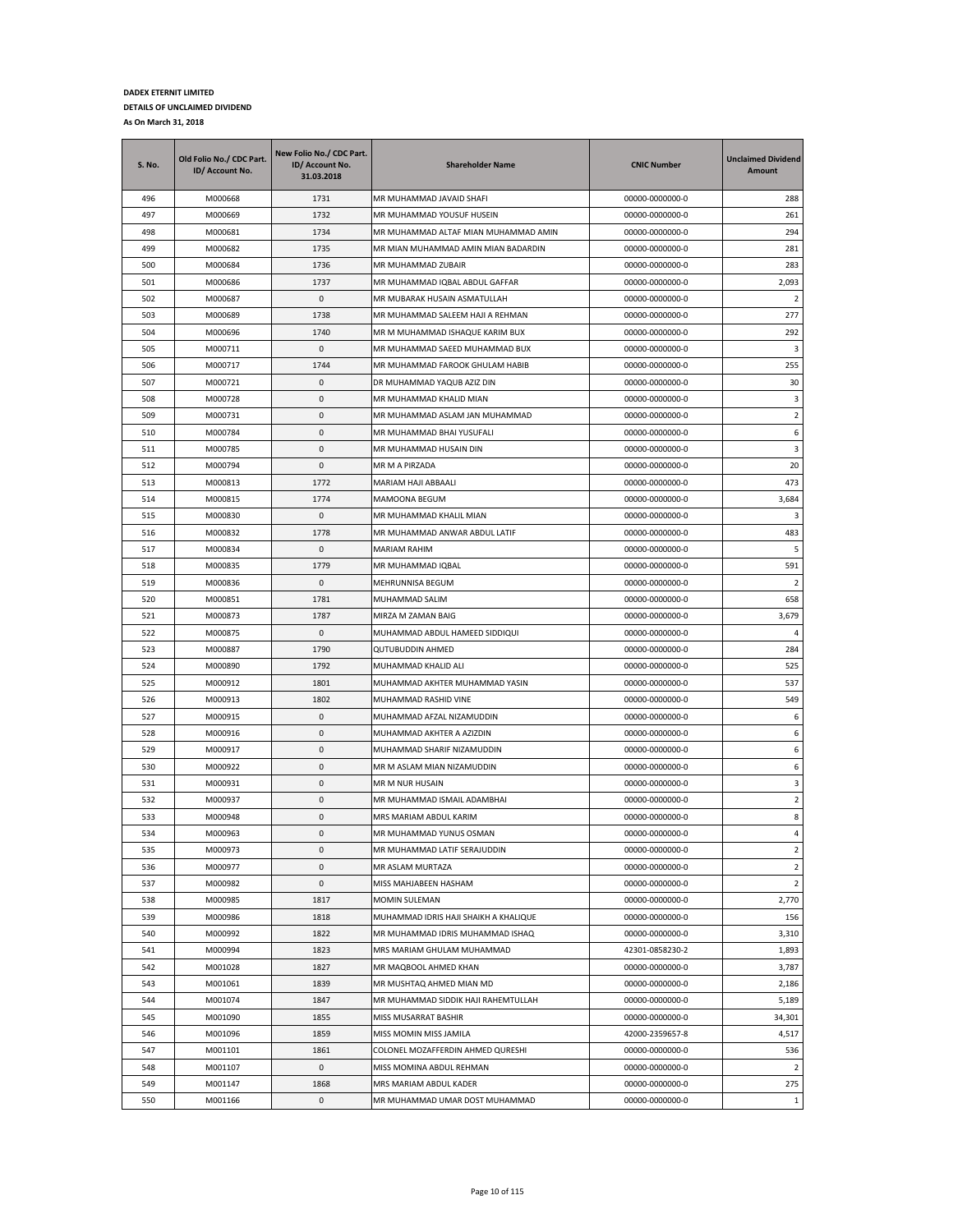| <b>S. No.</b> | Old Folio No./ CDC Part.<br>ID/ Account No. | New Folio No./ CDC Part.<br>ID/ Account No.<br>31.03.2018 | <b>Shareholder Name</b>              | <b>CNIC Number</b> | <b>Unclaimed Dividend</b><br><b>Amount</b> |
|---------------|---------------------------------------------|-----------------------------------------------------------|--------------------------------------|--------------------|--------------------------------------------|
| 551           | M001192                                     | 1880                                                      | MR M RAFIQ A KARIM                   | 00000-0000000-0    | 290                                        |
| 552           | M001195                                     | 0                                                         | MR M YAHYA FAKIH GHULAM M FAKIH      | 00000-0000000-0    | 1                                          |
| 553           | M001196                                     | 0                                                         | MR M SALIM FAKIH GHULAM M FAKIH      | 00000-0000000-0    | 1                                          |
| 554           | M001197                                     | 0                                                         | MR M ALIM FAKIH GHULAM M FAKIH       | 00000-0000000-0    | $\mathbf{1}$                               |
| 555           | M001208                                     | 0                                                         | MR M SIDDIK AHMED                    | 00000-0000000-0    | $\overline{2}$                             |
| 556           | M001231                                     | 0                                                         | MISS MUNAWAR KHILJI FAZLE QADIR KHAN | 00000-0000000-0    | 5                                          |
| 557           | M001272                                     | 0                                                         | MR MUHAMMAD KARIMUDDIN               | 00000-0000000-0    | 3                                          |
| 558           | M001274                                     | 0                                                         | MORZIA BEGUM MAQSOOD                 | 00000-0000000-0    | 8                                          |
| 559           | M001286                                     | 0                                                         | MUHAMMAD SHAFI H JAMALUDDIN          | 00000-0000000-0    | 2                                          |
| 560           | M001293                                     | 0                                                         | MR MUHAMMAD AMIN A GHAFFAR           | 00000-0000000-0    | 247                                        |
| 561           | M001294                                     | 1899                                                      | MR MAHBOOB ELAHI IMAMDIN             | 00000-0000000-0    | 229                                        |
| 562           | M001300                                     | 1902                                                      | MR MUHAMMAD SAID M A TALIB           | 00000-0000000-0    | 543                                        |
| 563           | M001301                                     | 1903                                                      | MR MUHAMMAD HASHEEM M A JALIL        | 00000-0000000-0    | 545                                        |
| 564           | M001302                                     | 1904                                                      | MEHRUNNISA ESSA JAFFER               | 00000-0000000-0    | 545                                        |
| 565           | M001334                                     | 0                                                         | MAHBOOB KHAN JAFFER KHAN             | 00000-0000000-0    | 1                                          |
| 566           | M001365                                     | 0                                                         | MUZAMMIL HAYAT DHANI                 | 00000-0000000-0    | 8                                          |
| 567           | M001377                                     | 0                                                         | MR MUHAMMAD RAFIQUE ELAHI BUKSH      | 00000-0000000-0    | 10                                         |
| 568           | M001390                                     | 0                                                         | MRS MUSHTARI BEGUM SH A MAJID        | 00000-0000000-0    | 338                                        |
| 569           | M001392                                     | 1919                                                      | MR MUHAMMAD NAZIR BHATTY             | 00000-0000000-0    | 533                                        |
| 570           | M001393                                     | 1920                                                      | MR MASOOMALI SIDDIQUI                | 00000-0000000-0    | 545                                        |
| 571           | M001400                                     | 0                                                         | MR MUHAMMAD ASHRAF ABDUL AZIZ        | 00000-0000000-0    | 2                                          |
| 572           | M001408                                     | 1924                                                      | MR MUSTANSIR JANNATY                 | 00000-0000000-0    | 2,883                                      |
| 573           | M001418                                     | 0                                                         | MR MASUD ZAIDI                       | 00000-0000000-0    | 2                                          |
| 574           | M001424                                     | 0                                                         | MR MUHAMMAD YASIN TAJUDDIN           | 00000-0000000-0    | $\overline{2}$                             |
| 575           | M001425                                     | 0                                                         | MR MUHAMMAD YASIN KHAN               | 00000-0000000-0    | 14                                         |
| 576           | M001432                                     | 1930                                                      | MR MUHAMMAD ASLAM CHISHTI            | 00000-0000000-0    | 535                                        |
| 577           | M001447                                     | 0                                                         | MIRZA ASIF ALI                       | 00000-0000000-0    | 3                                          |
| 578           | M001455                                     | 1935                                                      | MASTER JAWED IQBAL                   | 00000-0000000-0    | 515                                        |
| 579           | M001456                                     | 1936                                                      | MR M SIDDIQUE H A SATTAR             | 00000-0000000-0    | 542                                        |
| 580           | M001477                                     | 1940                                                      | MASTER FAZAL IQBAL                   | 00000-0000000-0    | 493                                        |
| 581           | M001500                                     | 0                                                         | MR MUHAMMAD BASHIR HAJI SHAKOOR      | 00000-0000000-0    | $\mathbf{1}$                               |
| 582           | M001511                                     | 0                                                         | MR MUSHTAQ ALI SIDDIQUI              | 00000-0000000-0    | $\,1\,$                                    |
| 583           | M001527                                     | 0                                                         | MR MUHAMMAD SHAFI MOULA BUX          | 00000-0000000-0    | $\overline{2}$                             |
| 584           | M001545                                     | 1953                                                      | MUHAMMAD SALIM MIAN MOULA BUX        | 00000-0000000-0    | 534                                        |
| 585           | M001552                                     | 0                                                         | MR MUHAMMAD NASIM MOLA BUKSH         | 00000-0000000-0    | 5                                          |
| 586           | M001556                                     | 0                                                         | MR MUHAMMAD IQBAL ISMAIL             | 00000-0000000-0    | 3                                          |
| 587           | M001582                                     | 0                                                         | MUHAMMAD YUNUS GODALWALA             | 00000-0000000-0    | 54                                         |
| 588           | M001583                                     | $\mathbf 0$                                               | MUKHTAR AHMED DR MUHAMMAD RAZA       | 00000-0000000-0    | $\overline{2}$                             |
| 589           | M001602                                     | $\mathbf 0$                                               | MUHAMMAD SULEMAN M UMAR              | 00000-0000000-0    | 16                                         |
| 590           | M001606                                     | 0                                                         | MISS MAJIDA A REHMAN                 | 00000-0000000-0    | $\mathbf{1}$                               |
| 591           | M001611                                     | 0                                                         | MR M HANIF A RAZZAK                  | 00000-0000000-0    | $\overline{2}$                             |
| 592           | M001615                                     | 1969                                                      | MUHAMMAD ASHRAF ALIMUHAMMAD          | 00000-0000000-0    | 246                                        |
| 593           | M001626                                     | 0                                                         | M AMIN H ABDULLAH                    | 00000-0000000-0    | 45                                         |
| 594           | M001635                                     | 1973                                                      | MOHAN DHAN RAJ                       | 00000-0000000-0    | 296                                        |
| 595           | M001645                                     | 0                                                         | MIRZA MAHMOOD ALI                    | 00000-0000000-0    | $\overline{2}$                             |
| 596           | M001646                                     | 0                                                         | MRS MUSHTARI BEGUM SH A MAJID        | 00000-0000000-0    | $\mathbf{1}$                               |
| 597           | M001648                                     | 1974                                                      | MUHAMMAD NAQIUDDIN                   | 00000-0000000-0    | 533                                        |
| 598           | M001649                                     | 1975                                                      | MRS MEHRUNNISA A REHMAN JANEE        | 00000-0000000-0    | 1,885                                      |
| 599           | M001653                                     | 0                                                         | MD HUSEIN ISMAIL                     | 00000-0000000-0    | $\mathbf{1}$                               |
| 600           | M001656                                     | 0                                                         | MD HANIF NAZAR MUHAMMAD              | 00000-0000000-0    | $\mathbf{1}$                               |
| 601           | M001664                                     | $\pmb{0}$                                                 | MUHAMMAD SIDDIK SULEMAN              | 00000-0000000-0    | 12                                         |
| 602           | M001668                                     | 0                                                         | MAHBOOBALI MEHFOOZALI                | 00000-0000000-0    | $\mathbf{1}$                               |
| 603           | M001669                                     | 1976                                                      | MUKHTAR AHMED RAHIM BUX              | 00000-0000000-0    | 227                                        |
| 604           | M001675                                     | 1978                                                      | MUHAMMAD IBRAHIM SULEMAN             | 00000-0000000-0    | 278                                        |
| 605           | M001680                                     | 0                                                         | MRS MARIAM BIBI SIDDIQ               | 00000-0000000-0    | $\overline{2}$                             |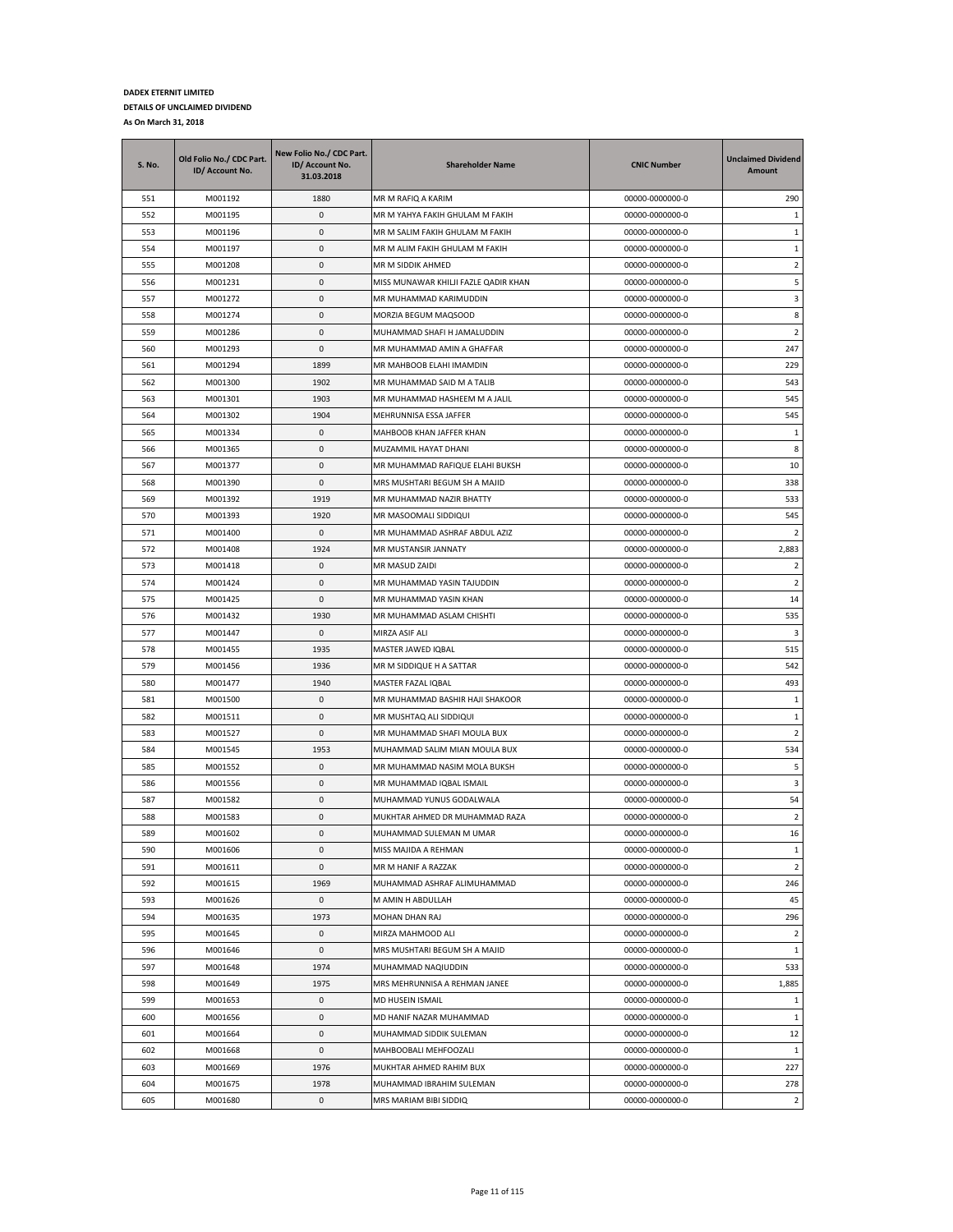| <b>S. No.</b> | Old Folio No./ CDC Part.<br>ID/ Account No. | New Folio No./ CDC Part.<br>ID/ Account No.<br>31.03.2018 | <b>Shareholder Name</b>            | <b>CNIC Number</b> | <b>Unclaimed Dividend</b><br>Amount |
|---------------|---------------------------------------------|-----------------------------------------------------------|------------------------------------|--------------------|-------------------------------------|
| 606           | M001692                                     | 0                                                         | MUHAMMAD YUSUF BUMBIYA             | 00000-0000000-0    | 6                                   |
| 607           | M001713                                     | 0                                                         | MUMTAZ ABDUL SATTAR                | 00000-0000000-0    | $\overline{2}$                      |
| 608           | M001717                                     | 0                                                         | MUHAMMAD A RATTAN JI               | 00000-0000000-0    | $\overline{2}$                      |
| 609           | M001721                                     | 0                                                         | MOOSA PIRMUHAMMAD                  | 00000-0000000-0    | $\mathbf{1}$                        |
| 610           | M001744                                     | 0                                                         | MUHAMMADALI                        | 00000-0000000-0    | 3                                   |
| 611           | M001756                                     | 0                                                         | MR MOFIZUR REHMAN KHAN             | 00000-0000000-0    | 3                                   |
| 612           | N000019                                     | 2306                                                      | MR NOSHIR F DASTOOR                | 00000-0000000-0    | 11,931                              |
| 613           | N000037                                     | 0                                                         | MR NAZIR HUSEIN MUHAMMAD KHAN      | 00000-0000000-0    | 9                                   |
| 614           | N000038                                     | 0                                                         | NASIM H SHAH                       | 00000-0000000-0    | 5                                   |
| 615           | N000055                                     | 0                                                         | MRS NOORBANO MUHAMMAD SIDDIK       | 00000-0000000-0    | 5                                   |
| 616           | N000060                                     | 2316                                                      | NAZIR AHMED MALIK                  | 00000-0000000-0    | 267                                 |
| 617           | N000062                                     | 0                                                         | NIAZ AHMED                         | 00000-0000000-0    | 81                                  |
| 618           | N000063                                     | 2318                                                      | NASEEM BEGUM                       | 00000-0000000-0    | 286                                 |
| 619           | N000065                                     | 2319                                                      | NAJAMUDDIN TAJUDDIN                | 00000-0000000-0    | 296                                 |
| 620           | N000076                                     | 0                                                         | NURUN NAHAR                        | 00000-0000000-0    | 5                                   |
| 621           | N000079                                     | 2321                                                      | NOORBAI HAJI MOOSA                 | 00000-0000000-0    | 541                                 |
| 622           | N000097                                     | 0                                                         | NOOR BEGUM                         | 00000-0000000-0    | 3                                   |
| 623           | N000098                                     | 2327                                                      | <b>NADIRA BASHIR</b>               | 00000-0000000-0    | 4,299                               |
| 624           | N000105                                     | 0                                                         | NOORMUHAMMAD GUDDA                 | 00000-0000000-0    | 2                                   |
| 625           | N000113                                     | 2334                                                      | NASEEM A H SHAH                    | 00000-0000000-0    | 3,800                               |
| 626           | N000114                                     | 2335                                                      | NASEEM SHAH                        | 00000-0000000-0    | 3,710                               |
| 627           | N000115                                     | 0                                                         | NIZAMUDDIN ABDUL WAHAB             | 00000-0000000-0    | 6                                   |
| 628           | N000122                                     | 0                                                         | NASEEM M AKHTER                    | 00000-0000000-0    | $\overline{7}$                      |
| 629           | N000125                                     | 0                                                         | NAJMUL HASAN                       | 00000-0000000-0    | 6                                   |
| 630           | N000139                                     | 0                                                         | NASEEM AKHTER MD ASHFAQ            | 00000-0000000-0    | 8                                   |
| 631           | N000149                                     | 0                                                         | NASIM AKHTER                       | 00000-0000000-0    | 3                                   |
| 632           | N000152                                     | 0                                                         | MRS NAHID T ISHAK                  | 00000-0000000-0    | 5                                   |
| 633           | N000153                                     | 0                                                         | MRS NAJMA KHATOON MUHAMMAD YOUSUF  | 00000-0000000-0    | $\overline{2}$                      |
| 634           | N000159                                     | 2344                                                      | MR NAZIRUDDIN AHMED                | 00000-0000000-0    | 522                                 |
| 635           | N000186                                     | 0                                                         | MISS NAJMUNNISA HAJI ABDUL REHMAN  | 00000-0000000-0    | 8                                   |
| 636           | N000199                                     | 0                                                         | MRS NAJMA HALIM                    | 00000-0000000-0    | 4                                   |
| 637           | N000212                                     | 2358                                                      | MISS NAFISA E QUETTAWALA           | 00000-0000000-0    | 542                                 |
| 638           | N000217                                     | 2360                                                      | MRS NOOR AFSHAN IMAM               | 42101-7746792-4    | 354                                 |
| 639           | N000220                                     | 0                                                         | MR NOOR MUHAMMAD JAMAL             | 00000-0000000-0    | 3                                   |
| 640           | N000223                                     | 2361                                                      | MR NAZIR HUSAIN ABDUL BARDIN       | 00000-0000000-0    | 532                                 |
| 641           | N000225                                     | 0                                                         | MR NOOR MUHAMMAD EBRAHIM           | 00000-0000000-0    | $\overline{2}$                      |
| 642           | N000226                                     | 2363                                                      | MISS NASIMA KHATOON HAJI MD YOUSUF | 00000-0000000-0    | 305                                 |
| 643           | N000236                                     | 0                                                         | MR C P NOORMUHAMMAD                | 00000-0000000-0    | 15                                  |
| 644           | N000238                                     | 2368                                                      | MISS NASREEN IQBAL                 | 00000-0000000-0    | 519                                 |
| 645           | N000242                                     | 2369                                                      | MR NOOR MUHAMMAD ALI MUHAMMAD      | 00000-0000000-0    | 243                                 |
| 646           | N000247                                     | 0                                                         | MISS NILOFAR AMIN                  | 00000-0000000-0    | 52                                  |
| 647           | N000253                                     | $\mathsf 0$                                               | NOORBAI HASSAN BIKIYA              | 00000-0000000-0    | $\mathbf{1}$                        |
| 648           | N000274                                     | 0                                                         | MISS NASEEM MUHAMMAD SIDDIK        | 00000-0000000-0    | $\overline{2}$                      |
| 649           | N000283                                     | 0                                                         | MR NOORALLAH NURUDIN               | 00000-0000000-0    | $\overline{2}$                      |
| 650           | N000285                                     | 0                                                         | NAFISA A MAJID                     | 00000-0000000-0    | $\overline{2}$                      |
| 651           | N000317                                     | 0                                                         | MR NOORMUHAMMAD ISMAIL             | 00000-0000000-0    | $\overline{2}$                      |
| 652           | N000319                                     | 2386                                                      | MR NOOR AHMED MUHAMMAD BASHIR      | 00000-0000000-0    | 242                                 |
| 653           | N000320                                     | 2387                                                      | MR NAZIR AHMED RAHIM BUX           | 00000-0000000-0    | 233                                 |
| 654           | 0000006                                     | 0                                                         | MR ORFINO MICHEAL DESA             | 00000-0000000-0    | 324                                 |
| 655           | 0000027                                     | 2456                                                      | OSMAN RAFIQ AMANULLAH              | 00000-0000000-0    | 81                                  |
| 656           | 0000028                                     | 0                                                         | OSMAN MUHAMMAD                     | 00000-0000000-0    | $\overline{2}$                      |
| 657           | 0000029                                     | 2457                                                      | OSMAN AMINA ZUBEDA & MOOSA HABIB   | 00000-0000000-0    | 189                                 |
| 658           | 0000030                                     | 2458                                                      | OSMAN KARIM                        | 00000-0000000-0    | 536                                 |
| 659           | 0000033                                     | 0                                                         | <b>OSMAN HABIB</b>                 | 00000-0000000-0    | $\overline{2}$                      |
| 660           | 0000038                                     | 2460                                                      | <b>OSMAN HABIB</b>                 | 00000-0000000-0    | 137                                 |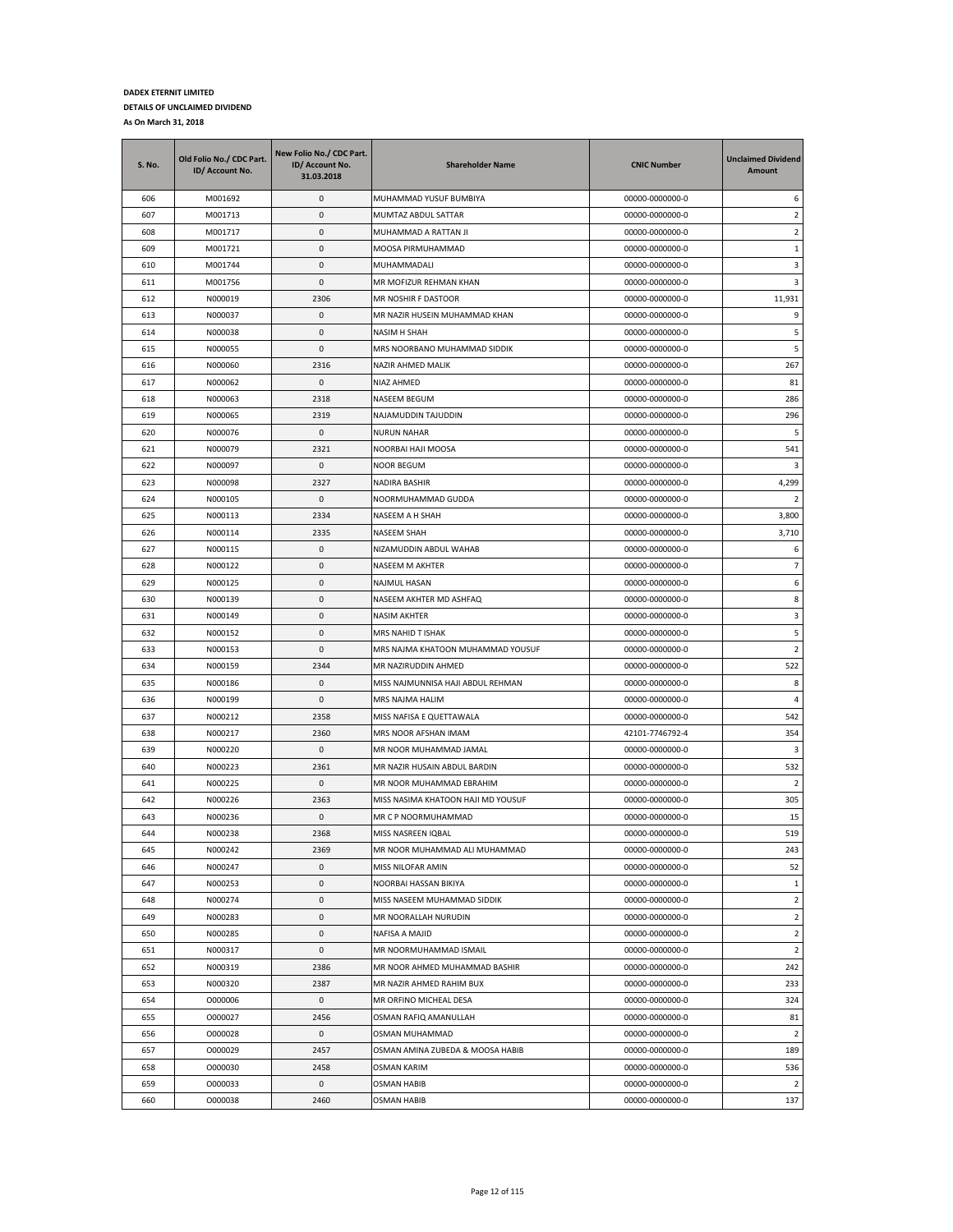| <b>S. No.</b> | Old Folio No./ CDC Part.<br>ID/ Account No. | New Folio No./ CDC Part.<br>ID/ Account No.<br>31.03.2018 | <b>Shareholder Name</b>            | <b>CNIC Number</b> | <b>Unclaimed Dividend</b><br>Amount |
|---------------|---------------------------------------------|-----------------------------------------------------------|------------------------------------|--------------------|-------------------------------------|
| 661           | P000028                                     | 2470                                                      | PIRMUHAMMAD WALIMUHAMMAD LADHA     | 00000-0000000-0    | 512                                 |
| 662           | P000043                                     | 0                                                         | MR PIARALI THOBANI                 | 00000-0000000-0    | 265                                 |
| 663           | P000055                                     | 0                                                         | PARVEEN S KHAN                     | 00000-0000000-0    | 15                                  |
| 664           | Q000007                                     | 2490                                                      | MR QAZI MOHIUDDIN                  | 00000-0000000-0    | 294                                 |
| 665           | Q000015                                     | 2495                                                      | MRS QAISRA ZAHID HUSSAIN           | 00000-0000000-0    | 160                                 |
| 666           | Q000016                                     | 2496                                                      | QAMAR ANJUM MEHTABUR REHMAN        | 00000-0000000-0    | 267                                 |
| 667           | Q000017                                     | 2497                                                      | MRS QAMARUNNISA BEGUM MD HAFEEZ    | 00000-0000000-0    | 293                                 |
| 668           | Q000018                                     | 0                                                         | MRS QUDSIA TAJ BEGUM               | 00000-0000000-0    | 8                                   |
| 669           | R000046                                     | 0                                                         | MST RUBAB BAI BADRUDDIN            | 00000-0000000-0    | 8                                   |
| 670           | R000048                                     | 0                                                         | MR RIAZ ALI HUSEINALI              | 00000-0000000-0    | $\overline{2}$                      |
| 671           | R000062                                     | 0                                                         | MRS RAZIA ABDUL RAHIM              | 00000-0000000-0    | 50                                  |
| 672           | R000066                                     | 0                                                         | MISS RAHMAT BI MUHAMMAD ISHAQ      | 00000-0000000-0    | 64                                  |
| 673           | R000074                                     | 0                                                         | RUMI MERWANJEE                     | 00000-0000000-0    | $\overline{2}$                      |
| 674           | R000080                                     | 2524                                                      | MR RANA IKRAM                      | 00000-0000000-0    | 409                                 |
| 675           | R000101                                     | 2528                                                      | RASHIDA ZAMIR                      | 00000-0000000-0    | 349                                 |
| 676           | R000102                                     | 2529                                                      | RIAZUDDIN JAN MUHAMMAD             | 00000-0000000-0    | 540                                 |
| 677           | R000118                                     | 0                                                         | RAZIA BEGUM HAJI AZIZDIN           | 00000-0000000-0    | 6                                   |
| 678           | R000120                                     | 0                                                         | RASHID MOHIB HUSSAIN               | 00000-0000000-0    | 6                                   |
| 679           | R000122                                     | 2534                                                      | K B CH RIASAT ALI KHAN             | 00000-0000000-0    | 3,889                               |
| 680           | R000124                                     | 0                                                         | RAZIA BEGUM M KARIM BUX            | 00000-0000000-0    | 3                                   |
| 681           | R000126                                     | 2535                                                      | RAIS AHMED MUNIR AHMED BEGG        | 00000-0000000-0    | 2,175                               |
| 682           | R000127                                     | 0                                                         | RAZIA NAZIR MUHAMMAD               | 00000-0000000-0    | $\overline{2}$                      |
| 683           | R000130                                     | 0                                                         | RUKIA MOOSAJI                      | 00000-0000000-0    | $\mathbf{1}$                        |
| 684           | R000139                                     | 2537                                                      | RAFAT A REHMAN BENGALI             | 00000-0000000-0    | 294                                 |
| 685           | R000141                                     | 2539                                                      | RAUF A REHMAN BENGALI              | 00000-0000000-0    | 296                                 |
| 686           | R000144                                     | 0                                                         | RIAZ AHMED MUHAMMAD UMAR           | 00000-0000000-0    | 1                                   |
| 687           | R000156                                     | 0                                                         | RAMZANALI KANJI                    | 00000-0000000-0    | 3                                   |
| 688           | R000160                                     | 2545                                                      | RAOOF AHMED MIRZA                  | 00000-0000000-0    | 43,128                              |
| 689           | R000169                                     | 2546                                                      | RAFIUDDIN ZAKIR                    | 00000-0000000-0    | 377                                 |
| 690           | R000175                                     | 0                                                         | RAFIK AHMED                        | 00000-0000000-0    | 66                                  |
| 691           | R000198                                     | 0                                                         | ROSHANARA BEGUM SH A MATIN         | 00000-0000000-0    | 37                                  |
| 692           | R000201                                     | 0                                                         | RAZZAK OSMAN                       | 00000-0000000-0    | $\overline{a}$                      |
| 693           | R000211                                     | 0                                                         | RAEESA KHAUNM RIAZUDDIN            | 00000-0000000-0    | 2                                   |
| 694           | R000216                                     | 0                                                         | RABIA BAI HASANALI                 | 00000-0000000-0    | 70                                  |
| 695           | R000221                                     | 0                                                         | RIAZUDDIN HAJI ABDUL REHMAN        | 00000-0000000-0    | 3                                   |
| 696           | R000229                                     | 2557                                                      | RAISA KHATOON H REHMAN ELAHI       | 00000-0000000-0    | 13,571                              |
| 697           | R000232                                     | 0                                                         | REHANA BEGUM HAJI ISHTIAQ AHMED    | 00000-0000000-0    | 8                                   |
| 698           | R000243                                     | 0                                                         | RIAZUDDIN HAJI BASHIRUDDIN         | 00000-0000000-0    | 5                                   |
| 699           | R000244                                     | $\mathbf 0$                                               | R VALI MUHAMMAD                    | 00000-0000000-0    | 1,143                               |
| 700           | R000262                                     | 2566                                                      | RABIA KHATON AHMED                 | 00000-0000000-0    | 440                                 |
| 701           | R000268                                     | 2568                                                      | RAJABALI KASAMALI MOOSA            | 00000-0000000-0    | 542                                 |
| 702           | R000271                                     | 2570                                                      | RIZWANA IRSHAD                     | 00000-0000000-0    | 2,474                               |
| 703           | R000293                                     | 2574                                                      | MR RUKENDIN HUSSAIN REIMOO         | 00000-0000000-0    | 545                                 |
| 704           | R000301                                     | 0                                                         | RAMZANALI HUSEINALI                | 00000-0000000-0    | 314                                 |
| 705           | R000304                                     | 0                                                         | MRS ROSHANARA TAJUDDIN             | 00000-0000000-0    | $\overline{2}$                      |
| 706           | R000315                                     | 2578                                                      | MISS RAHIMA SALEH MUHAMMAD         | 00000-0000000-0    | 296                                 |
| 707           | R000326                                     | 0                                                         | MISS RAZIA NAZAR MUHAMMAD          | 00000-0000000-0    | 1                                   |
| 708           | R000340                                     | 2584                                                      | RAFIQ ZAKARIA                      | 00000-0000000-0    | 18                                  |
| 709           | R000354                                     | 2586                                                      | RAFI AHMED SH KARAM ELAHI          | 00000-0000000-0    | 224                                 |
| 710           | R000360                                     | 2587                                                      | REHMAT BAI KHIMJI                  | 00000-0000000-0    | 232                                 |
| 711           | R000371                                     | 0                                                         | RUQAIYA ABDUL HABIB PAREKH         | 00000-0000000-0    | $\mathbf{1}$                        |
| 712           | R000380                                     | 0                                                         | RAZIA BANOO NOORUDDIN H CONTRACTOR | 00000-0000000-0    | $\overline{2}$                      |
| 713           | R000388                                     | 0                                                         | RAHIMALI HASANALI                  | 00000-0000000-0    | $\overline{2}$                      |
| 714           | R000389                                     | 2596                                                      | RASHIDA ZAKARIA                    | 00000-0000000-0    | 20                                  |
| 715           | R000390                                     | 2597                                                      | RABIA A AZIZ                       | 00000-0000000-0    | 23                                  |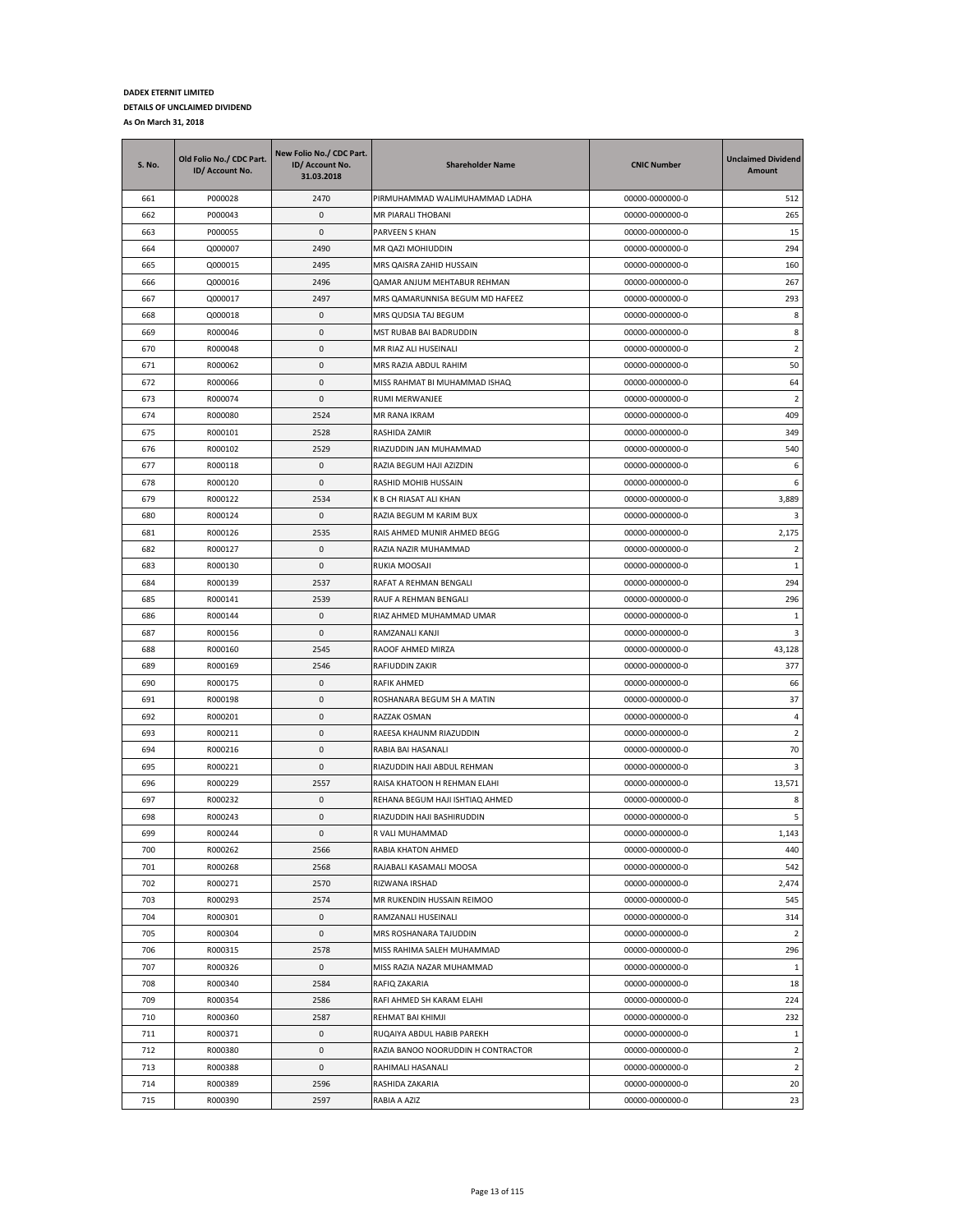| S. No. | Old Folio No./ CDC Part.<br>ID/ Account No. | New Folio No./ CDC Part.<br>ID/ Account No.<br>31.03.2018 | <b>Shareholder Name</b>          | <b>CNIC Number</b> | <b>Unclaimed Dividend</b><br><b>Amount</b> |
|--------|---------------------------------------------|-----------------------------------------------------------|----------------------------------|--------------------|--------------------------------------------|
| 716    | S000058                                     | 2667                                                      | MISS SHAIKH HAWABAI SULEMAN      | 00000-0000000-0    | 3,651                                      |
| 717    | S000069                                     | 2668                                                      | MR S K AHMED                     | 00000-0000000-0    | 28,046                                     |
| 718    | S000126                                     | 2680                                                      | SUFI ABDUL GANI M A KHAN         | 00000-0000000-0    | 537                                        |
| 719    | S000128                                     | 0                                                         | MR S N RIZVI                     | 00000-0000000-0    | 3                                          |
| 720    | S000191                                     | 2695                                                      | SYED ABDUL AZIZ                  | 00000-0000000-0    | 2,785                                      |
| 721    | S000194                                     | $\mathbf 0$                                               | MRS SULTAN JAHAN BEGUM           | 00000-0000000-0    | 40                                         |
| 722    | S000220                                     | 2702                                                      | SHAMIM BEGUM                     | 00000-0000000-0    | 294                                        |
| 723    | S000221                                     | 0                                                         | SURAYA ASLAM                     | 00000-0000000-0    | $\overline{2}$                             |
| 724    | S000223                                     | 2703                                                      | SAFDARALI SH ALI HUSAIN          | 00000-0000000-0    | 425                                        |
| 725    | S000235                                     | 2709                                                      | SHOUKAT ALI SH MD HUSIEN         | 00000-0000000-0    | 540                                        |
| 726    | S000240                                     | 2711                                                      | MRS SALMA PIRZADA                | 00000-0000000-0    | 11,610                                     |
| 727    | S000242                                     | 2712                                                      | SYED ALI AHMED MANZOOR ALI AHMED | 00000-0000000-0    | 163                                        |
| 728    | S000269                                     | 2724                                                      | MRS SARDAR BEGUM                 | 00000-0000000-0    | 155                                        |
| 729    | S000273                                     | 2726                                                      | MR SHAIKH ALI MUHAMMAD           | 00000-0000000-0    | 3,800                                      |
| 730    | S000274                                     | $\mathsf 0$                                               | MRS SAID NUR                     | 00000-0000000-0    | 3                                          |
| 731    | S000278                                     | 0                                                         | MRS SAEEDULLAH                   | 00000-0000000-0    | 138                                        |
| 732    | S000279                                     | $\mathsf 0$                                               | SAEEDULLAH SHERMUHAMMAD          | 00000-0000000-0    | 59                                         |
| 733    | S000280                                     | 2728                                                      | MR SYED IRFAN                    | 00000-0000000-0    | 3,800                                      |
| 734    | S000286                                     | $\mathsf 0$                                               | MRS SABRA BEGUM                  | 00000-0000000-0    | $\overline{2}$                             |
| 735    | S000291                                     | $\pmb{0}$                                                 | MR SYED MUNIR ALAM               | 00000-0000000-0    | $\overline{2}$                             |
| 736    | S000307                                     | $\mathbf 0$                                               | MR S M STEPHENS                  | 00000-0000000-0    | 3                                          |
| 737    | S000316                                     | $\mathsf 0$                                               | MR SALAHUDDIN AMIRUDDIN          | 00000-0000000-0    | 6                                          |
| 738    | S000319                                     | 0                                                         | MR SYED KABIR AHMED BUKHARI      | 00000-0000000-0    | $\overline{2}$                             |
| 739    | S000322                                     | 0                                                         | MR S M MAQSOOD                   | 00000-0000000-0    | 4                                          |
| 740    | S000325                                     | $\mathsf 0$                                               | MR SHAHBUDDIN M AMIRUDDIN        | 00000-0000000-0    | 6                                          |
| 741    | S000326                                     | 2736                                                      | SYED AMIR HUSAIN SHAH            | 00000-0000000-0    | 3,706                                      |
| 742    | S000330                                     | $\mathsf 0$                                               | SYED MOHIB HUSSAIN               | 00000-0000000-0    | 6                                          |
| 743    | S000337                                     | 2742                                                      | MR SALAHUDDIN MUHAMMAD YAQUB     | 00000-0000000-0    | 294                                        |
| 744    | S000340                                     | 0                                                         | MR S M F HASAN                   | 00000-0000000-0    | 1                                          |
| 745    | S000341                                     | 2743                                                      | MR SAJJAD ANJUM                  | 00000-0000000-0    | 291                                        |
| 746    | S000349                                     | 2747                                                      | SH M YAKOOB SH DIN MUHAMMAD      | 00000-0000000-0    | 287                                        |
| 747    | S000354                                     | 2749                                                      | <b>SUGHRA BROHI</b>              | 00000-0000000-0    | 267                                        |
| 748    | S000366                                     | $\pmb{0}$                                                 | MISS SHERBANU JAFFER VALLIANI    | 00000-0000000-0    | 459                                        |
| 749    | S000373                                     | $\mathsf 0$                                               | SARBAI YOUSUF                    | 00000-0000000-0    | 10                                         |
| 750    | S000379                                     | 2753                                                      | MRS SHAHZADI BEGUM               | 00000-0000000-0    | 486                                        |
| 751    | S000381                                     | 2754                                                      | MISS SAKINA BEGUM                | 00000-0000000-0    | 376                                        |
| 752    | S000382                                     | 2755                                                      | SALAHUDDIN SHAKIR                | 00000-0000000-0    | 542                                        |
| 753    | S000398                                     | 0                                                         | <b>MISS S MALIK</b>              | 00000-0000000-0    | 4                                          |
| 754    | S000405                                     | 2761                                                      | SYED GHULAM SAQLAIN              | 00000-0000000-0    | 545                                        |
| 755    | S000406                                     | 2762                                                      | SYED GHULAM MD SAIYEDAIN         | 00000-0000000-0    | 545                                        |
| 756    | S000414                                     | 2763                                                      | MR SYED MAHMOOD                  | 00000-0000000-0    | 519                                        |
| 757    | S000419                                     | 2764                                                      | MR SAIFUL REHMAN HAJI YAHYA      | 00000-0000000-0    | 4,900                                      |
| 758    | S000420                                     | 2765                                                      | MRS SHAMIM AKHTER SHAFIQ         | 00000-0000000-0    | 545                                        |
| 759    | S000431                                     | 2767                                                      | MR SHAIKH DAULATALI              | 00000-0000000-0    | 3,277                                      |
| 760    | S000434                                     | 2768                                                      | MR S FIDA HUSAIN SADIQ ALI SHAH  | 00000-0000000-0    | 3,939                                      |
| 761    | S000436                                     | 2770                                                      | MR SHAFIQ AHMED MUHAMMAD AKRAM   | 00000-0000000-0    | 543                                        |
| 762    | S000444                                     | 2773                                                      | MR S A AZIZI                     | 00000-0000000-0    | 4,299                                      |
| 763    | S000453                                     | 2775                                                      | DR MISS SHAHEDA FARUQI           | 00000-0000000-0    | 539                                        |
| 764    | S000460                                     | 2778                                                      | MR SATTAR TAYEB                  | 00000-0000000-0    | 545                                        |
| 765    | S000464                                     | $\mathsf 0$                                               | SH IQBALUR ZAMAN                 | 00000-0000000-0    | $\overline{2}$                             |
| 766    | S000474                                     | $\pmb{0}$                                                 | MR SOHAIL HUSEIN                 | 00000-0000000-0    | $\mathbf{1}$                               |
| 767    | S000476                                     | $\pmb{0}$                                                 | MISS SHAMIMA KHATOON             | 00000-0000000-0    | $\mathbf 1$                                |
| 768    | S000477                                     | 0                                                         | SULEMAN MOOSA VAIYANI            | 00000-0000000-0    | $\overline{2}$                             |
| 769    | S000483                                     | 2781                                                      | SHAMSUDDIN HUSSAIN               | 00000-0000000-0    | 173                                        |
| 770    | S000485                                     | 0                                                         | SAKINA BAI                       | 00000-0000000-0    | $\overline{2}$                             |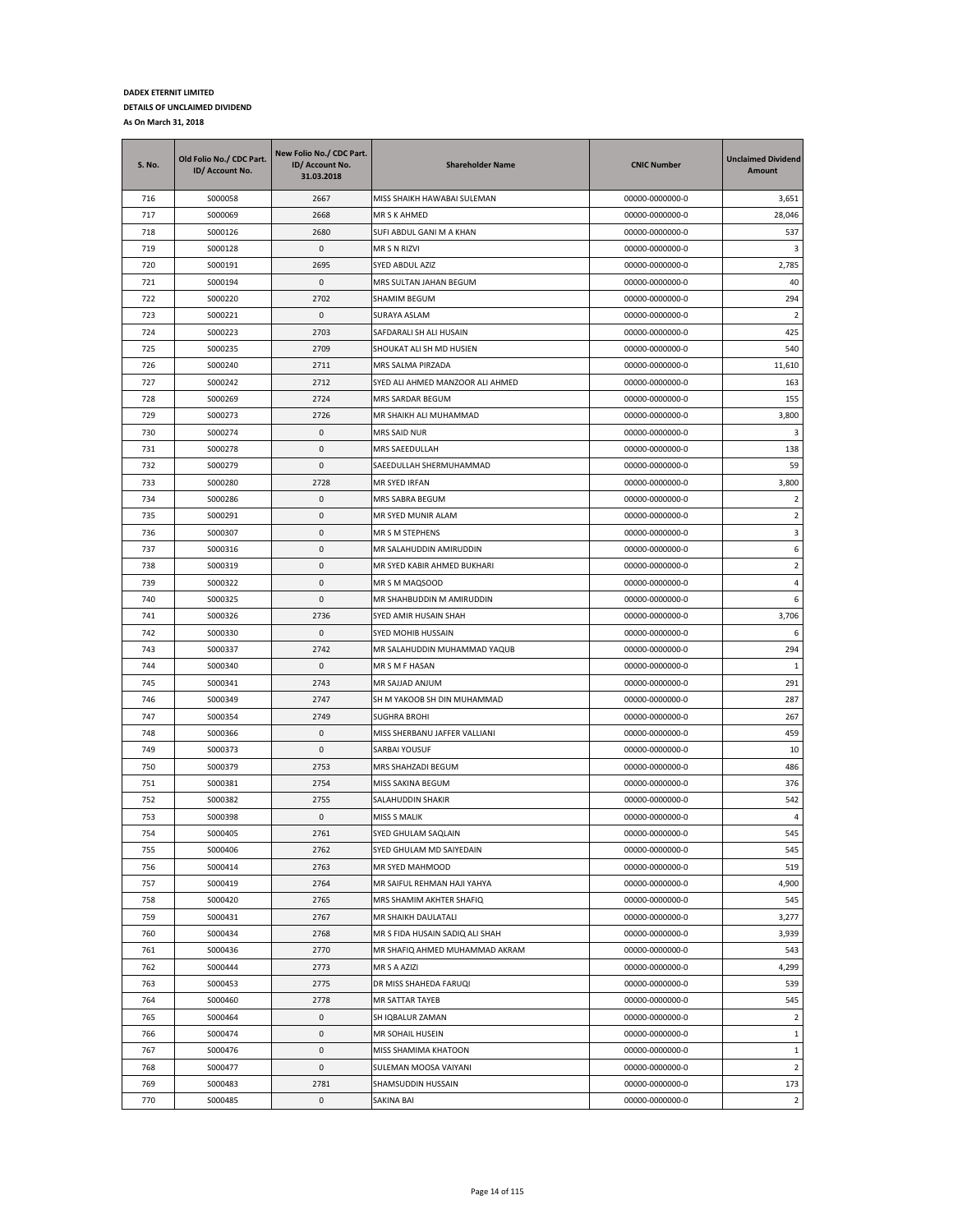| S. No. | Old Folio No./ CDC Part.<br>ID/ Account No. | New Folio No./ CDC Part.<br>ID/ Account No.<br>31.03.2018 | <b>Shareholder Name</b>             | <b>CNIC Number</b> | <b>Unclaimed Dividend</b><br>Amount |
|--------|---------------------------------------------|-----------------------------------------------------------|-------------------------------------|--------------------|-------------------------------------|
| 771    | S000486                                     | 2782                                                      | SHAH ZAMANI & SYED MUHAMMAD IRFAN   | 00000-0000000-0    | 545                                 |
| 772    | S000500                                     | 0                                                         | SATTAR A SHAKOOR                    | 00000-0000000-0    | 3                                   |
| 773    | S000502                                     | $\mathbf{0}$                                              | S M AHMED                           | 00000-0000000-0    | $\overline{7}$                      |
| 774    | S000515                                     | 2792                                                      | SHUJAUDDIN M NASIRUDDIN             | 00000-0000000-0    | 264                                 |
| 775    | S000518                                     | 0                                                         | S A AHMED MUHAMMAD ASHFAQ           | 00000-0000000-0    | 18                                  |
| 776    | S000519                                     | 2793                                                      | SYED MUSARRAT ALI NAQVI             | 00000-0000000-0    | 1,523                               |
| 777    | S000521                                     | 2794                                                      | SYED SIBTE RAZA NAQVI               | 00000-0000000-0    | 293                                 |
| 778    | S000524                                     | 2796                                                      | SULTAN AHMED MUHAMMAD FAROOQ        | 00000-0000000-0    | 295                                 |
| 779    | S000528                                     | 2797                                                      | SYED ABDUR RAB ABDUL HAMEED         | 00000-0000000-0    | 295                                 |
| 780    | S000529                                     | 0                                                         | MRS SUKKER SADRUDDIN PIRANI         | 00000-0000000-0    | $\mathbf{1}$                        |
| 781    | S000530                                     | 0                                                         | SH MUHAMMAD YOUSUF ABDUL KARIM      | 00000-0000000-0    | 8                                   |
| 782    | S000531                                     | 0                                                         | MRS S AFTAB AHMED BUKHARI           | 00000-0000000-0    | 8                                   |
| 783    | S000534                                     | 2800                                                      | MRS SUGHRA GHULAM HUSAIN            | 00000-0000000-0    | 10,515                              |
| 784    | S000542                                     | 0                                                         | SHIEKH MUHAMMAD AKRAM MD SARDAR     | 00000-0000000-0    | 6                                   |
| 785    | S000556                                     | 0                                                         | SAKINA BEGUM S AZIZ                 | 00000-0000000-0    | 6                                   |
| 786    | S000565                                     | 0                                                         | SALAHUDDIN RAZAK                    | 00000-0000000-0    | 24                                  |
| 787    | S000570                                     | 2805                                                      | SYED AHSANALI SHAH BUKHARI          | 00000-0000000-0    | 630                                 |
| 788    | S000573                                     | 2806                                                      | MR SULEMAN HAJI MUHAMMAD            | 00000-0000000-0    | 1,994                               |
| 789    | S000579                                     | 2811                                                      | SHAUKATUNNISA BEGUM                 | 00000-0000000-0    | 542                                 |
| 790    | S000591                                     | 2818                                                      | S FARUQALI                          | 00000-0000000-0    | 2,759                               |
| 791    | S000592                                     | 0                                                         | S ABDUL HAMID                       | 00000-0000000-0    | $\overline{2}$                      |
| 792    | S000593                                     | $\mathbf{0}$                                              | SHIEKH ABDUL HAMID                  | 00000-0000000-0    | $\mathbf{1}$                        |
| 793    | S000594                                     | 2819                                                      | SAJJAD SAFRI                        | 00000-0000000-0    | 282                                 |
| 794    | S000595                                     | 2820                                                      | SAJAUDDIN SAIFUDDIN SAFRI           | 00000-0000000-0    | 296                                 |
| 795    | S000596                                     | 2821                                                      | SAJJAD SAIFUDDIN SAFRI              | 00000-0000000-0    | 294                                 |
| 796    | S000599                                     | 2822                                                      | SAFU Z DALAL                        | 00000-0000000-0    | 6,605                               |
| 797    | S000621                                     | 0                                                         | SHUJATALI M YUSUFALI SHAHIB         | 00000-0000000-0    | 2                                   |
| 798    | S000628                                     | 2830                                                      | SHIEKH SULTAN AHMED                 | 00000-0000000-0    | 2,785                               |
| 799    | S000659                                     | 0                                                         | SHAMSUL ARFIN                       | 00000-0000000-0    | 3                                   |
| 800    | S000663                                     | 2841                                                      | S ABDUL MATIN                       | 00000-0000000-0    | 3,677                               |
| 801    | S000679                                     | 2848                                                      | SYED IFTIKHAR AHMED MADANI          | 00000-0000000-0    | 16,252                              |
| 802    | S000713                                     | 2859                                                      | SOOMAR ADAM MEMON                   | 00000-0000000-0    | 51,182                              |
| 803    | S000717                                     | 2860                                                      | MRS SUGHRA BEGUM MUHAMMAD BASHIR    | 00000-0000000-0    | 34,513                              |
| 804    | S000720                                     | 0                                                         | SABRINA SAFDAR                      | 00000-0000000-0    | 15                                  |
| 805    | S000733                                     | 2864                                                      | SAJJAD IBRAHIM HALAI                | 00000-0000000-0    | 505                                 |
| 806    | S000735                                     | 2866                                                      | SHABBIR IBRAHIM HALAI               | 00000-0000000-0    | 516                                 |
| 807    | S000736                                     | 2867                                                      | DR SHAH ALAM KHAN                   | 00000-0000000-0    | 540                                 |
| 808    | S000744                                     | 0                                                         | SYED RIAZAT HUSSAIN                 | 00000-0000000-0    | 2                                   |
| 809    | S000746                                     | 2872                                                      | SYED MOHSIN RAZA RIZVI              | 00000-0000000-0    | 538                                 |
| 810    | S000751                                     | 2875                                                      | <b>SYED AHMED</b>                   | 00000-0000000-0    | 469                                 |
| 811    | S000753                                     | 0                                                         | MISS SARDAR KHILJI                  | 00000-0000000-0    | 5                                   |
| 812    | S000757                                     | $\pmb{0}$                                                 | SH MUHAMMAD SIDDIK H FATEH MUHAMMAD | 00000-0000000-0    | $\overline{2}$                      |
| 813    | S000758                                     | 2876                                                      | MRS SHAFQUAT MALIK KHALID R MALIK   | 00000-0000000-0    | 396                                 |
| 814    | S000759                                     | 2877                                                      | S M SAEED ABIDI                     | 00000-0000000-0    | 545                                 |
| 815    | S000760                                     | 2878                                                      | MISS SULTAN JAHAN ABIDI             | 00000-0000000-0    | 545                                 |
| 816    | S000761                                     | 2879                                                      | S FAZAL ABBAS ABIDI                 | 00000-0000000-0    | 545                                 |
| 817    | S000764                                     | 0                                                         | MRS SARBAI HAJI OSMAN               | 00000-0000000-0    | $\overline{2}$                      |
| 818    | S000769                                     | 0                                                         | SATTAR MUHAMMAD                     | 00000-0000000-0    | $\overline{2}$                      |
| 819    | S000771                                     | 2882                                                      | S MAHMOOD ALI                       | 00000-0000000-0    | 545                                 |
| 820    | S000772                                     | 2883                                                      | MISS SHAMIM IQBAL HUSEIN RIZVI      | 00000-0000000-0    | 515                                 |
| 821    | S000773                                     | 2884                                                      | SARAFALI GHULAM HUSAIN              | 00000-0000000-0    | 2,975                               |
| 822    | S000774                                     | 2885                                                      | S IQBAL HUSEIN RIZVI                | 00000-0000000-0    | 515                                 |
| 823    | S000780                                     | 2886                                                      | SALEEM ASLAM MUHAMMAD ASLAM         | 00000-0000000-0    | 538                                 |
| 824    | S000788                                     | 0                                                         | SARBAI ALLAHRAKHA                   | 00000-0000000-0    | $\overline{2}$                      |
| 825    | S000793                                     | 2888                                                      | SYED IQBAL AHMED                    | 00000-0000000-0    | 542                                 |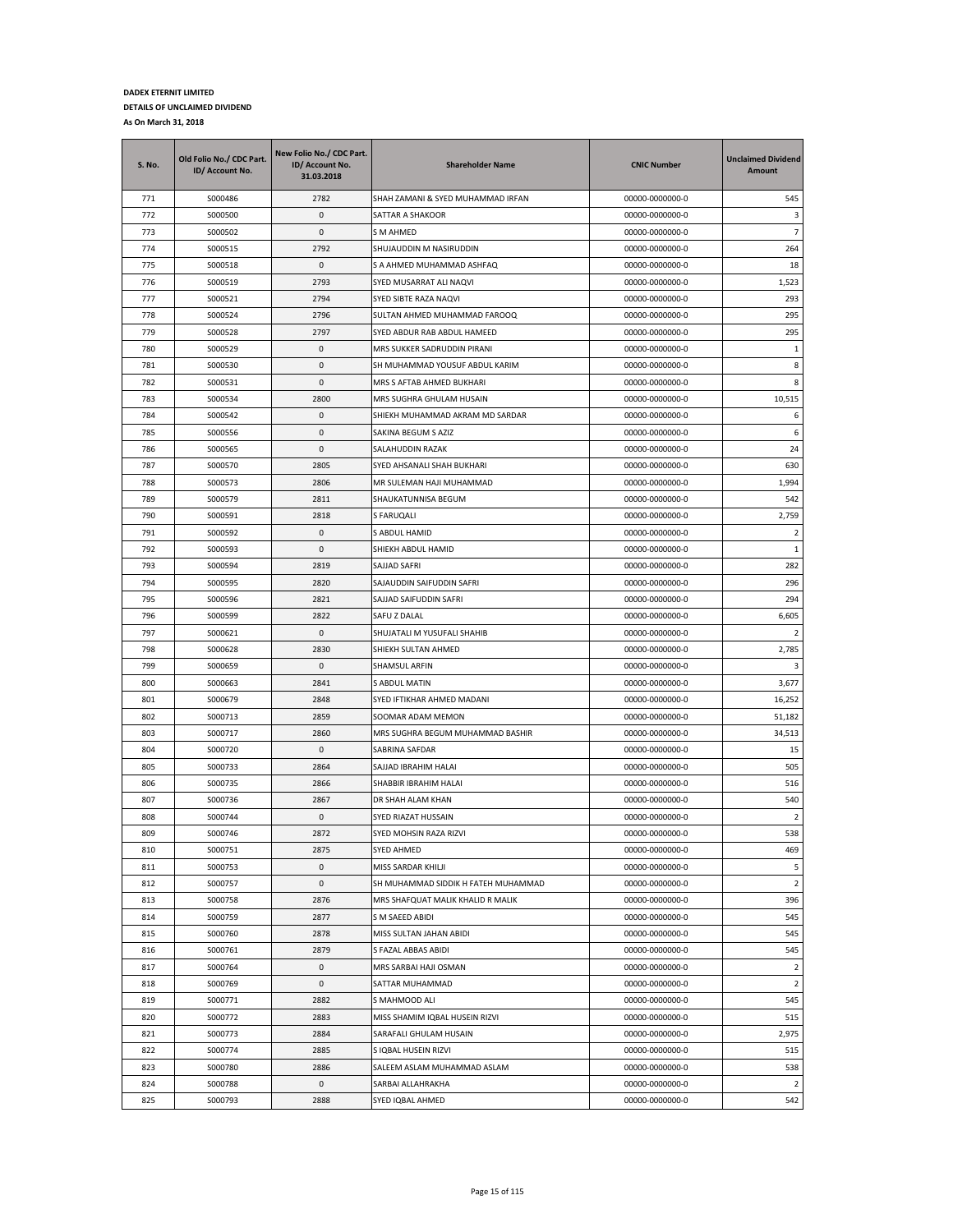| S. No.     | Old Folio No./ CDC Part.<br>ID/ Account No. | New Folio No./ CDC Part.<br>ID/ Account No.<br>31.03.2018 | <b>Shareholder Name</b>                  | <b>CNIC Number</b>                 | <b>Unclaimed Dividend</b><br>Amount |
|------------|---------------------------------------------|-----------------------------------------------------------|------------------------------------------|------------------------------------|-------------------------------------|
| 826        | S000801                                     | 0                                                         | SH MAZHAR AMIN                           | 00000-0000000-0                    | 103                                 |
| 827        | S000805                                     | 2891                                                      | SYED ABDUS SHAKOOR                       | 00000-0000000-0                    | 472                                 |
| 828        | S000815                                     | 2895                                                      | SHIEKH MUHAMMAD FAROOQI                  | 00000-0000000-0                    | 658                                 |
| 829        | S000820                                     | 0                                                         | SHAMIM BEGUM FAZAL HUSSAIN               | 00000-0000000-0                    | 30                                  |
| 830        | S000828                                     | 2900                                                      | S IRFAN ALI S AYUBALI                    | 00000-0000000-0                    | 541                                 |
| 831        | S000829                                     | 2901                                                      | SHAMIM BAIG TASLIM BAIG                  | 00000-0000000-0                    | 507                                 |
| 832        | S000830                                     | 0                                                         | SHIEKH ABDUL MAJID                       | 00000-0000000-0                    | 291                                 |
| 833        | S000839                                     | 2902                                                      | SHERBANO ESMAIL MUHAMMAD MUKHTAR         | 00000-0000000-0                    | 483                                 |
| 834        | S000843                                     | 0                                                         | SHIRIN BAI YOUSUF ALI                    | 00000-0000000-0                    | $\overline{2}$                      |
| 835        | S000853                                     | 2907                                                      | SHARAF JAMAL MIRZA MD HUSAIN             | 00000-0000000-0                    | 545                                 |
| 836        | S000855                                     | 2908                                                      | SHARIF AHMED HAKIMALI                    | 00000-0000000-0                    | 542                                 |
| 837        | S000872                                     | 0                                                         | SATTAR ALIMUHAMMAD                       | 00000-0000000-0                    | $\overline{2}$                      |
| 838        | S000874                                     | 2913                                                      | SHERBANOO AHMED                          | 00000-0000000-0                    | 516                                 |
| 839        | S000878                                     | 2915                                                      | SAMBAI KASAM VELJI                       | 00000-0000000-0                    | 362                                 |
| 840        | S000891                                     | 2918                                                      | S ROUNAQ ALI S MAQSOODALI                | 00000-0000000-0                    | 535                                 |
| 841        | S000911                                     | 0                                                         | SATTAR KASAM                             | 00000-0000000-0                    | 1                                   |
| 842        | S000921                                     | 0                                                         | SHAHIDA BANU UMER                        | 00000-0000000-0                    | $\overline{1}$                      |
| 843        | S000924                                     | 2932                                                      | MRS SAFU TAHER SHERWALA                  | 00000-0000000-0                    | 294                                 |
| 844        | S000925                                     | 2933                                                      | MRS SOFI SAJJAD SAFRI                    | 00000-0000000-0                    | 290                                 |
| 845        | S000928                                     | 0                                                         | SHIEKH A MAJID                           | 00000-0000000-0                    | 1                                   |
| 846        | S000931                                     | 2935                                                      | MISS SAJIDA SULATANA                     | 00000-0000000-0                    | 200                                 |
| 847        | S000932                                     | 2936                                                      | SAMI AHMED SH KARAM ELAHI                | 00000-0000000-0                    | 186                                 |
| 848        | S000933                                     | 2937                                                      | MISS SAEEDA TABASSUM                     | 00000-0000000-0                    | 80                                  |
| 849        | S000945                                     | 0                                                         | MR SADIQ HUSAIN HAMEDULLAH               | 00000-0000000-0                    | 1                                   |
| 850        | S000946                                     | 0                                                         | MR SADIQ HUSAIN                          | 00000-0000000-0                    | 1                                   |
| 851        | S000953                                     | 0                                                         | SYED MAHMOOD HASAN JAFRI                 | 00000-0000000-0                    | $\mathbf{1}$                        |
| 852        | S000970                                     | 2948                                                      | SHAH YASEEN AHMED                        | 00000-0000000-0                    | 296                                 |
| 853        | S000976                                     | 2949                                                      | <b>SUHEL AND</b>                         | 00000-0000000-0                    | 260                                 |
| 854        | S000985                                     | 2954                                                      | SULEMAN OSMAN                            | 00000-0000000-0                    | 283                                 |
| 855        | S000987                                     | 0                                                         | SOWALEHA KHATOON                         | 00000-0000000-0                    | -1                                  |
| 856        | S000997                                     | 0                                                         | SALIM ABDUL SHAKOOR                      | 00000-0000000-0                    | $\overline{2}$                      |
| 857        | S001004                                     | 2958                                                      | SH MUJIBUR REHMAN                        | 00000-0000000-0                    | 200                                 |
| 858        | S001026                                     | 0                                                         | SARBAI KHANANI                           | 00000-0000000-0                    | $\mathbf{1}$                        |
| 859        | S001044                                     | 0                                                         | SAKINA BEGUM                             | 00000-0000000-0                    | 5                                   |
| 860        | S001047                                     | 0                                                         | SHAMSUDDIN HASSANALI                     | 00000-0000000-0                    | $\overline{2}$                      |
| 861        | S001063                                     | 0                                                         | S RASHID HUSSAIN                         | 00000-0000000-0                    | $\overline{2}$                      |
| 862        | S001068                                     | 0                                                         | S S HUSSAIN                              | 00000-0000000-0                    | $\overline{2}$                      |
| 863        | S001069                                     | 0                                                         | S SAJID HUSSAIN                          | 00000-0000000-0                    | 2                                   |
| 864        | S001084                                     | $\mathbf 0$                                               | S AKHLAQ ESMAIL                          | 00000-0000000-0                    | 23                                  |
| 865        | S001090                                     | 2980                                                      | SOHRAB H IRANI                           | 00000-0000000-0                    | 235                                 |
| 866        | S001091                                     | 2981                                                      | SALIMA SULTANA BEGUM                     | 00000-0000000-0                    | 2,679                               |
| 867        | S001098                                     | 2984                                                      | SULTANALI GHULAM HUSAIN                  | 00000-0000000-0                    | 294                                 |
| 868        | S001130                                     | 2997                                                      | SYED IRFAN AHMED                         | 00000-0000000-0                    | 3,800                               |
| 869        | T000028                                     | 3177                                                      | MR TAJUDDIN MUHAMMAD DIN                 | 00000-0000000-0                    | 296                                 |
| 870        | T000032                                     | 0                                                         | MR TAYUB SULEMAN                         | 00000-0000000-0                    | $\overline{2}$                      |
| 871        | T000036                                     | 3180                                                      | MR TAJUDDIN MUHAMMAD DIN                 | 00000-0000000-0                    | 2,752                               |
| 872        | T000045                                     | 0                                                         | MR TARMUHAMMAD TAYUB                     | 00000-0000000-0                    | 3                                   |
| 873        | T000050                                     | 3185                                                      | MR TANWIR AHMED KHAN                     | 00000-0000000-0                    | 545                                 |
| 874        | T000053                                     | 3187                                                      | TAHREEM AKHTER AHMED                     | 00000-0000000-0                    | 545                                 |
| 875        | T000067                                     | 3191                                                      | MR TARIQ KAMAL MALIK                     | 00000-0000000-0                    | 19,122                              |
| 876        | T000087                                     | 3195                                                      | MR TAHER HASANALI QUETTAWALA             | 00000-0000000-0                    | 544                                 |
| 877        | T000099                                     | 3199                                                      | TEHMINA AMIR KHAMBATI                    | 00000-0000000-0                    | 341                                 |
| 878        | T000108                                     | 3202                                                      | TAHILRAM DHANRAJMAL                      | 00000-0000000-0                    | 296                                 |
| 879<br>880 | T000113<br>T000115                          | 0<br>3204                                                 | TARMUHAMMAD HAMED<br>TAHIR MAHMUD HUSAIN | 00000-0000000-0<br>00000-0000000-0 | 22<br>286                           |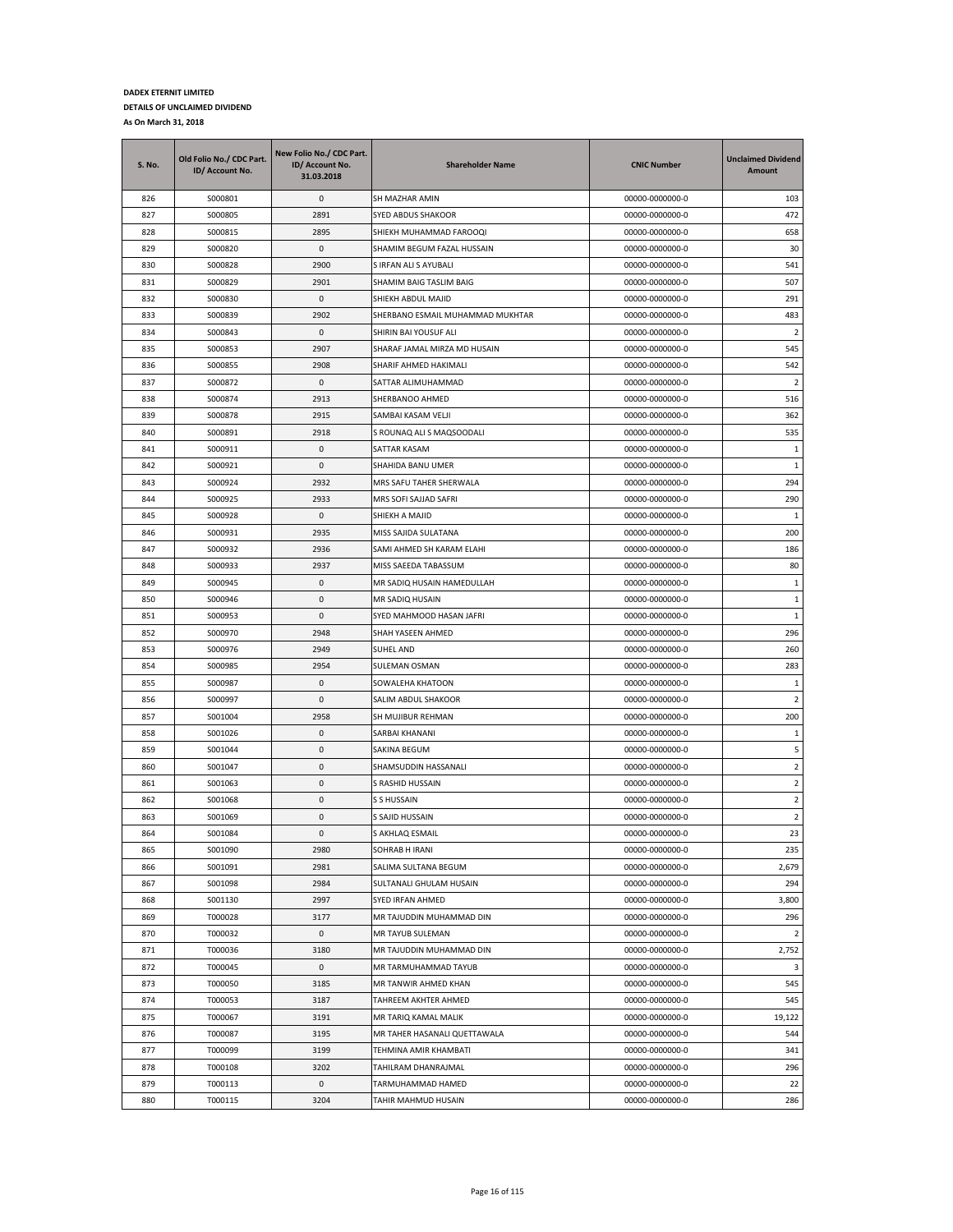| 3<br>881<br>U000008<br>0<br>UROOSA KHATOON S SAJJAD HUSAIN<br>00000-0000000-0<br>0<br>$\mathbf{1}$<br>882<br>U000011<br>UMARDIN MINA FIROZDIN<br>00000-0000000-0<br>U000019<br>0<br>00000-0000000-0<br>4<br>883<br>USMAN AMINUDDIN<br>884<br>U000038<br>0<br>$\overline{2}$<br>USMAN EBRAHIM<br>00000-0000000-0<br>885<br>U000041<br>3236<br>USMAN TAYEB & ESMAIL MUHAMMAD<br>545<br>00000-0000000-0<br>0<br>886<br>U000051<br>UMAR ABDUL KARIM<br>00000-0000000-0<br>1<br>MR VALIMUHAMMAD NOORMUHAMMAD<br>2,179<br>887<br>V000022<br>3251<br>00000-0000000-0<br>2,785<br>888<br>Y000013<br>3278<br>MR YUSUF ISMAIL AMODE<br>00000-0000000-0<br>0<br>889<br>Y000032<br>MR YUSUF NAJNJI<br>00000-0000000-0<br>1<br>890<br>3282<br>MR YUSUF WALIMUHAMMAD<br>162<br>Y000039<br>00000-0000000-0<br>891<br>0<br>13<br>Y000043<br>MR YUSUF ABA<br>00000-0000000-0<br>892<br>Y000081<br>3295<br>MR YAQOOB HAJI ABBA<br>00000-0000000-0<br>541<br>893<br>Y000091<br>3299<br>MISS YASIN IQBAL<br>00000-0000000-0<br>522<br>894<br>Y000094<br>3300<br>MR YUSUFALI ABDUL HUSAIN<br>00000-0000000-0<br>582<br>895<br>3302<br>30<br>Y000118<br>YASMIN ZAKARIA<br>00000-0000000-0<br>0<br>$\mathbf{1}$<br>896<br>Y000121<br>YAHYA NOOR MUHAMMAD MUKATI<br>00000-0000000-0<br>Y000125<br>0<br>MR YUSUFALI MAHERALI<br>$1\,$<br>897<br>00000-0000000-0<br>0<br>MR YUNUS SULEMAN<br>$1\,$<br>898<br>Y000137<br>00000-0000000-0<br>0<br>899<br>Y000141<br>YASMIN SULEMAN<br>00000-0000000-0<br>1<br>900<br>Y000152<br>0<br>YASMIN AMIN<br>00000-0000000-0<br>44<br>0<br>901<br>Z000051<br>MISS ZUBEDA MD ASHFAQ<br>00000-0000000-0<br>16<br>902<br>Z000052<br>545<br>3330<br>ZOHRA SHAMAIL K UBAIDULLAH<br>00000-0000000-0<br>903<br>Z000082<br>0<br>MR ZIAUDDIN ZAHURUDDIN<br>6<br>00000-0000000-0<br>904<br>Z000083<br>3340<br>2,552<br>MR ZAHIR AHMED KHAN<br>00000-0000000-0<br>905<br>Z000084<br>0<br>MR ZUULQARNAIN MUHAMMAD KHAN<br>6<br>00000-0000000-0<br>906<br>Z000086<br>3341<br>MR ZAMIR AHMED KHAN<br>00000-0000000-0<br>373<br>907<br>Z000088<br>0<br>MR ZAKARIA HAJI ADAMJEE<br>00000-0000000-0<br>$\mathbf{1}$<br>3343<br>294<br>908<br>Z000091<br>MR ZIKERIA MUHAMMAD<br>00000-0000000-0<br>909<br>Z000092<br>3344<br>MISS ZAHBUN ADAM IBRAHIM DESI<br>295<br>00000-0000000-0<br>910<br>3346<br>315<br>Z000094<br>MR ZAMIR AHMED KHAN<br>00000-0000000-0<br>911<br>Z000095<br>3347<br>MR ZAMIR AHMED KHAN & MRS RASHIDA<br>00000-0000000-0<br>359<br>912<br>Z000096<br>3348<br>MR ZAMIR AHMED KHAN<br>00000-0000000-0<br>367<br>913<br>Z000108<br>0<br>ZAHUR AHMED MIAN ALLAH BUX<br>00000-0000000-0<br>3<br>914<br>0<br>13<br>Z000115<br>ZAHEEDA SAEED<br>00000-0000000-0<br>915<br>0<br>22<br>Z000123<br>ZAKERIA HAMED<br>00000-0000000-0<br>916<br>Z000127<br>0<br>ZAINAB DAWOOD ALIMUHAMMAD<br>$1\,$<br>00000-0000000-0<br>0<br>$\overline{2}$<br>917<br>Z000131<br>ZAKIA NAZAR MUHAMMAD<br>00000-0000000-0<br>0<br>859<br>918<br>Z000140<br>ZAIBUNNISA MAHARULLAH<br>00000-0000000-0<br>919<br>0<br>Z000143<br>ZAINAB DAWOOD<br>00000-0000000-0<br>$\mathbf{1}$<br>920<br>Z000161<br>3357<br>00000-0000000-0<br>2,526<br>MISS ZARINA RAHEMTULLAH<br>921<br>Z000163<br>0<br>MISS ZAITOON BANO<br>00000-0000000-0<br>2<br>$\pmb{0}$<br>922<br>Z000167<br>MISS ZENAB BAI YOUSUF<br>00000-0000000-0<br>10<br>923<br>Z000177<br>3364<br>ZOHRA JANMUHAMMAD ELYAS<br>00000-0000000-0<br>32,164<br>924<br>Z000222<br>3,218<br>3371<br>ZULEKHA USMAN<br>00000-0000000-0<br>296<br>925<br>Z000224<br>3372<br>MRS ZUBEDA BEGUM HAJI NAZIR HUSEIN<br>00000-0000000-0<br>926<br>Z000236<br>0<br>ZULEKHA ADAM<br>00000-0000000-0<br>$\overline{2}$<br>$\overline{2}$<br>927<br>Z000237<br>0<br>ZUBEDA ADAM<br>00000-0000000-0<br>928<br>Z000258<br>0<br>MRS ZUBEDA SULEMAN<br>00000-0000000-0<br>$\overline{2}$<br>$\pmb{0}$<br>929<br>Z000286<br>MR ZAFAR IQBAL<br>00000-0000000-0<br>3<br>$\overline{2}$<br>930<br>Z000301<br>0<br>MRS ZUBEDA MUHAMMAD DANDIA<br>00000-0000000-0<br>00000-0000000-0<br>616<br>931<br>Z000311<br>3393<br>MRS ZAKIA SULTANA KHAWAJA A AZIZ<br>3394<br>932<br>Z000317<br>MRS ZEBUNNISA RUKENDIN<br>00000-0000000-0<br>549<br>933<br>Z000321<br>3395<br>ZOHRA UMER<br>00000-0000000-0<br>526<br>934<br>Z000338<br>3400<br>MRS ZUBEDA BAI UMAR<br>00000-0000000-0<br>278 | <b>S. No.</b> | Old Folio No./ CDC Part.<br>ID/ Account No. | New Folio No./ CDC Part.<br>ID/ Account No.<br>31.03.2018 | <b>Shareholder Name</b> | <b>CNIC Number</b> | <b>Unclaimed Dividend</b><br>Amount |
|----------------------------------------------------------------------------------------------------------------------------------------------------------------------------------------------------------------------------------------------------------------------------------------------------------------------------------------------------------------------------------------------------------------------------------------------------------------------------------------------------------------------------------------------------------------------------------------------------------------------------------------------------------------------------------------------------------------------------------------------------------------------------------------------------------------------------------------------------------------------------------------------------------------------------------------------------------------------------------------------------------------------------------------------------------------------------------------------------------------------------------------------------------------------------------------------------------------------------------------------------------------------------------------------------------------------------------------------------------------------------------------------------------------------------------------------------------------------------------------------------------------------------------------------------------------------------------------------------------------------------------------------------------------------------------------------------------------------------------------------------------------------------------------------------------------------------------------------------------------------------------------------------------------------------------------------------------------------------------------------------------------------------------------------------------------------------------------------------------------------------------------------------------------------------------------------------------------------------------------------------------------------------------------------------------------------------------------------------------------------------------------------------------------------------------------------------------------------------------------------------------------------------------------------------------------------------------------------------------------------------------------------------------------------------------------------------------------------------------------------------------------------------------------------------------------------------------------------------------------------------------------------------------------------------------------------------------------------------------------------------------------------------------------------------------------------------------------------------------------------------------------------------------------------------------------------------------------------------------------------------------------------------------------------------------------------------------------------------------------------------------------------------------------------------------------------------------------------------------------------------------------------------------------------------------------------------------------------------------------------------------------------------------------------------------------------------------------------------------------------------------------------------------------------------------------------------------------------------------------------------------------------------------------------------------------------------------------------------------------------------------------------------------------------------------------------------------------------------------------------------------------------------------------------------------------------------------------------------------------------------------------------------------------------|---------------|---------------------------------------------|-----------------------------------------------------------|-------------------------|--------------------|-------------------------------------|
|                                                                                                                                                                                                                                                                                                                                                                                                                                                                                                                                                                                                                                                                                                                                                                                                                                                                                                                                                                                                                                                                                                                                                                                                                                                                                                                                                                                                                                                                                                                                                                                                                                                                                                                                                                                                                                                                                                                                                                                                                                                                                                                                                                                                                                                                                                                                                                                                                                                                                                                                                                                                                                                                                                                                                                                                                                                                                                                                                                                                                                                                                                                                                                                                                                                                                                                                                                                                                                                                                                                                                                                                                                                                                                                                                                                                                                                                                                                                                                                                                                                                                                                                                                                                                                                                                              |               |                                             |                                                           |                         |                    |                                     |
|                                                                                                                                                                                                                                                                                                                                                                                                                                                                                                                                                                                                                                                                                                                                                                                                                                                                                                                                                                                                                                                                                                                                                                                                                                                                                                                                                                                                                                                                                                                                                                                                                                                                                                                                                                                                                                                                                                                                                                                                                                                                                                                                                                                                                                                                                                                                                                                                                                                                                                                                                                                                                                                                                                                                                                                                                                                                                                                                                                                                                                                                                                                                                                                                                                                                                                                                                                                                                                                                                                                                                                                                                                                                                                                                                                                                                                                                                                                                                                                                                                                                                                                                                                                                                                                                                              |               |                                             |                                                           |                         |                    |                                     |
|                                                                                                                                                                                                                                                                                                                                                                                                                                                                                                                                                                                                                                                                                                                                                                                                                                                                                                                                                                                                                                                                                                                                                                                                                                                                                                                                                                                                                                                                                                                                                                                                                                                                                                                                                                                                                                                                                                                                                                                                                                                                                                                                                                                                                                                                                                                                                                                                                                                                                                                                                                                                                                                                                                                                                                                                                                                                                                                                                                                                                                                                                                                                                                                                                                                                                                                                                                                                                                                                                                                                                                                                                                                                                                                                                                                                                                                                                                                                                                                                                                                                                                                                                                                                                                                                                              |               |                                             |                                                           |                         |                    |                                     |
|                                                                                                                                                                                                                                                                                                                                                                                                                                                                                                                                                                                                                                                                                                                                                                                                                                                                                                                                                                                                                                                                                                                                                                                                                                                                                                                                                                                                                                                                                                                                                                                                                                                                                                                                                                                                                                                                                                                                                                                                                                                                                                                                                                                                                                                                                                                                                                                                                                                                                                                                                                                                                                                                                                                                                                                                                                                                                                                                                                                                                                                                                                                                                                                                                                                                                                                                                                                                                                                                                                                                                                                                                                                                                                                                                                                                                                                                                                                                                                                                                                                                                                                                                                                                                                                                                              |               |                                             |                                                           |                         |                    |                                     |
|                                                                                                                                                                                                                                                                                                                                                                                                                                                                                                                                                                                                                                                                                                                                                                                                                                                                                                                                                                                                                                                                                                                                                                                                                                                                                                                                                                                                                                                                                                                                                                                                                                                                                                                                                                                                                                                                                                                                                                                                                                                                                                                                                                                                                                                                                                                                                                                                                                                                                                                                                                                                                                                                                                                                                                                                                                                                                                                                                                                                                                                                                                                                                                                                                                                                                                                                                                                                                                                                                                                                                                                                                                                                                                                                                                                                                                                                                                                                                                                                                                                                                                                                                                                                                                                                                              |               |                                             |                                                           |                         |                    |                                     |
|                                                                                                                                                                                                                                                                                                                                                                                                                                                                                                                                                                                                                                                                                                                                                                                                                                                                                                                                                                                                                                                                                                                                                                                                                                                                                                                                                                                                                                                                                                                                                                                                                                                                                                                                                                                                                                                                                                                                                                                                                                                                                                                                                                                                                                                                                                                                                                                                                                                                                                                                                                                                                                                                                                                                                                                                                                                                                                                                                                                                                                                                                                                                                                                                                                                                                                                                                                                                                                                                                                                                                                                                                                                                                                                                                                                                                                                                                                                                                                                                                                                                                                                                                                                                                                                                                              |               |                                             |                                                           |                         |                    |                                     |
|                                                                                                                                                                                                                                                                                                                                                                                                                                                                                                                                                                                                                                                                                                                                                                                                                                                                                                                                                                                                                                                                                                                                                                                                                                                                                                                                                                                                                                                                                                                                                                                                                                                                                                                                                                                                                                                                                                                                                                                                                                                                                                                                                                                                                                                                                                                                                                                                                                                                                                                                                                                                                                                                                                                                                                                                                                                                                                                                                                                                                                                                                                                                                                                                                                                                                                                                                                                                                                                                                                                                                                                                                                                                                                                                                                                                                                                                                                                                                                                                                                                                                                                                                                                                                                                                                              |               |                                             |                                                           |                         |                    |                                     |
|                                                                                                                                                                                                                                                                                                                                                                                                                                                                                                                                                                                                                                                                                                                                                                                                                                                                                                                                                                                                                                                                                                                                                                                                                                                                                                                                                                                                                                                                                                                                                                                                                                                                                                                                                                                                                                                                                                                                                                                                                                                                                                                                                                                                                                                                                                                                                                                                                                                                                                                                                                                                                                                                                                                                                                                                                                                                                                                                                                                                                                                                                                                                                                                                                                                                                                                                                                                                                                                                                                                                                                                                                                                                                                                                                                                                                                                                                                                                                                                                                                                                                                                                                                                                                                                                                              |               |                                             |                                                           |                         |                    |                                     |
|                                                                                                                                                                                                                                                                                                                                                                                                                                                                                                                                                                                                                                                                                                                                                                                                                                                                                                                                                                                                                                                                                                                                                                                                                                                                                                                                                                                                                                                                                                                                                                                                                                                                                                                                                                                                                                                                                                                                                                                                                                                                                                                                                                                                                                                                                                                                                                                                                                                                                                                                                                                                                                                                                                                                                                                                                                                                                                                                                                                                                                                                                                                                                                                                                                                                                                                                                                                                                                                                                                                                                                                                                                                                                                                                                                                                                                                                                                                                                                                                                                                                                                                                                                                                                                                                                              |               |                                             |                                                           |                         |                    |                                     |
|                                                                                                                                                                                                                                                                                                                                                                                                                                                                                                                                                                                                                                                                                                                                                                                                                                                                                                                                                                                                                                                                                                                                                                                                                                                                                                                                                                                                                                                                                                                                                                                                                                                                                                                                                                                                                                                                                                                                                                                                                                                                                                                                                                                                                                                                                                                                                                                                                                                                                                                                                                                                                                                                                                                                                                                                                                                                                                                                                                                                                                                                                                                                                                                                                                                                                                                                                                                                                                                                                                                                                                                                                                                                                                                                                                                                                                                                                                                                                                                                                                                                                                                                                                                                                                                                                              |               |                                             |                                                           |                         |                    |                                     |
|                                                                                                                                                                                                                                                                                                                                                                                                                                                                                                                                                                                                                                                                                                                                                                                                                                                                                                                                                                                                                                                                                                                                                                                                                                                                                                                                                                                                                                                                                                                                                                                                                                                                                                                                                                                                                                                                                                                                                                                                                                                                                                                                                                                                                                                                                                                                                                                                                                                                                                                                                                                                                                                                                                                                                                                                                                                                                                                                                                                                                                                                                                                                                                                                                                                                                                                                                                                                                                                                                                                                                                                                                                                                                                                                                                                                                                                                                                                                                                                                                                                                                                                                                                                                                                                                                              |               |                                             |                                                           |                         |                    |                                     |
|                                                                                                                                                                                                                                                                                                                                                                                                                                                                                                                                                                                                                                                                                                                                                                                                                                                                                                                                                                                                                                                                                                                                                                                                                                                                                                                                                                                                                                                                                                                                                                                                                                                                                                                                                                                                                                                                                                                                                                                                                                                                                                                                                                                                                                                                                                                                                                                                                                                                                                                                                                                                                                                                                                                                                                                                                                                                                                                                                                                                                                                                                                                                                                                                                                                                                                                                                                                                                                                                                                                                                                                                                                                                                                                                                                                                                                                                                                                                                                                                                                                                                                                                                                                                                                                                                              |               |                                             |                                                           |                         |                    |                                     |
|                                                                                                                                                                                                                                                                                                                                                                                                                                                                                                                                                                                                                                                                                                                                                                                                                                                                                                                                                                                                                                                                                                                                                                                                                                                                                                                                                                                                                                                                                                                                                                                                                                                                                                                                                                                                                                                                                                                                                                                                                                                                                                                                                                                                                                                                                                                                                                                                                                                                                                                                                                                                                                                                                                                                                                                                                                                                                                                                                                                                                                                                                                                                                                                                                                                                                                                                                                                                                                                                                                                                                                                                                                                                                                                                                                                                                                                                                                                                                                                                                                                                                                                                                                                                                                                                                              |               |                                             |                                                           |                         |                    |                                     |
|                                                                                                                                                                                                                                                                                                                                                                                                                                                                                                                                                                                                                                                                                                                                                                                                                                                                                                                                                                                                                                                                                                                                                                                                                                                                                                                                                                                                                                                                                                                                                                                                                                                                                                                                                                                                                                                                                                                                                                                                                                                                                                                                                                                                                                                                                                                                                                                                                                                                                                                                                                                                                                                                                                                                                                                                                                                                                                                                                                                                                                                                                                                                                                                                                                                                                                                                                                                                                                                                                                                                                                                                                                                                                                                                                                                                                                                                                                                                                                                                                                                                                                                                                                                                                                                                                              |               |                                             |                                                           |                         |                    |                                     |
|                                                                                                                                                                                                                                                                                                                                                                                                                                                                                                                                                                                                                                                                                                                                                                                                                                                                                                                                                                                                                                                                                                                                                                                                                                                                                                                                                                                                                                                                                                                                                                                                                                                                                                                                                                                                                                                                                                                                                                                                                                                                                                                                                                                                                                                                                                                                                                                                                                                                                                                                                                                                                                                                                                                                                                                                                                                                                                                                                                                                                                                                                                                                                                                                                                                                                                                                                                                                                                                                                                                                                                                                                                                                                                                                                                                                                                                                                                                                                                                                                                                                                                                                                                                                                                                                                              |               |                                             |                                                           |                         |                    |                                     |
|                                                                                                                                                                                                                                                                                                                                                                                                                                                                                                                                                                                                                                                                                                                                                                                                                                                                                                                                                                                                                                                                                                                                                                                                                                                                                                                                                                                                                                                                                                                                                                                                                                                                                                                                                                                                                                                                                                                                                                                                                                                                                                                                                                                                                                                                                                                                                                                                                                                                                                                                                                                                                                                                                                                                                                                                                                                                                                                                                                                                                                                                                                                                                                                                                                                                                                                                                                                                                                                                                                                                                                                                                                                                                                                                                                                                                                                                                                                                                                                                                                                                                                                                                                                                                                                                                              |               |                                             |                                                           |                         |                    |                                     |
|                                                                                                                                                                                                                                                                                                                                                                                                                                                                                                                                                                                                                                                                                                                                                                                                                                                                                                                                                                                                                                                                                                                                                                                                                                                                                                                                                                                                                                                                                                                                                                                                                                                                                                                                                                                                                                                                                                                                                                                                                                                                                                                                                                                                                                                                                                                                                                                                                                                                                                                                                                                                                                                                                                                                                                                                                                                                                                                                                                                                                                                                                                                                                                                                                                                                                                                                                                                                                                                                                                                                                                                                                                                                                                                                                                                                                                                                                                                                                                                                                                                                                                                                                                                                                                                                                              |               |                                             |                                                           |                         |                    |                                     |
|                                                                                                                                                                                                                                                                                                                                                                                                                                                                                                                                                                                                                                                                                                                                                                                                                                                                                                                                                                                                                                                                                                                                                                                                                                                                                                                                                                                                                                                                                                                                                                                                                                                                                                                                                                                                                                                                                                                                                                                                                                                                                                                                                                                                                                                                                                                                                                                                                                                                                                                                                                                                                                                                                                                                                                                                                                                                                                                                                                                                                                                                                                                                                                                                                                                                                                                                                                                                                                                                                                                                                                                                                                                                                                                                                                                                                                                                                                                                                                                                                                                                                                                                                                                                                                                                                              |               |                                             |                                                           |                         |                    |                                     |
|                                                                                                                                                                                                                                                                                                                                                                                                                                                                                                                                                                                                                                                                                                                                                                                                                                                                                                                                                                                                                                                                                                                                                                                                                                                                                                                                                                                                                                                                                                                                                                                                                                                                                                                                                                                                                                                                                                                                                                                                                                                                                                                                                                                                                                                                                                                                                                                                                                                                                                                                                                                                                                                                                                                                                                                                                                                                                                                                                                                                                                                                                                                                                                                                                                                                                                                                                                                                                                                                                                                                                                                                                                                                                                                                                                                                                                                                                                                                                                                                                                                                                                                                                                                                                                                                                              |               |                                             |                                                           |                         |                    |                                     |
|                                                                                                                                                                                                                                                                                                                                                                                                                                                                                                                                                                                                                                                                                                                                                                                                                                                                                                                                                                                                                                                                                                                                                                                                                                                                                                                                                                                                                                                                                                                                                                                                                                                                                                                                                                                                                                                                                                                                                                                                                                                                                                                                                                                                                                                                                                                                                                                                                                                                                                                                                                                                                                                                                                                                                                                                                                                                                                                                                                                                                                                                                                                                                                                                                                                                                                                                                                                                                                                                                                                                                                                                                                                                                                                                                                                                                                                                                                                                                                                                                                                                                                                                                                                                                                                                                              |               |                                             |                                                           |                         |                    |                                     |
|                                                                                                                                                                                                                                                                                                                                                                                                                                                                                                                                                                                                                                                                                                                                                                                                                                                                                                                                                                                                                                                                                                                                                                                                                                                                                                                                                                                                                                                                                                                                                                                                                                                                                                                                                                                                                                                                                                                                                                                                                                                                                                                                                                                                                                                                                                                                                                                                                                                                                                                                                                                                                                                                                                                                                                                                                                                                                                                                                                                                                                                                                                                                                                                                                                                                                                                                                                                                                                                                                                                                                                                                                                                                                                                                                                                                                                                                                                                                                                                                                                                                                                                                                                                                                                                                                              |               |                                             |                                                           |                         |                    |                                     |
|                                                                                                                                                                                                                                                                                                                                                                                                                                                                                                                                                                                                                                                                                                                                                                                                                                                                                                                                                                                                                                                                                                                                                                                                                                                                                                                                                                                                                                                                                                                                                                                                                                                                                                                                                                                                                                                                                                                                                                                                                                                                                                                                                                                                                                                                                                                                                                                                                                                                                                                                                                                                                                                                                                                                                                                                                                                                                                                                                                                                                                                                                                                                                                                                                                                                                                                                                                                                                                                                                                                                                                                                                                                                                                                                                                                                                                                                                                                                                                                                                                                                                                                                                                                                                                                                                              |               |                                             |                                                           |                         |                    |                                     |
|                                                                                                                                                                                                                                                                                                                                                                                                                                                                                                                                                                                                                                                                                                                                                                                                                                                                                                                                                                                                                                                                                                                                                                                                                                                                                                                                                                                                                                                                                                                                                                                                                                                                                                                                                                                                                                                                                                                                                                                                                                                                                                                                                                                                                                                                                                                                                                                                                                                                                                                                                                                                                                                                                                                                                                                                                                                                                                                                                                                                                                                                                                                                                                                                                                                                                                                                                                                                                                                                                                                                                                                                                                                                                                                                                                                                                                                                                                                                                                                                                                                                                                                                                                                                                                                                                              |               |                                             |                                                           |                         |                    |                                     |
|                                                                                                                                                                                                                                                                                                                                                                                                                                                                                                                                                                                                                                                                                                                                                                                                                                                                                                                                                                                                                                                                                                                                                                                                                                                                                                                                                                                                                                                                                                                                                                                                                                                                                                                                                                                                                                                                                                                                                                                                                                                                                                                                                                                                                                                                                                                                                                                                                                                                                                                                                                                                                                                                                                                                                                                                                                                                                                                                                                                                                                                                                                                                                                                                                                                                                                                                                                                                                                                                                                                                                                                                                                                                                                                                                                                                                                                                                                                                                                                                                                                                                                                                                                                                                                                                                              |               |                                             |                                                           |                         |                    |                                     |
|                                                                                                                                                                                                                                                                                                                                                                                                                                                                                                                                                                                                                                                                                                                                                                                                                                                                                                                                                                                                                                                                                                                                                                                                                                                                                                                                                                                                                                                                                                                                                                                                                                                                                                                                                                                                                                                                                                                                                                                                                                                                                                                                                                                                                                                                                                                                                                                                                                                                                                                                                                                                                                                                                                                                                                                                                                                                                                                                                                                                                                                                                                                                                                                                                                                                                                                                                                                                                                                                                                                                                                                                                                                                                                                                                                                                                                                                                                                                                                                                                                                                                                                                                                                                                                                                                              |               |                                             |                                                           |                         |                    |                                     |
|                                                                                                                                                                                                                                                                                                                                                                                                                                                                                                                                                                                                                                                                                                                                                                                                                                                                                                                                                                                                                                                                                                                                                                                                                                                                                                                                                                                                                                                                                                                                                                                                                                                                                                                                                                                                                                                                                                                                                                                                                                                                                                                                                                                                                                                                                                                                                                                                                                                                                                                                                                                                                                                                                                                                                                                                                                                                                                                                                                                                                                                                                                                                                                                                                                                                                                                                                                                                                                                                                                                                                                                                                                                                                                                                                                                                                                                                                                                                                                                                                                                                                                                                                                                                                                                                                              |               |                                             |                                                           |                         |                    |                                     |
|                                                                                                                                                                                                                                                                                                                                                                                                                                                                                                                                                                                                                                                                                                                                                                                                                                                                                                                                                                                                                                                                                                                                                                                                                                                                                                                                                                                                                                                                                                                                                                                                                                                                                                                                                                                                                                                                                                                                                                                                                                                                                                                                                                                                                                                                                                                                                                                                                                                                                                                                                                                                                                                                                                                                                                                                                                                                                                                                                                                                                                                                                                                                                                                                                                                                                                                                                                                                                                                                                                                                                                                                                                                                                                                                                                                                                                                                                                                                                                                                                                                                                                                                                                                                                                                                                              |               |                                             |                                                           |                         |                    |                                     |
|                                                                                                                                                                                                                                                                                                                                                                                                                                                                                                                                                                                                                                                                                                                                                                                                                                                                                                                                                                                                                                                                                                                                                                                                                                                                                                                                                                                                                                                                                                                                                                                                                                                                                                                                                                                                                                                                                                                                                                                                                                                                                                                                                                                                                                                                                                                                                                                                                                                                                                                                                                                                                                                                                                                                                                                                                                                                                                                                                                                                                                                                                                                                                                                                                                                                                                                                                                                                                                                                                                                                                                                                                                                                                                                                                                                                                                                                                                                                                                                                                                                                                                                                                                                                                                                                                              |               |                                             |                                                           |                         |                    |                                     |
|                                                                                                                                                                                                                                                                                                                                                                                                                                                                                                                                                                                                                                                                                                                                                                                                                                                                                                                                                                                                                                                                                                                                                                                                                                                                                                                                                                                                                                                                                                                                                                                                                                                                                                                                                                                                                                                                                                                                                                                                                                                                                                                                                                                                                                                                                                                                                                                                                                                                                                                                                                                                                                                                                                                                                                                                                                                                                                                                                                                                                                                                                                                                                                                                                                                                                                                                                                                                                                                                                                                                                                                                                                                                                                                                                                                                                                                                                                                                                                                                                                                                                                                                                                                                                                                                                              |               |                                             |                                                           |                         |                    |                                     |
|                                                                                                                                                                                                                                                                                                                                                                                                                                                                                                                                                                                                                                                                                                                                                                                                                                                                                                                                                                                                                                                                                                                                                                                                                                                                                                                                                                                                                                                                                                                                                                                                                                                                                                                                                                                                                                                                                                                                                                                                                                                                                                                                                                                                                                                                                                                                                                                                                                                                                                                                                                                                                                                                                                                                                                                                                                                                                                                                                                                                                                                                                                                                                                                                                                                                                                                                                                                                                                                                                                                                                                                                                                                                                                                                                                                                                                                                                                                                                                                                                                                                                                                                                                                                                                                                                              |               |                                             |                                                           |                         |                    |                                     |
|                                                                                                                                                                                                                                                                                                                                                                                                                                                                                                                                                                                                                                                                                                                                                                                                                                                                                                                                                                                                                                                                                                                                                                                                                                                                                                                                                                                                                                                                                                                                                                                                                                                                                                                                                                                                                                                                                                                                                                                                                                                                                                                                                                                                                                                                                                                                                                                                                                                                                                                                                                                                                                                                                                                                                                                                                                                                                                                                                                                                                                                                                                                                                                                                                                                                                                                                                                                                                                                                                                                                                                                                                                                                                                                                                                                                                                                                                                                                                                                                                                                                                                                                                                                                                                                                                              |               |                                             |                                                           |                         |                    |                                     |
|                                                                                                                                                                                                                                                                                                                                                                                                                                                                                                                                                                                                                                                                                                                                                                                                                                                                                                                                                                                                                                                                                                                                                                                                                                                                                                                                                                                                                                                                                                                                                                                                                                                                                                                                                                                                                                                                                                                                                                                                                                                                                                                                                                                                                                                                                                                                                                                                                                                                                                                                                                                                                                                                                                                                                                                                                                                                                                                                                                                                                                                                                                                                                                                                                                                                                                                                                                                                                                                                                                                                                                                                                                                                                                                                                                                                                                                                                                                                                                                                                                                                                                                                                                                                                                                                                              |               |                                             |                                                           |                         |                    |                                     |
|                                                                                                                                                                                                                                                                                                                                                                                                                                                                                                                                                                                                                                                                                                                                                                                                                                                                                                                                                                                                                                                                                                                                                                                                                                                                                                                                                                                                                                                                                                                                                                                                                                                                                                                                                                                                                                                                                                                                                                                                                                                                                                                                                                                                                                                                                                                                                                                                                                                                                                                                                                                                                                                                                                                                                                                                                                                                                                                                                                                                                                                                                                                                                                                                                                                                                                                                                                                                                                                                                                                                                                                                                                                                                                                                                                                                                                                                                                                                                                                                                                                                                                                                                                                                                                                                                              |               |                                             |                                                           |                         |                    |                                     |
|                                                                                                                                                                                                                                                                                                                                                                                                                                                                                                                                                                                                                                                                                                                                                                                                                                                                                                                                                                                                                                                                                                                                                                                                                                                                                                                                                                                                                                                                                                                                                                                                                                                                                                                                                                                                                                                                                                                                                                                                                                                                                                                                                                                                                                                                                                                                                                                                                                                                                                                                                                                                                                                                                                                                                                                                                                                                                                                                                                                                                                                                                                                                                                                                                                                                                                                                                                                                                                                                                                                                                                                                                                                                                                                                                                                                                                                                                                                                                                                                                                                                                                                                                                                                                                                                                              |               |                                             |                                                           |                         |                    |                                     |
|                                                                                                                                                                                                                                                                                                                                                                                                                                                                                                                                                                                                                                                                                                                                                                                                                                                                                                                                                                                                                                                                                                                                                                                                                                                                                                                                                                                                                                                                                                                                                                                                                                                                                                                                                                                                                                                                                                                                                                                                                                                                                                                                                                                                                                                                                                                                                                                                                                                                                                                                                                                                                                                                                                                                                                                                                                                                                                                                                                                                                                                                                                                                                                                                                                                                                                                                                                                                                                                                                                                                                                                                                                                                                                                                                                                                                                                                                                                                                                                                                                                                                                                                                                                                                                                                                              |               |                                             |                                                           |                         |                    |                                     |
|                                                                                                                                                                                                                                                                                                                                                                                                                                                                                                                                                                                                                                                                                                                                                                                                                                                                                                                                                                                                                                                                                                                                                                                                                                                                                                                                                                                                                                                                                                                                                                                                                                                                                                                                                                                                                                                                                                                                                                                                                                                                                                                                                                                                                                                                                                                                                                                                                                                                                                                                                                                                                                                                                                                                                                                                                                                                                                                                                                                                                                                                                                                                                                                                                                                                                                                                                                                                                                                                                                                                                                                                                                                                                                                                                                                                                                                                                                                                                                                                                                                                                                                                                                                                                                                                                              |               |                                             |                                                           |                         |                    |                                     |
|                                                                                                                                                                                                                                                                                                                                                                                                                                                                                                                                                                                                                                                                                                                                                                                                                                                                                                                                                                                                                                                                                                                                                                                                                                                                                                                                                                                                                                                                                                                                                                                                                                                                                                                                                                                                                                                                                                                                                                                                                                                                                                                                                                                                                                                                                                                                                                                                                                                                                                                                                                                                                                                                                                                                                                                                                                                                                                                                                                                                                                                                                                                                                                                                                                                                                                                                                                                                                                                                                                                                                                                                                                                                                                                                                                                                                                                                                                                                                                                                                                                                                                                                                                                                                                                                                              |               |                                             |                                                           |                         |                    |                                     |
|                                                                                                                                                                                                                                                                                                                                                                                                                                                                                                                                                                                                                                                                                                                                                                                                                                                                                                                                                                                                                                                                                                                                                                                                                                                                                                                                                                                                                                                                                                                                                                                                                                                                                                                                                                                                                                                                                                                                                                                                                                                                                                                                                                                                                                                                                                                                                                                                                                                                                                                                                                                                                                                                                                                                                                                                                                                                                                                                                                                                                                                                                                                                                                                                                                                                                                                                                                                                                                                                                                                                                                                                                                                                                                                                                                                                                                                                                                                                                                                                                                                                                                                                                                                                                                                                                              |               |                                             |                                                           |                         |                    |                                     |
|                                                                                                                                                                                                                                                                                                                                                                                                                                                                                                                                                                                                                                                                                                                                                                                                                                                                                                                                                                                                                                                                                                                                                                                                                                                                                                                                                                                                                                                                                                                                                                                                                                                                                                                                                                                                                                                                                                                                                                                                                                                                                                                                                                                                                                                                                                                                                                                                                                                                                                                                                                                                                                                                                                                                                                                                                                                                                                                                                                                                                                                                                                                                                                                                                                                                                                                                                                                                                                                                                                                                                                                                                                                                                                                                                                                                                                                                                                                                                                                                                                                                                                                                                                                                                                                                                              |               |                                             |                                                           |                         |                    |                                     |
|                                                                                                                                                                                                                                                                                                                                                                                                                                                                                                                                                                                                                                                                                                                                                                                                                                                                                                                                                                                                                                                                                                                                                                                                                                                                                                                                                                                                                                                                                                                                                                                                                                                                                                                                                                                                                                                                                                                                                                                                                                                                                                                                                                                                                                                                                                                                                                                                                                                                                                                                                                                                                                                                                                                                                                                                                                                                                                                                                                                                                                                                                                                                                                                                                                                                                                                                                                                                                                                                                                                                                                                                                                                                                                                                                                                                                                                                                                                                                                                                                                                                                                                                                                                                                                                                                              |               |                                             |                                                           |                         |                    |                                     |
|                                                                                                                                                                                                                                                                                                                                                                                                                                                                                                                                                                                                                                                                                                                                                                                                                                                                                                                                                                                                                                                                                                                                                                                                                                                                                                                                                                                                                                                                                                                                                                                                                                                                                                                                                                                                                                                                                                                                                                                                                                                                                                                                                                                                                                                                                                                                                                                                                                                                                                                                                                                                                                                                                                                                                                                                                                                                                                                                                                                                                                                                                                                                                                                                                                                                                                                                                                                                                                                                                                                                                                                                                                                                                                                                                                                                                                                                                                                                                                                                                                                                                                                                                                                                                                                                                              |               |                                             |                                                           |                         |                    |                                     |
|                                                                                                                                                                                                                                                                                                                                                                                                                                                                                                                                                                                                                                                                                                                                                                                                                                                                                                                                                                                                                                                                                                                                                                                                                                                                                                                                                                                                                                                                                                                                                                                                                                                                                                                                                                                                                                                                                                                                                                                                                                                                                                                                                                                                                                                                                                                                                                                                                                                                                                                                                                                                                                                                                                                                                                                                                                                                                                                                                                                                                                                                                                                                                                                                                                                                                                                                                                                                                                                                                                                                                                                                                                                                                                                                                                                                                                                                                                                                                                                                                                                                                                                                                                                                                                                                                              |               |                                             |                                                           |                         |                    |                                     |
|                                                                                                                                                                                                                                                                                                                                                                                                                                                                                                                                                                                                                                                                                                                                                                                                                                                                                                                                                                                                                                                                                                                                                                                                                                                                                                                                                                                                                                                                                                                                                                                                                                                                                                                                                                                                                                                                                                                                                                                                                                                                                                                                                                                                                                                                                                                                                                                                                                                                                                                                                                                                                                                                                                                                                                                                                                                                                                                                                                                                                                                                                                                                                                                                                                                                                                                                                                                                                                                                                                                                                                                                                                                                                                                                                                                                                                                                                                                                                                                                                                                                                                                                                                                                                                                                                              |               |                                             |                                                           |                         |                    |                                     |
|                                                                                                                                                                                                                                                                                                                                                                                                                                                                                                                                                                                                                                                                                                                                                                                                                                                                                                                                                                                                                                                                                                                                                                                                                                                                                                                                                                                                                                                                                                                                                                                                                                                                                                                                                                                                                                                                                                                                                                                                                                                                                                                                                                                                                                                                                                                                                                                                                                                                                                                                                                                                                                                                                                                                                                                                                                                                                                                                                                                                                                                                                                                                                                                                                                                                                                                                                                                                                                                                                                                                                                                                                                                                                                                                                                                                                                                                                                                                                                                                                                                                                                                                                                                                                                                                                              |               |                                             |                                                           |                         |                    |                                     |
|                                                                                                                                                                                                                                                                                                                                                                                                                                                                                                                                                                                                                                                                                                                                                                                                                                                                                                                                                                                                                                                                                                                                                                                                                                                                                                                                                                                                                                                                                                                                                                                                                                                                                                                                                                                                                                                                                                                                                                                                                                                                                                                                                                                                                                                                                                                                                                                                                                                                                                                                                                                                                                                                                                                                                                                                                                                                                                                                                                                                                                                                                                                                                                                                                                                                                                                                                                                                                                                                                                                                                                                                                                                                                                                                                                                                                                                                                                                                                                                                                                                                                                                                                                                                                                                                                              |               |                                             |                                                           |                         |                    |                                     |
|                                                                                                                                                                                                                                                                                                                                                                                                                                                                                                                                                                                                                                                                                                                                                                                                                                                                                                                                                                                                                                                                                                                                                                                                                                                                                                                                                                                                                                                                                                                                                                                                                                                                                                                                                                                                                                                                                                                                                                                                                                                                                                                                                                                                                                                                                                                                                                                                                                                                                                                                                                                                                                                                                                                                                                                                                                                                                                                                                                                                                                                                                                                                                                                                                                                                                                                                                                                                                                                                                                                                                                                                                                                                                                                                                                                                                                                                                                                                                                                                                                                                                                                                                                                                                                                                                              |               |                                             |                                                           |                         |                    |                                     |
|                                                                                                                                                                                                                                                                                                                                                                                                                                                                                                                                                                                                                                                                                                                                                                                                                                                                                                                                                                                                                                                                                                                                                                                                                                                                                                                                                                                                                                                                                                                                                                                                                                                                                                                                                                                                                                                                                                                                                                                                                                                                                                                                                                                                                                                                                                                                                                                                                                                                                                                                                                                                                                                                                                                                                                                                                                                                                                                                                                                                                                                                                                                                                                                                                                                                                                                                                                                                                                                                                                                                                                                                                                                                                                                                                                                                                                                                                                                                                                                                                                                                                                                                                                                                                                                                                              |               |                                             |                                                           |                         |                    |                                     |
|                                                                                                                                                                                                                                                                                                                                                                                                                                                                                                                                                                                                                                                                                                                                                                                                                                                                                                                                                                                                                                                                                                                                                                                                                                                                                                                                                                                                                                                                                                                                                                                                                                                                                                                                                                                                                                                                                                                                                                                                                                                                                                                                                                                                                                                                                                                                                                                                                                                                                                                                                                                                                                                                                                                                                                                                                                                                                                                                                                                                                                                                                                                                                                                                                                                                                                                                                                                                                                                                                                                                                                                                                                                                                                                                                                                                                                                                                                                                                                                                                                                                                                                                                                                                                                                                                              |               |                                             |                                                           |                         |                    |                                     |
|                                                                                                                                                                                                                                                                                                                                                                                                                                                                                                                                                                                                                                                                                                                                                                                                                                                                                                                                                                                                                                                                                                                                                                                                                                                                                                                                                                                                                                                                                                                                                                                                                                                                                                                                                                                                                                                                                                                                                                                                                                                                                                                                                                                                                                                                                                                                                                                                                                                                                                                                                                                                                                                                                                                                                                                                                                                                                                                                                                                                                                                                                                                                                                                                                                                                                                                                                                                                                                                                                                                                                                                                                                                                                                                                                                                                                                                                                                                                                                                                                                                                                                                                                                                                                                                                                              |               |                                             |                                                           |                         |                    |                                     |
|                                                                                                                                                                                                                                                                                                                                                                                                                                                                                                                                                                                                                                                                                                                                                                                                                                                                                                                                                                                                                                                                                                                                                                                                                                                                                                                                                                                                                                                                                                                                                                                                                                                                                                                                                                                                                                                                                                                                                                                                                                                                                                                                                                                                                                                                                                                                                                                                                                                                                                                                                                                                                                                                                                                                                                                                                                                                                                                                                                                                                                                                                                                                                                                                                                                                                                                                                                                                                                                                                                                                                                                                                                                                                                                                                                                                                                                                                                                                                                                                                                                                                                                                                                                                                                                                                              |               |                                             |                                                           |                         |                    |                                     |
|                                                                                                                                                                                                                                                                                                                                                                                                                                                                                                                                                                                                                                                                                                                                                                                                                                                                                                                                                                                                                                                                                                                                                                                                                                                                                                                                                                                                                                                                                                                                                                                                                                                                                                                                                                                                                                                                                                                                                                                                                                                                                                                                                                                                                                                                                                                                                                                                                                                                                                                                                                                                                                                                                                                                                                                                                                                                                                                                                                                                                                                                                                                                                                                                                                                                                                                                                                                                                                                                                                                                                                                                                                                                                                                                                                                                                                                                                                                                                                                                                                                                                                                                                                                                                                                                                              |               |                                             |                                                           |                         |                    |                                     |
|                                                                                                                                                                                                                                                                                                                                                                                                                                                                                                                                                                                                                                                                                                                                                                                                                                                                                                                                                                                                                                                                                                                                                                                                                                                                                                                                                                                                                                                                                                                                                                                                                                                                                                                                                                                                                                                                                                                                                                                                                                                                                                                                                                                                                                                                                                                                                                                                                                                                                                                                                                                                                                                                                                                                                                                                                                                                                                                                                                                                                                                                                                                                                                                                                                                                                                                                                                                                                                                                                                                                                                                                                                                                                                                                                                                                                                                                                                                                                                                                                                                                                                                                                                                                                                                                                              |               |                                             |                                                           |                         |                    |                                     |
|                                                                                                                                                                                                                                                                                                                                                                                                                                                                                                                                                                                                                                                                                                                                                                                                                                                                                                                                                                                                                                                                                                                                                                                                                                                                                                                                                                                                                                                                                                                                                                                                                                                                                                                                                                                                                                                                                                                                                                                                                                                                                                                                                                                                                                                                                                                                                                                                                                                                                                                                                                                                                                                                                                                                                                                                                                                                                                                                                                                                                                                                                                                                                                                                                                                                                                                                                                                                                                                                                                                                                                                                                                                                                                                                                                                                                                                                                                                                                                                                                                                                                                                                                                                                                                                                                              |               |                                             |                                                           |                         |                    |                                     |
|                                                                                                                                                                                                                                                                                                                                                                                                                                                                                                                                                                                                                                                                                                                                                                                                                                                                                                                                                                                                                                                                                                                                                                                                                                                                                                                                                                                                                                                                                                                                                                                                                                                                                                                                                                                                                                                                                                                                                                                                                                                                                                                                                                                                                                                                                                                                                                                                                                                                                                                                                                                                                                                                                                                                                                                                                                                                                                                                                                                                                                                                                                                                                                                                                                                                                                                                                                                                                                                                                                                                                                                                                                                                                                                                                                                                                                                                                                                                                                                                                                                                                                                                                                                                                                                                                              |               |                                             |                                                           |                         |                    |                                     |
|                                                                                                                                                                                                                                                                                                                                                                                                                                                                                                                                                                                                                                                                                                                                                                                                                                                                                                                                                                                                                                                                                                                                                                                                                                                                                                                                                                                                                                                                                                                                                                                                                                                                                                                                                                                                                                                                                                                                                                                                                                                                                                                                                                                                                                                                                                                                                                                                                                                                                                                                                                                                                                                                                                                                                                                                                                                                                                                                                                                                                                                                                                                                                                                                                                                                                                                                                                                                                                                                                                                                                                                                                                                                                                                                                                                                                                                                                                                                                                                                                                                                                                                                                                                                                                                                                              | 935           | Z000340                                     | 0                                                         | MRS ZUBEDA BANOO ESSA   | 00000-0000000-0    | $\mathbf{1}$                        |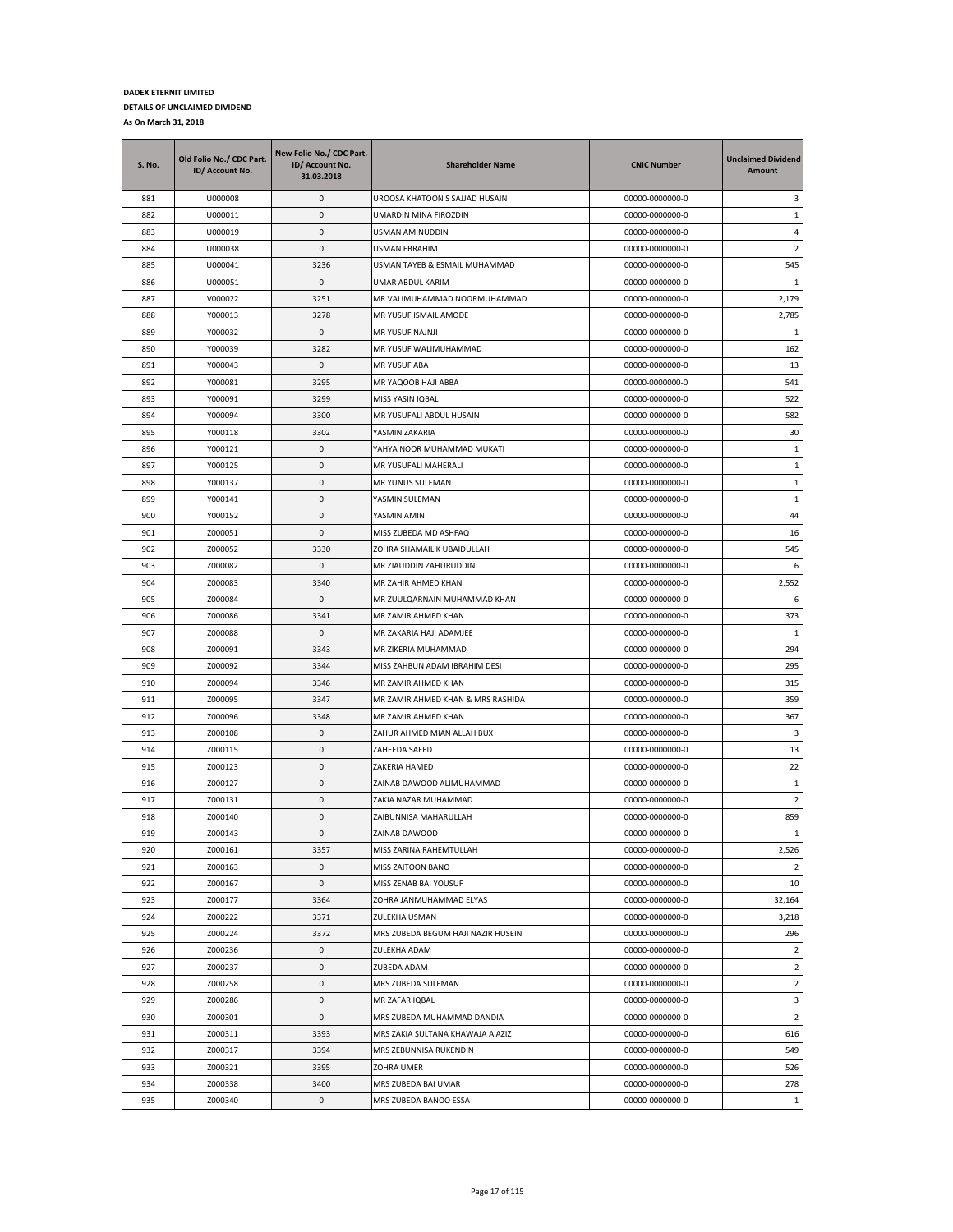| <b>S. No.</b> | Old Folio No./ CDC Part.<br>ID/ Account No. | New Folio No./ CDC Part.<br>ID/ Account No.<br>31.03.2018 | <b>Shareholder Name</b>              | <b>CNIC Number</b> | <b>Unclaimed Dividend</b><br>Amount |
|---------------|---------------------------------------------|-----------------------------------------------------------|--------------------------------------|--------------------|-------------------------------------|
| 936           | Z000343                                     | 0                                                         | MISS ZULEKHA BAI MUHAMMAD SIDDIQUE   | 00000-0000000-0    | 2                                   |
| 937           | Z000371                                     | 3405                                                      | MR ZAMIRUDDIN AHMED                  | 00000-0000000-0    | 269                                 |
| 938           | Z000373                                     | 0                                                         | MR ZAFAR IQBAL MIRZA WARISALI        | 00000-0000000-0    | $\overline{2}$                      |
| 939           | Z000374                                     | 0                                                         | MISS ZAHIDA BEGUM MIRZA MUZAFFAR ALI | 00000-0000000-0    | $\overline{2}$                      |
| 940           | Z000377                                     | 0                                                         | MISS ZAINAB BAI ABOOBAKER            | 00000-0000000-0    | $\mathbf{1}$                        |
| 941           | Z000272                                     | 3384                                                      | MISS ZEENAT HAJI KARIM               | 00000-0000000-0    | 520                                 |
| 942           | Z000276                                     | 0                                                         | ZARINA MUHAMMAD NASEEM               | 00000-0000000-0    | 3                                   |
| 943           | Z000284                                     | 0                                                         | MR ZIKAR MUHAMMAD SIDDIK             | 00000-0000000-0    | $\overline{2}$                      |
| 944           | Z000404                                     | 0                                                         | <b>MR ZUBAIR AMIN</b>                | 00000-0000000-0    | 37                                  |
| 945           | Z000406                                     | 0                                                         | MISS ZOHRABAI AHMED                  | 00000-0000000-0    | 3                                   |
| 946           | Z000407                                     | 0                                                         | MISS ZAKIA NAZAR MUHAMMAD            | 00000-0000000-0    | $1\,$                               |
| 947           | Z000408                                     | 0                                                         | ZUBEDA GANI                          | 00000-0000000-0    | $\mathbf{1}$                        |
| 948           | Z000437                                     | 3417                                                      | MISS ZEENAT KAUSAR SH RAFI AHMED     | 00000-0000000-0    | 215                                 |
| 949           | Z000440                                     | 3418                                                      | ZIAUDDIN TAYAB BHAI KISAT            | 00000-0000000-0    | 269                                 |
| 950           | Z000461                                     | 0                                                         | ZUBEDA HABIB                         | 00000-0000000-0    | 1                                   |
| 951           | A000056                                     | 8                                                         | MR ABDULLAH                          | 00000-0000000-0    | 2,543                               |
| 952           | A000067                                     | 0                                                         | MR ABDUR RASHID                      | 00000-0000000-0    | 27                                  |
| 953           | A000120                                     | 0                                                         | MR ABDUL SATTAR RAHEMTULLAH          | 00000-0000000-0    | 8                                   |
| 954           | A000127                                     | 23                                                        | ABBA ALI HAJI ADAM                   | 00000-0000000-0    | 4,315                               |
| 955           | A000159                                     | 0                                                         | MR AHMED ALI MUHAMMAD                | 00000-0000000-0    | 3                                   |
| 956           | A000200                                     | 0                                                         | MR ABDUL SHAKOOR                     | 00000-0000000-0    | 26                                  |
| 957           | A000203                                     | 0                                                         | MR A SATTAR SHAKOOR                  | 00000-0000000-0    | 3                                   |
| 958           | A000222                                     | 46                                                        | ABDUL HUSAIN GHULAM HUSAIN           | 00000-0000000-0    | 147                                 |
| 959           | A000256                                     | 52                                                        | <b>ABDUL SATTAR</b>                  | 00000-0000000-0    | 518                                 |
| 960           | A000293                                     | 0                                                         | MR ALI HAMID                         | 00000-0000000-0    | 5                                   |
| 961           | A000339                                     | 0                                                         | MR ASHRAF HAJI WALI MUHAMMAD         | 00000-0000000-0    | 50                                  |
| 962           | A000399                                     | 89                                                        | MR ABDUL SALAM NADVI                 | 00000-0000000-0    | 684                                 |
| 963           | A000431                                     | $\mathsf 0$                                               | MR ABDULLAH M IBRAHIM                | 00000-0000000-0    | $\overline{4}$                      |
| 964           | A000456                                     | 104                                                       | MR AFTAB AHMED KHAN                  | 00000-0000000-0    | 702                                 |
| 965           | A000477                                     | 108                                                       | MR AGHA ZAKAUDDIN KHAN               | 00000-0000000-0    | 614                                 |
| 966           | A000507                                     | 118                                                       | MR ANWAR BEGUM                       | 00000-0000000-0    | 232                                 |
| 967           | A000522                                     | 0                                                         | MR A MAJID EBRAHIM                   | 00000-0000000-0    | 1                                   |
| 968           | A000523                                     | 122                                                       | MR ADAM IBRAHIM DESI                 | 00000-0000000-0    | 295                                 |
| 969           | A000524                                     | 0                                                         | MR ALI AHMED MD TAIYAB               | 00000-0000000-0    | 2                                   |
| 970           | A000539                                     | 126                                                       | MR AMEER RAZA A KHAN                 | 00000-0000000-0    | 13,377                              |
| 971           | A000541                                     | 0                                                         | MR ABRAR AHMED KHAN                  | 00000-0000000-0    | 2                                   |
| 972           | A000578                                     | 0                                                         | MRS ALAM NUR MUHAMMAD SADIQ          | 00000-0000000-0    | $\overline{2}$                      |
| 973           | A000582                                     | 0                                                         | MR A RASHID SH MUHAMMAD IKRAM        | 00000-0000000-0    | 12                                  |
| 974           | A000590                                     | 144                                                       | MR ABDUL GAFFAR AHMED                | 00000-0000000-0    | 13,819                              |
| 975           | A000593                                     | 147                                                       | MR ALI MUHAMMAD SUMAR                | 00000-0000000-0    | 13,525                              |
| 976           | A000594                                     | 148                                                       | AISOO ALIMUHAMMAD                    | 00000-0000000-0    | 12,384                              |
| 977           | A000616                                     | $\pmb{0}$                                                 | AMINUL ISLAM                         | 00000-0000000-0    | 3                                   |
| 978           | A000634                                     | 159                                                       | MRS AMINA A RAZAQ                    | 00000-0000000-0    | 295                                 |
| 979           | A000673                                     | 164                                                       | MRS AISHA ABUBAKER                   | 00000-0000000-0    | 544                                 |
| 980           | A000689                                     | 168                                                       | MISS AMNA BAI                        | 00000-0000000-0    | 535                                 |
| 981           | A000691                                     | 169                                                       | MR ABDUL SATTAR HAJI ISMAIL          | 00000-0000000-0    | 610                                 |
| 982           | A000696                                     | 0                                                         | AKHTER SHAH                          | 00000-0000000-0    | 3                                   |
| 983           | A000702                                     | 171                                                       | ABDUL WAHID                          | 00000-0000000-0    | 544                                 |
| 984           | A000720                                     | 0                                                         | MR ABDUL SHAKOOR HAJI JAMALUDDIN     | 00000-0000000-0    | 8                                   |
| 985           | A000724                                     | 0                                                         | MRS ANISA AHMED                      | 00000-0000000-0    | 112                                 |
| 986           | A000727                                     | 0                                                         | MR A K NAWABZADA                     | 00000-0000000-0    | 8                                   |
| 987           | A000742                                     | 0                                                         | MR AKHTER HAIDER                     | 00000-0000000-0    | 3                                   |
| 988           | A000746                                     | 183                                                       | MR ASIF KHAN SHAMIM                  | 00000-0000000-0    | 1,766                               |
| 989           | A000760                                     | 189                                                       | MR ABDUL RAZZAK H M USMAN            | 00000-0000000-0    | 434                                 |
| 990           | A000776                                     | 0                                                         | MR ABDUL AZIZ SULEMAN PATEL          | 00000-0000000-0    | $\overline{2}$                      |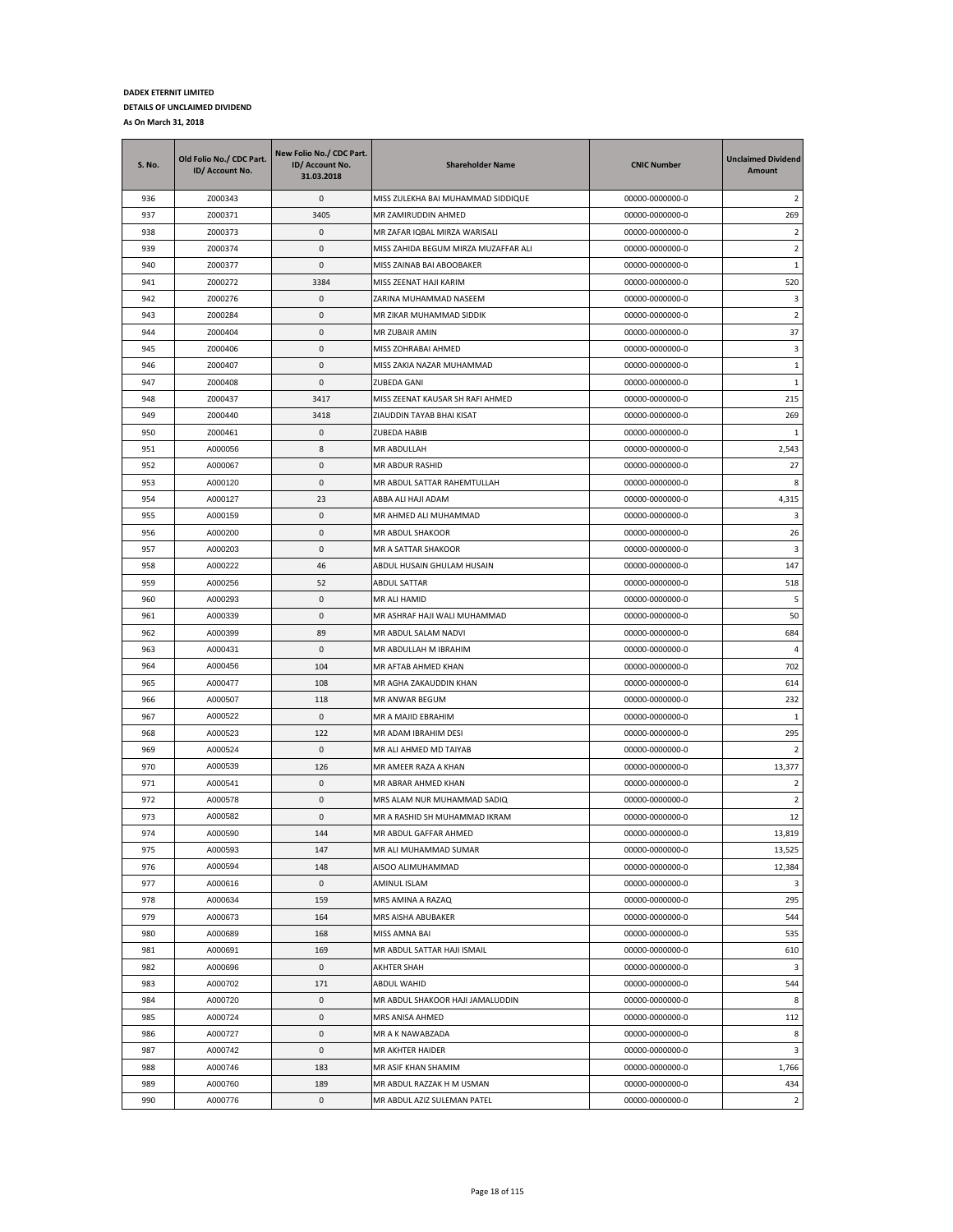| A000777<br>991<br>0<br>MRS AISHA BIBI SULEMAN PATEL<br>00000-0000000-0             | 2              |
|------------------------------------------------------------------------------------|----------------|
| 194<br>992<br>A000785<br>MRS AMINA BI QASIM SAHIB<br>00000-0000000-0               | 539            |
| 993<br>A000802<br>0<br>00000-0000000-0<br>MRS ATIYA BEGUM                          | 3              |
| 994<br>A000803<br>0<br>MRS ALIYA BEGUM<br>00000-0000000-0                          | 644            |
| 995<br>198<br>A000806<br>AMNA BAI ABDUL HABIB<br>00000-0000000-0                   | 3,568          |
| 206<br>996<br>A000844<br>MR AHMED AZIZ MUHAMMAD<br>00000-0000000-0                 | 195            |
| 997<br>A000871<br>208<br>ARJAN KEWAL RAMANI<br>00000-0000000-0                     | 280            |
| 998<br>A000922<br>0<br>MR ABDUL SAMI KHAN<br>00000-0000000-0                       | 1              |
| 999<br>217<br>A000926<br>MR AJMAL SAID KHAN<br>00000-0000000-0                     | 284            |
| 229<br>MR ABDUL KHAIR ANARI M NAQI SAHIB<br>1000<br>A000993<br>00000-0000000-0     | 513            |
| 1001<br>232<br>A001002<br>MRS ALLAH RAKHI BEGUM<br>00000-0000000-0                 | 668            |
| A001026<br>1002<br>0<br>00000-0000000-0<br>MRS AISHA BAI UMAR                      | 3              |
| 1003<br>A001028<br>241<br>A REHMAN H NOOR HUSAIN<br>00000-0000000-0                | 3,745          |
| 1004<br>A001101<br>258<br>DR AMANAT ALI MOHSIN<br>00000-0000000-0                  | 1,897          |
| 1005<br>A001105<br>0<br>MR A GAFFAR ESSA<br>00000-0000000-0                        | 23             |
| 1006<br>0<br>A001137<br>MR A SATTAR SHAKOOR<br>00000-0000000-0                     | $\overline{2}$ |
| 1007<br>A001169<br>273<br>00000-0000000-0<br>MR ABA TAYYAB A GANI                  | 451            |
| 1008<br>0<br>MRS AKRAM SULTANA SHUJJATULLA QURESHI<br>A001208<br>00000-0000000-0   | $\overline{2}$ |
| 279<br>1009<br>A001219<br>MR A HAFIZ A RASHID<br>00000-0000000-0                   | 587            |
| 1010<br>A001220<br>280<br>MR A KHALIK A HAFIZ<br>00000-0000000-0                   | 629            |
| 1011<br>A001249<br>0<br>MR ABDUL RAHIM JALANDHARY<br>00000-0000000-0               | 2              |
| 1012<br>A001263<br>289<br>MR AHMED TAYYAB NAWAB<br>00000-0000000-0                 | 873            |
| 1013<br>0<br>A001264<br>MRS AMINA ALLAHRAKHA<br>00000-0000000-0                    | $\overline{2}$ |
| 1014<br>291<br>MR ATTAULLAH FAROOQUI AZIZ ULLAH<br>A001270<br>00000-0000000-0      | 541            |
| 293<br>1015<br>A001276<br>MR ALI MUHAMMAD VALI BHAI<br>00000-0000000-0             | 280            |
| A001297<br>1016<br>299<br>MR AMANULLAH ABAUMER CHATNI<br>00000-0000000-0           | 477            |
| 1017<br>A001310<br>0<br>MR ALI BHAI PIR BHAI<br>00000-0000000-0                    | $\mathbf{1}$   |
| 306<br>1018<br>A001335<br>MRS AISHA BAI ISMAIL<br>00000-0000000-0                  | 404            |
| 1019<br>A001359<br>0<br>MR A AZIZ ISMAIL<br>00000-0000000-0                        | $\mathbf{1}$   |
| 1020<br>0<br>A001367<br>MRS AMINA BAI AHMED HAJI ISHAK<br>00000-0000000-0          | 5              |
| 1021<br>0<br>A001379<br>MRS ASGHARI BEGUM MD KHALILULLAH<br>00000-0000000-0        | $1\,$          |
| 1022<br>A001391<br>0<br>MR A HABIB IBRAHIM<br>00000-0000000-0                      | 1              |
| 1023<br>A001404<br>0<br>MR ALI MUHAMMAD ABBA<br>00000-0000000-0                    | 2              |
| 1024<br>A001406<br>0<br>MRS AYESHA HUSAIN<br>00000-0000000-0                       | 1              |
| 1025<br>0<br>A001409<br>MRS AMINA RAJAB ALI<br>00000-0000000-0                     | $\mathbf{1}$   |
| 1026<br>317<br>AFTABUR REHMAN KHALILUR REHMAN<br>A001413<br>00000-0000000-0        | 165            |
| A001459<br>1027<br>327<br>ABDUL ALI BHAI LALJI<br>00000-0000000-0                  | 2,859          |
| 1028<br>A001495<br>0<br>AISHA BAI HAJI MUHAMMAD<br>00000-0000000-0                 | 8              |
| 338<br>1029<br>A001514<br>ALIYA HASSANALI<br>00000-0000000-0                       | 492            |
| 1030<br>A001519<br>339<br>AISHA BIBI REHMAN LONGI<br>00000-0000000-0               | 507            |
| 1031<br>A001521<br>341<br>ABDUL REHMAN H NOOR HUSAIN<br>00000-0000000-0            | 522            |
| $\pmb{0}$<br>1032<br>A001536<br>AHMED MOUSUFI<br>00000-0000000-0                   | $\overline{2}$ |
| 1033<br>A001541<br>0<br>AYOOB ALI S ASGHAR ALI<br>00000-0000000-0                  | $\overline{2}$ |
| 1034<br>350<br>MRS AMINA HAJIYANI HAJI NOOR MUHAMMAD<br>A001571<br>00000-0000000-0 | 1,902          |
| 0<br>1035<br>A001612<br>MRS AISHA SATTAR<br>00000-0000000-0                        | 35             |
| 1036<br>A001627<br>360<br>MR AHMED M SHAH<br>00000-0000000-0                       | 544            |
| 1037<br>A001686<br>0<br>ABDUL HUSAIN M KADERJI<br>00000-0000000-0                  | $\mathbf{1}$   |
| 1038<br>A001729<br>0<br>ANWARI BEGUM IDRIS BALBLE<br>00000-0000000-0               | $\overline{2}$ |
| 1039<br>0<br>ABDUL HABIB ABDUL SHAKOOR<br>00000-0000000-0<br>A001806               | $\overline{2}$ |
| 1040<br>0<br>AHMED HAJI MOOSA<br>00000-0000000-0<br>A001842                        | $\mathbf{1}$   |
| A001843<br>00000-0000000-0<br>1041<br>392<br>ABDULLAH BACHU                        | 470            |
| 0<br>1042<br>A001848<br>ABDUL GANI ABDULLAH<br>00000-0000000-0                     | 13             |
| 1043<br>A001880<br>0<br>MR ALI HUSAIN RASUL BHAI<br>00000-0000000-0                | $\mathbf{1}$   |
| 1044<br>A001882<br>0<br>MR A AZIZ MOOSA<br>00000-0000000-0                         | $\overline{4}$ |
| <b>BANO ABBAS ALI</b><br>1045<br>B000017<br>0<br>00000-0000000-0                   | 9              |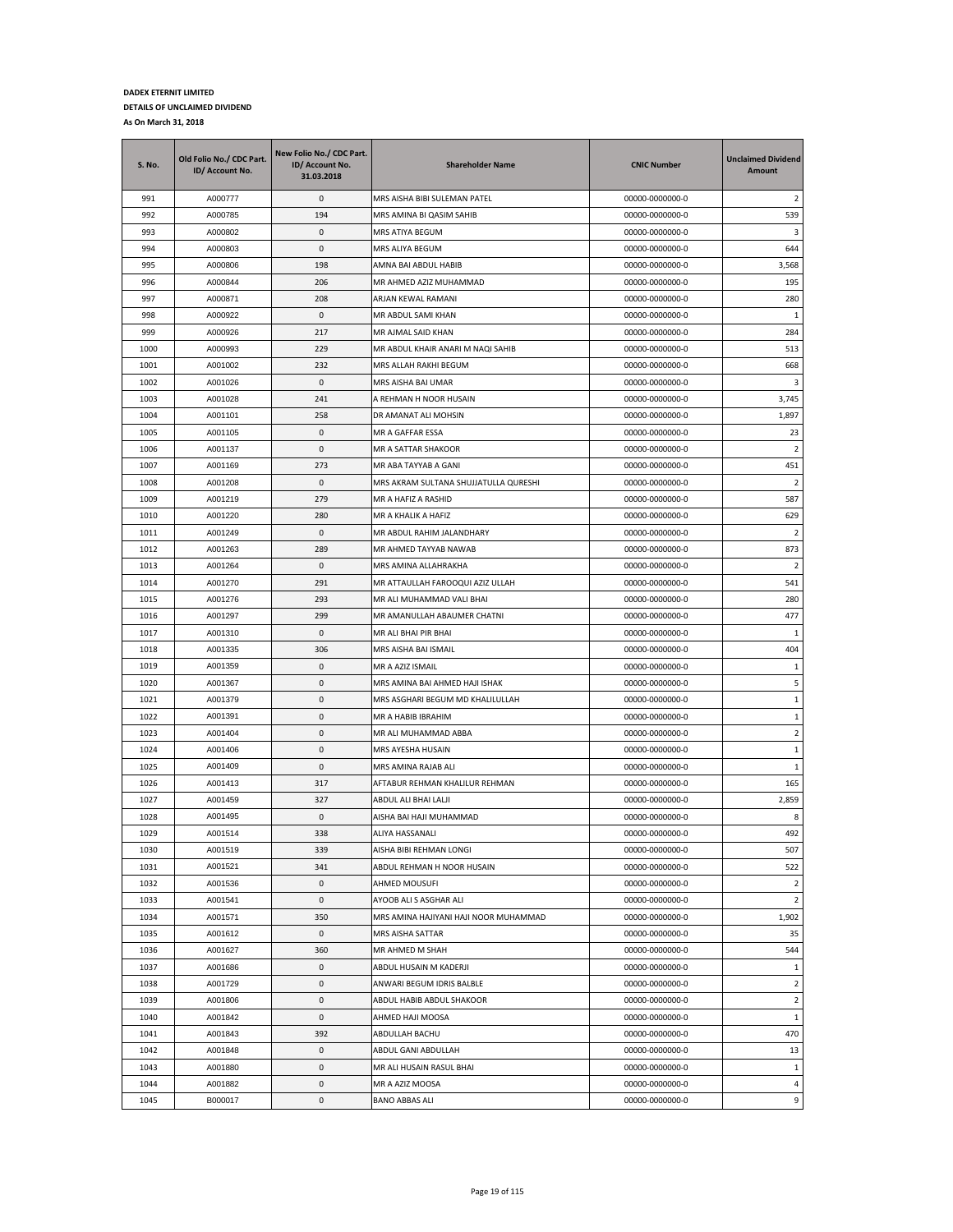| S. No. | Old Folio No./ CDC Part.<br>ID/ Account No. | New Folio No./ CDC Part.<br>ID/ Account No.<br>31.03.2018 | <b>Shareholder Name</b>             | <b>CNIC Number</b> | <b>Unclaimed Dividend</b><br>Amount |
|--------|---------------------------------------------|-----------------------------------------------------------|-------------------------------------|--------------------|-------------------------------------|
| 1046   | B000028                                     | 0                                                         | <b>BASHARAT SULTANA</b>             | 00000-0000000-0    | 2                                   |
| 1047   | B000033                                     | 681                                                       | B MUSHARRAF & MUHAMMAD MASUD KHAN   | 00000-0000000-0    | 3,783                               |
| 1048   | B000048                                     | 0                                                         | MRS BARQA BEGUM                     | 00000-0000000-0    | 1                                   |
| 1049   | B000049                                     | 686                                                       | MRS BIBI                            | 00000-0000000-0    | 295                                 |
| 1050   | B000073                                     | 690                                                       | BILKIS BAI HAJI HAMED & ANOTHER     | 00000-0000000-0    | 5,172                               |
| 1051   | B000092                                     | 693                                                       | MISS BILQUIS NASRULLAH              | 00000-0000000-0    | 2,785                               |
| 1052   | B000093                                     | 694                                                       | MR BADRUDDIN MUHAMMAD BHAMANI       | 00000-0000000-0    | 435                                 |
| 1053   | B000127                                     | 702                                                       | MISS BATUL MEHARALI                 | 00000-0000000-0    | 255                                 |
| 1054   | B000139                                     | $\mathbf 0$                                               | MISS BILKIS MEGHANI GHULAM MUHAMMAD | 00000-0000000-0    | 17                                  |
| 1055   | C000007                                     | 0                                                         | CHAMAN ARA BEGUM                    | 00000-0000000-0    | $\mathbf{1}$                        |
| 1056   | C000015                                     | $\mathbf 0$                                               | MR CASSIM MUHAMMAD                  | 00000-0000000-0    | 3                                   |
| 1057   | D000034                                     | $\mathsf 0$                                               | MRS DURDANA KIDWAI                  | 00000-0000000-0    | $\overline{\phantom{a}}$            |
| 1058   | D000048                                     | 0                                                         | MR DAWOOD YUSUF QABRANI             | 00000-0000000-0    | 8                                   |
| 1059   | D000065                                     | 764                                                       | DOST MUHAMMAD KHADIM                | 00000-0000000-0    | 653                                 |
| 1060   | E000013                                     | 782                                                       | MR EJAZ AHMED                       | 00000-0000000-0    | 537                                 |
| 1061   | E000031                                     | $\mathsf 0$                                               | MR EBRAHIM HAJI NOOR MUHAMMAD       | 00000-0000000-0    | $\mathbf{1}$                        |
| 1062   | E000042                                     | $\mathbf 0$                                               | MR EBRAHIM HAJI SULEMAN             | 00000-0000000-0    | $\overline{2}$                      |
| 1063   | E000082                                     | 788                                                       | MR ENAYATULLAH SH GHULAM RASUL      | 00000-0000000-0    | 495                                 |
| 1064   | E000092                                     | 0                                                         | MR ESMAIL HASHIM                    | 00000-0000000-0    | 2                                   |
| 1065   | E000106                                     | 0                                                         | MR EBRAHIM AHMED KOTWAL             | 00000-0000000-0    | 1                                   |
| 1066   | E000109                                     | $\mathsf 0$                                               | AMNA BAI HAJI KHARUNNISA            | 00000-0000000-0    | 1                                   |
| 1067   | E000110                                     | 792                                                       | MR ESMAIL BHAI ALLI BHAI            | 00000-0000000-0    | 294                                 |
| 1068   | F000039                                     | $\pmb{0}$                                                 | MISS FARZANA KHAN                   | 00000-0000000-0    | 3                                   |
| 1069   | F000044                                     | 818                                                       | FIROZUDDIN SIRAJUDDIN               | 00000-0000000-0    | 271                                 |
| 1070   | F000045                                     | 819                                                       | MRS FATMABAI TAHIRMUHAMMAD          | 00000-0000000-0    | 266                                 |
| 1071   | F000049                                     | 0                                                         | MR FAZAL KARIM                      | 00000-0000000-0    | 1                                   |
| 1072   | F000050                                     | 0                                                         | MISS FARKHUNDA SAEED                | 00000-0000000-0    | 8                                   |
| 1073   | F000073                                     | 829                                                       | MR FAROUQ AHMED LEGHARI             | 00000-0000000-0    | 2,205                               |
| 1074   | F000074                                     | 830                                                       | MR FAROUQ AHMED LEGHARI & ANOTHER   | 00000-0000000-0    | 2,812                               |
| 1075   | F000080                                     | $\mathbf 0$                                               | MR FAZAL BHOY SHAIKH YUSUF BHAI     | 00000-0000000-0    | 3                                   |
| 1076   | F000093                                     | 836                                                       | MR FARHAT HUSAIN SYED AKHLAQ HUSAIN | 00000-0000000-0    | 541                                 |
| 1077   | F000096                                     | 0                                                         | MRS FATEMA BEGUM JAMALUDDIN         | 00000-0000000-0    | 15                                  |
| 1078   | F000148                                     | 851                                                       | MR FIDA ALI GHULAM HUSEIN           | 00000-0000000-0    | 2,365                               |
| 1079   | F000185                                     | 863                                                       | MR FARID AHMED MUHAMMAD YOUNUS      | 00000-0000000-0    | 524                                 |
| 1080   | F000215                                     | $\mathbf 0$                                               | MRS FEROZ BEGUM RAIS AHMED          | 00000-0000000-0    | 13                                  |
| 1081   | F000218                                     | 0                                                         | MR FIDA HUSEIN Y ANTIRA YUSUF ALI   | 00000-0000000-0    | 104                                 |
| 1082   | F000225                                     | $\pmb{0}$                                                 | MISS FATMA BAI A HUSEIN             | 00000-0000000-0    | 1                                   |
| 1083   | F000263                                     | 880                                                       | FATMA BAI OMER AHMED                | 00000-0000000-0    | 170                                 |
| 1084   | G000032                                     | 0                                                         | MR GUL NAWAZ KHAN                   | 00000-0000000-0    | $\overline{2}$                      |
| 1085   | G000051                                     | $\mathsf 0$                                               | MR GHUALM YAZDANI                   | 00000-0000000-0    | 18                                  |
| 1086   | G000064                                     | 0                                                         | <b>GOHAR MANSOOR</b>                | 00000-0000000-0    | 3                                   |
| 1087   | G000110                                     | $\mathbf 0$                                               | MR GUL MUHAMMAD WALI MUHAMMAD       | 00000-0000000-0    | $\mathbf 2$                         |
| 1088   | G000124                                     | 0                                                         | MRS GHAFOORUN NISA FARUQI           | 00000-0000000-0    | 25                                  |
| 1089   | G000134                                     | 956                                                       | MISS GULSHAN MUHAMMAD MOOSA         | 00000-0000000-0    | 528                                 |
| 1090   | G000144                                     | $\mathsf 0$                                               | MR GHULAM HUSSAIN MUHAMMAD          | 00000-0000000-0    | 1                                   |
| 1091   | G000148                                     | 958                                                       | MR GHULAM MUHAMMAD MOOSA            | 00000-0000000-0    | 271                                 |
| 1092   | G000161                                     | 961                                                       | MR GAFFAR AHMED SIDDIQI             | 00000-0000000-0    | 295                                 |
| 1093   | H000015                                     | $\mathsf 0$                                               | HAJRA BAI SULEMAN                   | 00000-0000000-0    | 2,063                               |
| 1094   | H000083                                     | 1007                                                      | MR H ABDUL REHMAN                   | 00000-0000000-0    | 6,212                               |
| 1095   | H000132                                     | 1018                                                      | MR HAJI KHUDA BUX                   | 00000-0000000-0    | 544                                 |
| 1096   | H000151                                     | 1020                                                      | HALIMA KHATOON ALI BHAI             | 00000-0000000-0    | 365                                 |
| 1097   | H000163                                     | 1021                                                      | HAMIDA KHATOON ALI BHAI             | 00000-0000000-0    | 475                                 |
| 1098   | H000166                                     | 0                                                         | MR HASHAM YOUSUF                    | 00000-0000000-0    | $\overline{2}$                      |
| 1099   | H000184                                     | 1025                                                      | MR HANIF AHMED HASHMI               | 00000-0000000-0    | 295                                 |
| 1100   | H000205                                     | 1031                                                      | MR HASHIM SHAMOON BHAI              | 00000-0000000-0    | 1,385                               |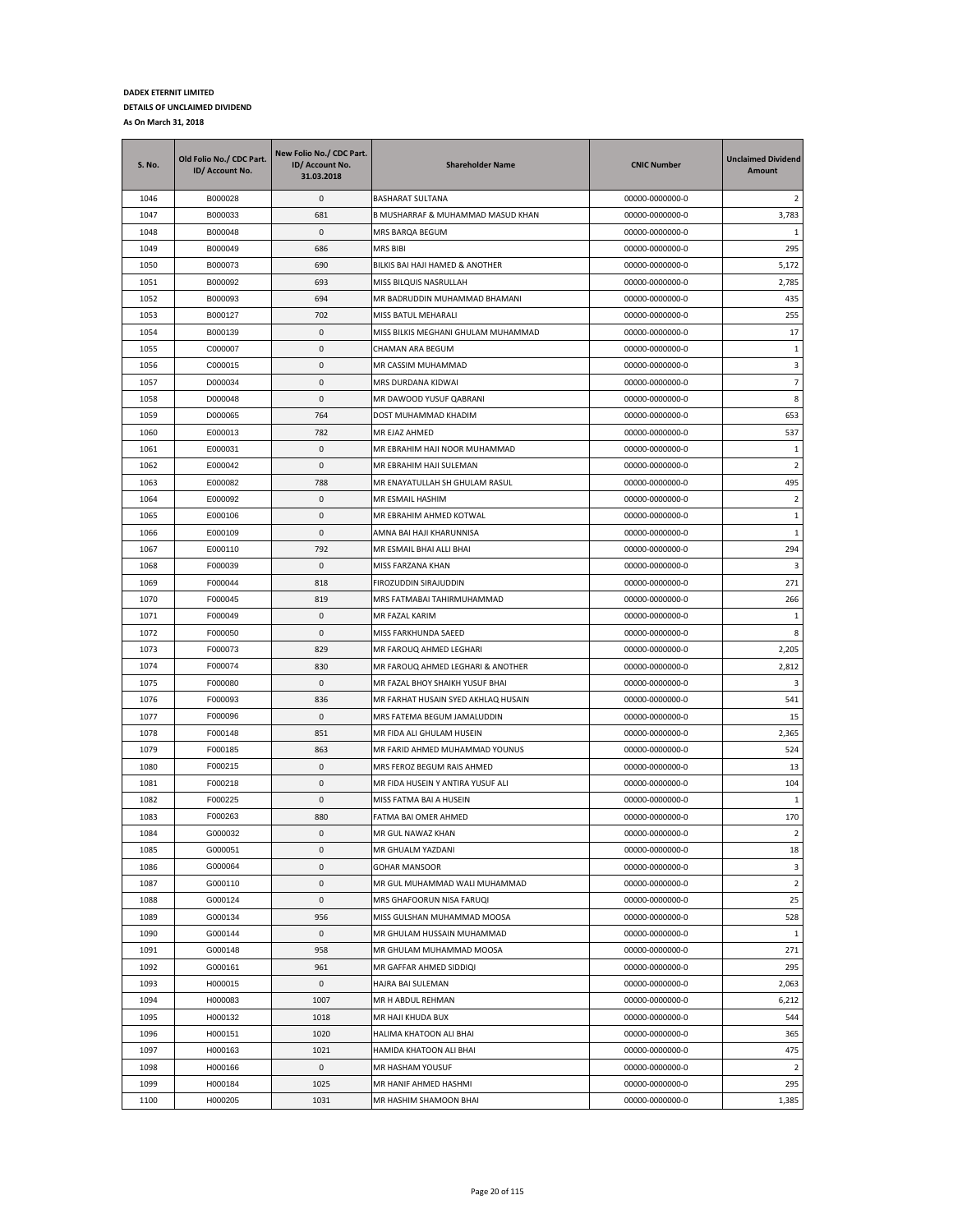| S. No. | Old Folio No./ CDC Part.<br>ID/ Account No. | New Folio No./ CDC Part.<br>ID/ Account No.<br>31.03.2018 | <b>Shareholder Name</b>           | <b>CNIC Number</b> | <b>Unclaimed Dividend</b><br>Amount |
|--------|---------------------------------------------|-----------------------------------------------------------|-----------------------------------|--------------------|-------------------------------------|
| 1101   | H000206                                     | 1032                                                      | MR HASHIM VAJIHUDDIN              | 00000-0000000-0    | 1,405                               |
| 1102   | H000249                                     | 1040                                                      | HAJI NOORMUHAMMAD ABOBAKER        | 00000-0000000-0    | 511                                 |
| 1103   | H000314                                     | 1059                                                      | HANIFA                            | 00000-0000000-0    | 295                                 |
| 1104   | H000384                                     | 1074                                                      | MR HAJI ABDUL RAHIM ISMAIL        | 00000-0000000-0    | 510                                 |
| 1105   | H000385                                     | 1075                                                      | MR HUSAIN ABDUL RAHIM             | 00000-0000000-0    | 523                                 |
| 1106   | H000444                                     | 1086                                                      | MRS HALIMA AHMED                  | 00000-0000000-0    | 276                                 |
| 1107   | H000448                                     | 0                                                         | HALIMA BAI ISMAIL                 | 00000-0000000-0    | 2                                   |
| 1108   | H000454                                     | 0                                                         | MRS HOORBAI N SIDHWA              | 00000-0000000-0    | 1                                   |
| 1109   | H000477                                     | 1094                                                      | MR HAMID SIDDIQUE                 | 00000-0000000-0    | 295                                 |
| 1110   | H000487                                     | 0                                                         | MR HANIF JAN MUHAMMAD             | 00000-0000000-0    | 1                                   |
| 1111   | H000555                                     | 0                                                         | HUSNA BANU MD KHALILULLAH         | 00000-0000000-0    | 1                                   |
| 1112   | H000597                                     | 0                                                         | HAJRA BAI ADAM                    | 00000-0000000-0    | $\overline{2}$                      |
| 1113   | H000619                                     | 0                                                         | MR HAROON HAJI AHMED GANDHI       | 00000-0000000-0    | $\overline{2}$                      |
| 1114   | H000641                                     | 0                                                         | MRS HALIMA AHMED                  | 00000-0000000-0    | 13                                  |
| 1115   | H000697                                     | 0                                                         | HAJI EBRAHIM MUHAMMAD AMI         | 00000-0000000-0    | 1                                   |
| 1116   | H000700                                     | 0                                                         | HUSEIN A MERCHANT                 | 00000-0000000-0    | 6                                   |
| 1117   | H000702                                     | 0                                                         | MRS HABIBA KHATOON                | 00000-0000000-0    | $\overline{4}$                      |
| 1118   | H000754                                     | 0                                                         | <b>MRS HAFUBAI</b>                | 00000-0000000-0    | $\overline{2}$                      |
| 1119   | H000769                                     | 1164                                                      | MR HASHMAT AIL NISHAT M BARKATALI | 00000-0000000-0    | 295                                 |
| 1120   | 1000009                                     | 1264                                                      | MRS IRSHAD BEGUM SH MUHAMMAD ALAM | 00000-0000000-0    | 3,591                               |
| 1121   | 1000010                                     | 1265                                                      | MR ISSA BHAI HAJI BHAI            | 00000-0000000-0    | 544                                 |
| 1122   | 1000052                                     | 1277                                                      | MR I U KHAN                       | 00000-0000000-0    | 4,713                               |
| 1123   | 1000064                                     | 1279                                                      | MR IFTIKHAR AHMED                 | 00000-0000000-0    | 425                                 |
| 1124   | 1000068                                     | 0                                                         | MR IQBAL AHMED KHAN               | 00000-0000000-0    | $\overline{2}$                      |
| 1125   | 1000081                                     | 1282                                                      | MR ISMAIL MUHAMMAD                | 00000-0000000-0    | 278                                 |
| 1126   | 1000083                                     | 0                                                         | MR IHSAN ELAHI HAJI GUL HUSSAIN   | 00000-0000000-0    | 6                                   |
| 1127   | 1000101                                     | 0                                                         | MR IHSAN ELAHI HAJI GUL HUSSAIN   | 00000-0000000-0    | $\overline{2}$                      |
| 1128   | 1000109                                     | 0                                                         | MR IBRAHIM AHMED                  | 00000-0000000-0    | 3                                   |
| 1129   | 1000135                                     | 1295                                                      | MR IFTIKHAR A SIDDIQUI            | 00000-0000000-0    | 292                                 |
| 1130   | 1000154                                     | 1296                                                      | MRS IKRAM FATIMA                  | 00000-0000000-0    | 542                                 |
| 1131   | 1000178                                     | 0                                                         | <b>MR IDRIS YUSUF</b>             | 00000-0000000-0    | 1                                   |
| 1132   | 1000244                                     | 1316                                                      | MR IBRAHIM KASAMALLY              | 00000-0000000-0    | 544                                 |
| 1133   | J000043                                     | 0                                                         | JAMILA SULEMAN PATEL              | 00000-0000000-0    | $\overline{2}$                      |
| 1134   | J000046                                     | 1375                                                      | MR JAN MUHAMMAD ISMAIL            | 00000-0000000-0    | 176                                 |
| 1135   | J000047                                     | 0                                                         | MISS JAMIL KHATOON                | 00000-0000000-0    | $\overline{2}$                      |
| 1136   | J000054                                     | 0                                                         | MRS JALIS AFTAB                   | 00000-0000000-0    | 163                                 |
| 1137   | J000055                                     | 1376                                                      | MR JAVIED BASHIR                  | 00000-0000000-0    | 156                                 |
| 1138   | J000064                                     | 0                                                         | <b>JANI BEGUM</b>                 | 00000-0000000-0    | 5                                   |
| 1139   | J000066                                     | 0                                                         | MR JAMIL MUHAMMAD                 | 00000-0000000-0    | 5                                   |
| 1140   | J000088                                     | 1382                                                      | MRS JUBEDA A KADER                | 00000-0000000-0    | 295                                 |
| 1141   | J000112                                     | 0                                                         | MRS JEROO J BEHRANA               | 00000-0000000-0    | 5                                   |
| 1142   | J000113                                     | $\pmb{0}$                                                 | MR JAMSHED S BEHRANA              | 00000-0000000-0    | 5                                   |
| 1143   | J000128                                     | 0                                                         | JENA BAI AHMED                    | 00000-0000000-0    | $\overline{2}$                      |
| 1144   | J000130                                     | 1392                                                      | MRS JAMILA KHATOON M YUNUS        | 00000-0000000-0    | 534                                 |
| 1145   | J000176                                     | 1402                                                      | MRS JENAB DAUD                    | 00000-0000000-0    | 511                                 |
| 1146   | J000179                                     | 1403                                                      | MRS JENAM BAI KASAMALI MOOSA      | 00000-0000000-0    | 537                                 |
| 1147   | J000225                                     | 1406                                                      | MISS JUBEDA HAJI YOUSUF           | 00000-0000000-0    | 263                                 |
| 1148   | K000040                                     | 0                                                         | KASSAM HUSEIN                     | 00000-0000000-0    | $\overline{\mathbf{3}}$             |
| 1149   | K000053                                     | 0                                                         | MR KHURSHID AHMED DAR             | 00000-0000000-0    | 4                                   |
| 1150   | K000091                                     | 1454                                                      | KHATU BAI                         | 00000-0000000-0    | 504                                 |
| 1151   | K000094                                     | 0                                                         | MRS KULSUM BEGUM                  | 00000-0000000-0    | 23                                  |
| 1152   | K000099                                     | 0                                                         | KAUSARALI HAQUE NOORUL HAQUE      | 00000-0000000-0    | $\overline{2}$                      |
| 1153   | K000105                                     | 1455                                                      | MR KHURSHID AHMED                 | 00000-0000000-0    | 528                                 |
| 1154   | K000107                                     | 0                                                         | KHAN MUHAMMAD NAWAZ KHAN          | 00000-0000000-0    | $\overline{2}$                      |
| 1155   | K000155                                     | 1460                                                      | MISS KULSUMBAI MUHAMMAD ASHRAF    | 00000-0000000-0    | 604                                 |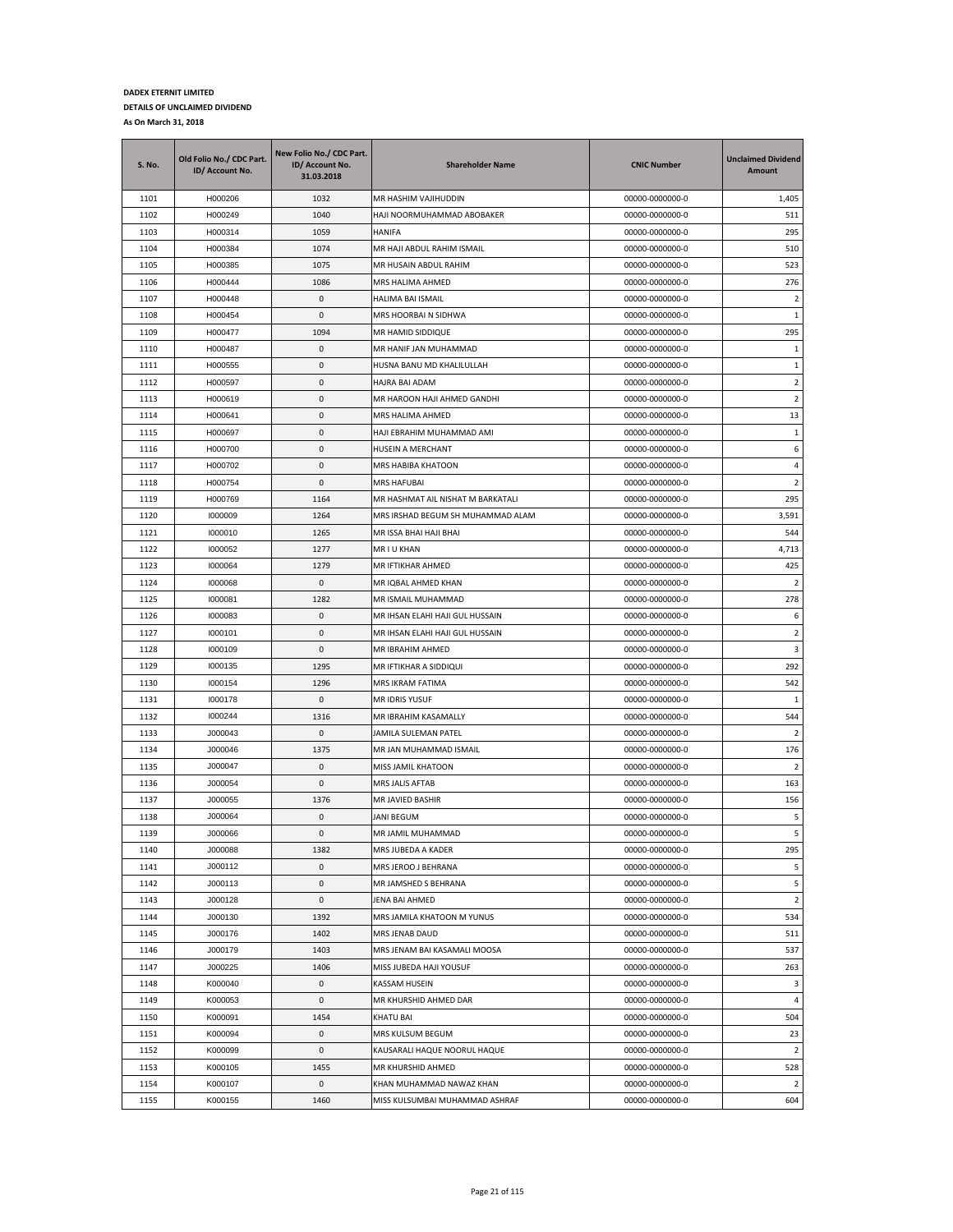| <b>S. No.</b> | Old Folio No./ CDC Part.<br>ID/ Account No. | New Folio No./ CDC Part.<br>ID/ Account No.<br>31.03.2018 | <b>Shareholder Name</b>               | <b>CNIC Number</b> | <b>Unclaimed Dividend</b><br>Amount |
|---------------|---------------------------------------------|-----------------------------------------------------------|---------------------------------------|--------------------|-------------------------------------|
| 1156          | K000181                                     | 0                                                         | MRS KHURSHEED BEGUM MIAN GHAFFAR      | 00000-0000000-0    | 3                                   |
| 1157          | K000214                                     | 1469                                                      | KAMRAN MUSHTAQ AHMED                  | 00000-0000000-0    | 2,297                               |
| 1158          | K000292                                     | 1501                                                      | KULSUM BAI HABIB                      | 00000-0000000-0    | 344                                 |
| 1159          | K000300                                     | 0                                                         | MR KASAM MUHAMMAD RANGILA             | 00000-0000000-0    | 1                                   |
| 1160          | K000307                                     | 1507                                                      | KANIZ FATIMA MEHARALI                 | 00000-0000000-0    | 261                                 |
| 1161          | K000310                                     | 0                                                         | KULSUM ABDUL AZIZ                     | 00000-0000000-0    | $\overline{2}$                      |
| 1162          | K000323                                     | 0                                                         | MR KASAMALI ISMAIL                    | 00000-0000000-0    | 1                                   |
| 1163          | K000328                                     | 1511                                                      | MR KHALILUR REHMAN SH KARAM ELAHI     | 00000-0000000-0    | 4,438                               |
| 1164          | K000330                                     | 1512                                                      | KHLAIDA SULTANA SH KHALILUR REHMAN    | 00000-0000000-0    | 196                                 |
| 1165          | K000346                                     | 1516                                                      | MR KABIRUDDIN MURAD ALI               | 00000-0000000-0    | 295                                 |
| 1166          | K000375                                     | 0                                                         | MR KASAM YOUSUF                       | 00000-0000000-0    | 1                                   |
| 1167          | L000006                                     | 1561                                                      | LUTFE MUHAMMAD NAQVI                  | 00000-0000000-0    | 537                                 |
| 1168          | M000077                                     | 0                                                         | MUHAMMAD FARED AHMED SIDDIQI          | 00000-0000000-0    | 5                                   |
| 1169          | M000115                                     | 1605                                                      | LT COL MUSLIM PERVEZ SALAMAT          | 00000-0000000-0    | 4,955                               |
| 1170          | M000142                                     | 0                                                         | MR MUHAMMAD SHARIF                    | 00000-0000000-0    | 57                                  |
| 1171          | M000159                                     | 0                                                         | MR MUHAMMAD EBRAHIM ISMAIL            | 00000-0000000-0    | 1                                   |
| 1172          | M000206                                     | 1629                                                      | <b>MASUD AMIR</b>                     | 00000-0000000-0    | 294                                 |
| 1173          | M000318                                     | 0                                                         | MR MUSHTAQ AHMED MD ASHFAQ            | 00000-0000000-0    | 10                                  |
| 1174          | M000320                                     | 0                                                         | MR MUSHTAQ AHMED MUHAMMAD ASHFAQ      | 00000-0000000-0    | 80                                  |
| 1175          | M000347                                     | 0                                                         | MR M ZAKARIA ABDUL HABIB              | 00000-0000000-0    | $\overline{2}$                      |
| 1176          | M000352                                     | 1653                                                      | MR MUHAMMAD UMAR                      | 00000-0000000-0    | 2,542                               |
| 1177          | M000354                                     | 0                                                         | MR MUHAMMAD BUX                       | 00000-0000000-0    | 20                                  |
| 1178          | M000360                                     | 0                                                         | MR MUHAMMAD ALI MUHAMMAD HAMID        | 00000-0000000-0    | 11                                  |
| 1179          | M000367                                     | 0                                                         | M ATA ELAHI                           | 00000-0000000-0    | $\overline{2}$                      |
| 1180          | M000407                                     | 0                                                         | MR MUHAMMAD YUNUS MUHAMMAD AMIN       | 00000-0000000-0    | 131                                 |
| 1181          | M000445                                     | 0                                                         | MR MUHAMMAD LATIF AKHTER              | 00000-0000000-0    | $\overline{2}$                      |
| 1182          | M000449                                     | 0                                                         | M M ESMAIL & CO LTD                   | 00000-0000000-0    | $\overline{2}$                      |
| 1183          | M000492                                     | 0                                                         | MRS MASUDA BEGUM MEER RIAZ AHMED      | 00000-0000000-0    | 64                                  |
| 1184          | M000496                                     | 0                                                         | MR MANZOOR AHMED KHAN                 | 00000-0000000-0    | 3                                   |
| 1185          | M000497                                     | 0                                                         | MR MUSHTAQ AHMED MUHAMMAD ASHFAQ      | 00000-0000000-0    | 68                                  |
| 1186          | M000500                                     | 1697                                                      | MISS MUMTAZ MAJID                     | 00000-0000000-0    | 294                                 |
| 1187          | M000504                                     | 0                                                         | MR M A H KIDWAI                       | 00000-0000000-0    | 24                                  |
| 1188          | M000566                                     | 1712                                                      | MD YAHYA                              | 00000-0000000-0    | 252                                 |
| 1189          | M000570                                     | 1714                                                      | MUHAMMAD HASEEB                       | 00000-0000000-0    | 293                                 |
| 1190          | M000604                                     | 0                                                         | MRS MEHAR BANU QAMARUDDIN             | 00000-0000000-0    | 9,586                               |
| 1191          | M000606                                     | 0                                                         | MUHAMMAD ALAM                         | 00000-0000000-0    | 173                                 |
| 1192          | M000623                                     | 1720                                                      | MR MOOSA TAYEB                        | 00000-0000000-0    | 275                                 |
| 1193          | M000627                                     | 1721                                                      | MR MUHAMMAD YOUSUF MASKATIA           | 00000-0000000-0    | 1,160                               |
| 1194          | M000634                                     | $\mathbf 0$                                               | MR MUHAMMAD SALIM HASAN               | 00000-0000000-0    | $\mathbf{1}$                        |
| 1195          | M000636                                     | 1722                                                      | MR MANOHAR JANWANI                    | 00000-0000000-0    | 295                                 |
| 1196          | M000646                                     | 0                                                         | MR MUHAMMAD EBRAHIM OMERJI            | 00000-0000000-0    | $\overline{7}$                      |
| 1197          | M000653                                     | $\pmb{0}$                                                 | MR MUHAMMAD NAIM MUHAMMAD DIN         | 00000-0000000-0    | $\overline{2}$                      |
| 1198          | M000664                                     | 0                                                         | MR MUHAMMAD AZAMATULLAH QURESHI       | 00000-0000000-0    | $\mathbf{1}$                        |
| 1199          | M000667                                     | $\pmb{0}$                                                 | MR MUHAMMAD EBRAHIM ESMAIL            | 00000-0000000-0    | $\mathbf{1}$                        |
| 1200          | M000703                                     | 0                                                         | MR MUHAMMAD SAFIRUDDIN MIR WASI AHMED | 00000-0000000-0    | $\overline{7}$                      |
| 1201          | M000707                                     | 0                                                         | MR MUHAMMAD AHMED                     | 00000-0000000-0    | $\mathbf{1}$                        |
| 1202          | M000729                                     | 1748                                                      | MR MUHAMMAD YOUSUF MUHAMMAD JAMIL     | 00000-0000000-0    | 672                                 |
| 1203          | M000730                                     | 1749                                                      | MR MUHAMMAD JAMIL MUHAMMAD ISMAIL     | 00000-0000000-0    | 652                                 |
| 1204          | M000734                                     | 0                                                         | MR M A MOTASHAM                       | 00000-0000000-0    | $\overline{2}$                      |
| 1205          | M000738                                     | 0                                                         | MR MUHAMMAD KHAN LEGHARI & ANOTHER    | 00000-0000000-0    | 699                                 |
| 1206          | M000746                                     | 1752                                                      | MR M LATIF HAJI GHUALM HUSSAIN        | 00000-0000000-0    | 6,914                               |
| 1207          | M000752                                     | 1753                                                      | MR MUHAMMAD WASIL MUHAMMAD KAMAL      | 00000-0000000-0    | 460                                 |
| 1208          | M000765                                     | 0                                                         | MR MUHAMMAD SHAMAIL SHAMSI            | 00000-0000000-0    | 8                                   |
| 1209          | M000779                                     | 1760                                                      | MR MALIK MUHAMMAD ASHRAF              | 00000-0000000-0    | 321                                 |
| 1210          | M000800                                     | 1767                                                      | MANZOOR MASUD SHIEKH                  | 00000-0000000-0    | 163                                 |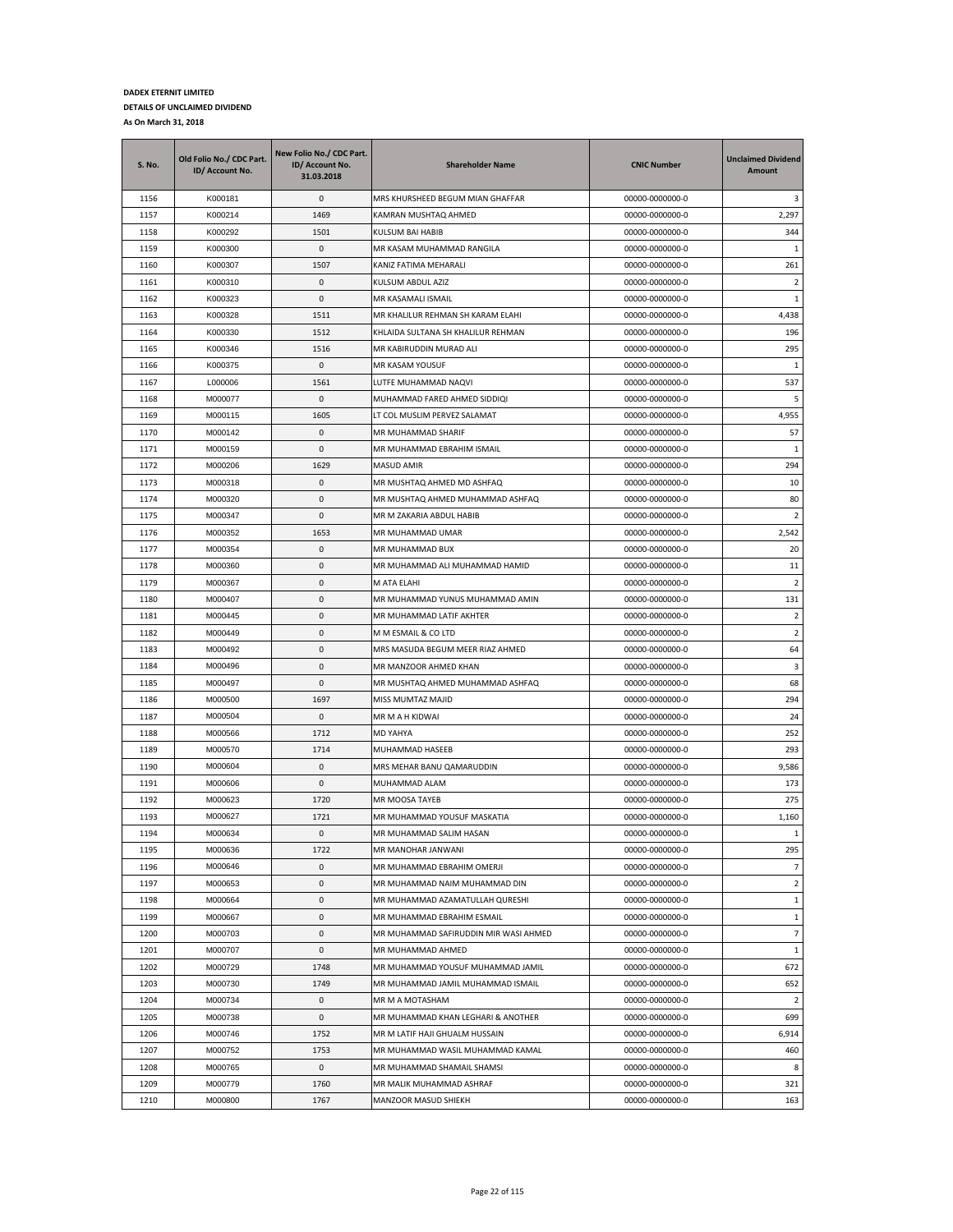| <b>S. No.</b> | Old Folio No./ CDC Part.<br>ID/ Account No. | New Folio No./ CDC Part.<br>ID/ Account No.<br>31.03.2018 | <b>Shareholder Name</b>                 | <b>CNIC Number</b> | <b>Unclaimed Dividend</b><br>Amount |
|---------------|---------------------------------------------|-----------------------------------------------------------|-----------------------------------------|--------------------|-------------------------------------|
| 1211          | M000811                                     | 0                                                         | MR MAZHAR SHAMSHI NOORUL HAQUE          | 00000-0000000-0    | 4                                   |
| 1212          | M000829                                     | 1776                                                      | MR MUHAMMAD SHAFI ABDUL KARIM           | 00000-0000000-0    | 523                                 |
| 1213          | M000856                                     | 1783                                                      | MR M A HAMID                            | 00000-0000000-0    | 1,997                               |
| 1214          | M000894                                     | 0                                                         | MRS MEHRUNNISA BEGUM                    | 00000-0000000-0    | 3                                   |
| 1215          | M000925                                     | 0                                                         | MRS BEGUM MASUDA A QAYOOM               | 00000-0000000-0    | 42                                  |
| 1216          | M000933                                     | 0                                                         | MRS MUSARRAT BEGUM NAIM KHAN            | 00000-0000000-0    | 26                                  |
| 1217          | M000990                                     | 1821                                                      | MRS MASUDI HASAN                        | 00000-0000000-0    | 291                                 |
| 1218          | M001015                                     | 0                                                         | MR MAQSUD AL HOSSAIN                    | 00000-0000000-0    | 3                                   |
| 1219          | M001057                                     | 0                                                         | MR MUHAMMAD SIDDIQUE NOOR MUHAMMAD      | 00000-0000000-0    | 4                                   |
| 1220          | M001081                                     | 0                                                         | MR MUKHTAR AHMED                        | 00000-0000000-0    | 5                                   |
| 1221          | M001110                                     | 0                                                         | MR MOHIUDDIN SHARFUDDIN                 | 00000-0000000-0    | $\mathbf{1}$                        |
| 1222          | M001120                                     | 0                                                         | MR MAMOONA MUHAMMAD                     | 00000-0000000-0    | $\overline{7}$                      |
| 1223          | M001128                                     | 1866                                                      | MR MEHMOOD ABDUL RAZZAK                 | 00000-0000000-0    | 284                                 |
| 1224          | M001129                                     | 0                                                         | MR MUHAMMAD ISMAIL                      | 00000-0000000-0    | 5                                   |
| 1225          | M001144                                     | 0                                                         | MR MD SARWAR MD RAFIQ ESSA              | 00000-0000000-0    | 1                                   |
| 1226          | M001174                                     | 1878                                                      | MR M HAROON OMER DEVANI                 | 00000-0000000-0    | 524                                 |
| 1227          | M001184                                     | 0                                                         | MRS MARIAM BAI HAJI KARIM               | 00000-0000000-0    | $\mathbf{1}$                        |
| 1228          | M001228                                     | 1882                                                      | MISS MARIE ABRAHAM                      | 00000-0000000-0    | 544                                 |
| 1229          | M001246                                     | 1885                                                      | MUHAMMAD SHAFI H JAMALUDDIN             | 00000-0000000-0    | 543                                 |
| 1230          | M001252                                     | 0                                                         | M YOUNUS SIDDIQI                        | 00000-0000000-0    | $\overline{7}$                      |
| 1231          | M001254                                     | 0                                                         | MRS MEHRUNNISA M AHMED                  | 00000-0000000-0    | 38                                  |
| 1232          | M001256                                     | 1890                                                      | M ISMAIL AHMED                          | 00000-0000000-0    | 444                                 |
| 1233          | M001259                                     | 1891                                                      | MISS M SAFFI MAULA BUX                  | 00000-0000000-0    | 542                                 |
| 1234          | M001283                                     | 0                                                         | MOHAMEED ANWAR SHIEKH                   | 00000-0000000-0    | 44                                  |
| 1235          | M001289                                     | 0                                                         | MUHAMMAD NAQI NUMBERDAR                 | 00000-0000000-0    | $\overline{2}$                      |
| 1236          | M001332                                     | 1906                                                      | MITHI BAI A SATTAR                      | 00000-0000000-0    | 267                                 |
| 1237          | M001333                                     | 1907                                                      | MUHAMMAD AMIN SH KARAM ELAHI            | 00000-0000000-0    | 172                                 |
| 1238          | M001363                                     | 1913                                                      | <b>MAMUNA AZIZ</b>                      | 00000-0000000-0    | 544                                 |
| 1239          | M001366                                     | 1915                                                      | MUFEED UZ ZAMAN                         | 00000-0000000-0    | 260                                 |
| 1240          | M001385                                     | 1918                                                      | MISS MUNIRA BAI SALE BHAI SHAMSI        | 00000-0000000-0    | 532                                 |
| 1241          | M001429                                     | 1928                                                      | MR MUHAMMAD YUSUF LONGI                 | 00000-0000000-0    | 4,584                               |
| 1242          | M001453                                     | 0                                                         | MR MUHAMMAD YAKOOB SALEH MUHAMMAD MEMON | 00000-0000000-0    | 3                                   |
| 1243          | M001491                                     | 0                                                         | MR MUHAMMAD ABDUL KARIM                 | 00000-0000000-0    | 2                                   |
| 1244          | M001509                                     | 1946                                                      | MR MUSHTAQ HUSSAIN MUHAMMAD HUSAIN      | 00000-0000000-0    | 283                                 |
| 1245          | M001536                                     | 1949                                                      | MR MUHAMMAD YOUNUS NOOR ELLAHI          | 00000-0000000-0    | 10,296                              |
| 1246          | M001564                                     | $\mathbf{0}$                                              | <b>MRS MARIAM OSMAN</b>                 | 00000-0000000-0    | 2                                   |
| 1247          | M001590                                     | 1960                                                      | MR MURAD ALI DEVSI                      | 00000-0000000-0    | 295                                 |
| 1248          | M001608                                     | 1966                                                      | MR MOOSA MUHAMMAD BANTAVA WALA          | 00000-0000000-0    | 289                                 |
| 1249          | M001631                                     | $\Omega$                                                  | MR MAHMUD AHMED MUHAMMADY               | 00000-0000000-0    | $\mathbf{1}$                        |
| 1250          | M001650                                     | 0                                                         | MRS MOMIN BAI GUL MUHAMMAD MEGHANI      | 00000-0000000-0    | 16                                  |
| 1251          | M001651                                     | 0                                                         | MISS MEHRUN GULAM MUHAMMAD              | 00000-0000000-0    | 22                                  |
| 1252          | M001693                                     | 1981                                                      | MR MUHAMMAD YOUSUF H USMAN              | 00000-0000000-0    | 250                                 |
| 1253          | M001694                                     | 1982                                                      | MR MUHAMMAD UMAR MUHAMMAD YOUSUF        | 00000-0000000-0    | 245                                 |
| 1254          | M001701                                     | 0                                                         | MARIAM BAI H ESSACK                     | 00000-0000000-0    | 5                                   |
| 1255          | M001716                                     | 0                                                         | MRS MARZIYYA A RATTANSI                 | 00000-0000000-0    | $\mathbf{1}$                        |
| 1256          | M001745                                     | 0                                                         | MR MEER RIAZ AHMED FAZALUS SAMAN        | 00000-0000000-0    | 50                                  |
| 1257          | N000040                                     | 0                                                         | MR NAZIR HUSAIN MALIK                   | 00000-0000000-0    | 59                                  |
| 1258          | N000067                                     | 2320                                                      | <b>NUSARAT BEGUM</b>                    | 00000-0000000-0    | 282                                 |
| 1259          | N000069                                     | 0                                                         | NAUSHABA KHATOON                        | 00000-0000000-0    | $\overline{2}$                      |
| 1260          | N000087                                     | 2324                                                      | NASEEM QURESHI                          | 00000-0000000-0    | 40,794                              |
| 1261          | N000090                                     | 2326                                                      | <b>NILOFAR RIAZ</b>                     | 00000-0000000-0    | 500                                 |
| 1262          | N000099                                     | 2328                                                      | NAIYER AZEEM                            | 00000-0000000-0    | 544                                 |
| 1263          | N000108                                     | 0                                                         | NIGHAT FARUQI                           | 00000-0000000-0    | $\overline{2}$                      |
| 1264          | N000109                                     | 2331                                                      | NAZIR AHMED MUHAMMAD RAMZAN             | 00000-0000000-0    | 8,812                               |
| 1265          | N000124                                     | 0                                                         | NAJMA BEGUM                             | 00000-0000000-0    | 3                                   |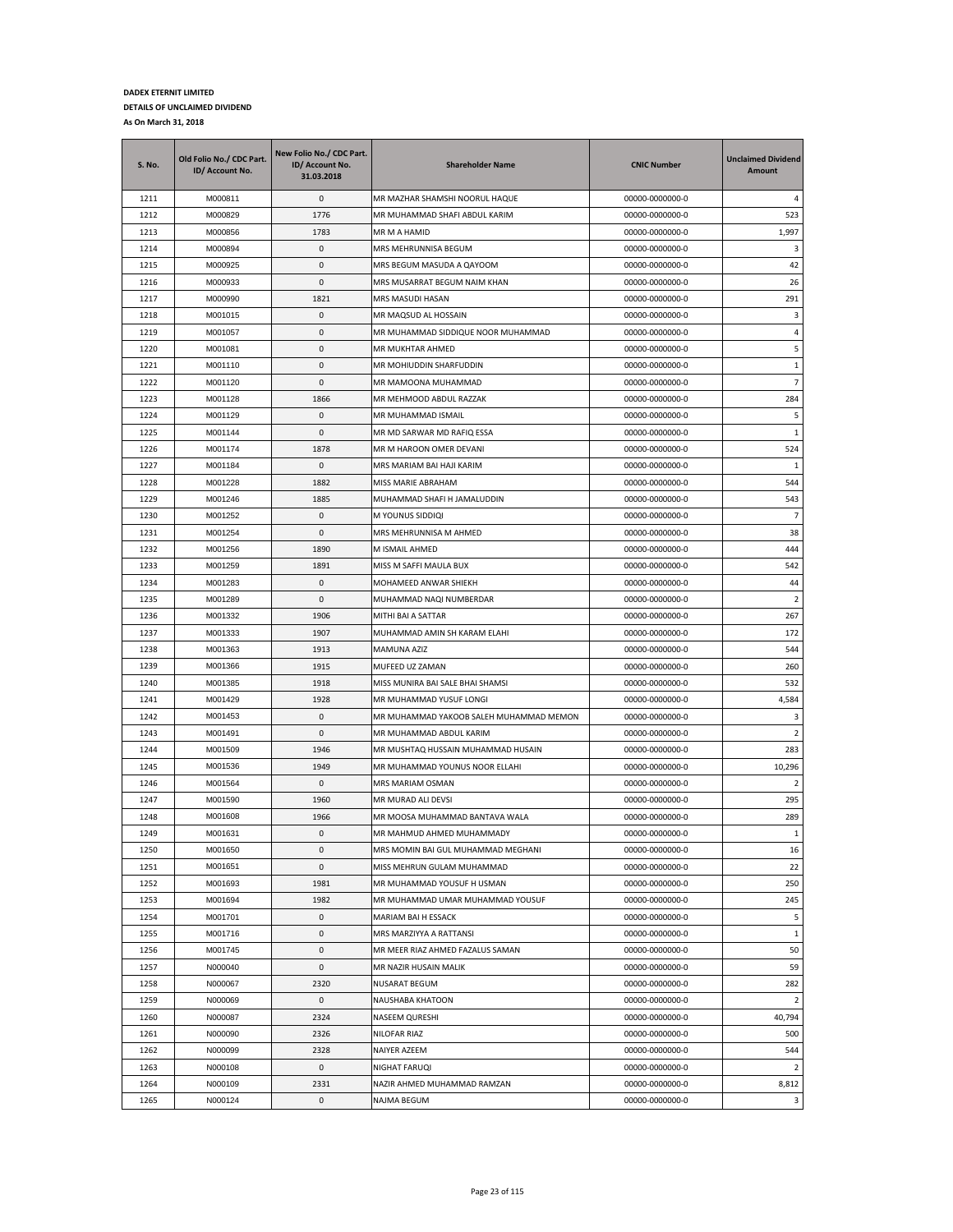| <b>S. No.</b> | Old Folio No./ CDC Part.<br>ID/ Account No. | New Folio No./ CDC Part.<br>ID/ Account No.<br>31.03.2018 | <b>Shareholder Name</b>                             | <b>CNIC Number</b>                 | <b>Unclaimed Dividend</b><br><b>Amount</b> |
|---------------|---------------------------------------------|-----------------------------------------------------------|-----------------------------------------------------|------------------------------------|--------------------------------------------|
| 1266          | N000134                                     | 2337                                                      | MISS NAJMA KHATOON                                  | 00000-0000000-0                    | 451                                        |
| 1267          | N000137                                     | 2338                                                      | MR NOOR MUHAMMAD ABDUL KARIM                        | 00000-0000000-0                    | 266                                        |
| 1268          | N000155                                     | 2343                                                      | MISS NIGHAT ISLAM                                   | 00000-0000000-0                    | 248                                        |
| 1269          | N000198                                     | 2354                                                      | NUSRAT OSMAN ALI                                    | 00000-0000000-0                    | 5,182                                      |
| 1270          | N000211                                     | 0                                                         | MISS NARGIS LATIF HAMID                             | 00000-0000000-0                    | 3                                          |
| 1271          | N000227                                     | 2364                                                      | MISS NAJMA BEGUM HAJI MUHAMMAD                      | 00000-0000000-0                    | 535                                        |
| 1272          | N000233                                     | 0                                                         | MR NADIR SHAH D SIDHWA                              | 00000-0000000-0                    | 24                                         |
| 1273          | N000235                                     | 2367                                                      | MISS NAJMA HAJIANI HAJI NOOR MUHAMMAD               | 00000-0000000-0                    | 2,174                                      |
| 1274          | N000264                                     | 2371                                                      | MRS NASEEM JAHAN ZUBERI                             | 00000-0000000-0                    | 294                                        |
| 1275          | N000269                                     | 0                                                         | MR NOOR MUHAMMAD JAN MUHAMMAD                       | 00000-0000000-0                    | 1                                          |
| 1276          | N000288                                     | 2376                                                      | MR NOORULLAH KHAN ABDUL SATTAR KHAN                 | 00000-0000000-0                    | 549                                        |
| 1277          | N000290                                     | 0                                                         | MR NOORUDDIN ALI HUSEIN                             | 00000-0000000-0                    | $\overline{2}$                             |
| 1278          | N000295                                     | 0                                                         | MR NOOR MUHAMMAD JAN MUHAMMAD                       | 00000-0000000-0                    | $\overline{2}$                             |
| 1279          | N000307                                     | 2382                                                      | MR NOOR ALI V MOOSA                                 | 00000-0000000-0                    | 286                                        |
| 1280          | N000315                                     | 0                                                         | MISS NAFEES BANO                                    | 00000-0000000-0                    | 1                                          |
| 1281          | N000323                                     | 0                                                         | MR NOORUDDIN HUSEIN CONTRACTOR                      | 00000-0000000-0                    | 1                                          |
| 1282          | N000327                                     | 2389                                                      | MR NOOR MUHAMMAD ABDULLAH                           | 00000-0000000-0                    | 200                                        |
| 1283          | N000329                                     | 0                                                         | MRS NUSRAT HASAN                                    | 00000-0000000-0                    | $1\,$                                      |
| 1284          | N000330                                     | 0                                                         | MRS NISHAT REHMAN                                   | 00000-0000000-0                    | $\mathbf{1}$                               |
| 1285          | N000331                                     | 0                                                         | MRS NOOR BANU KASAMALI                              | 00000-0000000-0                    | $\mathbf{1}$                               |
| 1286          | O000015                                     | 0                                                         | OSMAN HAJI AHMED                                    | 00000-0000000-0                    | $\overline{2}$                             |
| 1287          | O000026                                     | 0                                                         | MR OOMER KARIM                                      | 00000-0000000-0                    | $\overline{2}$                             |
| 1288          | O000031                                     | 0<br>0                                                    | MR OSMAN ABDULLAH                                   | 00000-0000000-0                    | $\overline{2}$<br>$\overline{2}$           |
| 1289<br>1290  | P000016<br>P000027                          | 0                                                         | MRS PARVEEN MOHTASHAM<br>MR PIR BUX MALIK KARIM BUX | 00000-0000000-0<br>00000-0000000-0 | 6                                          |
| 1291          | P000051                                     | 0                                                         | FLT JET ALI HAMID & ANOTHER                         | 00000-0000000-0                    | $\overline{2}$                             |
| 1292          | Q000005                                     | 2488                                                      | MRS QURESHA BANO                                    | 00000-0000000-0                    | 712                                        |
| 1293          | Q000020                                     | 0                                                         | QAMAR AHMED H N SHAIKH                              | 00000-0000000-0                    | 3                                          |
| 1294          | Q000023                                     | 0                                                         | MRS QURESHA BANO SHAFIQ AHMED                       | 00000-0000000-0                    | 7                                          |
| 1295          | R000040                                     | 0                                                         | MR RAHEMTULLAH SHAKOOR                              | 00000-0000000-0                    | 8                                          |
| 1296          | R000053                                     | 0                                                         | MRS REHANA SHAH                                     | 00000-0000000-0                    | 494                                        |
| 1297          | R000071                                     | 2522                                                      | MAJ RIAZ AHMED K B SH DIN MUHAMMAD                  | 00000-0000000-0                    | 512                                        |
| 1298          | R000077                                     | 0                                                         | MRS RAZI YAZDANI MALIK                              | 00000-0000000-0                    | 8                                          |
| 1299          | R000081                                     | 0                                                         | MRS RABIA BIBI K B MD SHIEKH                        | 00000-0000000-0                    | 15                                         |
| 1300          | R000103                                     | 2530                                                      | RASHIDA ZAMIR & ZAMIR AHMED KHAN                    | 00000-0000000-0                    | 341                                        |
| 1301          | R000112                                     | 0                                                         | MR RAHIM BUX MUHAMMAD AZAM                          | 00000-0000000-0                    | 2                                          |
| 1302          | R000121                                     | 2533                                                      | MISS RUKHSANA YASMIN                                | 00000-0000000-0                    | 2,379                                      |
| 1303          | R000140                                     | 2538                                                      | RAFAT PIRZADA                                       | 00000-0000000-0                    | 295                                        |
| 1304          | R000146                                     | 2540                                                      | RUKHSANA MUHAMMAD                                   | 00000-0000000-0                    | 223                                        |
| 1305          | R000170                                     | $\pmb{0}$                                                 | MISS RAHIM KHANAM                                   | 00000-0000000-0                    | $\overline{2}$                             |
| 1306          | R000181                                     | 2550                                                      | RAHIMA BAI H SULAIMAN                               | 00000-0000000-0                    | 2,776                                      |
| 1307          | R000249                                     | 0                                                         | MR RAHIMTULLAH ABDUL KARIM                          | 00000-0000000-0                    | $\overline{2}$                             |
| 1308          | R000265                                     | 0                                                         | RUQAYA HAJIYANI HAJI ADAM                           | 00000-0000000-0                    | 88                                         |
| 1309          | R000291                                     | 2573                                                      | MR RAFIQULZAMAN ZUBERI                              | 00000-0000000-0                    | 542                                        |
| 1310          | R000314                                     | 2577                                                      | MR RAJAB ALI ESMAIL                                 | 00000-0000000-0                    | 5,294                                      |
| 1311          | R000332                                     | 0                                                         | MRS RAZIA BEGUM KHALILUR REHMAN                     | 00000-0000000-0                    | 267                                        |
| 1312          | R000372                                     | 0                                                         | RIFFAT SHAFI KHAWAJA MUHAMMAD                       | 00000-0000000-0                    | $\mathbf{1}$                               |
| 1313          | S000009                                     | 0                                                         | MR SULEMAN ABDULLAH BUKSH                           | 00000-0000000-0                    | 5                                          |
| 1314          | S000040                                     | 0                                                         | MR SYED MUHAMMAD HUSEIN SHAH                        | 00000-0000000-0                    | 3,422                                      |
| 1315          | S000042                                     | 0                                                         | MRS SARDAR BEGUM                                    | 00000-0000000-0                    | 4                                          |
| 1316          | S000049                                     | 0                                                         | MRS SHAFIQUN NISA BEGUM                             | 00000-0000000-0                    | 8                                          |
| 1317          | S000052                                     | $\pmb{0}$                                                 | MRS SHAMSHAD BEGUM                                  | 00000-0000000-0                    | 8                                          |
| 1318          | S000134                                     | 2681                                                      | MRS SAID NUR                                        | 00000-0000000-0                    | 14,650                                     |
| 1319          | S000149                                     | 2685                                                      | SALMA MUHAMMAD ALI                                  | 00000-0000000-0                    | 378                                        |
| 1320          | S000217                                     | 2700                                                      | MR SHAIKH MUHAMMAD ALI                              | 00000-0000000-0                    | 3,548                                      |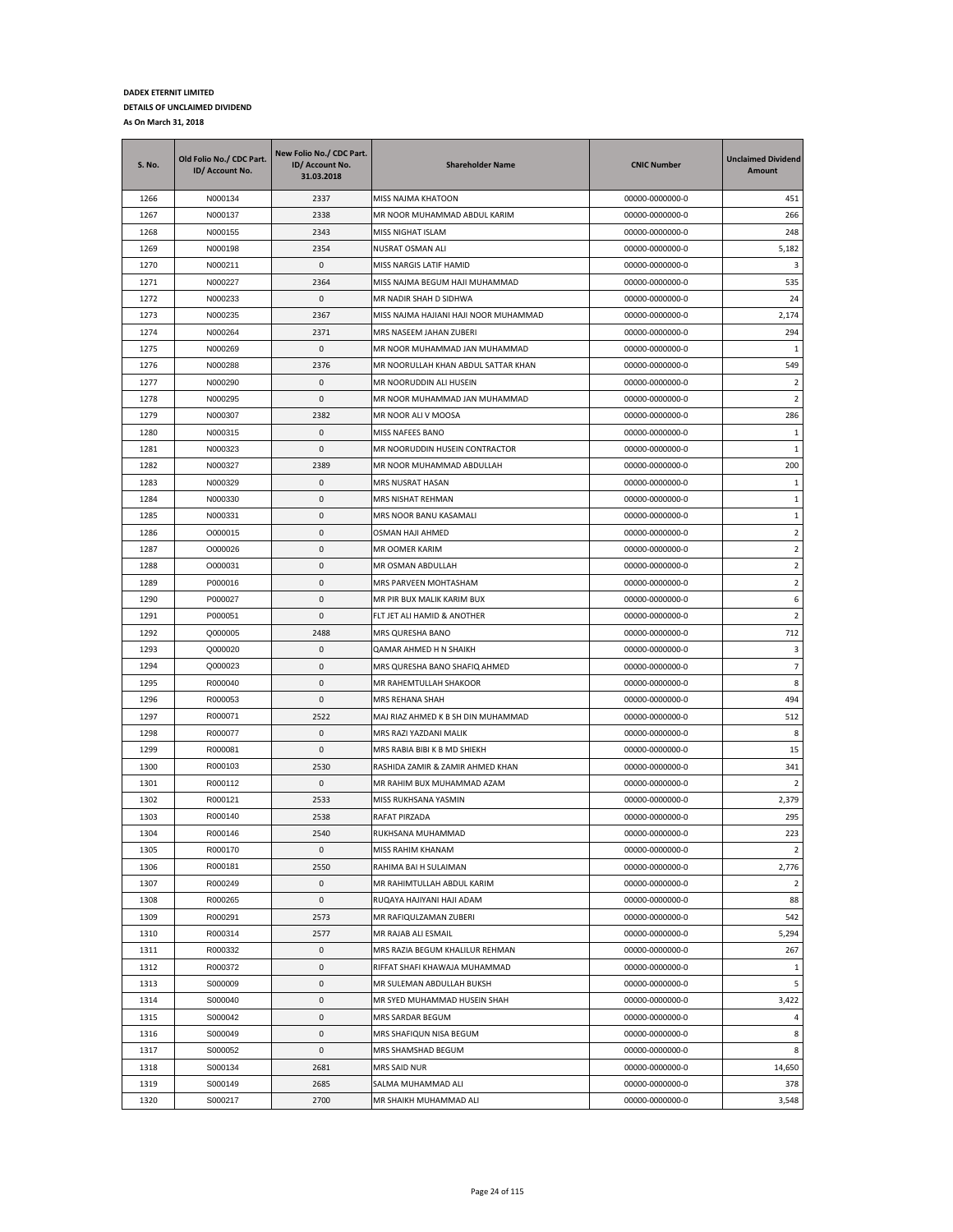| <b>S. No.</b> | Old Folio No./ CDC Part.<br>ID/ Account No. | New Folio No./ CDC Part.<br>ID/ Account No.<br>31.03.2018 | <b>Shareholder Name</b>                 | <b>CNIC Number</b> | <b>Unclaimed Dividend</b><br>Amount |
|---------------|---------------------------------------------|-----------------------------------------------------------|-----------------------------------------|--------------------|-------------------------------------|
| 1321          | S000222                                     | 0                                                         | SAKINA BEGUM                            | 00000-0000000-0    | 42                                  |
| 1322          | S000238                                     | 0                                                         | MR SAFIA KHATOON MUHAMMAD NAWAZ         | 00000-0000000-0    | 2                                   |
| 1323          | S000239                                     | 2710                                                      | MRS SAEEDA HABIBULLAH KHAN              | 00000-0000000-0    | 9,544                               |
| 1324          | S000253                                     | 0                                                         | MR SYED MUHAMMAD HUSEIN SHAH            | 00000-0000000-0    | 549                                 |
| 1325          | S000257                                     | 0                                                         | MR SH ARSHAD SAEED                      | 00000-0000000-0    | 8                                   |
| 1326          | S000259                                     | 2721                                                      | MR SHIEKH MUHAMMAD BASHIR               | 00000-0000000-0    | 667                                 |
| 1327          | S000261                                     | 0                                                         | MRS SARWARI ALAM                        | 00000-0000000-0    | $\overline{2}$                      |
| 1328          | S000262                                     | 0                                                         | MR SARDAR JAWAID ALAM                   | 00000-0000000-0    | 2                                   |
| 1329          | S000263                                     | 2723                                                      | MR SARDAR MUHAMMAD ALAM KHAN            | 00000-0000000-0    | 8,879                               |
| 1330          | S000293                                     | 0                                                         | SYED MEHDI NAWAB ZAIDI                  | 00000-0000000-0    | 1                                   |
| 1331          | S000315                                     | 0                                                         | MRS SAFIA YOUSUF                        | 00000-0000000-0    | 3                                   |
| 1332          | S000343                                     | 2745                                                      | MR SARFARAZ AHMED SIDDIQUI              | 00000-0000000-0    | 256                                 |
| 1333          | S000353                                     | 0                                                         | MR SHOUKAT AHMED MD TAIYAB              | 00000-0000000-0    | $\overline{2}$                      |
| 1334          | S000356                                     | 0                                                         | MR S MUHAMMAD AHMED ZAIDI               | 00000-0000000-0    | 5                                   |
| 1335          | S000357                                     | 2750                                                      | MR S M ASHRAF S HUSEIN BAKSH            | 00000-0000000-0    | 290                                 |
| 1336          | S000367                                     | 0                                                         | MR SHAKOOR KASAMALI                     | 00000-0000000-0    | 138                                 |
| 1337          | S000392                                     | 0                                                         | MR SULEMAN AHMED PATEL                  | 00000-0000000-0    | 82                                  |
| 1338          | S000394                                     | 0                                                         | MRS SULTAN JEHAN                        | 00000-0000000-0    | $\overline{7}$                      |
| 1339          | S000400                                     | 2759                                                      | MRS SURAIYA ANWAR                       | 00000-0000000-0    | 4,217                               |
| 1340          | S000413                                     | 0                                                         | MRS SAFIAH NAZIRI                       | 00000-0000000-0    | 2                                   |
| 1341          | S000416                                     | 0                                                         | MRS SAFIA MAHMOOD                       | 00000-0000000-0    | 2                                   |
| 1342          | S000421                                     | 0                                                         | MR SAIDUL HAQ SHARFUL HAQ               | 00000-0000000-0    | 35                                  |
| 1343          | S000451                                     | 2774                                                      | MR SYED ZAHIR IMAM ZAIDI                | 00000-0000000-0    | 2,581                               |
| 1344          | S000488                                     | 0                                                         | <b>SAEED KHATOON</b>                    | 00000-0000000-0    | 1                                   |
| 1345          | S000509                                     | 2789                                                      | MR SYED AHMED RAZA PIRZADA              | 00000-0000000-0    | 294                                 |
| 1346          | S000511                                     | 2790                                                      | MR S M HAMIDUL HAQ                      | 00000-0000000-0    | 195                                 |
| 1347          | S000578                                     | 2810                                                      | MR SAIFUDDIN BADRUDDIN                  | 00000-0000000-0    | 490                                 |
| 1348          | S000619                                     | 2828                                                      | SAJJAD ASHRAF KHAN                      | 00000-0000000-0    | 607                                 |
| 1349          | S000697                                     | 2850                                                      | MR SHUJAT OSMANALI                      | 00000-0000000-0    | 7,712                               |
| 1350          | S000721                                     | 2861                                                      | MR S ABDUL MALIK                        | 00000-0000000-0    | 9,549                               |
| 1351          | S000750                                     | 2874                                                      | SH RIAZ AHMED                           | 00000-0000000-0    | 686                                 |
| 1352          | S000752                                     | 0                                                         | MRS SHAKILA SH MD YAMIN SIDDIQUI        | 00000-0000000-0    | 20                                  |
| 1353          | S000763                                     | 0                                                         | MR S A MASUD SH KARAMATULLAH            | 00000-0000000-0    | 35                                  |
| 1354          | S000768                                     | 0                                                         | MRS SARBAI A SATTAR ABDULLAH            | 00000-0000000-0    | $\overline{2}$                      |
| 1355          | S000794                                     | 2889                                                      | KHAWAJA SAEED AHMED MUSTAFA ALI         | 00000-0000000-0    | 455                                 |
| 1356          | S000802                                     | 0                                                         | <b>SH ABDUL RAUF</b>                    | 00000-0000000-0    |                                     |
|               | S000827                                     | 0                                                         |                                         |                    | 165                                 |
| 1357          |                                             |                                                           | SYED HAMID ABIDI<br>S QAMAR ABBAS ABIDI | 00000-0000000-0    | 3                                   |
| 1358          | S000852                                     | 2906<br>$\Omega$                                          | SHARIF RAZA SYED AKBER HUSSAIN          | 00000-0000000-0    | 544                                 |
| 1359          | S000858                                     |                                                           |                                         | 00000-0000000-0    | $\overline{2}$                      |
| 1360          | S000864                                     | 0                                                         | SARBAI TAYOOB                           | 00000-0000000-0    | $\overline{2}$                      |
| 1361          | S000886                                     | 2917                                                      | SULTAN AHMED KHAN LODHI                 | 00000-0000000-0    | 311                                 |
| 1362          | S000902                                     | 0                                                         | SYED HIDAYAT HUSAIN                     | 00000-0000000-0    | $\mathbf{1}$                        |
| 1363          | S000908                                     | 0                                                         | SYED KASAM ALI                          | 00000-0000000-0    | $\mathbf{1}$                        |
| 1364          | S000923                                     | 2931                                                      | MISS SHAMSHAD BEGUM MIAN JAN            | 00000-0000000-0    | 295                                 |
| 1365          | S000942                                     | 0                                                         | SIDDIK A BANU MD KHALILULLAH            | 00000-0000000-0    | 1                                   |
| 1366          | S000963                                     | 2945                                                      | SAIYID WAJID ALI                        | 00000-0000000-0    | 287                                 |
| 1367          | S000981                                     | 2951                                                      | SARBAI ADAM GANI                        | 00000-0000000-0    | 229                                 |
| 1368          | S001021                                     | 2964                                                      | SURRAIYA REHMANI                        | 00000-0000000-0    | 4,746                               |
| 1369          | S001059                                     | 2975                                                      | S RIZWAN HUSSAIN                        | 00000-0000000-0    | 194                                 |
| 1370          | T000033                                     | 3178                                                      | TAHSIN JAHAN BEGUM                      | 00000-0000000-0    | 295                                 |
| 1371          | T000037                                     | 0                                                         | TUFAIL AHMED HAKIM AZIZ DIN             | 00000-0000000-0    | $\overline{2}$                      |
| 1372          | T000038                                     | 0                                                         | TAJDIN CH HASAN DIN                     | 00000-0000000-0    | 3                                   |
| 1373          | T000040                                     | 0                                                         | TAUSIF AHMED KHAN                       | 00000-0000000-0    | $\overline{2}$                      |
| 1374          | T000041                                     | 3181                                                      | TAHIRA KHATOON ALI BHAI                 | 00000-0000000-0    | 489                                 |
| 1375          | T000055                                     | 3188                                                      | MISS FAMIDA MALIK GHULAM ALI            | 00000-0000000-0    | 295                                 |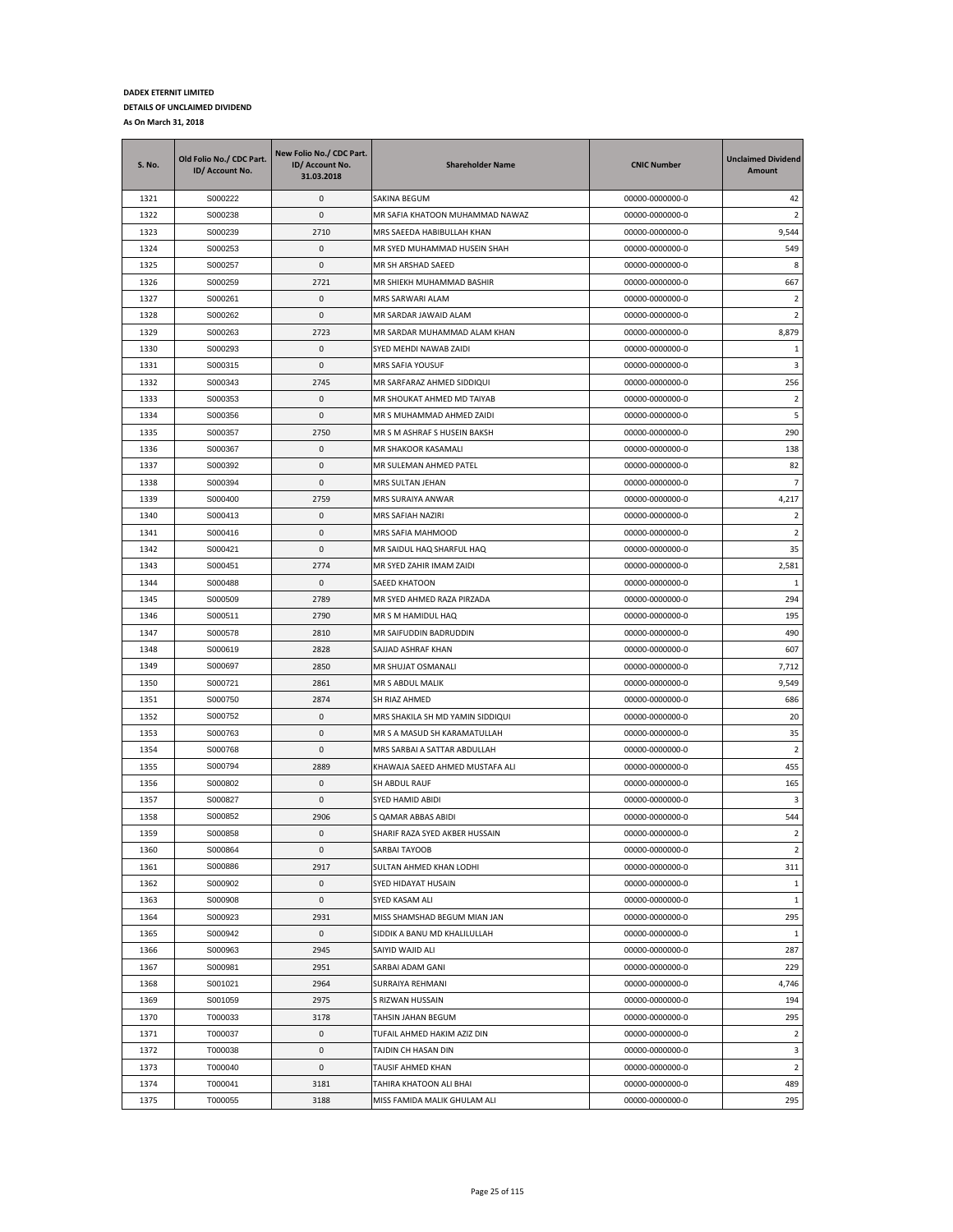| S. No. | Old Folio No./ CDC Part.<br>ID/ Account No. | New Folio No./ CDC Part.<br>ID/ Account No.<br>31.03.2018 | <b>Shareholder Name</b>            | <b>CNIC Number</b> | <b>Unclaimed Dividend</b><br>Amount |
|--------|---------------------------------------------|-----------------------------------------------------------|------------------------------------|--------------------|-------------------------------------|
| 1376   | T000059                                     | 3189                                                      | MRS TILAT HAMID & OTHERS           | 00000-0000000-0    | 271                                 |
| 1377   | T000062                                     | 3190                                                      | <b>TALAT HAMID</b>                 | 00000-0000000-0    | 620                                 |
| 1378   | T000069                                     | $\mathbf{0}$                                              | T H ZAIDI SAGHIR HUSSAIN           | 00000-0000000-0    | 8                                   |
| 1379   | T000082                                     | 3193                                                      | TARIQ MUSHTAQ AHMED                | 00000-0000000-0    | 2,124                               |
| 1380   | T000100                                     | 3200                                                      | TAYOOB DAWOOD                      | 00000-0000000-0    | 541                                 |
| 1381   | U000015                                     | 3230                                                      | UMAR DIN                           | 00000-0000000-0    | 284                                 |
| 1382   | U000026                                     | 0                                                         | USMAN GANI HAJI ISMAIL             | 00000-0000000-0    | 3                                   |
| 1383   | U000039                                     | 0                                                         | USMAN MUHAMMAD                     | 00000-0000000-0    | $\overline{2}$                      |
| 1384   | U000053                                     | 3238                                                      | <b>UMAR KASSAM</b>                 | 00000-0000000-0    | 537                                 |
| 1385   | V000012                                     | 3250                                                      | VALIMUHAMMAD ISMAIL                | 00000-0000000-0    | 286                                 |
| 1386   | V000015                                     | 0                                                         | VALIMUHAMMAD NOORMUHAMMAD          | 00000-0000000-0    | 1                                   |
| 1387   | W000003                                     | 0                                                         | WASEEM SHAFI                       | 00000-0000000-0    | 55                                  |
| 1388   | W000006                                     | 0                                                         | MISS WASIF KHATOON KHAN FAIZULLAH  | 00000-0000000-0    | $\overline{2}$                      |
| 1389   | Y000030                                     | 0                                                         | MISS YASMEEN MUHAMMAD AMIN         | 00000-0000000-0    | 35                                  |
| 1390   | Y000085                                     | 3297                                                      | YUSUF TAYOOB                       | 00000-0000000-0    | 129                                 |
| 1391   | Y000142                                     | 0                                                         | YOUNUS KARIM SANDHA                | 00000-0000000-0    | $1\,$                               |
| 1392   | Y000143                                     | 0                                                         | YUNUS ABDUL KARIM                  | 00000-0000000-0    | 1                                   |
| 1393   | Z000022                                     | 3323                                                      | MRS ZENAB MUHAMMAD HAROON          | 00000-0000000-0    | 10,360                              |
| 1394   | Z000056                                     | 3332                                                      | MRS ZUBEDA KHANAM S A AZIZI        | 00000-0000000-0    | 3,797                               |
| 1395   | Z000069                                     | 3337                                                      | ZAHIDA RASHID                      | 00000-0000000-0    | 15,324                              |
| 1396   | Z000114                                     | 0                                                         | ZARINA BEGUM                       | 00000-0000000-0    | $\overline{2}$                      |
| 1397   | Z000165                                     | 3359                                                      | MRS ZULEKHA ABDUL REHMAN           | 00000-0000000-0    | 3,093                               |
| 1398   | Z000173                                     | 0                                                         | MISS ZARINA KHANAM                 | 00000-0000000-0    | 5                                   |
| 1399   | Z000189                                     | 3367                                                      | ZUBEDA BAI HAMEED                  | 00000-0000000-0    | 1,918                               |
| 1400   | Z000203                                     | 0                                                         | ZARINA BANO NASIM ANWAR            | 00000-0000000-0    | 171                                 |
| 1401   | Z000231                                     | 3373                                                      | DR ZIAUL HASAN KHAN                | 00000-0000000-0    | 154                                 |
| 1402   | Z000235                                     | 3374                                                      | ZUBEDA TAYOOB                      | 00000-0000000-0    | 2,017                               |
| 1403   | Z000239                                     | 0                                                         | MRS ZARINA BANO NASIM ANWAR        | 00000-0000000-0    | 54                                  |
| 1404   | Z000341                                     | 0                                                         | ZAKARIA SALEH MUHAMMAD             | 00000-0000000-0    | 14                                  |
| 1405   | Z000356                                     | 0                                                         | MRS ZEBUN MUHAMMAD AHMED           | 00000-0000000-0    | 1                                   |
| 1406   | Z000366                                     | 3404                                                      | MRS ZEENAT-UN-NISA M A ALEEM       | 00000-0000000-0    | 295                                 |
| 1407   | Z000375                                     | 0                                                         | MISS ZEBUNNISA ABDUL REHMAN        | 00000-0000000-0    | 14                                  |
| 1408   | Z000383                                     | 0                                                         | MISS ZOHRA GHULAM ALI              | 00000-0000000-0    | $\mathbf{1}$                        |
| 1409   | Z000386                                     | 0                                                         | MRS ZAKARIA KHATOON MUKHTAR        | 00000-0000000-0    | $\mathbf{1}$                        |
| 1410   | Z000436                                     | 3416                                                      | MISS ZAHIDA SULTANA                | 00000-0000000-0    | 244                                 |
| 1411   | Z000465                                     | 3422                                                      | MISS ZUBEIDA GHULAM HUSSAIN        | 00000-0000000-0    | 295                                 |
| 1412   | Z000467                                     | 3423                                                      | MISS ZUBEDA KASAMALI MOOSA         | 00000-0000000-0    | 537                                 |
| 1413   | A000109                                     | 0                                                         | MR A N MEGHANI                     | 00000-0000000-0    | 702                                 |
| 1414   | A000136                                     | 25                                                        | MR ABDUL RASHID                    | 00000-0000000-0    | 14.619                              |
| 1415   | A000162                                     | 33                                                        | DR ALI AHMED                       | 00000-0000000-0    | 17,106                              |
| 1416   | A000188                                     | 41                                                        | MR ABDUL SATTAR DAWOOD             | 00000-0000000-0    | 161                                 |
| 1417   | A000262                                     | 56                                                        | MR ABDUL SHARAH                    | 00000-0000000-0    | 5,170                               |
| 1418   | A000269                                     | 0                                                         | MR ABDUL SATTAR AZEEZ PANWALA      | 00000-0000000-0    | $\overline{7}$                      |
| 1419   | A000275                                     | 59                                                        | MR ABDUL QAYUM                     | 00000-0000000-0    | 286                                 |
| 1420   | A000296                                     | 65                                                        | MR ALA-UD-DIN                      | 00000-0000000-0    | 521                                 |
| 1421   | A000329                                     | 0                                                         | MR ALIMUHAMMAD AHMED KARA          | 00000-0000000-0    | 10                                  |
| 1422   | A000393                                     | 87                                                        | MR AMINUDDIN MIAN                  | 00000-0000000-0    | 7,823                               |
| 1423   | A000453                                     | 102                                                       | MR AHMED SHAH                      | 00000-0000000-0    | 3,074                               |
| 1424   | A000455                                     | 103                                                       | MR ABDUL RASHID SHIEKH ALIMUHAMMAD | 00000-0000000-0    | 3,740                               |
| 1425   | A000471                                     | 107                                                       | MR ABA ALI KASAM BANTVAWALA        | 00000-0000000-0    | 2,979                               |
| 1426   | A000506                                     | 0                                                         | MR ASHRAFALI KARABHAI              | 00000-0000000-0    | 3                                   |
| 1427   | A000563                                     | 0                                                         | MR AZIM RAHIM                      | 00000-0000000-0    | $\overline{7}$                      |
| 1428   | A000591                                     | 145                                                       | MR ABDUL AZIZ AHMED                | 00000-0000000-0    | 13,763                              |
| 1429   | A000609                                     | 152                                                       | MR ABOO BAKER ABDUL RAZAK          | 00000-0000000-0    | 224                                 |
| 1430   | A000633                                     | 158                                                       | MR A M KHAN                        | 00000-0000000-0    | 287                                 |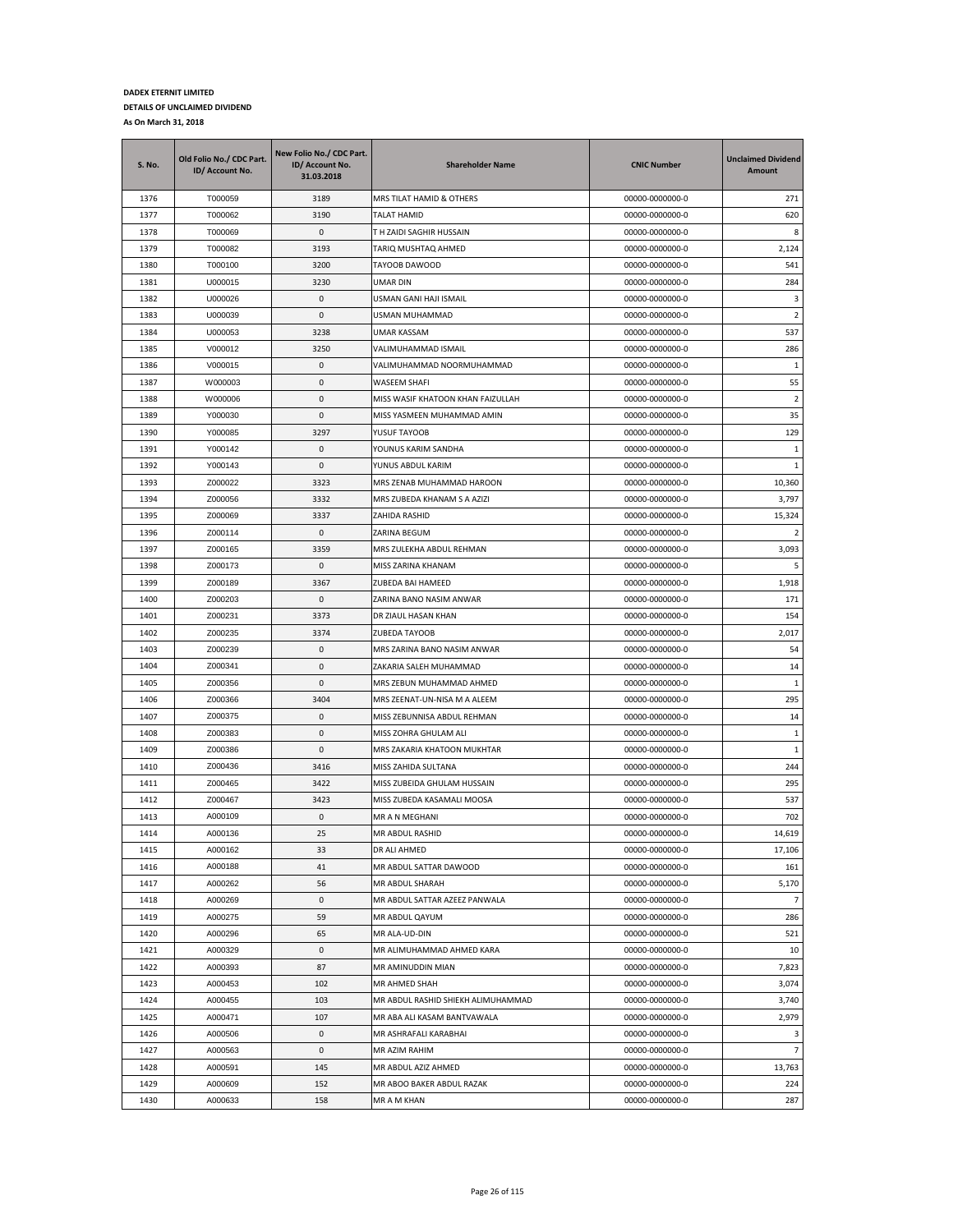| <b>S. No.</b> | Old Folio No./ CDC Part.<br>ID/ Account No. | New Folio No./ CDC Part.<br>ID/ Account No.<br>31.03.2018 | <b>Shareholder Name</b>             | <b>CNIC Number</b> | <b>Unclaimed Dividend</b><br>Amount |
|---------------|---------------------------------------------|-----------------------------------------------------------|-------------------------------------|--------------------|-------------------------------------|
| 1431          | A000657                                     | 160                                                       | MR M ANWAR AZIZ                     | 00000-0000000-0    | 3,199                               |
| 1432          | A000666                                     | 0                                                         | MRS AKHTER JAHAN BEGUM              | 00000-0000000-0    | 2                                   |
| 1433          | A000674                                     | 0                                                         | MR ABDUL SATTAR EBRAHIM DIWAN       | 00000-0000000-0    | 6                                   |
| 1434          | A000705                                     | 173                                                       | MR ABDUL MOHEET ABDUL MAJID         | 00000-0000000-0    | 940                                 |
| 1435          | A000709                                     | 0                                                         | MR ABDUL AZIZ HAJI SULEMAN          | 00000-0000000-0    | 13                                  |
| 1436          | A000713                                     | 175                                                       | MR ALAUDDIN MIAN ATA MUHAMMAD       | 00000-0000000-0    | 526                                 |
| 1437          | A000751                                     | 185                                                       | MR ABDUL REHMAN HAJI OSMAN          | 00000-0000000-0    | 517                                 |
| 1438          | A000752                                     | 0                                                         | MR ABDUL GANI HAJI HABIB            | 00000-0000000-0    | 24                                  |
| 1439          | A000761                                     | 190                                                       | MR AKHTER ISHAQ DAR                 | 00000-0000000-0    | 308                                 |
| 1440          | A000768                                     | 191                                                       | MR ABDUL GANI ABDULLAH              | 00000-0000000-0    | 2,107                               |
| 1441          | A000781                                     | 0                                                         | MR ABDUL JABBAR MUHAMMAD AYOOB      | 00000-0000000-0    | $\overline{2}$                      |
| 1442          | A000792                                     | 0                                                         | MR ABDUL RAZAQUE MUHAMMAD AYOOB     | 00000-0000000-0    | $\overline{2}$                      |
| 1443          | A000793                                     | 0                                                         | MR ABDUL QUADIR MUHAMMAD AYOOB      | 00000-0000000-0    | $\overline{2}$                      |
| 1444          | A000794                                     | 0                                                         | MR ALLAUDDIN KHAN BHAI BHAIDANI     | 00000-0000000-0    | 2                                   |
| 1445          | A000809                                     | 0                                                         | MR A HABIB A GANI                   | 00000-0000000-0    | 5                                   |
| 1446          | A000810                                     | 0                                                         | MR A RAZZAK A GANI                  | 00000-0000000-0    | 5                                   |
| 1447          | A000814                                     | 0                                                         | DR ABDUL REHMAN KHAN                | 00000-0000000-0    | 2,491                               |
| 1448          | A000825                                     | 204                                                       | MR ABDUL GHAFOOR AHMEDALI           | 00000-0000000-0    | 202                                 |
| 1449          | A000854                                     | 0                                                         | MR ADAM EBRAHIM                     | 00000-0000000-0    | -1                                  |
| 1450          | A000876                                     | 0                                                         | MR ABDUL RAZAK JAMAL                | 00000-0000000-0    | 19                                  |
| 1451          | A000909                                     | 0                                                         | MR AHMED ABOOBAKER                  | 00000-0000000-0    | 2                                   |
| 1452          | A000916                                     | 215                                                       | AMAN-UR-REHMAN MUHAMMAD KHALIL ALVI | 00000-0000000-0    | 275                                 |
| 1453          | A000936                                     | 220                                                       | MR MIAN AMINUDDIN                   | 00000-0000000-0    | 41,790                              |
| 1454          | A000995                                     | 0                                                         | MR AKBER ALI ALIBHAI                | 00000-0000000-0    | $\overline{2}$                      |
| 1455          | A000996                                     | 0                                                         | MR A HUSAIN ALIBHAI                 | 00000-0000000-0    | 2                                   |
| 1456          | A000998                                     | 231                                                       | MR ABBAS ALI ADAM                   | 00000-0000000-0    | 522                                 |
| 1457          | A001009                                     | 237                                                       | MR A HAKIM KHAWAJA                  | 00000-0000000-0    | 414                                 |
| 1458          | A001018                                     | 0                                                         | AMINA KASAM                         | 00000-0000000-0    | 34                                  |
| 1459          | A001043                                     | 245                                                       | MR A RAHIM SALEHMUHAMMAD            | 00000-0000000-0    | 539                                 |
| 1460          | A001046                                     | 246                                                       | MR A KARIM YOUSUF                   | 00000-0000000-0    | 468                                 |
| 1461          | A001155                                     | 0                                                         | AYUB ABDUL VIRAI                    | 00000-0000000-0    | 3                                   |
| 1462          | A001156                                     | 270                                                       | ASMABAI ABDULLAH BHAI               | 00000-0000000-0    | 522                                 |
| 1463          | A001165                                     | 272                                                       | A GHAFFAR H A KADER                 | 00000-0000000-0    | 792                                 |
| 1464          | A001170                                     | 0                                                         | MR A AZIZ ISMAIL                    | 00000-0000000-0    | 36                                  |
| 1465          | A001207                                     | 278                                                       | MR A REHMAN OOMER                   | 00000-0000000-0    | 3,422                               |
| 1466          | A001254                                     | 287                                                       | MR A SATTAR SALEHMUHAMMAD           | 00000-0000000-0    | 531                                 |
| 1467          | A001268                                     | 290                                                       | MR ABOOBAKER HAJI KASSAM            | 00000-0000000-0    | 472                                 |
| 1468          | A001299                                     | 300                                                       | MR ABDUL LATIF EBRAHIM              | 00000-0000000-0    | 502                                 |
| 1469          | A001315                                     | 302                                                       | MR ALIBHOY YUSUFALLY KAUKAWALA      | 00000-0000000-0    | 289                                 |
| 1470          | A001341                                     | 308                                                       | MR ABDUL AZIZ AHMED GADIT           | 00000-0000000-0    | 292                                 |
| 1471          | A001344                                     | 309                                                       | MR ABDULLAH ADAMBHAI                | 00000-0000000-0    | 204                                 |
| 1472          | A001351                                     | 310                                                       | MR ABDUL GAFFAR AHMED               | 00000-0000000-0    | 293                                 |
| 1473          | A001354                                     | 0                                                         | MR ABDUL KADER MUHAMMAD LAKDAWALA   | 00000-0000000-0    | $\mathbf{1}$                        |
| 1474          | A001362                                     | 0                                                         | MRS AISHA BIBI A KADER LAKDAWALA    | 00000-0000000-0    | 1                                   |
| 1475          | A001462                                     | 328                                                       | MR ABDUL MATIN H M ASHFAQ           | 00000-0000000-0    | 13,044                              |
| 1476          | A001498                                     | 334                                                       | MR AHMED ABDUL SHAKOOR              | 00000-0000000-0    | 495                                 |
| 1477          | A001499                                     | 335                                                       | MR ABDUL SHAKOOR SULEMAN            | 00000-0000000-0    | 521                                 |
| 1478          | A001577                                     | 0                                                         | AMINA RAHEMTULLAH                   | 00000-0000000-0    | $\mathbf{1}$                        |
| 1479          | A001634                                     | 364                                                       | MISS AFTAB ANWAR MIAN JAN           | 00000-0000000-0    | 535                                 |
| 1480          | A001647                                     | 366                                                       | MR ABDUL AZIZ ABDUL MAJID           | 00000-0000000-0    | 292                                 |
| 1481          | A001648                                     | 367                                                       | AHMEDI BEGUM MAJID                  | 00000-0000000-0    | 285                                 |
| 1482          | A001750                                     | 0                                                         | MR ABDUL REHMAN K SURMAWALA         | 00000-0000000-0    | 1                                   |
| 1483          | A001783                                     | 382                                                       | MR ABDUL REHMAN NOOR MUHAMMAD       | 00000-0000000-0    | 625                                 |
| 1484          | A001801                                     | 384                                                       | MR AMIR BHAI FIDAALI                | 00000-0000000-0    | 292                                 |
| 1485          | A001805                                     | 0                                                         | AMINA BAI RAHEMTULLAH               | 00000-0000000-0    | 8                                   |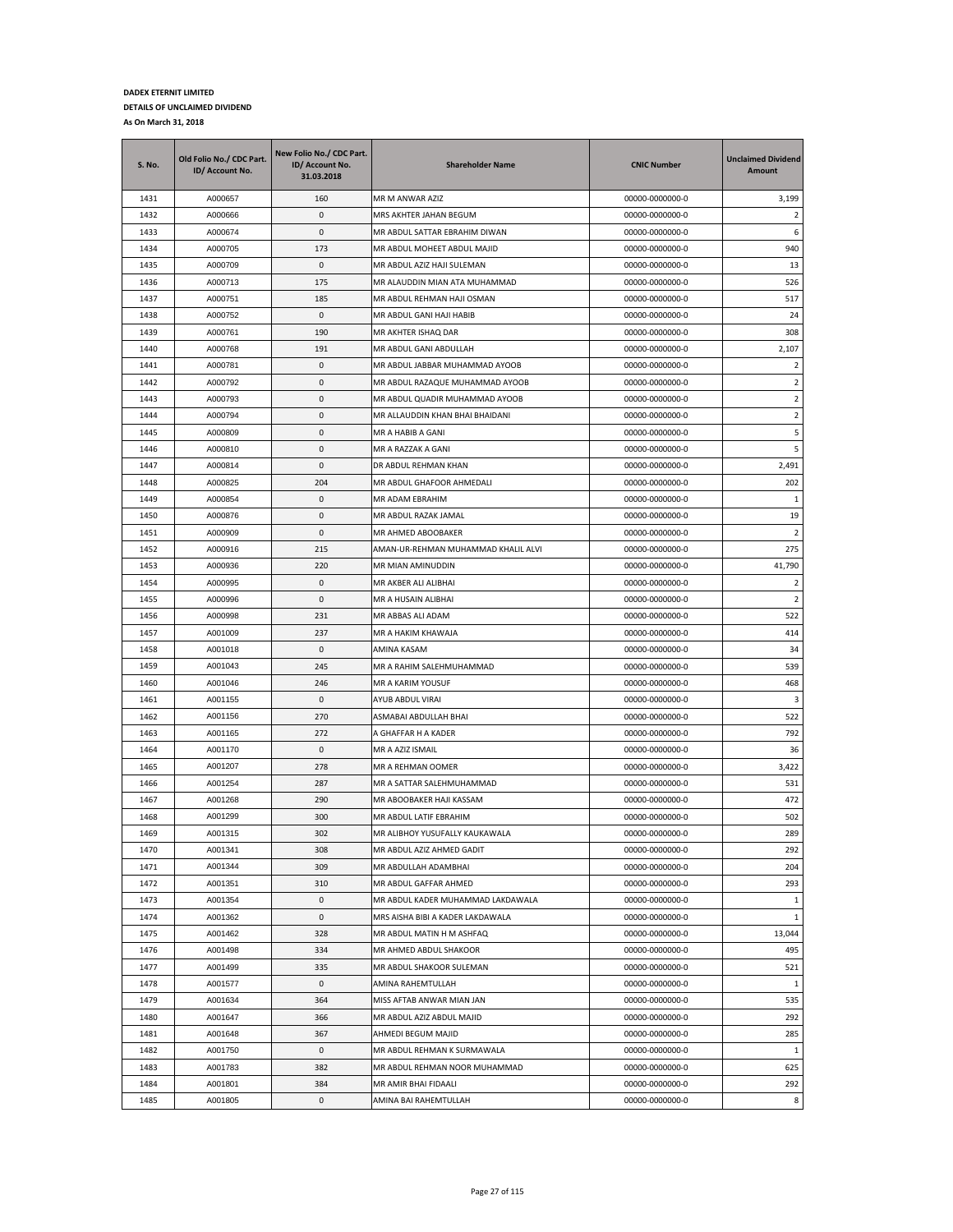| <b>S. No.</b> | Old Folio No./ CDC Part.<br>ID/ Account No. | New Folio No./ CDC Part.<br>ID/ Account No.<br>31.03.2018 | <b>Shareholder Name</b>            | <b>CNIC Number</b> | <b>Unclaimed Dividend</b><br>Amount |
|---------------|---------------------------------------------|-----------------------------------------------------------|------------------------------------|--------------------|-------------------------------------|
| 1486          | A001851                                     | 0                                                         | MR ABA UMER MUHAMMAD               | 00000-0000000-0    | 8                                   |
| 1487          | A001891                                     | 401                                                       | AISHA BAI ESMAIL                   | 00000-0000000-0    | 259                                 |
| 1488          | A001954                                     | 0                                                         | MR ASIF RAFIQ                      | 00000-0000000-0    | 650                                 |
| 1489          | A001972                                     | 412                                                       | MR ABDULLAH BACHOO                 | 00000-0000000-0    | 204                                 |
| 1490          | A001989                                     | 0                                                         | MR AKBERALLY CASSIM                | 00000-0000000-0    | 1                                   |
| 1491          | B000053                                     | 687                                                       | <b>BASHIR AHMED</b>                | 00000-0000000-0    | 153                                 |
| 1492          | B000064                                     | 689                                                       | MR BASHIR AHMED                    | 00000-0000000-0    | 631                                 |
| 1493          | B000100                                     | 696                                                       | MRS BANU BAI MUHAMMAD              | 00000-0000000-0    | 507                                 |
| 1494          | B000118                                     | 0                                                         | MR BAHADURALI GHULAMALI            | 00000-0000000-0    | 2                                   |
| 1495          | B000148                                     | 0                                                         | BILAL BHAI HAJI ALIMUHAMMAD        | 00000-0000000-0    | 1                                   |
| 1496          | D000031                                     | 754                                                       | MISS DURDANA ALIM                  | 00000-0000000-0    | 7,279                               |
| 1497          | D000053                                     | 760                                                       | MR DAWOOD ESMAIL                   | 00000-0000000-0    | 242                                 |
| 1498          | D000078                                     | 0                                                         | DHANJI SHAH MOTA BHAI              | 00000-0000000-0    | 2                                   |
| 1499          | D000080                                     | 771                                                       | MR DAWOOD A MUHAMMAD               | 00000-0000000-0    | 294                                 |
| 1500          | D000083                                     | 772                                                       | MR DEWAN MUSHTAQ AHMED             | 00000-0000000-0    | 16,154                              |
| 1501          | D000091                                     | 774                                                       | MR DAWOOD ABDUL HAMID              | 00000-0000000-0    | 137                                 |
| 1502          | E000003                                     | 0                                                         | MR EBRAHIM GANI                    | 00000-0000000-0    | 36                                  |
| 1503          | E000017                                     | 784                                                       | MRS EMMA ANGELA BRGANZA            | 00000-0000000-0    | 13,790                              |
| 1504          | E000128                                     | 795                                                       | MR ESMAIL DAWOOD KOSEDIA           | 00000-0000000-0    | 148                                 |
| 1505          | F000019                                     | 0                                                         | MRS FARRUKH BASHIR BAKHSH          | 00000-0000000-0    | 18                                  |
| 1506          | F000021                                     | 813                                                       | FEHMIDA MUSHTAQ                    | 00000-0000000-0    | 528                                 |
| 1507          | F000022                                     | 0                                                         | MR FAKRULLA KHAN                   | 00000-0000000-0    | 15                                  |
| 1508          | F000048                                     | 0                                                         | MRS FATEMA AHMED                   | 00000-0000000-0    | $1\,$                               |
| 1509          | F000061                                     | 822                                                       | <b>FARRUKH SEER</b>                | 00000-0000000-0    | 2,587                               |
| 1510          | F000075                                     | 831                                                       | MISS FARIDA MUHAMMAD KHAN LEGHARI  | 00000-0000000-0    | 3,155                               |
| 1511          | F000126                                     | 846                                                       | MISS FARIDA AHMEDALI               | 00000-0000000-0    | 542                                 |
| 1512          | F000135                                     | 848                                                       | MR FEROZUDDIN FARIDUDDIN           | 00000-0000000-0    | 5,163                               |
| 1513          | F000142                                     | 850                                                       | MISS FARHAT R SHAH                 | 00000-0000000-0    | 2,656                               |
| 1514          | F000153                                     | 853                                                       | MISS FATMA GOOLAM HUSSAIN          | 00000-0000000-0    | 45                                  |
| 1515          | F000192                                     | 866                                                       | MST FATMA ABDUL KARIM              | 00000-0000000-0    | 207                                 |
| 1516          | F000210                                     | 0                                                         | FATMA ABDUL GHAFFAR                | 00000-0000000-0    | 20                                  |
| 1517          | F000280                                     | 884                                                       | <b>FASAHTULLAH SIDDIQI</b>         | 00000-0000000-0    | 540                                 |
| 1518          | F000281                                     | 0                                                         | FATIMA DAWOOD                      | 00000-0000000-0    | 41                                  |
| 1519          | G000042                                     | 933                                                       | MR GUL AHMED ABAALI                | 00000-0000000-0    | 524                                 |
| 1520          | G000043                                     | 934                                                       | MRS GULSHAD BEGUM S I ELLAHI       | 00000-0000000-0    | 536                                 |
| 1521          | G000047                                     | 936                                                       | MR GAFFAR ABDUL REHMAN             | 00000-0000000-0    | 530                                 |
| 1522          | G000087                                     | 945                                                       | GHULAM ALI GHULAM HUSAIN           | 00000-0000000-0    | 109                                 |
| 1523          | G000088                                     | 946                                                       | GOOLAM HUSEIN KASAMALI             | 00000-0000000-0    | 11                                  |
| 1524          | G000107                                     | $\Omega$                                                  | MR GHULAM HUSAIN ALI BHAI          | 00000-0000000-0    | $\overline{2}$                      |
| 1525          | G000118                                     | 952                                                       | MISS GULFAM BEGUM MUHAMMAD IBRAHIM | 00000-0000000-0    | 510                                 |
| 1526          | G000155                                     | 0                                                         | MR GULAM HUSAIN MUHAMMAD           | 00000-0000000-0    | $\overline{7}$                      |
| 1527          | H000108                                     | 1013                                                      | HAJI HOOSEN EBRAHIM                | 00000-0000000-0    | 1,927                               |
| 1528          | H000185                                     | 1026                                                      | MRS HAFEEZA JAMIL                  | 00000-0000000-0    | 687                                 |
| 1529          | H000186                                     | 0                                                         | HAJI HUSAIN HAJI MUHAMMAD          | 00000-0000000-0    | $\overline{2}$                      |
| 1530          | H000202                                     | 0                                                         | MISS HAWABAI A LATIF               | 00000-0000000-0    | 5                                   |
| 1531          | H000203                                     | 0                                                         | MISS HALIMA BAI VALIMUHAMMAD       | 00000-0000000-0    | 21                                  |
| 1532          | H000243                                     | 1039                                                      | MST HUMAIRA AHMED                  | 00000-0000000-0    | 530                                 |
| 1533          | H000312                                     | 0                                                         | MST HABIBA KHATOON                 | 00000-0000000-0    | 25                                  |
| 1534          | H000338                                     | 1063                                                      | HAJI MUHAMMAD SHAFI                | 00000-0000000-0    | 287                                 |
| 1535          | H000350                                     | 0                                                         | HAJRA BAI A KARIM                  | 00000-0000000-0    | 81                                  |
| 1536          | H000362                                     | 1071                                                      | MRS HAJRA ADAM                     | 00000-0000000-0    | 537                                 |
| 1537          | H000387                                     | 1076                                                      | HAJI MD TAYYAB                     | 00000-0000000-0    | 542                                 |
| 1538          | H000417                                     | 1081                                                      | MR HUSEN ALIBHAI JAFFER            | 00000-0000000-0    | 540                                 |
| 1539          | H000526                                     | 1106                                                      | MST HAMIDA BEGUM MUHAMMAD HUSSAIN  | 00000-0000000-0    | 291                                 |
| 1540          | H000538                                     | 0                                                         | MST HALIMA RAHIMTULA               | 00000-0000000-0    | 8                                   |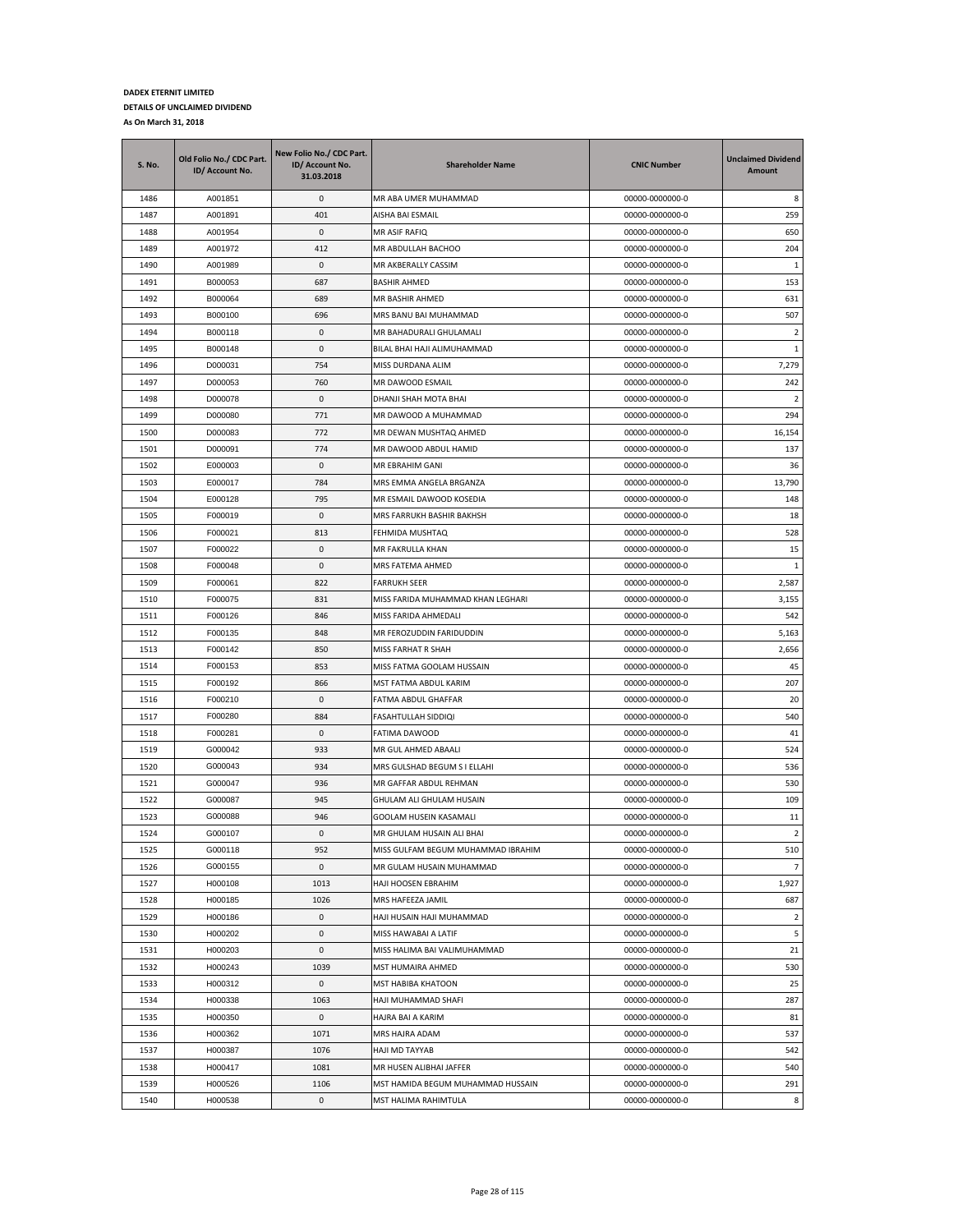| S. No. | Old Folio No./ CDC Part.<br>ID/ Account No. | New Folio No./ CDC Part.<br>ID/ Account No.<br>31.03.2018 | <b>Shareholder Name</b>             | <b>CNIC Number</b> | <b>Unclaimed Dividend</b><br>Amount |
|--------|---------------------------------------------|-----------------------------------------------------------|-------------------------------------|--------------------|-------------------------------------|
| 1541   | H000569                                     | 1110                                                      | MST HAVA BAI A REHMAN               | 00000-0000000-0    | 51                                  |
| 1542   | H000594                                     | 1116                                                      | MRS HUMAIRA ALAM                    | 00000-0000000-0    | 594                                 |
| 1543   | H000611                                     | 0                                                         | HAJI SATTAR SULEMAN                 | 00000-0000000-0    | 20                                  |
| 1544   | H000612                                     | 0                                                         | HUMERA BAI HAJI HABIB               | 00000-0000000-0    | 20                                  |
| 1545   | H000616                                     | 1121                                                      | MRS HASMAT BANO MUHAMMAD AHMED      | 00000-0000000-0    | 538                                 |
| 1546   | H000642                                     | 1126                                                      | HAJI GHULAM HUSAIN HAJI KASAM       | 00000-0000000-0    | 479                                 |
| 1547   | H000643                                     | 1127                                                      | HAJI YUSUF HAJI KASAM               | 00000-0000000-0    | 493                                 |
| 1548   | H000655                                     | 0                                                         | HIDAYAT RASOOL MUHAMMAD AMIN        | 00000-0000000-0    | 3                                   |
| 1549   | H000679                                     | 1134                                                      | MR HABEEBUZZAMAN SIDDIQI            | 00000-0000000-0    | 294                                 |
| 1550   | H000689                                     | 1137                                                      | MR HAROON ABDUL GANI                | 00000-0000000-0    | 462                                 |
| 1551   | H000694                                     | 1139                                                      | HAROON ABDUL GHANI MOTON            | 00000-0000000-0    | 282                                 |
| 1552   | H000738                                     | 1157                                                      | MR HAYAT KHAN MASTAN KHAN           | 00000-0000000-0    | 542                                 |
| 1553   | H000760                                     | 0                                                         | HAJI ABOO BAKER MUHAMMAD            | 00000-0000000-0    | $\overline{7}$                      |
| 1554   | H000772                                     | 1165                                                      | HAJIYANI MARIAM BAI H LATIF SAYA    | 00000-0000000-0    | 22,200                              |
| 1555   | H000820                                     | 0                                                         | MR HIDAYAT RASOOL MUHAMMAD AMIN     | 00000-0000000-0    | 1                                   |
| 1556   | 1000021                                     | 1267                                                      | MST ISMAT FAROOK DURRANI            | 00000-0000000-0    | 5,535                               |
| 1557   | 1000041                                     | 0                                                         | MR IQBAL AHMED SHIEKH               | 00000-0000000-0    | 1                                   |
| 1558   | 1000049                                     | 0                                                         | MR INAYAT ALEEM KHAN                | 00000-0000000-0    | 42                                  |
| 1559   | 1000059                                     | 0                                                         | MR INAMUDDIN IMAM BUX               | 00000-0000000-0    | 131                                 |
| 1560   | 1000072                                     | 1280                                                      | MRS IQBAL BEGUM MUHAMMAD SHARIF     | 00000-0000000-0    | 5,709                               |
| 1561   | 1000108                                     | 0                                                         | MR ISMAIL SATTAR                    | 00000-0000000-0    | 3                                   |
| 1562   | 1000134                                     | 1294                                                      | MR ISMAIL SULEMAN                   | 00000-0000000-0    | 280                                 |
| 1563   | 1000226                                     | 0                                                         | MR I I HAZAREE                      | 00000-0000000-0    | 15                                  |
| 1564   | 1000245                                     | 0                                                         | MRS IRSHAD JAHAN BEGUM ALIM         | 00000-0000000-0    | 12                                  |
| 1565   | J000040                                     | 1374                                                      | ARJAN J SUJAN JE THANANO            | 00000-0000000-0    | 3,798                               |
| 1566   | J000099                                     | 0                                                         | MRS JAMEELA S AHMED                 | 00000-0000000-0    | $\overline{7}$                      |
| 1567   | J000166                                     | 0                                                         | MR JAVED AHMED MUHAMMAD SAID        | 00000-0000000-0    | 2                                   |
| 1568   | J000215                                     | 0                                                         | MRS JULEKHA BAI TAYOOB              | 00000-0000000-0    | 57                                  |
| 1569   | J000256                                     | 0                                                         | MR JANMUHAMMAD NIZAMNUDDIN          | 00000-0000000-0    | 142                                 |
| 1570   | K000004                                     | 0                                                         | MR KARIMUDDIN MUHAMMAD              | 00000-0000000-0    | 11                                  |
| 1571   | K000028                                     | 1441                                                      | MRS KULSUM BAI ABDUL S KAMDAR       | 00000-0000000-0    | 292                                 |
| 1572   | K000032                                     | 1443                                                      | MST KHURSHAID MEHDI                 | 00000-0000000-0    | 2,712                               |
| 1573   | K000079                                     | 1448                                                      | KISHINCHAND KANOOMAL                | 00000-0000000-0    | 272                                 |
| 1574   | K000081                                     | 1449                                                      | KHATIJA AHMED                       | 00000-0000000-0    | 489                                 |
| 1575   | K000140                                     | 0                                                         | KASAM EBRAHIM                       | 00000-0000000-0    | 1                                   |
| 1576   | K000231                                     | 0                                                         | <b>MRS KHALID NASEEM</b>            | 00000-0000000-0    | 44                                  |
| 1577   | K000242                                     | 1478                                                      | MR KHALID RASHID MALIK              | 00000-0000000-0    | 532                                 |
| 1578   | K000243                                     | 1479                                                      | K.G BHATIA                          | 00000-0000000-0    | 458                                 |
| 1579   | K000276                                     | $\Omega$                                                  | MR KHUSHNOOD AHMED MUHAMMAD ZAKARIA | 00000-0000000-0    | $\overline{2}$                      |
| 1580   | K000347                                     | 1517                                                      | MRS KHATIZA ABDUL SATTAR            | 00000-0000000-0    | 636                                 |
| 1581   | K000404                                     | 1525                                                      | MR KASSIM E CHHAPRA                 | 00000-0000000-0    | 282                                 |
| 1582   | L000019                                     | 1568                                                      | MRS LATIFAN BEGUM DWAN M AHMED      | 00000-0000000-0    | 283,869                             |
| 1583   | M000015                                     | 1576                                                      | MUSHARRAF ALI SAKHAVATALI           | 00000-0000000-0    | 1,003                               |
| 1584   | M000023                                     | 1580                                                      | MR MUHAMMAD SIDDIQ MUHAMMAD IDRIS   | 00000-0000000-0    | 4,283                               |
| 1585   | M000044                                     | 1587                                                      | MR MUHAMMAD EBRAHIM                 | 00000-0000000-0    | 3,789                               |
| 1586   | M000058                                     | 1590                                                      | MR MUKHTARUL JALIL M G RASUL        | 00000-0000000-0    | 10,805                              |
| 1587   | M000096                                     | 0                                                         | MR MUHAMMAD IQBAL UPPAL             | 00000-0000000-0    | 9                                   |
| 1588   | M000151                                     | 0                                                         | MR MUHAMMAD AZAM SHARIFF            | 00000-0000000-0    | 18                                  |
| 1589   | M000165                                     | 1618                                                      | MR HABEEBUZZAMAN SIDDIQI            | 00000-0000000-0    | 2,776                               |
| 1590   | M000195                                     | 0                                                         | MR M INAYAT ALI M ALI HASSAN        | 00000-0000000-0    | 22                                  |
| 1591   | M000283                                     | 0                                                         | MR MOOSA HUSEIN                     | 00000-0000000-0    | 34                                  |
| 1592   | M000312                                     | 0                                                         | MR MUHAMMAD MIAN                    | 00000-0000000-0    | 1                                   |
| 1593   | M000314                                     | 0                                                         | MR MUHAMMAD YUSUF ABDUL SATTAR      | 00000-0000000-0    | $\overline{2}$                      |
| 1594   | M000348                                     | 1651                                                      | MST MEHRUNNISA BEGUM S HAQUE        | 00000-0000000-0    | 159                                 |
| 1595   | M000382                                     | 1661                                                      | MR MAQBOOL ELAHI FAZAL ELAHI        | 00000-0000000-0    | 570                                 |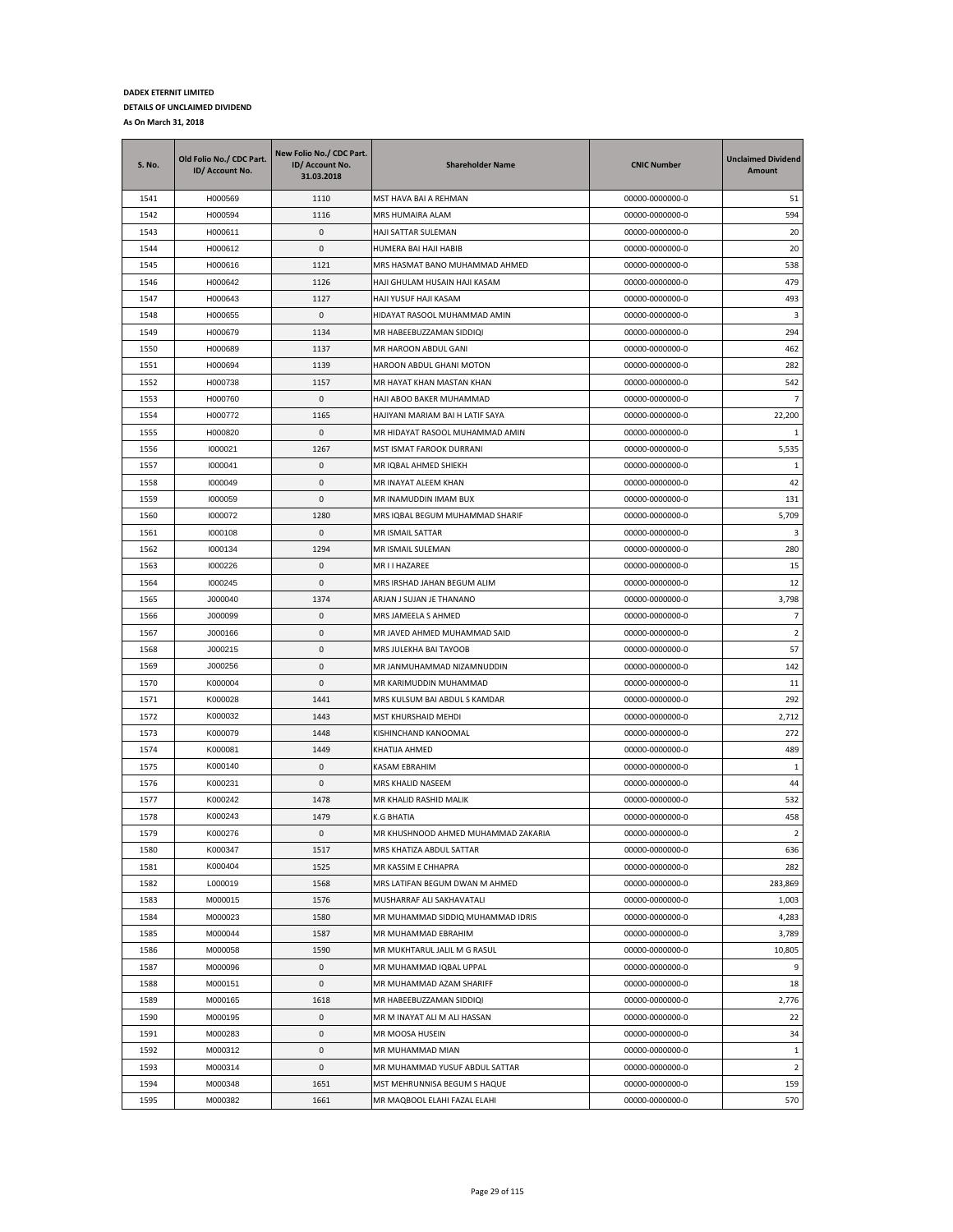| <b>S. No.</b> | Old Folio No./ CDC Part.<br>ID/ Account No. | New Folio No./ CDC Part.<br>ID/ Account No.<br>31.03.2018 | <b>Shareholder Name</b>                 | <b>CNIC Number</b> | <b>Unclaimed Dividend</b><br>Amount |
|---------------|---------------------------------------------|-----------------------------------------------------------|-----------------------------------------|--------------------|-------------------------------------|
| 1596          | M000390                                     | 0                                                         | MR MUHAMMAD SHARIF MAGOON               | 00000-0000000-0    | 10                                  |
| 1597          | M000435                                     | 1675                                                      | MR MIR MUHAMMAD SAID                    | 00000-0000000-0    | 618                                 |
| 1598          | M000488                                     | 1693                                                      | MR MUSHTAQ AHMED KHAN                   | 00000-0000000-0    | 536                                 |
| 1599          | M000621                                     | 0                                                         | MR MUHAMMADSIDDIQUE FOZDAR              | 00000-0000000-0    | $\overline{2}$                      |
| 1600          | M000652                                     | 0                                                         | MUHAMMAD YAMIN                          | 00000-0000000-0    | 1,591                               |
| 1601          | M000658                                     | 1727                                                      | MEHRAJ FATMA                            | 00000-0000000-0    | 294                                 |
| 1602          | M000659                                     | 1728                                                      | MR MUSTAFA A JETPURWALA                 | 00000-0000000-0    | 257                                 |
| 1603          | M000665                                     | 0                                                         | MR MUHAMMAD FAROOQ KHAN                 | 00000-0000000-0    | -1                                  |
| 1604          | M000666                                     | 1730                                                      | MISS MUSHARAT SULTANA                   | 00000-0000000-0    | 303                                 |
| 1605          | M000699                                     | 0                                                         | MR MOOSA BHABHA                         | 00000-0000000-0    | 1                                   |
| 1606          | M000702                                     | 1741                                                      | MR MUHAMMAD ALI                         | 00000-0000000-0    | 266                                 |
| 1607          | M000714                                     | 0                                                         | MR MUSHTAQ AHMED KHALILI                | 00000-0000000-0    | 43                                  |
| 1608          | M000732                                     | 1750                                                      | MR MUHAMMAD BASHIR BUTT                 | 00000-0000000-0    | 542                                 |
| 1609          | M000742                                     | 1751                                                      | MR MUHAMMAD QAMAR UZ ZAMAN KHAN         | 00000-0000000-0    | 390                                 |
| 1610          | M000798                                     | 0                                                         | MR MUHAMMAD KHAN LEGHARI & ANOTHER      | 00000-0000000-0    | 692                                 |
| 1611          | M000802                                     | 0                                                         | MR MUHAMMAD KHAN LEGHARI                | 00000-0000000-0    | 752                                 |
| 1612          | M000804                                     | 0                                                         | MR MUHAMMAD KHAN LEGHARI & ANOTHER      | 00000-0000000-0    | 692                                 |
| 1613          | M000852                                     | 1782                                                      | MR MIR MUHAMMAD S A TALPUR              | 00000-0000000-0    | 531                                 |
| 1614          | M000861                                     | 1784                                                      | MR MUHAMMAD A HAKIMUDDIN                | 00000-0000000-0    | 239                                 |
| 1615          | M000883                                     | 0                                                         | MR MUHAMMAD SIDDIK MOOSA                | 00000-0000000-0    | -1                                  |
| 1616          | M000884                                     | 1789                                                      | MR MUKHTAR-UL-JALIL                     | 00000-0000000-0    | 508                                 |
| 1617          | M000888                                     | 1791                                                      | TANVIR AKHTER                           | 00000-0000000-0    | 527                                 |
| 1618          | M000891                                     | 1793                                                      | MUHAMMAD USMAN MIAN MUHAMMAD YOUSUF     | 00000-0000000-0    | 534                                 |
| 1619          | M000908                                     | 0                                                         | MR MIRZA MUHAMMAD NAWAZ                 | 00000-0000000-0    | 15                                  |
| 1620          | M000962                                     | 0                                                         | MR MUHAMMAD NAZIR SH AZMATULLAH         | 00000-0000000-0    | 159                                 |
| 1621          | M000984                                     | 0                                                         | MR MUSHARAF ALI SAKHAVATALI             | 00000-0000000-0    | 13                                  |
| 1622          | M001018                                     | 0                                                         | MR MUHAMMAD HUSSAIN ABDUL HUSSAIN       | 00000-0000000-0    | 5                                   |
| 1623          | M001049                                     | 1834                                                      | MR MUHAMMAD SALMAN FARUQI               | 00000-0000000-0    | 7,266                               |
| 1624          | M001050                                     | 1835                                                      | MR MUHAMMAD HAMZA FARUQI                | 00000-0000000-0    | 6,163                               |
| 1625          | M001052                                     | 0                                                         | MISS MALIKA IRSHAD                      | 00000-0000000-0    | 12                                  |
| 1626          | M001062                                     | 1840                                                      | MR MUMTAZ ASHRAF KHAN                   | 00000-0000000-0    | 4,267                               |
| 1627          | M001083                                     | 0                                                         | MR MUHAMMAD YOUSUF H A REHMAN           | 00000-0000000-0    | 6                                   |
| 1628          | M001092                                     | 1856                                                      | MRS MUMTAZ AKHTER BASHIR AHMED          | 00000-0000000-0    | 294                                 |
| 1629          | M001126                                     | 0                                                         | MR MUHAMMAD BASHIR DAWOOD               | 00000-0000000-0    | 41                                  |
| 1630          | M001148                                     | 1869                                                      | MRS MUHAMMAD AHMED KAZMI                | 00000-0000000-0    | 283                                 |
| 1631          | M001158                                     | 1872                                                      | MR MUHAMMAD HAIDER ZAFAR MIRZA          | 00000-0000000-0    | 294                                 |
| 1632          | M001173                                     | 1877                                                      | M ARIF C P O                            | 00000-0000000-0    | 155                                 |
| 1633          | M001179                                     | 0                                                         | MOOSA MUHAMMAD                          | 00000-0000000-0    | 8                                   |
| 1634          | M001232                                     | 1883                                                      | MR MUHAMMAD USMAN GANI ISMAIL           | 00000-0000000-0    | 540                                 |
| 1635          | M001262                                     | 0                                                         | DR M UMER HABIB                         | 00000-0000000-0    | $\overline{2}$                      |
| 1636          | M001331                                     | 0                                                         | M KAMIL ABDUL AZIZ                      | 00000-0000000-0    | $\mathbf{1}$                        |
| 1637          | M001339                                     | 1908                                                      | MUHAMMAD ZAHID MUHAMMAD UMER            | 00000-0000000-0    | 260                                 |
| 1638          | M001364                                     | 1914                                                      | MUHAMMAD ZUBAIR H ABDUL REHMAN          | 00000-0000000-0    | 506                                 |
| 1639          | M001410                                     | 1925                                                      | MR MUHAMMAD ALI MULLA TAYEB             | 00000-0000000-0    | 512                                 |
| 1640          | M001433                                     | 1931                                                      | MR MUHAMMAD TAYEB ALI                   | 00000-0000000-0    | 508                                 |
| 1641          | M001547                                     | 1954                                                      | MR MUHAMMAD MOOSA KHAKOO                | 00000-0000000-0    | 766                                 |
| 1642          | M001566                                     | 0                                                         | MRS MAMOONA GANI                        | 00000-0000000-0    | $\overline{7}$                      |
| 1643          | M001586                                     | 1959                                                      | MR M MOHSIN M AYUB                      | 00000-0000000-0    | 285                                 |
| 1644          | M001600                                     | 0                                                         | MISS MAJIDA BAI RAHIMTULLAH             | 00000-0000000-0    | 8                                   |
| 1645          | M001677                                     | 1979                                                      | MISS MARIMA BAI JUSAB                   | 00000-0000000-0    | 292                                 |
| 1646          | M001681                                     | 1980                                                      | MR MUHAMMAD SULEMAN                     | 00000-0000000-0    | 250                                 |
| 1647          | M001727                                     | 0                                                         | MR MUHAMMAD EHSAN K B MUHAMMAD SOLAIMAN | 00000-0000000-0    | 26                                  |
| 1648          | M001805                                     | 1997                                                      | MR MUHAMMAD SALEEM                      | 00000-0000000-0    | 263                                 |
| 1649          | M001837                                     | 0                                                         | MIR ZAHID NAZIR                         | 00000-0000000-0    | 1,352                               |
| 1650          | M001840                                     | 2003                                                      | MEHBOOB KHAN                            | 00000-0000000-0    | 3,509                               |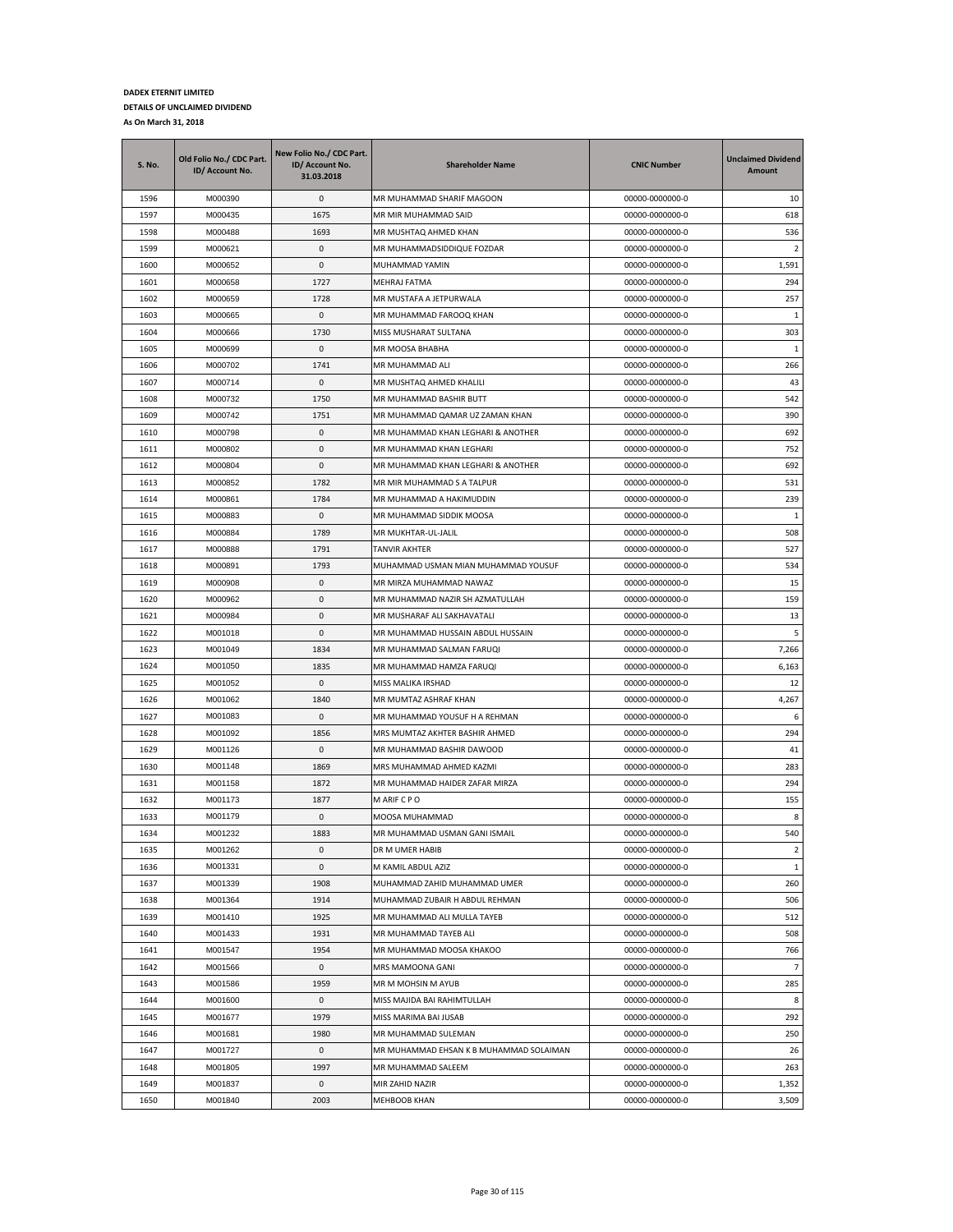| <b>S. No.</b> | Old Folio No./ CDC Part.<br>ID/ Account No. | New Folio No./ CDC Part.<br>ID/ Account No.<br>31.03.2018 | <b>Shareholder Name</b>              | <b>CNIC Number</b> | <b>Unclaimed Dividend</b><br>Amount |
|---------------|---------------------------------------------|-----------------------------------------------------------|--------------------------------------|--------------------|-------------------------------------|
| 1651          | N000061                                     | 2317                                                      | MRS NOOR JEHAN KHAWJA MUHAMMAD ALI   | 00000-0000000-0    | 266                                 |
| 1652          | N000189                                     | 0                                                         | MISS NASIM FEROZE MAGOON             | 00000-0000000-0    | 11                                  |
| 1653          | N000270                                     | 0                                                         | MISS NAZMA BANO AYOOB                | 00000-0000000-0    | $\overline{2}$                      |
| 1654          | N000293                                     | 2377                                                      | MR NOORMUHAMMAD HAJI ABDUL REHMAN    | 00000-0000000-0    | 489                                 |
| 1655          | N000301                                     | 0                                                         | MR NURUDIN GOOLAM HUSSAIN            | 00000-0000000-0    | 1                                   |
| 1656          | N000310                                     | 2383                                                      | MISS NAIYAR BEGUM ZAFAR MIRZA        | 00000-0000000-0    | 294                                 |
| 1657          | N000336                                     | 2391                                                      | MISS NAFIA K JAPANWALA               | 00000-0000000-0    | 294                                 |
| 1658          | N000358                                     | 2392                                                      | MRS NOOR FATMA                       | 00000-0000000-0    | 232                                 |
| 1659          | N000359                                     | 2393                                                      | MR NOOR MUHAMMAD ABDUL GHANI         | 00000-0000000-0    | 599                                 |
| 1660          | O000032                                     | 0                                                         | MRS OM KALSOOM M I QURESHI           | 00000-0000000-0    | 136                                 |
| 1661          | P000022                                     | 0                                                         | MRS PIROJI MERWANJEE                 | 00000-0000000-0    | $\overline{4}$                      |
| 1662          | P000042                                     | 0                                                         | MRS PUTLA NAORJI KARAJI              | 00000-0000000-0    | 24                                  |
| 1663          | P000049                                     | 0                                                         | PATEL ABDUL KARIM MOOSAJI & ANOTHER  | 00000-0000000-0    | 441                                 |
| 1664          | P000061                                     | 0                                                         | MR PIR MUHAMMAD UMER                 | 00000-0000000-0    | 41                                  |
| 1665          | R000059                                     | 0                                                         | MR RAHEMTULLAH MUHAMMAD              | 00000-0000000-0    | 210                                 |
| 1666          | R000072                                     | 0                                                         | MRS RAHATUNNISA KHAJA                | 00000-0000000-0    | $\overline{2}$                      |
| 1667          | R000109                                     | 0                                                         | MRS RAZIA AHSAN-UD-DIN               | 00000-0000000-0    | 3                                   |
| 1668          | R000119                                     | 2532                                                      | MRS RAZIA BEGUM IMAMUDDIN            | 00000-0000000-0    | 3,638                               |
| 1669          | R000172                                     | 2547                                                      | MR R M JAMIL H M USMAN               | 00000-0000000-0    | 235                                 |
| 1670          | R000174                                     | 2548                                                      | MRS ROSHAN HUSEIN                    | 00000-0000000-0    | 256                                 |
| 1671          | R000251                                     | 0                                                         | MR RAJAB ALI ALI BHAI                | 00000-0000000-0    | $\overline{2}$                      |
| 1672          | R000295                                     | 2576                                                      | RUKIYA ABDUL REHMAN DADA             | 00000-0000000-0    | 538                                 |
| 1673          | R000321                                     | 2580                                                      | MR ROSHAN ALI NAZIRI                 | 00000-0000000-0    | 287                                 |
| 1674          | R000331                                     | 0                                                         | MISS RUKHSANA BAI SATTAR             | 00000-0000000-0    | 8                                   |
| 1675          | R000351                                     | 0                                                         | RAHIMTULLAH HAJI KARIM               | 00000-0000000-0    | 8                                   |
| 1676          | R000375                                     | 0                                                         | RAZIA ZAKARIA                        | 00000-0000000-0    | 1                                   |
| 1677          | R000376                                     | 2591                                                      | RASHID AHMED M MOOSA                 | 00000-0000000-0    | 268                                 |
| 1678          | R000385                                     | 0                                                         | RUBINA GANI                          | 00000-0000000-0    | 5                                   |
| 1679          | S000016                                     | 2653                                                      | MR SAIFUDDIN AKBERALI                | 00000-0000000-0    | 287                                 |
| 1680          | S000034                                     | 0                                                         | MR SALEH MUHAMMAD JUSAB SURAIYA      | 00000-0000000-0    | 20                                  |
| 1681          | S000044                                     | 2661                                                      | MR S MUZAFFAR HUSSAIN                | 00000-0000000-0    | 3,794                               |
| 1682          | S000046                                     | 2662                                                      | SYED ASHFAQ ALI                      | 00000-0000000-0    | 493                                 |
| 1683          | S000081                                     | 2671                                                      | SYED HASAN IMAM                      | 00000-0000000-0    | 684                                 |
| 1684          | S000093                                     | 0                                                         | MR S M IQBAL MAHMOOD                 | 00000-0000000-0    | 1                                   |
| 1685          | S000097                                     | 0                                                         | MR SAEEDUDDIN M SHAMSUDDIN           | 00000-0000000-0    | 24                                  |
| 1686          | S000117                                     | 0                                                         | MRS SAKINA BEGUM                     | 00000-0000000-0    | 157                                 |
| 1687          | S000138                                     | 2682                                                      | MRS SAADAT NAZIR                     | 00000-0000000-0    | 542                                 |
| 1688          | S000189                                     | 2694                                                      | MR SHAIKH MUHAMMAD YOUNUS            | 00000-0000000-0    | 1,632                               |
| 1689          | S000209                                     | 2699                                                      | SHIEKH INAM ELLAHI                   | 00000-0000000-0    | 3,794                               |
| 1690          | S000302                                     | 2732                                                      | MRS SAEEDA SHAFI                     | 00000-0000000-0    | 536                                 |
| 1691          | S000305                                     | 2733                                                      | MR SHAFI AHMED                       | 00000-0000000-0    | 542                                 |
| 1692          | S000311                                     | 2734                                                      | MT MUHAMMAD HAFEEZ AHMED             | 00000-0000000-0    | 292                                 |
| 1693          | S000331                                     | 2739                                                      | MR SALEEM MAJIDULLAH                 | 00000-0000000-0    | 4,925                               |
| 1694          | S000423                                     | 0                                                         | MISS SAKINA BEGUM H K BAKSH          | 00000-0000000-0    | $\overline{2}$                      |
| 1695          | S000459                                     | 2777                                                      | MRS SAFIA BEGUM                      | 00000-0000000-0    | 153                                 |
| 1696          | S000504                                     | 2785                                                      | MR SHAMSUL HASAN & ANOTHER           | 00000-0000000-0    | 505                                 |
| 1697          | S000512                                     | 2791                                                      | MR SALMAN MUHAMMAD KHAN              | 00000-0000000-0    | 146                                 |
| 1698          | S000523                                     | 2795                                                      | MRS SURAYA HASAN                     | 00000-0000000-0    | 741                                 |
| 1699          | S000561                                     | 2804                                                      | MR S G CURRIMBHOY                    | 00000-0000000-0    | 3,780                               |
| 1700          | S000577                                     | 2809                                                      | MR SHAMIM AHKTER CH MUHAMMAD IBRAHIM | 00000-0000000-0    | 291                                 |
| 1701          | S000584                                     | 2814                                                      | SYED ZAYAUDDIN S SALAHUDDIN          | 00000-0000000-0    | 146                                 |
| 1702          | S000587                                     | 0                                                         | SAKINA AZIM RAHIM                    | 00000-0000000-0    | 25                                  |
| 1703          | S000623                                     | 0                                                         | MR SAIDUDDIN AHMED                   | 00000-0000000-0    | $\overline{7}$                      |
| 1704          | S000647                                     | 0                                                         | MR SHAMSUDDIN KHIMJI                 | 00000-0000000-0    | 5                                   |
| 1705          | S000661                                     | 2839                                                      | MR SHAMIM AHMED SH MODH DIN          | 00000-0000000-0    | 3,113                               |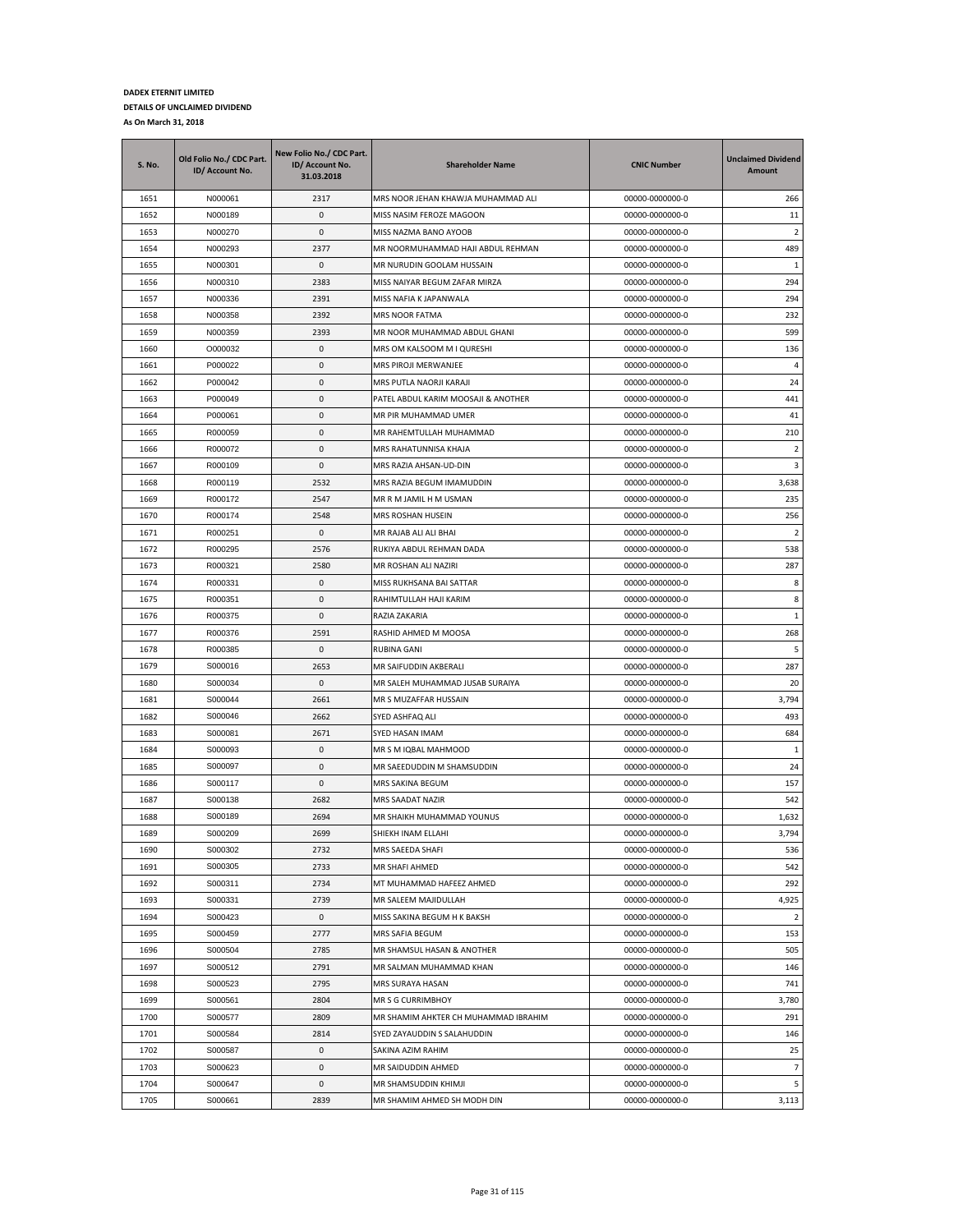| S. No. | Old Folio No./ CDC Part.<br>ID/ Account No. | New Folio No./ CDC Part.<br>ID/ Account No.<br>31.03.2018 | <b>Shareholder Name</b>                | <b>CNIC Number</b> | <b>Unclaimed Dividend</b><br>Amount |
|--------|---------------------------------------------|-----------------------------------------------------------|----------------------------------------|--------------------|-------------------------------------|
| 1706   | S000669                                     | 2844                                                      | MISS SHAHNAZ MUSHTAQ                   | 00000-0000000-0    | 8,622                               |
| 1707   | S000673                                     | 2846                                                      | MRS SULTAN JEHAN BEGUM                 | 00000-0000000-0    | 3,240                               |
| 1708   | S000745                                     | 2871                                                      | MRS SULTANA ZAKI                       | 00000-0000000-0    | 542                                 |
| 1709   | S000747                                     | 2873                                                      | MR S Z AHMED                           | 00000-0000000-0    | 537                                 |
| 1710   | S000756                                     | 0                                                         | MRS S NAZIR                            | 00000-0000000-0    | 36                                  |
| 1711   | S000806                                     | 0                                                         | SHIEKH EHSANUDDIN SHIEHK NASIRUDDIN    | 00000-0000000-0    | 2                                   |
| 1712   | S000810                                     | 0                                                         | MRS SHIREEN TURAB KARIMBHOY            | 00000-0000000-0    | 2                                   |
| 1713   | S000822                                     | 2896                                                      | MR SULEMAN MUHAMMAD                    | 00000-0000000-0    | 360                                 |
| 1714   | S000845                                     | 0                                                         | MRS SALIHA BEGUM SYED ENAET ALI        | 00000-0000000-0    | $\overline{2}$                      |
| 1715   | S000879                                     | 0                                                         | MRS SULTAN JAHAN MUHAMMAD NAWAB        | 00000-0000000-0    | 29                                  |
| 1716   | S000892                                     | 2919                                                      | MISS SUGHRA MUHAMMAD BHAI              | 00000-0000000-0    | 542                                 |
| 1717   | S000901                                     | 2920                                                      | SH MUHAMMAD AFZAL HUSAIN               | 00000-0000000-0    | 280                                 |
| 1718   | S000916                                     | 2926                                                      | SULEMAN MUHAMMAD                       | 00000-0000000-0    | 91                                  |
| 1719   | S000917                                     | 2927                                                      | SHAFIQ AHMED RAFIQ AHMED               | 00000-0000000-0    | 285                                 |
| 1720   | S000922                                     | 2930                                                      | S M BADRUDDUJA                         | 00000-0000000-0    | 553                                 |
| 1721   | S000954                                     | 2943                                                      | MRS SAIYADA BEGUM ZAFAR MIRZA          | 00000-0000000-0    | 293                                 |
| 1722   | S000982                                     | 2952                                                      | SALEH MUHAMMAD NOORMUHAMMAD            | 00000-0000000-0    | 294                                 |
| 1723   | S000984                                     | 2953                                                      | SYED MUHAMMAD AHMED KAZMI              | 00000-0000000-0    | 285                                 |
| 1724   | S001016                                     | 2963                                                      | SAIFUDDIN M MUHAMMAD ALI               | 00000-0000000-0    | 288                                 |
| 1725   | S001032                                     | 2968                                                      | SARBAI HAJIYANI ESMAIL ABDUL GANI      | 00000-0000000-0    | 6,830                               |
| 1726   | S001037                                     | 2969                                                      | MR SHER ALI NAZARALI                   | 00000-0000000-0    | 289                                 |
| 1727   | S001041                                     | 2972                                                      | MR SHABBIRUDDIN ZAHIRUDDIN             | 00000-0000000-0    | 162                                 |
| 1728   | S001066                                     | 0                                                         | MRS SHER BANO SHAHUBUDDIN              | 00000-0000000-0    | 3                                   |
| 1729   | S001067                                     | 2976                                                      | MR SHAHUBUDDIN ALIBHAI                 | 00000-0000000-0    | 1,032                               |
| 1730   | S001087                                     | 0                                                         | MISS SADIQA ABDUL AZIZ                 | 00000-0000000-0    | 1                                   |
| 1731   | S001092                                     | 2982                                                      | SHIEKH MAZHAR HUSSAIN                  | 00000-0000000-0    | 276                                 |
| 1732   | S001100                                     | 2985                                                      | MRS SAKINA KHATOON KAZI ABDUL AZIZ     | 00000-0000000-0    | 291                                 |
| 1733   | S001102                                     | 2986                                                      | MR SULEMAN EBRAHIM                     | 00000-0000000-0    | 294                                 |
| 1734   | S001115                                     | 2994                                                      | MRS SHAHJEHAN BEGUM SAHEB ZADA         | 00000-0000000-0    | 8,660                               |
| 1735   | S001131                                     | 2998                                                      | BEGUM SURRAYA ASLAM                    | 00000-0000000-0    | 50,885                              |
| 1736   | S001135                                     | 3001                                                      | MR SAEEDULLAH KHAN                     | 00000-0000000-0    | 7,379                               |
| 1737   | S001150                                     | 0                                                         | MRS SALMA MALIK                        | 00000-0000000-0    | 649                                 |
| 1738   | S001158                                     | 0                                                         | MR S MUHAMMAD ZAKI                     | 00000-0000000-0    | 1                                   |
| 1739   | S001163                                     | 0                                                         | MRS SARBAI RAHEMTULLAH & ANOTHER       | 00000-0000000-0    | 92                                  |
| 1740   | S001182                                     | 0                                                         | MR S M HATIF                           | 00000-0000000-0    | 4                                   |
| 1741   | T000049                                     | 3184                                                      | MRS TAYYABAH BEGUM MEERZA              | 00000-0000000-0    | 3,722                               |
| 1742   | T000054                                     | 0                                                         | MR TAJ ABBAS ALEH HASAN                | 00000-0000000-0    | 1                                   |
| 1743   | T000091                                     | 0                                                         | TAHEER ALI ALIBHAI                     | 00000-0000000-0    | 2                                   |
| 1744   | U000018                                     | 3231                                                      | MR UMAR DERAZ HAJI KARAMAT KHAN        | 00000-0000000-0    | 538                                 |
| 1745   | U000024                                     | 0                                                         | MR USMAN HAJI SULEMAN                  | 00000-0000000-0    | $\overline{2}$                      |
| 1746   | V000003                                     | 3249                                                      | MR VAZIR MUHAMMAD SALAMUDDIN           | 00000-0000000-0    | 4,112                               |
| 1747   | V000010                                     | $\pmb{0}$                                                 | MR VALIMUHAMMAD SULEMAN                | 00000-0000000-0    | 861                                 |
| 1748   | Y000058                                     | 3286                                                      | MR YUSUF KASAM                         | 00000-0000000-0    | 6,993                               |
| 1749   | Y000064                                     | 0                                                         | MR YAQOOB ISSA GANDHY                  | 00000-0000000-0    | 11                                  |
| 1750   | Y000068                                     | 3290                                                      | MR YOUSUF ALI SARAF ALI                | 00000-0000000-0    | 2,580                               |
| 1751   | Y000076                                     | 3293                                                      | MR YOUSUF HAJI ALIMUHAMMAD             | 00000-0000000-0    | 454                                 |
| 1752   | Z000020                                     | 3322                                                      | MISS ZARINA ABEDIN                     | 00000-0000000-0    | 9,585                               |
| 1753   | Z000053                                     | 3331                                                      | MRS ZUBEDA BEGUM SH ABDUL HAFEEZ       | 00000-0000000-0    | 8,603                               |
| 1754   | Z000057                                     | 0                                                         | ZAHIRUDDIN ZAINUL ABUDDIN              | 00000-0000000-0    | $\overline{7}$                      |
| 1755   | Z000061                                     | 3333                                                      | ZAKARIA H A SHAKOOR                    | 00000-0000000-0    | 39,536                              |
| 1756   | Z000185                                     | 3366                                                      | MRS ZUBEDA BEGUM HAJI NAZIR HUSSAIN    | 00000-0000000-0    | 195                                 |
| 1757   | Z000193                                     | 3368                                                      | MRS ZOHRA KHATOON MUHAMMAD KHALIL KHAN | 00000-0000000-0    | 13,788                              |
| 1758   | Z000250                                     | 3377                                                      | MRS ZOHRA H QUETTA WALA                | 00000-0000000-0    | 644                                 |
| 1759   | Z000253                                     | 3378                                                      | ZUBEDA HAJIANI HAJI HABIB              | 00000-0000000-0    | 462                                 |
| 1760   | Z000277                                     | 0                                                         | MRS ZULEKHA ABDUL AZIZ                 | 00000-0000000-0    | $\overline{2}$                      |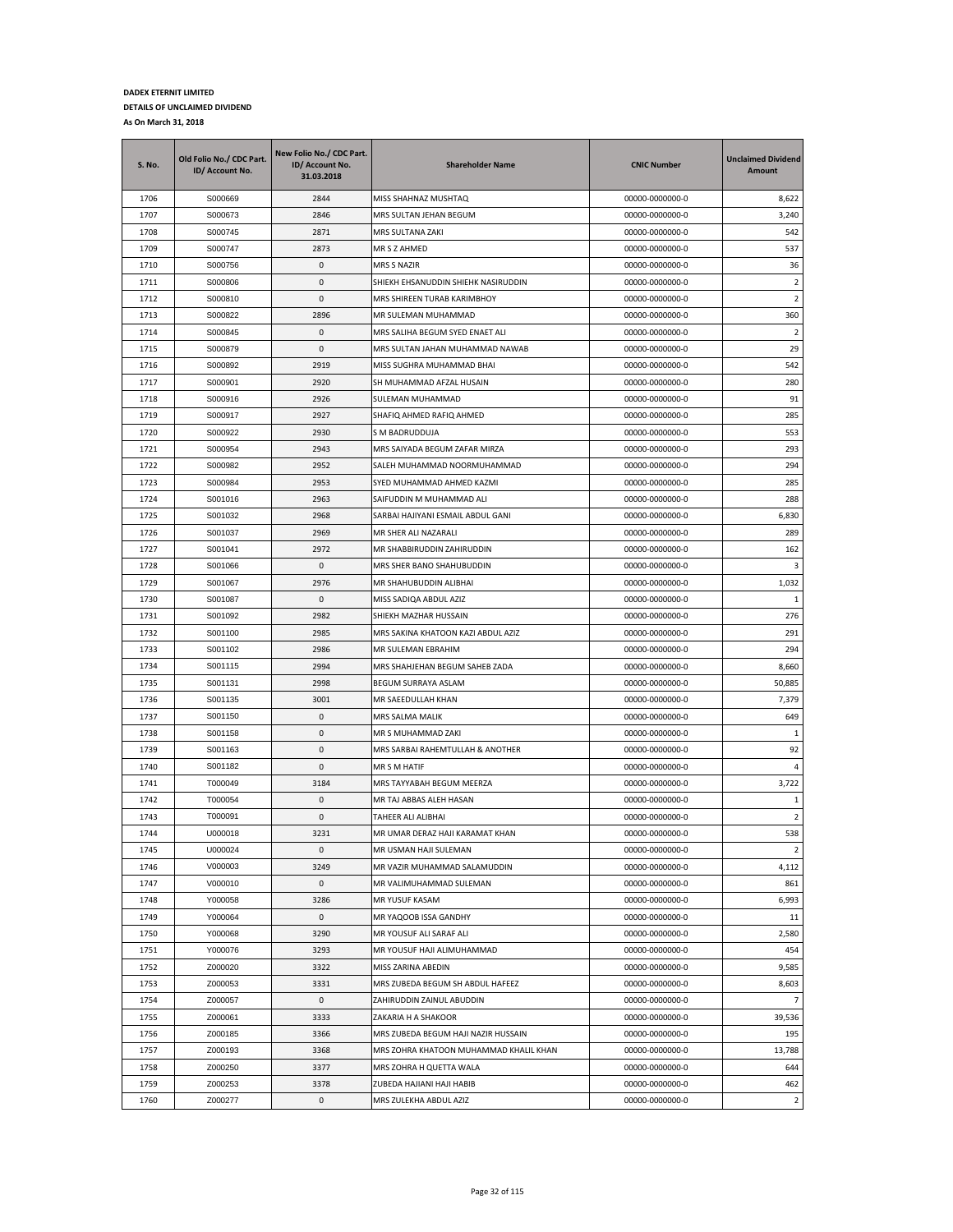| <b>S. No.</b> | Old Folio No./ CDC Part.<br>ID/ Account No. | New Folio No./ CDC Part.<br>ID/ Account No.<br>31.03.2018 | <b>Shareholder Name</b>              | <b>CNIC Number</b> | <b>Unclaimed Dividend</b><br>Amount |
|---------------|---------------------------------------------|-----------------------------------------------------------|--------------------------------------|--------------------|-------------------------------------|
| 1761          | Z000294                                     | 0                                                         | MRS ZAIBUNNISA A RAZAK               | 00000-0000000-0    | 11                                  |
| 1762          | Z000305                                     | 3390                                                      | MRS ZUBEDA BAI HAJI HASHAM           | 00000-0000000-0    | 512                                 |
| 1763          | Z000335                                     | 3399                                                      | MISS ZUBEDA HAJI KASSAM              | 00000-0000000-0    | 490                                 |
| 1764          | Z000339                                     | 3401                                                      | MISS ZEBUN NISA MUHAMMAD YUSAF LONGI | 00000-0000000-0    | 294                                 |
| 1765          | Z000347                                     | 0                                                         | MRS ZOUBADI BAI SATTAR               | 00000-0000000-0    | 8                                   |
| 1766          | Z000368                                     | 0                                                         | MISS ZABUNNISA SHAKOOR               | 00000-0000000-0    | 27                                  |
| 1767          | Z000381                                     | 3407                                                      | MR ZAFAR MIRZA                       | 00000-0000000-0    | 290                                 |
| 1768          | Z000395                                     | 3408                                                      | MISS ZEENAT BAI MUHAMMAD             | 00000-0000000-0    | 175                                 |
| 1769          | Z000466                                     | 0                                                         | MRS ZUBEDA NOOR DIN                  | 00000-0000000-0    | 1                                   |
| 1770          | Z000481                                     | 3426                                                      | MRS ZENOBIA JEHANGIR IRANI           | 00000-0000000-0    | 687                                 |
| 1771          | A000070                                     | 13                                                        | MRS AIJAZ FATIMA                     | 00000-0000000-0    | 145                                 |
| 1772          | A000126                                     | 0                                                         | MR ABDUR REHMAN KHAN Y PATHAN        | 00000-0000000-0    | 360                                 |
| 1773          | A000144                                     | 0                                                         | MR ALI BAKHTIAR ANSARI               | 00000-0000000-0    | 22                                  |
| 1774          | A000152                                     | 30                                                        | ATAULLAH KHAN A MUNSHI               | 00000-0000000-0    | 629                                 |
| 1775          | A000155                                     | 0                                                         | MR ATTAULLAH KHAN A MUNSHI           | 00000-0000000-0    | 38                                  |
| 1776          | A000184                                     | 0                                                         | MRS AFTAB MUZAHIR                    | 00000-0000000-0    | 3,406                               |
| 1777          | A000258                                     | 53                                                        | MR ABDUL RAHIM JALANDHERY            | 00000-0000000-0    | 8,234                               |
| 1778          | A000281                                     | 61                                                        | MR ABA UMER                          | 00000-0000000-0    | 7,416                               |
| 1779          | A000311                                     | 0                                                         | MR AHMED PATEL                       | 00000-0000000-0    | 202                                 |
| 1780          | A000354                                     | 81                                                        | MR A MASOOD ALI AMIR ALI             | 00000-0000000-0    | 3,136                               |
| 1781          | A000400                                     | 90                                                        | MRS AKHTERI BEGUM                    | 00000-0000000-0    | 424                                 |
| 1782          | A000438                                     | 99                                                        | MAJ AHMED RIAZ PIRZADA               | 00000-0000000-0    | 592                                 |
| 1783          | A000464                                     | 106                                                       | MR A N ANSARI                        | 00000-0000000-0    | 4,287                               |
| 1784          | A000548                                     | 130                                                       | MR AHMED YUSUF SURYA                 | 00000-0000000-0    | 19,838                              |
| 1785          | A000607                                     | 151                                                       | MR ABDUL SAEED KHAN GHOURI           | 00000-0000000-0    | 240                                 |
| 1786          | A000632                                     | 157                                                       | MR ARSHAD MUHAMMAD KHAN              | 00000-0000000-0    | 286                                 |
| 1787          | A000660                                     | 161                                                       | MR ABDUL WAHID KHAN                  | 00000-0000000-0    | 179                                 |
| 1788          | A000716                                     | 177                                                       | MR A D ARSHAD                        | 00000-0000000-0    | 293                                 |
| 1789          | A000717                                     | 178                                                       | MR ABDUL LATIF ARBI MOTIWALA         | 00000-0000000-0    | 291                                 |
| 1790          | A000747                                     | 184                                                       | MR ALI ABBAS ABID HUSSAIN            | 00000-0000000-0    | 470                                 |
| 1791          | A000784                                     | 193                                                       | MR AHMED HAMID MOHINUDDIN            | 00000-0000000-0    | 524                                 |
| 1792          | A000799                                     | 197                                                       | MR AHMED HAJI YUSUF                  | 00000-0000000-0    | 41,788                              |
| 1793          | A000917                                     | 216                                                       | MR AKBER MOHAJIR                     | 00000-0000000-0    | 538                                 |
| 1794          | A000991                                     | 0                                                         | MR ANWAR AHMED S S AHMED             | 00000-0000000-0    | 19                                  |
| 1795          | A001005                                     | 235                                                       | MR A KADIR USMAN                     | 00000-0000000-0    | 151                                 |
| 1796          | A001007                                     | 236                                                       | MR ABID HASHAM                       | 00000-0000000-0    | 151                                 |
| 1797          | A001010                                     | 0                                                         | MR AHMED AYOOB                       | 00000-0000000-0    | 8                                   |
| 1798          | A001048                                     | 247                                                       | MR A GANI MUHAMMAD SHAFI             | 00000-0000000-0    | 350                                 |
| 1799          | A001050                                     | 248                                                       | MR A KARIM RASUL MIAN                | 00000-0000000-0    | 531                                 |
| 1800          | A001067                                     | 250                                                       | MR AKHTER MASOOD                     | 00000-0000000-0    | 215                                 |
| 1801          | A001122                                     | 262                                                       | MRS AMEENA MUHAMMAD SIDDQUE          | 00000-0000000-0    | 483                                 |
| 1802          | A001125                                     | $\pmb{0}$                                                 | MR AMANULLAH H SATTAR                | 00000-0000000-0    | 6                                   |
| 1803          | A001144                                     | 267                                                       | MISS AISHA BAI ABDUL KARIM           | 00000-0000000-0    | 1,874                               |
| 1804          | A001151                                     | 0                                                         | MR ABDUL SATTAR EBRAHIM              | 00000-0000000-0    | 4                                   |
| 1805          | A001178                                     | 0                                                         | MISS AMNA ADAM                       | 00000-0000000-0    | 4                                   |
| 1806          | A001240                                     | 0                                                         | MR A MAJID KHUDA BAKSH               | 00000-0000000-0    | 10                                  |
| 1807          | A001271                                     | 292                                                       | MR ABDUL AZIZ UMER BHAI              | 00000-0000000-0    | 487                                 |
| 1808          | A001303                                     | 301                                                       | MR ABDUL KARIM NOORMUHAMMAD          | 00000-0000000-0    | 2,803                               |
| 1809          | A001333                                     | $\pmb{0}$                                                 | MR ABDUL RAZZAK HAJI ESSACK          | 00000-0000000-0    | 4                                   |
| 1810          | A001338                                     | 0                                                         | MR AHMED YOUSUF                      | 00000-0000000-0    | 9                                   |
| 1811          | A001449                                     | 0                                                         | MRS AZIMUNNISA BEGUM                 | 00000-0000000-0    | 4                                   |
| 1812          | A001476                                     | 0                                                         | ANIS GHULAM HUSAIN TANVEER           | 00000-0000000-0    | 5                                   |
| 1813          | A001485                                     | 332                                                       | AIHOOR BAI AHMED                     | 00000-0000000-0    | 2,464                               |
| 1814          | A001511                                     | 0                                                         | MR ANISUR REHMAN MUHAMMAD YOUSUF     | 00000-0000000-0    | $\overline{2}$                      |
| 1815          | A001581                                     | 0                                                         | MISS AMNA HABIB                      | 00000-0000000-0    | 25                                  |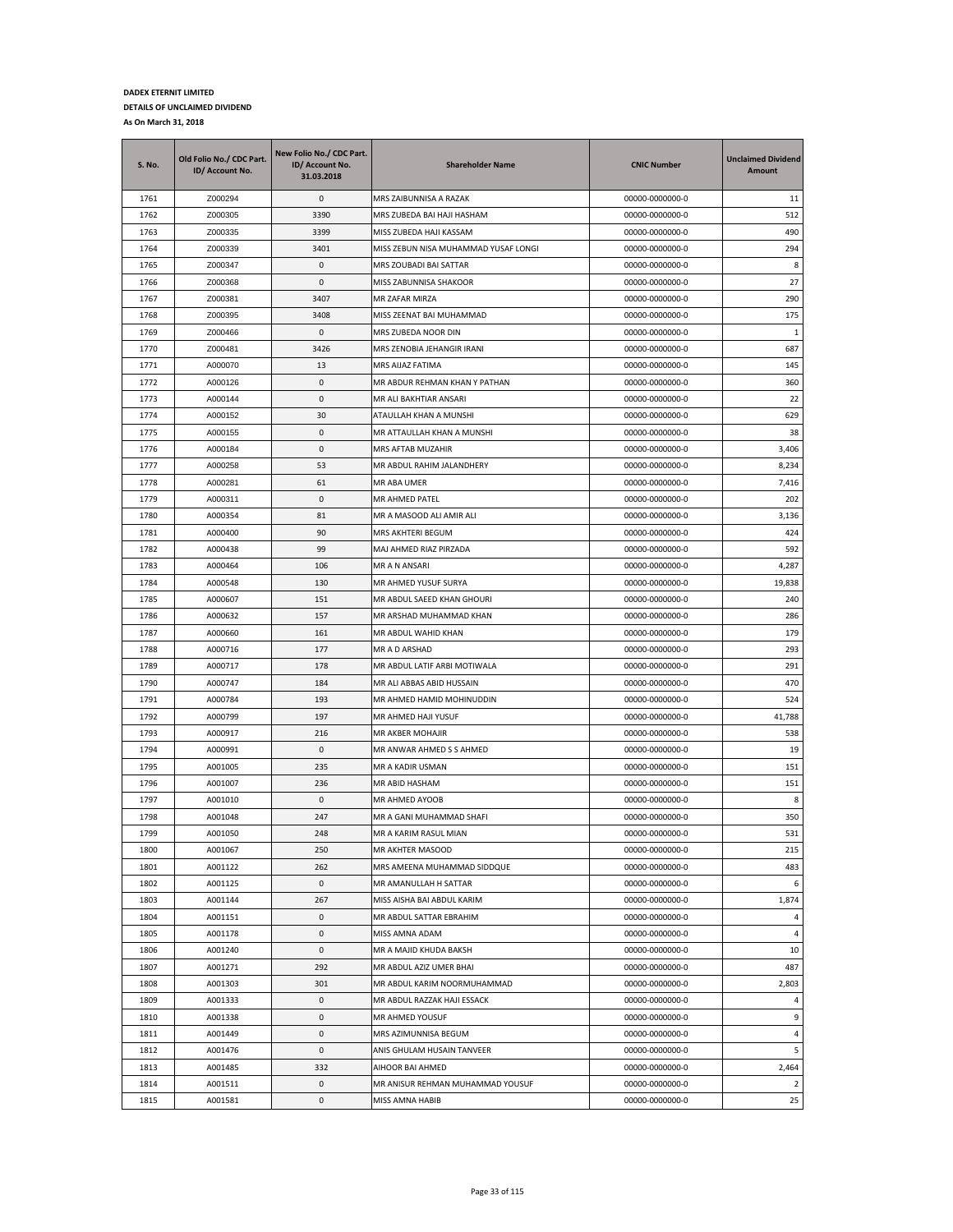| <b>S. No.</b> | Old Folio No./ CDC Part.<br>ID/ Account No. | New Folio No./ CDC Part.<br>ID/ Account No.<br>31.03.2018 | <b>Shareholder Name</b>          | <b>CNIC Number</b> | <b>Unclaimed Dividend</b><br>Amount |
|---------------|---------------------------------------------|-----------------------------------------------------------|----------------------------------|--------------------|-------------------------------------|
| 1816          | A001582                                     | 0                                                         | MR ARIF ABA OMER                 | 00000-0000000-0    | 25                                  |
| 1817          | A001583                                     | 0                                                         | MR ABDUL RAUF HABIB              | 00000-0000000-0    | 25                                  |
| 1818          | A001585                                     | 351                                                       | MR A RAZZAK MUHAMMAD             | 00000-0000000-0    | 301                                 |
| 1819          | A001598                                     | 353                                                       | MR ABDUL AZIZ YOUSUF             | 00000-0000000-0    | 213                                 |
| 1820          | A001600                                     | 0                                                         | MR A SATTAR ABA HUSEIN KHANANI   | 00000-0000000-0    | $\overline{4}$                      |
| 1821          | A001614                                     | 0                                                         | MR ABDUL MAJID SULEMAN           | 00000-0000000-0    | 40                                  |
| 1822          | A001630                                     | 363                                                       | MR AHMED ABDUL NAIM              | 00000-0000000-0    | 609                                 |
| 1823          | A001635                                     | 0                                                         | MR A HAMID KASSAM SUMRA          | 00000-0000000-0    | 24                                  |
| 1824          | A001703                                     | 0                                                         | MR ABDUL SHAKOOR YUSUF           | 00000-0000000-0    | 61                                  |
| 1825          | A001744                                     | 377                                                       | MR ABDUL GANI SULEMAN            | 00000-0000000-0    | 6,219                               |
| 1826          | A001773                                     | 0                                                         | MR ABDUL SATTAR ALLAHRAKHA       | 00000-0000000-0    | 16                                  |
| 1827          | A001774                                     | 0                                                         | MR ALLAHRAKHA CHANDALI           | 00000-0000000-0    | 5                                   |
| 1828          | A001808                                     | 386                                                       | MR ABDUL AZIZ WALIMUHAMMAD       | 00000-0000000-0    | 479                                 |
| 1829          | A001824                                     | 0                                                         | AMNA ABDUL SHAKOOR               | 00000-0000000-0    | $\overline{7}$                      |
| 1830          | A001852                                     | 394                                                       | MR ARIF ABDUL AZIZ WALIMUHAMMAD  | 00000-0000000-0    | 260                                 |
| 1831          | A001867                                     | 398                                                       | MR ABDUL AZIZ KHAN               | 00000-0000000-0    | 208                                 |
| 1832          | A001870                                     | 400                                                       | MR AHMED SALEH MUHAMMAD          | 00000-0000000-0    | 265                                 |
| 1833          | A001953                                     | 0                                                         | MR A AZIZ USMAN                  | 00000-0000000-0    | 28                                  |
| 1834          | A001965                                     | 0                                                         | AMENA H HALIEM                   | 00000-0000000-0    | 69                                  |
| 1835          | A002011                                     | 418                                                       | MR ABA OMER HAJI KARIM           | 00000-0000000-0    | 5,809                               |
| 1836          | A002025                                     | 0                                                         | MISS ABIDA FATIMA                | 00000-0000000-0    | 21                                  |
| 1837          | A002034                                     | 0                                                         | MR AMINA A SATTAR GHAZI          | 00000-0000000-0    | 420                                 |
| 1838          | A002039                                     | 0                                                         | MISS ARIFA FATIMA SYED MUHAMMAD  | 00000-0000000-0    | 14                                  |
| 1839          | FI/A/002066                                 | 0                                                         | A AZIZ SULEMAN                   | 00000-0000000-0    | $\overline{2}$                      |
| 1840          | FI/A/002100                                 | 0                                                         | AHMED AZIZ FAROOQI               | 00000-0000000-0    | 1                                   |
| 1841          | FI/A/002111                                 | 0                                                         | AZIZ AHMED KIDWAI                | 00000-0000000-0    | 1                                   |
| 1842          | FI/A/002196                                 | 0                                                         | ABDUL KARIM                      | 00000-0000000-0    | 3                                   |
| 1843          | FI/A/002198                                 | 0                                                         | A KADIR ZAKARIA                  | 00000-0000000-0    | 3                                   |
| 1844          | FI/A/002277                                 | 0                                                         | ABBAS ALI                        | 00000-0000000-0    | $\mathbf{1}$                        |
| 1845          | FI/A/002314                                 | 0                                                         | ADAMJEE ISMAIL                   | 00000-0000000-0    | 15                                  |
| 1846          | B000010                                     | 677                                                       | <b>BIBI QUDSIA BEGUM</b>         | 00000-0000000-0    | 197                                 |
| 1847          | B000032                                     | 680                                                       | <b>BADSHAH BEGUM</b>             | 00000-0000000-0    | 105                                 |
| 1848          | B000061                                     | 688                                                       | MR BASHIR M AKHTER               | 00000-0000000-0    | 455                                 |
| 1849          | B000098                                     | 0                                                         | MISS BAI JOHRA HAJI SULEMAN      | 00000-0000000-0    | 3                                   |
| 1850          | B000126                                     | 0                                                         | MISS BIBI BAI MUHAMMAD           | 00000-0000000-0    | $\overline{7}$                      |
| 1851          | B000155                                     | 0                                                         | MISS BILQIS BEGUM H JAN MUHAMMAD | 00000-0000000-0    | 61                                  |
| 1852          | B000158                                     | 710                                                       | MRS BATOOL SALIM                 | 00000-0000000-0    | 541                                 |
| 1853          | B000163                                     | 711                                                       | MR BOMANJI B MASTER              | 00000-0000000-0    | 136                                 |
| 1854          | C000013                                     | 737                                                       | <b>MST CHAND BIBI</b>            | 00000-0000000-0    | 3,764                               |
| 1855          | D000012                                     | 749                                                       | MR DAWOOD                        | 00000-0000000-0    | 2,506                               |
| 1856          | D000069                                     | 765                                                       | MR DOST MUHAMMAD GULAM HUSAIN    | 00000-0000000-0    | 2,654                               |
| 1857          | D000074                                     | 769                                                       | MISS DILSHAD BANU YUSUFALI       | 00000-0000000-0    | 187                                 |
| 1858          | E000056                                     | 786                                                       | MR ELIAS ABDUL KARIM             | 00000-0000000-0    | 8,111                               |
| 1859          | E000085                                     | 789                                                       | MR ESHTER ABRAHAM                | 00000-0000000-0    | 517                                 |
| 1860          | E000118                                     | 793                                                       | MR ESMAIL YOUSUF                 | 00000-0000000-0    | 279                                 |
| 1861          | F000016                                     | 810                                                       | FRAMJI P SETHNA                  | 00000-0000000-0    | 291                                 |
| 1862          | F000024                                     | 0                                                         | FAREEDA INAMULLAH KHAN           | 00000-0000000-0    | 11,417                              |
| 1863          | F000030                                     | 816                                                       | FATIMA B NANJIANI                | 00000-0000000-0    | 37,395                              |
| 1864          | F000031                                     | 0                                                         | FATIMA AHMED                     | 00000-0000000-0    | 15                                  |
| 1865          | F000068                                     | 826                                                       | FAROOK ZIAUDDIN                  | 00000-0000000-0    | 541                                 |
| 1866          | F000070                                     | 828                                                       | MR FEROZUDDIN H M RAFIE          | 00000-0000000-0    | 293                                 |
| 1867          | F000099                                     | 0                                                         | MRS FAZILAT JAN WALIULLAH KHAN   | 00000-0000000-0    | 358                                 |
| 1868          | F000100                                     | 838                                                       | MISS FAIZA GHAZALA MUHAMMAD KHAN | 00000-0000000-0    | 16,276                              |
| 1869          | F000102                                     | 0                                                         | MR FIDA HUSAIN SULEMAN SAYANI    | 00000-0000000-0    | 109                                 |
| 1870          | F000116                                     | 843                                                       | MRS FATIMA GULAM MUHAMMAD        | 00000-0000000-0    | 514                                 |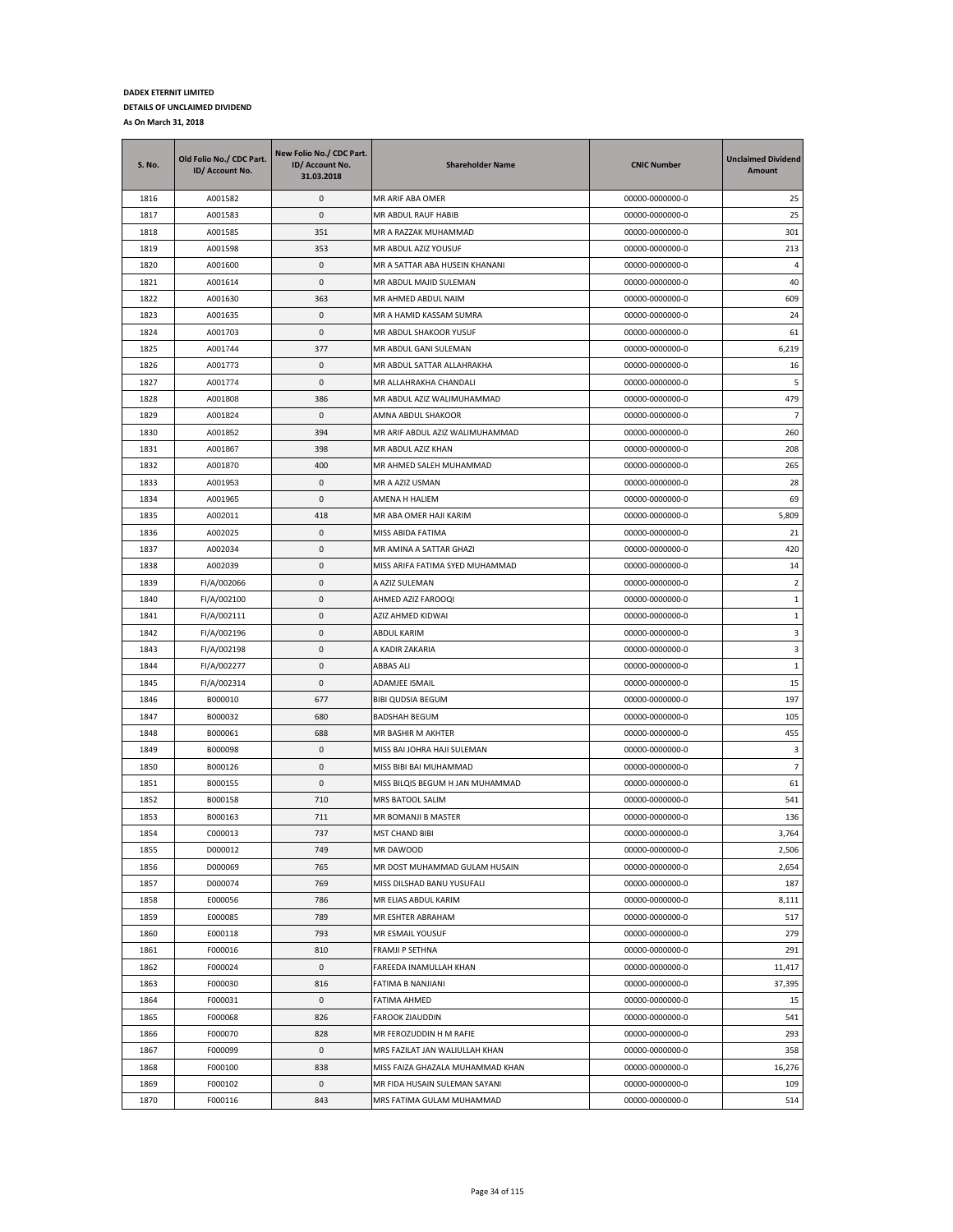| <b>S. No.</b> | Old Folio No./ CDC Part.<br>ID/ Account No. | New Folio No./ CDC Part.<br>ID/ Account No.<br>31.03.2018 | <b>Shareholder Name</b>              | <b>CNIC Number</b> | <b>Unclaimed Dividend</b><br>Amount |
|---------------|---------------------------------------------|-----------------------------------------------------------|--------------------------------------|--------------------|-------------------------------------|
| 1871          | F000130                                     | 0                                                         | SQ LDR FAHIMUZZAMAN                  | 00000-0000000-0    | 4                                   |
| 1872          | F000147                                     | 0                                                         | MR FAZAL AHMED RIYAZ AHMED           | 00000-0000000-0    | 25                                  |
| 1873          | F000159                                     | 855                                                       | FAZAL AHMED                          | 00000-0000000-0    | 20,270                              |
| 1874          | F000162                                     | 0                                                         | MISS FALAK GHULAM HUSAIN THAVER      | 00000-0000000-0    | 5                                   |
| 1875          | F000165                                     | 0                                                         | MR FAKHRUDDIN MUHAMMAD ALI           | 00000-0000000-0    | 8                                   |
| 1876          | F000198                                     | 867                                                       | MISS FATIMA BEGUM MUHAMMAD YOUSUF    | 00000-0000000-0    | 504                                 |
| 1877          | F000219                                     | 870                                                       | MR FARID EMRAN ALI                   | 00000-0000000-0    | 194                                 |
| 1878          | F000226                                     | 0                                                         | FARIDA BANU HABIB                    | 00000-0000000-0    | 25                                  |
| 1879          | F000232                                     | 875                                                       | FAIZ AHMED M YOUSUF LONGI            | 00000-0000000-0    | 541                                 |
| 1880          | F000235                                     | 0                                                         | MISS FARIDA WALIMUHAMMAD GANI        | 00000-0000000-0    | 14                                  |
| 1881          | FI/F/000322                                 | 0                                                         | FEROZE NAQI                          | 00000-0000000-0    | 30                                  |
| 1882          | G000049                                     | 937                                                       | MR GULAM RASUL KHAN                  | 00000-0000000-0    | 2,790                               |
| 1883          | G000056                                     | 939                                                       | GULAM MUHAMMAD RASUL KHAN            | 00000-0000000-0    | 480                                 |
| 1884          | G000083                                     | 944                                                       | GOUHARALI KAMRUDDIN                  | 00000-0000000-0    | 3,784                               |
| 1885          | G000098                                     | 947                                                       | MR GULZAR AHMED FAZAL AHMED          | 00000-0000000-0    | 4,413                               |
| 1886          | G000166                                     | 962                                                       | MR GULAM ABBAS KARIMBHOY             | 00000-0000000-0    | 1,639                               |
| 1887          | G000185                                     | 967                                                       | MR GULAM HUSAIN BHAM                 | 00000-0000000-0    | 150                                 |
| 1888          | H000060                                     | 1002                                                      | HANIFA BAI ALIMUHAMMAD               | 00000-0000000-0    | 6,178                               |
| 1889          | H000077                                     | 1006                                                      | MR HUSAIN SULEMAN                    | 00000-0000000-0    | 97                                  |
| 1890          | H000089                                     | 1009                                                      | MR HUSEINALI ALLADIN MASTER          | 00000-0000000-0    | 412                                 |
| 1891          | H000106                                     | 1012                                                      | HAJI GAFFAR ABDUL SHAKOOR            | 00000-0000000-0    | 2,751                               |
| 1892          | H000175                                     | 1023                                                      | HAJI RAHIM BUKSH CHATAIWALA          | 00000-0000000-0    | 152                                 |
| 1893          | H000188                                     | 0                                                         | MRS HURBAI HASHIM KAPADIA            | 00000-0000000-0    | 2                                   |
| 1894          | H000198                                     | 0                                                         | MRS HALIMA BAI HAJI ABOOBAKER        | 00000-0000000-0    | 4                                   |
| 1895          | H000201                                     | 1030                                                      | MRS HALIMA ISMAIL CHUNDRIGAR         | 00000-0000000-0    | 75,672                              |
| 1896          |                                             | 1033                                                      |                                      |                    | 1,525                               |
|               | H000232                                     | 0                                                         | HAJI AMIR UMAR                       | 00000-0000000-0    | 5                                   |
| 1897          | H000246                                     |                                                           | MR HUSEIN BHAI SULTANALI             | 00000-0000000-0    |                                     |
| 1898          | H000261                                     | 0                                                         | MST HAMIDA A MEHDI                   | 00000-0000000-0    | 37                                  |
| 1899          | H000267                                     | 1045                                                      | HAJI HABIB ISMAIL                    | 00000-0000000-0    | 286                                 |
| 1900          | H000283                                     | 1049                                                      | HAJI ABDUL GHAFOOR MIAN AMIR BAKSH   | 00000-0000000-0    | 1,132                               |
| 1901          | H000305                                     | 1056                                                      | HAJI HUSAIN ABDUL KHALIQUE           | 00000-0000000-0    | 5,876                               |
| 1902          | H000311                                     | 1057                                                      | MR HASAN ALA JAFRI                   | 00000-0000000-0    | 484                                 |
| 1903          | H000354                                     | 1066                                                      | HAJI ABDUL SATTAR TAYUB              | 00000-0000000-0    | 310                                 |
| 1904          | H000388                                     | 0                                                         | MRS HUSSAINBAI TAYABALI              | 00000-0000000-0    | 8                                   |
| 1905          | H000393                                     | 0                                                         | HAJIANI RABIA ESMAIL BALAGAMWALA     | 00000-0000000-0    | 4                                   |
| 1906          | H000394                                     | 0                                                         | HAJI SATTAR ABA HUSEIN               | 00000-0000000-0    | 4                                   |
| 1907          | H000395                                     | 1077                                                      | MR HAMID ALI SH IRSHAD ALI           | 00000-0000000-0    | 281                                 |
| 1908          | H000400                                     | 1079                                                      | MRS HAMEEDA BEGUM MUHAMMAD BASHIR    | 00000-0000000-0    | 362                                 |
| 1909          | H000434                                     | 1083                                                      | HAJI AHMED HUSSAIN                   | 00000-0000000-0    | 2,009                               |
| 1910          | H000468                                     | 1092                                                      | MR HANIF GULMUHAMMAD                 | 00000-0000000-0    | 283                                 |
| 1911          | H000499                                     | 1097                                                      | MST HURBAI ALLAHRAKHA                | 00000-0000000-0    | 285                                 |
| 1912          | H000511                                     | 0                                                         | HAJRABAI ALIMUHAMMAD                 | 00000-0000000-0    | 25                                  |
| 1913          | H000512                                     | 1099                                                      | MST HAWA BAI HASHIM MEGHANI          | 00000-0000000-0    | 290                                 |
| 1914          | H000543                                     | 1107                                                      | MST HAJRA SATTAR                     | 00000-0000000-0    | 223                                 |
| 1915          | H000546                                     | 1108                                                      | HAJI SALE MUHAMMAD H AHMED DHANKWALA | 00000-0000000-0    | 541                                 |
| 1916          | H000557                                     | 0                                                         | HALIMA HAJIYANI HAJI ISMAIL          | 00000-0000000-0    | 39                                  |
| 1917          | H000562                                     | 1109                                                      | MR HAROON ABDUL SHAKOOR              | 00000-0000000-0    | 1,985                               |
| 1918          | H000631                                     | 1124                                                      | MR HAMID HUSAIN                      | 00000-0000000-0    | 684                                 |
| 1919          | H000644                                     | 1128                                                      | HAJI AHMED HAJI KARIM                | 00000-0000000-0    | 518                                 |
| 1920          | H000681                                     | 1135                                                      | MR HAMZA AKBERALI KERAI              | 00000-0000000-0    | 293                                 |
| 1921          | H000684                                     | 1136                                                      | MRS HAMEEDA BEGUM S M HUSSAIN        | 00000-0000000-0    | 228                                 |
| 1922          | H000705                                     | 1144                                                      | MR HASAN AFZAL JAFRI                 | 00000-0000000-0    | 480                                 |
| 1923          | H000716                                     | 0                                                         | MR HUMAYON PARWAIZ                   | 00000-0000000-0    | 132                                 |
| 1924          | H000723                                     | 0                                                         | HAJI MUHAMMAD ISHAQ                  | 00000-0000000-0    | 83                                  |
| 1925          | H000725                                     | 1151                                                      | MR HASSAN ALLY GHULAM HUSSAIN        | 00000-0000000-0    | 490                                 |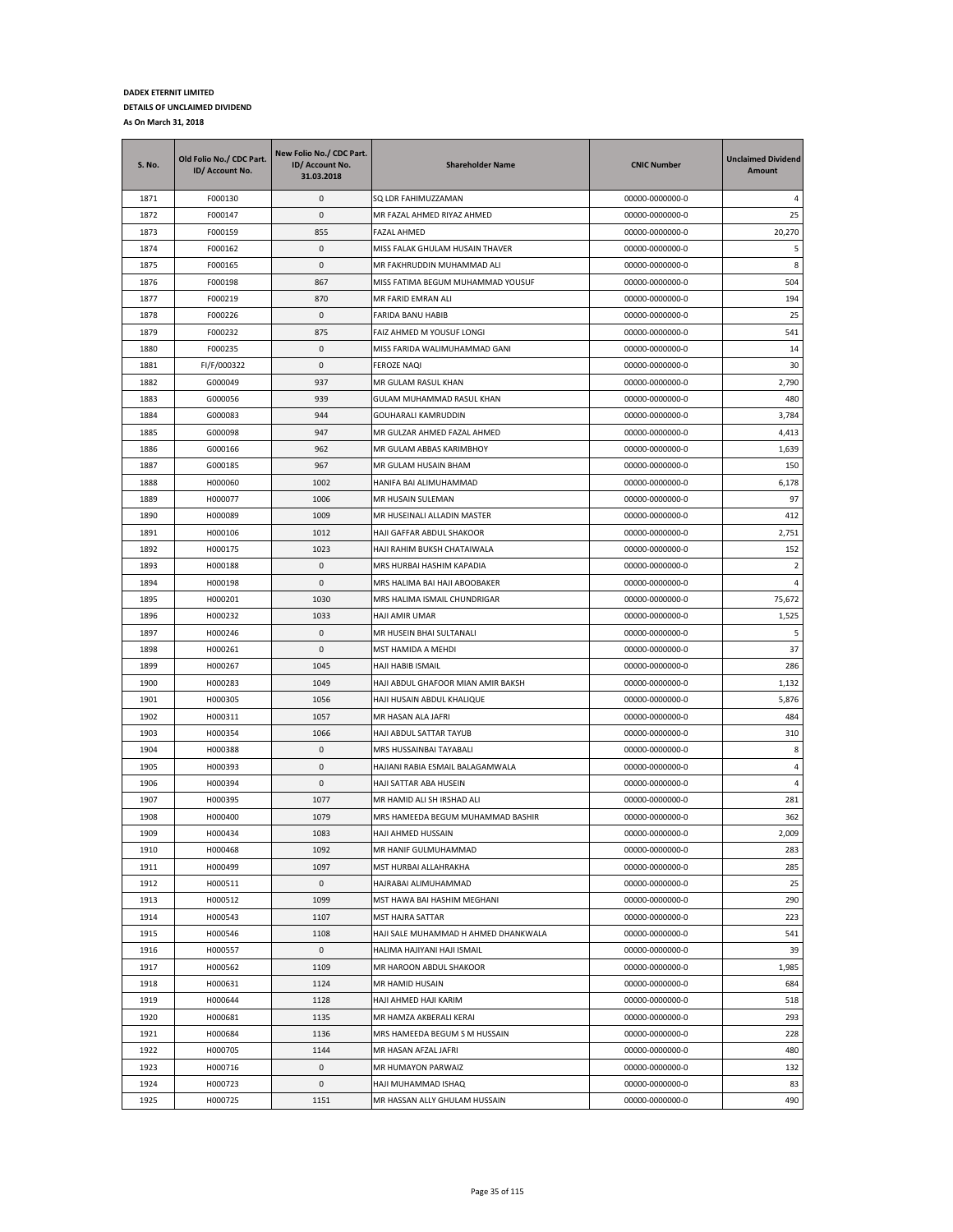| <b>S. No.</b> | Old Folio No./ CDC Part.<br>ID/ Account No. | New Folio No./ CDC Part.<br>ID/ Account No.<br>31.03.2018 | <b>Shareholder Name</b>            | <b>CNIC Number</b> | <b>Unclaimed Dividend</b><br>Amount |
|---------------|---------------------------------------------|-----------------------------------------------------------|------------------------------------|--------------------|-------------------------------------|
| 1926          | H000807                                     | 1170                                                      | MST HAMIDA NASREEN                 | 00000-0000000-0    | 152                                 |
| 1927          | H000821                                     | 1173                                                      | MR HABIB ABDULLAH                  | 00000-0000000-0    | 151                                 |
| 1928          | FI/H/000894                                 | 0                                                         | HANIFA MUHAMMAD                    | 00000-0000000-0    | $\mathbf{1}$                        |
| 1929          | FI/H/000906                                 | 0                                                         | MISS HAJRA BAI H AHMED             | 00000-0000000-0    | $\,1\,$                             |
| 1930          | FI/H/000952                                 | 0                                                         | <b>HAWA BAI ISSA</b>               | 00000-0000000-0    | $\overline{2}$                      |
| 1931          | 1000023                                     | 1268                                                      | MR ISMAIL ZIA MUHAMMADALI          | 00000-0000000-0    | 3,051                               |
| 1932          | 1000027                                     | 1271                                                      | MRS IRSHAD BEGUM                   | 00000-0000000-0    | 55,568                              |
| 1933          | 1000035                                     | 1273                                                      | MR ISMAIL MUHAMMAD RANGOONWALA     | 00000-0000000-0    | 9,425                               |
| 1934          | 1000063                                     | 0                                                         | MISS IFTIKHAR JAHAN                | 00000-0000000-0    | $\overline{2}$                      |
| 1935          | 1000112                                     | 0                                                         | MR INAYATULLAH A HAKIM             | 00000-0000000-0    | 11                                  |
| 1936          | 1000113                                     | 1289                                                      | MR ISMAIL HUSSAIN                  | 00000-0000000-0    | 541                                 |
| 1937          | 1000122                                     | 1291                                                      | MR IBRAHIM HAJI HAMED              | 00000-0000000-0    | 512                                 |
| 1938          | 1000125                                     | 1292                                                      | MR ISMAIL ARBI                     | 00000-0000000-0    | 539                                 |
| 1939          | 1000170                                     | 0                                                         | MR IQBAL AHMED                     | 00000-0000000-0    | 7                                   |
| 1940          | 1000171                                     | 1298                                                      | MR ISHTIAQ AHMED                   | 00000-0000000-0    | 287                                 |
| 1941          | 1000172                                     | 1299                                                      | MR IMTIAZ YOUSUF                   | 00000-0000000-0    | 493                                 |
| 1942          | 1000202                                     | 1304                                                      | MR I A ANSARI                      | 00000-0000000-0    | 151                                 |
| 1943          | 1000221                                     | 1310                                                      | MR ISMAIL ALADIN                   | 00000-0000000-0    | 6,522                               |
| 1944          | 1000229                                     | 0                                                         | MR IQBAL HUSAIN HASSAN             | 00000-0000000-0    | 1                                   |
| 1945          | 1000253                                     | 1320                                                      | MISS IQBAL SALMA F MUHAMMAD        | 00000-0000000-0    | 453                                 |
| 1946          | FI/I/000277                                 | 0                                                         | <b>IHSANULLAH KHAN</b>             | 00000-0000000-0    | 47                                  |
| 1947          | FI/I/000290                                 | 0                                                         | IQBAL BADRE ALAM                   | 00000-0000000-0    | 30                                  |
| 1948          | 1000354                                     | 0                                                         | NAWABZADA IHSANULLAH KHAN          | 00000-0000000-0    | 382                                 |
| 1949          | J000030                                     | 1371                                                      | MISS JAVEDA AKHTER                 | 00000-0000000-0    | 3,385                               |
| 1950          | J000067                                     | 0                                                         | JAFFERALI LADHA                    | 00000-0000000-0    | $\overline{7}$                      |
| 1951          | J000069                                     | 0                                                         | MISS JAINAB ADAM                   | 00000-0000000-0    | 4                                   |
| 1952          | J000073                                     | 1380                                                      | MISS JULEKHA HAJI NOOR MUHAMMAD    | 00000-0000000-0    | 489                                 |
| 1953          | J000074                                     | 1381                                                      | MRS LUTFE MUHAMMAD NAQVI           | 00000-0000000-0    | 536                                 |
| 1954          | J000223                                     | 1405                                                      | MR JUMMA YAQUB                     | 00000-0000000-0    | 275                                 |
| 1955          | J000263                                     | 0                                                         | MR JERRY AHMED SAIYID              | 00000-0000000-0    | 110                                 |
| 1956          | J000273                                     | 0                                                         | MST JENAB DAWOOD                   | 00000-0000000-0    | 46                                  |
| 1957          | K000012                                     | 1437                                                      | MR KAZI MOHIUDDIN K KHAIRUDDIN     | 00000-0000000-0    | 3,790                               |
| 1958          | FI/K/000020                                 | 0                                                         | KHAWAJA SAMAD SHAH                 | 00000-0000000-0    | 12                                  |
| 1959          | K000021                                     | 1440                                                      | MISS KULSUM ADAMJEE                | 00000-0000000-0    | 455                                 |
| 1960          | K000092                                     | 0                                                         | KHURSHID SAID                      | 00000-0000000-0    | $\overline{4}$                      |
| 1961          | K000101                                     | 0                                                         | SH KHALID MANZOOR                  | 00000-0000000-0    | 4                                   |
| 1962          | K000112                                     | 1457                                                      | MRS KANIZ FATIMA                   | 00000-0000000-0    | 7,618                               |
| 1963          | K000173                                     | 0                                                         | KHALIDA BEGUM                      | 00000-0000000-0    | 12                                  |
| 1964          | K000244                                     | 1480                                                      | KULSUM BIBI GHULAMNABI             | 00000-0000000-0    | 373                                 |
| 1965          | K000263                                     | 1486                                                      | MR KHALIL AHMED MUHAMMAD SAID      | 00000-0000000-0    | 514                                 |
| 1966          | K000270                                     | 0                                                         | KHAWJA MAQBOOL HASAN               | 00000-0000000-0    | 225                                 |
| 1967          | K000277                                     | 1491                                                      | MST KULSUM FATIMA KHOKHAR          | 00000-0000000-0    | 541                                 |
| 1968          | K000281                                     | 1494                                                      | MST KHATIJA BAI HAJI MUHAMMAD      | 00000-0000000-0    | 10,722                              |
| 1969          | K000286                                     | 1497                                                      | MST KULSUM BAI YUSUF               | 00000-0000000-0    | 631                                 |
| 1970          | K000289                                     | 1500                                                      | MR KARIM NOOR MUHAMMAD             | 00000-0000000-0    | 541                                 |
| 1971          | K000298                                     | 0                                                         | MST KULSUM BUX MIRAN BUX           | 00000-0000000-0    | 4                                   |
| 1972          | K000319                                     | 1509                                                      | MR KASSAMALI MUHAMMADALI JAPANWALA | 00000-0000000-0    | 509                                 |
| 1973          | K000337                                     | 0                                                         | MR KASSAM HASHAM                   | 00000-0000000-0    | $\overline{7}$                      |
| 1974          | K000341                                     | 1515                                                      | MST KHURSHID NASIM                 | 00000-0000000-0    | 295                                 |
| 1975          | K000389                                     | 1520                                                      | MST KHATIJA BAI ABDUL KARIM        | 00000-0000000-0    | 286                                 |
| 1976          | K000420                                     | 1530                                                      | THE KARACHI RURAL ASSOCIATION      | 00000-0000000-0    | 6,705                               |
| 1977          | FI/K/000430                                 | 0                                                         | MRS KAOKAB NAIM                    | 00000-0000000-0    | 13                                  |
| 1978          | Fi/K/000435                                 | 0                                                         | KHATIJA                            | 00000-0000000-0    | 12                                  |
| 1979          | FI/K/000484                                 | 0                                                         | KASIM IBRAHIM                      | 00000-0000000-0    | $\mathbf{1}$                        |
| 1980          | K000518                                     | 0                                                         | KISHINCHAND UDHARAM MANGHIR        | 00000-0000000-0    | $\overline{2}$                      |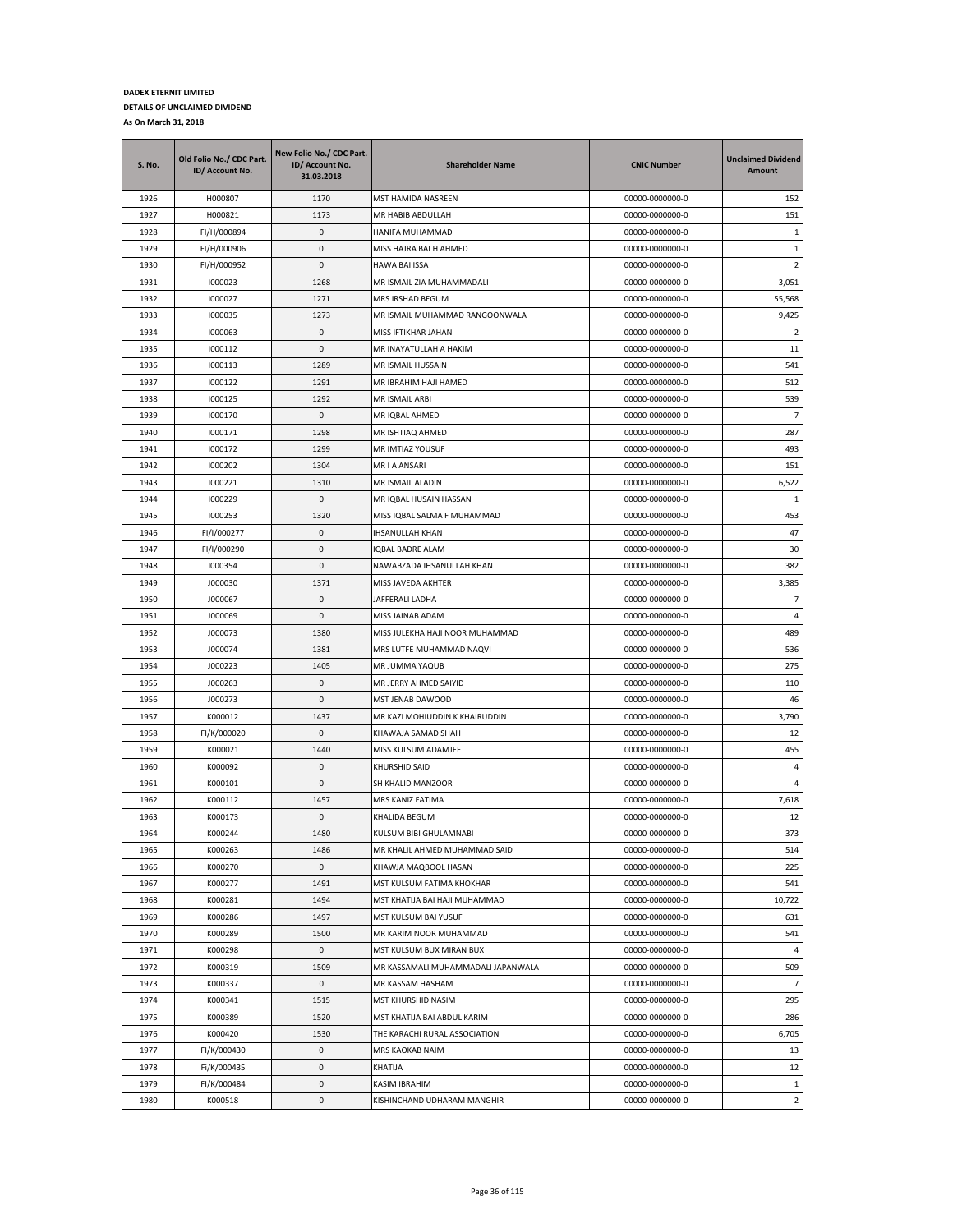| S. No. | Old Folio No./ CDC Part.<br>ID/ Account No. | New Folio No./ CDC Part.<br>ID/ Account No.<br>31.03.2018 | <b>Shareholder Name</b>                | <b>CNIC Number</b> | <b>Unclaimed Dividend</b><br>Amount |
|--------|---------------------------------------------|-----------------------------------------------------------|----------------------------------------|--------------------|-------------------------------------|
| 1981   | K000524                                     | 1537                                                      | KHAWAJA MUHAMMAD SAEED                 | 00000-0000000-0    | 496                                 |
| 1982   | L000010                                     | 1562                                                      | MRS LATIF BEGUM                        | 00000-0000000-0    | 311                                 |
| 1983   | L000027                                     | $\mathbf{0}$                                              | MR LAVINGIYA Y SALEHBHOY               | 00000-0000000-0    | 22                                  |
| 1984   | L000033                                     | 0                                                         | MR LATIF AHMED SARBAI                  | 00000-0000000-0    | 2                                   |
| 1985   | M000046                                     | 1588                                                      | MR MUHAMMAD AMIRALI                    | 00000-0000000-0    | 152                                 |
| 1986   | M000053                                     | 0                                                         | MAJ G M LONE & ANOTHER                 | 00000-0000000-0    | 241                                 |
| 1987   | M000063                                     | 1591                                                      | MR MUZAFFAR ALI MALIK                  | 00000-0000000-0    | 3,322                               |
| 1988   | M000127                                     | 1611                                                      | MR MUHAMMAD USMAN                      | 00000-0000000-0    | 4,825                               |
| 1989   | M000150                                     | 0                                                         | MR HASAN IMAM                          | 00000-0000000-0    | 5                                   |
| 1990   | M000175                                     | 0                                                         | MR MUHAMMAD HUSAIN                     | 00000-0000000-0    | 99,220                              |
| 1991   | M000212                                     | 1630                                                      | MUHAMMAD BASHIR MUHAMMAD SADDIQ        | 00000-0000000-0    | 697                                 |
| 1992   | M000240                                     | 0                                                         | MR MUHAMMAD ABDUL REHMAN               | 00000-0000000-0    | 200                                 |
| 1993   | M000256                                     | 1637                                                      | MR MUHAMMAD RAFIQ KHAN                 | 00000-0000000-0    | 13,368                              |
| 1994   | M000274                                     | 0                                                         | <b>MRS MOMIN BAI</b>                   | 00000-0000000-0    | 25                                  |
| 1995   | M000275                                     | 1640                                                      | MR MUHAMMAD VALIMOHAMD LODHIKAWALA     | 00000-0000000-0    | 2,615                               |
| 1996   | M000393                                     | 1663                                                      | MR MUHAMMAD HANIF MUHAMMAD USMAN       | 00000-0000000-0    | 534                                 |
| 1997   | M000419                                     | 1671                                                      | MR MEHBOOB RABBANI                     | 00000-0000000-0    | 537                                 |
| 1998   | M000428                                     | 0                                                         | MISS MARIAM ABDUL SATTAR               | 00000-0000000-0    | 45                                  |
| 1999   | M000434                                     | 0                                                         | MIRZA MD SADIQ & ANOTHER               | 00000-0000000-0    | 10                                  |
| 2000   | M000479                                     | 0                                                         | MUSTAFA HASAN                          | 00000-0000000-0    | 8                                   |
| 2001   | M000480                                     | 0                                                         | <b>MOHSIN SHAH</b>                     | 00000-0000000-0    | $\overline{4}$                      |
| 2002   | M000482                                     | 1687                                                      | MUHAMMAD YOUNUS                        | 00000-0000000-0    | 522                                 |
| 2003   | M000491                                     | 0                                                         | MISS MASOODA BEGUM                     | 00000-0000000-0    | 21                                  |
| 2004   | M000499                                     | 0                                                         | MR MOFAZZEL HUSAIN MOLLA               | 00000-0000000-0    | 5                                   |
| 2005   | M000585                                     | 0                                                         | MUHAMMAD IBRAHIM SIDDIQI               | 00000-0000000-0    | 2                                   |
| 2006   | M000657                                     | 1726                                                      | MR MUHAMMAD TAUFIK                     | 00000-0000000-0    | 271                                 |
| 2007   | M000670                                     | 0                                                         | MR MASOOD SAUGORI                      | 00000-0000000-0    | 20                                  |
| 2008   | M000694                                     | 1739                                                      | MR MANZOOR AHMED KHAN                  | 00000-0000000-0    | 509                                 |
| 2009   | M000727                                     | 1747                                                      | MR MUHAMMAD UMAR M ALLAH DITTA         | 00000-0000000-0    | 664                                 |
| 2010   | M000759                                     | 1756                                                      | MR MUHAMMAD RAFI MALIK MUHAMMAD TUFAIL | 00000-0000000-0    | 34,601                              |
| 2011   | M000770                                     | 1758                                                      | MR MUHAMMAD AHMED                      | 00000-0000000-0    | 149                                 |
| 2012   | M000773                                     | 0                                                         | MRS MARYAM BEGUM HAMDANI               | 00000-0000000-0    | 31                                  |
| 2013   | M000793                                     | 1766                                                      | MR M G RASUL                           | 00000-0000000-0    | 2,446                               |
| 2014   | M000799                                     | 0                                                         | MR MUHAMMAD CHIRAG MIAN NIZAMUDDIN     | 00000-0000000-0    | 32                                  |
| 2015   | M000801                                     | 1768                                                      | MR MUHAMMAD ALIM HUSAIN                | 00000-0000000-0    | 2,949                               |
| 2016   | M000808                                     | 1770                                                      | MIR MUHAMMAD ISMAIL                    | 00000-0000000-0    | 3,790                               |
| 2017   | M000810                                     | 1771                                                      | MR MUNAWAR KAMALUDDIN                  | 00000-0000000-0    | 259                                 |
| 2018   | M000831                                     | 1777                                                      | MUHAMMAD ARSHAD SH MUBARIKALI          | 00000-0000000-0    | 2,069                               |
| 2019   | M000855                                     | 0                                                         | <b>MUKHTAR BEGUM</b>                   | 00000-0000000-0    | 6                                   |
| 2020   | M000870                                     | 1786                                                      | MR MUHAMMAD JUNAID                     | 00000-0000000-0    | 2,671                               |
| 2021   | M000899                                     | 1794                                                      | MR MIRZA MUHAMMAD HAFIZ                | 00000-0000000-0    | 2,778                               |
| 2022   | M000900                                     | 1795                                                      | MR SH MUHAMMAD SALEEM                  | 00000-0000000-0    | 2,778                               |
| 2023   | M000911                                     | 1800                                                      | MR MUHAMMAD SABIHUDDIN                 | 00000-0000000-0    | 539                                 |
| 2024   | M000939                                     | 1808                                                      | MR MUHAMMAD ADAM CHANDA                | 00000-0000000-0    | 284                                 |
| 2025   | M000940                                     | 1809                                                      | MR MASOOD AHMED MUHAMMAD SAID          | 00000-0000000-0    | 531                                 |
| 2026   | M000966                                     | 1813                                                      | MR MUHAMMAD UMAR MIAN MOHAKAM UD DIN   | 00000-0000000-0    | 2,175                               |
| 2027   | M000995                                     | 0                                                         | MR MUHAMMAD HUSAIN HASSANALI           | 00000-0000000-0    | 5                                   |
| 2028   | M001047                                     | 1832                                                      | MR MUHAMMAD YOUSUF H NOOR HUSSAIN      | 00000-0000000-0    | 122                                 |
| 2029   | M001114                                     | 0                                                         | MR M A RAUF                            | 00000-0000000-0    | 1                                   |
| 2030   | M001121                                     | 0                                                         | MASOOD ABDUL SATTAR                    | 00000-0000000-0    | $\overline{7}$                      |
| 2031   | M001182                                     | 1879                                                      | MR M ARIF BUTA KHAN                    | 00000-0000000-0    | 243                                 |
| 2032   | M001225                                     | 0                                                         | MST MARIAM BAI A GANI                  | 00000-0000000-0    | 23                                  |
| 2033   | M001244                                     | 0                                                         | MR M SULTAN M YOUSUF                   | 00000-0000000-0    | $\overline{2}$                      |
| 2034   | M001250                                     | 1888                                                      | MR MUHAMMAD ALTAF DILAWAR KHAN         | 00000-0000000-0    | 514                                 |
| 2035   | M001268                                     | 1894                                                      | MR M HAROON YUSUF                      | 00000-0000000-0    | 3,059                               |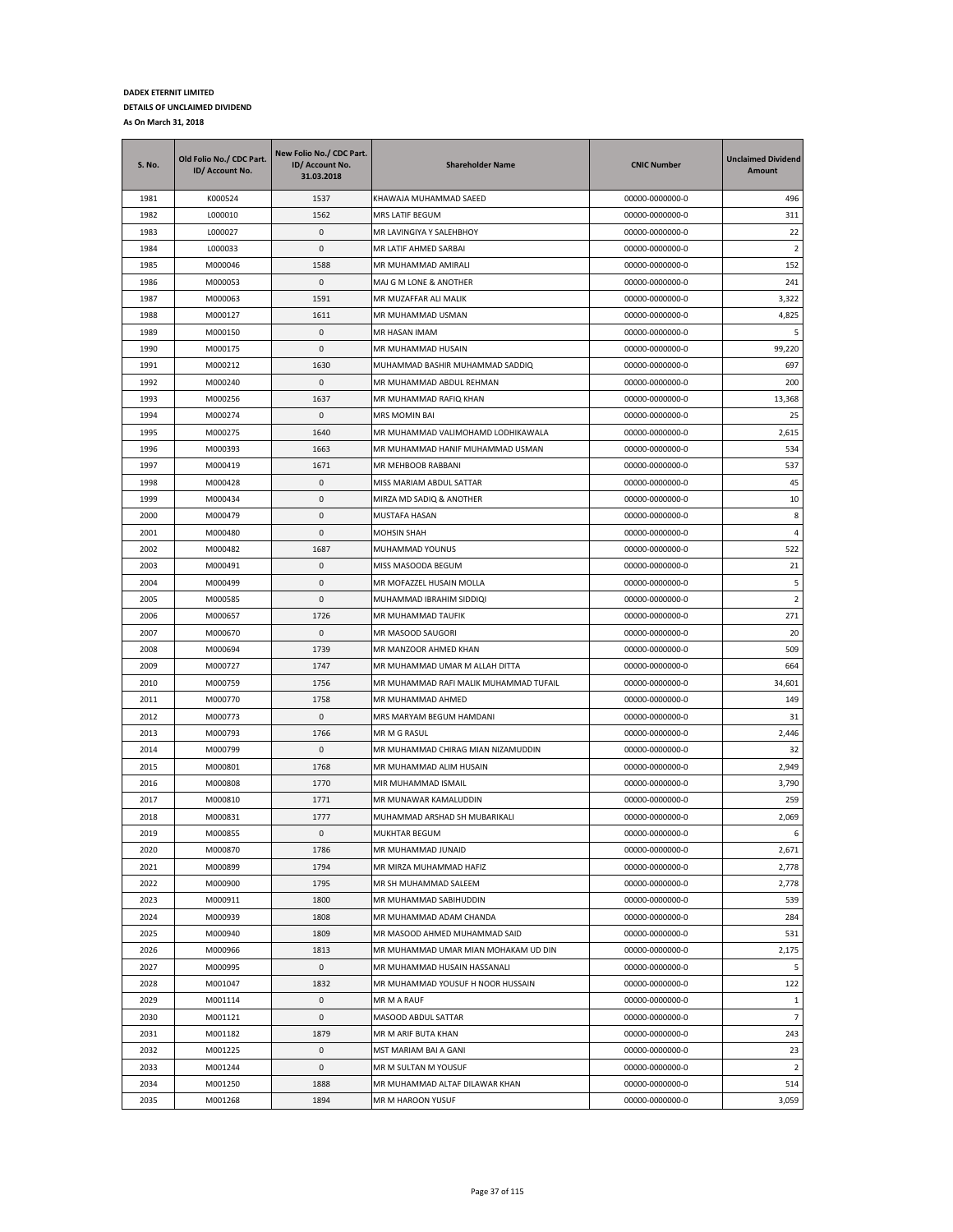| <b>S. No.</b> | Old Folio No./ CDC Part.<br>ID/ Account No. | New Folio No./ CDC Part.<br>ID/ Account No.<br>31.03.2018 | <b>Shareholder Name</b>             | <b>CNIC Number</b> | <b>Unclaimed Dividend</b><br><b>Amount</b> |
|---------------|---------------------------------------------|-----------------------------------------------------------|-------------------------------------|--------------------|--------------------------------------------|
| 2036          | M001271                                     | 1895                                                      | MR M ASLAM HAROON                   | 00000-0000000-0    | 462                                        |
| 2037          | M001288                                     | 1897                                                      | MR MUHAMMAD ALI SHARAF              | 00000-0000000-0    | 1,359                                      |
| 2038          | M001298                                     | 1901                                                      | MISS MEHRUNNISA HAJI MUHAMMAD       | 00000-0000000-0    | 358                                        |
| 2039          | M001342                                     | 1911                                                      | MUHAMMAD HANIF HAROON MOTIWALA      | 00000-0000000-0    | 476                                        |
| 2040          | M001379                                     | 1916                                                      | MR MUHAMMAD SIDDIQUE YOUSUF         | 00000-0000000-0    | 600                                        |
| 2041          | M001399                                     | 1922                                                      | MR MUHAMMAD HANIF HAJI YAR MUHAMMAD | 00000-0000000-0    | 366                                        |
| 2042          | M001413                                     | 1926                                                      | MR MUMTAZ ALI MUSHTAQ ALI           | 00000-0000000-0    | 2,152                                      |
| 2043          | M001427                                     | 1927                                                      | MR MUNIR EBRAHIM                    | 00000-0000000-0    | 522                                        |
| 2044          | M001431                                     | 1929                                                      | CAPT M KARIM SIDDIQI                | 00000-0000000-0    | 13,932                                     |
| 2045          | M001443                                     | 1933                                                      | MR MUHAMMAD SIDDIQ ABDUL HABIB      | 00000-0000000-0    | 529                                        |
| 2046          | M001466                                     | 1938                                                      | MRS MUHAMMAD NISSAN MUHAMMAD SAID   | 00000-0000000-0    | 531                                        |
| 2047          | M001467                                     | 1939                                                      | MR MUHAMMAD SAID SH ABDUL WAHAB     | 00000-0000000-0    | 4,257                                      |
| 2048          | M001494                                     | 1944                                                      | MST MARIYAM BAI ALLAHRAKHA          | 00000-0000000-0    | 281                                        |
| 2049          | M001528                                     | 1948                                                      | MR MUHAMMAD SHAMIM                  | 00000-0000000-0    | 424                                        |
| 2050          | M001532                                     | 0                                                         | MR MUHAMMAD SADIQ HAJI KHUDA BUX    | 00000-0000000-0    | 2                                          |
| 2051          | M001537                                     | 1950                                                      | MR MUHAMMAD ILYAS CHAND NA          | 00000-0000000-0    | 529                                        |
| 2052          | M001539                                     | 1952                                                      | MR MUHAMMAD HAROON CHANDNA          | 00000-0000000-0    | 531                                        |
| 2053          | M001567                                     | 1957                                                      | MR MUHAMMAD RAFIQ SATTAR            | 00000-0000000-0    | 434                                        |
| 2054          | M001719                                     | 1985                                                      | MR MUHAMMAD RIZWAN MASTOOR          | 00000-0000000-0    | 240                                        |
|               |                                             |                                                           |                                     |                    |                                            |
| 2055          | M001746                                     | 1988                                                      | MIAN GHULAM RASUL                   | 00000-0000000-0    | 445                                        |
| 2056          | M001794                                     | 1994                                                      | MR M Z HASSAN                       | 00000-0000000-0    | 2,778                                      |
| 2057          | M001817                                     | 1998                                                      | MR MUHAMMAD HANIF ESMAIL            | 00000-0000000-0    | 3,762                                      |
| 2058          | M001827                                     | 1999                                                      | MR MUHAMMAD KASSAM                  | 00000-0000000-0    | 3,392                                      |
| 2059          | M001832                                     | 2000                                                      | MR MUHAMMAD SIDDIQ ABDUL KARIM      | 00000-0000000-0    | 541                                        |
| 2060          | M001834                                     | 0                                                         | MR MOOSA SULEMAN                    | 00000-0000000-0    | $\overline{4}$                             |
| 2061          | M001851                                     | 2006                                                      | MR MUHAMMAD AMIN SULTANPURWALA      | 00000-0000000-0    | 152                                        |
| 2062          | M001855                                     | 2007                                                      | MST MAIMOONA BEGUM                  | 00000-0000000-0    | 561                                        |
| 2063          | M001860                                     | 0                                                         | MR MUHAMMAD YOUNUS                  | 00000-0000000-0    | 11                                         |
| 2064          | M001880                                     | 2012                                                      | MR MUHAMMAD SARWAR KHAN             | 00000-0000000-0    | 256                                        |
| 2065          | FI/M/001939                                 | 0                                                         | MUJTABA HUSAIN FARUQI               | 00000-0000000-0    | $\mathbf{1}$                               |
| 2066          | FI/M/001943                                 | 0                                                         | M A K HUMAYUN                       | 00000-0000000-0    | 60                                         |
| 2067          | FI/M/001958                                 | 0                                                         | MUHAMMAD SHAFI                      | 00000-0000000-0    | 12                                         |
| 2068          | FI/M/001975                                 | 0                                                         | MODH USMAN MUHAMMAD SULEMAN         | 00000-0000000-0    | 1                                          |
| 2069          | FI/M/002032                                 | 0                                                         | MUHAMMAD ISMAIL                     | 00000-0000000-0    | 1                                          |
| 2070          | FI/M/002044                                 | 0                                                         | MOHSINALI QURBAN HUSSAIN            | 00000-0000000-0    | 6                                          |
| 2071          | FI/M/002111                                 | 0                                                         | MUHAMMAD BASHIR                     | 00000-0000000-0    | $\mathbf{1}$                               |
| 2072          | FI/M/002176                                 | 0                                                         | <b>MARIYAM BAI</b>                  | 00000-0000000-0    | 60                                         |
| 2073          | N000016                                     | $\mathbf{0}$                                              | MR NOORMUHAMMAD DAYANI              | 00000-0000000-0    | 98                                         |
| 2074          | N000043                                     | 2311                                                      | NASIMULLAH SHIEKH                   | 00000-0000000-0    | 837                                        |
| 2075          | N000044                                     | 0                                                         | MRS NAJMA ANWARUL HAQ               | 00000-0000000-0    | 315                                        |
| 2076          | N000088                                     | 2325                                                      | BRIG NISAR AHMED QURESHI            | 00000-0000000-0    | 41,407                                     |
| 2077          | N000143                                     | 2340                                                      | MR NASIR ASLAM ZAHID                | 00000-0000000-0    | 152                                        |
| 2078          | N000145                                     | 2342                                                      | MR NOOR MUHAMMAD ESSA               | 00000-0000000-0    | 224                                        |
| 2079          | N000191                                     | 2351                                                      | MRS NAZIR FATMA IFTIKHAR            | 00000-0000000-0    | 14,251                                     |
| 2080          | N000204                                     | 2356                                                      | MISS NAHID BASHIR                   | 00000-0000000-0    | 35,074                                     |
| 2081          | N000257                                     | 2370                                                      | MR NAEEM SATTAR                     | 00000-0000000-0    | 416                                        |
| 2082          | N000265                                     | 2372                                                      | MR NASIM AHMED LATIF AHMED          | 00000-0000000-0    | 289                                        |
| 2083          | N000300                                     | 2380                                                      | MRS NARGIS ABDUL KADER JAFFER       | 00000-0000000-0    | 442                                        |
| 2084          | N000316                                     | 2385                                                      | MR NANEH KHAN ABDUL REHMAN KHAN     | 00000-0000000-0    | 273                                        |
| 2085          | N000318                                     | 0                                                         | MISS NASIM WALLI MUHAMMAD           | 00000-0000000-0    | 15                                         |
|               |                                             |                                                           |                                     |                    |                                            |
| 2086          | N000332                                     | 2390                                                      | MISS NOOR BEGUM ESMAIL              | 00000-0000000-0    | 293                                        |
| 2087          | N000361                                     | 2395                                                      | MST NAJMA SATTAR                    | 00000-0000000-0    | 187                                        |
| 2088          | N000364                                     | 0                                                         | MR NAZIR AHMED KANWARY              | 00000-0000000-0    | 43                                         |
| 2089          | N000367                                     | 0                                                         | MR NAZIR AHMED BHATTY               | 00000-0000000-0    | 266                                        |
| 2090          | FI/N/000372                                 | 0                                                         | MISS NAZNEEN HAMIDALI KHAN          | 00000-0000000-0    | 323                                        |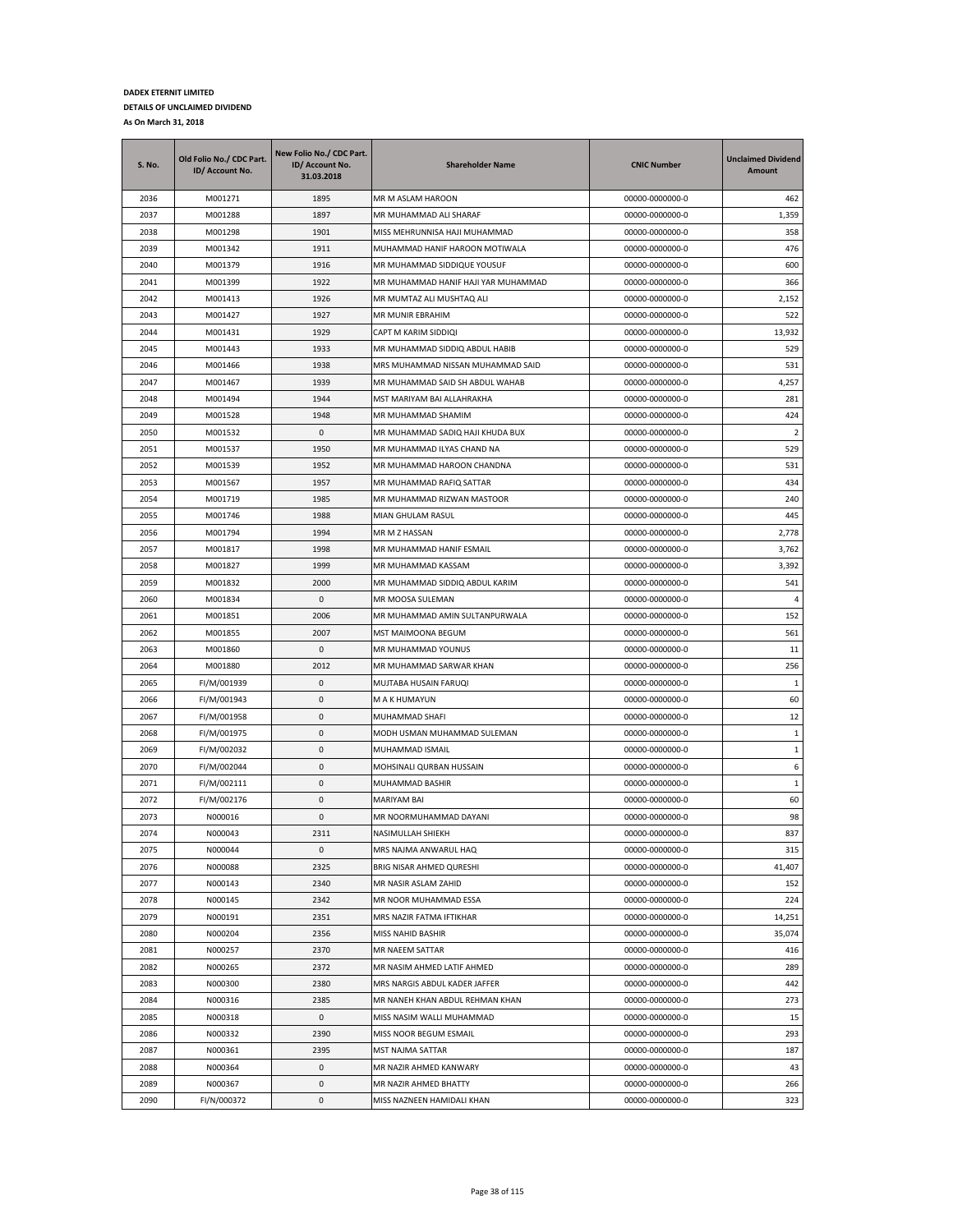| S. No. | Old Folio No./ CDC Part.<br>ID/ Account No. | New Folio No./ CDC Part.<br>ID/ Account No.<br>31.03.2018 | <b>Shareholder Name</b>            | <b>CNIC Number</b> | <b>Unclaimed Dividend</b><br>Amount |
|--------|---------------------------------------------|-----------------------------------------------------------|------------------------------------|--------------------|-------------------------------------|
| 2091   | 0000007                                     | 2454                                                      | MR ORLANDO DESA                    | 00000-0000000-0    | 18,306                              |
| 2092   | 0000037                                     | 0                                                         | MR OMAR ABDUL SHAKOOR              | 00000-0000000-0    | $\overline{7}$                      |
| 2093   | P000017                                     | 2468                                                      | MR PERVEZ BASHIR                   | 00000-0000000-0    | 152                                 |
| 2094   | P000024                                     | 2469                                                      | MR PERVEZ IQBAL                    | 00000-0000000-0    | 436                                 |
| 2095   | P000029                                     | 0                                                         | MR PALLONJI RUTTONJI AGA           | 00000-0000000-0    | $\overline{a}$                      |
| 2096   | P000040                                     | 2472                                                      | MR PAYAR ALI KAMRUDDIN             | 00000-0000000-0    | 4,174                               |
| 2097   | P000067                                     | 2473                                                      | MR PALLONJI RUTTONJI AGA           | 00000-0000000-0    | 692                                 |
| 2098   | Q000008                                     | 2491                                                      | MRS QAMAR AHMED                    | 00000-0000000-0    | 704                                 |
| 2099   | Q000009                                     | 2492                                                      | MRS QAMAR BEGUM AHMED BHOY         | 00000-0000000-0    | 265                                 |
| 2100   | Q000010                                     | 0                                                         | MR QAMAR RAZA KHAN                 | 00000-0000000-0    | 608                                 |
| 2101   | Q000013                                     | 2493                                                      | MRS QABILA KHATOON                 | 00000-0000000-0    | 532                                 |
| 2102   | Q000014                                     | 2494                                                      | QAZI HIFAZAT ALI                   | 00000-0000000-0    | 531                                 |
| 2103   | R000022                                     | 2514                                                      | MR RUSTOM SHAW AKSHAW PATEL        | 00000-0000000-0    | 152                                 |
| 2104   | R000083                                     | 2525                                                      | MRS RASHIDA BEGUM MEER NAZIR AHMED | 00000-0000000-0    | 27,853                              |
| 2105   | R000100                                     | 0                                                         | MISS RAFIA NASEER                  | 00000-0000000-0    | $\overline{2}$                      |
| 2106   | R000151                                     | 2541                                                      | MISS REHANA TABASSUM               | 00000-0000000-0    | 290                                 |
| 2107   | R000223                                     | 0                                                         | MR RAHIMTULLAH KASAM               | 00000-0000000-0    | 40                                  |
| 2108   | R000228                                     | 2556                                                      | MRS RASHIDA BEGUM MUHAMMAD YOUSUF  | 00000-0000000-0    | 150                                 |
| 2109   | R000257                                     | 2565                                                      | RAHATUN NISAN SHARIFAHAD           | 00000-0000000-0    | 538                                 |
| 2110   | R000318                                     | 2579                                                      | MRS RABIA ISMAIL                   | 00000-0000000-0    | 6,348                               |
| 2111   | R000333                                     | 2582                                                      | MISS RUKHSANA SATTAR               | 00000-0000000-0    | 408                                 |
| 2112   | R000386                                     | 2594                                                      | MR RASHID AHMED MOLVI MUHAMMAD     | 00000-0000000-0    | 291                                 |
| 2113   | R000387                                     | 2595                                                      | REHANA KHURSHID AHMED              | 00000-0000000-0    | 48                                  |
| 2114   | R000392                                     | 2598                                                      | RAZIA SULTANA HAJI SHAMSUDDIN      | 00000-0000000-0    | 3,412                               |
| 2115   | R000401                                     | 0                                                         | RAMZAN ALI G SURANI                | 00000-0000000-0    | 36                                  |
| 2116   | R000425                                     | 2601                                                      | MR RAZZAK H MEMON                  | 00000-0000000-0    | 274                                 |
| 2117   | R000431                                     | 0                                                         | MISS RASHIDA FATIMA                | 00000-0000000-0    | 12                                  |
| 2118   | R000527                                     | 0                                                         | RIAZ AHMED                         | 00000-0000000-0    | $\overline{7}$                      |
| 2119   | S000054                                     | 0                                                         | MR S AZIZ AHMED ABDUL KARIM        | 00000-0000000-0    | 36                                  |
| 2120   | S000089                                     | 0                                                         | SYED ZAFAR MEHDI ZAIDI             | 00000-0000000-0    | 11                                  |
| 2121   | S000095                                     | 0                                                         | MR SULEMAN HAJI SHARIFF            | 00000-0000000-0    | 1                                   |
| 2122   | S000112                                     | 0                                                         | LT COL SHAIKH YOUSUF HASAN         | 00000-0000000-0    | 86                                  |
| 2123   | S000121                                     | 2678                                                      | SYED HUSSAIN MAHALLATI             | 00000-0000000-0    | 7,488                               |
| 2124   | S000127                                     | 0                                                         | SH KHALID MANZOOR                  | 00000-0000000-0    | 9                                   |
| 2125   | S000135                                     | 0                                                         | SAEEDUDDIN H HALIM & ANOTHER       | 00000-0000000-0    | 21                                  |
| 2126   | S000175                                     | 2690                                                      | MRS SAEEDA BEGUM                   | 00000-0000000-0    | 188                                 |
| 2127   | S000258                                     | 2720                                                      | SHAIKH NAZIR AHMED                 | 00000-0000000-0    | 148                                 |
| 2128   | S000283                                     | 2729                                                      | DR SH MAQBOOL AHMED                | 00000-0000000-0    | 2,115                               |
| 2129   | S000335                                     | 2741                                                      | <b>MRS SIRTAJ MANZOOR</b>          | 00000-0000000-0    | 270                                 |
| 2130   | S000339                                     | 0                                                         | MR S M ISMAIL                      | 00000-0000000-0    | 19                                  |
| 2131   | S000342                                     | 2744                                                      | MR S H AWANI                       | 00000-0000000-0    | 227                                 |
| 2132   | S000352                                     | 2748                                                      | MRS SIRTAJ MANZOOR                 | 00000-0000000-0    | 287                                 |
| 2133   | S000383                                     | 2756                                                      | MRS SHAHIN SHAH BEGUM              | 00000-0000000-0    | 526                                 |
| 2134   | S000384                                     | 2757                                                      | MISS SYEDA AHMED                   | 00000-0000000-0    | 541                                 |
| 2135   | S000385                                     | 2758                                                      | MISS SALMA MUHAMMADI               | 00000-0000000-0    | 531                                 |
| 2136   | S000437                                     | 0                                                         | MR S M SHAH                        | 00000-0000000-0    | $\overline{4}$                      |
| 2137   | S000456                                     | 2776                                                      | MR SULEMAN HASHAM                  | 00000-0000000-0    | 1,353                               |
| 2138   | S000503                                     | 2784                                                      | MISS SAEEDA QAYOOM GHOURI          | 00000-0000000-0    | 168                                 |
| 2139   | S000505                                     | 2786                                                      | MR SHAHID MUHAMMAD KHAN            | 00000-0000000-0    | 144                                 |
| 2140   | S000572                                     | 0                                                         | MISS SAFIA PARVEEN DOST MUHAMMAD   | 00000-0000000-0    | 24                                  |
| 2141   | S000585                                     | 2815                                                      | MR S MUHAMMAD SIDDIQ               | 00000-0000000-0    | 107                                 |
| 2142   | S000605                                     | 2823                                                      | SHABBIR AKBERALI                   | 00000-0000000-0    | 686                                 |
| 2143   | S000617                                     | 2827                                                      | <b>SUFIA KARIM</b>                 | 00000-0000000-0    | 152                                 |
| 2144   | S000636                                     | 2832                                                      | BEGUM SAEEDA NAZIR                 | 00000-0000000-0    | 577                                 |
| 2145   | S000638                                     | 2833                                                      | MRS SAEEDA NAZIR                   | 00000-0000000-0    | 443                                 |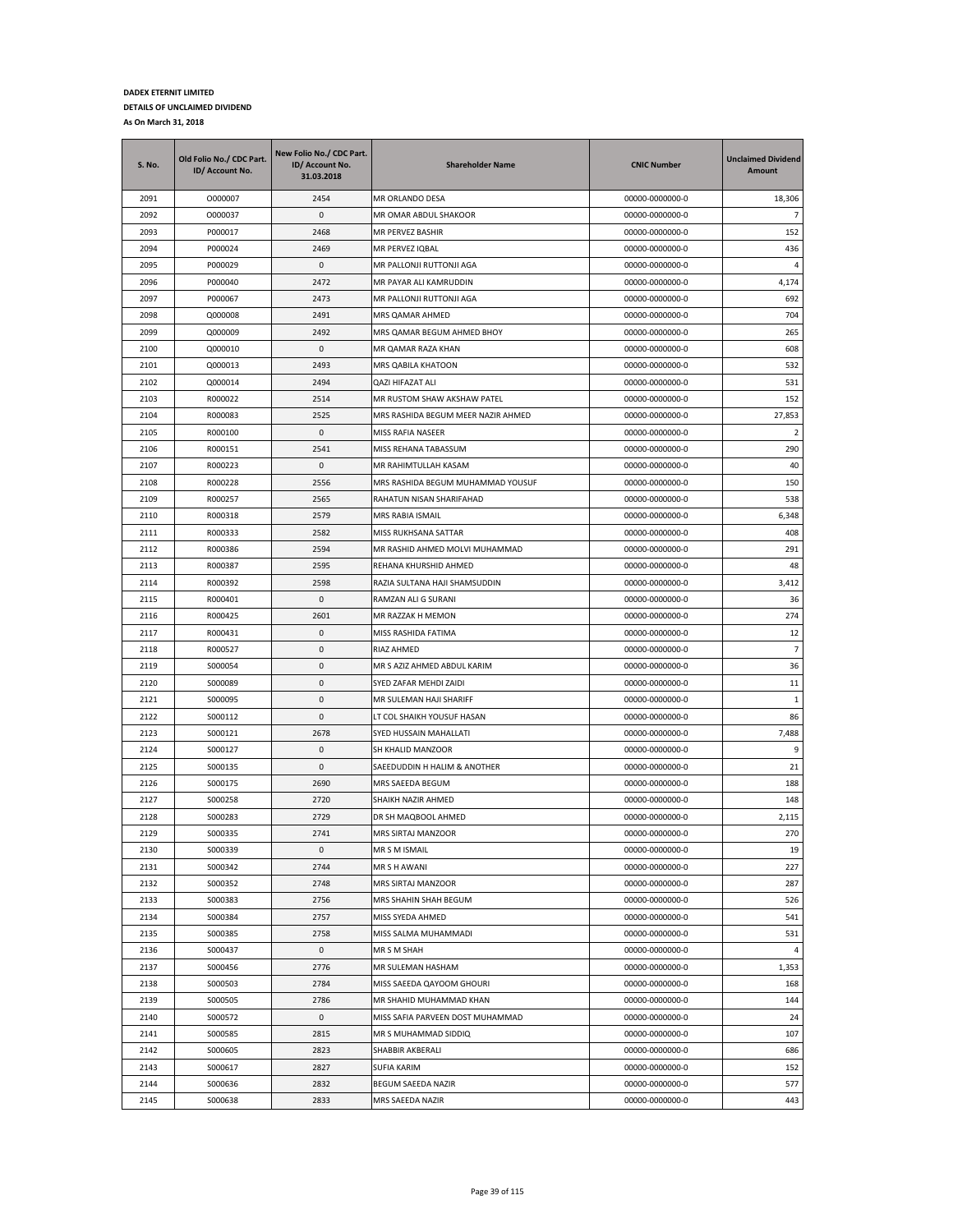| 2146<br>S000645<br>0<br>SHIEKH NAZIR<br>00000-0000000-0<br>64<br>0<br>64<br>2147<br>S000646<br>MRS SAEEDA KHANAM<br>00000-0000000-0<br>2148<br>00000-0000000-0<br>3,790<br>S000651<br>2835<br>MR SULTANALI KAMRUDDIN<br>2149<br>S000665<br>0<br>MRS SAFIA BEGUM BUX ELLAHI<br>11<br>00000-0000000-0<br>2150<br>2843<br>696<br>S000668<br>SYED ZULFIQAR ALI<br>00000-0000000-0<br>2151<br>2845<br>311<br>S000672<br>MRS SHAHIDA SHIEKH MUHAMMAD NAZIR<br>00000-0000000-0<br>2152<br>2847<br>MRS SARWAR BEGUM MUHAMMAD SADIQ<br>00000-0000000-0<br>2,836<br>S000678<br>5<br>2153<br>S000699<br>0<br>MRS SHER BANO JAFFER ALI<br>00000-0000000-0<br>2154<br>2858<br>129<br>S000712<br><b>MRS SUGHRA BEGUM</b><br>00000-0000000-0<br>2155<br>32<br>S000731<br>0<br>MR S M NAZIR<br>00000-0000000-0<br>2156<br>2863<br>287<br>S000732<br>MRS SUGHRA ASKARI<br>00000-0000000-0<br>2157<br>S000766<br>2880<br>MRS SHAHIN TAJUDDIN BHAMANI<br>00000-0000000-0<br>3,738<br>215<br>2158<br>S000795<br>2890<br>MR SADRUDDIN GULAMALI<br>00000-0000000-0<br>2159<br>S000823<br>2897<br>MR SALEH BHAI EMRAN ALI<br>00000-0000000-0<br>185<br>2160<br>2904<br>S000849<br>SHIEKH GHULAM MUHAMMAD SH NAWABDIN<br>00000-0000000-0<br>536<br>2161<br>2910<br>531<br>S000861<br>MISS SURIYA JAMAL MUHAMMAD YUNUS<br>00000-0000000-0<br>2162<br>S000868<br>0<br>MR SATTAR UMER USMAN BILWANI<br>00000-0000000-0<br>$\overline{2}$<br>2163<br>S000869<br>2911<br>159<br>MRS SARDAR BEGUM SH MUHAMMAD NAQI<br>00000-0000000-0<br>295<br>2164<br>S000882<br>2916<br>MR S ATAUR REHMAN A REHMAN<br>00000-0000000-0<br>2165<br>S000904<br>2922<br>MRS SHER BANU YOUSUF ALI<br>00000-0000000-0<br>160<br>2166<br>S000934<br>2938<br>SULEMAN HAJI SALEH MUHAMMAD<br>00000-0000000-0<br>529<br>41<br>2167<br>S000966<br>0<br>SYED AKBER ALI WARSI<br>00000-0000000-0<br>2168<br>S000968<br>2946<br>MISS SHAMIM YOUSUF<br>541<br>00000-0000000-0<br>2169<br>2950<br>S000980<br>SYED HUSAIN SHAH<br>00000-0000000-0<br>661<br>2170<br>S000999<br>2956<br>SULEMAN HAJI NOORMUHAMMAD<br>946<br>00000-0000000-0<br>2171<br>S001002<br>2957<br>SALEH MUHAMMAD DADWALA<br>00000-0000000-0<br>257<br>2172<br>S001011<br>0<br>SHAHZAD HUSAIN<br>00000-0000000-0<br>17<br>2173<br>0<br>$\overline{7}$<br>S001013<br>SALIM SATTAR<br>00000-0000000-0<br>2174<br>S001025<br>2966<br>SARBAI ALLAHRAKHA<br>00000-0000000-0<br>287<br>2175<br>0<br>3<br>S001027<br>SATTAR HUSEIN AGAD<br>00000-0000000-0<br>291<br>2176<br>S001028<br>2967<br>MRS SAKENA BAI ZAINUDDIN A HUSSAIN<br>00000-0000000-0<br>2974<br>285<br>2177<br>S001051<br>MRS SUGHRA MUHAMMAD CHANDA<br>00000-0000000-0<br>2178<br>S001110<br>2990<br>LT COL SHABBIR HUSSAIN<br>00000-0000000-0<br>293<br>2179<br>S001175<br>3006<br>SYED HAMID MOINUDDIN<br>00000-0000000-0<br>391<br>2180<br>3009<br>808<br>S001191<br>SAIYID AHMED FASEEH<br>00000-0000000-0<br>2181<br>3011<br>MR S BASHIRUDDIN AHMED<br>S001195<br>00000-0000000-0<br>580<br>2182<br>3014<br>S001219<br>MR SAEED AHMED<br>00000-0000000-0<br>3,365<br>2183<br>FI/S/001260<br>0<br>SADIDUDDIN ARSHAD<br>00000-0000000-0<br>33<br>S ATHAR AHMED HASHMI<br>$\mathbf{1}$<br>2184<br>FI/S/001270<br>$\Omega$<br>00000-0000000-0<br>2185<br>FI/S/001390<br>0<br>00000-0000000-0<br>$\mathbf{1}$<br>SAKINA ISMAIL<br>2186<br>FI/S/001406<br>0<br>SABANABANU A RAZZAQ<br>00000-0000000-0<br>9<br>$\pmb{0}$<br>2187<br>FI/S/001408<br>MISS SALMA FIDAALI HALAI<br>00000-0000000-0<br>12<br>2188<br>FI/S/001416<br>0<br>MR S N PITHAPURWALA<br>00000-0000000-0<br>33<br>2189<br>3043<br>10,790<br>S001468<br>MR SH ASHIQ ALI<br>00000-0000000-0<br>2190<br>S001475<br>3045<br>SH SHAFIQUR REHMAN<br>00000-0000000-0<br>5,085<br>87,851<br>2191<br>T000005<br>3172<br>MR TAQI M FARUQI<br>00000-0000000-0<br>2192<br>T000035<br>3179<br>TASLIM BEGUM AMANULLAH KHAN<br>00000-0000000-0<br>10,276<br>2193<br>T000046<br>3182<br>MR TAHIRALI HASANALI<br>00000-0000000-0<br>2,290<br>2194<br>T000056<br>0<br>MRS TAHIRA KHAN SULTAN AHMED KHAN<br>00000-0000000-0<br>$\overline{2}$<br>2195<br>3198<br>00000-0000000-0<br>541<br>T000094<br>TAHIRA BEGUM SULTAN AHMED<br>U000033<br>2,138<br>2196<br>3233<br>MR UMAR NOOR MUHAMMAD KAMDAR<br>00000-0000000-0<br>0<br>2197<br>U000046<br>MR USMAN HAJI ESSACK<br>00000-0000000-0<br>6<br>2198<br>V000028<br>3252<br>MR V ABDUL RAHIM ABDULLAH<br>00000-0000000-0<br>2,768<br>2199<br>W000025<br>3261<br>MISS WASIM FATIMA KHOKHAR<br>00000-0000000-0<br>534 | <b>S. No.</b> | Old Folio No./ CDC Part.<br>ID/ Account No. | New Folio No./ CDC Part.<br>ID/ Account No.<br>31.03.2018 | <b>Shareholder Name</b> | <b>CNIC Number</b> | <b>Unclaimed Dividend</b><br>Amount |
|----------------------------------------------------------------------------------------------------------------------------------------------------------------------------------------------------------------------------------------------------------------------------------------------------------------------------------------------------------------------------------------------------------------------------------------------------------------------------------------------------------------------------------------------------------------------------------------------------------------------------------------------------------------------------------------------------------------------------------------------------------------------------------------------------------------------------------------------------------------------------------------------------------------------------------------------------------------------------------------------------------------------------------------------------------------------------------------------------------------------------------------------------------------------------------------------------------------------------------------------------------------------------------------------------------------------------------------------------------------------------------------------------------------------------------------------------------------------------------------------------------------------------------------------------------------------------------------------------------------------------------------------------------------------------------------------------------------------------------------------------------------------------------------------------------------------------------------------------------------------------------------------------------------------------------------------------------------------------------------------------------------------------------------------------------------------------------------------------------------------------------------------------------------------------------------------------------------------------------------------------------------------------------------------------------------------------------------------------------------------------------------------------------------------------------------------------------------------------------------------------------------------------------------------------------------------------------------------------------------------------------------------------------------------------------------------------------------------------------------------------------------------------------------------------------------------------------------------------------------------------------------------------------------------------------------------------------------------------------------------------------------------------------------------------------------------------------------------------------------------------------------------------------------------------------------------------------------------------------------------------------------------------------------------------------------------------------------------------------------------------------------------------------------------------------------------------------------------------------------------------------------------------------------------------------------------------------------------------------------------------------------------------------------------------------------------------------------------------------------------------------------------------------------------------------------------------------------------------------------------------------------------------------------------------------------------------------------------------------------------------------------------------------------------------------------------------------------------------------------------------------------------------------------------------------------------------------------------------------------------------------------------------------------------------------------------------------------------------------------------------------------------------------------------------------------------------------------------------------------|---------------|---------------------------------------------|-----------------------------------------------------------|-------------------------|--------------------|-------------------------------------|
|                                                                                                                                                                                                                                                                                                                                                                                                                                                                                                                                                                                                                                                                                                                                                                                                                                                                                                                                                                                                                                                                                                                                                                                                                                                                                                                                                                                                                                                                                                                                                                                                                                                                                                                                                                                                                                                                                                                                                                                                                                                                                                                                                                                                                                                                                                                                                                                                                                                                                                                                                                                                                                                                                                                                                                                                                                                                                                                                                                                                                                                                                                                                                                                                                                                                                                                                                                                                                                                                                                                                                                                                                                                                                                                                                                                                                                                                                                                                                                                                                                                                                                                                                                                                                                                                                                                                                                                                                                                                                        |               |                                             |                                                           |                         |                    |                                     |
|                                                                                                                                                                                                                                                                                                                                                                                                                                                                                                                                                                                                                                                                                                                                                                                                                                                                                                                                                                                                                                                                                                                                                                                                                                                                                                                                                                                                                                                                                                                                                                                                                                                                                                                                                                                                                                                                                                                                                                                                                                                                                                                                                                                                                                                                                                                                                                                                                                                                                                                                                                                                                                                                                                                                                                                                                                                                                                                                                                                                                                                                                                                                                                                                                                                                                                                                                                                                                                                                                                                                                                                                                                                                                                                                                                                                                                                                                                                                                                                                                                                                                                                                                                                                                                                                                                                                                                                                                                                                                        |               |                                             |                                                           |                         |                    |                                     |
|                                                                                                                                                                                                                                                                                                                                                                                                                                                                                                                                                                                                                                                                                                                                                                                                                                                                                                                                                                                                                                                                                                                                                                                                                                                                                                                                                                                                                                                                                                                                                                                                                                                                                                                                                                                                                                                                                                                                                                                                                                                                                                                                                                                                                                                                                                                                                                                                                                                                                                                                                                                                                                                                                                                                                                                                                                                                                                                                                                                                                                                                                                                                                                                                                                                                                                                                                                                                                                                                                                                                                                                                                                                                                                                                                                                                                                                                                                                                                                                                                                                                                                                                                                                                                                                                                                                                                                                                                                                                                        |               |                                             |                                                           |                         |                    |                                     |
|                                                                                                                                                                                                                                                                                                                                                                                                                                                                                                                                                                                                                                                                                                                                                                                                                                                                                                                                                                                                                                                                                                                                                                                                                                                                                                                                                                                                                                                                                                                                                                                                                                                                                                                                                                                                                                                                                                                                                                                                                                                                                                                                                                                                                                                                                                                                                                                                                                                                                                                                                                                                                                                                                                                                                                                                                                                                                                                                                                                                                                                                                                                                                                                                                                                                                                                                                                                                                                                                                                                                                                                                                                                                                                                                                                                                                                                                                                                                                                                                                                                                                                                                                                                                                                                                                                                                                                                                                                                                                        |               |                                             |                                                           |                         |                    |                                     |
|                                                                                                                                                                                                                                                                                                                                                                                                                                                                                                                                                                                                                                                                                                                                                                                                                                                                                                                                                                                                                                                                                                                                                                                                                                                                                                                                                                                                                                                                                                                                                                                                                                                                                                                                                                                                                                                                                                                                                                                                                                                                                                                                                                                                                                                                                                                                                                                                                                                                                                                                                                                                                                                                                                                                                                                                                                                                                                                                                                                                                                                                                                                                                                                                                                                                                                                                                                                                                                                                                                                                                                                                                                                                                                                                                                                                                                                                                                                                                                                                                                                                                                                                                                                                                                                                                                                                                                                                                                                                                        |               |                                             |                                                           |                         |                    |                                     |
|                                                                                                                                                                                                                                                                                                                                                                                                                                                                                                                                                                                                                                                                                                                                                                                                                                                                                                                                                                                                                                                                                                                                                                                                                                                                                                                                                                                                                                                                                                                                                                                                                                                                                                                                                                                                                                                                                                                                                                                                                                                                                                                                                                                                                                                                                                                                                                                                                                                                                                                                                                                                                                                                                                                                                                                                                                                                                                                                                                                                                                                                                                                                                                                                                                                                                                                                                                                                                                                                                                                                                                                                                                                                                                                                                                                                                                                                                                                                                                                                                                                                                                                                                                                                                                                                                                                                                                                                                                                                                        |               |                                             |                                                           |                         |                    |                                     |
|                                                                                                                                                                                                                                                                                                                                                                                                                                                                                                                                                                                                                                                                                                                                                                                                                                                                                                                                                                                                                                                                                                                                                                                                                                                                                                                                                                                                                                                                                                                                                                                                                                                                                                                                                                                                                                                                                                                                                                                                                                                                                                                                                                                                                                                                                                                                                                                                                                                                                                                                                                                                                                                                                                                                                                                                                                                                                                                                                                                                                                                                                                                                                                                                                                                                                                                                                                                                                                                                                                                                                                                                                                                                                                                                                                                                                                                                                                                                                                                                                                                                                                                                                                                                                                                                                                                                                                                                                                                                                        |               |                                             |                                                           |                         |                    |                                     |
|                                                                                                                                                                                                                                                                                                                                                                                                                                                                                                                                                                                                                                                                                                                                                                                                                                                                                                                                                                                                                                                                                                                                                                                                                                                                                                                                                                                                                                                                                                                                                                                                                                                                                                                                                                                                                                                                                                                                                                                                                                                                                                                                                                                                                                                                                                                                                                                                                                                                                                                                                                                                                                                                                                                                                                                                                                                                                                                                                                                                                                                                                                                                                                                                                                                                                                                                                                                                                                                                                                                                                                                                                                                                                                                                                                                                                                                                                                                                                                                                                                                                                                                                                                                                                                                                                                                                                                                                                                                                                        |               |                                             |                                                           |                         |                    |                                     |
|                                                                                                                                                                                                                                                                                                                                                                                                                                                                                                                                                                                                                                                                                                                                                                                                                                                                                                                                                                                                                                                                                                                                                                                                                                                                                                                                                                                                                                                                                                                                                                                                                                                                                                                                                                                                                                                                                                                                                                                                                                                                                                                                                                                                                                                                                                                                                                                                                                                                                                                                                                                                                                                                                                                                                                                                                                                                                                                                                                                                                                                                                                                                                                                                                                                                                                                                                                                                                                                                                                                                                                                                                                                                                                                                                                                                                                                                                                                                                                                                                                                                                                                                                                                                                                                                                                                                                                                                                                                                                        |               |                                             |                                                           |                         |                    |                                     |
|                                                                                                                                                                                                                                                                                                                                                                                                                                                                                                                                                                                                                                                                                                                                                                                                                                                                                                                                                                                                                                                                                                                                                                                                                                                                                                                                                                                                                                                                                                                                                                                                                                                                                                                                                                                                                                                                                                                                                                                                                                                                                                                                                                                                                                                                                                                                                                                                                                                                                                                                                                                                                                                                                                                                                                                                                                                                                                                                                                                                                                                                                                                                                                                                                                                                                                                                                                                                                                                                                                                                                                                                                                                                                                                                                                                                                                                                                                                                                                                                                                                                                                                                                                                                                                                                                                                                                                                                                                                                                        |               |                                             |                                                           |                         |                    |                                     |
|                                                                                                                                                                                                                                                                                                                                                                                                                                                                                                                                                                                                                                                                                                                                                                                                                                                                                                                                                                                                                                                                                                                                                                                                                                                                                                                                                                                                                                                                                                                                                                                                                                                                                                                                                                                                                                                                                                                                                                                                                                                                                                                                                                                                                                                                                                                                                                                                                                                                                                                                                                                                                                                                                                                                                                                                                                                                                                                                                                                                                                                                                                                                                                                                                                                                                                                                                                                                                                                                                                                                                                                                                                                                                                                                                                                                                                                                                                                                                                                                                                                                                                                                                                                                                                                                                                                                                                                                                                                                                        |               |                                             |                                                           |                         |                    |                                     |
|                                                                                                                                                                                                                                                                                                                                                                                                                                                                                                                                                                                                                                                                                                                                                                                                                                                                                                                                                                                                                                                                                                                                                                                                                                                                                                                                                                                                                                                                                                                                                                                                                                                                                                                                                                                                                                                                                                                                                                                                                                                                                                                                                                                                                                                                                                                                                                                                                                                                                                                                                                                                                                                                                                                                                                                                                                                                                                                                                                                                                                                                                                                                                                                                                                                                                                                                                                                                                                                                                                                                                                                                                                                                                                                                                                                                                                                                                                                                                                                                                                                                                                                                                                                                                                                                                                                                                                                                                                                                                        |               |                                             |                                                           |                         |                    |                                     |
|                                                                                                                                                                                                                                                                                                                                                                                                                                                                                                                                                                                                                                                                                                                                                                                                                                                                                                                                                                                                                                                                                                                                                                                                                                                                                                                                                                                                                                                                                                                                                                                                                                                                                                                                                                                                                                                                                                                                                                                                                                                                                                                                                                                                                                                                                                                                                                                                                                                                                                                                                                                                                                                                                                                                                                                                                                                                                                                                                                                                                                                                                                                                                                                                                                                                                                                                                                                                                                                                                                                                                                                                                                                                                                                                                                                                                                                                                                                                                                                                                                                                                                                                                                                                                                                                                                                                                                                                                                                                                        |               |                                             |                                                           |                         |                    |                                     |
|                                                                                                                                                                                                                                                                                                                                                                                                                                                                                                                                                                                                                                                                                                                                                                                                                                                                                                                                                                                                                                                                                                                                                                                                                                                                                                                                                                                                                                                                                                                                                                                                                                                                                                                                                                                                                                                                                                                                                                                                                                                                                                                                                                                                                                                                                                                                                                                                                                                                                                                                                                                                                                                                                                                                                                                                                                                                                                                                                                                                                                                                                                                                                                                                                                                                                                                                                                                                                                                                                                                                                                                                                                                                                                                                                                                                                                                                                                                                                                                                                                                                                                                                                                                                                                                                                                                                                                                                                                                                                        |               |                                             |                                                           |                         |                    |                                     |
|                                                                                                                                                                                                                                                                                                                                                                                                                                                                                                                                                                                                                                                                                                                                                                                                                                                                                                                                                                                                                                                                                                                                                                                                                                                                                                                                                                                                                                                                                                                                                                                                                                                                                                                                                                                                                                                                                                                                                                                                                                                                                                                                                                                                                                                                                                                                                                                                                                                                                                                                                                                                                                                                                                                                                                                                                                                                                                                                                                                                                                                                                                                                                                                                                                                                                                                                                                                                                                                                                                                                                                                                                                                                                                                                                                                                                                                                                                                                                                                                                                                                                                                                                                                                                                                                                                                                                                                                                                                                                        |               |                                             |                                                           |                         |                    |                                     |
|                                                                                                                                                                                                                                                                                                                                                                                                                                                                                                                                                                                                                                                                                                                                                                                                                                                                                                                                                                                                                                                                                                                                                                                                                                                                                                                                                                                                                                                                                                                                                                                                                                                                                                                                                                                                                                                                                                                                                                                                                                                                                                                                                                                                                                                                                                                                                                                                                                                                                                                                                                                                                                                                                                                                                                                                                                                                                                                                                                                                                                                                                                                                                                                                                                                                                                                                                                                                                                                                                                                                                                                                                                                                                                                                                                                                                                                                                                                                                                                                                                                                                                                                                                                                                                                                                                                                                                                                                                                                                        |               |                                             |                                                           |                         |                    |                                     |
|                                                                                                                                                                                                                                                                                                                                                                                                                                                                                                                                                                                                                                                                                                                                                                                                                                                                                                                                                                                                                                                                                                                                                                                                                                                                                                                                                                                                                                                                                                                                                                                                                                                                                                                                                                                                                                                                                                                                                                                                                                                                                                                                                                                                                                                                                                                                                                                                                                                                                                                                                                                                                                                                                                                                                                                                                                                                                                                                                                                                                                                                                                                                                                                                                                                                                                                                                                                                                                                                                                                                                                                                                                                                                                                                                                                                                                                                                                                                                                                                                                                                                                                                                                                                                                                                                                                                                                                                                                                                                        |               |                                             |                                                           |                         |                    |                                     |
|                                                                                                                                                                                                                                                                                                                                                                                                                                                                                                                                                                                                                                                                                                                                                                                                                                                                                                                                                                                                                                                                                                                                                                                                                                                                                                                                                                                                                                                                                                                                                                                                                                                                                                                                                                                                                                                                                                                                                                                                                                                                                                                                                                                                                                                                                                                                                                                                                                                                                                                                                                                                                                                                                                                                                                                                                                                                                                                                                                                                                                                                                                                                                                                                                                                                                                                                                                                                                                                                                                                                                                                                                                                                                                                                                                                                                                                                                                                                                                                                                                                                                                                                                                                                                                                                                                                                                                                                                                                                                        |               |                                             |                                                           |                         |                    |                                     |
|                                                                                                                                                                                                                                                                                                                                                                                                                                                                                                                                                                                                                                                                                                                                                                                                                                                                                                                                                                                                                                                                                                                                                                                                                                                                                                                                                                                                                                                                                                                                                                                                                                                                                                                                                                                                                                                                                                                                                                                                                                                                                                                                                                                                                                                                                                                                                                                                                                                                                                                                                                                                                                                                                                                                                                                                                                                                                                                                                                                                                                                                                                                                                                                                                                                                                                                                                                                                                                                                                                                                                                                                                                                                                                                                                                                                                                                                                                                                                                                                                                                                                                                                                                                                                                                                                                                                                                                                                                                                                        |               |                                             |                                                           |                         |                    |                                     |
|                                                                                                                                                                                                                                                                                                                                                                                                                                                                                                                                                                                                                                                                                                                                                                                                                                                                                                                                                                                                                                                                                                                                                                                                                                                                                                                                                                                                                                                                                                                                                                                                                                                                                                                                                                                                                                                                                                                                                                                                                                                                                                                                                                                                                                                                                                                                                                                                                                                                                                                                                                                                                                                                                                                                                                                                                                                                                                                                                                                                                                                                                                                                                                                                                                                                                                                                                                                                                                                                                                                                                                                                                                                                                                                                                                                                                                                                                                                                                                                                                                                                                                                                                                                                                                                                                                                                                                                                                                                                                        |               |                                             |                                                           |                         |                    |                                     |
|                                                                                                                                                                                                                                                                                                                                                                                                                                                                                                                                                                                                                                                                                                                                                                                                                                                                                                                                                                                                                                                                                                                                                                                                                                                                                                                                                                                                                                                                                                                                                                                                                                                                                                                                                                                                                                                                                                                                                                                                                                                                                                                                                                                                                                                                                                                                                                                                                                                                                                                                                                                                                                                                                                                                                                                                                                                                                                                                                                                                                                                                                                                                                                                                                                                                                                                                                                                                                                                                                                                                                                                                                                                                                                                                                                                                                                                                                                                                                                                                                                                                                                                                                                                                                                                                                                                                                                                                                                                                                        |               |                                             |                                                           |                         |                    |                                     |
|                                                                                                                                                                                                                                                                                                                                                                                                                                                                                                                                                                                                                                                                                                                                                                                                                                                                                                                                                                                                                                                                                                                                                                                                                                                                                                                                                                                                                                                                                                                                                                                                                                                                                                                                                                                                                                                                                                                                                                                                                                                                                                                                                                                                                                                                                                                                                                                                                                                                                                                                                                                                                                                                                                                                                                                                                                                                                                                                                                                                                                                                                                                                                                                                                                                                                                                                                                                                                                                                                                                                                                                                                                                                                                                                                                                                                                                                                                                                                                                                                                                                                                                                                                                                                                                                                                                                                                                                                                                                                        |               |                                             |                                                           |                         |                    |                                     |
|                                                                                                                                                                                                                                                                                                                                                                                                                                                                                                                                                                                                                                                                                                                                                                                                                                                                                                                                                                                                                                                                                                                                                                                                                                                                                                                                                                                                                                                                                                                                                                                                                                                                                                                                                                                                                                                                                                                                                                                                                                                                                                                                                                                                                                                                                                                                                                                                                                                                                                                                                                                                                                                                                                                                                                                                                                                                                                                                                                                                                                                                                                                                                                                                                                                                                                                                                                                                                                                                                                                                                                                                                                                                                                                                                                                                                                                                                                                                                                                                                                                                                                                                                                                                                                                                                                                                                                                                                                                                                        |               |                                             |                                                           |                         |                    |                                     |
|                                                                                                                                                                                                                                                                                                                                                                                                                                                                                                                                                                                                                                                                                                                                                                                                                                                                                                                                                                                                                                                                                                                                                                                                                                                                                                                                                                                                                                                                                                                                                                                                                                                                                                                                                                                                                                                                                                                                                                                                                                                                                                                                                                                                                                                                                                                                                                                                                                                                                                                                                                                                                                                                                                                                                                                                                                                                                                                                                                                                                                                                                                                                                                                                                                                                                                                                                                                                                                                                                                                                                                                                                                                                                                                                                                                                                                                                                                                                                                                                                                                                                                                                                                                                                                                                                                                                                                                                                                                                                        |               |                                             |                                                           |                         |                    |                                     |
|                                                                                                                                                                                                                                                                                                                                                                                                                                                                                                                                                                                                                                                                                                                                                                                                                                                                                                                                                                                                                                                                                                                                                                                                                                                                                                                                                                                                                                                                                                                                                                                                                                                                                                                                                                                                                                                                                                                                                                                                                                                                                                                                                                                                                                                                                                                                                                                                                                                                                                                                                                                                                                                                                                                                                                                                                                                                                                                                                                                                                                                                                                                                                                                                                                                                                                                                                                                                                                                                                                                                                                                                                                                                                                                                                                                                                                                                                                                                                                                                                                                                                                                                                                                                                                                                                                                                                                                                                                                                                        |               |                                             |                                                           |                         |                    |                                     |
|                                                                                                                                                                                                                                                                                                                                                                                                                                                                                                                                                                                                                                                                                                                                                                                                                                                                                                                                                                                                                                                                                                                                                                                                                                                                                                                                                                                                                                                                                                                                                                                                                                                                                                                                                                                                                                                                                                                                                                                                                                                                                                                                                                                                                                                                                                                                                                                                                                                                                                                                                                                                                                                                                                                                                                                                                                                                                                                                                                                                                                                                                                                                                                                                                                                                                                                                                                                                                                                                                                                                                                                                                                                                                                                                                                                                                                                                                                                                                                                                                                                                                                                                                                                                                                                                                                                                                                                                                                                                                        |               |                                             |                                                           |                         |                    |                                     |
|                                                                                                                                                                                                                                                                                                                                                                                                                                                                                                                                                                                                                                                                                                                                                                                                                                                                                                                                                                                                                                                                                                                                                                                                                                                                                                                                                                                                                                                                                                                                                                                                                                                                                                                                                                                                                                                                                                                                                                                                                                                                                                                                                                                                                                                                                                                                                                                                                                                                                                                                                                                                                                                                                                                                                                                                                                                                                                                                                                                                                                                                                                                                                                                                                                                                                                                                                                                                                                                                                                                                                                                                                                                                                                                                                                                                                                                                                                                                                                                                                                                                                                                                                                                                                                                                                                                                                                                                                                                                                        |               |                                             |                                                           |                         |                    |                                     |
|                                                                                                                                                                                                                                                                                                                                                                                                                                                                                                                                                                                                                                                                                                                                                                                                                                                                                                                                                                                                                                                                                                                                                                                                                                                                                                                                                                                                                                                                                                                                                                                                                                                                                                                                                                                                                                                                                                                                                                                                                                                                                                                                                                                                                                                                                                                                                                                                                                                                                                                                                                                                                                                                                                                                                                                                                                                                                                                                                                                                                                                                                                                                                                                                                                                                                                                                                                                                                                                                                                                                                                                                                                                                                                                                                                                                                                                                                                                                                                                                                                                                                                                                                                                                                                                                                                                                                                                                                                                                                        |               |                                             |                                                           |                         |                    |                                     |
|                                                                                                                                                                                                                                                                                                                                                                                                                                                                                                                                                                                                                                                                                                                                                                                                                                                                                                                                                                                                                                                                                                                                                                                                                                                                                                                                                                                                                                                                                                                                                                                                                                                                                                                                                                                                                                                                                                                                                                                                                                                                                                                                                                                                                                                                                                                                                                                                                                                                                                                                                                                                                                                                                                                                                                                                                                                                                                                                                                                                                                                                                                                                                                                                                                                                                                                                                                                                                                                                                                                                                                                                                                                                                                                                                                                                                                                                                                                                                                                                                                                                                                                                                                                                                                                                                                                                                                                                                                                                                        |               |                                             |                                                           |                         |                    |                                     |
|                                                                                                                                                                                                                                                                                                                                                                                                                                                                                                                                                                                                                                                                                                                                                                                                                                                                                                                                                                                                                                                                                                                                                                                                                                                                                                                                                                                                                                                                                                                                                                                                                                                                                                                                                                                                                                                                                                                                                                                                                                                                                                                                                                                                                                                                                                                                                                                                                                                                                                                                                                                                                                                                                                                                                                                                                                                                                                                                                                                                                                                                                                                                                                                                                                                                                                                                                                                                                                                                                                                                                                                                                                                                                                                                                                                                                                                                                                                                                                                                                                                                                                                                                                                                                                                                                                                                                                                                                                                                                        |               |                                             |                                                           |                         |                    |                                     |
|                                                                                                                                                                                                                                                                                                                                                                                                                                                                                                                                                                                                                                                                                                                                                                                                                                                                                                                                                                                                                                                                                                                                                                                                                                                                                                                                                                                                                                                                                                                                                                                                                                                                                                                                                                                                                                                                                                                                                                                                                                                                                                                                                                                                                                                                                                                                                                                                                                                                                                                                                                                                                                                                                                                                                                                                                                                                                                                                                                                                                                                                                                                                                                                                                                                                                                                                                                                                                                                                                                                                                                                                                                                                                                                                                                                                                                                                                                                                                                                                                                                                                                                                                                                                                                                                                                                                                                                                                                                                                        |               |                                             |                                                           |                         |                    |                                     |
|                                                                                                                                                                                                                                                                                                                                                                                                                                                                                                                                                                                                                                                                                                                                                                                                                                                                                                                                                                                                                                                                                                                                                                                                                                                                                                                                                                                                                                                                                                                                                                                                                                                                                                                                                                                                                                                                                                                                                                                                                                                                                                                                                                                                                                                                                                                                                                                                                                                                                                                                                                                                                                                                                                                                                                                                                                                                                                                                                                                                                                                                                                                                                                                                                                                                                                                                                                                                                                                                                                                                                                                                                                                                                                                                                                                                                                                                                                                                                                                                                                                                                                                                                                                                                                                                                                                                                                                                                                                                                        |               |                                             |                                                           |                         |                    |                                     |
|                                                                                                                                                                                                                                                                                                                                                                                                                                                                                                                                                                                                                                                                                                                                                                                                                                                                                                                                                                                                                                                                                                                                                                                                                                                                                                                                                                                                                                                                                                                                                                                                                                                                                                                                                                                                                                                                                                                                                                                                                                                                                                                                                                                                                                                                                                                                                                                                                                                                                                                                                                                                                                                                                                                                                                                                                                                                                                                                                                                                                                                                                                                                                                                                                                                                                                                                                                                                                                                                                                                                                                                                                                                                                                                                                                                                                                                                                                                                                                                                                                                                                                                                                                                                                                                                                                                                                                                                                                                                                        |               |                                             |                                                           |                         |                    |                                     |
|                                                                                                                                                                                                                                                                                                                                                                                                                                                                                                                                                                                                                                                                                                                                                                                                                                                                                                                                                                                                                                                                                                                                                                                                                                                                                                                                                                                                                                                                                                                                                                                                                                                                                                                                                                                                                                                                                                                                                                                                                                                                                                                                                                                                                                                                                                                                                                                                                                                                                                                                                                                                                                                                                                                                                                                                                                                                                                                                                                                                                                                                                                                                                                                                                                                                                                                                                                                                                                                                                                                                                                                                                                                                                                                                                                                                                                                                                                                                                                                                                                                                                                                                                                                                                                                                                                                                                                                                                                                                                        |               |                                             |                                                           |                         |                    |                                     |
|                                                                                                                                                                                                                                                                                                                                                                                                                                                                                                                                                                                                                                                                                                                                                                                                                                                                                                                                                                                                                                                                                                                                                                                                                                                                                                                                                                                                                                                                                                                                                                                                                                                                                                                                                                                                                                                                                                                                                                                                                                                                                                                                                                                                                                                                                                                                                                                                                                                                                                                                                                                                                                                                                                                                                                                                                                                                                                                                                                                                                                                                                                                                                                                                                                                                                                                                                                                                                                                                                                                                                                                                                                                                                                                                                                                                                                                                                                                                                                                                                                                                                                                                                                                                                                                                                                                                                                                                                                                                                        |               |                                             |                                                           |                         |                    |                                     |
|                                                                                                                                                                                                                                                                                                                                                                                                                                                                                                                                                                                                                                                                                                                                                                                                                                                                                                                                                                                                                                                                                                                                                                                                                                                                                                                                                                                                                                                                                                                                                                                                                                                                                                                                                                                                                                                                                                                                                                                                                                                                                                                                                                                                                                                                                                                                                                                                                                                                                                                                                                                                                                                                                                                                                                                                                                                                                                                                                                                                                                                                                                                                                                                                                                                                                                                                                                                                                                                                                                                                                                                                                                                                                                                                                                                                                                                                                                                                                                                                                                                                                                                                                                                                                                                                                                                                                                                                                                                                                        |               |                                             |                                                           |                         |                    |                                     |
|                                                                                                                                                                                                                                                                                                                                                                                                                                                                                                                                                                                                                                                                                                                                                                                                                                                                                                                                                                                                                                                                                                                                                                                                                                                                                                                                                                                                                                                                                                                                                                                                                                                                                                                                                                                                                                                                                                                                                                                                                                                                                                                                                                                                                                                                                                                                                                                                                                                                                                                                                                                                                                                                                                                                                                                                                                                                                                                                                                                                                                                                                                                                                                                                                                                                                                                                                                                                                                                                                                                                                                                                                                                                                                                                                                                                                                                                                                                                                                                                                                                                                                                                                                                                                                                                                                                                                                                                                                                                                        |               |                                             |                                                           |                         |                    |                                     |
|                                                                                                                                                                                                                                                                                                                                                                                                                                                                                                                                                                                                                                                                                                                                                                                                                                                                                                                                                                                                                                                                                                                                                                                                                                                                                                                                                                                                                                                                                                                                                                                                                                                                                                                                                                                                                                                                                                                                                                                                                                                                                                                                                                                                                                                                                                                                                                                                                                                                                                                                                                                                                                                                                                                                                                                                                                                                                                                                                                                                                                                                                                                                                                                                                                                                                                                                                                                                                                                                                                                                                                                                                                                                                                                                                                                                                                                                                                                                                                                                                                                                                                                                                                                                                                                                                                                                                                                                                                                                                        |               |                                             |                                                           |                         |                    |                                     |
|                                                                                                                                                                                                                                                                                                                                                                                                                                                                                                                                                                                                                                                                                                                                                                                                                                                                                                                                                                                                                                                                                                                                                                                                                                                                                                                                                                                                                                                                                                                                                                                                                                                                                                                                                                                                                                                                                                                                                                                                                                                                                                                                                                                                                                                                                                                                                                                                                                                                                                                                                                                                                                                                                                                                                                                                                                                                                                                                                                                                                                                                                                                                                                                                                                                                                                                                                                                                                                                                                                                                                                                                                                                                                                                                                                                                                                                                                                                                                                                                                                                                                                                                                                                                                                                                                                                                                                                                                                                                                        |               |                                             |                                                           |                         |                    |                                     |
|                                                                                                                                                                                                                                                                                                                                                                                                                                                                                                                                                                                                                                                                                                                                                                                                                                                                                                                                                                                                                                                                                                                                                                                                                                                                                                                                                                                                                                                                                                                                                                                                                                                                                                                                                                                                                                                                                                                                                                                                                                                                                                                                                                                                                                                                                                                                                                                                                                                                                                                                                                                                                                                                                                                                                                                                                                                                                                                                                                                                                                                                                                                                                                                                                                                                                                                                                                                                                                                                                                                                                                                                                                                                                                                                                                                                                                                                                                                                                                                                                                                                                                                                                                                                                                                                                                                                                                                                                                                                                        |               |                                             |                                                           |                         |                    |                                     |
|                                                                                                                                                                                                                                                                                                                                                                                                                                                                                                                                                                                                                                                                                                                                                                                                                                                                                                                                                                                                                                                                                                                                                                                                                                                                                                                                                                                                                                                                                                                                                                                                                                                                                                                                                                                                                                                                                                                                                                                                                                                                                                                                                                                                                                                                                                                                                                                                                                                                                                                                                                                                                                                                                                                                                                                                                                                                                                                                                                                                                                                                                                                                                                                                                                                                                                                                                                                                                                                                                                                                                                                                                                                                                                                                                                                                                                                                                                                                                                                                                                                                                                                                                                                                                                                                                                                                                                                                                                                                                        |               |                                             |                                                           |                         |                    |                                     |
|                                                                                                                                                                                                                                                                                                                                                                                                                                                                                                                                                                                                                                                                                                                                                                                                                                                                                                                                                                                                                                                                                                                                                                                                                                                                                                                                                                                                                                                                                                                                                                                                                                                                                                                                                                                                                                                                                                                                                                                                                                                                                                                                                                                                                                                                                                                                                                                                                                                                                                                                                                                                                                                                                                                                                                                                                                                                                                                                                                                                                                                                                                                                                                                                                                                                                                                                                                                                                                                                                                                                                                                                                                                                                                                                                                                                                                                                                                                                                                                                                                                                                                                                                                                                                                                                                                                                                                                                                                                                                        |               |                                             |                                                           |                         |                    |                                     |
|                                                                                                                                                                                                                                                                                                                                                                                                                                                                                                                                                                                                                                                                                                                                                                                                                                                                                                                                                                                                                                                                                                                                                                                                                                                                                                                                                                                                                                                                                                                                                                                                                                                                                                                                                                                                                                                                                                                                                                                                                                                                                                                                                                                                                                                                                                                                                                                                                                                                                                                                                                                                                                                                                                                                                                                                                                                                                                                                                                                                                                                                                                                                                                                                                                                                                                                                                                                                                                                                                                                                                                                                                                                                                                                                                                                                                                                                                                                                                                                                                                                                                                                                                                                                                                                                                                                                                                                                                                                                                        |               |                                             |                                                           |                         |                    |                                     |
|                                                                                                                                                                                                                                                                                                                                                                                                                                                                                                                                                                                                                                                                                                                                                                                                                                                                                                                                                                                                                                                                                                                                                                                                                                                                                                                                                                                                                                                                                                                                                                                                                                                                                                                                                                                                                                                                                                                                                                                                                                                                                                                                                                                                                                                                                                                                                                                                                                                                                                                                                                                                                                                                                                                                                                                                                                                                                                                                                                                                                                                                                                                                                                                                                                                                                                                                                                                                                                                                                                                                                                                                                                                                                                                                                                                                                                                                                                                                                                                                                                                                                                                                                                                                                                                                                                                                                                                                                                                                                        |               |                                             |                                                           |                         |                    |                                     |
|                                                                                                                                                                                                                                                                                                                                                                                                                                                                                                                                                                                                                                                                                                                                                                                                                                                                                                                                                                                                                                                                                                                                                                                                                                                                                                                                                                                                                                                                                                                                                                                                                                                                                                                                                                                                                                                                                                                                                                                                                                                                                                                                                                                                                                                                                                                                                                                                                                                                                                                                                                                                                                                                                                                                                                                                                                                                                                                                                                                                                                                                                                                                                                                                                                                                                                                                                                                                                                                                                                                                                                                                                                                                                                                                                                                                                                                                                                                                                                                                                                                                                                                                                                                                                                                                                                                                                                                                                                                                                        |               |                                             |                                                           |                         |                    |                                     |
|                                                                                                                                                                                                                                                                                                                                                                                                                                                                                                                                                                                                                                                                                                                                                                                                                                                                                                                                                                                                                                                                                                                                                                                                                                                                                                                                                                                                                                                                                                                                                                                                                                                                                                                                                                                                                                                                                                                                                                                                                                                                                                                                                                                                                                                                                                                                                                                                                                                                                                                                                                                                                                                                                                                                                                                                                                                                                                                                                                                                                                                                                                                                                                                                                                                                                                                                                                                                                                                                                                                                                                                                                                                                                                                                                                                                                                                                                                                                                                                                                                                                                                                                                                                                                                                                                                                                                                                                                                                                                        |               |                                             |                                                           |                         |                    |                                     |
|                                                                                                                                                                                                                                                                                                                                                                                                                                                                                                                                                                                                                                                                                                                                                                                                                                                                                                                                                                                                                                                                                                                                                                                                                                                                                                                                                                                                                                                                                                                                                                                                                                                                                                                                                                                                                                                                                                                                                                                                                                                                                                                                                                                                                                                                                                                                                                                                                                                                                                                                                                                                                                                                                                                                                                                                                                                                                                                                                                                                                                                                                                                                                                                                                                                                                                                                                                                                                                                                                                                                                                                                                                                                                                                                                                                                                                                                                                                                                                                                                                                                                                                                                                                                                                                                                                                                                                                                                                                                                        |               |                                             |                                                           |                         |                    |                                     |
|                                                                                                                                                                                                                                                                                                                                                                                                                                                                                                                                                                                                                                                                                                                                                                                                                                                                                                                                                                                                                                                                                                                                                                                                                                                                                                                                                                                                                                                                                                                                                                                                                                                                                                                                                                                                                                                                                                                                                                                                                                                                                                                                                                                                                                                                                                                                                                                                                                                                                                                                                                                                                                                                                                                                                                                                                                                                                                                                                                                                                                                                                                                                                                                                                                                                                                                                                                                                                                                                                                                                                                                                                                                                                                                                                                                                                                                                                                                                                                                                                                                                                                                                                                                                                                                                                                                                                                                                                                                                                        |               |                                             |                                                           |                         |                    |                                     |
|                                                                                                                                                                                                                                                                                                                                                                                                                                                                                                                                                                                                                                                                                                                                                                                                                                                                                                                                                                                                                                                                                                                                                                                                                                                                                                                                                                                                                                                                                                                                                                                                                                                                                                                                                                                                                                                                                                                                                                                                                                                                                                                                                                                                                                                                                                                                                                                                                                                                                                                                                                                                                                                                                                                                                                                                                                                                                                                                                                                                                                                                                                                                                                                                                                                                                                                                                                                                                                                                                                                                                                                                                                                                                                                                                                                                                                                                                                                                                                                                                                                                                                                                                                                                                                                                                                                                                                                                                                                                                        |               |                                             |                                                           |                         |                    |                                     |
|                                                                                                                                                                                                                                                                                                                                                                                                                                                                                                                                                                                                                                                                                                                                                                                                                                                                                                                                                                                                                                                                                                                                                                                                                                                                                                                                                                                                                                                                                                                                                                                                                                                                                                                                                                                                                                                                                                                                                                                                                                                                                                                                                                                                                                                                                                                                                                                                                                                                                                                                                                                                                                                                                                                                                                                                                                                                                                                                                                                                                                                                                                                                                                                                                                                                                                                                                                                                                                                                                                                                                                                                                                                                                                                                                                                                                                                                                                                                                                                                                                                                                                                                                                                                                                                                                                                                                                                                                                                                                        |               |                                             |                                                           |                         |                    |                                     |
|                                                                                                                                                                                                                                                                                                                                                                                                                                                                                                                                                                                                                                                                                                                                                                                                                                                                                                                                                                                                                                                                                                                                                                                                                                                                                                                                                                                                                                                                                                                                                                                                                                                                                                                                                                                                                                                                                                                                                                                                                                                                                                                                                                                                                                                                                                                                                                                                                                                                                                                                                                                                                                                                                                                                                                                                                                                                                                                                                                                                                                                                                                                                                                                                                                                                                                                                                                                                                                                                                                                                                                                                                                                                                                                                                                                                                                                                                                                                                                                                                                                                                                                                                                                                                                                                                                                                                                                                                                                                                        |               |                                             |                                                           |                         |                    |                                     |
|                                                                                                                                                                                                                                                                                                                                                                                                                                                                                                                                                                                                                                                                                                                                                                                                                                                                                                                                                                                                                                                                                                                                                                                                                                                                                                                                                                                                                                                                                                                                                                                                                                                                                                                                                                                                                                                                                                                                                                                                                                                                                                                                                                                                                                                                                                                                                                                                                                                                                                                                                                                                                                                                                                                                                                                                                                                                                                                                                                                                                                                                                                                                                                                                                                                                                                                                                                                                                                                                                                                                                                                                                                                                                                                                                                                                                                                                                                                                                                                                                                                                                                                                                                                                                                                                                                                                                                                                                                                                                        |               |                                             |                                                           |                         |                    |                                     |
|                                                                                                                                                                                                                                                                                                                                                                                                                                                                                                                                                                                                                                                                                                                                                                                                                                                                                                                                                                                                                                                                                                                                                                                                                                                                                                                                                                                                                                                                                                                                                                                                                                                                                                                                                                                                                                                                                                                                                                                                                                                                                                                                                                                                                                                                                                                                                                                                                                                                                                                                                                                                                                                                                                                                                                                                                                                                                                                                                                                                                                                                                                                                                                                                                                                                                                                                                                                                                                                                                                                                                                                                                                                                                                                                                                                                                                                                                                                                                                                                                                                                                                                                                                                                                                                                                                                                                                                                                                                                                        |               |                                             |                                                           |                         |                    |                                     |
|                                                                                                                                                                                                                                                                                                                                                                                                                                                                                                                                                                                                                                                                                                                                                                                                                                                                                                                                                                                                                                                                                                                                                                                                                                                                                                                                                                                                                                                                                                                                                                                                                                                                                                                                                                                                                                                                                                                                                                                                                                                                                                                                                                                                                                                                                                                                                                                                                                                                                                                                                                                                                                                                                                                                                                                                                                                                                                                                                                                                                                                                                                                                                                                                                                                                                                                                                                                                                                                                                                                                                                                                                                                                                                                                                                                                                                                                                                                                                                                                                                                                                                                                                                                                                                                                                                                                                                                                                                                                                        |               |                                             |                                                           |                         |                    |                                     |
|                                                                                                                                                                                                                                                                                                                                                                                                                                                                                                                                                                                                                                                                                                                                                                                                                                                                                                                                                                                                                                                                                                                                                                                                                                                                                                                                                                                                                                                                                                                                                                                                                                                                                                                                                                                                                                                                                                                                                                                                                                                                                                                                                                                                                                                                                                                                                                                                                                                                                                                                                                                                                                                                                                                                                                                                                                                                                                                                                                                                                                                                                                                                                                                                                                                                                                                                                                                                                                                                                                                                                                                                                                                                                                                                                                                                                                                                                                                                                                                                                                                                                                                                                                                                                                                                                                                                                                                                                                                                                        | 2200          | W000033                                     | $\mathsf 0$                                               | MR WALI MUHAMMAD JUSAB  | 00000-0000000-0    | 15                                  |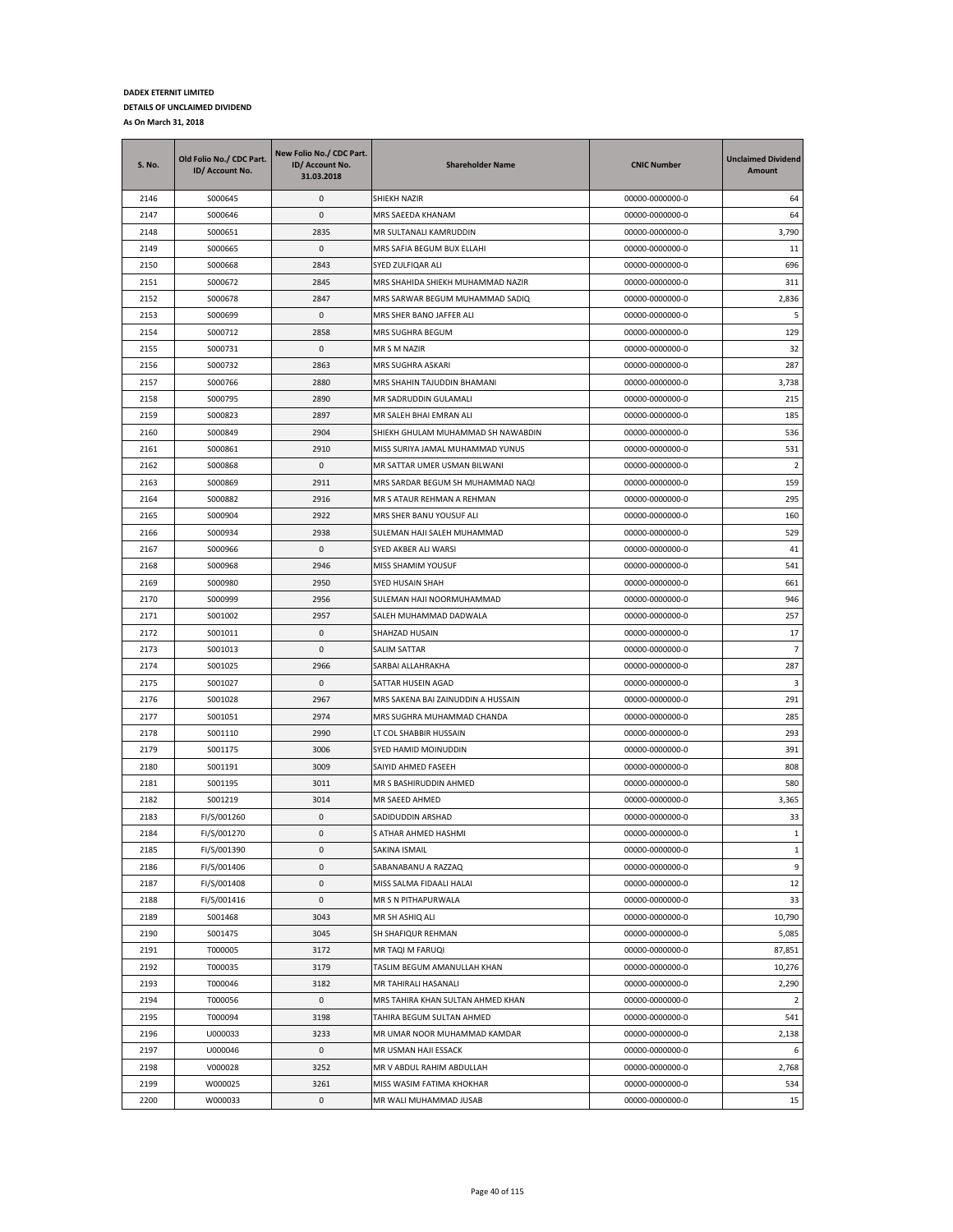| <b>S. No.</b> | Old Folio No./ CDC Part.<br>ID/ Account No. | New Folio No./ CDC Part.<br>ID/ Account No.<br>31.03.2018 | <b>Shareholder Name</b>                | <b>CNIC Number</b> | <b>Unclaimed Dividend</b><br>Amount |
|---------------|---------------------------------------------|-----------------------------------------------------------|----------------------------------------|--------------------|-------------------------------------|
| 2201          | W000037                                     | 3265                                                      | MISS WAHEEDA AKHTER                    | 00000-0000000-0    | 151                                 |
| 2202          | FI/W/000050                                 | 0                                                         | WAHEEDULLAH WALIULLAH                  | 00000-0000000-0    | 35                                  |
| 2203          | Y000007                                     | 3276                                                      | MISS YASMIN KASAMALI                   | 00000-0000000-0    | 4,819                               |
| 2204          | Y000041                                     | 0                                                         | MAJOR YOUSUF IQBAL ALI                 | 00000-0000000-0    | 5                                   |
| 2205          | Y000124                                     | 3303                                                      | MR YUSUF MUHAMMAD                      | 00000-0000000-0    | 293                                 |
| 2206          | Y000145                                     | 3304                                                      | YUSUF A NENSY                          | 00000-0000000-0    | 293                                 |
| 2207          | FI/Y/000191                                 | $\mathsf 0$                                               | YAQUB ALI KHAN AYUB ALI KHAN           | 00000-0000000-0    | 33                                  |
| 2208          | Z000019                                     | 3321                                                      | MRS ZOHRA BEGUM MUHAMMAD YOUSUF        | 00000-0000000-0    | 505                                 |
| 2209          | Z000044                                     | 3329                                                      | ZUBEDA BAI H GAFFAR                    | 00000-0000000-0    | 517                                 |
| 2210          | Z000101                                     | 3351                                                      | MRS ZENAB HAJI DAWOOD                  | 00000-0000000-0    | 506                                 |
| 2211          | Z000107                                     | 3352                                                      | MRS ZUBEDA KHANAM                      | 00000-0000000-0    | 4,135                               |
| 2212          | Z000174                                     | 3363                                                      | MISS ZAINAB HAMID                      | 00000-0000000-0    | 541                                 |
| 2213          | Z000184                                     | 3365                                                      | MR ZAHID BASHIR                        | 00000-0000000-0    | 34,500                              |
| 2214          | Z000264                                     | 3381                                                      | MISS ZUBEDA KHATOON                    | 00000-0000000-0    | 532                                 |
| 2215          | Z000388                                     | 0                                                         | MRS ZAITOON BAI OSMAN                  | 00000-0000000-0    | 4                                   |
| 2216          | Z000422                                     | 3413                                                      | MRS ZUBEIDA H HAROON                   | 00000-0000000-0    | 539                                 |
| 2217          | Z000454                                     | 3420                                                      | MR S ZOHRA YOUSUF                      | 00000-0000000-0    | 206                                 |
| 2218          | Z000469                                     | 3424                                                      | MRS ZAIBUNNISA AHMED MUKHTAR           | 00000-0000000-0    | 11,443                              |
| 2219          | Z000495                                     | 0                                                         | MRS ZAIBUNNISA FATIMA                  | 00000-0000000-0    | 12                                  |
| 2220          | FI/Z/000514                                 | 0                                                         | SQN LDR ZAFAR IQBAL                    | 00000-0000000-0    | 60                                  |
| 2221          | FI/Z/000545                                 | 0                                                         | ZUBAIDA ALIMUHAMMAD                    | 00000-0000000-0    | 1                                   |
| 2222          | FI/Z/000546                                 | 0                                                         | ZARINA MUHAMMAD                        | 00000-0000000-0    | $\overline{2}$                      |
| 2223          | A000045                                     | 6                                                         | MR AYUB ABDUL KARIM                    | 00000-0000000-0    | 18,184                              |
| 2224          | A000058                                     | 9                                                         | MR ABDULLAH                            | 00000-0000000-0    | 134                                 |
| 2225          | A000063                                     | 11                                                        | MR AKBER                               | 42301-0996492-7    | 1,266                               |
| 2226          | A000087                                     | 14                                                        | MR ABDUL AZIZ                          | 00000-0000000-0    | 5,343                               |
| 2227          | A000094                                     | 0                                                         | MR ANWERALI GILANI                     | 00000-0000000-0    | 15                                  |
| 2228          | A000148                                     | 28                                                        | ABDUL SATTAR                           | 00000-0000000-0    | 145                                 |
| 2229          | A000164                                     | 0                                                         | MR AJMAL HUSAIN                        | 00000-0000000-0    | 465                                 |
| 2230          | A000165                                     | 0                                                         | MR A SATTAR MUHAMMAD                   | 00000-0000000-0    | 299                                 |
| 2231          | A000181                                     | 39                                                        | MR S ANWAR-UL-HAQ                      | 00000-0000000-0    | 5,558                               |
| 2232          | A000259                                     | 54                                                        | MR ABDUL GANI JUMA                     | 00000-0000000-0    | 4,807                               |
| 2233          | A000394                                     | 88                                                        | MR A RAFU ADAMJI                       | 00000-0000000-0    | 521                                 |
| 2234          | A000411                                     | 92                                                        | <b>MR ABDUL LATIF</b>                  | 00000-0000000-0    | 658                                 |
| 2235          | A000426                                     | 0                                                         | MR ABDUL AZIZ KASIM                    | 00000-0000000-0    | 5                                   |
| 2236          | A000467                                     | 0                                                         | MR ABDUL WADOOD KHAN                   | 00000-0000000-0    | 6                                   |
| 2237          | A000567                                     | 0                                                         | MR ABDUL QAIYUM M ABDUL HAI            | 00000-0000000-0    | 31                                  |
| 2238          | A000592                                     | 146                                                       | MR AMIR ALI SH BARKATALI               | 00000-0000000-0    | 1,281                               |
| 2239          | A000628                                     | 0                                                         | MR A H M ABBASBHAI RAMPURWALA          | 00000-0000000-0    | $\overline{2}$                      |
| 2240          | A000753                                     | 186                                                       | MR AQEEL ZAHEER LARI                   | 00000-0000000-0    | 2,691                               |
| 2241          | A000942                                     | 221                                                       | MR AHMEDALI FIDAHUSAIN                 | 00000-0000000-0    | 2,125                               |
| 2242          | A000980                                     | 228                                                       | MR A REHMAN SALEHMUHAMMAD              | 00000-0000000-0    | 5,072                               |
| 2243          | A001035                                     | 244                                                       | MR A RAHIM A KARIM MARFANI             | 00000-0000000-0    | 3,717                               |
| 2244          | A001226                                     | 281                                                       | MR A MAJID IBRAHIM                     | 00000-0000000-0    | 518                                 |
| 2245          | A001294                                     | 298                                                       | MR AHMED IBRAHIM LAKHANI               | 00000-0000000-0    | 532                                 |
| 2246          | A001372                                     | 312                                                       | ABDULLAH MUHAMMAD YAQOOB               | 00000-0000000-0    | 316                                 |
| 2247          | A001437                                     | 321                                                       | MISS AKHTAR-UN-NISA HAJI MUHAMMAD UMER | 00000-0000000-0    | 452                                 |
| 2248          | A001455                                     | 326                                                       | MR ABUBAKER ISMAIL                     | 00000-0000000-0    | 3,699                               |
| 2249          | A001673                                     | 369                                                       | MR ABDULLAH UMER                       | 00000-0000000-0    | 524                                 |
| 2250          | A001702                                     | 0                                                         | MR ABDUL KARIM YUSUF                   | 00000-0000000-0    | $\overline{4}$                      |
| 2251          | A001950                                     | 409                                                       | MR ABDUL GAFFAR                        | 00000-0000000-0    | 539                                 |
| 2252          | A001982                                     | 414                                                       | MISS ASIF JAHAN                        | 00000-0000000-0    | 277                                 |
| 2253          | A002008                                     | 417                                                       | MR ABDUL MALIK KHALEED                 | 00000-0000000-0    | 252                                 |
| 2254          | A002029                                     | 420                                                       | MR ABBASALI MUHAMMADALI                | 00000-0000000-0    | 91                                  |
| 2255          | FI/A/002217                                 | 0                                                         | AHSAN HUSSAIN ZAIDI                    | 00000-0000000-0    | 70                                  |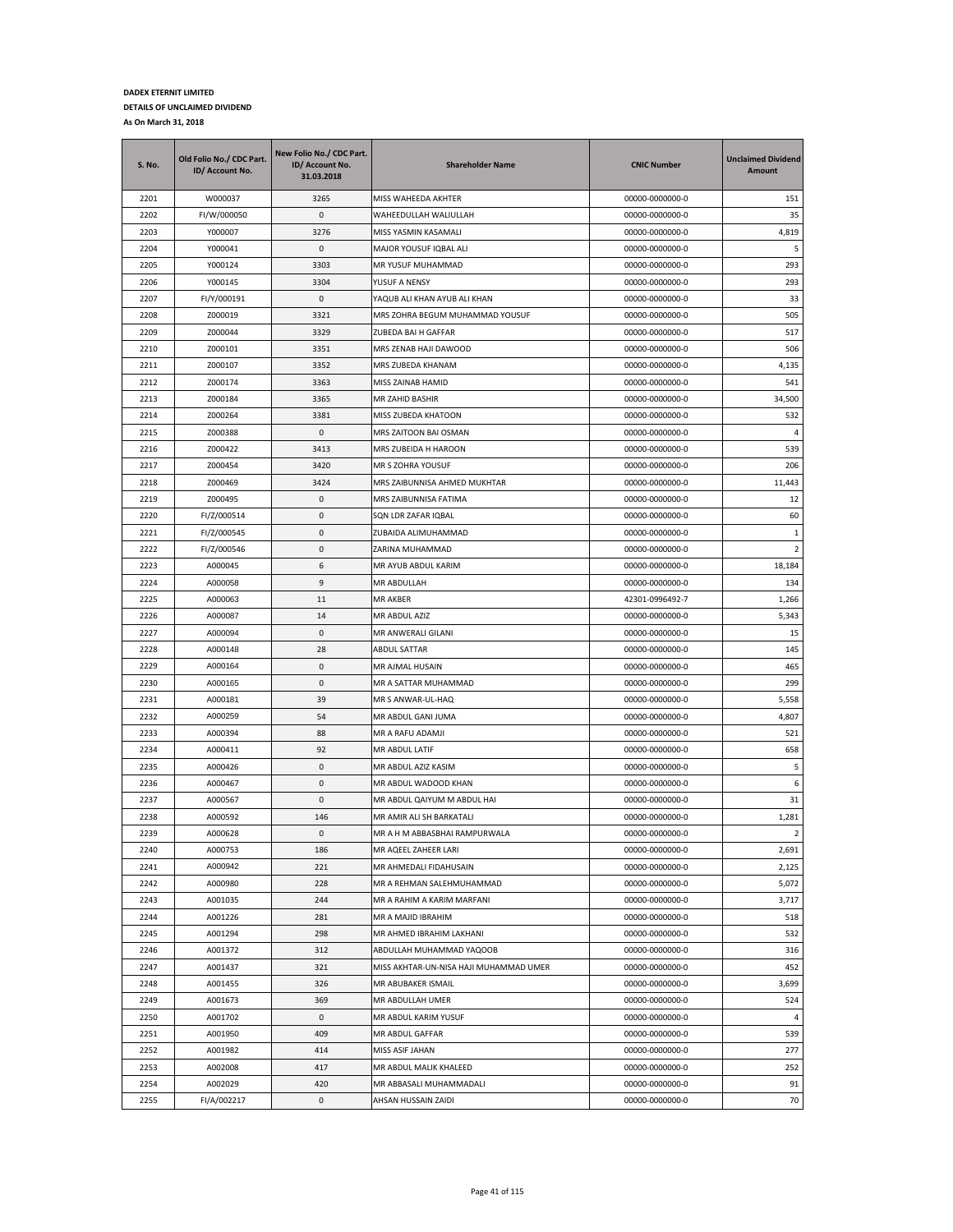| <b>S. No.</b> | Old Folio No./ CDC Part.<br>ID/ Account No. | New Folio No./ CDC Part.<br>ID/ Account No.<br>31.03.2018 | <b>Shareholder Name</b>               | <b>CNIC Number</b> | <b>Unclaimed Dividend</b><br>Amount |
|---------------|---------------------------------------------|-----------------------------------------------------------|---------------------------------------|--------------------|-------------------------------------|
| 2256          | A002399                                     | 463                                                       | AMIN BHAI                             | 00000-0000000-0    | 200                                 |
| 2257          | A002405                                     | 466                                                       | AFTAB HUSSAIN                         | 00000-0000000-0    | 7,033                               |
| 2258          | B000036                                     | 683                                                       | LT COL BASHARAT AHMED                 | 00000-0000000-0    | 5,261                               |
| 2259          | B000037                                     | 0                                                         | MRS BIBI MUHAMMAD PATEL               | 00000-0000000-0    | 5                                   |
| 2260          | B000091                                     | 692                                                       | MISS BILQIS BEGUM S M Y CHAWLA        | 00000-0000000-0    | 200                                 |
| 2261          | B000114                                     | 0                                                         | MRS BANOO LUQMANJI                    | 00000-0000000-0    | $\overline{2}$                      |
| 2262          | B000174                                     | 715                                                       | MR BASHIR AHMED Y MEMON & ANOHTER     | 00000-0000000-0    | 2,598                               |
| 2263          | D000055                                     | 0                                                         | MR DAUD MUSTAFA                       | 00000-0000000-0    | 33                                  |
| 2264          | FI/D/000100                                 | 0                                                         | DAWOOD H EBRAHIM                      | 00000-0000000-0    | 1                                   |
| 2265          | E000051                                     | 0                                                         | MR ESSA MUHAMMAD MOON                 | 00000-0000000-0    | 20                                  |
| 2266          | E000074                                     | 787                                                       | MR ESHAK A RAHIM MARFANI              | 00000-0000000-0    | 528                                 |
| 2267          | F000011                                     | 808                                                       | MR FIDA HUSEIN G HUSEIN NOORANI       | 00000-0000000-0    | 22,441                              |
| 2268          | F000062                                     | 823                                                       | MR FAZAL-UR-REHMAN                    | 00000-0000000-0    | 500                                 |
| 2269          | FI/F/000144                                 | 0                                                         | EBRAHIM MUHAMMAD                      | 00000-0000000-0    | 1                                   |
| 2270          | F000172                                     | 858                                                       | MISS FEROZA BEGUM                     | 00000-0000000-0    | 216                                 |
| 2271          | F000191                                     | 865                                                       | MR FEROZE JAMSHEDJI AGA               | 00000-0000000-0    | 486                                 |
| 2272          | F000205                                     | 0                                                         | MR FAZAL UR REHMAN HABIB UR REHMAN    | 00000-0000000-0    | 28                                  |
| 2273          | F000227                                     | 873                                                       | <b>FARIDA HABIB AHMED</b>             | 00000-0000000-0    | 327                                 |
| 2274          | F000239                                     | 0                                                         | MISS FARIDA BAI WALIMUHAMMAD          | 00000-0000000-0    | 43                                  |
| 2275          | F000255                                     | 877                                                       | MRS FATMA BAI HASHIM PIR MUHAMMAD     | 00000-0000000-0    | 285                                 |
| 2276          | F000269                                     | 881                                                       | MRS FATMA MUHAMMAD                    | 00000-0000000-0    | 265                                 |
| 2277          | FI/F/000356                                 | 0                                                         | FARIDA A SATTAR                       | 00000-0000000-0    | 1                                   |
| 2278          | G000012                                     | 0                                                         | MR GULAM MUHAMMAD HASHIM BAWANY       | 00000-0000000-0    | 62                                  |
| 2279          | G000041                                     | 932                                                       | MR GHULAM ALI RASHID                  | 00000-0000000-0    | 2,739                               |
| 2280          | G000106                                     | 948                                                       | MR GHULAM NABI                        | 00000-0000000-0    | 330                                 |
| 2281          | G000154                                     | 0                                                         | MISS GUL SHABUDDIN HABIB UR REHMAN    | 00000-0000000-0    | 6                                   |
| 2282          | H000023                                     | 0                                                         | WNG CDR H J DHANANI                   | 00000-0000000-0    | 81                                  |
| 2283          | H000044                                     | 999                                                       | HAJI MUHAMMAD EBRAHIM                 | 00000-0000000-0    | 292                                 |
| 2284          | H000235                                     | 1036                                                      | MR HAMID MUHAMMAD HASAN KHAN SHERWANI | 00000-0000000-0    | 514                                 |
| 2285          | H000254                                     | 1043                                                      | MST HAJRA BIBI SHAIKH ABDUL KARIM     | 00000-0000000-0    | 535                                 |
| 2286          | H000290                                     | 1052                                                      | MST HANIFA HAJI ADAM                  | 00000-0000000-0    | 523                                 |
| 2287          | H000298                                     | 0                                                         | MR HASHIM VALLIMUHAMMAD               | 00000-0000000-0    | 1                                   |
| 2288          | H000303                                     | 1055                                                      | MR HAROON JAMAL                       | 00000-0000000-0    | 931                                 |
| 2289          | H000326                                     | 0                                                         | MRS HAZOOBAI MUHAMMAD ARIF            | 00000-0000000-0    | 321                                 |
| 2290          | H000333                                     | 1062                                                      | MR HUSAIN AHMED KHAN                  | 00000-0000000-0    | 549                                 |
| 2291          | H000339                                     | $\mathbf{0}$                                              | HAJI VALIMUHAMMAD H RAHIMTULLAH       | 00000-0000000-0    | 35                                  |
| 2292          | H000340                                     | 0                                                         | HAJI GANI DADA                        | 00000-0000000-0    | 1                                   |
| 2293          | H000630                                     | 0                                                         | MR M HUSAIN CH BARKAT ALI             | 00000-0000000-0    | $\overline{2}$                      |
| 2294          | H000803                                     | 1169                                                      | <b>HAJI ZIKER HAJI YOUSUF</b>         | 00000-0000000-0    | 566                                 |
| 2295          | H000811                                     | 0                                                         | HAJI EBRAHIM HAJI AHMED               | 00000-0000000-0    | 62                                  |
| 2296          | H000812                                     | 1171                                                      | MR HASHIM YUSUF OLIA                  | 00000-0000000-0    | 270                                 |
| 2297          | H000830                                     | 1175                                                      | MRS HABIBUNNISA YUSUF JANEE           | 00000-0000000-0    | 262                                 |
| 2298          | FI/H/000852                                 | 0                                                         | HAJI ABDUL RAZAK ABA OMER             | 00000-0000000-0    | 4                                   |
| 2299          | FI/H/000908                                 | 0                                                         | HAWA SALE MUHAMMAD                    | 00000-0000000-0    | $\overline{2}$                      |
| 2300          | FI/H/000910                                 | 0                                                         | HALIMABAI MD IBRAHIM                  | 00000-0000000-0    | 4                                   |
| 2301          | 1000025                                     | 1269                                                      | MR INAYAT ALI FAKHRUDDIN              | 00000-0000000-0    | 6,569                               |
| 2302          | 1000026                                     | 1270                                                      | MR INAYATULLAH MUHAMMAD ABDULLAH      | 00000-0000000-0    | 3,551                               |
| 2303          | 1000065                                     | 0                                                         | MR IBRHAIM M PATEL                    | 00000-0000000-0    | 5                                   |
| 2304          | 1000136                                     | 0                                                         | MR IQBAL ESSA                         | 00000-0000000-0    | 5                                   |
| 2305          | 1000193                                     | 1302                                                      | MR ISHFAQ AHMED                       | 00000-0000000-0    | 9,028                               |
| 2306          | 1000203                                     | 0                                                         | MAJOR INAMUL HAQ                      | 00000-0000000-0    | 36                                  |
| 2307          | 1000237                                     | 1314                                                      | MR ISMAIL HAJI USMAN                  | 00000-0000000-0    | 536                                 |
| 2308          | J000001                                     | 0                                                         | MR JAMSHED PESHTON PATEL              | 00000-0000000-0    | 35                                  |
| 2309          | J000036                                     | 0                                                         | JOOSAB ESSA BADAWALA                  | 00000-0000000-0    | 20                                  |
| 2310          | J000049                                     | 0                                                         | JAN MUHAMMAD                          | 00000-0000000-0    | 25                                  |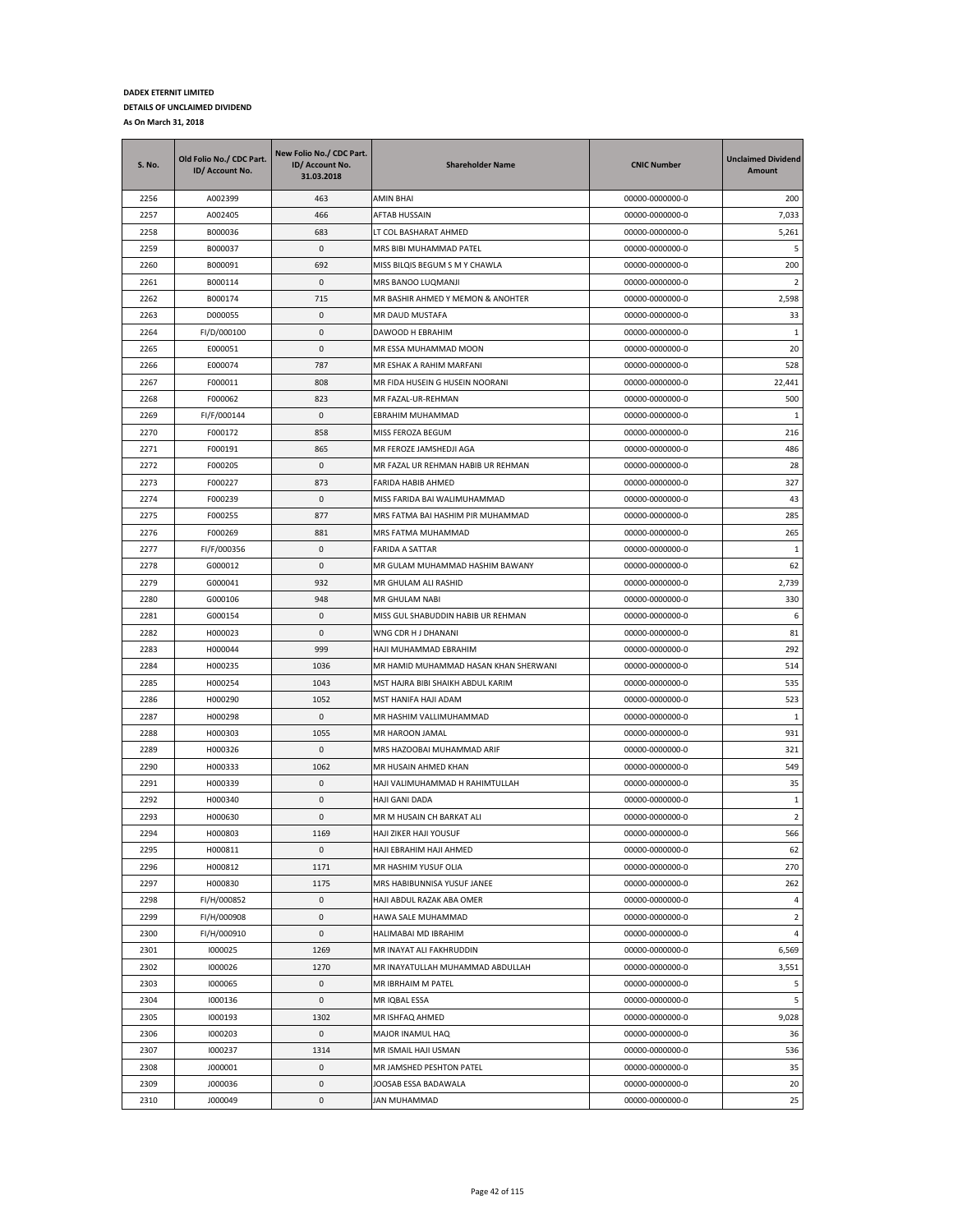| <b>S. No.</b> | Old Folio No./ CDC Part.<br>ID/ Account No. | New Folio No./ CDC Part.<br>ID/ Account No.<br>31.03.2018 | <b>Shareholder Name</b>          | <b>CNIC Number</b> | <b>Unclaimed Dividend</b><br><b>Amount</b> |
|---------------|---------------------------------------------|-----------------------------------------------------------|----------------------------------|--------------------|--------------------------------------------|
| 2311          | J000050                                     | 0                                                         | MRS JUBEDA A KARIM               | 00000-0000000-0    | 22                                         |
| 2312          | J000070                                     | 0                                                         | MR JAM SABAB ALI KHAN            | 00000-0000000-0    | 6                                          |
| 2313          | J000123                                     | 0                                                         | MR JAWED HUSAIN IMDAD HUSAIN     | 00000-0000000-0    | 15                                         |
| 2314          | J000145                                     | 0                                                         | MR JAMSHED PALONJI AGA           | 00000-0000000-0    | 40                                         |
| 2315          | J000212                                     | 0                                                         | MISS JUBEDA SHARIF               | 00000-0000000-0    | $\mathbf{1}$                               |
| 2316          | FI/J/000299                                 | 0                                                         | JENAM BAI ALIMUHAMMAD            | 00000-0000000-0    | $\mathbf{1}$                               |
| 2317          | K000278                                     | 1492                                                      | MST KULSUM ABDUL SATTAR          | 00000-0000000-0    | 163                                        |
| 2318          | K000332                                     | 0                                                         | <b>MST KULSUM SHARIF</b>         | 00000-0000000-0    | 1                                          |
| 2319          | K000354                                     | 1518                                                      | MRS KULSUM BAI HASANALI          | 00000-0000000-0    | 232                                        |
| 2320          | K000356                                     | 1519                                                      | KASAMALI EBRAHIM                 | 00000-0000000-0    | 259                                        |
| 2321          | K000410                                     | 1527                                                      | MR KASSIM YUSUF OLIA             | 00000-0000000-0    | 272                                        |
| 2322          | L000022                                     | 0                                                         | MR LATIF SULEMAN PATEL           | 00000-0000000-0    | $\overline{2}$                             |
| 2323          | M000034                                     | 0                                                         | MR MUHAMMAD LATIF MALIK          | 00000-0000000-0    | 209                                        |
| 2324          | M000180                                     | 0                                                         | <b>SHAHID YUNUS</b>              | 00000-0000000-0    | 80                                         |
| 2325          | M000126                                     | 1610                                                      | MR MUHAMMAD ASLAM SHAIKH         | 00000-0000000-0    | 2,078                                      |
| 2326          | M000146                                     | 0                                                         | MR MUHAMMAD MUSA                 | 00000-0000000-0    | 57                                         |
| 2327          | M000170                                     | 1620                                                      | MR MUSHTAQ AHMED                 | 00000-0000000-0    | 3,635                                      |
| 2328          | M000186                                     | 0                                                         | MIAN KHALEEL AHMED               | 00000-0000000-0    | $\mathbf{1}$                               |
| 2329          | M000204                                     | 1627                                                      | MR MUHAMMAD SALMAN HAMID HUSSAIN | 00000-0000000-0    | 23,723                                     |
| 2330          | M000408                                     | 1669                                                      | MRS MASUD KARIM                  | 00000-0000000-0    | 674                                        |
| 2331          | M000423                                     | 0                                                         | MR MUHAMMAD AJMAL HUSEIN         | 00000-0000000-0    | 14                                         |
| 2332          | M000708                                     | 1742                                                      | MASTER AZIZ MUHAMMAD             | 00000-0000000-0    | 292                                        |
| 2333          | M000709                                     | 1743                                                      | MR MUHAMMAD HUSSAIN KARIMUDDIN   | 00000-0000000-0    | 284                                        |
| 2334          | M000756                                     | 1754                                                      | MR MUHAMMAD WALAYAT KHAN         | 00000-0000000-0    | 42,528                                     |
| 2335          | M000757                                     | 1755                                                      | <b>MEER ABID NAZIR</b>           | 00000-0000000-0    | 19,388                                     |
| 2336          | M000838                                     | 1780                                                      | MUHAMMAD ASLAM                   | 00000-0000000-0    | 2,159                                      |
| 2337          | M000881                                     | 1788                                                      | MR MUHAMMAD BHAI BADRUDDIN       | 00000-0000000-0    | 440                                        |
| 2338          | M000907                                     | 1799                                                      | MR MEERZA ABDUL HAFEEZ           | 00000-0000000-0    | 2,172                                      |
| 2339          | M000941                                     | 1810                                                      | MR MASOOD AHMED                  | 00000-0000000-0    | 207                                        |
| 2340          | M000972                                     | 1814                                                      | CH MAHMUD AHMED                  | 00000-0000000-0    | 539                                        |
| 2341          | M000983                                     | 1816                                                      | MR MUHAMMAD ABDUL KARIM          | 00000-0000000-0    | 547                                        |
| 2342          | M001006                                     | 0                                                         | MR MUKHTAR AHMED                 | 00000-0000000-0    | $\overline{4}$                             |
| 2343          | M001019                                     | 1826                                                      | MISS MAHJABEEN ABDUL RAZAK       | 00000-0000000-0    | 261                                        |
| 2344          | M001067                                     | 1842                                                      | MR MUHAMMAD NASEEM               | 00000-0000000-0    | 202                                        |
| 2345          | M001070                                     | 1845                                                      | MARIAM BAI S MUHAMMAD            | 00000-0000000-0    | 205                                        |
| 2346          | M001071                                     | 1846                                                      | MUHAMMAD ILYAS                   | 00000-0000000-0    | 202                                        |
| 2347          | M001075                                     | 1848                                                      | MR MUHAMMAD SAEED S M Y CHAWLA   | 00000-0000000-0    | 197                                        |
| 2348          | M001236                                     | 1884                                                      | MIRZA MUSTAFA                    | 00000-0000000-0    | 35                                         |
| 2349          | M001249                                     | 1887                                                      | MR MUHAMMAD VALIMUHAMMAD         | 00000-0000000-0    | 5,097                                      |
| 2350          | M001269                                     | 0                                                         | MISS MEHZABIN M BAWANY           | 00000-0000000-0    | 3                                          |
| 2351          | M001285                                     | 1896                                                      | MR MUHAMMAD FAZLUR REHMAN        | 00000-0000000-0    | 534                                        |
| 2352          | M001404                                     | 0                                                         | MR MUHAMMAD SIDDIQ HAJI ABBA     | 00000-0000000-0    | 67                                         |
| 2353          | M001561                                     | 0                                                         | MRS MARIAM AHMED JAFFER          | 00000-0000000-0    | 204                                        |
| 2354          | M001627                                     | 0                                                         | MR M SIDDIK A GAFFAR             | 00000-0000000-0    | 25                                         |
| 2355          | M001714                                     | 1984                                                      | MR MUHAMMAD ALI AHMED            | 00000-0000000-0    | 273                                        |
| 2356          | M001725                                     | 1986                                                      | MR MEHTAB BEGUM RAHAMTULLAH      | 00000-0000000-0    | 263                                        |
| 2357          | M001842                                     | 0                                                         | MR MUHAMMAD AZIZULLAH            | 00000-0000000-0    | $\overline{2}$                             |
| 2358          | FI/M/001964                                 | 0                                                         | <b>MRS MUBARAK</b>               | 00000-0000000-0    | 35                                         |
| 2359          | FI/M/001971                                 | 0                                                         | MIRZA MUHAMMAD NAWAZ             | 00000-0000000-0    | 70                                         |
| 2360          | FI/M/002029                                 | 0                                                         | MYWISH MERCHANT                  | 00000-0000000-0    | $\mathbf{1}$                               |
| 2361          | FI/M/002042                                 | $\pmb{0}$                                                 | MUHAMMADI SAJJAD HUSAIN          | 00000-0000000-0    | $\overline{7}$                             |
| 2362          | FI/M/002054                                 | 0                                                         | MUHAMMAD TUFAIL                  | 00000-0000000-0    | 11                                         |
| 2363          | FI/M/002056                                 | 0                                                         | MUHAMMAD SALEEM MD SHAFI         | 00000-0000000-0    | 11                                         |
| 2364          | FI/M/002206                                 | 0                                                         | MOZAHARUL HAQ                    | 00000-0000000-0    | 32                                         |
| 2365          | M002261                                     | 0                                                         | M D MUSTAFA                      | 00000-0000000-0    | 212                                        |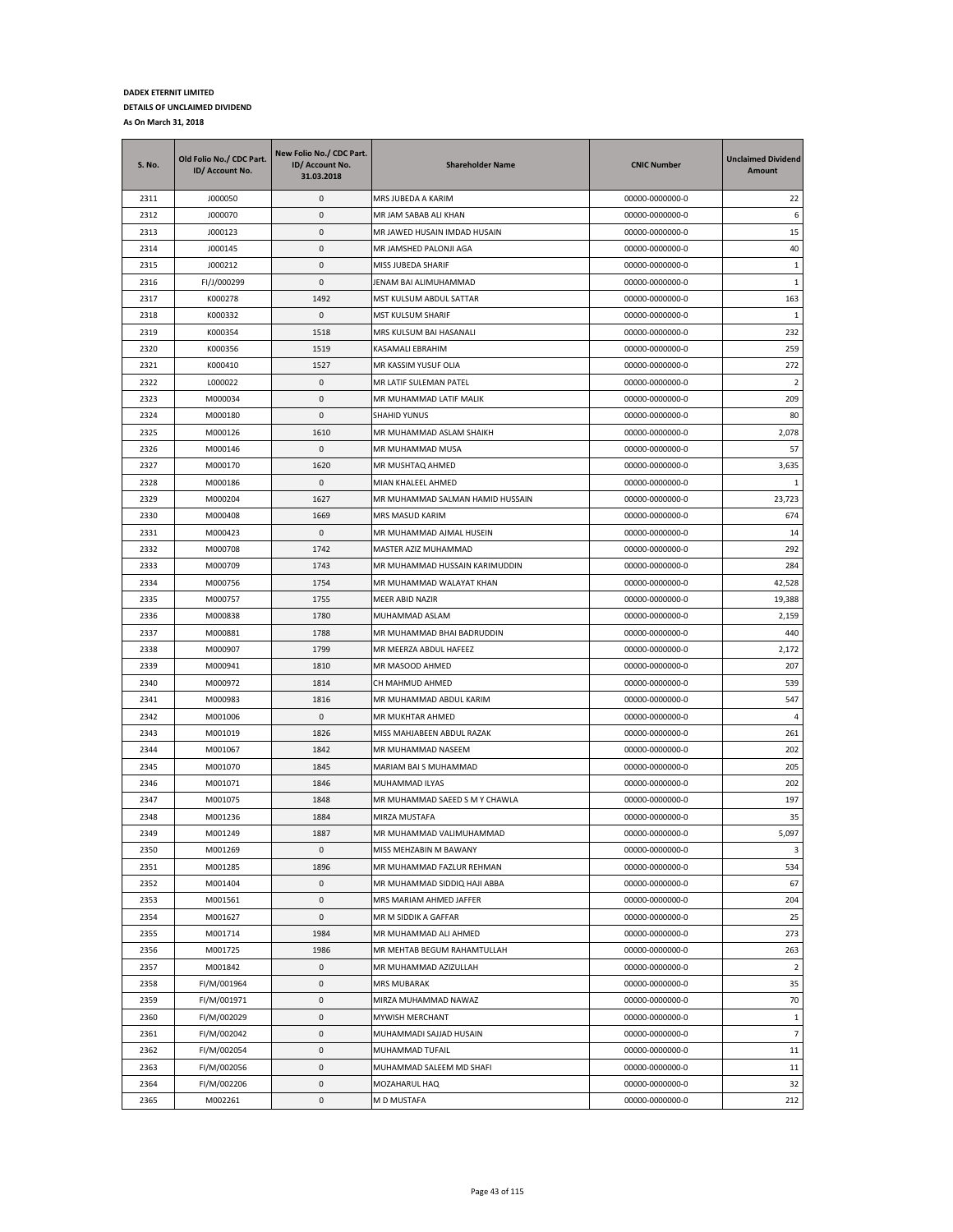| S. No. | Old Folio No./ CDC Part.<br>ID/ Account No. | New Folio No./ CDC Part.<br>ID/ Account No.<br>31.03.2018 | <b>Shareholder Name</b>               | <b>CNIC Number</b> | <b>Unclaimed Dividend</b><br>Amount |
|--------|---------------------------------------------|-----------------------------------------------------------|---------------------------------------|--------------------|-------------------------------------|
| 2366   | FI/M/00267A                                 | 0                                                         | M D MUSTAFA                           | 00000-0000000-0    | 103                                 |
| 2367   | N000005                                     | 0                                                         | MR NOOR MUHAMMAD HASHAM               | 00000-0000000-0    | 29                                  |
| 2368   | N000011                                     | $\mathbf{0}$                                              | NAEEM FINANCE LIMITED                 | 00000-0000000-0    | 71                                  |
| 2369   | N000036                                     | 2310                                                      | MR NAWAB ABDUL MANNAN                 | 00000-0000000-0    | 3,739                               |
| 2370   | N000051                                     | 0                                                         | MR NOOR MUHAMMAD USMAN                | 00000-0000000-0    | 10                                  |
| 2371   | N000100                                     | 0                                                         | NAEEM INVESTMENT TRUST LTD            | 00000-0000000-0    | 4,771                               |
| 2372   | N000110                                     | 2332                                                      | MR NURUDDIN BADRUDDIN                 | 00000-0000000-0    | 2,461                               |
| 2373   | N000112                                     | 2333                                                      | MRS NAIMA MAKHDUMI                    | 00000-0000000-0    | 3,064                               |
| 2374   | N000170                                     | 2346                                                      | MISS NOOR JEHAN A KARIM               | 00000-0000000-0    | 519                                 |
| 2375   | N000192                                     | 2352                                                      | MR NAZIR AHMED M ISMAIL               | 00000-0000000-0    | 133                                 |
| 2376   | N000205                                     | 2357                                                      | MISS NASIMA AKBERALI                  | 00000-0000000-0    | 3,246                               |
| 2377   | N000214                                     | 2359                                                      | MRS NOOR BEGUM SADRUDDIN BHAMANI      | 00000-0000000-0    | 10,654                              |
| 2378   | N000338                                     | 0                                                         | MISS NAJMA KHATUN HABIB-UR-REHMAN     | 00000-0000000-0    | 6                                   |
| 2379   | N000349                                     | 0                                                         | MR NURU ABDULLAH BHOY NOORANI         | 00000-0000000-0    | 1,855                               |
| 2380   | FI/N/000414                                 | 0                                                         | NASIRA BEGUM                          | 00000-0000000-0    | 70                                  |
| 2381   | N000469                                     | 0                                                         | MRS NOORBEGUM SADRUDDIN BHAMANI       | 00000-0000000-0    | 63                                  |
| 2382   | FI/O/000039                                 | 0                                                         | OMER A REHMAN                         | 00000-0000000-0    | 1                                   |
| 2383   | P000060                                     | 0                                                         | MISS PERVIZ MUHAMMAD ALI MISTRY       | 00000-0000000-0    | 107                                 |
| 2384   | Q000043                                     | 0                                                         | MST QAISER JEHAN                      | 00000-0000000-0    | 10                                  |
| 2385   | R000019                                     | 0                                                         | MR RAZAK ALI PARDESI                  | 00000-0000000-0    | 28                                  |
| 2386   | R000033                                     | 2516                                                      | MRS RIFAT MASUD KARIM                 | 00000-0000000-0    | 3,384                               |
| 2387   | R000036                                     | 2518                                                      | MRS RAZIA BEGUM                       | 00000-0000000-0    | 19,310                              |
| 2388   | R000041                                     | 0                                                         | MRS RABIA HAJI ADAM                   | 00000-0000000-0    | 25                                  |
| 2389   | R000195                                     | 2553                                                      | MISS RAZIABAI HAJI GANY               | 00000-0000000-0    | 519                                 |
| 2390   | R000370                                     | 2589                                                      | RAZA HUSEIN ABDULALI                  | 00000-0000000-0    | 2,301                               |
| 2391   | R000403                                     | 0                                                         | RUBAB BAI ADAMJEE                     | 00000-0000000-0    | 15                                  |
| 2392   | FI/R/000470                                 | 0                                                         | RABIA BAI A SATTAR                    | 00000-0000000-0    | $\mathbf{1}$                        |
| 2393   | S000074                                     | 0                                                         | MR SHER ALI ISMAIL MUNDRAWALA         | 00000-0000000-0    | $1\,$                               |
| 2394   | S000086                                     | 2672                                                      | MR SIRAJUL HAQ                        | 00000-0000000-0    | 11,034                              |
| 2395   | S000094                                     | 0                                                         | MR SAID HASAN GHULAM QADIR            | 00000-0000000-0    | 20                                  |
| 2396   | S000163                                     | 0                                                         | MR SULEMAN HAIDER                     | 00000-0000000-0    | 95                                  |
| 2397   | S000226                                     | 2705                                                      | SHIEKH IMDAD HUSSAIN                  | 00000-0000000-0    | 2,254                               |
| 2398   | S000254                                     | 2719                                                      | SH MAZHAR ALI                         | 00000-0000000-0    | 962                                 |
| 2399   | S000345                                     | 2746                                                      | <b>MR S A AHMED</b>                   | 00000-0000000-0    | 53                                  |
| 2400   | S000491                                     | 2783                                                      | MRS SHAMSUNNISA R KATARIWALA          | 00000-0000000-0    | 3,316                               |
| 2401   | S000522                                     | 0                                                         | MR SULTAN HAJI MUHAMMAD MERCHANT      | 00000-0000000-0    | 2                                   |
| 2402   | S000533                                     | 2799                                                      | MR SULEMAN ALI USMAN ALI              | 00000-0000000-0    | 149                                 |
| 2403   | S000588                                     | 2817                                                      | SERAJUL ISLAM MOLVI ABDUL ALI         | 00000-0000000-0    | 292                                 |
| 2404   | S000606                                     | 2824                                                      | SUKKAN BAI ABDUL HUSEIN               | 00000-0000000-0    | 5,022                               |
| 2405   | S000607                                     | 2825                                                      | SHIRIN BAI FAZLEABAS                  | 00000-0000000-0    | 1,237                               |
| 2406   | S000615                                     | 0                                                         | SHERA M IRANI                         | 00000-0000000-0    | 1                                   |
| 2407   | S000639                                     | 2834                                                      | MR SIDDIQ HAROON                      | 00000-0000000-0    | 3,403                               |
| 2408   | S000652                                     | 2836                                                      | MR SHABUDDIN HAJI ABDUL REHMAN        | 00000-0000000-0    | 3,785                               |
| 2409   | S000664                                     | 2842                                                      | <b>SYED RAUFALI</b>                   | 00000-0000000-0    | 10,173                              |
| 2410   | S000701                                     | 2851                                                      | SARDAR BEGUM S MUHAMMAD YOUSUF CHAWLA | 00000-0000000-0    | 200                                 |
| 2411   | S000702                                     | 2852                                                      | MR S MUHAMMAD YOUSUF CHAWLA           | 00000-0000000-0    | 200                                 |
| 2412   | S000704                                     | 2853                                                      | SURAYA BEGUM S MUHAMMAD YUSUF CHAWLA  | 00000-0000000-0    | 200                                 |
| 2413   | S000705                                     | 2854                                                      | SHAMIM AHMED S MUHAMMAD YUSUF CHAWLA  | 00000-0000000-0    | 205                                 |
| 2414   | S000706                                     | 2855                                                      | SULTAN AHMED S MUHAMMAD ASHFAQ CHAWLA | 00000-0000000-0    | 202                                 |
| 2415   | S000767                                     | 2881                                                      | MR SADRUDDIN MUHAMMAD BHAMANI         | 00000-0000000-0    | 515                                 |
| 2416   | S000787                                     | 2887                                                      | MR S M WAQIF                          | 00000-0000000-0    | 1,489                               |
| 2417   | S000991                                     | 0                                                         | <b>BHAI SATTAR YOUSUF</b>             | 00000-0000000-0    | $\mathbf{1}$                        |
| 2418   | S001072                                     | 0                                                         | SAIYID MUHAMMAD IMTIAZ                | 00000-0000000-0    | 29                                  |
| 2419   | S001111                                     | 2991                                                      | SYED AKBER HUSSAIN ZAIDI              | 00000-0000000-0    | 286                                 |
| 2420   | S001157                                     | 0                                                         | SYED IRSHADALI                        | 00000-0000000-0    | 16                                  |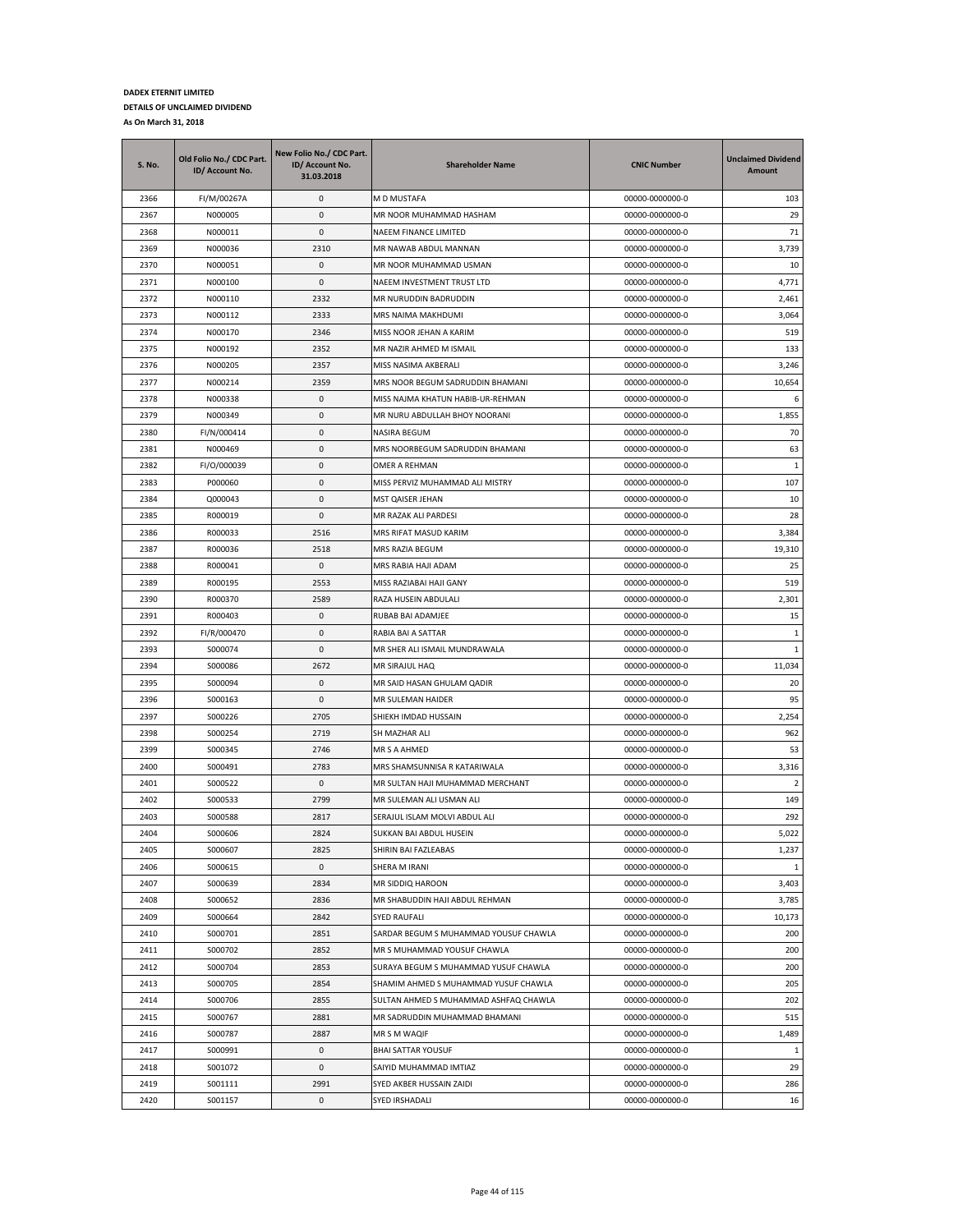| <b>S. No.</b> | Old Folio No./ CDC Part.<br>ID/ Account No. | New Folio No./ CDC Part.<br>ID/ Account No.<br>31.03.2018 | <b>Shareholder Name</b>              | <b>CNIC Number</b> | <b>Unclaimed Dividend</b><br>Amount |
|---------------|---------------------------------------------|-----------------------------------------------------------|--------------------------------------|--------------------|-------------------------------------|
| 2421          | S001184                                     | 0                                                         | MR SIDDIQ A LATIF WADALWALA          | 00000-0000000-0    | 55                                  |
| 2422          | S001205                                     | 0                                                         | MRS SULTAN JEHAN BEGUM               | 00000-0000000-0    | 25                                  |
| 2423          | FI/S/001237                                 | 0                                                         | STANLEY A D SOUZA                    | 00000-0000000-0    | 18                                  |
| 2424          | FI/S/001281                                 | 0                                                         | SARWAR HUSSAIN NAQVI                 | 00000-0000000-0    | 64                                  |
| 2425          | FI/S/001344                                 | 0                                                         | SHUJAAT ALI KHAN                     | 00000-0000000-0    | $\overline{7}$                      |
| 2426          | FI/S/001358                                 | 0                                                         | SYED WAJID ALI GILANI                | 00000-0000000-0    | 48                                  |
| 2427          | T000047                                     | 3183                                                      | MR TAHAWWUR HUSSAIN                  | 00000-0000000-0    | 511                                 |
| 2428          | U000029                                     | 0                                                         | MR UMAR BHAI HAJI TAIYAB             | 00000-0000000-0    | 6                                   |
| 2429          | Y000069                                     | 3291                                                      | MR YUSUF MUHAMMAD PATEL              | 00000-0000000-0    | 2,706                               |
| 2430          | Y000082                                     | 3296                                                      | MR YAKUB ALI ABDUL HUSEIN            | 00000-0000000-0    | 523                                 |
| 2431          | Z000087                                     | 3342                                                      | MRS ZEENAT BIBI                      | 00000-0000000-0    | 682                                 |
| 2432          | Z000093                                     | 3345                                                      | MRS ZUBEDIA AHMED                    | 00000-0000000-0    | 522                                 |
| 2433          | Z000148                                     | 3354                                                      | MRS ZUBEDA BEGUM HASANALI            | 00000-0000000-0    | 209                                 |
| 2434          | Z000168                                     | 3360                                                      | MRS ZEENAT BIBI                      | 00000-0000000-0    | 11,618                              |
| 2435          | Z000290                                     | 0                                                         | MST ZENAB SHAKOOR                    | 00000-0000000-0    | 137                                 |
| 2436          | Z000302                                     | 0                                                         | MRS ZAINAB BAI UMER                  | 00000-0000000-0    | $\overline{4}$                      |
| 2437          | Z000308                                     | 3391                                                      | MR ZAKARIA ABDUL AZIZ                | 00000-0000000-0    | 654                                 |
| 2438          | Z000370                                     | 0                                                         | MISS ZUBEDA HABIB-UR-REHMAN          | 00000-0000000-0    | 6                                   |
| 2439          | Z000425                                     | 3415                                                      | ZULEKHA VALIMUHAMMAD                 | 00000-0000000-0    | 265                                 |
| 2440          | Z000483                                     | 0                                                         | ZUBEDA MUHAMMAD                      | 00000-0000000-0    | 1                                   |
| 2441          | FI/Z/000504                                 | 0                                                         | MRS ZAHIRUDDIN AHMED                 | 00000-0000000-0    | 140                                 |
| 2442          | FI/Z/000539                                 | $\pmb{0}$                                                 | ZUBAIDA BIBI ALLAUDDIN               | 00000-0000000-0    | 70                                  |
| 2443          | A000005                                     | $\overline{2}$                                            | <b>BAI RUKAIYA ADAM</b>              | 00000-0000000-0    | 278                                 |
| 2444          | A000125                                     | 22                                                        | MR ABDUL HAQUE BEG                   | 00000-0000000-0    | 11,026                              |
| 2445          | A000158                                     | 32                                                        | MR ABDULLAH HAJI MOOSA               | 00000-0000000-0    | 1,797                               |
| 2446          | A000166                                     | 35                                                        | MR AFTAB RAFIQ                       | 00000-0000000-0    | 2,992                               |
| 2447          | A000234                                     | 0                                                         | MR ABDUL HAMID KHAN                  | 00000-0000000-0    | 458                                 |
| 2448          | A000266                                     | $\mathsf 0$                                               | MR A LATIF SULEMAN                   | 00000-0000000-0    | 22                                  |
| 2449          | A000282                                     | 62                                                        | MR ALIMUHAMMAD NOORMUHAMMAD          | 00000-0000000-0    | 2,284                               |
| 2450          | A000290                                     | 0                                                         | ADAMJEE SONS LIMITED                 | 00000-0000000-0    | 996                                 |
| 2451          | A000309                                     | 0                                                         | MR ALFERD JOSIAH                     | 00000-0000000-0    | 16                                  |
| 2452          | A000382                                     | 0                                                         | MR ABDUL WAHID KHAN                  | 00000-0000000-0    | 135                                 |
| 2453          | A000441                                     | 0                                                         | MR A REHMAN KASSAM                   | 00000-0000000-0    | 23                                  |
| 2454          | A000480                                     | 110                                                       | <b>ALMAS BEGUM</b>                   | 00000-0000000-0    | 582                                 |
| 2455          | A000543                                     | 128                                                       | MR ABDUL GAFFAR NOORMUHAMMAD         | 00000-0000000-0    | 537                                 |
| 2456          | A000692                                     | 170                                                       | AMINA BAI ABDUL GHANI                | 00000-0000000-0    | 537                                 |
| 2457          | A000845                                     | 0                                                         | MR A AZIZ ABDULLAH B LAKHANI         | 00000-0000000-0    | $\overline{2}$                      |
| 2458          | A000846                                     | $\pmb{0}$                                                 | MR A RAZZAK ABDUL AZIZ LAKAI         | 00000-0000000-0    | 5                                   |
| 2459          | A000919                                     | 0                                                         | <b>MRS AFTAB MOHAJIR</b>             | 00000-0000000-0    | 3                                   |
| 2460          | A000952                                     | 0                                                         | MR AHMED BAPORIA REHMAN BAPORIA      | 00000-0000000-0    | 12                                  |
| 2461          | A001133                                     | 265                                                       | MR AHMED EBRAHIM                     | 00000-0000000-0    | 595                                 |
| 2462          | A001227                                     | $\mathsf 0$                                               | MR A SATTAR AHMED JANGDA             | 00000-0000000-0    | 5                                   |
| 2463          | A001272                                     | 0                                                         | MR AHMED HABIB JIWANI                | 00000-0000000-0    | $\overline{4}$                      |
| 2464          | A001281                                     | 294                                                       | MR ASAF ALI AKRAMALI QURESHI         | 00000-0000000-0    | 509                                 |
| 2465          | A001416                                     | 0                                                         | MR AHMED ISMAIL MUHAMMADY            | 00000-0000000-0    | 390                                 |
| 2466          | A001439                                     | 322                                                       | MR A WAHED ISMAIL                    | 00000-0000000-0    | 530                                 |
| 2467          | A001628                                     | 361                                                       | MR ARSHAD TANVEER                    | 00000-0000000-0    | 3,393                               |
| 2468          | A001643                                     | 365                                                       | A B M SHAFIQUE ALAM CHOWDHRY         | 00000-0000000-0    | 525                                 |
| 2469          | A001707                                     | 373                                                       | MR ABDUL SHAKOOR HASHIM MEGHANI      | 00000-0000000-0    | 291                                 |
| 2470          | A001755                                     | 379                                                       | MR A AZIZ HAJI SULEMAN               | 00000-0000000-0    | 271                                 |
| 2471          | A001846                                     | 393                                                       | AMINA BAI BAWA                       | 00000-0000000-0    | 2,321                               |
| 2472          | A001894                                     | 402                                                       | AMENABAI HAJIANI HAJI ABDULLAH LATIF | 00000-0000000-0    | 513                                 |
| 2473          | A001987                                     | 416                                                       | MR AMANULLAH A REHMAN                | 00000-0000000-0    | 271                                 |
| 2474          | A002100                                     | 432                                                       | AHMED AZIZ FAROOQI                   | 00000-0000000-0    | 152                                 |
| 2475          | A002109                                     | 0                                                         | ATHAR RASHID CHOUDHRY                | 00000-0000000-0    | 87                                  |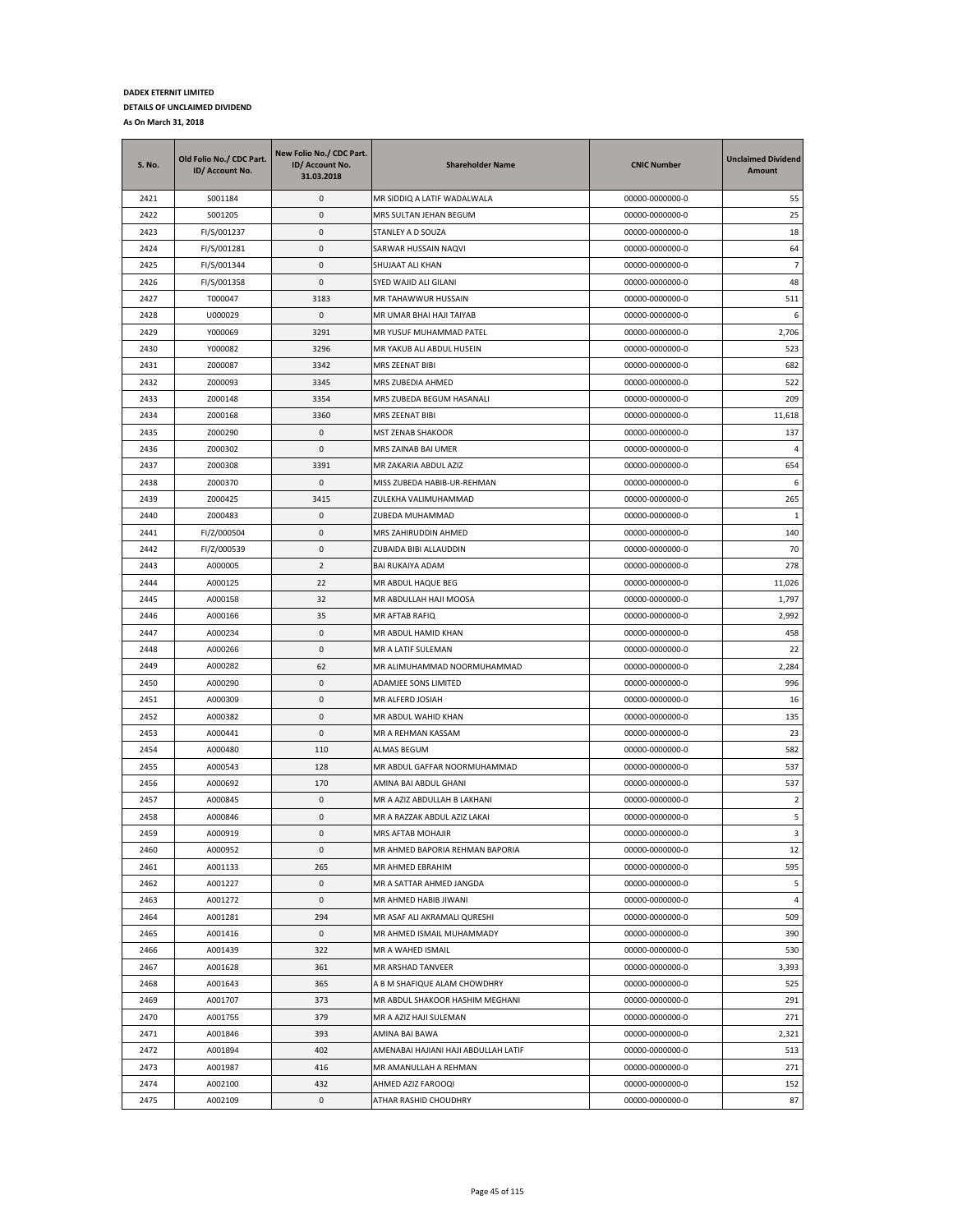| <b>S. No.</b> | Old Folio No./ CDC Part.<br>ID/ Account No. | New Folio No./ CDC Part.<br>ID/ Account No.<br>31.03.2018 | <b>Shareholder Name</b>            | <b>CNIC Number</b> | <b>Unclaimed Dividend</b><br>Amount |
|---------------|---------------------------------------------|-----------------------------------------------------------|------------------------------------|--------------------|-------------------------------------|
| 2476          | A002111                                     | 436                                                       | AZIZ AHMED KIDWAI                  | 00000-0000000-0    | 119                                 |
| 2477          | A002116                                     | 437                                                       | MR ABDUL RASHID CHOUDHRY           | 00000-0000000-0    | 24,052                              |
| 2478          | A002199                                     | 441                                                       | MR ABDUL MAJID AHMED               | 00000-0000000-0    | 2,153                               |
| 2479          | A002281                                     | 0                                                         | MR ALIMUHAMMAD HUSAIN              | 00000-0000000-0    | $\overline{2}$                      |
| 2480          | A002236                                     | 0                                                         | MR ABDUL QADER YAHYABHOY           | 00000-0000000-0    | 45                                  |
| 2481          | A002327                                     | 452                                                       | AISHA BAI AHMED                    | 00000-0000000-0    | 308                                 |
| 2482          | A002342                                     | 0                                                         | MR ABDUL HUSAIN                    | 00000-0000000-0    | 90                                  |
| 2483          | A002427                                     | 475                                                       | MRS ASMAN ZAIDI                    | 00000-0000000-0    | 93                                  |
| 2484          | A002431                                     | 0                                                         | MRS A D SACHINWALA & OTHERS        | 00000-0000000-0    | 114                                 |
| 2485          | A002467                                     | 0                                                         | MR ABDUL RASHID ABDULLAH           | 00000-0000000-0    | 11                                  |
| 2486          | A002530                                     | 0                                                         | MR A A ESMAIL                      | 00000-0000000-0    | 88                                  |
| 2487          | B000149                                     | 705                                                       | MISS BILQIS BANOO A SATTAR         | 00000-0000000-0    | 271                                 |
| 2488          | B000152                                     | 707                                                       | <b>BASHIR ABOOBAKER</b>            | 00000-0000000-0    | 285                                 |
| 2489          | B000168                                     | 714                                                       | MRS BISMILLAH                      | 00000-0000000-0    | 142,412                             |
| 2490          | E000038                                     | 0                                                         | MR DIWAN CHARLES REBEIRO           | 00000-0000000-0    | 34                                  |
| 2491          | E000100                                     | 791                                                       | MR EBRAHM AHMED                    | 00000-0000000-0    | 223                                 |
| 2492          | F000029                                     | 815                                                       | FATIMA MUHAMMAD ALI                | 00000-0000000-0    | 106                                 |
| 2493          | F000042                                     | 0                                                         | FAROOQ JANMUHAMMAD                 | 00000-0000000-0    | 14                                  |
| 2494          | F000063                                     | 824                                                       | FATMA MUHAMMAD                     | 00000-0000000-0    | 534                                 |
| 2495          | F000181                                     | 861                                                       | MR FRMAROZE JAL KHAMBATTA          | 42301-6976910-9    | 250                                 |
| 2496          | F000392                                     | 0                                                         | FAKHRUDDIN ABDUL TAYEB             | 00000-0000000-0    | 317                                 |
| 2497          | G000016                                     | 926                                                       | MR GULAM MUHAMMAD                  | 00000-0000000-0    | 142                                 |
| 2498          | G000089                                     | 0                                                         | MRS GOOLBAI P MISTRY               | 00000-0000000-0    | 29                                  |
| 2499          | G000103                                     | 0                                                         | MR GHULAM HUSSAIN HAKIM AHMED      | 00000-0000000-0    | 37                                  |
| 2500          | G000127                                     | 955                                                       | MRS GHULAM SAFYA M YUSUF LONGI     | 00000-0000000-0    | 5,444                               |
| 2501          | H000035                                     | 0                                                         | HAJI TAYEB HAJI TARMUHAMMAD        | 00000-0000000-0    | 2                                   |
| 2502          | H000074                                     | 0                                                         | HAJI SHARIF TAYUB                  | 00000-0000000-0    | 57                                  |
| 2503          | H000158                                     | 0                                                         | HALIMA BAI ABDUL AZIZ LAKHANI      | 00000-0000000-0    | $\overline{2}$                      |
| 2504          | H000208                                     | 0                                                         | MR HASHIM MUHAMMAD OLIA            | 00000-0000000-0    | $\overline{7}$                      |
| 2505          | H000245                                     | 0                                                         | MR HASHIM NOORUDDIN                | 00000-0000000-0    | 3                                   |
| 2506          | H000330                                     | 1061                                                      | HAJI HAROON HAJI ALIMUHAMMAD       | 00000-0000000-0    | 832                                 |
| 2507          | H000355                                     | 1067                                                      | MR HAROON A RAHIM MARFANI          | 00000-0000000-0    | 2,169                               |
| 2508          | H000356                                     | 1068                                                      | HAJI ISMAIL KASSIM                 | 00000-0000000-0    | 671                                 |
| 2509          | H000730                                     | 0                                                         | MR HAFIZUL ISLAM                   | 00000-0000000-0    | 8                                   |
| 2510          | H000744                                     | 0                                                         | HAJI WALI HAJI HUSSAIN             | 00000-0000000-0    | 11                                  |
| 2511          | H000774                                     | 0                                                         | MST HAWA BAI HAJIANI HAJI A LATIF  | 00000-0000000-0    | 37                                  |
| 2512          | H000852                                     | 0                                                         | HAJI ABDUL RAZAK ABA OMER          | 00000-0000000-0    | 292                                 |
| 2513          | H000910                                     | 1184                                                      | HALIMABAI MD IBRAHIM NAGDA         | 00000-0000000-0    | 2,169                               |
| 2514          | H000979                                     | 1192                                                      | HAJI GHULAM HUSSAIN                | 00000-0000000-0    | 306                                 |
| 2515          | 1000028                                     | 0                                                         | MRS ISABELLA REHMAN                | 00000-0000000-0    | 299                                 |
| 2516          | 1000096                                     | 1287                                                      | MR ISLAM AHMED SIDDIQI             | 00000-0000000-0    | 396                                 |
| 2517          | 1000183                                     | 1301                                                      | MR ISMAIL NATHOO                   | 00000-0000000-0    | 290                                 |
| 2518          | 1000252                                     | 1319                                                      | MR IDRIS JAN MUHAMMAD              | 00000-0000000-0    | 260                                 |
| 2519          | 1000293                                     | 0                                                         | MISS ISMAT TAHIRA                  | 00000-0000000-0    | 29                                  |
| 2520          | 1000366                                     | 1335                                                      | IMTIAZ MUHAMMAD                    | 00000-0000000-0    | 123                                 |
| 2521          | J000027                                     | 0                                                         | JAINAB BAI UMER                    | 00000-0000000-0    | 39                                  |
| 2522          | J000162                                     | 0                                                         | MST JULEKHA BAI H ISMAIL           | 00000-0000000-0    | 22                                  |
| 2523          | J000210                                     | 0                                                         | MST JUBEDA ESSA                    | 00000-0000000-0    | $\overline{2}$                      |
| 2524          | J000216                                     | 0                                                         | MRS JERBANU ARDE SHIR BHESANIA     | 00000-0000000-0    | 3                                   |
| 2525          | J000254                                     | 1408                                                      | MR JAMAL NATHOO                    | 00000-0000000-0    | 290                                 |
| 2526          | K000019                                     | 0                                                         | KAEKOSROU RUSTOMJI SORABJI CAPTAIN | 00000-0000000-0    | 3                                   |
| 2527          | K000085                                     | 1451                                                      | KULSUM NOORMUHAMMAD                | 00000-0000000-0    | 524                                 |
| 2528          | K000166                                     | 0                                                         | KAGI MOINUDDIN                     | 00000-0000000-0    | 11                                  |
| 2529          | K000182                                     | 1465                                                      | MRS KHADIJA BEGUM H R ELLAHI       | 00000-0000000-0    | 989                                 |
| 2530          | K000200                                     | 1468                                                      | KISHWAR SULTANA MUSHTAQ AHMED      | 00000-0000000-0    | 3,332                               |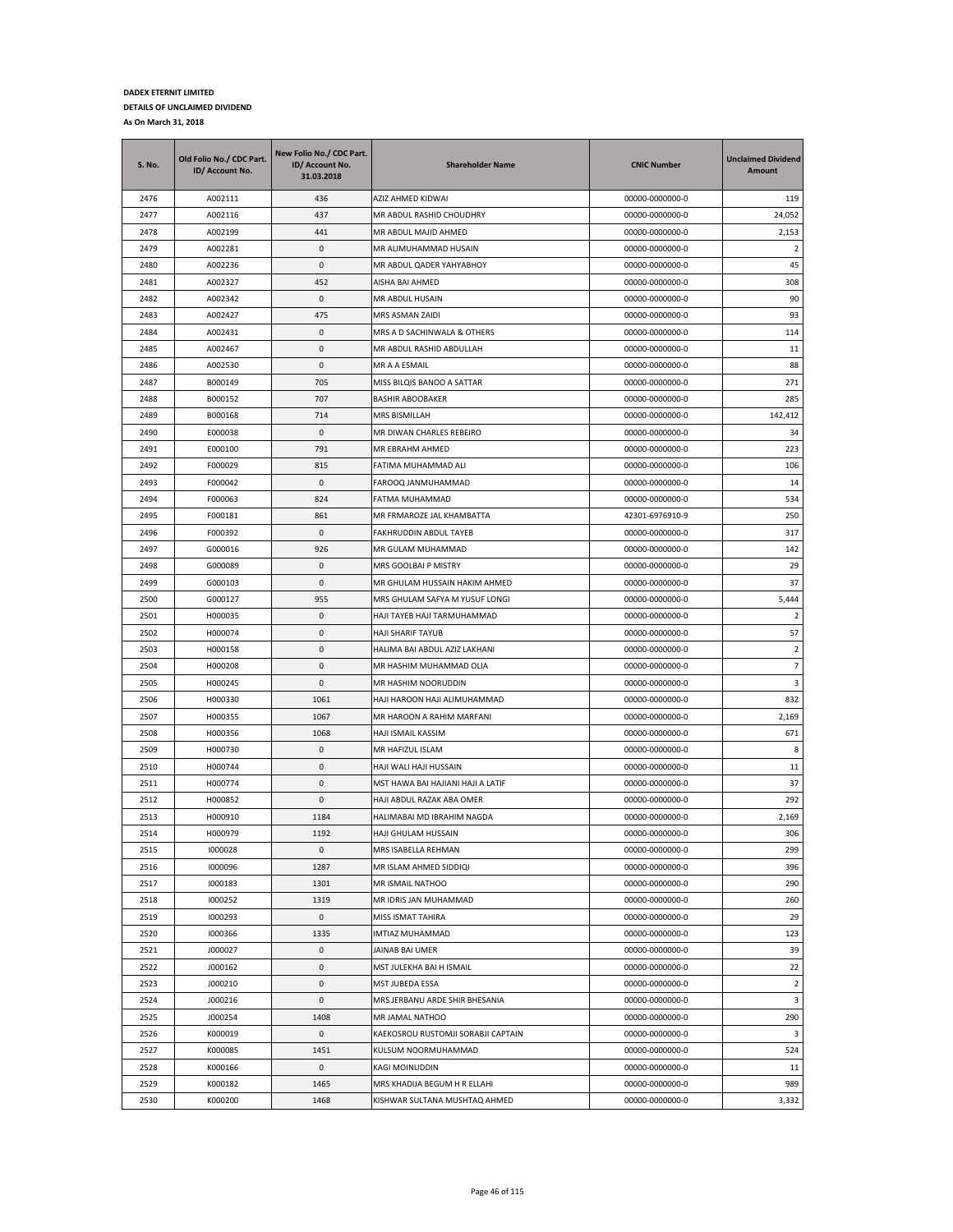| S. No. | Old Folio No./ CDC Part.<br>ID/ Account No. | New Folio No./ CDC Part.<br>ID/ Account No.<br>31.03.2018 | <b>Shareholder Name</b>            | <b>CNIC Number</b> | <b>Unclaimed Dividend</b><br>Amount |
|--------|---------------------------------------------|-----------------------------------------------------------|------------------------------------|--------------------|-------------------------------------|
| 2531   | K000220                                     | 1472                                                      | MRS KHALIDA PARVEEN                | 00000-0000000-0    | 313                                 |
| 2532   | K000407                                     | $\pmb{0}$                                                 | MST KHATU HAJIYANI                 | 00000-0000000-0    | 14                                  |
| 2533   | K000411                                     | 1528                                                      | MST KHATIJA                        | 00000-0000000-0    | 7,522                               |
| 2534   | K000417                                     | $\pmb{0}$                                                 | MISS KHALIDA INAYAT ALI            | 00000-0000000-0    | 24                                  |
| 2535   | K000430                                     | 1532                                                      | MRS KAOKAB NAIM                    | 00000-0000000-0    | 5,280                               |
| 2536   | K000464                                     | 0                                                         | MR KURBAN HUSSAIN SHAMSUDDIN       | 00000-0000000-0    | 39                                  |
| 2537   | K000526                                     | $\pmb{0}$                                                 | MRS KHAIRUNNISA SAID ISMIAL        | 00000-0000000-0    | 90                                  |
| 2538   | K000542                                     | 0                                                         | KHAWAJA MUKHTAR AHMED              | 00000-0000000-0    | 23                                  |
| 2539   | M000080                                     | 0                                                         | MUHAMMAD YUNUS                     | 00000-0000000-0    | 48                                  |
| 2540   | M000095                                     | $\pmb{0}$                                                 | MR MUHAMMAD RAFIQ HAJI MOULABUX    | 00000-0000000-0    | 47                                  |
| 2541   | M000130                                     | 1613                                                      | MR IMTIAZULLAH M AYAZULLAH         | 00000-0000000-0    | 8,476                               |
| 2542   | M000158                                     | 0                                                         | MIRZA YAWER ALI                    | 00000-0000000-0    | 64                                  |
| 2543   | M000227                                     | 1632                                                      | MIR ABDUL MAJID & ANOTHER          | 00000-0000000-0    | 7,005                               |
| 2544   | M000278                                     | 1641                                                      | MR MUHAMMAD YAKOOB KHAN            | 00000-0000000-0    | 9,915                               |
| 2545   | M000384                                     | 1662                                                      | MR MUHAMMAD HUSAIN UMER BHAI       | 00000-0000000-0    | 2,023                               |
| 2546   | M000452                                     | 1679                                                      | MR MUBARIK ALI ARIF                | 00000-0000000-0    | 439                                 |
| 2547   | M000680                                     | $\pmb{0}$                                                 | MR M ARIF H M EBRAHIM              | 00000-0000000-0    | 20                                  |
| 2548   | M000776                                     | 0                                                         | MISS MUMTAZ JAN MUHAMMAD           | 00000-0000000-0    | 21                                  |
| 2549   | M000782                                     | 1761                                                      | MISS MARYAM AHMED                  | 00000-0000000-0    | 524                                 |
| 2550   | M000783                                     | 1762                                                      | MISS MARYAM NOORMUHAMMAD           | 00000-0000000-0    | 524                                 |
| 2551   | M000932                                     | $\pmb{0}$                                                 | DR MASIHUR REHMAN                  | 00000-0000000-0    | 141                                 |
| 2552   | M000987                                     | 1819                                                      | MUHAMMAD IQBAL ABDUL LATIF         | 00000-0000000-0    | 272                                 |
| 2553   | M000997                                     | $\pmb{0}$                                                 | MISS MASOODA BEGUM HAJI AMIR UMAR  | 00000-0000000-0    | 1,649                               |
| 2554   | M001034                                     | 1830                                                      | MST MARIAM BAI SULEMAN             | 00000-0000000-0    | 70                                  |
| 2555   | M001039                                     | 1831                                                      | MR M MAQSUD NASIR                  | 00000-0000000-0    | 13,644                              |
| 2556   | M001119                                     | $\pmb{0}$                                                 | MRS MAIMOONA BAI ISSA              | 00000-0000000-0    | 2                                   |
| 2557   | M001295                                     | 1900                                                      | MR MUHAMMAD SIDDIQ UMER BHAI       | 00000-0000000-0    | 531                                 |
| 2558   | M001389                                     | $\pmb{0}$                                                 | MARIYAM BAI HAJIANI HAJI A LATIF   | 00000-0000000-0    | 6                                   |
| 2559   | M001437                                     | $\pmb{0}$                                                 | MR MUHAMMAD SIDDIK USMAN           | 00000-0000000-0    | 14                                  |
| 2560   | M001457                                     | 0                                                         | MR MUHAMMAD RAFIQ ABDUL GAFFAR     | 00000-0000000-0    | 28                                  |
| 2561   | M001489                                     | 1943                                                      | MR MUHAMMAD ESHAK                  | 00000-0000000-0    | 282                                 |
| 2562   | M001703                                     | 0                                                         | MST MARIAM BAI MUHAMMAD            | 00000-0000000-0    | 14                                  |
| 2563   | M001718                                     | $\pmb{0}$                                                 | MR MUHAMMAD ASHRAF A SAMAD         | 00000-0000000-0    | 35                                  |
| 2564   | M001824                                     | $\pmb{0}$                                                 | MR MUHAMMADALI F HUSAIN            | 00000-0000000-0    | $\overline{2}$                      |
| 2565   | M001867                                     | 2009                                                      | MR MD ZAKARIA LAKHANI              | 00000-0000000-0    | 148                                 |
| 2566   | M001873                                     | 2011                                                      | MR MUHAMMAD IQBAL GHULAM MUHAMMAD  | 00000-0000000-0    | 175                                 |
| 2567   | M001893                                     | 0                                                         | MR MUHAMMAD RAFIQUE                | 00000-0000000-0    | 45                                  |
| 2568   | M001914                                     | 0                                                         | MR MUHAMMAD YUSUF                  | 00000-0000000-0    | 101                                 |
| 2569   | M001929                                     | 0                                                         | MR M A HASAN                       | 00000-0000000-0    | 23                                  |
| 2570   | M001939                                     | 2022                                                      | MR MUJTABA HUSAIN FARUQI           | 00000-0000000-0    | 151                                 |
| 2571   | M001959                                     | 2025                                                      | MALIK MEHAR KHAN                   | 00000-0000000-0    | 5,545                               |
| 2572   | M001975                                     | 2030                                                      | MR MUHAMMAD USMAN MUHAMMAD SULEMAN | 00000-0000000-0    | 151                                 |
| 2573   | M002029                                     | 0                                                         | MYWISH MERCHANT                    | 00000-0000000-0    | 15                                  |
| 2574   | M002033                                     | 0                                                         | MR MUHAMMAD ASLAM A SATTAR         | 00000-0000000-0    | 4                                   |
| 2575   | M002042                                     | 0                                                         | MUHAMMADI SAJJAD HUSAIN            | 00000-0000000-0    | 874                                 |
| 2576   | M002047                                     | 2034                                                      | MR MIRZA ASHAQ HUSSAIN             | 00000-0000000-0    | 5,081                               |
| 2577   | M002107                                     | 0                                                         | MR MUHAMMAD RAFIQ                  | 00000-0000000-0    | 4                                   |
| 2578   | M002206                                     | 2051                                                      | MR MOZAHARUL HAQ                   | 00000-0000000-0    | 29,410                              |
| 2579   | FI/M/002263                                 | 0                                                         | MUHAMMAD YAMIN                     | 00000-0000000-0    | 90                                  |
| 2580   | M002345                                     | 2072                                                      | MUHAMMAD LATIF                     | 00000-0000000-0    | 460                                 |
| 2581   | M002348                                     | 2073                                                      | MR MOHMOOD ABDUL RAZAK             | 00000-0000000-0    | 284                                 |
| 2582   | M00                                         | 0                                                         | MUHAMMAD SHARIF CHAUDHRY           | 00000-0000000-0    | 54                                  |
| 2583   | N000029                                     | 0                                                         | MRS NASREEN UMAR                   | 00000-0000000-0    | 333                                 |
| 2584   | N000053                                     | 2314                                                      | MR NOORMUHAMMAD SULEIMAN           | 00000-0000000-0    | 282                                 |
| 2585   | N000057                                     | 2315                                                      | MR NAZIR HUSSAIN SH BARKAT ALI     | 00000-0000000-0    | 2,806                               |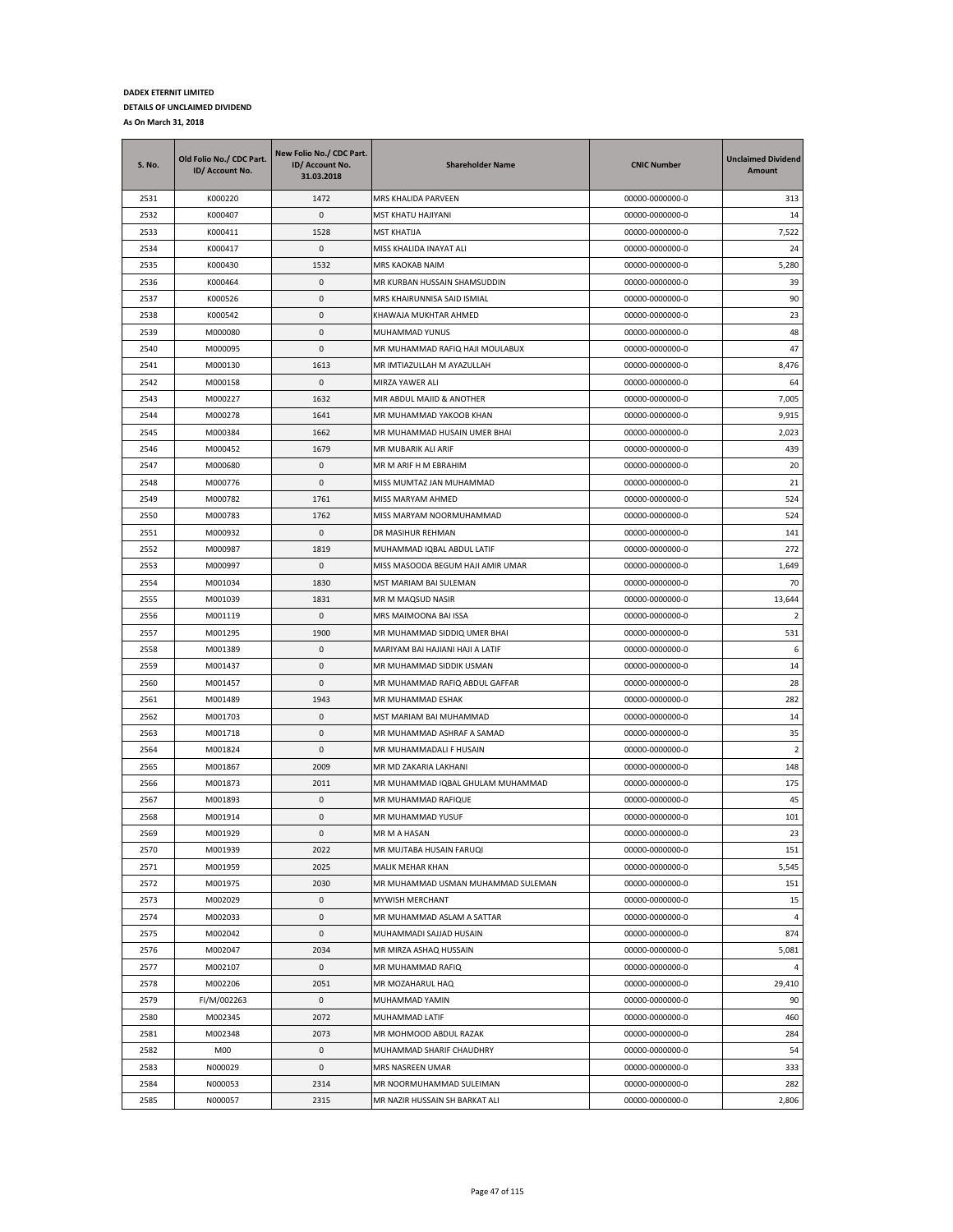| S. No. | Old Folio No./ CDC Part.<br>ID/ Account No. | New Folio No./ CDC Part.<br>ID/ Account No.<br>31.03.2018 | <b>Shareholder Name</b>            | <b>CNIC Number</b> | <b>Unclaimed Dividend</b><br>Amount |
|--------|---------------------------------------------|-----------------------------------------------------------|------------------------------------|--------------------|-------------------------------------|
| 2586   | N000103                                     | 2329                                                      | MR NOOR MUHAMMAD ABDUL KARIM       | 00000-0000000-0    | 524                                 |
| 2587   | N000224                                     | 2362                                                      | MR NURUDDIN SULTANALI              | 00000-0000000-0    | 2,754                               |
| 2588   | N000277                                     | 2373                                                      | MR NOMAN ABDUL KARIM               | 00000-0000000-0    | 2,130                               |
| 2589   | N000286                                     | 2375                                                      | MR NOORUDDIN ADAMALI               | 00000-0000000-0    | 182                                 |
| 2590   | N000314                                     | 0                                                         | MR NOOR MUHAMMAD SALE MUHAMMAD     | 00000-0000000-0    | 5                                   |
| 2591   | N000387                                     | 0                                                         | MISS NUSRAT PARVEEN                | 00000-0000000-0    | 46                                  |
| 2592   | N000440                                     | 2407                                                      | MISS NARGIS HALAI                  | 00000-0000000-0    | 1,931                               |
| 2593   | P000005                                     | 2465                                                      | MST PARVEEN HABIB                  | 00000-0000000-0    | 21,677                              |
| 2594   | P000008                                     | 2467                                                      | MR PYARALI HUSEINALI SHARIFF       | 00000-0000000-0    | 492                                 |
| 2595   | Q000028                                     | 2500                                                      | MR QAISAR ALI KHAN                 | 00000-0000000-0    | 290                                 |
| 2596   | R000009                                     | 2512                                                      | MR RIAZ AHMED KHAN                 | 00000-0000000-0    | 285                                 |
| 2597   | R000034                                     | 2517                                                      | RUSOTM CAWASJI DEGAMWALA & ANOTHER | 00000-0000000-0    | 168                                 |
| 2598   | R000152                                     | 2542                                                      | MR RIAZ AHMED KHAN                 | 00000-0000000-0    | 285                                 |
| 2599   | R000176                                     | 2549                                                      | MR RAFIUDDIN QURESHI               | 00000-0000000-0    | 250                                 |
| 2600   | R000245                                     | 2562                                                      | MRS RAHILA SHAMEEM                 | 00000-0000000-0    | 24,106                              |
| 2601   | R000272                                     | 2571                                                      | <b>MRS RABIA ESHAK</b>             | 00000-0000000-0    | 525                                 |
| 2602   | R000374                                     | 2590                                                      | ROSHANALI RASHID                   | 00000-0000000-0    | 249                                 |
| 2603   | R000408                                     | 0                                                         | RABIYABAI HAJIYANI H A LATIFF      | 00000-0000000-0    | 76                                  |
| 2604   | R000417                                     | 2600                                                      | RAHILAS FEROZ                      | 00000-0000000-0    | 33,879                              |
| 2605   | R000514                                     | 2608                                                      | MRS RANCHEL DANIELS                | 00000-0000000-0    | 484                                 |
| 2606   | S000114                                     | 2675                                                      | SYED BASHARAT ALI SHAH             | 00000-0000000-0    | 286                                 |
| 2607   | S000118                                     | 2677                                                      | MR S MUHAMMAD AHMED ZAIDI          | 00000-0000000-0    | 241                                 |
| 2608   | S000162                                     | 2688                                                      | MISS SHAH GUL KHAN                 | 00000-0000000-0    | 19,797                              |
| 2609   | S000167                                     | 2689                                                      | MR S M SARWAR                      | 00000-0000000-0    | 141,944                             |
| 2610   | S000186                                     | 2693                                                      | MISS SITARA JABIN                  | 00000-0000000-0    | 402                                 |
| 2611   | S000192                                     | 2696                                                      | MRS SAROOBAI                       | 00000-0000000-0    | 386                                 |
| 2612   | S000207                                     | 2698                                                      | MISS SALMA BANOO                   | 00000-0000000-0    | 213                                 |
| 2613   | S000231                                     | 0                                                         | MR S ABDUL AZIZ                    | 00000-0000000-0    | 73                                  |
| 2614   | S000271                                     | 2725                                                      | SH ABDUL MAJID                     | 00000-0000000-0    | 3,760                               |
| 2615   | S000333                                     | 2740                                                      | SHIEKH MUHAMMAD SARWAR             | 00000-0000000-0    | 6,493                               |
| 2616   | S000401                                     | 2760                                                      | SYED MAQSUD SHAH BOKHARI           | 00000-0000000-0    | 277                                 |
| 2617   | S000439                                     | 2771                                                      | MR S SALEEM RAZA                   | 00000-0000000-0    | 510                                 |
| 2618   | S000549                                     | 0                                                         | MR S M Y RAZA                      | 00000-0000000-0    | $\overline{2}$                      |
| 2619   | S000555                                     | 0                                                         | MR S SHAFI S AZIZ                  | 00000-0000000-0    | $10\,$                              |
| 2620   | S000557                                     | 0                                                         | MR SULEMAN ABDUL GANI              | 00000-0000000-0    | 40                                  |
| 2621   | S000576                                     | 2808                                                      | MR SHAMSHAD AHMED                  | 00000-0000000-0    | 2,248                               |
| 2622   | S000582                                     | 2813                                                      | MRS SAKINA BAI                     | 00000-0000000-0    | 411                                 |
| 2623   | S000602                                     | 0                                                         | SORABJI KHURSIGARA                 | 00000-0000000-0    | 28                                  |
| 2624   | S000809                                     | 2894                                                      | MRS SAFIA BAI ADAM ALI             | 00000-0000000-0    | 170                                 |
| 2625   | S000824                                     | 2898                                                      | MR SALEH BHAI IMRANALI SHAMSI      | 00000-0000000-0    | 515                                 |
| 2626   | S000877                                     | 2914                                                      | MR SHARIF AHMED MAULA BUX          | 00000-0000000-0    | 498                                 |
| 2627   | S000919                                     | 2929                                                      | MISS SALMA AKBERALI KERAI          | 00000-0000000-0    | 288                                 |
| 2628   | S001008                                     | 2960                                                      | SYED AJAZ HUSSAIN                  | 00000-0000000-0    | 2,601                               |
| 2629   | S001015                                     | 2962                                                      | SYED AFSAR ALI WARSI               | 00000-0000000-0    | 1,162                               |
| 2630   | S001089                                     | 2979                                                      | MRS SALMA KHATOON IFTIKHAR HASAN   | 00000-0000000-0    | 210                                 |
| 2631   | S001237                                     | 0                                                         | MR STANLEY A D'SOUZA               | 00000-0000000-0    | 54                                  |
| 2632   | S001270                                     | 3026                                                      | MR S ATHAR AHMED HASHMI            | 00000-0000000-0    | 290                                 |
| 2633   | S001440                                     | 0                                                         | SYED IBNE HASAN RIZVI              | 00000-0000000-0    | 90                                  |
| 2634   | S001463                                     | 0                                                         | SARBAI HUSAIN                      | 00000-0000000-0    | 3                                   |
| 2635   | T000023                                     | 3175                                                      | TAHIR MUHAMMAD HAJI AHMED          | 00000-0000000-0    | 281                                 |
| 2636   | T000061                                     | 0                                                         | MR TAJAMUL HUSSAIN M Z AHMED       | 00000-0000000-0    | 38                                  |
| 2637   | T000086                                     | 0                                                         | TAJ-UD-DIN MUHAMMAD BHAMANI        | 00000-0000000-0    | 3                                   |
| 2638   | T000112                                     | 3203                                                      | THERA YUNUS MARFANI                | 00000-0000000-0    | 289                                 |
| 2639   | V000007                                     | 0                                                         | MR VALI MUHAMMAD JUSAB             | 00000-0000000-0    | 44                                  |
| 2640   | V000014                                     | 0                                                         | MR VALIMUHAMMAD HAJI DAWOOD        | 00000-0000000-0    | 94                                  |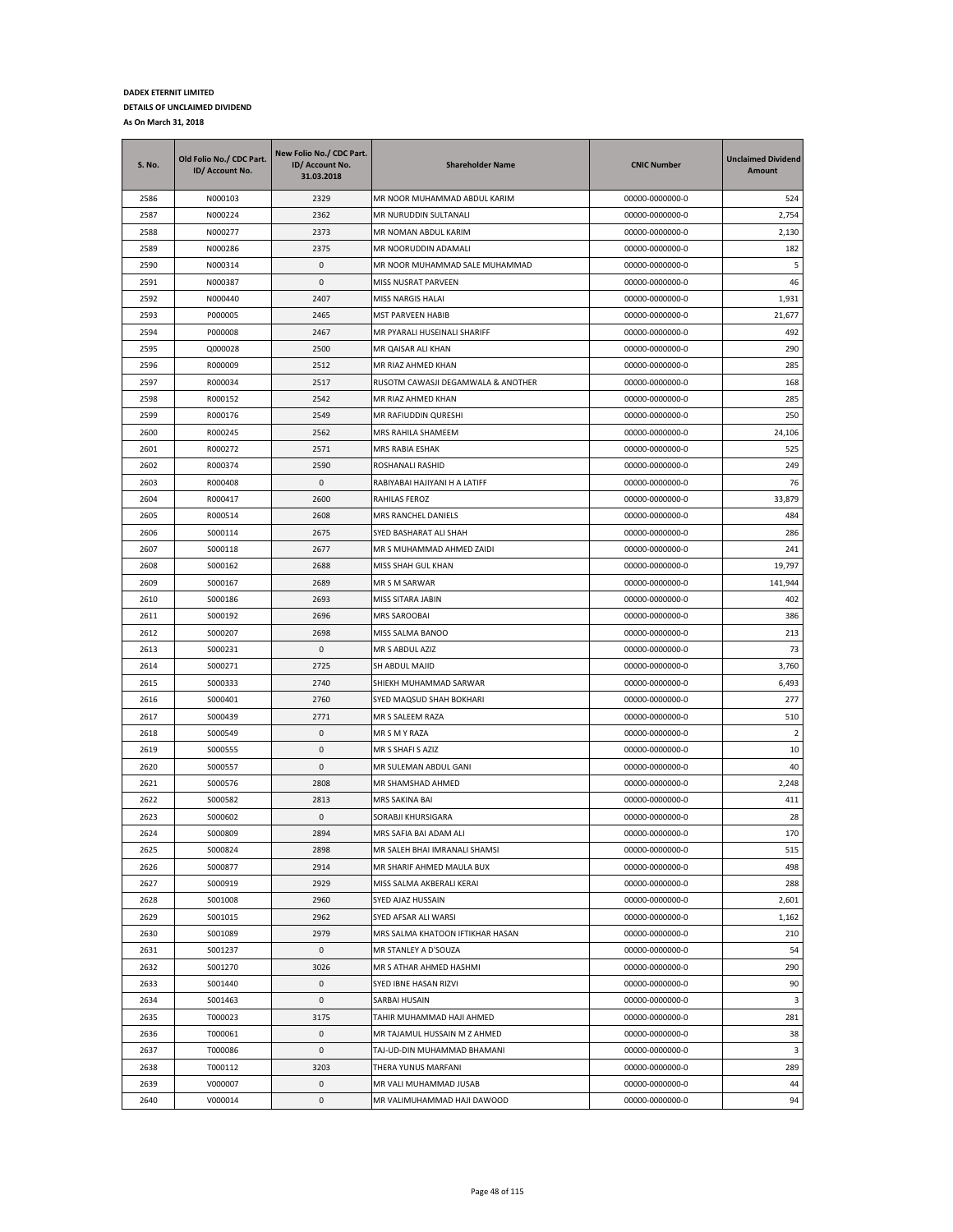| <b>S. No.</b> | Old Folio No./ CDC Part.<br>ID/ Account No. | New Folio No./ CDC Part.<br>ID/ Account No.<br>31.03.2018 | <b>Shareholder Name</b>                  | <b>CNIC Number</b>                 | <b>Unclaimed Dividend</b><br>Amount |
|---------------|---------------------------------------------|-----------------------------------------------------------|------------------------------------------|------------------------------------|-------------------------------------|
| 2641          | W000011                                     | 0                                                         | MRS WAHIDUNNISA SIDDIQI                  | 00000-0000000-0                    | 1                                   |
| 2642          | W000029                                     | 3263                                                      | MR WAHED HAROON                          | 00000-0000000-0                    | 290                                 |
| 2643          | W000053                                     | 0                                                         | MISS WINFRED MAY TURNER & ANOTHER        | 00000-0000000-0                    | 430                                 |
| 2644          | Y000072                                     | 3292                                                      | MR YUSUF KHAN HABIB KHAN                 | 00000-0000000-0                    | 2,659                               |
| 2645          | Y000131                                     | 0                                                         | HAJI YAQUB AHMED                         | 00000-0000000-0                    | 36                                  |
| 2646          | Z000036                                     | 0                                                         | MR ZAIBUNNISA ADAM                       | 00000-0000000-0                    | 17                                  |
| 2647          | Z000291                                     | 0                                                         | MR ZAINUDDIN KARIM BHAI                  | 00000-0000000-0                    | 4                                   |
| 2648          | Z000292                                     | 3386                                                      | MRS ZUBEDA HAROON                        | 00000-0000000-0                    | 533                                 |
| 2649          | Z000348                                     | 3402                                                      | MRS ZUBEDA ABDUL LATIF                   | 00000-0000000-0                    | 288                                 |
| 2650          | Z000424                                     | 3414                                                      | MISS ZARINA HAROON                       | 00000-0000000-0                    | 290                                 |
| 2651          | Z000514                                     | 0                                                         | SON LDR ZAFAR IQBAL BHATTY               | 00000-0000000-0                    | 5,992                               |
| 2652          | Z000545                                     | 0                                                         | ZUBEDA ALIMUHAMMAD                       | 00000-0000000-0                    | 2                                   |
| 2653          | Z000573                                     | 3436                                                      | MST ZUBEDA BAI                           | 00000-0000000-0                    | 13,059                              |
| 2654          | Z000586                                     | 3438                                                      | MST ZAHIDA ABBAS MIRZA                   | 00000-0000000-0                    | 320                                 |
| 2655          | A000446                                     | 100                                                       | MR AZIZ JAWED SAVUL                      | 00000-0000000-0                    | 409                                 |
| 2656          | A000533                                     | $\mathsf 0$                                               | MRS ANEESA FAROOQUI                      | 00000-0000000-0                    | 19                                  |
| 2657          | A000585                                     | 142                                                       | AFTAB ZAFAR QURESHI                      | 00000-0000000-0                    | 25,969                              |
| 2658          | A000586                                     | 143                                                       | MR ALLAH DITTA GHULAM HUSAIN             | 00000-0000000-0                    | 29,119                              |
| 2659          | A000726                                     | 0                                                         | MR ABDUR REHMAN                          | 00000-0000000-0                    | 1,869                               |
| 2660          | A001114                                     | 261                                                       | MR AHMED M MERCHANT                      | 00000-0000000-0                    | 277                                 |
| 2661          | A001298                                     | 0                                                         | MR ABDUL AZIZ HAJEE VALLY MUHAMMAD       | 00000-0000000-0                    | 9                                   |
| 2662          | A001328                                     | 304                                                       | MR ABDUL QADAR DAWOOD                    | 00000-0000000-0                    | 243                                 |
| 2663          | A001332                                     | 0                                                         | MR ABDUL SATTAR DAWOOD                   | 00000-0000000-0                    | 17                                  |
| 2664          | A001383                                     | 0                                                         | MR ASLAM ABOOBAKER                       | 00000-0000000-0                    | 6                                   |
| 2665          | A001423                                     | 0                                                         | MR A SATTAR DAWOOD & ANOTHER             | 00000-0000000-0                    | 2,923                               |
| 2666          | A001494                                     | 0                                                         | MR AZHAR AHMED MIAN MAULA BUX            | 00000-0000000-0                    | 264                                 |
| 2667          | A001557                                     | 347                                                       | MR AKBERALI JAFFERJI RA                  | 00000-0000000-0                    | 90                                  |
| 2668          | A001623                                     | 0                                                         | MR AMIN SATTAR                           | 00000-0000000-0                    | 37                                  |
| 2669          | A001938                                     | 0                                                         | MR ABAOMER NOOR MUHAMMAD ADHI            | 00000-0000000-0                    | 9                                   |
| 2670          | A001949                                     | 0                                                         | MR AHMEDBHOY                             | 00000-0000000-0                    | 366                                 |
| 2671          | A001958                                     | 410                                                       | MR ABUBAKER ABDUL LATIF                  | 00000-0000000-0                    | 2,122                               |
| 2672          | A001960                                     | 411                                                       | MR ABDUL GANI HUSAIN                     | 00000-0000000-0                    | 272                                 |
| 2673          | A001985                                     | 415                                                       | MR AQEEL ZAHEER LARI                     | 00000-0000000-0                    | 284                                 |
| 2674          | A002043                                     | 425                                                       |                                          |                                    | 133                                 |
| 2675          | A002118                                     | 0                                                         | MISS ATIQA ALIBHOY<br>DR AFAZUDDIN AHMED | 00000-0000000-0<br>00000-0000000-0 | 42                                  |
| 2676          | A002136                                     | 440                                                       |                                          |                                    |                                     |
|               |                                             |                                                           | MR ANIS JANMUHAMMAD                      | 00000-0000000-0                    | 1,710                               |
| 2677          | A002196                                     | 0                                                         | MR ABDUL KARIM                           | 00000-0000000-0                    | 14                                  |
| 2678          | A002283                                     | 0                                                         | MR A SATTAR A KARIM                      | 00000-0000000-0                    | 2                                   |
| 2679          | A002301                                     | $\Omega$                                                  | MR ABDUL LATIF KARIM MUHAMMAD            | 00000-0000000-0                    | 58                                  |
| 2680          | A002410                                     | 468                                                       | ABOOBAKER HAJI SALEH MUHAMMAD KERAI      | 00000-0000000-0                    | 4,541                               |
| 2681          | A002435                                     | 477                                                       | MR AHMEDBHOY                             | 00000-0000000-0                    | 298                                 |
| 2682          | A002451                                     | 0                                                         | MR AKBERALI CASSIM                       | 00000-0000000-0                    | 30                                  |
| 2683          | A002473                                     | 0                                                         | AISHABAI ISMAIL                          | 00000-0000000-0                    | 55                                  |
| 2684          | A002533                                     | 491                                                       | MR A RAHIM A GANI                        | 00000-0000000-0                    | 285                                 |
| 2685          | A002538                                     | 493                                                       | MR ABDUL GHAFFAR H YOUSUF                | 00000-0000000-0                    | 2,095                               |
| 2686          | A002595                                     | 505                                                       | MR AHMED GORA MAYET                      | 00000-0000000-0                    | 30,302                              |
| 2687          | B000088                                     | 691                                                       | MRS BILKISH TAHERALI                     | 00000-0000000-0                    | 430                                 |
| 2688          | B000169                                     | 0                                                         | <b>BIBI AFEEFA</b>                       | 00000-0000000-0                    | 891                                 |
| 2689          | D000023                                     | 752                                                       | DAULAT KHANAM                            | 00000-0000000-0                    | 515                                 |
| 2690          | F000015                                     | 809                                                       | MR FIDAHUSEIN HASSANALI                  | 00000-0000000-0                    | 2,808                               |
| 2691          | F000047                                     | 820                                                       | MR FARIDOON HORMUSJI DASTOOR             | 00000-0000000-0                    | 288                                 |
| 2692          | F000106                                     | 839                                                       | MRS FARRUKH MASUD                        | 00000-0000000-0                    | 272                                 |
| 2693          | F000196                                     | 0                                                         | MISS FATIMA BIBI MUHAMMAD OLIA           | 00000-0000000-0                    | 6                                   |
| 2694          | F000327                                     | 893                                                       | MR FARUQUE JANMUHAMMAD                   | 00000-0000000-0                    | 1,737                               |
| 2695          | G000046                                     | 935                                                       | MISS GHAZALA MAQBOOL                     | 00000-0000000-0                    | 3,067                               |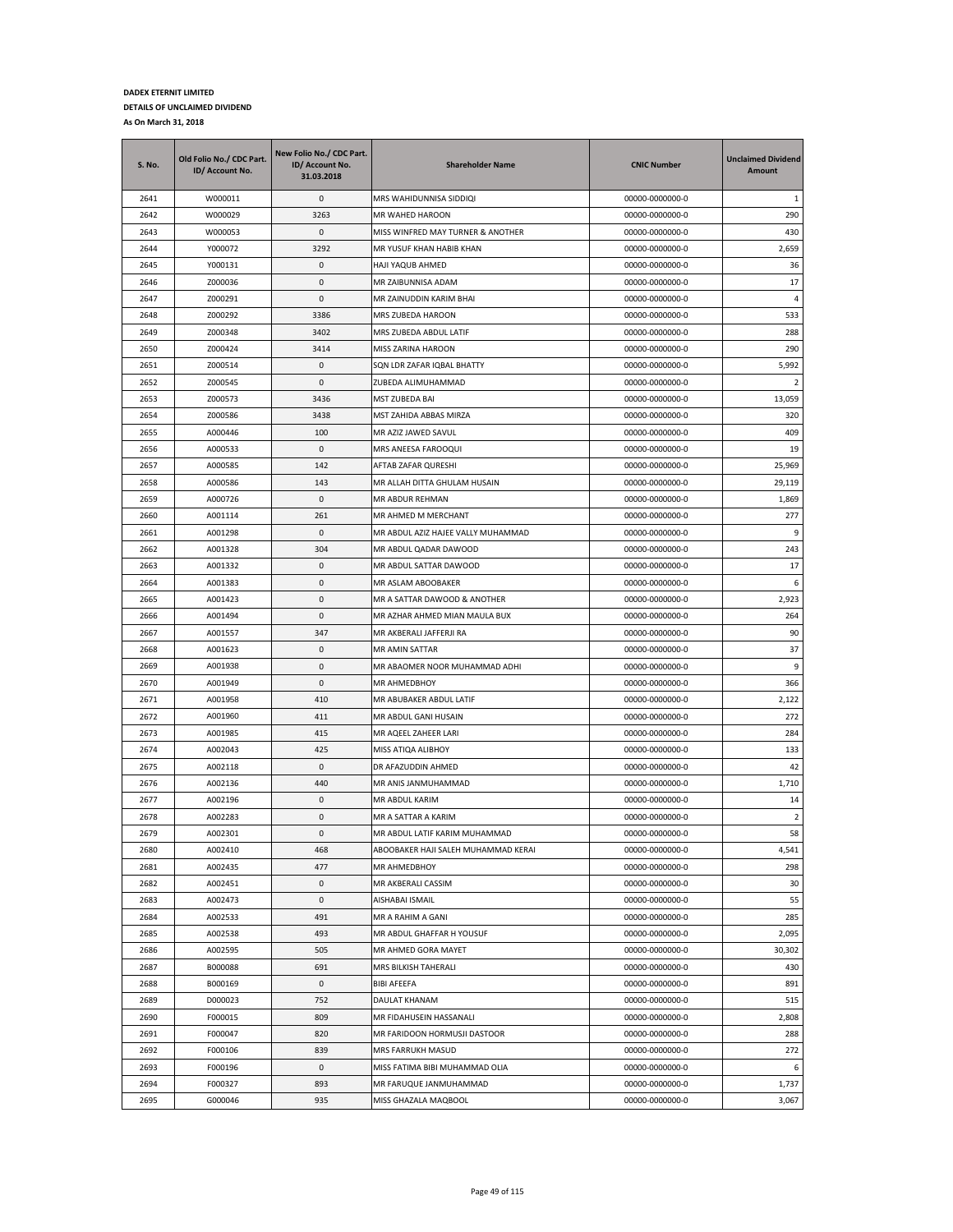| <b>S. No.</b> | Old Folio No./ CDC Part.<br>ID/ Account No. | New Folio No./ CDC Part.<br>ID/ Account No.<br>31.03.2018 | <b>Shareholder Name</b>           | <b>CNIC Number</b> | <b>Unclaimed Dividend</b><br>Amount |
|---------------|---------------------------------------------|-----------------------------------------------------------|-----------------------------------|--------------------|-------------------------------------|
| 2696          | H000248                                     | 0                                                         | MST HAJRA HABIB                   | 00000-0000000-0    | 25                                  |
| 2697          | H000306                                     | 0                                                         | HAJI RAHEMTULLAH A GANI & ANOTHER | 00000-0000000-0    | 471                                 |
| 2698          | H000359                                     | 1069                                                      | MR HUSSAIN ABDUL GANI             | 00000-0000000-0    | 531                                 |
| 2699          | H000366                                     | 0                                                         | HAJI SULEMAN DAWOOD               | 00000-0000000-0    | 11                                  |
| 2700          | H000443                                     | 1085                                                      | MRS HAJRA BAI ABDUL H JANEE       | 00000-0000000-0    | 279                                 |
| 2701          | H000472                                     | $\pmb{0}$                                                 | HAJI ESSA KATCHI                  | 00000-0000000-0    | $\overline{4}$                      |
| 2702          | H000627                                     | 1122                                                      | MR HABIB A KARIM                  | 00000-0000000-0    | 2,092                               |
| 2703          | H000653                                     | 1131                                                      | HAJEE AHMED NOORMUHAMMAD          | 00000-0000000-0    | 1,771                               |
| 2704          | H000654                                     | 1132                                                      | MR HAMID NOORMUHAMMAD             | 00000-0000000-0    | 3,095                               |
| 2705          | H000838                                     | 0                                                         | MRS HANIFA ABDUL LATIF            | 00000-0000000-0    | 1                                   |
| 2706          | H000894                                     | 0                                                         | HANIFA MUHAMMAD                   | 00000-0000000-0    | 5                                   |
| 2707          | H000906                                     | 1183                                                      | MISS HAJRA BAI H AHMED            | 00000-0000000-0    | 137                                 |
| 2708          | H000952                                     | 1187                                                      | HAWA BAI ISSA                     | 00000-0000000-0    | 1,934                               |
| 2709          | H000985                                     | 0                                                         | MST HAWABAI KASAM                 | 00000-0000000-0    | 19                                  |
| 2710          | 1000204                                     | 1305                                                      | MISS IFFAT SHAH NAZ HAJEE M ILAHI | 00000-0000000-0    | 7,201                               |
| 2711          | 1000211                                     | 0                                                         | MR IQBAL AHMED KHAN               | 00000-0000000-0    | 28                                  |
| 2712          | 1000217                                     | 0                                                         | MR IRSHAD AHMED KHAN              | 00000-0000000-0    | 28                                  |
| 2713          | 1000242                                     | 0                                                         | MR IMDAD HUSAIN ABDUL HUSAIN      | 00000-0000000-0    | 221                                 |
| 2714          | 1000290                                     | 0                                                         | MR IQBAL BADRE ALAM               | 00000-0000000-0    | 2,042                               |
| 2715          | J000030                                     | 0                                                         | MISS JAVEDA AKHTER                | 00000-0000000-0    | 8                                   |
| 2716          | J000104                                     | 1386                                                      | MR JAFFER HAJI HUSAIN             | 00000-0000000-0    | 2,758                               |
| 2717          | J000282                                     | 1412                                                      | MR JANMUHAMMAD MUHAMMAD           | 00000-0000000-0    | 386                                 |
| 2718          | J000320                                     | 0                                                         | <b>JAIANB BAI</b>                 | 00000-0000000-0    | 44                                  |
| 2719          | K000016                                     | 1438                                                      | MR KURBAN HUSEIN S CONTRACTOR     | 00000-0000000-0    | 1,915                               |
| 2720          | K000068                                     | 0                                                         | MR KARIM ABBA                     | 00000-0000000-0    | 80                                  |
| 2721          | K000076                                     | 1447                                                      | KULSUM TAHIR MUHAMMAD             | 00000-0000000-0    | 265                                 |
| 2722          | K000144                                     | 0                                                         | KHATIJA SULEMAN                   | 00000-0000000-0    | $\overline{7}$                      |
| 2723          | K000162                                     | 1462                                                      | MR KURBAN M E UNWALA              | 00000-0000000-0    | 1,650                               |
| 2724          | K000198                                     | 1467                                                      | KISHIN SIROOMAL LAKHANI           | 00000-0000000-0    | 2,083                               |
| 2725          | K000219                                     | 1471                                                      | KHERUNNISA ISHAQ                  | 00000-0000000-0    | 113                                 |
| 2726          | K000223                                     | 0                                                         | MR KASSIM FIDA HUSAIN             | 00000-0000000-0    | 41                                  |
| 2727          | K000234                                     | 1474                                                      | MR KHALID TANVEER                 | 00000-0000000-0    | 534                                 |
| 2728          | K000306                                     | 1506                                                      | MST KHAIRUNNISA SULTANALI         | 00000-0000000-0    | 262                                 |
| 2729          | K000326                                     | 0                                                         | MST KHATIJA MOOSA ABA             | 00000-0000000-0    | 12                                  |
| 2730          | K000435                                     | 0                                                         | KHATIJA                           | 00000-0000000-0    | 46                                  |
| 2731          | K000530                                     | 0                                                         | MRS KHATUNBAI ABDULLAH            | 00000-0000000-0    | 36                                  |
| 2732          | M000011                                     | 1574                                                      | MISS MIROO GAJARIA                | 00000-0000000-0    | 20,630                              |
| 2733          | M000081                                     | 1597                                                      | MR MITHOO BHAI MUHAMMAD KASSIM    | 00000-0000000-0    | 2,962                               |
| 2734          | M000369                                     | $\Omega$                                                  | MR MUHAMMAD ASLAM                 | 00000-0000000-0    | 13                                  |
| 2735          | M000432                                     | 1674                                                      | MAJOR HASAN ABDUL KHALIQUE        | 00000-0000000-0    | 1,785                               |
| 2736          | M000439                                     | 0                                                         | MIRZA NOORULLAH BAIG              | 00000-0000000-0    | 49                                  |
| 2737          | M000483                                     | 1688                                                      | MR MUHAMMAD SALEEM                | 00000-0000000-0    | 7,416                               |
| 2738          | M000498                                     | 1696                                                      | MR MUHAMMAD YOUSUF R A ADHI       | 00000-0000000-0    | 195                                 |
| 2739          | M000526                                     | 0                                                         | MR MAZHAR HUSEIN QURESHI          | 00000-0000000-0    | 96                                  |
| 2740          | M000719                                     | 1745                                                      | MR MUHAMMAD SIDDIQUE HAJI SULEMAN | 00000-0000000-0    | 213                                 |
| 2741          | M000866                                     | 1785                                                      | MR MASRUR AHMED MAKHDUMI          | 00000-0000000-0    | 17,809                              |
| 2742          | M000952                                     | 1811                                                      | MR MUHAMMAD ASGHAR                | 00000-0000000-0    | 13,431                              |
| 2743          | M000958                                     | 0                                                         | MUHAMMAD SIDDIQUE H A REHMAN      | 00000-0000000-0    | 524                                 |
| 2744          | M001000                                     | 0                                                         | MR M NURULLAH                     | 00000-0000000-0    | 118                                 |
| 2745          | M001109                                     | 1862                                                      | MR MUHAMMAD YUSUF ABDUL REHMAN    | 00000-0000000-0    | 208                                 |
| 2746          | M001149                                     | 0                                                         | MR MUHAMMAD UMAR HAROON           | 00000-0000000-0    | 8                                   |
| 2747          | M001492                                     | 0                                                         | MR MUHAMMAD RAB FAZAL RAB         | 00000-0000000-0    | $\overline{7}$                      |
| 2748          | M001501                                     | 0                                                         | MR MUHAMMAD ZUBAIR A GAFFAR       | 00000-0000000-0    | 86                                  |
| 2749          | M001506                                     | 1945                                                      | MR MUHAMMAD YUNUS ABDUL HABIB     | 00000-0000000-0    | 534                                 |
| 2750          | M001554                                     | 1956                                                      | MR MUHAMMAD EBRAHIM               | 00000-0000000-0    | 2,164                               |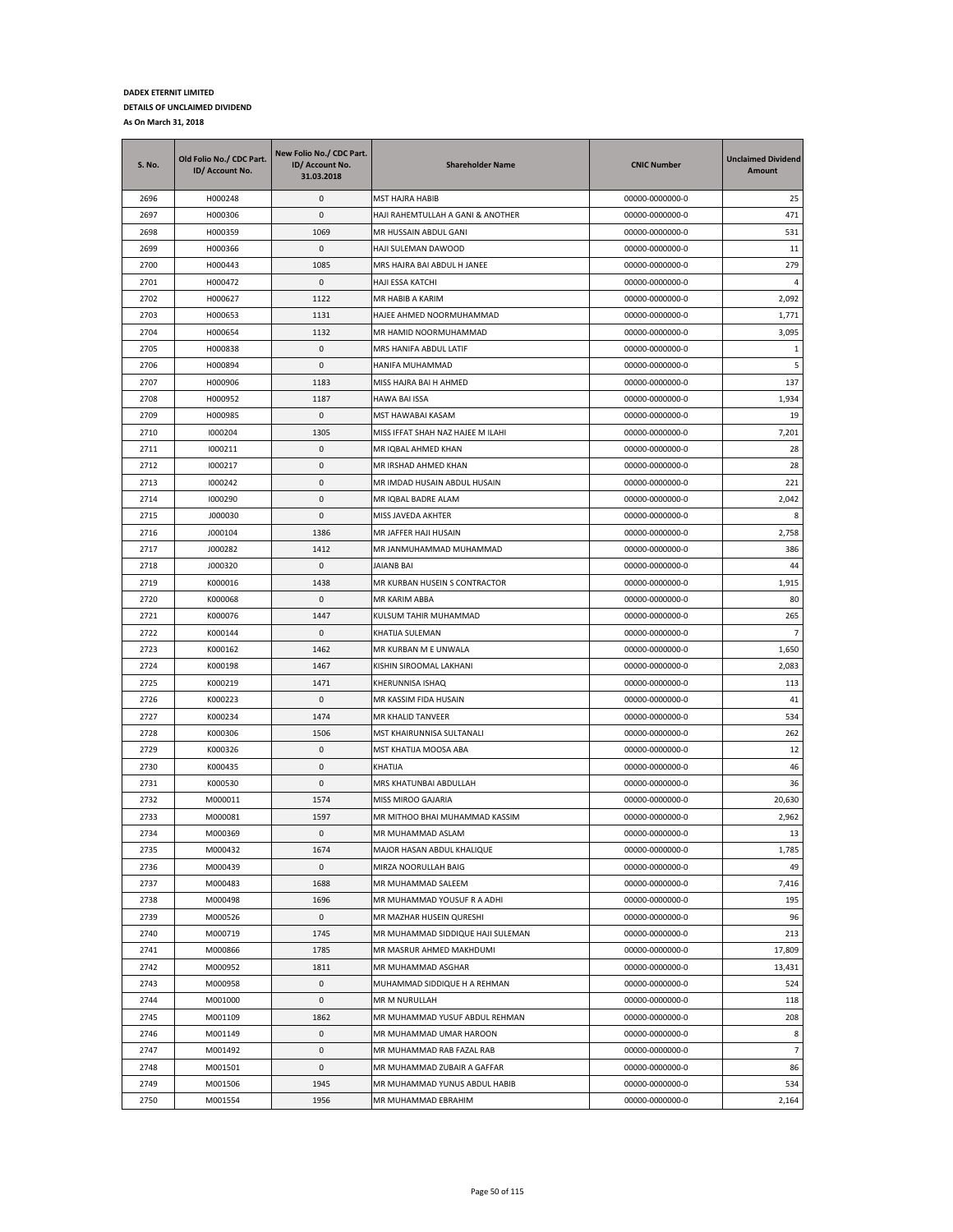| S. No. | Old Folio No./ CDC Part.<br>ID/ Account No. | New Folio No./ CDC Part.<br>ID/ Account No.<br>31.03.2018 | <b>Shareholder Name</b>             | <b>CNIC Number</b> | <b>Unclaimed Dividend</b><br>Amount |
|--------|---------------------------------------------|-----------------------------------------------------------|-------------------------------------|--------------------|-------------------------------------|
| 2751   | M001574                                     | 1958                                                      | MR MUHAMMAD HABIB QURESHI           | 00000-0000000-0    | 168                                 |
| 2752   | M001661                                     | 0                                                         | MRS RAHIYAN BAI NOOR MUHAMMAD       | 00000-0000000-0    | 14                                  |
| 2753   | M001706                                     | 1983                                                      | MR MUHAMMAD MOIZUDDIN               | 00000-0000000-0    | 27                                  |
| 2754   | M001732                                     | 1987                                                      | MR MANSUR AHMED KHAN                | 00000-0000000-0    | 607                                 |
| 2755   | M001738                                     | 0                                                         | MR MUHAMMAD ALI SATTAR              | 00000-0000000-0    | 25                                  |
| 2756   | M001835                                     | 0                                                         | MR MUHAMMAD HANIF                   | 00000-0000000-0    | 6                                   |
| 2757   | M001944                                     | 2024                                                      | MR MUHAMMAD SALAHUDDIN              | 00000-0000000-0    | 132                                 |
| 2758   | M002009                                     | 2031                                                      | MR MUNAF JANMUHAMMAD                | 00000-0000000-0    | 2,271                               |
| 2759   | M002032                                     | 0                                                         | MR MUHAMMAD ISMAIL                  | 00000-0000000-0    | 8                                   |
| 2760   | M002044                                     | 0                                                         | MR MOHSINALI QURBAN HUSSAIN         | 00000-0000000-0    | 64                                  |
| 2761   | M002049                                     | 2035                                                      | MR MUHAMMAD HUSEIN                  | 00000-0000000-0    | 734                                 |
| 2762   | M002111                                     | 0                                                         | MR MUHAMMAD BASHIR                  | 00000-0000000-0    | 6                                   |
| 2763   | M002127                                     | 2042                                                      | MR MANSOOR ABDUL LATIF              | 00000-0000000-0    | 4,467                               |
| 2764   | M002128                                     | 2043                                                      | MR MD ANWAR ABDUL LATIF             | 00000-0000000-0    | 4,535                               |
| 2765   | M002129                                     | 0                                                         | MR MUHAMMAD OSMAN A LATIF           | 00000-0000000-0    | 50                                  |
| 2766   | M002293                                     | 0                                                         | M U A AHMED                         | 00000-0000000-0    | 114                                 |
| 2767   | M002367                                     | 0                                                         | MUHAMMAD ARIF HABIB                 | 00000-0000000-0    | 8                                   |
| 2768   | M002368                                     | 0                                                         | MUHAMMAD RAFIQ USMAN                | 00000-0000000-0    | 6                                   |
| 2769   | M002373                                     | 0                                                         | MUHAMMAD IQBAL HABIB                | 00000-0000000-0    | 2                                   |
| 2770   | M002377                                     | 0                                                         | MUHAMMAD IQBAL                      | 00000-0000000-0    | 8                                   |
| 2771   | M002393                                     | 2080                                                      | M ASGHAR MEMON                      | 00000-0000000-0    | 2,161                               |
| 2772   | M002403                                     | 2081                                                      | MALIK ASHIQ MUHAMMAD                | 00000-0000000-0    | 261                                 |
| 2773   | N000033                                     | 2308                                                      | MISS NAFISAH IDRIS MUHAMMAD IDRIS   | 00000-0000000-0    | 365                                 |
| 2774   | N000130                                     | 2336                                                      | MRS NOOR-US-SABAH BEGUM             | 00000-0000000-0    | 495                                 |
| 2775   | N000141                                     | 2339                                                      | MISS NAFISA BADRUDDIN               | 00000-0000000-0    | 186                                 |
| 2776   | N000179                                     | 2347                                                      | MRS N AHSAN                         | 00000-0000000-0    | 288                                 |
| 2777   | N000197                                     | 2353                                                      | MRS NASRIN SHAH                     | 00000-0000000-0    | 302                                 |
| 2778   | N000234                                     | 2366                                                      | MISS NAFISA TAYEBALI                | 00000-0000000-0    | 534                                 |
| 2779   | N000259                                     | 0                                                         | MR NUR MUHAMMAD NATHA               | 00000-0000000-0    | 2                                   |
| 2780   | N000299                                     | 2379                                                      | MISS NASEER BANU HAJI KARIM         | 00000-0000000-0    | 110                                 |
| 2781   | N000362                                     | 2396                                                      | MST NAEEMA SULTAN                   | 00000-0000000-0    | 1,277                               |
| 2782   | N000383                                     | 2403                                                      | MR NAEEM M RANA                     | 00000-0000000-0    | 5,159                               |
| 2783   | N000431                                     | 2406                                                      | MISS NAJMA H AHMED                  | 00000-0000000-0    | 139                                 |
| 2784   | FI/N/000474                                 | 0                                                         | <b>NISAR AHMED</b>                  | 00000-0000000-0    | 630                                 |
| 2785   | N000489                                     | 0                                                         | MRS NAJMA ISMAIL                    | 00000-0000000-0    | 148                                 |
| 2786   | P000070                                     | 0                                                         | PARVIN BANU                         | 00000-0000000-0    | 41                                  |
| 2787   | P000071                                     | 0                                                         | MRS PARIN DARA EDULJEE & ANOTHER    | 00000-0000000-0    | 1,524                               |
| 2788   | FI/P/00073                                  | 0                                                         | MRS PARIN DARA EDULJEE & ANOTHER    | 00000-0000000-0    | 10                                  |
| 2789   | Q000048                                     | $\pmb{0}$                                                 | MISS QAMARUNNISA                    | 00000-0000000-0    | 22                                  |
| 2790   | R000015                                     | 0                                                         | MISS RAFIA SHAH SYED YAQUB SHAH     | 00000-0000000-0    | 11,372                              |
| 2791   | R000104                                     | 0                                                         | MRS RASHIDA ISLAM                   | 00000-0000000-0    | 4                                   |
| 2792   | R000131                                     | $\pmb{0}$                                                 | MR RAISUDDIN HAMID KHAN             | 00000-0000000-0    | 17                                  |
| 2793   | R000233                                     | 2559                                                      | MRS RAISA KHATOON S A MATIN         | 00000-0000000-0    | 13,280                              |
| 2794   | R000261                                     | 0                                                         | RABIA BAI GANI                      | 00000-0000000-0    | 4                                   |
| 2795   | S000071                                     | 0                                                         | SYED HASAN FEROZ                    | 00000-0000000-0    | 40                                  |
| 2796   | S000088                                     | 0                                                         | SHIRIN BAI SORABJI COOPER & ANOTHER | 00000-0000000-0    | 75                                  |
| 2797   | S000153                                     | 0                                                         | SHIEKH MAQBOOL ELAHI                | 00000-0000000-0    | 766                                 |
| 2798   | S000205                                     | 0                                                         | SAKINA BEGUM                        | 00000-0000000-0    | 9                                   |
| 2799   | S000219                                     | 2701                                                      | SHAIKH ALI HUSSAIN                  | 00000-0000000-0    | 2,562                               |
| 2800   | S000227                                     | 2706                                                      | SHIEKH SHARIF HUSSAIN               | 00000-0000000-0    | 3,403                               |
| 2801   | S000228                                     | 2707                                                      | SHEIKH BAHADUR HUSSAIN              | 00000-0000000-0    | 587                                 |
| 2802   | S000250                                     | 2717                                                      | MISS SURRIYA QURESHI                | 00000-0000000-0    | 5,987                               |
| 2803   | S000251                                     | 2718                                                      | MISS SURRIYA GHULAM HUSSAIN         | 00000-0000000-0    | 33,852                              |
| 2804   | S000297                                     | 0                                                         | MRS SOORAYA REHMAN                  | 00000-0000000-0    | 285                                 |
| 2805   | S000303                                     | $\mathsf 0$                                               | MRS SAKINA BEGUM                    | 00000-0000000-0    | 9                                   |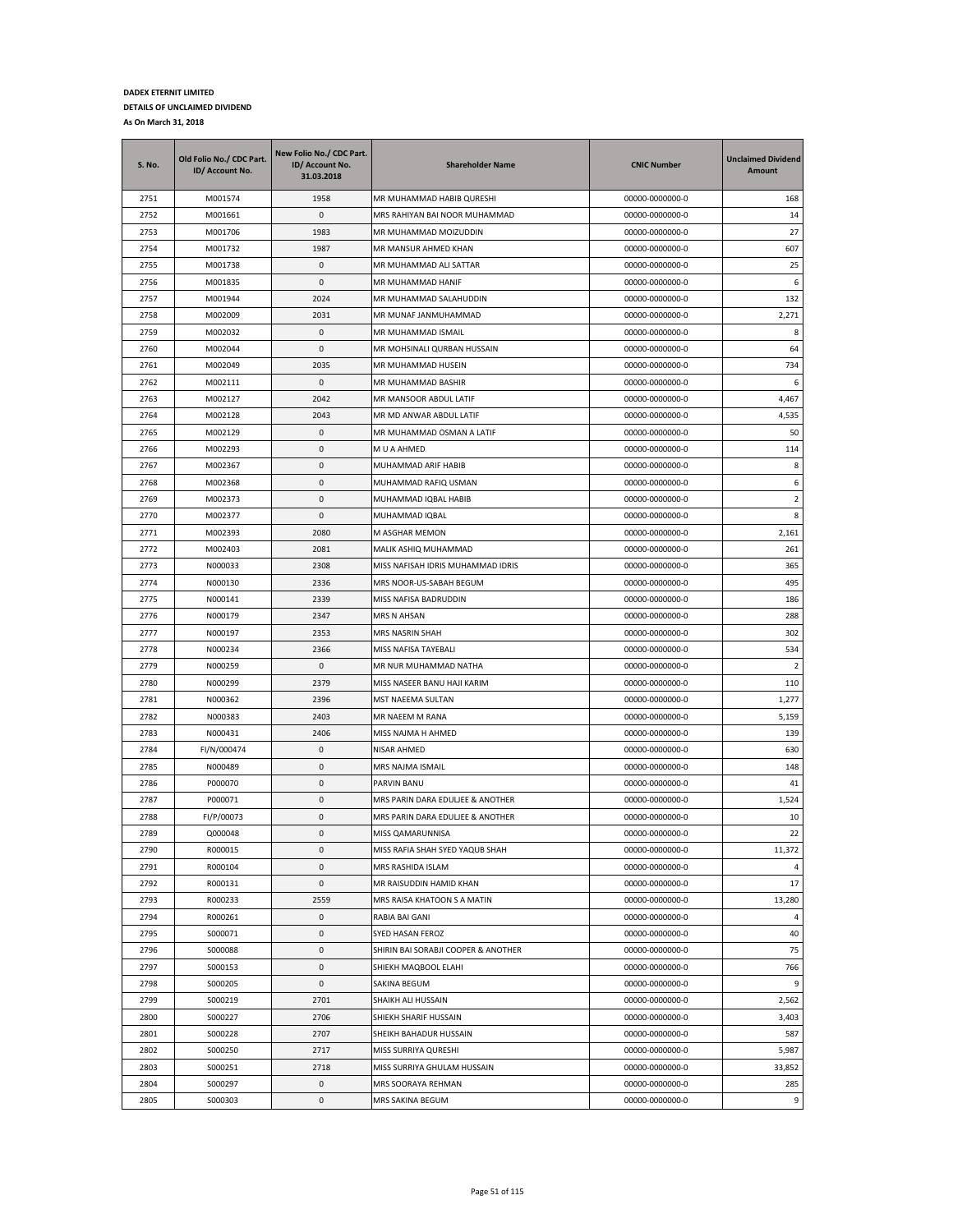| S. No. | Old Folio No./ CDC Part.<br>ID/ Account No. | New Folio No./ CDC Part.<br>ID/ Account No.<br>31.03.2018 | <b>Shareholder Name</b>        | <b>CNIC Number</b> | <b>Unclaimed Dividend</b><br>Amount |
|--------|---------------------------------------------|-----------------------------------------------------------|--------------------------------|--------------------|-------------------------------------|
| 2806   | S000338                                     | 0                                                         | SYED ALI ANSER                 | 00000-0000000-0    | 8                                   |
| 2807   | S000347                                     | $\pmb{0}$                                                 | SYED GHULAM MOHIUDDIN          | 00000-0000000-0    | 8                                   |
| 2808   | S000348                                     | $\pmb{0}$                                                 | SYED A WAHAB A QADIR           | 00000-0000000-0    | $\overline{7}$                      |
| 2809   | S000350                                     | $\pmb{0}$                                                 | SYED AHMED E PATWARI           | 00000-0000000-0    | 4                                   |
| 2810   | S000351                                     | 0                                                         | MRS SYEDA HOSNEY BANU          | 00000-0000000-0    | 4                                   |
| 2811   | S000371                                     | 2752                                                      | MRS SHIRIN R MEHTA             | 00000-0000000-0    | 4,420                               |
| 2812   | S000380                                     | $\pmb{0}$                                                 | S M ZAKARIA JAFFARI            | 00000-0000000-0    | 26                                  |
| 2813   | S000393                                     | 0                                                         | SYED MUHAMMAD NOOR SHARIF      | 00000-0000000-0    | 227                                 |
| 2814   | S000407                                     | 0                                                         | MR SERAJUL HAQUE               | 00000-0000000-0    | 4                                   |
| 2815   | S000415                                     | $\pmb{0}$                                                 | MRS SABIR HASAN                | 00000-0000000-0    | $\overline{7}$                      |
| 2816   | S000417                                     | 0                                                         | MR SALEH A SHAKARI             | 00000-0000000-0    | 26                                  |
| 2817   | S000441                                     | 2772                                                      | SYED MUMTAZ HASAN              | 00000-0000000-0    | 534                                 |
| 2818   | S000455                                     | 0                                                         | MR SULEMAN IBRAHIM CHUTNI      | 00000-0000000-0    | 10                                  |
| 2819   | S000501                                     | $\pmb{0}$                                                 | SYED GHULAM AHMED              | 00000-0000000-0    | 5                                   |
| 2820   | S000506                                     | 2787                                                      | SYED MAUDUD ALI                | 00000-0000000-0    | 212                                 |
| 2821   | S000510                                     | $\pmb{0}$                                                 | MRS SULTANA BEGUM              | 00000-0000000-0    | 6                                   |
| 2822   | S000535                                     | $\pmb{0}$                                                 | MR SULTAN MUHAMMAD KHAN        | 00000-0000000-0    | 1                                   |
| 2823   | S000648                                     | 0                                                         | MR SATTAR MUHAMMAD             | 00000-0000000-0    | 81                                  |
| 2824   | S000685                                     | 2849                                                      | SHIEKH ABDUL MATIN             | 00000-0000000-0    | 34,912                              |
| 2825   | S000739                                     | $\pmb{0}$                                                 | BEGUM SAADAT BANO              | 00000-0000000-0    | 61                                  |
| 2826   | S000762                                     | $\pmb{0}$                                                 | MRS S JAN S N AHMED            | 00000-0000000-0    | 26                                  |
| 2827   | S000840                                     | 2903                                                      | MRS SUGRA BAI IMDAD HUSAIN     | 00000-0000000-0    | 7,438                               |
| 2828   | S000851                                     | 2905                                                      | MR S AHMED HUSSAIN P R S       | 00000-0000000-0    | 659                                 |
| 2829   | S000990                                     | 0                                                         | SARBAI ABDUL REHMAN            | 00000-0000000-0    | 2                                   |
| 2830   | S001086                                     | 2978                                                      | SHAIKH LIAQUAT HUSSAIN         | 00000-0000000-0    | 283                                 |
| 2831   | S001108                                     | $\pmb{0}$                                                 | MRS SAKINA TAYYEBALI           | 00000-0000000-0    | 79                                  |
| 2832   | S001165                                     | $\pmb{0}$                                                 | SHAHEEN IQBAL                  | 00000-0000000-0    | 360                                 |
| 2833   | S001271                                     | 0                                                         | MRS SURAYYA BEGUM              | 00000-0000000-0    | 18                                  |
| 2834   | S001272                                     | 0                                                         | MR S M HASAN AMIR              | 00000-0000000-0    | 50                                  |
| 2835   | S001343                                     | 0                                                         | SHIRIN BAI QURBAN HUSSAIN      | 00000-0000000-0    | 24                                  |
| 2836   | S001356                                     | 3034                                                      | MR SH MD SALEEM                | 00000-0000000-0    | 68,255                              |
| 2837   | S001358                                     | 0                                                         | SYED WAJID ALI GILANI          | 00000-0000000-0    | 86                                  |
| 2838   | S001390                                     | 0                                                         | SAKINA ISMAIL                  | 00000-0000000-0    | $\overline{2}$                      |
| 2839   | S001466                                     | 0                                                         | MR SHAH LUTFAR REHMAN CHAUDHRY | 00000-0000000-0    | 357                                 |
| 2840   | S001489                                     | 0                                                         | SURRIYA NASIM                  | 00000-0000000-0    | 74                                  |
| 2841   | S001522                                     | 0                                                         | MRS SHAHEEN                    | 00000-0000000-0    | 335                                 |
| 2842   | T000077                                     | 0                                                         | TAHIR SHAFIQUE                 | 00000-0000000-0    | 14                                  |
| 2843   | T000083                                     | 3194                                                      | TAJ BEGUM ZAHOOR AHMED         | 00000-0000000-0    | 4,854                               |
| 2844   | T000088                                     | 3196                                                      | <b>MR TAHER SALEHBHOY</b>      | 00000-0000000-0    | 380                                 |
| 2845   | T000093                                     | 0                                                         | TAUSEEF HUSAIN IMDAD HUSAIN    | 00000-0000000-0    | 22                                  |
| 2846   | T000118                                     | 0                                                         | TAHER ALI KADERBHOY MERCHANT   | 00000-0000000-0    | 6                                   |
| 2847   | FI/W/000061                                 | $\pmb{0}$                                                 | WALI MUHAMMAD                  | 00000-0000000-0    | 126                                 |
| 2848   | Y000105                                     | 0                                                         | MR YUSUF ABDUL AZIZ            | 00000-0000000-0    | 9                                   |
| 2849   | Y000123                                     | 0                                                         | MR YAHYA SALEHBHOY LAVINGIYA   | 00000-0000000-0    | 17                                  |
| 2850   | Z000018                                     | 3320                                                      | MISS ZAHIDA AKHTER             | 00000-0000000-0    | 13,991                              |
| 2851   | Z000029                                     | 3326                                                      | MRS ZEHRA BAI INAYAT HUSAIN    | 00000-0000000-0    | 2,734                               |
| 2852   | Z000059                                     | 0                                                         | ZAFAR FATIMA RIZVI             | 00000-0000000-0    | 47                                  |
| 2853   | Z000090                                     | 0                                                         | MISS ZARINA JAN MUHAMMAD       | 00000-0000000-0    | 24                                  |
| 2854   | Z000097                                     | 3349                                                      | MR ZAHIRUL HASNAIN LARI        | 00000-0000000-0    | 531                                 |
| 2855   | Z000164                                     | 3358                                                      | MRS ZARINA KHANAM              | 00000-0000000-0    | 2,146                               |
| 2856   | Z000179                                     | 0                                                         | BEGUM ZUBEDA AHMED SURYA       | 00000-0000000-0    | 40                                  |
| 2857   | Z000187                                     | 0                                                         | MR ZAFAR AHMED MIAN MAULA BUX  | 00000-0000000-0    | 219                                 |
| 2858   | Z000207                                     | 0                                                         | MST ZUBEDA HAMEED & ANOTHER    | 00000-0000000-0    | 2,427                               |
| 2859   | Z000249                                     | $\pmb{0}$                                                 | MR ZAKIUDDIN GHULAMALI         | 00000-0000000-0    | 134                                 |
| 2860   | Z000299                                     | 3388                                                      | MR ZAHID ALI HAKIM             | 00000-0000000-0    | 493                                 |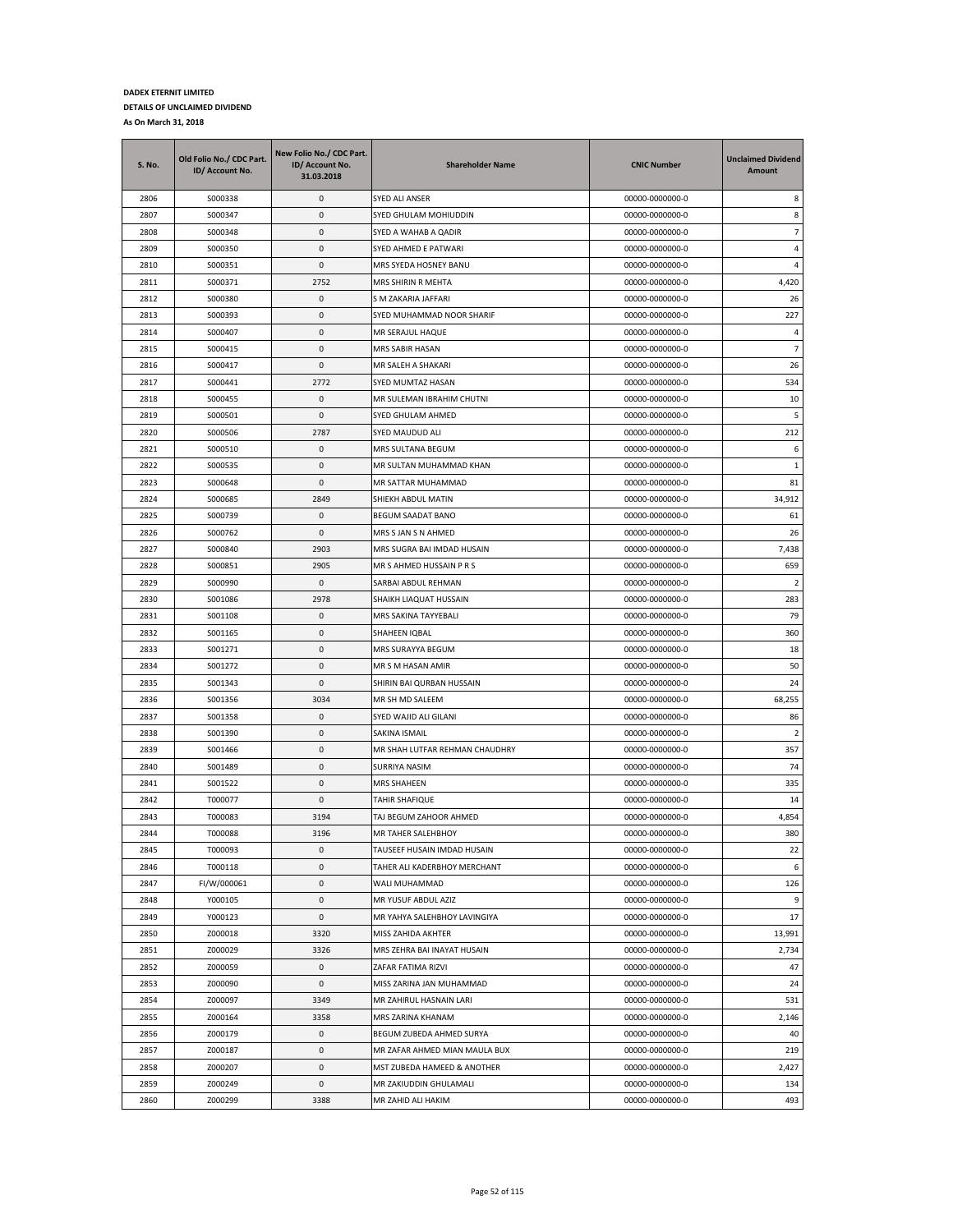| <b>S. No.</b> | Old Folio No./ CDC Part.<br>ID/ Account No. | New Folio No./ CDC Part.<br>ID/ Account No.<br>31.03.2018 | <b>Shareholder Name</b>             | <b>CNIC Number</b> | <b>Unclaimed Dividend</b><br>Amount |
|---------------|---------------------------------------------|-----------------------------------------------------------|-------------------------------------|--------------------|-------------------------------------|
| 2861          | Z000316                                     | 0                                                         | MR ZAKIUDDIN ABBAS HAJI             | 00000-0000000-0    | 10                                  |
| 2862          | Z000337                                     | 0                                                         | MR ZIKAR ABOO BAKER                 | 00000-0000000-0    | 5                                   |
| 2863          | Z000349                                     | 0                                                         | MISS ZUBEDA BAI ADAM DAWOOD         | 00000-0000000-0    | 11                                  |
| 2864          | Z000403                                     | 3409                                                      | MISS ZUBEDA VALIMUHAMMAD            | 00000-0000000-0    | 619                                 |
| 2865          | Z000502                                     | 0                                                         | MST ZULEKHBAI ADAMJEE               | 00000-0000000-0    | 504                                 |
| 2866          | Z000546                                     | 0                                                         | MISS ZARINA MUHAMMAD                | 00000-0000000-0    | 10                                  |
| 2867          | Z000549                                     | 0                                                         | MRS ZUBEDA MUHAMMAD OSMAN           | 00000-0000000-0    | 62                                  |
| 2868          | A000044                                     | 5                                                         | MISS ATIQA J ALIBHOY MULTANWALA     | 00000-0000000-0    | 248                                 |
| 2869          | A000260                                     | 0                                                         | MR AMIN-UL-ISMLAM                   | 00000-0000000-0    | 18                                  |
| 2870          | A000300                                     | 68                                                        | MR ABDUL MAJID                      | 00000-0000000-0    | 692                                 |
| 2871          | A000318                                     | 74                                                        | MR AMIR ALI HUSEIN ALI SHARIFF      | 00000-0000000-0    | 469                                 |
| 2872          | A000415                                     | 93                                                        | MR ABDUL RAHIM U MUNSHEY            | 00000-0000000-0    | 3,399                               |
| 2873          | A000566                                     | 0                                                         | MR ABDUL HAKIM MUHAMMAD MOOSA       | 00000-0000000-0    | 8                                   |
| 2874          | A000774                                     | 0                                                         | MR A D COSTA FERNANDES              | 00000-0000000-0    | 345                                 |
| 2875          | A000875                                     | 210                                                       | AMNA ABDUL SATTAR                   | 00000-0000000-0    | 1,542                               |
| 2876          | A000935                                     | 219                                                       | MR ABDUL GANI JUSAB                 | 00000-0000000-0    | 2,659                               |
| 2877          | A001004                                     | 234                                                       | MR A GAFFAR EBRAHIM                 | 00000-0000000-0    | 884                                 |
| 2878          | A001164                                     | 271                                                       | ALHAJ AHMED MASUD ALAM              | 00000-0000000-0    | 609                                 |
| 2879          | A001245                                     | 285                                                       | MR ALI AHMED NOOR MUHAMMAD SHIEKH   | 00000-0000000-0    | 490                                 |
| 2880          | A001331                                     | 305                                                       | MR ASHRAF ABDUL LATIF               | 00000-0000000-0    | 280                                 |
| 2881          | A001353                                     | 311                                                       | MR AKBERALI HASANALI KERAI          | 00000-0000000-0    | 2,120                               |
| 2882          | A001436                                     | 0                                                         | MR AZIZ HUSEINI JANNATY             | 00000-0000000-0    | 136                                 |
| 2883          | A001443                                     | 325                                                       | MR A GHANI KAMBARALI                | 00000-0000000-0    | 435                                 |
| 2884          | A001649                                     | 0                                                         | MR ADAM DAWOOD MOOSA                | 00000-0000000-0    | 8                                   |
| 2885          | A001759                                     | 380                                                       | MR ABDUL WAHID M KAMDAR             | 00000-0000000-0    | 644                                 |
| 2886          | A001828                                     | 390                                                       | MR ABDUL GHAFFAR MUHAMMAD RANGOONIA | 00000-0000000-0    | 287                                 |
| 2887          | A002050                                     | 0                                                         | MR ABDUL SATTAR HASHIM              | 00000-0000000-0    | 45                                  |
| 2888          | A002085                                     | 430                                                       | MRS AQILA QURESHI                   | 00000-0000000-0    | 286                                 |
| 2889          | A002122                                     | 0                                                         | MR AMJADALI QURESHI                 | 00000-0000000-0    | 376                                 |
| 2890          | A002147                                     | 0                                                         | MR ABDUR REHMAN KHAN CHOHAN         | 00000-0000000-0    | 527                                 |
| 2891          | A002326                                     | 0                                                         | MR ABDUL QADER YAHYA BHOY           | 00000-0000000-0    | 242                                 |
| 2892          | FI/A/002429                                 | 0                                                         | ABDUL RAZAK ABAALI                  | 00000-0000000-0    | 3                                   |
| 2893          | A002480                                     | 483                                                       | MR ALIMUHAMMAD HAJI DAWOOD          | 00000-0000000-0    | 5,568                               |
| 2894          | A002576                                     | 501                                                       | ABDUL KARIM ISMAIL                  | 00000-0000000-0    | 426                                 |
| 2895          | D000084                                     | 0                                                         | MR DARIUS F RABADI                  | 00000-0000000-0    | 11                                  |
| 2896          | F000014                                     | 0                                                         | MRS FARHAT BANO                     | 00000-0000000-0    | 1,163                               |
| 2897          | F000132                                     | 0                                                         | MST FIZZA S MANDVIWALA              | 00000-0000000-0    | $\overline{4}$                      |
| 2898          | F000221                                     | 871                                                       | MRS FEROZA A RAHIM                  | 00000-0000000-0    | 166                                 |
| 2899          | F000260                                     | 878                                                       | MRS FATMA AKBERALI KERAI            | 00000-0000000-0    | 286                                 |
| 2900          | F000324                                     | 892                                                       | MISS FARZANA YASMIN                 | 00000-0000000-0    | 83                                  |
| 2901          | F000393                                     | 0                                                         | FAZAL UR REHMAN                     | 00000-0000000-0    | 99                                  |
| 2902          | H000032                                     | 994                                                       | MR HAKIMUDDIN GHULAMALI             | 00000-0000000-0    | 2,841                               |
| 2903          | H000696                                     | 1140                                                      | BAJI SALEH MUHAMMAD HAJI DAWOOD     | 00000-0000000-0    | 270                                 |
| 2904          | H000790                                     | 0                                                         | MRS HAWA BAI HAJI HASHIM            | 00000-0000000-0    | 2,686                               |
| 2905          | H000870                                     | 1181                                                      | MR HAJI UMERDIN                     | 00000-0000000-0    | 8,202                               |
| 2906          | H001014                                     | 0                                                         | HAJI ALI MUHAMMAD JUMMA             | 00000-0000000-0    | 45                                  |
| 2907          | 1000147                                     | 0                                                         | MR IFTIKHAR HUSSAIN FAZAL ELLAHI    | 00000-0000000-0    | 34                                  |
| 2908          | 1000232                                     | 1312                                                      | MR IBRAHIM HAJEE ADAM BALA          | 00000-0000000-0    | 7,159                               |
| 2909          | J000017                                     | 0                                                         | MR J A L D'SOUZA                    | 00000-0000000-0    | 52                                  |
| 2910          | J000195                                     | 0                                                         | MISS JULEKHA ADAMJI                 | 00000-0000000-0    | $\overline{7}$                      |
| 2911          | J000327                                     | 0                                                         | MST JAINAB BAI USMAN                | 00000-0000000-0    | 94                                  |
| 2912          | J000334                                     | 1416                                                      | JOHN FREDRICK CMAPBELL GALLAHER     | 00000-0000000-0    | 147                                 |
| 2913          | K000017                                     | 1439                                                      | MR KHURHSED ALI KHAN                | 00000-0000000-0    | 5,936                               |
| 2914          | K000033                                     | 0                                                         | MR KAISARUDDIN AHMED                | 00000-0000000-0    | 159                                 |
| 2915          | K000069                                     | $\mathsf{O}\xspace$                                       | MR K F FIDVI                        | 00000-0000000-0    | 263                                 |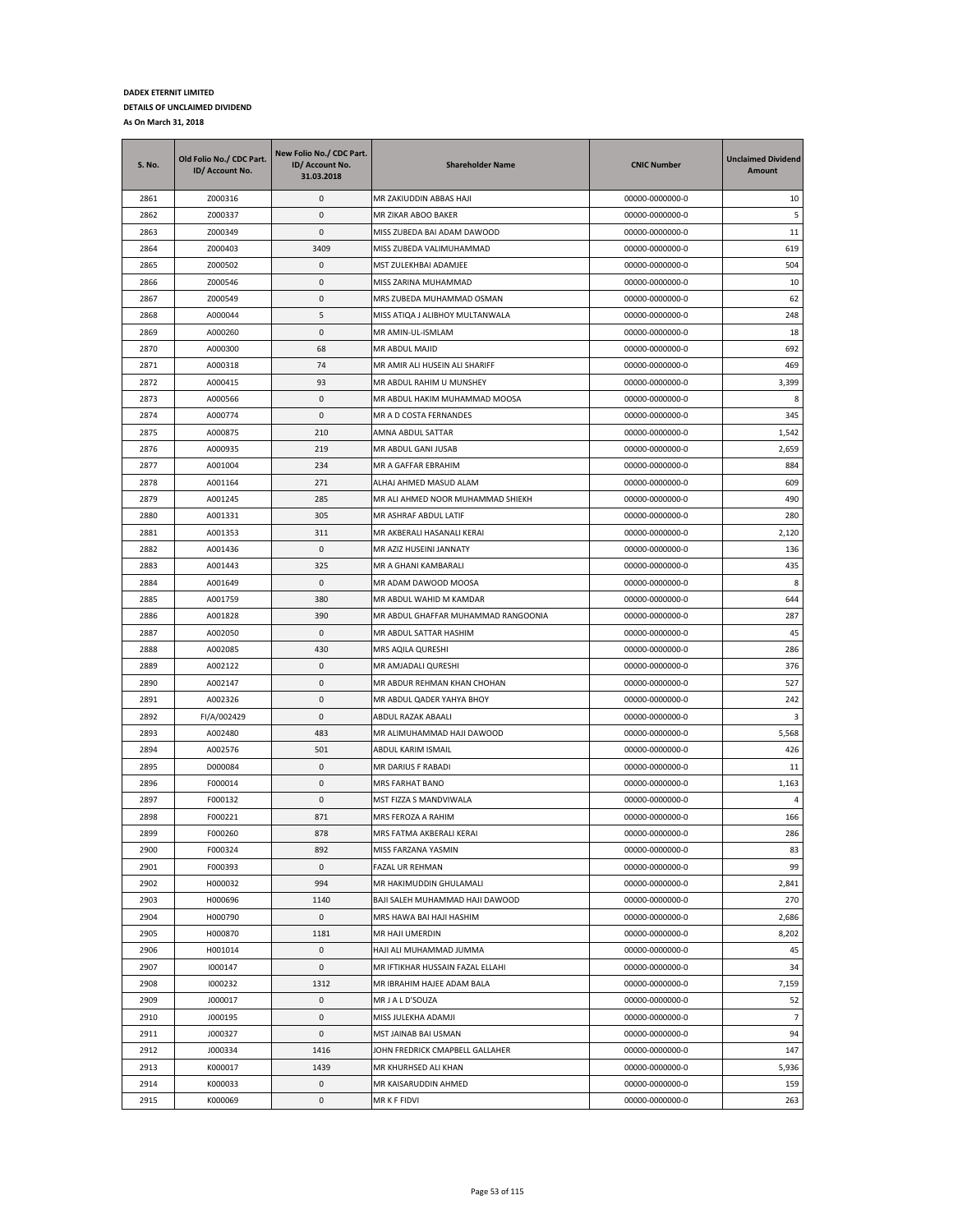| S. No. | Old Folio No./ CDC Part.<br>ID/ Account No. | New Folio No./ CDC Part.<br>ID/ Account No.<br>31.03.2018 | <b>Shareholder Name</b>          | <b>CNIC Number</b> | <b>Unclaimed Dividend</b><br>Amount |
|--------|---------------------------------------------|-----------------------------------------------------------|----------------------------------|--------------------|-------------------------------------|
| 2916   | K000271                                     | 1489                                                      | MST KHATIJA BAI HUSEN            | 00000-0000000-0    | 173                                 |
| 2917   | K000297                                     | 1503                                                      | MST KHAROON ABDUL LATIF          | 00000-0000000-0    | 283                                 |
| 2918   | K000406                                     | $\mathbf{0}$                                              | MR KHALID OMER M RANGINWALA      | 00000-0000000-0    | -2                                  |
| 2919   | M000018                                     | 1577                                                      | M YAMEENUDDIN HAQQI              | 00000-0000000-0    | 1,062                               |
| 2920   | M000022                                     | 1579                                                      | MR MUHAMMED ZAINULABEDEEN        | 00000-0000000-0    | 284                                 |
| 2921   | M000116                                     | 1606                                                      | MR MUSHTAQ AHMED                 | 00000-0000000-0    | 3,763                               |
| 2922   | M000128                                     | 1612                                                      | MRS MAROOF SULTANA BEGUM         | 00000-0000000-0    | 8,304                               |
| 2923   | M000271                                     | 0                                                         | MR MUHAMMAD AYOOB JANGDA         | 00000-0000000-0    | 103                                 |
| 2924   | M000351                                     | 1652                                                      | MR MUHAMMAD SHAFIQ               | 00000-0000000-0    | 2,850                               |
| 2925   | M000353                                     | 1654                                                      | MR MUHAMMAD SHARIF               | 00000-0000000-0    | 1,074                               |
| 2926   | M000358                                     | 1655                                                      | MR MUHAMMAD BASHIR CHOUDHRY      | 00000-0000000-0    | 21,922                              |
| 2927   | M000429                                     | 0                                                         | MR MUHAMMAD SHARIF SH NOOR DIN   | 00000-0000000-0    | 31                                  |
| 2928   | M000546                                     | 1709                                                      | MAHOMED USMAN LASHARI            | 00000-0000000-0    | 9,867                               |
| 2929   | H000717                                     | 0                                                         | MR MUHAMMAD FAROOQ GHULAM HABIB  | 00000-0000000-0    | $\overline{4}$                      |
| 2930   | H000727                                     | 1153                                                      | MR MUHAMMAD UMAR M ALLAH DITTA   | 00000-0000000-0    | 587                                 |
| 2931   | M000893                                     | 0                                                         | MR MUHAMMAD SIDDIQUE SH NOOR DIN | 00000-0000000-0    | 22                                  |
| 2932   | M000949                                     | 0                                                         | MRS MALIK SULTANA A HUSSEIN      | 00000-0000000-0    | 95                                  |
| 2933   | M000998                                     | 1824                                                      | MR MUHAMMAD SAID H ABDUL KARIM   | 00000-0000000-0    | 736                                 |
| 2934   | M001155                                     | 1871                                                      | MUHAMMAD ALI RASHID              | 00000-0000000-0    | 255                                 |
| 2935   | M001242                                     | 0                                                         | MR MUHAMMAD SIDDIK MUSA PAREKH   | 00000-0000000-0    | 47                                  |
| 2936   | M001264                                     | 1893                                                      | MR MUSHTAQ AHMED A AZIZ          | 00000-0000000-0    | 1,200                               |
| 2937   | M001592                                     | 1961                                                      | MR M SIDDIK A LATIF ADAM         | 00000-0000000-0    | 262                                 |
| 2938   | M001864                                     | 0                                                         | MR MUHAMMAD OOMER                | 00000-0000000-0    | 264                                 |
| 2939   | M001881                                     | 2013                                                      | MR MUHAMMAD HANIF ABDUL GAFFAR   | 00000-0000000-0    | 276                                 |
| 2940   | M001938                                     | 2021                                                      | MR MASOUD AHMED SIDDIQI          | 00000-0000000-0    | 71                                  |
| 2941   | M002215                                     | 0                                                         | MOMIN BAI UMER                   | 00000-0000000-0    | 36                                  |
| 2942   | M002238                                     | 2058                                                      | MST MUHAMMAD BI                  | 00000-0000000-0    | 8,888                               |
| 2943   | M002239                                     | 2059                                                      | MRS MOAZIZ IFTIKHAR              | 00000-0000000-0    | 8,760                               |
| 2944   | M002328A                                    | 0                                                         | MR MD FAROOQ RANGINWALA          | 00000-0000000-0    | 567                                 |
| 2945   | M002329A                                    | 0                                                         | MR MAHMOOD MARFANI               | 00000-0000000-0    | 213                                 |
| 2946   | M002332A                                    | 0                                                         | MR MUHAMMAD ABBAS                | 00000-0000000-0    | 382                                 |
| 2947   | M002401                                     | 0                                                         | MRS MEHRA D SHAROFF              | 00000-0000000-0    | 6                                   |
| 2948   | M002441                                     | 2083                                                      | MUHAMMAD AKBER NASIM             | 00000-0000000-0    | 3,510                               |
| 2949   | M                                           | 0                                                         | MR M A SHARIF                    | 00000-0000000-0    | 73                                  |
| 2950   | N000084                                     | 0                                                         | DR N M FARUQI                    | 00000-0000000-0    | 95                                  |
| 2951   | N000095                                     | 0                                                         | MR NOOR MUHAMMAD HAJI MUHAMMAD   | 00000-0000000-0    | 5                                   |
| 2952   | N000201                                     | 2355                                                      | MR NOMAN HALAI                   | 00000-0000000-0    | 5,907                               |
| 2953   | N000251                                     | 0                                                         | MR NASIR-UL-MULK HASHMI          | 00000-0000000-0    | 5                                   |
| 2954   | N000282                                     | 2374                                                      | MR NASEEM SALEEM                 | 00000-0000000-0    | 353                                 |
| 2955   | N000326                                     | 0                                                         | MISS NURJAHAN HAJI UMER          | 00000-0000000-0    | 48                                  |
| 2956   | N000376                                     | 0                                                         | MR NIAZ ALI                      | 00000-0000000-0    | 189                                 |
| 2957   | N000491                                     | $\pmb{0}$                                                 | <b>BAI NASIMA</b>                | 00000-0000000-0    | 9                                   |
| 2958   | P000012                                     | 0                                                         | MISS PARVIN RAZA HASSAN          | 00000-0000000-0    | 23                                  |
| 2959   | R000218                                     | 0                                                         | MR RAHIMTULLAH ADHI              | 00000-0000000-0    | 21                                  |
| 2960   | R000230                                     | 0                                                         | MR RAHIMTULLAH ADAM              | 00000-0000000-0    | 78                                  |
| 2961   | R000236                                     | 2561                                                      | MRS RUKOO BAI                    | 00000-0000000-0    | 494                                 |
| 2962   | R000325                                     | 2581                                                      | MISS ROSHAN B ISMAIL             | 00000-0000000-0    | 239                                 |
| 2963   | R000449                                     | 0                                                         | MRS RAFIA SHABBIR                | 00000-0000000-0    | 1,056                               |
| 2964   | R000496                                     | 0                                                         | RABIA BAI KASSIM                 | 00000-0000000-0    | 4                                   |
| 2965   | S000023                                     | 2655                                                      | MR S M TARIQ SOHAIL              | 00000-0000000-0    | 144                                 |
| 2966   | S000026                                     | 2656                                                      | DR (MISS) SHERBANU R KHALIKDINA  | 00000-0000000-0    | 14,940                              |
| 2967   | S000147                                     | 0                                                         | MR SALEH MUHAMMAD HAJI TAYOOB    | 00000-0000000-0    | 63                                  |
| 2968   | S000285                                     | 2731                                                      | MRS SAFIA BEGUM                  | 00000-0000000-0    | 431                                 |
| 2969   | S000622                                     | 2829                                                      | MR SALIM HUSSAIN                 | 00000-0000000-0    | 3,747                               |
| 2970   | S000857                                     | 0                                                         | MR SIDDIK DAWOOD TOLA            | 00000-0000000-0    | 840                                 |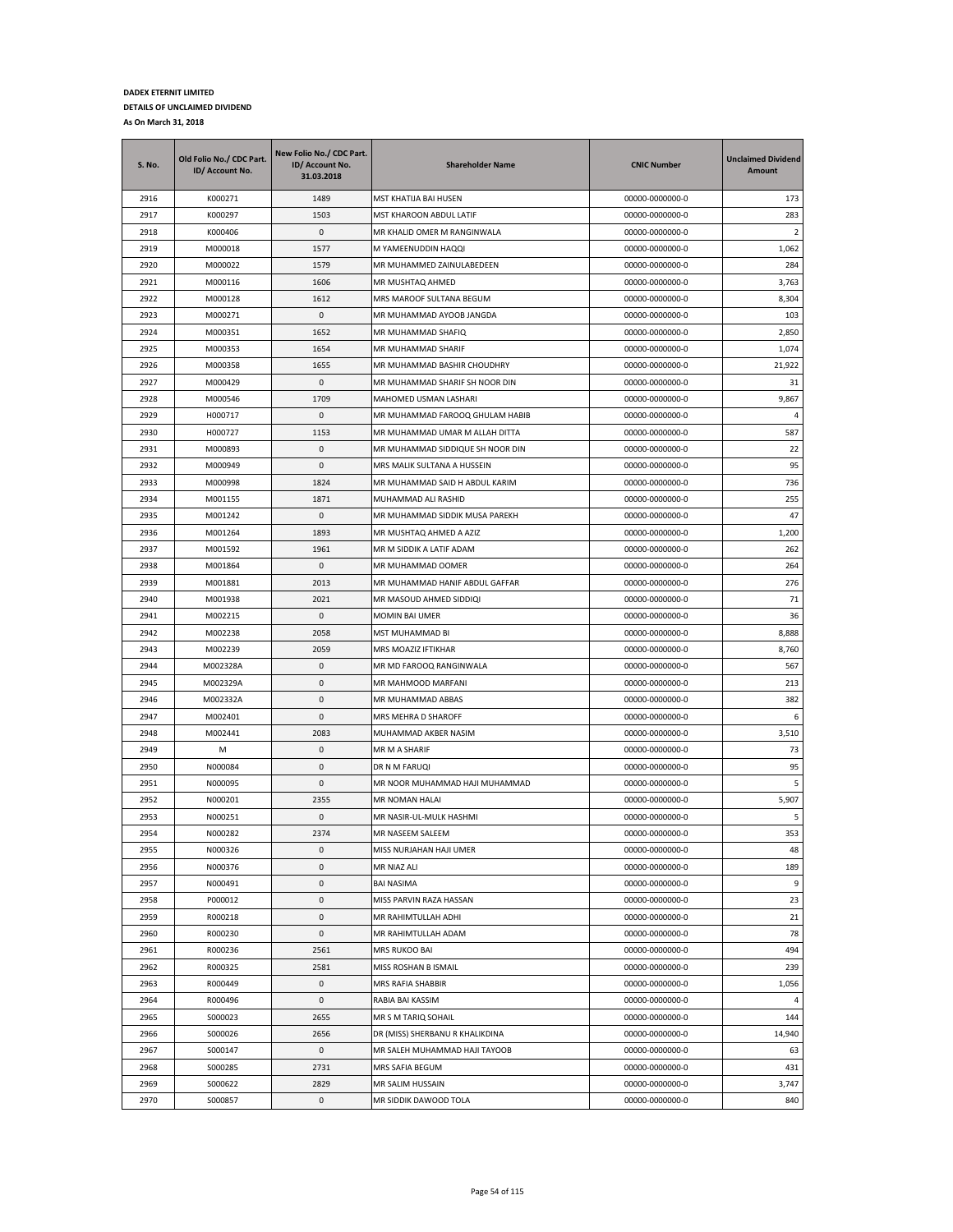| <b>S. No.</b> | Old Folio No./ CDC Part.<br>ID/ Account No. | New Folio No./ CDC Part.<br>ID/ Account No.<br>31.03.2018 | <b>Shareholder Name</b>                     | <b>CNIC Number</b>                 | <b>Unclaimed Dividend</b><br>Amount |
|---------------|---------------------------------------------|-----------------------------------------------------------|---------------------------------------------|------------------------------------|-------------------------------------|
| 2971          | S000890                                     | 0                                                         | MRS STELLA GOVEAS & ANOTHER                 | 00000-0000000-0                    | $\overline{7}$                      |
| 2972          | S000926                                     | 2934                                                      | SAIFUDDIN AKBERALI KERAI                    | 00000-0000000-0                    | 284                                 |
| 2973          | S000929                                     | 0                                                         | S M ASRARUL HASAN                           | 00000-0000000-0                    | $\overline{2}$                      |
| 2974          | S001012                                     | 0                                                         | SHAHNAZ BANOO                               | 00000-0000000-0                    | 8                                   |
| 2975          | S001128                                     | 2996                                                      | DR SAEED-UZ-ZAMAN KHAN                      | 00000-0000000-0                    | 615                                 |
| 2976          | S001204                                     | 3012                                                      | MR SAIFULLAH KHATTAK                        | 00000-0000000-0                    | 356                                 |
| 2977          | S001260                                     | 3024                                                      | MR SADRUDDIN ARSHAD                         | 00000-0000000-0                    | 6,593                               |
| 2978          | S001279                                     | 0                                                         | MR SHABBIRUDDIN AHMED                       | 00000-0000000-0                    | 94                                  |
| 2979          | S001521                                     | 0                                                         | SHAHID AHMED                                | 00000-0000000-0                    | 4                                   |
| 2980          | S001567                                     | 0                                                         | CDR S M WAQIF TOA                           | 00000-0000000-0                    | 8                                   |
| 2981          | S001569                                     | 0                                                         | MISS SAIYIDA NARJIS KHATOON NAQVI           | 00000-0000000-0                    | 264                                 |
| 2982          | S001601                                     | 0                                                         | SAKINA AZIM RAHIM                           | 00000-0000000-0                    | 15                                  |
| 2983          | T000016                                     | 0                                                         | MR TUFAIL AHMED KHAN                        | 00000-0000000-0                    | 86                                  |
| 2984          | T000090                                     | 3197                                                      | TAYABALI ABDUL ALI                          | 00000-0000000-0                    | 531                                 |
| 2985          | U000057                                     | 0                                                         | MR USMAN KASAM NINI                         | 00000-0000000-0                    | 4                                   |
| 2986          | Y000024                                     | 3279                                                      | MR MD YUSUF UMAR                            | 00000-0000000-0                    | 588                                 |
| 2987          | Y000226                                     | 0                                                         | MR YAHYA A RAHIM RANGOONWALA                | 00000-0000000-0                    | 8                                   |
| 2988          | Z000109                                     | 3353                                                      | MR ZAINUL ABEDIN MUHAMMAD SIDDIQ            | 00000-0000000-0                    | 497                                 |
| 2989          | Z000192                                     | 0                                                         | MISS ZEBUNNISA ADAM                         | 00000-0000000-0                    | 232                                 |
| 2990          | Z000323                                     | 0                                                         | MRS ZOHRA F ANTIRA                          | 00000-0000000-0                    | 108                                 |
| 2991          | Z000327                                     | 3396                                                      | MRS ZUBEDA GULMUHAMMAD HANIF                | 00000-0000000-0                    | 387                                 |
| 2992          | Z000329                                     | 3397                                                      | MRS ZULEKHA BAI UMER                        | 00000-0000000-0                    | 454                                 |
| 2993          | A000160                                     | 0                                                         | MR ABDUL RAHIM                              | 00000-0000000-0                    | 495                                 |
| 2994          | A000299                                     | 67                                                        | MR AMANULLAH ABOOBAKER                      | 00000-0000000-0                    | 4,672                               |
| 2995          | A000363                                     | 0                                                         | MRS ALBA DESA                               | 00000-0000000-0                    | 11,717                              |
| 2996          | A000555                                     | 0                                                         | MR ABDULLAH IBRAHIM                         | 00000-0000000-0                    | 4                                   |
| 2997          | A000722                                     | 0                                                         | MR ALBA DESA BRUNO JOSEPH                   | 00000-0000000-0                    | 2,506                               |
| 2998          | A001093                                     | 0                                                         | ABDUL AZIZ AHMED BADI                       | 00000-0000000-0                    | 24                                  |
| 2999          | A001390                                     | 0                                                         | MR A GAFFAR GHULAM MUHAMMAD MEGHANI         | 00000-0000000-0                    | 13                                  |
| 3000          | A001428                                     | 320                                                       | MRS AQILA FATMA SH REHMAT ELAHI             | 00000-0000000-0                    | 9,327                               |
| 3001          | A001458                                     | 0                                                         | MRS ALIA KHATOON M SHAFIQUE                 | 00000-0000000-0                    | 4                                   |
| 3002          | A001468                                     | 329                                                       | MR A KARIM E MOOSA                          | 00000-0000000-0                    | 306                                 |
| 3003          | A001754                                     | 378                                                       | MR ABDUL MAJID ABDUL GANI                   | 00000-0000000-0                    | 228                                 |
| 3004          | A001802                                     | 385                                                       | MR ABDUL HAYAT ABDUL JALIL                  | 00000-0000000-0                    | 284                                 |
| 3005          | A002048                                     | 426                                                       | ABDUL RASUL JINNAH                          | 00000-0000000-0                    | 2,030                               |
| 3006          | A002102                                     | 434                                                       | ATIQULLAH AMINULLAH                         | 00000-0000000-0                    | 235                                 |
| 3007          | A002197                                     | 0                                                         | MR A SATTAR                                 | 00000-0000000-0                    | 12                                  |
| 3008          | A002213                                     | 443                                                       | ABDUL KADAR ADAMJI                          | 00000-0000000-0                    | 10,767                              |
| 3009          | A002314                                     | 448                                                       | MR ADAMJEE ISMAIL                           | 00000-0000000-0                    | 1,401                               |
| 3010          | A002324                                     | 0                                                         | MR ABDUL GHANI ADAMBHAI KAMOD               | 00000-0000000-0                    | 42                                  |
| 3011          | A002532                                     | 0                                                         | MR ALLAHRAKHA KASAM                         | 00000-0000000-0                    | 23                                  |
| 3012          | B000072                                     | $\mathsf 0$                                               | MR BRUNO JOSEPH DESA                        | 00000-0000000-0                    | 5,039                               |
| 3013          | B000172                                     | 0                                                         | BIBI FATMA HASHMI                           | 00000-0000000-0                    | $\overline{2}$                      |
| 3014          | C000022                                     | 738                                                       | MR CH ABDUL RASHID                          | 00000-0000000-0                    | 6,185                               |
| 3015          | E000011                                     | 0                                                         | MR EJAZ GHANI                               | 00000-0000000-0                    | 117                                 |
| 3016          | E000050                                     | 0                                                         | MR ESSABHAI ALIMUHAMMAD                     | 00000-0000000-0                    | 14                                  |
| 3017          | F000150                                     | 852                                                       | MRS FIRDAUS BEGUM MUHAMMAD YAMEEN           | 00000-0000000-0                    | 2,950                               |
|               | F000190                                     |                                                           | MISS FATOOMA ALIMUHAMMAD                    |                                    |                                     |
| 3018<br>3019  | F000274                                     | 864<br>882                                                | MISS FATMA BAI MUHAMMAD                     | 00000-0000000-0<br>00000-0000000-0 | 325<br>190                          |
| 3020          |                                             |                                                           |                                             | 00000-0000000-0                    | 177                                 |
|               | F000275                                     | 883<br>0                                                  | MISS FARIDA BAI MUHAMMAD                    | 00000-0000000-0                    |                                     |
| 3021          | F000314                                     |                                                           | MST FATMA HAJIYANI HAJI USMAN               |                                    | 43                                  |
| 3022          | FI/F/000393                                 | 0                                                         | FAZAL UR REHMAN                             | 00000-0000000-0                    | 110                                 |
| 3023          | G000006                                     | 0                                                         | MR GAFFAR ESMAIL                            | 00000-0000000-0                    | 15                                  |
| 3024<br>3025  | G000017<br>G000095                          | 0<br>0                                                    | MR GULZAR G SHROFF<br>MRS GULSHAN YOUSUFALI | 00000-0000000-0<br>00000-0000000-0 | $\mathbf{1}$<br>41                  |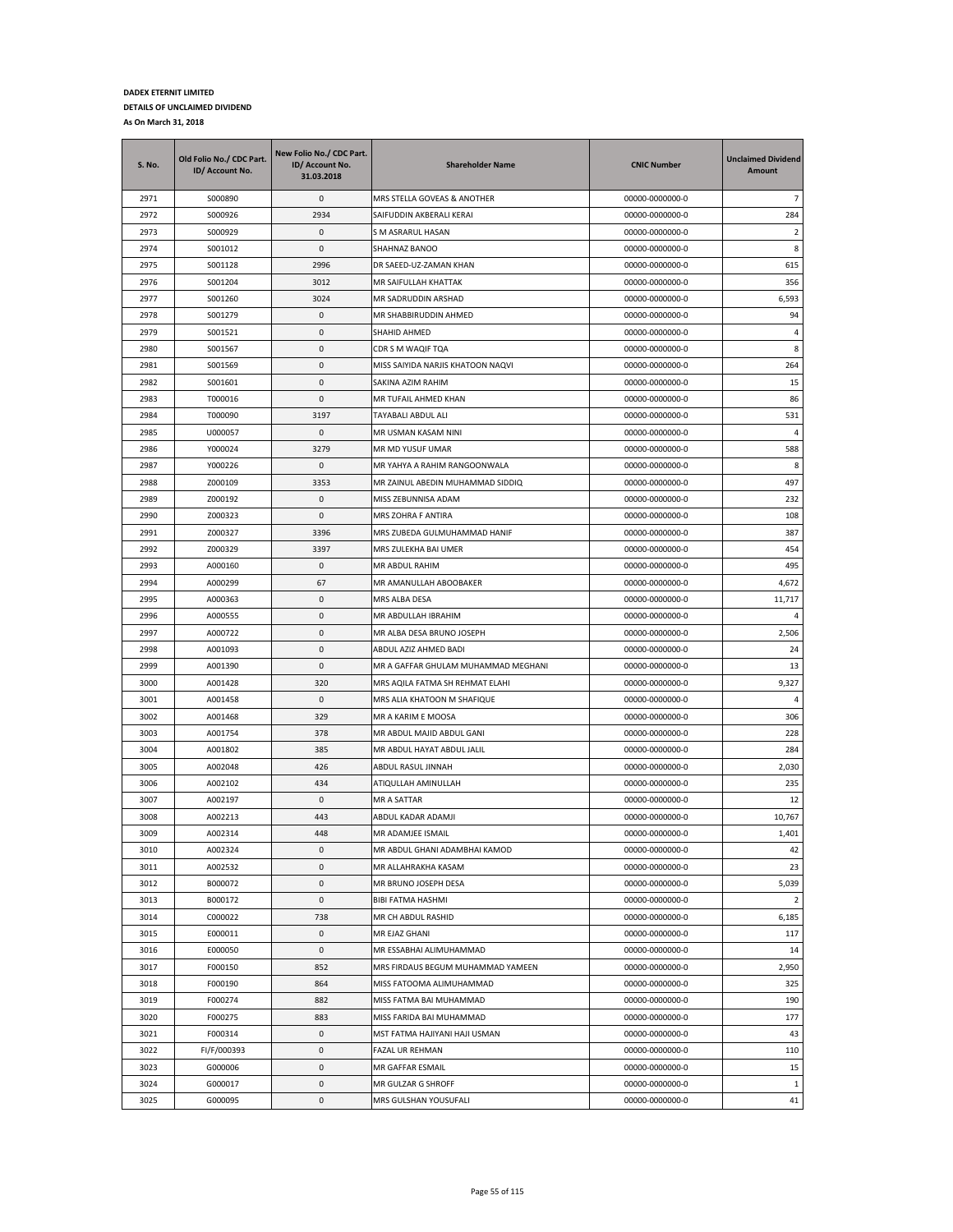| <b>S. No.</b> | Old Folio No./ CDC Part.<br>ID/ Account No. | New Folio No./ CDC Part.<br>ID/ Account No.<br>31.03.2018 | <b>Shareholder Name</b>              | <b>CNIC Number</b>                 | <b>Unclaimed Dividend</b><br><b>Amount</b> |
|---------------|---------------------------------------------|-----------------------------------------------------------|--------------------------------------|------------------------------------|--------------------------------------------|
| 3026          | G000116                                     | 951                                                       | MR GHULAM MUHAMMAD ELAHI             | 00000-0000000-0                    | 659                                        |
| 3027          | H000064                                     | $\pmb{0}$                                                 | MR HABIBULLAH JAMWAL                 | 00000-0000000-0                    | 1,228                                      |
| 3028          | H000076                                     | 1005                                                      | HAJI A SATTAR                        | 00000-0000000-0                    | 552                                        |
| 3029          | H000125                                     | $\pmb{0}$                                                 | MRS HUSEN BHAI R GOAWALA             | 00000-0000000-0                    | 772                                        |
| 3030          | H000268                                     | $\pmb{0}$                                                 | MR HASANALI JERAJ KHOJA              | 00000-0000000-0                    | 27                                         |
| 3031          | H000269                                     | $\pmb{0}$                                                 | HAJI MUHAMMAD SHAFIQUE DOST MUHAMMAD | 00000-0000000-0                    | $\,1\,$                                    |
| 3032          | H000485                                     | $\pmb{0}$                                                 | HAROON TAYEB CHAMDIA                 | 00000-0000000-0                    | $\overline{2}$                             |
| 3033          | H000585                                     | 1114                                                      | MR HAROON MUHAMMAD KADWANI           | 00000-0000000-0                    | 1,820                                      |
| 3034          | H000595                                     | 0                                                         | HAMIDA BANOO QURESHI                 | 00000-0000000-0                    | 3                                          |
| 3035          | H000672                                     | 1133                                                      | HAJI HASHAM HAJI AHMED               | 00000-0000000-0                    | 487                                        |
| 3036          | H000708                                     | 1145                                                      | HAFIZ ABDUL MAJID KHAN               | 00000-0000000-0                    | 2,705                                      |
| 3037          | H000909                                     | $\pmb{0}$                                                 | MR HABIB JANMUHAMMAD                 | 00000-0000000-0                    | 10                                         |
| 3038          | 1000080                                     | $\pmb{0}$                                                 | MR ISA BHOY B KHARADI                | 00000-0000000-0                    | 19                                         |
| 3039          | 1000100                                     | $\pmb{0}$                                                 | MR IFTIKHARUDDIN AHMED               | 00000-0000000-0                    | 75                                         |
| 3040          | 1000105                                     | 0                                                         | MR IQBAL ABDUL SHAKOOR               | 00000-0000000-0                    | 155                                        |
| 3041          | 1000131                                     | 1293                                                      | MR IRFANUDDIN                        | 00000-0000000-0                    | 433                                        |
| 3042          | 1000176                                     | 1300                                                      | MR ISHAQUE HASAN GAZIPURA            | 00000-0000000-0                    | 334                                        |
| 3043          | 1000215                                     | 1307                                                      | MRS IOBAL BEGUM H MAHBOOB ILAHI      | 00000-0000000-0                    | 6,444                                      |
| 3044          | 1000255                                     | 1321                                                      | INAYAT ALI MUHAMMAD                  | 00000-0000000-0                    | 16,821                                     |
| 3045          | 1000269                                     | $\pmb{0}$                                                 | MR IBRAHIM                           | 00000-0000000-0                    | 9                                          |
| 3046          | 1000381                                     | 1339                                                      | IBRAHIM MAHPARA                      | 00000-0000000-0                    | 100                                        |
| 3047          | 1000387                                     | 1340                                                      | IRSHAD MD SIDDIQ                     | 00000-0000000-0                    | 3,376                                      |
| 3048          | J000097                                     | $\pmb{0}$                                                 | MST JEBUNNISA HAJI RAHAMTULLAH       | 00000-0000000-0                    | 30                                         |
| 3049          | J000106                                     | 1387                                                      | MR JAVID FEROZ NAGOON                | 00000-0000000-0                    | 1,917                                      |
| 3050          | J000110                                     | $\pmb{0}$                                                 | MR JAFER ALI HASANALI BADAMI         | 00000-0000000-0                    | 29                                         |
| 3051          | J000148                                     | $\pmb{0}$                                                 | MISS JULEKHA BAI IBRAHIM             | 00000-0000000-0                    | 487                                        |
| 3052          | J000178                                     | 0                                                         | MST JUBEDA A SHAKOOR                 | 00000-0000000-0                    | 166                                        |
| 3053          | J000234                                     | 1407                                                      | MST JAMILA YOUSUF                    | 00000-0000000-0                    | 272                                        |
| 3054          | K000118                                     | 1458                                                      | KUTUBUDDIN BADRUDDIN                 | 00000-0000000-0                    | 363                                        |
| 3055          | K000256                                     | $\pmb{0}$                                                 | MST KHERUNNISA HAJI ISHAQUE          | 00000-0000000-0                    | 3                                          |
| 3056          | K000272                                     | 1490                                                      | MR KHURSHID AHMED                    | 00000-0000000-0                    | 160                                        |
| 3057          | M000079                                     | $\pmb{0}$                                                 | MRS MAJIDA AKHTER                    | 00000-0000000-0                    | 95                                         |
| 3058          | M000090                                     | 1600                                                      | MR MUHAMMAD SHAFI M MIRAN BAKSH      | 00000-0000000-0                    | 264                                        |
| 3059          | M000123                                     | 1609<br>0                                                 | MIAN ABDUL SUBHAN PERACHA            | 00000-0000000-0<br>00000-0000000-0 | 1,888                                      |
| 3060<br>3061  | M000192<br>M000197                          | 1624                                                      | MR M A SOOFI<br><b>MST M P NAQVI</b> | 00000-0000000-0                    | 430<br>369                                 |
| 3062          | M000421                                     | 1672                                                      | MISS MAQSUDA BANO SANA               | 00000-0000000-0                    | 605                                        |
| 3063          | M000551                                     | $\mathbf 0$                                               | M B FAROOQI                          | 00000-0000000-0                    | $\overline{7}$                             |
| 3064          | M000724                                     | 1746                                                      | MR MUHAMMAD HUSSAIN M SHAMSUDDIN     | 00000-0000000-0                    | 2,224                                      |
| 3065          | M000763                                     | 1757                                                      | MR MUHAMMAD AMIN ADAMJI              | 00000-0000000-0                    | 525                                        |
| 3066          | M000827                                     | 0                                                         | MOOS NOOR MUHAMMAD                   | 00000-0000000-0                    | 6                                          |
| 3067          | M001100                                     | 1860                                                      | M F CORPORATION LIMITED              | 00000-0000000-0                    | 28,512                                     |
| 3068          | M001105                                     | 0                                                         | MR MUHAMMAD SALEEM HAJI MEHAR BUX    | 00000-0000000-0                    | 14                                         |
| 3069          | M001381                                     | 1917                                                      | MR MUSHTAQ BHAI ROSHAN               | 00000-0000000-0                    | 534                                        |
| 3070          | M001551                                     | 1955                                                      | MR MUHAMMAD RASHID SIDDIQUI          | 00000-0000000-0                    | 249                                        |
| 3071          | M001603                                     | 1963                                                      | MR M RAFIUDDIN A HAYAT               | 00000-0000000-0                    | 278                                        |
| 3072          | M001604                                     | 1964                                                      | MR MD SAFIUDDIN A HAYAT              | 00000-0000000-0                    | 278                                        |
| 3073          | M001605                                     | 1965                                                      | MR MUHAMMAD SALAHUDDIN SDDIQI        | 00000-0000000-0                    | 278                                        |
| 3074          | M001796                                     | 0                                                         | MR MAHMUD HASAN S K                  | 00000-0000000-0                    | 58                                         |
| 3075          | M001848                                     | 2005                                                      | MR MUHAMMAD AMIN ABDUL KARIM         | 00000-0000000-0                    | 256                                        |
| 3076          | M001869                                     | $\pmb{0}$                                                 | MR MUHAMMAD SIDDIQ RAHEMTULLAH       | 00000-0000000-0                    | $\mathbf{1}$                               |
| 3077          | M002219                                     | 2055                                                      | MR MUHAMMAD ZAKIR A KARIM            | 00000-0000000-0                    | 27,938                                     |
| 3078          | M002244                                     | 0                                                         | <b>MEHROON GAFFAR</b>                | 00000-0000000-0                    | 100                                        |
| 3079          | M002389                                     | 0                                                         | MUHAMMAD SIDDIQUE                    | 00000-0000000-0                    | 3                                          |
| 3080          | M002520                                     | 0                                                         | MUHAMMAD JAFFER                      | 00000-0000000-0                    | 673                                        |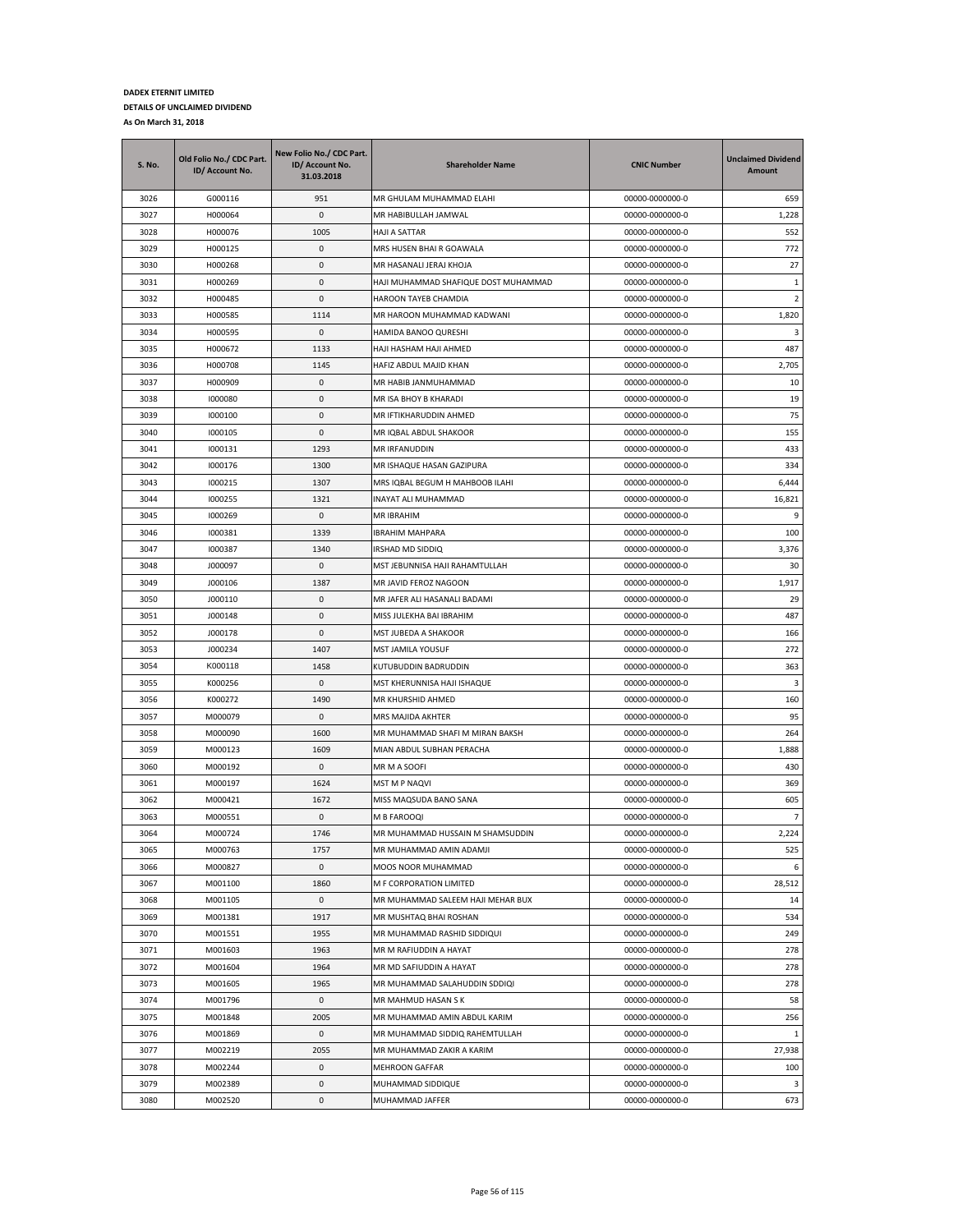| S. No. | Old Folio No./ CDC Part.<br>ID/ Account No. | New Folio No./ CDC Part.<br>ID/ Account No.<br>31.03.2018 | <b>Shareholder Name</b>           | <b>CNIC Number</b> | <b>Unclaimed Dividend</b><br>Amount |
|--------|---------------------------------------------|-----------------------------------------------------------|-----------------------------------|--------------------|-------------------------------------|
| 3081   | N000028                                     | 0                                                         | NASREEN SAEED QADIR               | 00000-0000000-0    | 63                                  |
| 3082   | N000184                                     | 2348                                                      | MRS NOOR BEGUM H T BOMBAYWALA     | 00000-0000000-0    | 3,716                               |
| 3083   | N000311                                     | 2384                                                      | MRS NOOR BAI MUHAMMAD             | 00000-0000000-0    | 74                                  |
| 3084   | N000414                                     | 2405                                                      | NASIRAH BEGUM                     | 00000-0000000-0    | 33,085                              |
| 3085   | N000494                                     | 2412                                                      | MISS NASIM ILYAS                  | 00000-0000000-0    | 9,843                               |
| 3086   | N000501                                     | 0                                                         | NAJMA SULTANA                     | 00000-0000000-0    | 138                                 |
| 3087   | FI/P/000732                                 | 0                                                         | MRS PARIN DARA EDULJEE            | 00000-0000000-0    | 16                                  |
| 3088   | Q000021                                     | 2498                                                      | MR QURBAN ALI NOORBHOY PISHORI    | 00000-0000000-0    | 147                                 |
| 3089   | R000008                                     | 2511                                                      | MR R M SHAREEF KHAN               | 00000-0000000-0    | 6,494                               |
| 3090   | R000060                                     | 0                                                         | MR RIAZ AHMED DAULTANA            | 00000-0000000-0    | 22,616                              |
| 3091   | R000089                                     | 0                                                         | MRS ROSHAN ARA HUQ                | 00000-0000000-0    | 41                                  |
| 3092   | R000292                                     | 0                                                         | MR RAFIUDDIN AHMED FARUQI         | 00000-0000000-0    | 3                                   |
| 3093   | R000294                                     | 2575                                                      | MRS RABIYA MAHMUD                 | 00000-0000000-0    | 293                                 |
| 3094   | FI/R/000527                                 | 0                                                         | RIAZ AHMED                        | 00000-0000000-0    | $\overline{7}$                      |
| 3095   | R000538                                     | 0                                                         | MRS ROSHAN BADRUDDIN              | 00000-0000000-0    | 210                                 |
| 3096   | R000540                                     | 2613                                                      | MISS ROSHAN ILYAS                 | 00000-0000000-0    | 9,220                               |
| 3097   | S000110                                     | 0                                                         | MR SALEH MUHAMMAD YOUSUF          | 00000-0000000-0    | 36                                  |
| 3098   | S000161                                     | 2687                                                      | SARBAI ADAM                       | 00000-0000000-0    | 12,019                              |
| 3099   | S000260                                     | 2722                                                      | MRS SHAMSHAD BEGUM MUHAMMAD ISHAQ | 00000-0000000-0    | 396                                 |
| 3100   | S000328                                     | 2737                                                      | MR S MAHMUDUL HASAN               | 00000-0000000-0    | 5,974                               |
| 3101   | S000558                                     | 2803                                                      | MR S MATLOOBUL HASAN ZAIDI        | 00000-0000000-0    | 150                                 |
| 3102   | S001080                                     | 2977                                                      | SYED MUHAMMAD R HYDER             | 00000-0000000-0    | 6,991                               |
| 3103   | S001225                                     | 0                                                         | MST SAKINABAI HUSEINBHAI          | 00000-0000000-0    | 305                                 |
| 3104   | S001328                                     | 3030                                                      | SYED GULZAR HUSAIN SHAH           | 00000-0000000-0    | 4,261                               |
| 3105   | S001467                                     | 0                                                         | MR S M RAZI HYDER                 | 00000-0000000-0    | 15                                  |
| 3106   | S001598                                     | 0                                                         | SIMA                              | 00000-0000000-0    | 5                                   |
| 3107   | S001604                                     | 0                                                         | SAADAT BEGUM                      | 00000-0000000-0    | 100                                 |
| 3108   | U000014                                     | 3229                                                      | MR UBAIDULLAH SHAMSUDDIN          | 00000-0000000-0    | 156                                 |
| 3109   | W000054                                     | 0                                                         | MR WALIMUHAMMAD ABDULLAH          | 00000-0000000-0    | 186                                 |
| 3110   | Y000062                                     | 0                                                         | MR YOUSUF ALI ALLADIN             | 00000-0000000-0    | 50                                  |
| 3111   | Y000212                                     | 0                                                         | YUNUS TAHER                       | 00000-0000000-0    | 22                                  |
| 3112   | Z000068                                     | 3336                                                      | ZAFAR QURESHI                     | 00000-0000000-0    | 38,143                              |
| 3113   | Z000180                                     | 0                                                         | MISS ZUBAIDA KHATOON              | 00000-0000000-0    | 66                                  |
| 3114   | Z000304                                     | 3389                                                      | MR ZAHID MAHMOOD KHAN             | 00000-0000000-0    | 451                                 |
| 3115   | Z000376                                     | 0                                                         | MISS ZUBEDA BAI KASIM             | 00000-0000000-0    | $\overline{2}$                      |
| 3116   | Z000405                                     | 3410                                                      | MISS ZUBEDA OMER                  | 00000-0000000-0    | 254                                 |
| 3117   | Z000470                                     | 0                                                         | MRS BEGUM ZEBUNNISA A W LAKHWANY  | 00000-0000000-0    | 43                                  |
| 3118   | Z000504                                     | 3428                                                      | MRS ZAHIRUDDIN AHMED              | 00000-0000000-0    | 104,673                             |
| 3119   | A000196                                     | 43                                                        | <b>MR ABDUL SALAM</b>             | 00000-0000000-0    | 16,322                              |
| 3120   | A000297                                     | 66                                                        | MR ABDUL SHAKOOR USMANI           | 00000-0000000-0    | 641                                 |
| 3121   | A000307                                     | 0                                                         | MR ABDUL REHMAN IBRAHIM           | 00000-0000000-0    | 36                                  |
| 3122   | A000317                                     | $\pmb{0}$                                                 | MR ADAM BHAI                      | 00000-0000000-0    | 6                                   |
| 3123   | A000352                                     | 0                                                         | MR AHMED ALIMUHAMMAD              | 00000-0000000-0    | 10                                  |
| 3124   | A000365                                     | 0                                                         | MR A SHAKOOR H JAMALUDDIN         | 00000-0000000-0    | 24                                  |
| 3125   | A000487                                     | 113                                                       | MR ABDUL VALLI MUHAMMAD JANGDA    | 00000-0000000-0    | 151                                 |
| 3126   | A000529                                     | 123                                                       | MR ABDUL SATTAR ABDUL RAZZAK      | 00000-0000000-0    | 1,467                               |
| 3127   | A000579                                     | 139                                                       | MR ADAMJI A SATTAR                | 00000-0000000-0    | 3,318                               |
| 3128   | A000821                                     | 201                                                       | MR ABDUL SATTAR HAJI DAWOOD       | 00000-0000000-0    | 6,620                               |
| 3129   | A001130                                     | 263                                                       | MR AKBER ALI MULLA HAKIMBHAI      | 00000-0000000-0    | 337                                 |
| 3130   | A001342                                     | 0                                                         | MR A SATTAR ESMAIL DOJAGI         | 00000-0000000-0    | 9                                   |
| 3131   | A001400                                     | 0                                                         | MR AMANULLAH WAZIRALI             | 00000-0000000-0    | 24                                  |
| 3132   | A001642                                     | 0                                                         | MRS AMEER BANO MAHMOOD TEJANI     | 00000-0000000-0    | 8                                   |
| 3133   | A001819                                     | 388                                                       | MR ABDUL RASHID MUHAMMAD          | 00000-0000000-0    | 175                                 |
| 3134   | A001956                                     | 0                                                         | MR A HAMID KASSAM SUMRA           | 00000-0000000-0    | $\overline{7}$                      |
| 3135   | A002417                                     | 472                                                       | AHMED B KHAN                      | 00000-0000000-0    | 221                                 |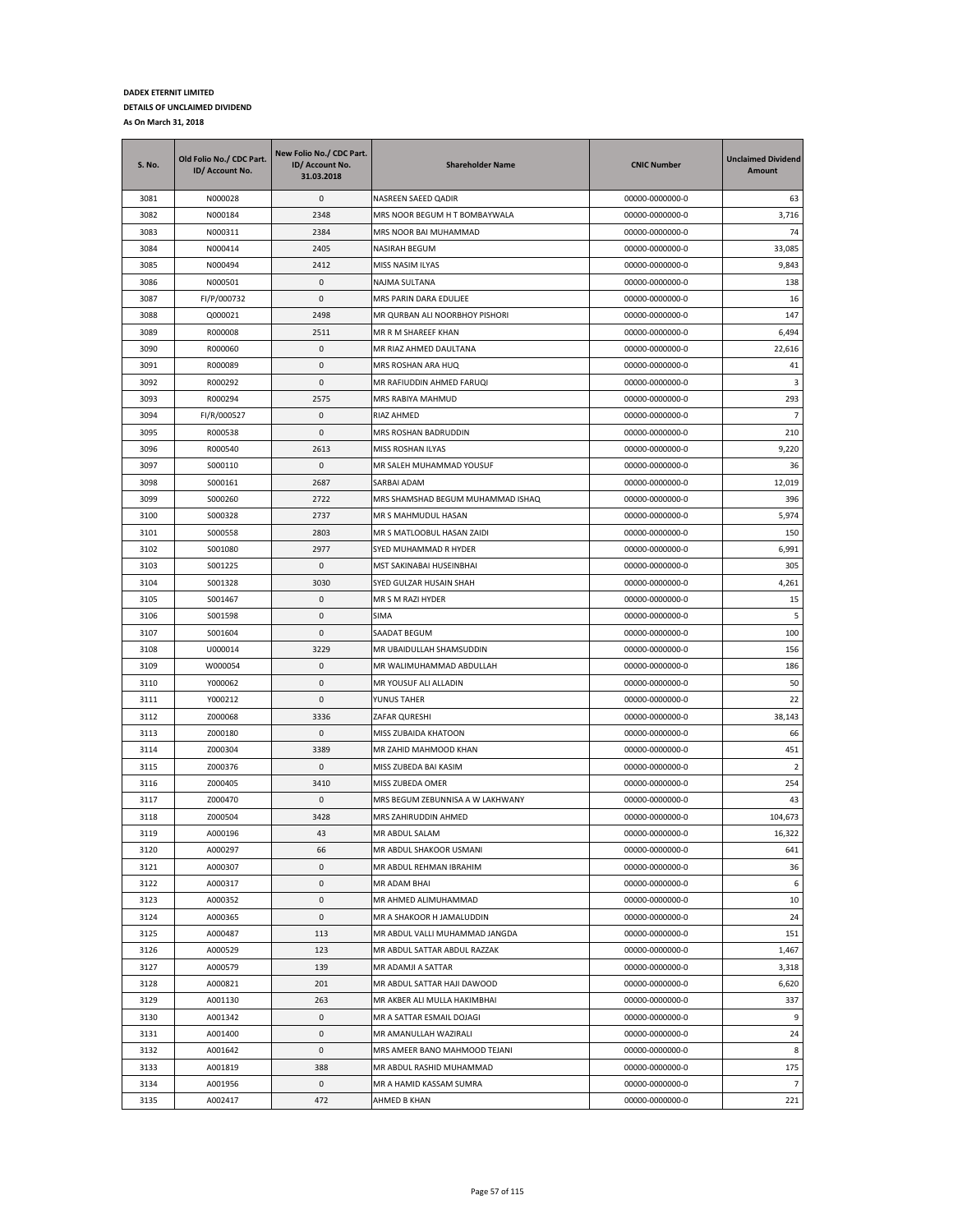| S. No. | Old Folio No./ CDC Part.<br>ID/ Account No. | New Folio No./ CDC Part.<br>ID/ Account No.<br>31.03.2018 | <b>Shareholder Name</b>               | <b>CNIC Number</b> | <b>Unclaimed Dividend</b><br>Amount |
|--------|---------------------------------------------|-----------------------------------------------------------|---------------------------------------|--------------------|-------------------------------------|
| 3136   | A002437                                     | 0                                                         | A AHAD                                | 00000-0000000-0    | 30                                  |
| 3137   | A002502                                     | 485                                                       | MR ABDUL GAFFAR A KARIM               | 00000-0000000-0    | 1,818                               |
| 3138   | A002509                                     | 486                                                       | MR ABDUL KARIM                        | 00000-0000000-0    | 267                                 |
| 3139   | A002592                                     | 504                                                       | ADAMJEE BILAL                         | 00000-0000000-0    | 591                                 |
| 3140   | A002764                                     | 0                                                         | ABDUL KARIM JIVABHAI                  | 00000-0000000-0    | 2                                   |
| 3141   | B000043                                     | 0                                                         | MR BASUDAR PAUL                       | 00000-0000000-0    | $\overline{7}$                      |
| 3142   | B000165                                     | 712                                                       | <b>BAKHTAN BIBI</b>                   | 00000-0000000-0    | 3,522                               |
| 3143   | D000125                                     | 776                                                       | DAVID F CARVILLOH                     | 00000-0000000-0    | 15,429                              |
| 3144   | F000028                                     | 814                                                       | MST FEHMIDA AHMED                     | 00000-0000000-0    | 7,609                               |
| 3145   | F000246                                     | $\pmb{0}$                                                 | FAROOQ DADA BAWANY                    | 00000-0000000-0    | 6                                   |
| 3146   | F000313                                     | 0                                                         | MST FATIMA ABDUL GHAFFAR              | 00000-0000000-0    | 5                                   |
| 3147   | F000398                                     | 0                                                         | MRS FARHAT YASMIN                     | 00000-0000000-0    | 12                                  |
| 3148   | H000252                                     | 1042                                                      | MR HUSSAIN HARJI & ANOTHERS           | 00000-0000000-0    | 3,740                               |
| 3149   | H000351                                     | 1065                                                      | MRS HOOMERA BAI HAJI TAYUB            | 00000-0000000-0    | 368                                 |
| 3150   | H000831                                     | 1176                                                      | MRS HUSSEIN HARJI                     | 00000-0000000-0    | 86,645                              |
| 3151   | 1000220                                     | 1309                                                      | MST IRSHAD BEGUM NESAR AHMED          | 00000-0000000-0    | 5,000                               |
| 3152   | J000019                                     | 0                                                         | MR JIWANJEE NOORBHOY                  | 00000-0000000-0    | 749                                 |
| 3153   | K000381                                     | 0                                                         | MISS KULSUM BAI ADAM DAWOOD           | 00000-0000000-0    | $\overline{7}$                      |
| 3154   | K000392                                     | 1521                                                      | MST BEGUM KHERUNNISA ABDUL GAFFAR     | 00000-0000000-0    | 6,331                               |
| 3155   | K000513                                     | 1536                                                      | HBL A/C KERM SHAH                     | 00000-0000000-0    | 129                                 |
| 3156   | M000038                                     | 0                                                         | MR MUMTAZ MIRZA                       | 00000-0000000-0    | 49                                  |
| 3157   | M000054                                     | 1589                                                      | MR MUHAMMAD SIDDIQUE OMER             | 00000-0000000-0    | 375                                 |
| 3158   | M000118                                     | 1607                                                      | MAJ ZIAUL MULK CHAUDHRY               | 00000-0000000-0    | 42,842                              |
| 3159   | M000251                                     | 1636                                                      | MR MUHAMMAD MITHU HAJI JAN MUHAMMAD   | 00000-0000000-0    | 519                                 |
| 3160   | M000294                                     | 0                                                         | MRS MAHMUDUN NISA BEGUM               | 00000-0000000-0    | 13                                  |
| 3161   | M000378                                     | 1660                                                      | MR MUHAMMAD ALIMUHAMMAD               | 00000-0000000-0    | 297                                 |
| 3162   | M000389                                     | 0                                                         | MR MUJEEBUR REHMAN ALVI               | 00000-0000000-0    | 15                                  |
| 3163   | M000758                                     | 0                                                         | MEER HAMID RIAZ                       | 00000-0000000-0    | 41                                  |
| 3164   | M000772                                     | 1759                                                      | MR MUHAMMAD ASRAF ADAMJI              | 00000-0000000-0    | 517                                 |
| 3165   | M001037                                     | 0                                                         | MR MUKHTAR AHMED HASHMAT              | 00000-0000000-0    | 53                                  |
| 3166   | M001151                                     | 1870                                                      | MRS MARZIYYA SHABAN                   | 00000-0000000-0    | 217                                 |
| 3167   | M001161                                     | 1873                                                      | MR MUHAMMAD SALEEM MUHAMMAD           | 00000-0000000-0    | 62                                  |
| 3168   | M001162                                     | 1874                                                      | MR MUHAMMAD HAJI HASHAM               | 00000-0000000-0    | 5,468                               |
| 3169   | M001163                                     | 1875                                                      | MR MUHAMMAD ZAKARIA MUHAMMAD          | 00000-0000000-0    | 178                                 |
| 3170   | M001172                                     | 1876                                                      | M SIDDIK H HASHAM                     | 00000-0000000-0    | 65                                  |
| 3171   | M001287                                     | 0                                                         | MR MUHAMMAD HAMID-UR-REHMAN & ANOTHER | 00000-0000000-0    | 26                                  |
| 3172   | M001435                                     | 1932                                                      | MISS MAHMOODA ABDUL WAHAB             | 00000-0000000-0    | 82                                  |
| 3173   | M001484                                     | 0                                                         | MR MUHAMMAD SIDDIK RAHEMTULLAH        | 00000-0000000-0    | 89                                  |
| 3174   | M001521                                     | 1947                                                      | MR MUHAMMAD NAEEM H ABDUL KARIM       | 00000-0000000-0    | 289                                 |
| 3175   | M001624                                     | 1971                                                      | MR MUNAWAR HAROON                     | 00000-0000000-0    | 188                                 |
| 3176   | M001625                                     | 1972                                                      | MISS MARYAM AHMED                     | 00000-0000000-0    | 190                                 |
| 3177   | M001682                                     | $\pmb{0}$                                                 | MR MUHAMMAD USMAN OMER                | 00000-0000000-0    | 22                                  |
| 3178   | M001839                                     | 2002                                                      | MR MUHAMMAD SUALEH                    | 00000-0000000-0    | 491                                 |
| 3179   | M001876                                     | 0                                                         | MR MUHAMMAD USMAN UMER CHATAIWALA     | 00000-0000000-0    | 3                                   |
| 3180   | M002063                                     | 0                                                         | MR MUHAMMAD FAZL-I-HAQ                | 00000-0000000-0    | 406                                 |
| 3181   | M002515                                     | 0                                                         | MUZAFFAR AHMED                        | 00000-0000000-0    | 600                                 |
| 3182   | M002519                                     | 0                                                         | M HANIF                               | 00000-0000000-0    | 360                                 |
| 3183   | M002542                                     | 2093                                                      | MUHAMMAD HANIF                        | 00000-0000000-0    | 132                                 |
| 3184   | M002547                                     | 0                                                         | MUHAMMAD IQBAL                        | 00000-0000000-0    | 1                                   |
| 3185   | N000014                                     | 0                                                         | MR NOORALI SAMJI                      | 00000-0000000-0    | 83                                  |
| 3186   | N000035                                     | 2309                                                      | MR NISAR HADI                         | 00000-0000000-0    | 507                                 |
| 3187   | N000470                                     | 2409                                                      | MRS NAJMA NASIR                       | 00000-0000000-0    | 1,687                               |
| 3188   | 0000039                                     | 2461                                                      | MR OMER A REHMAN                      | 00000-0000000-0    | 137                                 |
| 3189   | P000007                                     | 2466                                                      | MRS PERWIN AHMEDALI                   | 00000-0000000-0    | 270                                 |
| 3190   | P000083                                     | 2474                                                      | MRS PERVEZ HAFEEZ                     | 00000-0000000-0    | 1,653                               |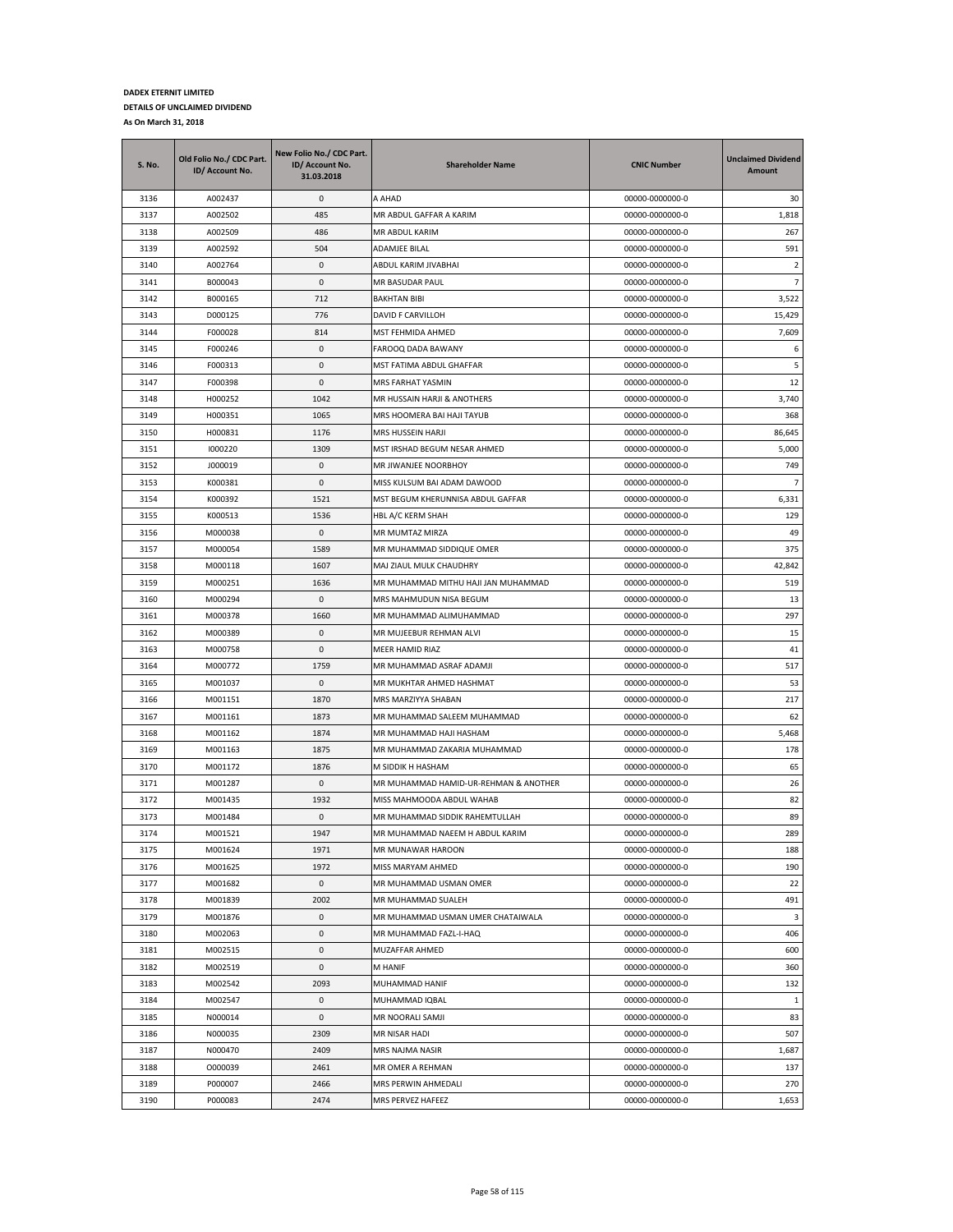| <b>S. No.</b> | Old Folio No./ CDC Part.<br>ID/ Account No. | New Folio No./ CDC Part.<br>ID/ Account No.<br>31.03.2018 | <b>Shareholder Name</b>           | <b>CNIC Number</b> | <b>Unclaimed Dividend</b><br>Amount |
|---------------|---------------------------------------------|-----------------------------------------------------------|-----------------------------------|--------------------|-------------------------------------|
| 3191          | P000087                                     | 2475                                                      | P V GAJARIA                       | 00000-0000000-0    | 22,568                              |
| 3192          | Q000026                                     | 2499                                                      | QAMAR ZAMANI ISHAQUE BEG MIRZA    | 00000-0000000-0    | 508                                 |
| 3193          | R000154                                     | 2543                                                      | MISS RUBINA ABOO BAKER            | 00000-0000000-0    | 272                                 |
| 3194          | R000207                                     | 2554                                                      | MR RAZZAK SATTAR MOTIWALA         | 00000-0000000-0    | 2,110                               |
| 3195          | R000254                                     | 2564                                                      | MR ROWSHAN BHAI KHAJOO BHAI       | 00000-0000000-0    | 494                                 |
| 3196          | R000368                                     | 2588                                                      | RAJABALI NAJARALI KURWA           | 00000-0000000-0    | 660                                 |
| 3197          | R000497                                     | 2607                                                      | MR RAJABALI NAJARALI              | 00000-0000000-0    | 2,144                               |
| 3198          | S000048                                     | 2664                                                      | MRS SAJDAH F M ARSHID             | 00000-0000000-0    | 3,409                               |
| 3199          | S000184                                     | 2692                                                      | MR SAEEDUDDIN TAFAFZZUL HUSEIN    | 00000-0000000-0    | 513                                 |
| 3200          | S000236                                     | 0                                                         | MRS SAFIA DAR                     | 00000-0000000-0    | 23                                  |
| 3201          | S000306                                     | 0                                                         | SYED MUHAMMAD HASAN               | 00000-0000000-0    | 5                                   |
| 3202          | S000435                                     | 2769                                                      | MR SAIFULLAH FAIZULLAH KHATTACK   | 00000-0000000-0    | 6,246                               |
| 3203          | S000737                                     | 2868                                                      | BEGUM SAADAT BANO & ANOTHER       | 00000-0000000-0    | 522                                 |
| 3204          | S000808                                     | 2893                                                      | MR SHABAN NOOR MUHAMMAD           | 00000-0000000-0    | 405                                 |
| 3205          | S000909                                     | 2924                                                      | MR SAEED AHMED                    | 00000-0000000-0    | 168                                 |
| 3206          | S000910                                     | 2925                                                      | MR SATTAR A LATIF ADAM            | 00000-0000000-0    | 274                                 |
| 3207          | S000918                                     | 2928                                                      | SARBAI DAWOOD                     | 00000-0000000-0    | 269                                 |
| 3208          | S001010                                     | 0                                                         | SHAMIM BANOO R A RANGOONWALA      | 00000-0000000-0    | 12                                  |
| 3209          | S001040                                     | 2971                                                      | MR SALIM HAROON                   | 00000-0000000-0    | 516                                 |
| 3210          | S001103                                     | 2987                                                      | MRS SAKER BAI RAJAB ALI KURWA     | 00000-0000000-0    | 522                                 |
| 3211          | S001112                                     | 2992                                                      | SYED AKBER                        | 00000-0000000-0    | 31,761                              |
| 3212          | S001261                                     | 0                                                         | MRS SHAMIM ALAM                   | 00000-0000000-0    | 1,547                               |
| 3213          | S001327                                     | 3029                                                      | MR SADIQ MOOSA                    | 00000-0000000-0    | 1,877                               |
| 3214          | S001509                                     | 0                                                         | MR SIDDIQ USMAN                   | 00000-0000000-0    | 47                                  |
| 3215          | T000017                                     | 0                                                         | MR TAIYAB HUSSAIN                 | 00000-0000000-0    | 136                                 |
| 3216          | W000020                                     | 3260                                                      | MR WALIUDDIN MOZUDDIN             | 00000-0000000-0    | 4,547                               |
| 3217          | Y000059                                     | 3287                                                      | MR YAKOOB ALI ABDUL HUSAIN        | 00000-0000000-0    | 252                                 |
| 3218          | Y000060                                     | 3288                                                      | MR YUSUF ALI ABDUL HUSSAIN        | 00000-0000000-0    | 134                                 |
| 3219          | Y000096                                     | 0                                                         | MR YUSUF ALI NOOR BHOY ANTIRA     | 00000-0000000-0    | 10                                  |
| 3220          | Z000016                                     | 3319                                                      | ZAINAB HAJIANI HAJI YOUSUF        | 00000-0000000-0    | 6,458                               |
| 3221          | Z00050A                                     | 0                                                         | DR (MRS) ZUBEDA HAMID ALI KHAN    | 00000-0000000-0    | 71                                  |
| 3222          | Z000063                                     | 3334                                                      | MR ZAKARIA A SHAKOOR              | 00000-0000000-0    | 817                                 |
| 3223          | Z000259                                     | 3379                                                      | MISS ZAKIA KHATOON                | 00000-0000000-0    | 239                                 |
| 3224          | Z000365                                     | 3403                                                      | MISS ZEBUNNISA RAHEMTULLAH        | 00000-0000000-0    | 239                                 |
| 3225          | Z000441                                     | 3419                                                      | ZOHRA A AZIZ                      | 00000-0000000-0    | 276                                 |
| 3226          | Z000619                                     | 3442                                                      | MISS ZUBEDA BAI SHAKOOR           | 00000-0000000-0    | 11,601                              |
| 3227          | A000577                                     | 138                                                       | MR ABDUL LATIF UMER               | 00000-0000000-0    | 2,787                               |
| 3228          | A000688                                     | 0                                                         | MR ABDUL GAFFAR HAJI ISMAIL       | 00000-0000000-0    | 8                                   |
| 3229          | A001033                                     | 243                                                       | AISHA BEE SH MUHAMMAD DIN         | 00000-0000000-0    | 3,094                               |
| 3230          | A001054                                     | 249                                                       | MR AYOOB ALI MUHAMMAD             | 00000-0000000-0    | 2,626                               |
| 3231          | A001078                                     | 0                                                         | MR A HAMEED S A LATIF             | 00000-0000000-0    | 1,400                               |
| 3232          | A001295                                     | $\mathsf 0$                                               | MR ABDUL RASHID GHIZALI           | 00000-0000000-0    | 3                                   |
| 3233          | A001387                                     | 0                                                         | MRS AMINA USMAN                   | 00000-0000000-0    | 9                                   |
| 3234          | A001430                                     | 0                                                         | MR AHMED KHAN GOOLAB KHAN         | 00000-0000000-0    | 9                                   |
| 3235          | A001508                                     | 0                                                         | MR ABDUL SATTAR MUHAMMAD MOTIWALA | 00000-0000000-0    | 3                                   |
| 3236          | A001520                                     | 340                                                       | AMNA YOUSUF                       | 00000-0000000-0    | 322                                 |
| 3237          | A001620                                     | 359                                                       | MR ABDUL MAJID A GHANI            | 00000-0000000-0    | 558                                 |
| 3238          | A001864                                     | 397                                                       | MR ABDUL SATTAR ADAM GANI         | 00000-0000000-0    | 136                                 |
| 3239          | A001969                                     | 0                                                         | MR ABDUL HAMEED                   | 00000-0000000-0    | 612                                 |
| 3240          | A002014                                     | 0                                                         | MR ASHRAF ABDULLAH                | 00000-0000000-0    | 50                                  |
| 3241          | A002026                                     | 419                                                       | MR ABDUL GHAFFAR ABOOBAKER        | 00000-0000000-0    | 1,821                               |
| 3242          | A002035                                     | 422                                                       | MR ABDUL HAFEEZ KHAN              | 00000-0000000-0    | 1,560                               |
| 3243          | A002053                                     | 427                                                       | ABDUL LATIF DAR                   | 00000-0000000-0    | 3,385                               |
| 3244          | A002092                                     | 431                                                       | ABBAS ALI HAJI AHMED              | 00000-0000000-0    | 2,700                               |
| 3245          | A002209                                     | 0                                                         | ABDUR RAFI CH BARKATALI           | 00000-0000000-0    | 15                                  |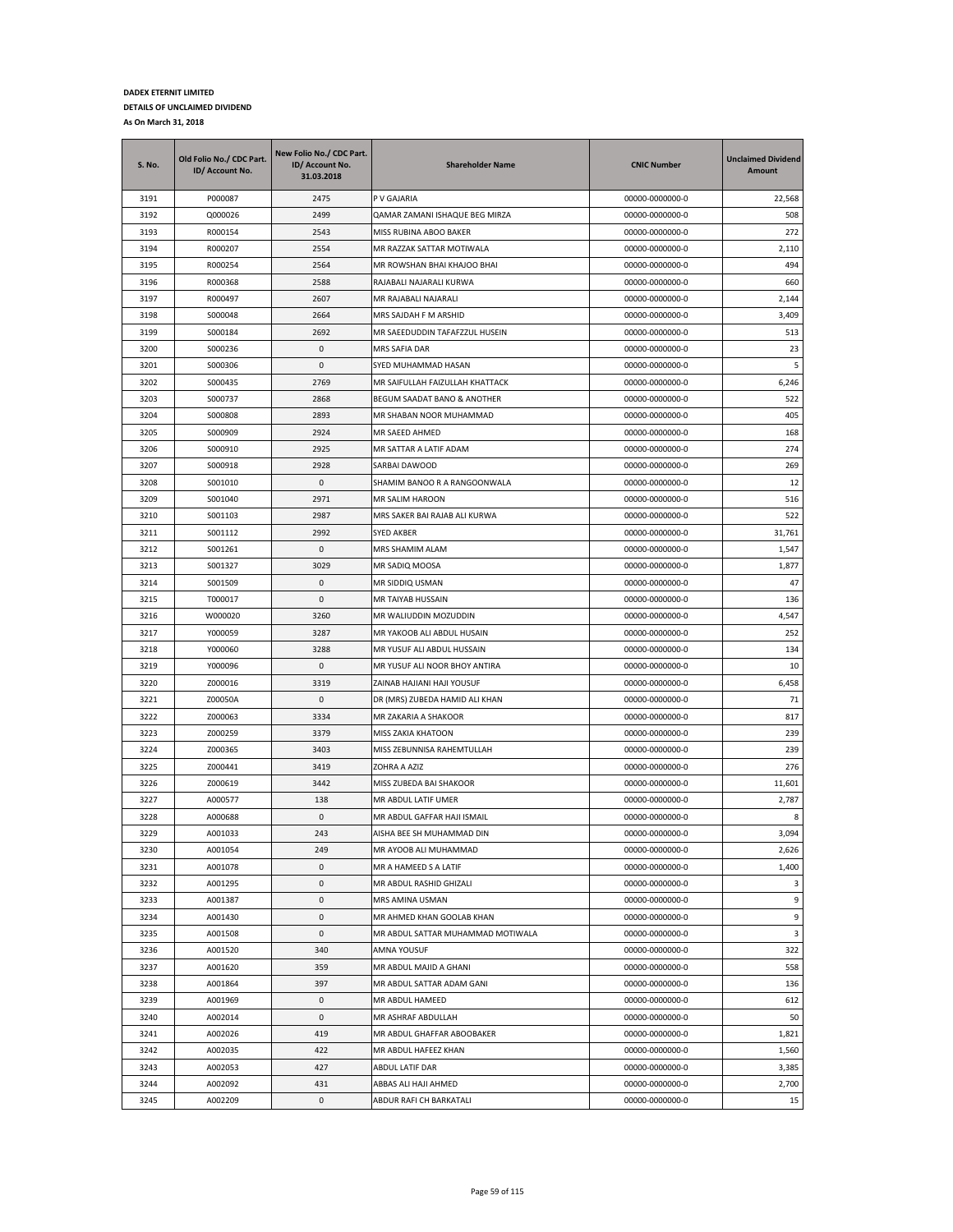| <b>S. No.</b> | Old Folio No./ CDC Part.<br>ID/ Account No. | New Folio No./ CDC Part.<br>ID/ Account No.<br>31.03.2018 | <b>Shareholder Name</b>            | <b>CNIC Number</b> | <b>Unclaimed Dividend</b><br><b>Amount</b> |
|---------------|---------------------------------------------|-----------------------------------------------------------|------------------------------------|--------------------|--------------------------------------------|
| 3246          | A002215                                     | 0                                                         | MR ABBAS HUSAIN BHAI               | 00000-0000000-0    | 166                                        |
| 3247          | A002277                                     | 445                                                       | MR ABAS ALI                        | 00000-0000000-0    | 134                                        |
| 3248          | A002511                                     | 0                                                         | MR A AZIZ SHAKOOR                  | 00000-0000000-0    | -1                                         |
| 3249          | A002635                                     | 0                                                         | MUSLIM COMMERCIAL BANK LTD         | 00000-0000000-0    | 25                                         |
| 3250          | B000004                                     | 0                                                         | MR BACHU ALI                       | 00000-0000000-0    | 3                                          |
| 3251          | B000015                                     | 678                                                       | <b>MR BASHIR</b>                   | 00000-0000000-0    | 9,900                                      |
| 3252          | B000046                                     | 685                                                       | <b>BASHIR ISMAIL KHAN</b>          | 00000-0000000-0    | 546                                        |
| 3253          | B000120                                     | 0                                                         | MRS BAPSY DINSHAW JEHANGIR VAKIL   | 00000-0000000-0    | 5                                          |
| 3254          | B000171                                     | 0                                                         | <b>BIBI FATMA HASHMI</b>           | 00000-0000000-0    | 6                                          |
| 3255          | C000035                                     | 741                                                       | COMMERCE BANK LTD                  | 00000-0000000-0    | 2,334                                      |
| 3256          | D000025                                     | 753                                                       | MESSRS DADA AGENCIES LIMITED       | 00000-0000000-0    | 9,799                                      |
| 3257          | D000070                                     | 766                                                       | MR DAWOOD MUHAMMAD SIDDIQ          | 00000-0000000-0    | 202                                        |
| 3258          | E000030                                     | 0                                                         | MR EBRAHIM HAJI VALIMUHAMMAD       | 00000-0000000-0    | 9                                          |
| 3259          | E000129                                     | 0                                                         | MR EBRAHIM MUHAMMAD ALI MODI       | 00000-0000000-0    | 13                                         |
| 3260          | F000040                                     | 0                                                         | MRS FARRUKH SULTANA                | 00000-0000000-0    | 8                                          |
| 3261          | F000197                                     | 0                                                         | MR FAKHRUDDIN HATIMBHOY            | 00000-0000000-0    | 3                                          |
| 3262          | G000005                                     | 0                                                         | <b>GOOLSHEN THARIANI</b>           | 00000-0000000-0    | 150                                        |
| 3263          | G000010                                     | 925                                                       | <b>GHULAM ZOHRA</b>                | 00000-0000000-0    | 9,176                                      |
| 3264          | G000193                                     | 0                                                         | MR GOOLAM HOOSEIN VIRJI            | 00000-0000000-0    | 5                                          |
| 3265          | H000031                                     | 993                                                       | MRS HUSUNARA                       | 00000-0000000-0    | 2,993                                      |
| 3266          | H000062                                     | 0                                                         | HUSAN KHURSHED JEHAN               | 00000-0000000-0    | 764                                        |
| 3267          | H000085                                     | 0                                                         | HAJI TAYEB JANMUHAMMAD             | 00000-0000000-0    | 10                                         |
| 3268          | H000094                                     | 0                                                         | HAJI ALIMUHAMMAD ABDUL REHMAN      | 00000-0000000-0    | 169                                        |
| 3269          | H000096                                     | 0                                                         | DR HOME K NUSWANJI                 | 00000-0000000-0    | 3                                          |
| 3270          | H000097                                     | 1010                                                      | MR HAJI OMER HAJI HASHIM           | 00000-0000000-0    | 2,225                                      |
| 3271          | H000234                                     | 1035                                                      | HAMIDA BIBI HAJI TAYUB             | 00000-0000000-0    | 504                                        |
| 3272          | H000260                                     | 1044                                                      | HUMAYUN MIRZA                      | 00000-0000000-0    | 1,933                                      |
| 3273          | H000277                                     | 1047                                                      | HAJI AHMED ALIMUHAMMAD             | 00000-0000000-0    | 5,898                                      |
| 3274          | H000321                                     | 0                                                         | HAJI ABDUL GHAFOOR MIAN AMIR BUKSH | 00000-0000000-0    | 420                                        |
| 3275          | H000522                                     | 0                                                         | MST HAWA BAI OSMAN HAJI ESSACK     | 00000-0000000-0    | $\overline{4}$                             |
| 3276          | H000634                                     | 1125                                                      | MRS HALIMA BAI ABDUL AZIZ          | 00000-0000000-0    | 496                                        |
| 3277          | H000856                                     | 0                                                         | MISS HASINA                        | 00000-0000000-0    | 5                                          |
| 3278          | H000978                                     | 0                                                         | HUSENAALI JAMAL                    | 00000-0000000-0    | 8                                          |
| 3279          | H001001                                     | 0                                                         | HANIFA BAI                         | 00000-0000000-0    | 615                                        |
| 3280          | H001058                                     | 1206                                                      | HIRABAI SHAVAKSHAH JARIWALA        | 00000-0000000-0    | 519                                        |
| 3281          | H001072                                     | 1210                                                      | BEGUM HAMIDA BANO QURESHI          | 00000-0000000-0    | 4,199                                      |
| 3282          | 1000071                                     | 0                                                         | MR ISMAIL ADAMJEE LAKHANI          | 00000-0000000-0    | 122                                        |
| 3283          | 1000168                                     | 1297                                                      | MR IFTIKHAR HASAN KIZLBASH         | 00000-0000000-0    | 160                                        |
| 3284          | 1000264                                     | 1323                                                      | <b>ISRAR HASAN ANSARI</b>          | 00000-0000000-0    | 521                                        |
| 3285          | 1000368                                     | 0                                                         | <b>ISMAIL KASSAM</b>               | 00000-0000000-0    | 5                                          |
| 3286          | J000026                                     | 1370                                                      | MR JAN MUHAMMAD HAJI TAYAB         | 00000-0000000-0    | 503                                        |
| 3287          | J000031                                     | 0                                                         | MRS JENA BAI HUSEINALI SHARIFF     | 00000-0000000-0    | 11                                         |
| 3288          | J000071                                     | 1379                                                      | MRS JEEVAN B N GOLWALA             | 00000-0000000-0    | 277                                        |
| 3289          | J000114                                     | 1389                                                      | MRS JIMBHU BAI OSMAN               | 00000-0000000-0    | 30,515                                     |
| 3290          | J000329A                                    | 0                                                         | JEHAN BEGUM                        | 00000-0000000-0    | 5,462                                      |
| 3291          | J000333                                     | 1415                                                      | JUSAB HAJI SULEMAN                 | 00000-0000000-0    | 1,111                                      |
| 3292          | K000011                                     | 1436                                                      | MRS KHURSHID FATMA                 | 00000-0000000-0    | 9,317                                      |
| 3293          | K000136                                     | 1459                                                      | KHURSHEDJI A KHAMBATTA             | 00000-0000000-0    | 126                                        |
| 3294          | K000195                                     | 0                                                         | MR KHALID LATIF S REHMAN           | 00000-0000000-0    | 34                                         |
| 3295          | K000322                                     | 1510                                                      | MRS KHAIROON AHMED                 | 00000-0000000-0    | 202                                        |
| 3296          | FI/K/000533                                 | $\pmb{0}$                                                 | KASSIMALI M JAFFER                 | 00000-0000000-0    | 18                                         |
| 3297          | M000148                                     | 0                                                         | MIAN WAHEED AKHTER                 | 00000-0000000-0    | 98                                         |
| 3298          | M000166                                     | 1619                                                      | MR MUHAMMAD YAQUB                  | 00000-0000000-0    | 14,741                                     |
| 3299          | M000200                                     | 1626                                                      | MR MD NASIRUDDIN                   | 00000-0000000-0    | 3,903                                      |
| 3300          | M000377                                     | 1659                                                      | MR MOOSA NOORMUHAMMAD              | 00000-0000000-0    | 3,539                                      |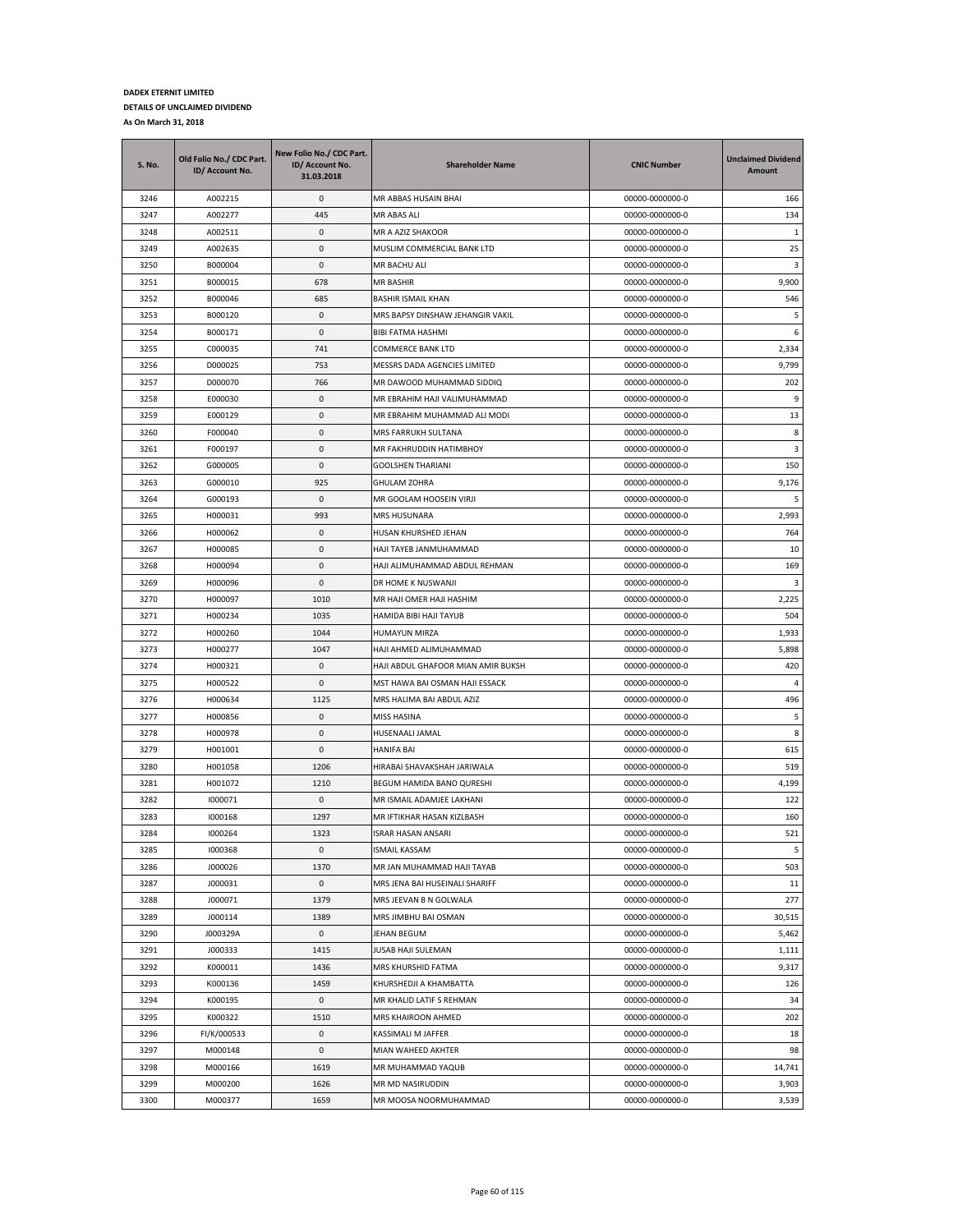| S. No. | Old Folio No./ CDC Part.<br>ID/ Account No. | New Folio No./ CDC Part.<br>ID/ Account No.<br>31.03.2018 | <b>Shareholder Name</b>              | <b>CNIC Number</b> | <b>Unclaimed Dividend</b><br>Amount |
|--------|---------------------------------------------|-----------------------------------------------------------|--------------------------------------|--------------------|-------------------------------------|
| 3301   | M000538                                     | 1706                                                      | MUHAMMAD YUNUS ABDULLAH              | 00000-0000000-0    | 433                                 |
| 3302   | M000550                                     | 1710                                                      | DR MANZOOR-UL-HASAN ALVI             | 00000-0000000-0    | 663                                 |
| 3303   | M000695                                     | $\mathbf 0$                                               | MR MUHAMMAD HANIF EBRAHIM            | 00000-0000000-0    | 2                                   |
| 3304   | M000790                                     | 1765                                                      | MR MD IQBAL UMER                     | 00000-0000000-0    | 3,344                               |
| 3305   | M000905                                     | 1798                                                      | MR MUHAMMAD AHMED ASLAM              | 00000-0000000-0    | 2,047                               |
| 3306   | M001002                                     | 1825                                                      | MR MAZHAR HUSSAIN HAJI NAZIR HUSSAIN | 00000-0000000-0    | 3,699                               |
| 3307   | M001255                                     | 1889                                                      | MR M ISMAIL KHAN                     | 00000-0000000-0    | 2,693                               |
| 3308   | M001428                                     | 0                                                         | MR MUHAMMAD MOOSA ALIMOAHMED         | 00000-0000000-0    | 5                                   |
| 3309   | M001609                                     | 1967                                                      | MEHRUNNISA NOOR MUHAMMAD             | 00000-0000000-0    | 204                                 |
| 3310   | M001802                                     | 0                                                         | MR MUHAMMAD UMAR MUHAMMAD FAROOQ     | 00000-0000000-0    | 13                                  |
| 3311   | M001885                                     | 0                                                         | MR MUJAHID HUSSAIN                   | 00000-0000000-0    | 165                                 |
| 3312   | M001908                                     | 2015                                                      | MCB A/C MISS AISHA SATTAR            | 00000-0000000-0    | 243                                 |
| 3313   | M002013                                     | 0                                                         | MR MD ESHAQUE                        | 00000-0000000-0    | 420                                 |
| 3314   | M002026                                     | 0                                                         | MR MUHAMMAD SALEH ISMAIL             | 00000-0000000-0    | 10                                  |
| 3315   | M002028                                     | 0                                                         | MERCHANT KARIM HASHAMALLY            | 00000-0000000-0    | 5                                   |
| 3316   | M002041                                     | 2033                                                      | MR MUHAMMAD ILYAS HASHIM             | 00000-0000000-0    | 724                                 |
| 3317   | M002176                                     | 0                                                         | MARIYAM BAI                          | 00000-0000000-0    | 231                                 |
| 3318   | M002583                                     | 0                                                         | MUHAMMAD SIDDIK MUHAMMAD             | 00000-0000000-0    | 6                                   |
| 3319   | M002609                                     | 0                                                         | MUHAMMAD SHAREEF                     | 00000-0000000-0    | 26                                  |
| 3320   | N000021                                     | 0                                                         | MR NASIR AHMED KHAN                  | 00000-0000000-0    | 91                                  |
| 3321   | N000059                                     | 0                                                         | MR NOOR MUHAMMAD TAYOOB              | 00000-0000000-0    | 21                                  |
| 3322   | N000104                                     | 2330                                                      | MR NAWAB HASAN                       | 00000-0000000-0    | 423                                 |
| 3323   | N000530                                     | 2414                                                      | NASIR AHMED                          | 00000-0000000-0    | 392                                 |
| 3324   | R000070                                     | 2521                                                      | MRS REHMAT BAI MUHAMMAD UNIS         | 00000-0000000-0    | 487                                 |
| 3325   | R000382                                     | 2593                                                      | RABIA BAI SIDDIQ                     | 00000-0000000-0    | 403                                 |
| 3326   | R000426                                     | 0                                                         | MR RAFIQ AHMED HABIBULLAH            | 00000-0000000-0    | 42                                  |
| 3327   | R000448                                     | 2605                                                      | RAJA LEHARSABALI KHAN                | 00000-0000000-0    | 2,550                               |
| 3328   | R000520                                     | 2610                                                      | RAMZANALLY RAJABALLY JINNAH          | 00000-0000000-0    | 1,180                               |
| 3329   | FI/R/000523                                 | 0                                                         | MISS RUKHSANA                        | 00000-0000000-0    | 12                                  |
| 3330   | S000061                                     | 0                                                         | SYED MUHAMMAD FAZIL                  | 00000-0000000-0    | 134                                 |
| 3331   | S000075                                     | 2669                                                      | SYED RAFIQ AHMED                     | 00000-0000000-0    | 8,913                               |
| 3332   | S000098                                     | 2673                                                      | MR SAID TAQI                         | 00000-0000000-0    | 256                                 |
| 3333   | S000101                                     | 0                                                         | MR SAKHAWATUL HASAN KHAN             | 00000-0000000-0    | 339                                 |
| 3334   | S000301                                     | 0                                                         | MRS SARDAR BEGUM                     | 00000-0000000-0    | 1,007                               |
| 3335   | S000475                                     | 2779                                                      | MR SIRAJUDDIN FARIDUDDIN             | 00000-0000000-0    | 253                                 |
| 3336   | S000574                                     | 2807                                                      | SARDAR MAJIDULLAH                    | 00000-0000000-0    | 185                                 |
| 3337   | S000711                                     | 2857                                                      | MRS SARA Y BOHRA                     | 00000-0000000-0    | 41,410                              |
| 3338   | S000740                                     | 2869                                                      | BEGUM SAADAT BANO & ANOTHER          | 00000-0000000-0    | 519                                 |
| 3339   | S000860                                     | 2909                                                      | SH NAJMUDDIN AHMED MIAN              | 00000-0000000-0    | 133                                 |
| 3340   | S000947                                     | 2940                                                      | SARBAI USMAN                         | 00000-0000000-0    | 173                                 |
| 3341   | S000992                                     | 2955                                                      | MD SIDDIQUE ABDUL SATTAR             | 00000-0000000-0    | 268                                 |
| 3342   | S001104                                     | 2988                                                      | SHAH SULTAN DR RAMZAN ALI KURWA      | 00000-0000000-0    | 519                                 |
| 3343   | S001153                                     | 3002                                                      | MST SUNBAI SULEMAN VORAJEE           | 00000-0000000-0    | 1,477                               |
| 3344   | S001483                                     | 0                                                         | SHAHRUKH R KERMANI                   | 00000-0000000-0    | 1                                   |
| 3345   | S001490                                     | 0                                                         | STANDARD BANK LIMITED                | 00000-0000000-0    | 254                                 |
| 3346   | S001553                                     | 3051                                                      | MR SHABIR HUSAIN                     | 00000-0000000-0    | 266                                 |
| 3347   | W000041                                     | 0                                                         | MR WAZIR KHAN                        | 00000-0000000-0    | 1,771                               |
| 3348   | Y000104                                     | 3301                                                      | MR YAHYA ALI GHULMA ABBAS SABU       | 00000-0000000-0    | 339                                 |
| 3349   | Z000037                                     | 0                                                         | MRS ZAIBUNNISA ADAM                  | 00000-0000000-0    | 551                                 |
| 3350   | Z000194                                     | 0                                                         | MRS ZUBEDA BAI ISMAIL                | 00000-0000000-0    | 74                                  |
| 3351   | Z000208                                     | 0                                                         | MRS ZUBEDA SULEMAN                   | 00000-0000000-0    | 28                                  |
| 3352   | Z000263                                     | 3380                                                      | MRS ZAINAB ALI MUHAMMAD              | 00000-0000000-0    | 483                                 |
| 3353   | Z000310                                     | 3392                                                      | MRS ZOHRA BEGUM MUHAMMAD YAKOOB      | 00000-0000000-0    | 480                                 |
| 3354   | Z000603                                     | 3439                                                      | ZAINAB BAI AHMED                     | 00000-0000000-0    | 2,105                               |
| 3355   | A000434                                     | 98                                                        | MR AKBER ALI HAJI MUHAMMADALI        | 00000-0000000-0    | 2,888                               |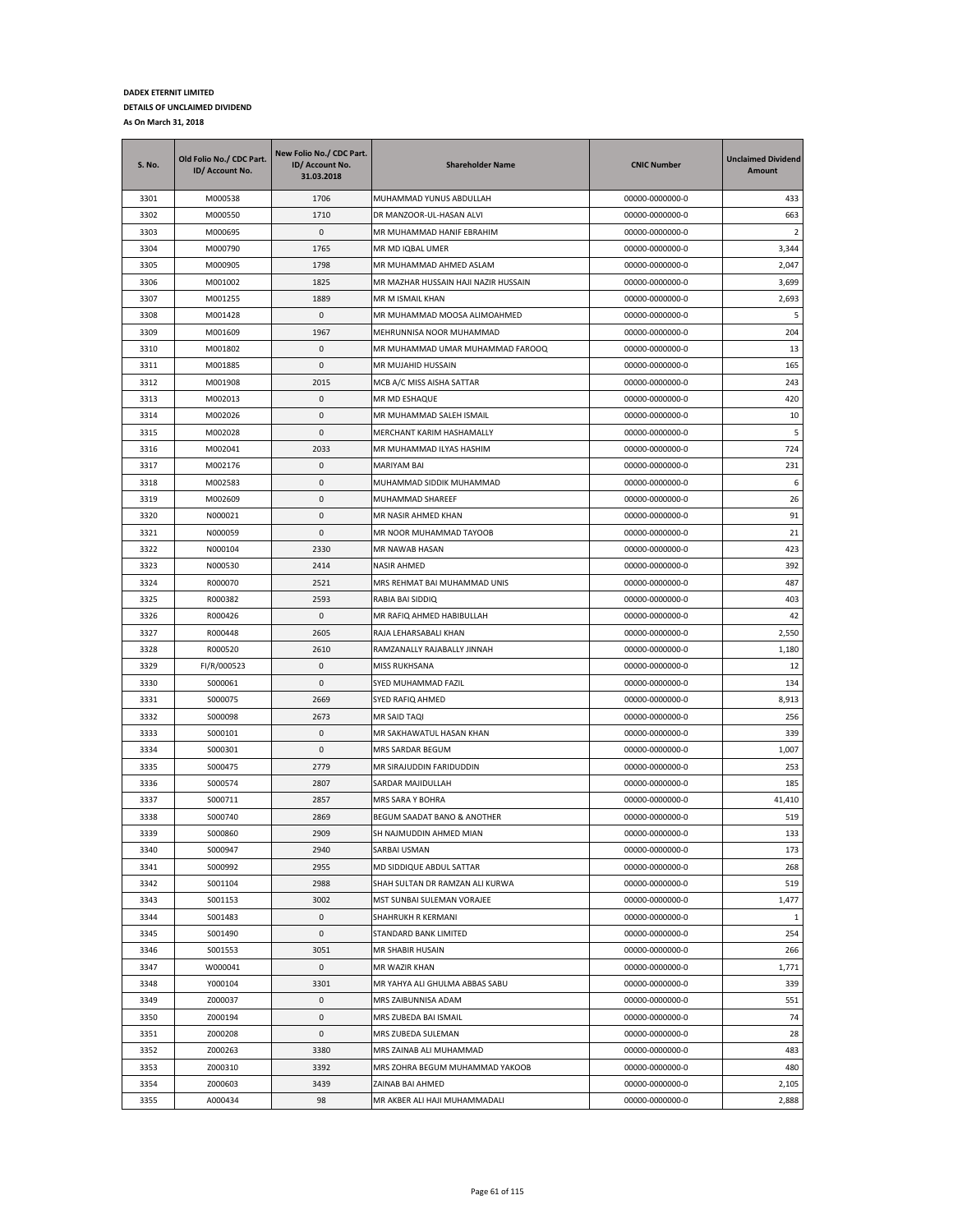| <b>S. No.</b> | Old Folio No./ CDC Part.<br>ID/ Account No. | New Folio No./ CDC Part.<br>ID/ Account No.<br>31.03.2018 | <b>Shareholder Name</b>         | <b>CNIC Number</b> | <b>Unclaimed Dividend</b><br>Amount |
|---------------|---------------------------------------------|-----------------------------------------------------------|---------------------------------|--------------------|-------------------------------------|
| 3356          | A000498                                     | 117                                                       | ATAUR REHMAN                    | 00000-0000000-0    | 227                                 |
| 3357          | A000840                                     | 0                                                         | ASMABAI HASANALI LAKDAWALA      | 00000-0000000-0    | 300                                 |
| 3358          | A000853                                     | 0                                                         | AMINA HAJI OMER                 | 00000-0000000-0    | $\overline{2}$                      |
| 3359          | A000971                                     | 224                                                       | DR AMIR FIDAALI KHAMBATI        | 00000-0000000-0    | 199                                 |
| 3360          | A001059                                     | 0                                                         | MR ABDUL QAIYUM TAHERALI        | 00000-0000000-0    | 39                                  |
| 3361          | A001087                                     | 0                                                         | MISS AMANABAI MUHAMMAD          | 00000-0000000-0    | 476                                 |
| 3362          | A001853                                     | 395                                                       | AMINABAI MUHAMMAD HANIF         | 00000-0000000-0    | 102                                 |
| 3363          | A002218                                     | 0                                                         | DR AFAZUDDIN AHMED              | 00000-0000000-0    | 24                                  |
| 3364          | A002504                                     | 0                                                         | MISS AMINA BAI                  | 00000-0000000-0    | 60                                  |
| 3365          | A002522                                     | 490                                                       | MR AKHLAQUE AHMED KHAN GHOURI   | 00000-0000000-0    | 764                                 |
| 3366          | A002564                                     | 0                                                         | MR ARSHAD IQBAL                 | 00000-0000000-0    | 4                                   |
| 3367          | A002574                                     | 500                                                       | AMINA SALEH MUHAMMAD            | 00000-0000000-0    | 129                                 |
| 3368          | A002595A                                    | 0                                                         | AHMED GORA MAYET                | 00000-0000000-0    | 60                                  |
| 3369          | A002674                                     | 0                                                         | ABIDA AHMED                     | 00000-0000000-0    | 1,540                               |
| 3370          | B000122                                     | 701                                                       | MISS BADARUN NISA ABDUL SHAKOOR | 00000-0000000-0    | 475                                 |
| 3371          | B000181                                     | 0                                                         | MRS BELLA LOBO & ANOTHER        | 00000-0000000-0    | 440                                 |
| 3372          | C000033                                     | 0                                                         | CHOUDHRY ABDUL WAHEED           | 00000-0000000-0    | 30                                  |
| 3373          | F000133                                     | 0                                                         | MISS FATMA BAI ABDUL KARIM      | 00000-0000000-0    | 511                                 |
| 3374          | F000248                                     | 0                                                         | FEROZ MACHER SHAW M BHADHA      | 00000-0000000-0    | 600                                 |
| 3375          | F000383                                     | 897                                                       | MST FATMABAI ISMAIL LAMBAT      | 00000-0000000-0    | 4,184                               |
| 3376          | G000177                                     | 966                                                       | <b>GULZAR AHMED</b>             | 00000-0000000-0    | 4,654                               |
| 3377          | FI/G/000224                                 | 0                                                         | GUL BANOO ABDUL GAFFAR          | 00000-0000000-0    | 136                                 |
| 3378          | H000011                                     | 989                                                       | <b>HANIFA ALIBHAI</b>           | 00000-0000000-0    | 1,812                               |
| 3379          | H000075                                     | 0                                                         | HAJI MUHAMMAD YUSUF H HAROON    | 00000-0000000-0    | 876                                 |
| 3380          | H000379                                     | 0                                                         | HANIFA HAJI WALIMUHAMMAD        | 00000-0000000-0    | 4                                   |
| 3381          | H000437                                     | 0                                                         | MR HAROON HAJI ABDUL SATTAR     | 00000-0000000-0    | 9                                   |
| 3382          | H000515                                     | 1102                                                      | MST HAMIDA BANOO HASHIM MEGHANI | 00000-0000000-0    | 271                                 |
| 3383          | H000577                                     | 1111                                                      | HUR HAJIYANI MUHAMMAD           | 00000-0000000-0    | 257                                 |
| 3384          | H000718                                     | 1148                                                      | HAJI OSMAN GANI                 | 00000-0000000-0    | 6,153                               |
| 3385          | H000734                                     | 0                                                         | MR HUSSAIN ALI SHARIFF          | 00000-0000000-0    | $\overline{7}$                      |
| 3386          | H000763                                     | 1162                                                      | HAJI ABDUR REHMAN DADA          | 00000-0000000-0    | 1,856                               |
| 3387          | H000789                                     | 1167                                                      | HAJI MUHAMMAD SHAFI             | 00000-0000000-0    | 13,680                              |
| 3388          | FI/H/000981                                 | 0                                                         | HASINA ABDUL MAJID              | 00000-0000000-0    | 104                                 |
| 3389          | H001029                                     | 0                                                         | <b>HAJRA BAI JUSAB</b>          | 00000-0000000-0    | 180                                 |
| 3390          | H001035                                     | 1202                                                      | SIDDIQI                         | 00000-0000000-0    | 39,123                              |
| 3391          | H001043                                     | 1203                                                      | <b>HAWABAI</b>                  | 00000-0000000-0    | 8,296                               |
| 3392          | H001050                                     | 1204                                                      | <b>HASIM AHMED</b>              | 00000-0000000-0    | 68,005                              |
| 3393          | 1000005                                     | 1263                                                      | MR IQBAL AHMED MUHAMMAD SIDDIK  | 00000-0000000-0    | 3,066                               |
| 3394          | 1000040                                     | 1274                                                      | <b>MR ISHAQUL QAYUM</b>         | 00000-0000000-0    | 3,135                               |
| 3395          | 1000238                                     | 0                                                         | MR IBRAHIM HAJI USMAN           | 00000-0000000-0    | $\overline{7}$                      |
| 3396          | J000052                                     | 0                                                         | JAWAID SAFIR                    | 00000-0000000-0    | 8                                   |
| 3397          | J000093                                     | $\pmb{0}$                                                 | <b>JAMAL MOOSA</b>              | 00000-0000000-0    | $\overline{a}$                      |
| 3398          | J000125                                     | 0                                                         | MR JOSEPH WILFRED LOBO          | 00000-0000000-0    | 5                                   |
| 3399          | J000253                                     | 0                                                         | MR JOOSAB ADAM DAWOOD           | 00000-0000000-0    | $\sqrt{4}$                          |
| 3400          | J000299                                     | 0                                                         | JENAM BAI ALIMUHAMMAD           | 00000-0000000-0    | 67                                  |
| 3401          | K000226                                     | 0                                                         | MISS KHATUBAI SALEHMUHAMMAD     | 00000-0000000-0    | 522                                 |
| 3402          | K000279                                     | 0                                                         | MRS KHAIRUNNISA GAFFAR          | 00000-0000000-0    | 4                                   |
| 3403          | K000460                                     | 0                                                         | MR KHAN KARIM HASHIMALI         | 00000-0000000-0    | $\overline{7}$                      |
| 3404          | K000461                                     | 0                                                         | KARIM K MERCHANT HASHAMALI      | 00000-0000000-0    | 6                                   |
| 3405          | K000462                                     | 0                                                         | MR KARIM KHAN HASHAMALI         | 00000-0000000-0    | 4                                   |
| 3406          | K000437                                     | 0                                                         | <b>MRS KHURSHID</b>             | 00000-0000000-0    | $\mathbf{1}$                        |
| 3407          | K000468                                     | 0                                                         | KHURSHED AKBER                  | 00000-0000000-0    | 1,448                               |
| 3408          | K000583                                     | 0                                                         | KHURSHEED ALI                   | 00000-0000000-0    | 37                                  |
| 3409          | M000068                                     | 1594                                                      | MR MIRZA SAIDUR REHMAN          | 00000-0000000-0    | 12,811                              |
| 3410          | M000281                                     | 1642                                                      | MISS MEHBOOBA BANO              | 00000-0000000-0    | 385                                 |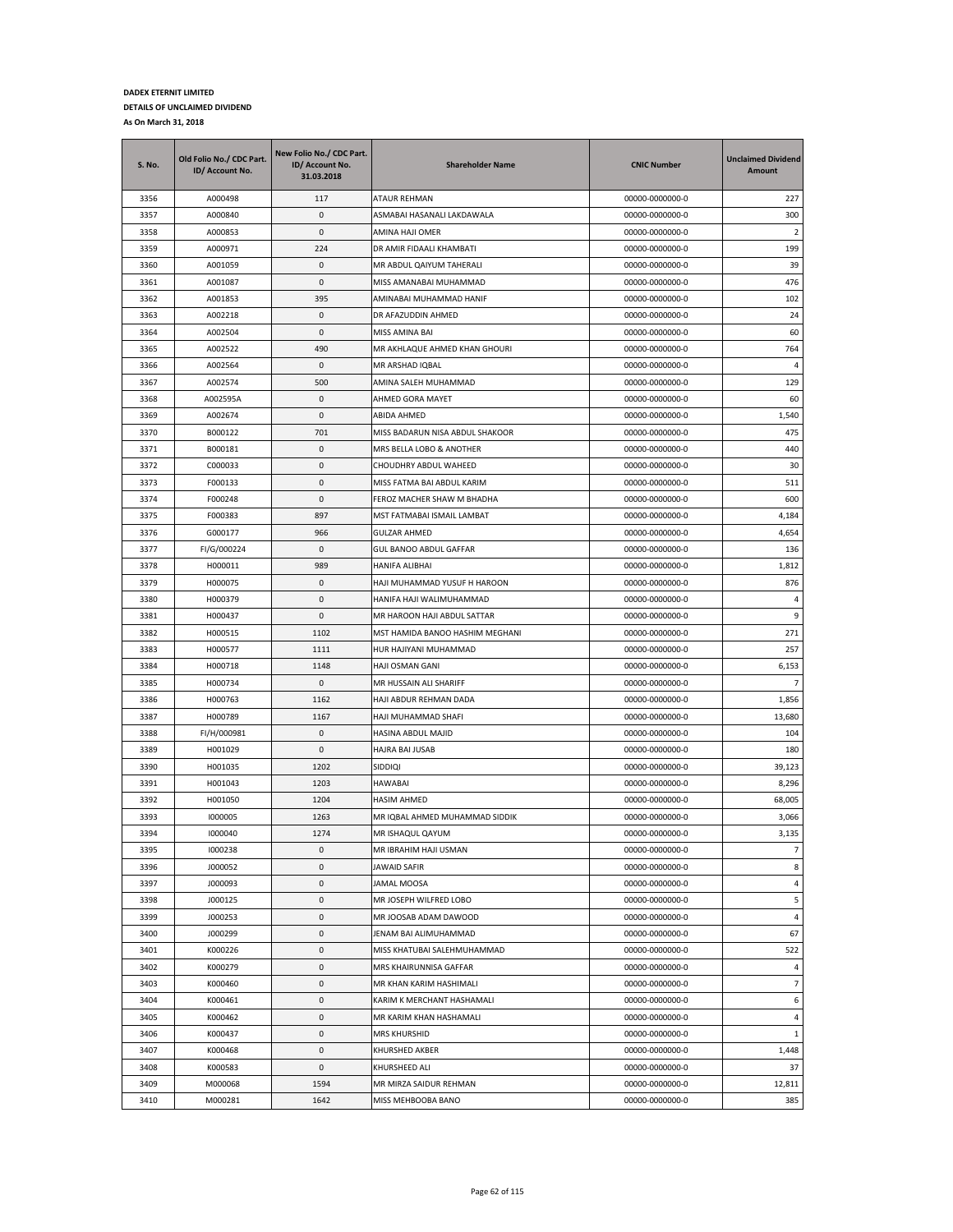| <b>S. No.</b> | Old Folio No./ CDC Part.<br>ID/ Account No. | New Folio No./ CDC Part.<br>ID/ Account No.<br>31.03.2018 | <b>Shareholder Name</b>             | <b>CNIC Number</b> | <b>Unclaimed Dividend</b><br>Amount |
|---------------|---------------------------------------------|-----------------------------------------------------------|-------------------------------------|--------------------|-------------------------------------|
| 3411          | M000529                                     | 1704                                                      | MR MUHAMMAD AFZAL                   | 00000-0000000-0    | 488                                 |
| 3412          | M000559                                     | 0                                                         | MRS MANI COWASJEE & ANOTHER         | 00000-0000000-0    | 40                                  |
| 3413          | M000643                                     | 1724                                                      | M YAKOOB ABDUL SHAKOOR              | 00000-0000000-0    | 632                                 |
| 3414          | M000921                                     | 1804                                                      | MR MD UMER BASHIR AHMED             | 00000-0000000-0    | 3,224                               |
| 3415          | M001113                                     | 0                                                         | MRS MARIYAM ISMAIL                  | 00000-0000000-0    | 26                                  |
| 3416          | M001118                                     | 1864                                                      | MR MUHAMMAD TAHER MUHAMMAD HANIF    | 00000-0000000-0    | 60                                  |
| 3417          | M001125                                     | 1865                                                      | MR MUHAMMAD HANIF GULMUHAMMAD       | 00000-0000000-0    | 2,086                               |
| 3418          | M001234                                     | 0                                                         | MR MUHAMMAD IQBAL IBRAHIM           | 00000-0000000-0    | 4                                   |
| 3419          | M001362                                     | 0                                                         | <b>MEMOONA SATTAR</b>               | 00000-0000000-0    | 10                                  |
| 3420          | M001407                                     | 1923                                                      | MRS MAHELAQA GHIZALI                | 00000-0000000-0    | 1,537                               |
| 3421          | M001670                                     | 1977                                                      | MR MUHAMMAD MUNIF                   | 00000-0000000-0    | 3,353                               |
| 3422          | M001672                                     | 0                                                         | MISS MEHRUNNISA SATTAR              | 00000-0000000-0    | 6                                   |
| 3423          | M002052                                     | 2037                                                      | MR MUHAMMAD IQBAL A KADEER          | 00000-0000000-0    | 7,996                               |
| 3424          | M002058                                     | 2038                                                      | MUHAMMAD HANIF                      | 00000-0000000-0    | 7,945                               |
| 3425          | M002165                                     | 0                                                         | MR MUHAMMAD AKBER KHAN              | 00000-0000000-0    | 62                                  |
| 3426          | M002210                                     | 0                                                         | MR MUHAMMAD SADIQ                   | 00000-0000000-0    | 88                                  |
| 3427          | M002258                                     | 0                                                         | M HAROON QUADRI                     | 00000-0000000-0    | 67                                  |
| 3428          | M002327A                                    | 0                                                         | MISS MARIAM ABDUL GAFFAR            | 00000-0000000-0    | 1,421                               |
| 3429          | M002582                                     | 0                                                         | MUHAMMAD SIDDIQUE                   | 00000-0000000-0    | 26                                  |
| 3430          | M002584                                     | 0                                                         | MUHAMMAD AMIN                       | 00000-0000000-0    | 4                                   |
| 3431          | N000380                                     | 0                                                         | MARIMAN MERWANJI POSTAWLA & ANOTHER | 00000-0000000-0    | 12                                  |
| 3432          | N000490                                     | 2411                                                      | MR NOORUDDIN T JIMMY                | 00000-0000000-0    | 319                                 |
| 3433          | N000493                                     | 0                                                         | MRS NOORBAI UMAR KASSAM GALLA       | 00000-0000000-0    | 29                                  |
| 3434          | Q000045                                     | 2501                                                      | <b>QASSIM G H BHAM</b>              | 00000-0000000-0    | 1,549                               |
| 3435          | R000006                                     | 0                                                         | MR RUSI SORABJI DHATIGARA           | 00000-0000000-0    | 112                                 |
| 3436          | R000159                                     | 2544                                                      | MR RAHEMTULLAH ADAM AYOOB ADHI      | 00000-0000000-0    | 488                                 |
| 3437          | R000206                                     | 0                                                         | MRS RUBAB BAI                       | 00000-0000000-0    | $\overline{7}$                      |
| 3438          | R000246                                     | 0                                                         | RABIA BAI ADAMJEE                   | 00000-0000000-0    | 113                                 |
| 3439          | R000253                                     | 2563                                                      | MRS RABIA USMAN                     | 00000-0000000-0    | 424                                 |
| 3440          | R000336                                     | 0                                                         | RUKHSHANA EBRAHIM                   | 00000-0000000-0    | $\overline{2}$                      |
| 3441          | R000338                                     | 2583                                                      | MRS RUBY KASAMALY JAPANWALA         | 00000-0000000-0    | 616                                 |
| 3442          | R000518                                     | 0                                                         | RASHEEDA BEGUM                      | 00000-0000000-0    | $\overline{7}$                      |
| 3443          | R000536                                     | 0                                                         | MST RASHIDA ABDUL GAFFAR            | 00000-0000000-0    | 300                                 |
| 3444          | R000557                                     | 2616                                                      | REHMAT FATIMA                       | 00000-0000000-0    | 2,583                               |
| 3445          | S000029                                     | 0                                                         | MR S U DESHMUKH                     | 00000-0000000-0    | 110                                 |
| 3446          | S000037                                     | 2658                                                      | MRS SULTANA BAKAR                   | 00000-0000000-0    | 327,224                             |
| 3447          | S000336                                     | 0                                                         | MRS SIRTAJ MANZOOR                  | 00000-0000000-0    | 4                                   |
| 3448          | S001022                                     | 2965                                                      | SAMED AHMED                         | 00000-0000000-0    | 200                                 |
| 3449          | S001038                                     | 2970                                                      | MR SULTANALI NOORMUHAMMAD           | 00000-0000000-0    | 256                                 |
| 3450          | S001053                                     | 0                                                         | <b>SYED SHABIR TIRMIZI</b>          | 00000-0000000-0    | 4                                   |
| 3451          | S001359                                     | 3036                                                      | MR SHER MUHAMMAD SYED               | 00000-0000000-0    | 7,074                               |
| 3452          | S001557                                     | 0                                                         | MST SALMATIR RABBANI                | 00000-0000000-0    | 44                                  |
| 3453          | S001564                                     | 3053                                                      | MR SALIM                            | 00000-0000000-0    | 6,455                               |
| 3454          | S001611                                     | 3060                                                      | SHABAN                              | 00000-0000000-0    | 1,622                               |
| 3455          | T000107                                     | 3201                                                      | TAHIRA MEHARALI                     | 00000-0000000-0    | 256                                 |
| 3456          | W000050                                     | 0                                                         | MR WAHEEDULLAH WALIULLAH            | 00000-0000000-0    | 986                                 |
| 3457          | Z000021                                     | 0                                                         | MR ZAINUL ABEDIN                    | 00000-0000000-0    | 262                                 |
| 3458          | Z000039                                     | 0                                                         | BEGUM ZUBEIDA HABIB I RAHIMTULLAH   | 00000-0000000-0    | 122                                 |
| 3459          | Z000209                                     | 0                                                         | MR ZAKARIA A AHMED                  | 00000-0000000-0    | 522                                 |
| 3460          | Z000214                                     | 0                                                         | MST ZUBAIDA ESMAIL LAMBAT & ANOTHER | 00000-0000000-0    | 18                                  |
| 3461          | Z000215                                     | 0                                                         | MRS ZUBEDA H I REHMTULLAH           | 00000-0000000-0    | 45                                  |
| 3462          | Z000410                                     | 3411                                                      | MRS ZEHRA MEHAR ALI                 | 00000-0000000-0    | 264                                 |
| 3463          | Z000463                                     | 3421                                                      | MRS ZULEKHA BAI A KARIM             | 00000-0000000-0    | 2,075                               |
| 3464          | Z000471                                     | 0                                                         | MRS ZAINAB HAJIANI DAWOOD           | 00000-0000000-0    | 29                                  |
| 3465          | Z000555                                     | $\mathsf{O}\xspace$                                       | MR ZAHID MURTAZA                    | 00000-0000000-0    | 2,750                               |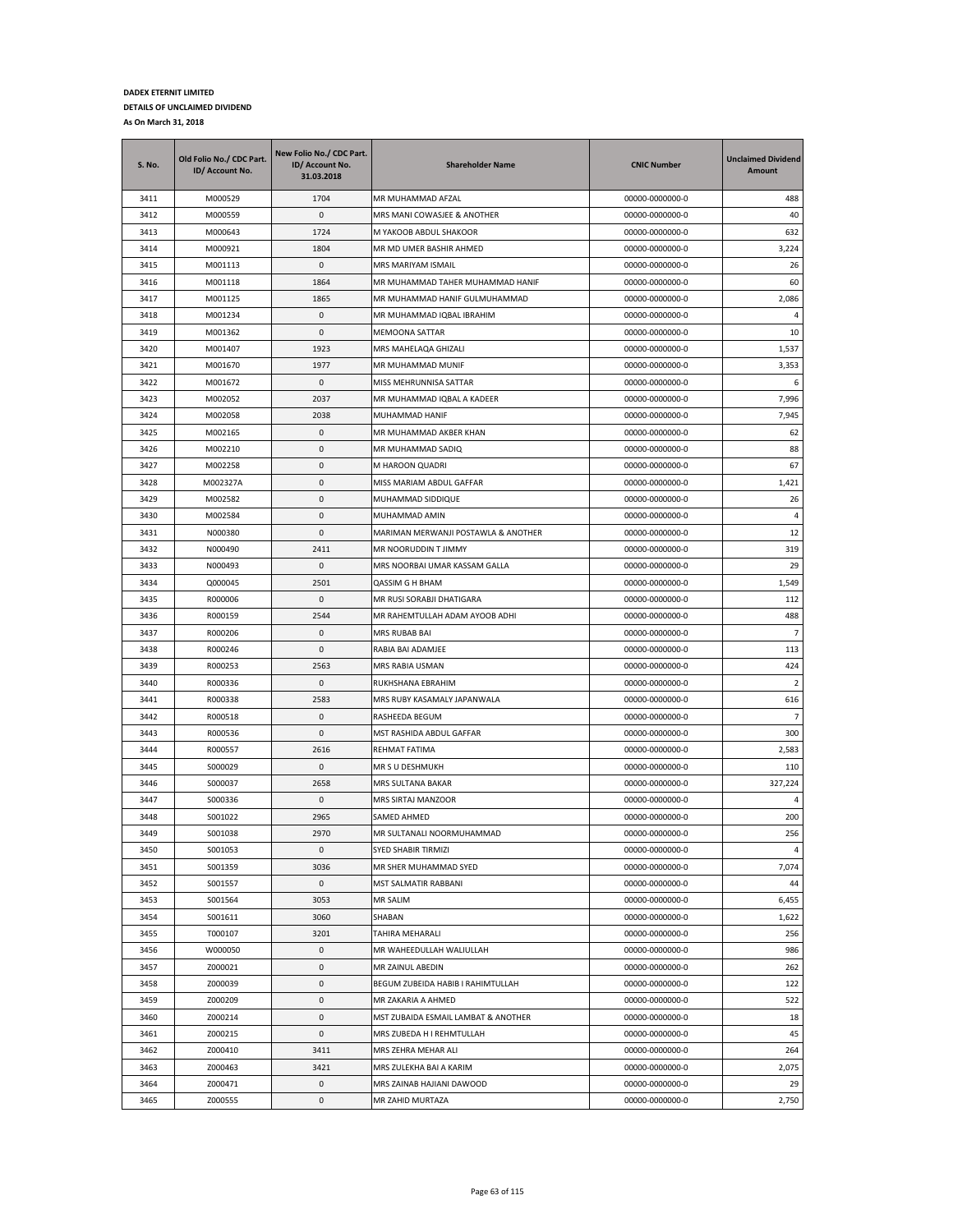| <b>S. No.</b> | Old Folio No./ CDC Part.<br>ID/ Account No. | New Folio No./ CDC Part.<br>ID/ Account No.<br>31.03.2018 | <b>Shareholder Name</b>            | <b>CNIC Number</b> | <b>Unclaimed Dividend</b><br>Amount |
|---------------|---------------------------------------------|-----------------------------------------------------------|------------------------------------|--------------------|-------------------------------------|
| 3466          | Z000604                                     | 0                                                         | ZUBEDA ABDUL SHAKOOR               | 00000-0000000-0    | 22                                  |
| 3467          | A000131                                     | 0                                                         | ASHRAF SATTAR VADHARIA             | 00000-0000000-0    | 35                                  |
| 3468          | A000427                                     | 95                                                        | MR AMJAD HUSSAIN S MUHAMMAD HUSAIN | 00000-0000000-0    | 331                                 |
| 3469          | A000452                                     | 101                                                       | MR ABDUL KADAR                     | 00000-0000000-0    | 505                                 |
| 3470          | A000617                                     | 153                                                       | MR AHSANUL HAQ                     | 00000-0000000-0    | 375                                 |
| 3471          | A000619                                     | 155                                                       | MRS AMINA NOOR MUHAMMAD            | 00000-0000000-0    | 74                                  |
| 3472          | A000677                                     | 166                                                       | MRS AMINA ABDUL SATTAR             | 00000-0000000-0    | 137                                 |
| 3473          | A000678                                     | 167                                                       | MRS AISHA HAJI NOOR MUHAMMAD       | 00000-0000000-0    | 137                                 |
| 3474          | A000787                                     | 0                                                         | MRS ASGHARI KHATOON                | 00000-0000000-0    | 9                                   |
| 3475          | A000801                                     | 0                                                         | MR ANWARALI BHIMJEE                | 00000-0000000-0    | 59                                  |
| 3476          | A000944                                     | 222                                                       | AMINA BAI MUHAMMAD SIDDIQ          | 00000-0000000-0    | 229                                 |
| 3477          | A000997                                     | 230                                                       | AYESHA HAJI NOOR MUHAMMAD          | 00000-0000000-0    | 306                                 |
| 3478          | A001432                                     | 0                                                         | MRS AMINA BAI HAJI ISHAK           | 00000-0000000-0    | 10                                  |
| 3479          | A001785                                     | 0                                                         | DR ABDUL AZIZ GODIL                | 00000-0000000-0    | 87                                  |
| 3480          | A001857                                     | 396                                                       | ABBAS BHAI FIDAHUSEIN              | 00000-0000000-0    | 500                                 |
| 3481          | A002103                                     | 435                                                       | AHMED HAJI HASHAM                  | 00000-0000000-0    | 1,293                               |
| 3482          | A002325                                     | 451                                                       | MR ADAMJEE ISMAIL                  | 00000-0000000-0    | 2,104                               |
| 3483          | A002341                                     | 0                                                         | MR ABDUL GHANI ADAM BHAI           | 00000-0000000-0    | 63                                  |
| 3484          | A002446                                     | 480                                                       | <b>ANVERALI GILLANI</b>            | 00000-0000000-0    | 425                                 |
| 3485          | A002514                                     | 488                                                       | MR AKBER ALI BHATTI                | 00000-0000000-0    | 2,127                               |
| 3486          | A002575                                     | 0                                                         | A RAZZAK MOOSA                     | 00000-0000000-0    | 1                                   |
| 3487          | A002636                                     | 0                                                         | ABDUL MAJEED ADAM                  | 00000-0000000-0    | 39                                  |
| 3488          | A002649                                     | 0                                                         | AMINA BAI ISMAIL                   | 00000-0000000-0    | 100                                 |
| 3489          | A002751                                     | 0                                                         | ABDUL SHAKOOR MOOSA                | 00000-0000000-0    | 3                                   |
| 3490          | B000234                                     | 0                                                         | BADRUDDIN H MAVANI                 | 00000-0000000-0    | 556                                 |
| 3491          | D000115                                     | 775                                                       | MRS DINAR FARIDOON SETNA           | 00000-0000000-0    | 20,419                              |
| 3492          | E000122                                     | 0                                                         | MR ESMAIL ALI MUHAMMAD             | 00000-0000000-0    | $\overline{2}$                      |
| 3493          | F000017                                     | 811                                                       | FARIDA AZAMALI                     | 00000-0000000-0    | 9,710                               |
| 3494          | F000094                                     | 837                                                       | MRS FATIMA EBRAHIM                 | 00000-0000000-0    | 137                                 |
| 3495          | F000184                                     | 862                                                       | MISS FARIDA BAI JANMUHAMMAD        | 00000-0000000-0    | 352                                 |
| 3496          | F000384                                     | 0                                                         | MST FARUKH LEQA SHARAF             | 00000-0000000-0    | 1,052                               |
| 3497          | G000141                                     | 0                                                         | MISS GULNAZ R.K RANGOONWALA        | 00000-0000000-0    | 9                                   |
| 3498          | G000195                                     | 969                                                       | MISS G BADRUDDIN                   | 00000-0000000-0    | 992                                 |
| 3499          | H000049                                     | 0                                                         | HILLA SORABJI COOPER & ANOTHER     | 00000-0000000-0    | 65                                  |
| 3500          | H000240                                     | 0                                                         | HAJI HAROON HAJI SULEMAN           | 00000-0000000-0    | 15                                  |
| 3501          | H000271                                     | 1046                                                      | MST HUMERA BAI SALEH MUHAMMAD      | 00000-0000000-0    | 877                                 |
| 3502          | H000278                                     | 0                                                         | MR H R SOOMANI & ANOTHER           | 00000-0000000-0    | 166                                 |
| 3503          | H000352                                     | 0                                                         | MRS HOORBAI HAJI TAYUB             | 00000-0000000-0    | 3                                   |
| 3504          | H000365                                     | 0                                                         | MRS HASINA BEGUM S A SHAKOOR       | 00000-0000000-0    | 50                                  |
| 3505          | H000391                                     | 0                                                         | MR HASIB SIDDIQUE                  | 00000-0000000-0    | 1                                   |
| 3506          | H000917                                     | 0                                                         | HANIFA MUHAMMAD SIDDIQUE           | 00000-0000000-0    | 57                                  |
| 3507          | H000992                                     | 1195                                                      | HAJI ILYAS HAJI USMAN              | 00000-0000000-0    | 1,347                               |
| 3508          | 1000061                                     | 0                                                         | MR IHSAN ILAHI HAJI FAZAL ILAHI    | 00000-0000000-0    | 680                                 |
| 3509          | 1000406                                     | 0                                                         | INAM AKHTER                        | 00000-0000000-0    | 19                                  |
| 3510          | 1000407                                     | 0                                                         | DR I A MUKHTAR                     | 00000-0000000-0    | 100                                 |
| 3511          | J000103                                     | 1385                                                      | MRS JANNAT BI WALIUDDIN            | 00000-0000000-0    | 2,696                               |
| 3512          | J000137                                     | 1395                                                      | MST JUBEDA HAJI NOOR MUHAMMAD      | 00000-0000000-0    | 430                                 |
| 3513          | J000144                                     | 1396                                                      | MRS JENA BAI ALIMUHAMMAD           | 00000-0000000-0    | 309                                 |
| 3514          | J000188                                     | 0                                                         | JENAM HAJIANI HAJI UMER            | 00000-0000000-0    | 30                                  |
| 3515          | J000193                                     | 0                                                         | MRS JAMILA BAI A AZIZ              | 00000-0000000-0    | $\overline{2}$                      |
|               |                                             |                                                           | MR JANMUHAMMAD ABDUL KARIM         | 00000-0000000-0    |                                     |
| 3516          | J000264                                     | 1409<br>0                                                 |                                    |                    | 11,841                              |
| 3517          | J000329                                     |                                                           | JEHAN BEGUM                        | 00000-0000000-0    | 525                                 |
| 3518          | K000035                                     | 0                                                         | MRS KHURSHID ISHTIAQ               | 00000-0000000-0    | 49                                  |
| 3519          | K000180                                     | 1464                                                      | KULSUM JAFFER VALLIANI             | 00000-0000000-0    | 2,375                               |
| 3520          | K000284                                     | 1496                                                      | MR KARIM AZIZ MECKLAI & ANOTHER    | 00000-0000000-0    | 154                                 |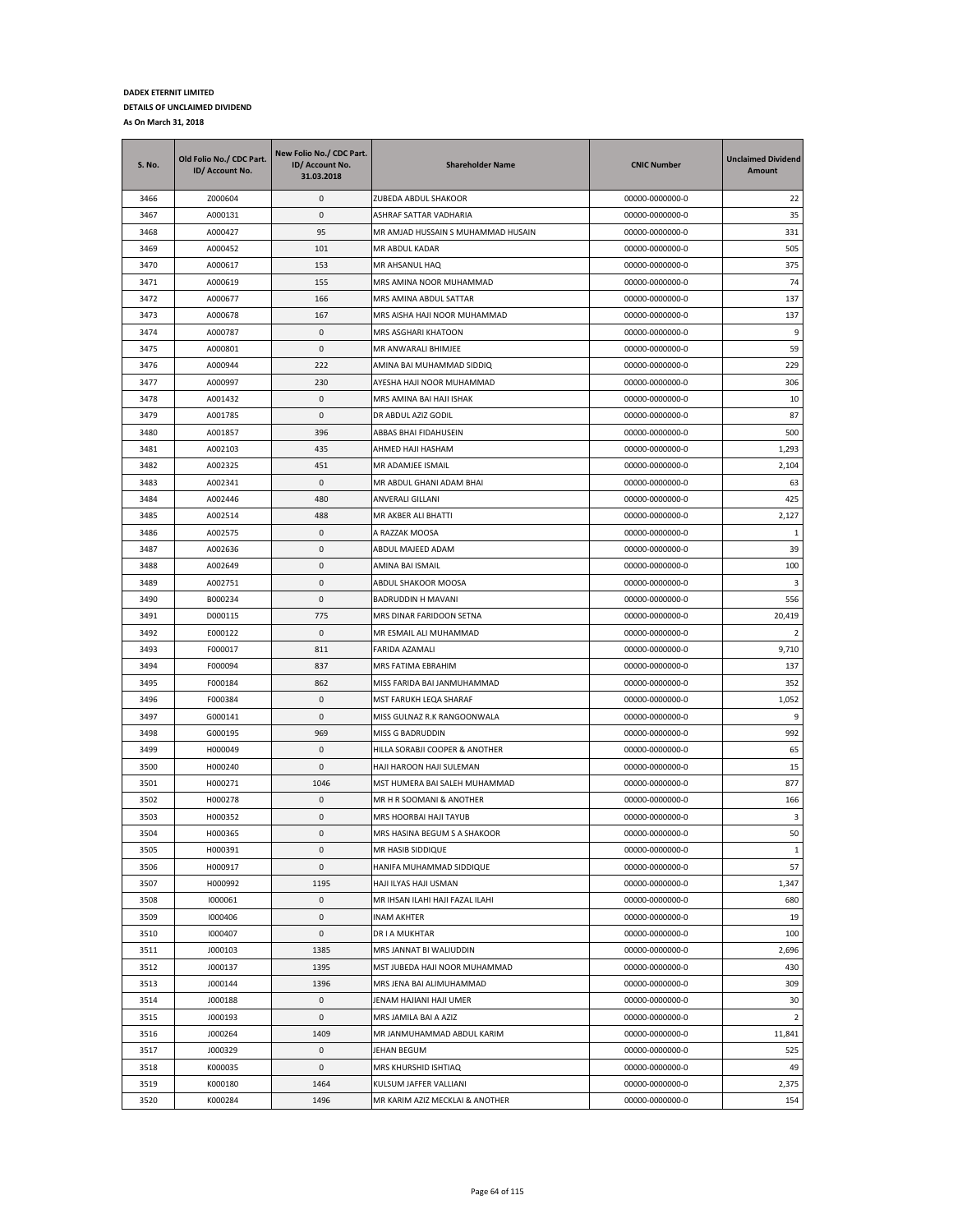| <b>S. No.</b> | Old Folio No./ CDC Part.<br>ID/ Account No. | New Folio No./ CDC Part.<br>ID/ Account No.<br>31.03.2018 | <b>Shareholder Name</b>           | <b>CNIC Number</b> | <b>Unclaimed Dividend</b><br>Amount |
|---------------|---------------------------------------------|-----------------------------------------------------------|-----------------------------------|--------------------|-------------------------------------|
| 3521          | K000400                                     | 1523                                                      | MST KULSUM ISMAIL VAIYANI         | 00000-0000000-0    | 3,449                               |
| 3522          | K000546                                     | 0                                                         | K AHMED                           | 00000-0000000-0    | 1,399                               |
| 3523          | M000065                                     | 1592                                                      | MIAN BAKSH ILAHI                  | 00000-0000000-0    | 2,699                               |
| 3524          | M000086                                     | 1598                                                      | MR MUHAMMAD ANWAR FAROOQUE        | 00000-0000000-0    | 9,107                               |
| 3525          | M000169                                     | 0                                                         | MR MUHAMMAD MOHSIN                | 00000-0000000-0    | 12                                  |
| 3526          | M000296                                     | 0                                                         | MR MUHAMMAD SHAFI                 | 00000-0000000-0    | 27                                  |
| 3527          | M000476                                     | 1686                                                      | MUHAMMAD BASHIR KHAN              | 00000-0000000-0    | 364                                 |
| 3528          | M000513                                     | 0                                                         | MR MUHAMMAD YAMIN KHAN            | 00000-0000000-0    | 112                                 |
| 3529          | M000558                                     | 0                                                         | MRS MOBARAK A REHMAN              | 00000-0000000-0    | 6,155                               |
| 3530          | M001064                                     | 1841                                                      | MUHAMMAD ABBAS HAJI GHULAM HUSAIN | 00000-0000000-0    | 6,298                               |
| 3531          | M001069                                     | 1844                                                      | MR MUHAMMAD ASHRAF                | 00000-0000000-0    | 995                                 |
| 3532          | M001319                                     | 1905                                                      | MR MUHAMMAD AKRAM HAFIZ ATAULLAH  | 00000-0000000-0    | 69,389                              |
| 3533          | M001504                                     | 0                                                         | MR MOOSA ABDUL RAHIM              | 00000-0000000-0    | 121                                 |
| 3534          | M001766                                     | 1990                                                      | MR MUHAMMAD AHSIN KAUL            | 00000-0000000-0    | 26,927                              |
| 3535          | M001940                                     | 2023                                                      | MUHAMMAD HAJI HASHAM              | 00000-0000000-0    | 1,280                               |
| 3536          | M001973                                     | 0                                                         | MR MOHSIN ALI MEERZA              | 00000-0000000-0    | 2,683                               |
| 3537          | M002010                                     | 0                                                         | MR M A KHAN                       | 00000-0000000-0    | 55                                  |
| 3538          | FI/M/002270                                 | $\mathbf 0$                                               | MUHAMMAD YASIN MUHAMMAD YAMIN     | 00000-0000000-0    | 43                                  |
| 3539          | M002352                                     | 2076                                                      | MUHAMMAD USUF HAJI USMAN          | 00000-0000000-0    | 8                                   |
| 3540          | M002517                                     | 0                                                         | LT COL M SAFDAR BEG               | 00000-0000000-0    | 800                                 |
| 3541          | M002518                                     | 0                                                         | MUHAMMAD YOUSUF ABDULLAH BUMBIYA  | 00000-0000000-0    | 45                                  |
| 3542          | M002552                                     | 0                                                         | MUHAMMAD IQBAL                    | 00000-0000000-0    | 12                                  |
| 3543          | N000010                                     | 2305                                                      | MRS NASREEN SARWAT                |                    | 59,925                              |
| 3544          |                                             | 2307                                                      |                                   | 00000-0000000-0    |                                     |
|               | N000020                                     |                                                           | MR NISAR AHMED                    | 00000-0000000-0    | 8,751                               |
| 3545          | N000255                                     | 0                                                         | MR NUR MUHAMMAD ALIMUHAMMAD       | 00000-0000000-0    | 523                                 |
| 3546          | N000531                                     | 0                                                         | MISS NADRA GHOURI                 | 00000-0000000-0    | 100                                 |
| 3547          | R000044                                     | 2519                                                      | MRS RAHIMA FIDAHUSSAIN            | 00000-0000000-0    | 6,492                               |
| 3548          | R000516                                     | 2609                                                      | RIAZ R ALVI                       | 00000-0000000-0    | 169                                 |
| 3549          | S000234                                     | 0                                                         | MR SAGHIRULLAH KHAN               | 00000-0000000-0    | 3                                   |
| 3550          | S000629                                     | 2831                                                      | MR SAIFUDDIN HAJI AZIZUDDIN       | 00000-0000000-0    | 2,733                               |
| 3551          | S000906                                     | 2923                                                      | MR SYED HAFIZ BEYBANI             | 00000-0000000-0    | 89                                  |
| 3552          | S001344                                     | 3032                                                      | MR SHUJAAT ALI KHAN               | 00000-0000000-0    | 5,175                               |
| 3553          | S001571                                     | 0                                                         | SIDIK ADAM MIAN                   | 00000-0000000-0    | 1                                   |
| 3554          | S001578                                     | 3055                                                      | SYED AHMED HASHMI                 | 00000-0000000-0    | 13,012                              |
| 3555          | T000051                                     | 3186                                                      | MR TARIK M ISHAK                  | 00000-0000000-0    | 79                                  |
| 3556          | T000129                                     | 3206                                                      | MR TAYOOB NOORMUHAMMAD KALIYA     | 00000-0000000-0    | 2,137                               |
| 3557          | U000035                                     | 3234                                                      | MR UNUS MUHAMMAD BOPARIA          | 00000-0000000-0    | 100                                 |
| 3558          | U000042                                     | 3237                                                      | MR UMER ABDUL GANI                | 00000-0000000-0    | 436                                 |
| 3559          | Z000050                                     | $\Omega$                                                  | DR (MRS) ZUBEDA & ANOTHER         | 00000-0000000-0    | 19                                  |
| 3560          | Z000129                                     | 0                                                         | MRS ZUBEDA JAMAL                  | 00000-0000000-0    | $\overline{7}$                      |
| 3561          | Z000169                                     | 0                                                         | MISS ZUBEDA BHIMJI                | 00000-0000000-0    | 132                                 |
| 3562          | Z000242                                     | 3375                                                      | MISS ZOHRA HAJI NOOR MUHAMMAD     | 00000-0000000-0    | 156                                 |
| 3563          | Z000280                                     | 0                                                         | MRS ZUBEDA BAI                    | 00000-0000000-0    | 12                                  |
| 3564          | Z000416                                     | 0                                                         | MISS ZUBEDA HAJI RAHEMTULLAH      | 00000-0000000-0    | 4                                   |
| 3565          | Z000497                                     | 0                                                         | MRS ZAIBUNNISA BASHIR MARFANI     | 00000-0000000-0    | 6                                   |
| 3566          | Z000627                                     | 0                                                         | ZAIBUN NISA                       | 00000-0000000-0    | 100                                 |
| 3567          | Z000639                                     | 0                                                         | ZAFARUL AHSAN                     | 00000-0000000-0    | 75                                  |
| 3568          | A000065                                     | 12                                                        | MR ABDUL RAZZAK                   | 00000-0000000-0    | 10,579                              |
| 3569          | A000121                                     | 21                                                        | AMINA HASHIM                      | 00000-0000000-0    | 2,152                               |
| 3570          | A000292                                     | 0                                                         | MRS AMINA R AHMED                 | 00000-0000000-0    | 27,657                              |
| 3571          | A000306                                     | 70                                                        | MR ABDUL RAFI KHAN                | 00000-0000000-0    | 277                                 |
| 3572          | A000377                                     | 86                                                        | MR AHMED ABDUL WAHAB              | 00000-0000000-0    | 2,568                               |
| 3573          | A000398                                     | 0                                                         | MR ABDUL MAJED AHMED              | 00000-0000000-0    | 3                                   |
| 3574          | A000407                                     | 0                                                         | MR AHMED HABIB SEKHANI            | 00000-0000000-0    | 3                                   |
| 3575          | A000409                                     | 0                                                         | MR ABDUL RAHIM UMAR               | 00000-0000000-0    | 3                                   |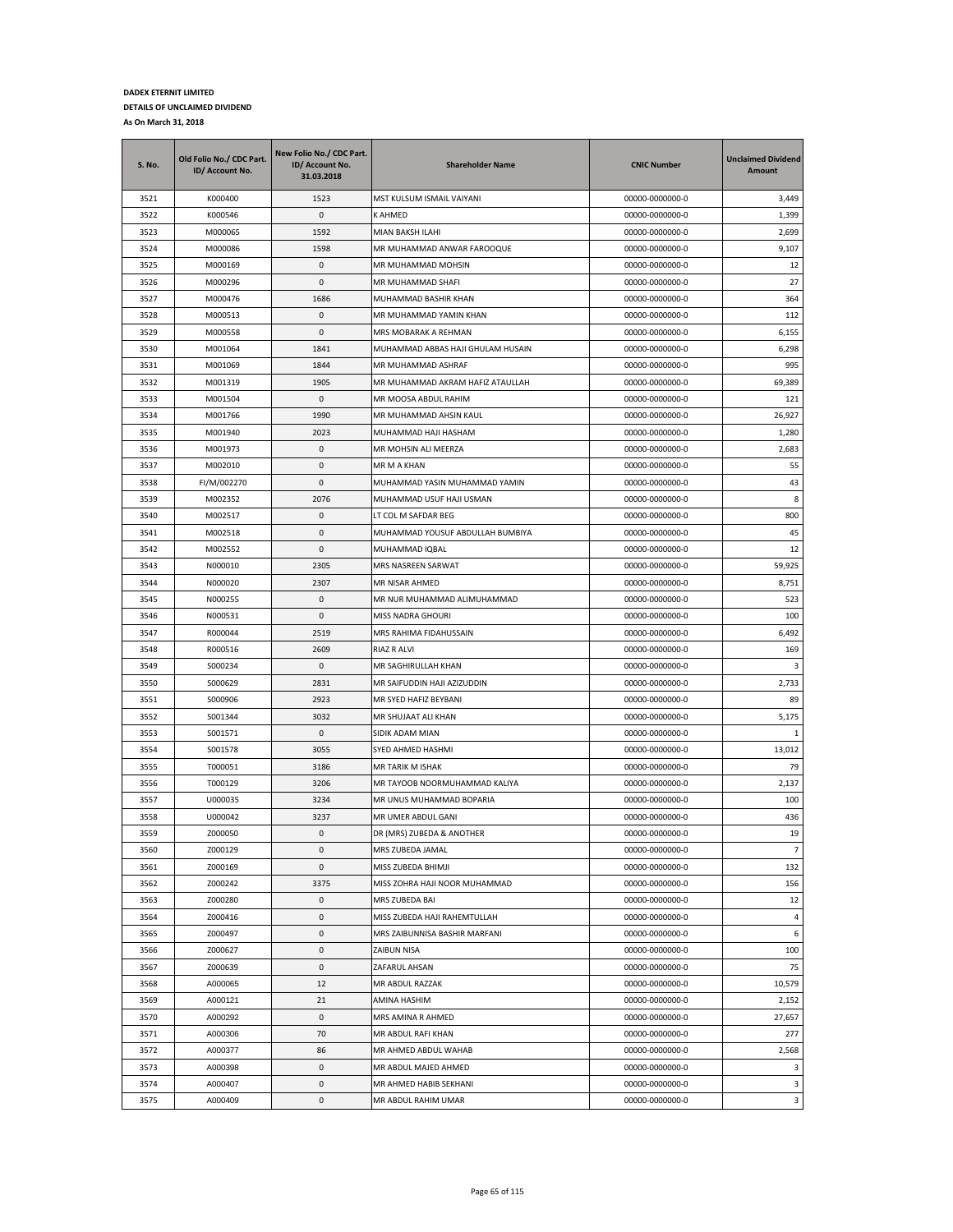| <b>S. No.</b> | Old Folio No./ CDC Part.<br>ID/ Account No. | New Folio No./ CDC Part.<br>ID/ Account No.<br>31.03.2018 | <b>Shareholder Name</b>            | <b>CNIC Number</b> | <b>Unclaimed Dividend</b><br><b>Amount</b> |
|---------------|---------------------------------------------|-----------------------------------------------------------|------------------------------------|--------------------|--------------------------------------------|
| 3576          | A000410                                     | 0                                                         | MR ABBA HUSSAIN ESMAIL             | 00000-0000000-0    | 3                                          |
| 3577          | A000440                                     | 0                                                         | MR ABDULLAH BHAI ESMAILJI SHIKARI  | 00000-0000000-0    | 16                                         |
| 3578          | A000469                                     | 0                                                         | MR ABA NOOR MUHAMMAD               | 00000-0000000-0    | 3                                          |
| 3579          | A000473                                     | 0                                                         | MR AZIZ HAJI RRAHEMTULLAH          | 00000-0000000-0    | 3                                          |
| 3580          | A000474                                     | 0                                                         | MR ABDUL SATTAR GANI               | 00000-0000000-0    | 4                                          |
| 3581          | A000475                                     | 0                                                         | MR ASHRAFALI RASHID                | 00000-0000000-0    | 6                                          |
| 3582          | A000476                                     | 0                                                         | MR ABDUL GHAFOOR JAN MUHAMMAD      | 00000-0000000-0    | 14                                         |
| 3583          | A000481                                     | 0                                                         | MR ABDUL KASEM                     | 00000-0000000-0    | 4                                          |
| 3584          | A000499                                     | 0                                                         | MR AMANULLAH USMAN                 | 00000-0000000-0    | 2                                          |
| 3585          | A000502                                     | 0                                                         | MR ALI ANSAR ALI HAMZA             | 00000-0000000-0    | 2                                          |
| 3586          | A000517                                     | $\pmb{0}$                                                 | MR AMINUR REHMAN CHAUDHRI          | 00000-0000000-0    | $\overline{2}$                             |
| 3587          | A000556                                     | 134                                                       | MR ABDUL GHAFFAR ADAMJI            | 00000-0000000-0    | 3,523                                      |
| 3588          | A000565                                     | $\pmb{0}$                                                 | MISS ASHRAF BANOO YUSUF ALI        | 00000-0000000-0    | 4                                          |
| 3589          | A000568                                     | 0                                                         | MR ABDUL MAJID ESSA                | 00000-0000000-0    | 6                                          |
| 3590          | A000580                                     | 0                                                         | MR ABDUL HALIM H MUHAMMAD SULEMAN  | 00000-0000000-0    | 27                                         |
| 3591          | A000581                                     | 140                                                       | ANWER JAN SAID HASAN               | 00000-0000000-0    | 509                                        |
| 3592          | A000605                                     | 0                                                         | MR A K M ABDUL HALIM               | 00000-0000000-0    | $\overline{2}$                             |
| 3593          | A000614                                     | $\pmb{0}$                                                 | MR ABDUL BASIT ABDUL AZIZ          | 00000-0000000-0    | $\overline{2}$                             |
| 3594          | A000665                                     | $\pmb{0}$                                                 | MR HAFIZ ABDUS SADEQUE             | 00000-0000000-0    | $\overline{2}$                             |
| 3595          | A000685                                     | $\pmb{0}$                                                 | MR ABDUL AHAD                      | 00000-0000000-0    | 3                                          |
| 3596          | A000719                                     | 0                                                         | MR A MANSUR KHAN BAHADUR T         | 00000-0000000-0    | $\mathbf{1}$                               |
| 3597          | A000852                                     | 207                                                       | MR AFZAL-UR-RAHIM                  | 00000-0000000-0    | 234                                        |
| 3598          | A001008                                     | $\pmb{0}$                                                 | MR ABDUL MEHDI                     | 00000-0000000-0    | 4                                          |
| 3599          | A001015                                     | $\pmb{0}$                                                 | MR A REHMAN HAJI UMER              | 00000-0000000-0    | 3                                          |
| 3600          | A001138                                     | 266                                                       | MR AHMED ABDUL GHAFFAR             | 00000-0000000-0    | 493                                        |
| 3601          | A001198                                     | 275                                                       | MR AMIRALI A LOTIA                 | 00000-0000000-0    | 482                                        |
| 3602          | A001401                                     | 315                                                       | MR A RAZZAK A SATTAR               | 00000-0000000-0    | 138                                        |
| 3603          | A001417                                     | $\pmb{0}$                                                 | MRS AZRA HAYAT                     | 00000-0000000-0    | 138                                        |
| 3604          | A001469                                     | $\pmb{0}$                                                 | MR ABDUL AZIZ CHHOGALA             | 00000-0000000-0    | 9                                          |
| 3605          | A001496                                     | 333                                                       | AHMED ABDUL WAHAB                  | 00000-0000000-0    | 13,696                                     |
| 3606          | A001543                                     | 344                                                       | MR ABDUL LATIF ABA MUHAMMAD        | 00000-0000000-0    | 373                                        |
| 3607          | A001947                                     | $\pmb{0}$                                                 | MR ABDUS SATTAR TABBANI            | 00000-0000000-0    | 9                                          |
| 3608          | A001963                                     | $\pmb{0}$                                                 | MR ANWER SAYEED                    | 00000-0000000-0    | 8                                          |
| 3609          | A001992                                     | 0                                                         | ABDUL SATTAR                       | 00000-0000000-0    | 898                                        |
| 3610          | A002117                                     | $\pmb{0}$                                                 | ABDUL RAHIM                        | 00000-0000000-0    | 6                                          |
| 3611          | A002119                                     | $\pmb{0}$                                                 | MR AMIR HASAN                      | 00000-0000000-0    | 18                                         |
| 3612          | A002123                                     | 0                                                         | MRS AFROZE HAQUE                   | 00000-0000000-0    | 126                                        |
| 3613          | A002208                                     | $\mathbf 0$                                               | AHMED HUSSAIN A KARIM              | 00000-0000000-0    | 18                                         |
| 3614          | A002321                                     | 450                                                       | HAJRA BIBI IBRAHIM OMERJEE         | 00000-0000000-0    | 142                                        |
| 3615          | A002391                                     | 0                                                         | A S M MOOSA                        | 00000-0000000-0    | 302                                        |
| 3616          | A002415                                     | 470                                                       | MR ABDUL WAHID                     | 42201-0384267-7    | 5                                          |
| 3617          | A002537                                     | 0                                                         | M/S ALTAF LIMITED                  | 00000-0000000-0    | 284                                        |
| 3618          | A002546                                     | 494                                                       | MST ANWAR JAN & ANOTHER            | 00000-0000000-0    | 472                                        |
| 3619          | A002567                                     | 0                                                         | ABDUL RAZAK                        | 00000-0000000-0    | 188                                        |
| 3620          | A002601                                     | 507                                                       | ABDUL HUSSAIN HALAI                | 00000-0000000-0    | 2,289                                      |
| 3621          | A002796                                     | 525                                                       | ABA OMER NOOR MUHAMMAD             | 00000-0000000-0    | 509                                        |
| 3622          | A002830                                     | 0                                                         | ALIMUHAMMAD HAJI AHMED             | 00000-0000000-0    | 108                                        |
| 3623          | A002842                                     | 533                                                       | ABDUL RAZZAQUE                     | 00000-0000000-0    | 198                                        |
| 3624          | A002849                                     | 535                                                       | ABDUL RASHEED                      | 00000-0000000-0    | 499                                        |
| 3625          | A002852                                     | 0                                                         | ABDUL MAJID                        | 00000-0000000-0    | 210                                        |
| 3626          | B000096                                     | 695                                                       | MRS BEGUM JAMILA M NURULLAH        | 00000-0000000-0    | 292                                        |
| 3627          | B000137                                     | 704                                                       | MISS BABYNA YASMIN MUHAMMAD YOUSUF | 00000-0000000-0    | 261                                        |
| 3628          | C000006                                     | 0                                                         | MR CHOUDHRY ALI IMAM               | 00000-0000000-0    | $\overline{2}$                             |
| 3629          | C000008                                     | 0                                                         | MR CHOUDHRY MUHAMMAD KHASROO       | 00000-0000000-0    | 9                                          |
| 3630          | C000012                                     | 0                                                         | MR CHARACHDIN KARAM BAKSH          | 00000-0000000-0    | 3                                          |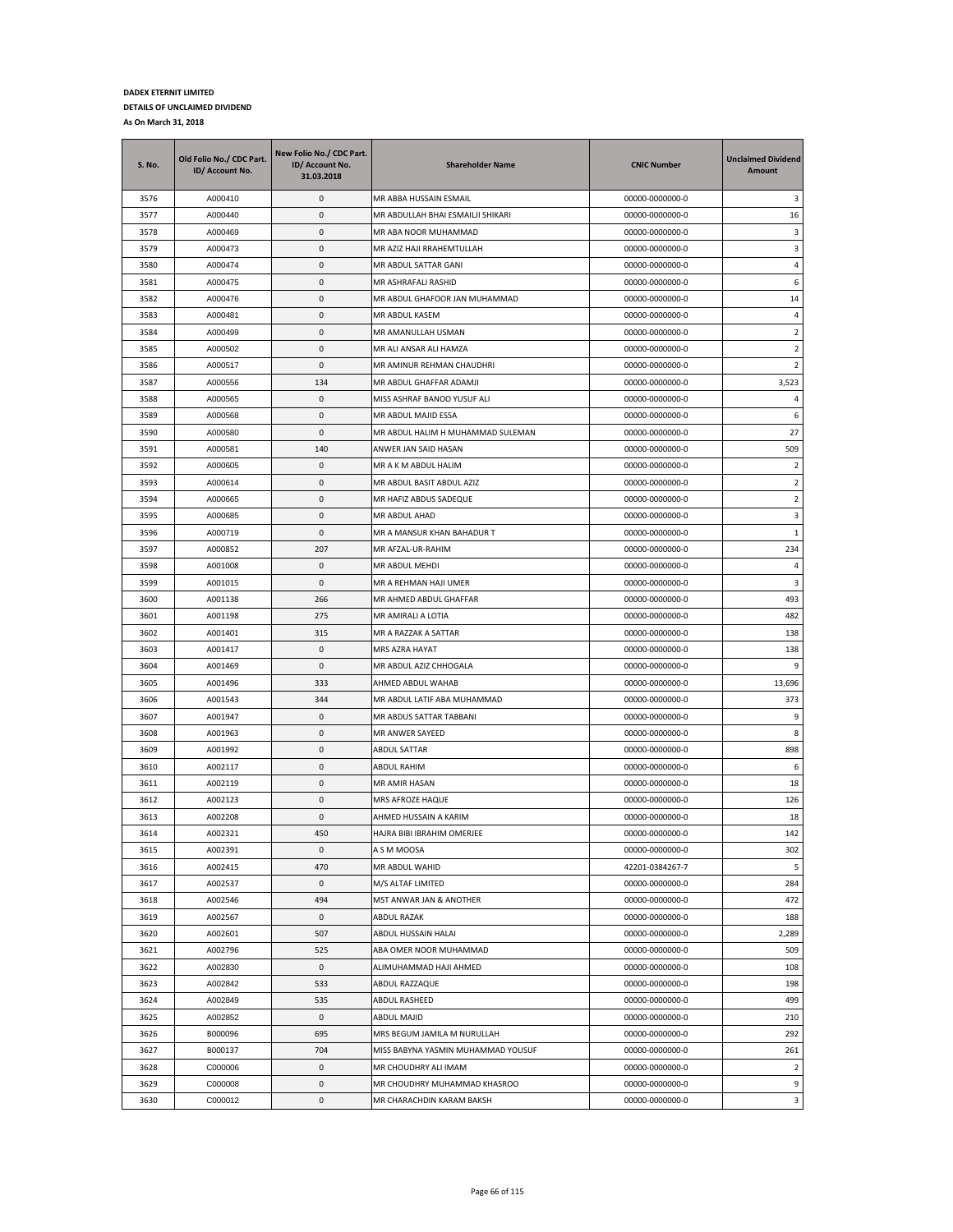| <b>S. No.</b> | Old Folio No./ CDC Part.<br>ID/ Account No. | New Folio No./ CDC Part.<br>ID/ Account No.<br>31.03.2018 | <b>Shareholder Name</b>             | <b>CNIC Number</b> | <b>Unclaimed Dividend</b><br>Amount |
|---------------|---------------------------------------------|-----------------------------------------------------------|-------------------------------------|--------------------|-------------------------------------|
| 3631          | C000021                                     | $\pmb{0}$                                                 | MRS CHAMAN BEGUM S A S CHAWLA       | 00000-0000000-0    | $\overline{7}$                      |
| 3632          | E000032                                     | 0                                                         | MR ESMAIL DAWOOD TOLA               | 00000-0000000-0    | $\overline{2}$                      |
| 3633          | D000033                                     | 0                                                         | MRS DANISH ASLAM                    | 00000-0000000-0    | 3                                   |
| 3634          | E000037                                     | 0                                                         | MR E ABDUL MUHAMMAD                 | 00000-0000000-0    | 8                                   |
| 3635          | FI/D/000117                                 | 0                                                         | MISS DILSHAD                        | 00000-0000000-0    | 420                                 |
| 3636          | E000140                                     | 0                                                         | MR ESSA MUHAMMAD                    | 00000-0000000-0    | 25                                  |
| 3637          | FI/E/000155                                 | 0                                                         | THE EASTERN FEDERAL UNION INS CO    | 00000-0000000-0    | 4,922                               |
| 3638          | E000160                                     | 0                                                         | EBRAHIM S H DAHODWALA               | 00000-0000000-0    | 1,260                               |
| 3639          | E000168                                     | 0                                                         | ESMAIL MUHAMMAD                     | 00000-0000000-0    | 1                                   |
| 3640          | F000054                                     | 0                                                         | MR FATEH ALI SALEH BHOY             | 00000-0000000-0    | 148                                 |
| 3641          | F000064                                     | 0                                                         | MR FAREED AHMED SIDDIQI             | 00000-0000000-0    | 3                                   |
| 3642          | F000069                                     | 827                                                       | MRS FATMA RASHID                    | 00000-0000000-0    | 2,669                               |
| 3643          | F000090                                     | 0                                                         | MRS FARIDA AHMED                    | 00000-0000000-0    | 4                                   |
| 3644          | F000136                                     | 849                                                       | MR HATIMBHOY ABDUL KADER            | 00000-0000000-0    | 199                                 |
| 3645          | F000171                                     | 0                                                         | MR FEROZUDDIN MIAN SAHIB DIN        | 00000-0000000-0    | 23                                  |
| 3646          | F000233                                     | 0                                                         | FIRDOUS BANO MUHAMMAD               | 00000-0000000-0    | 8                                   |
| 3647          | F000264                                     | 0                                                         | MR FARMANUL SHAMSUL HAQUE           | 00000-0000000-0    | $\overline{7}$                      |
| 3648          | F000311                                     | 0                                                         | MRS FLAVIA SEQEIRA & ANOTHER        | 00000-0000000-0    | 13                                  |
| 3649          | F000320                                     | 890                                                       | MISS FAUZIA                         | 00000-0000000-0    | 5,995                               |
| 3650          | F000367                                     | 0                                                         | MRS FARIDA YAQUB                    | 00000-0000000-0    | 37                                  |
| 3651          | F000427                                     | 0                                                         | FIDA HUSAIN G EBRAHIM               | 00000-0000000-0    | 1,200                               |
| 3652          | G000024                                     | 928                                                       | MR GAFFAR ADAMJEE                   | 00000-0000000-0    | 257                                 |
| 3653          | G000025                                     | 0                                                         | MR G A NAQI                         | 00000-0000000-0    | $\overline{2}$                      |
| 3654          | G000028                                     | 0                                                         | MR GULAM KAZIM ALI NAQVI            | 00000-0000000-0    | $\overline{2}$                      |
| 3655          | G000039                                     | 0                                                         | MRS GULBANO RAZA HUSSAIN            | 00000-0000000-0    | 10                                  |
| 3656          | G000197                                     | 0                                                         | MRS GUL MAHAR                       | 00000-0000000-0    | 12                                  |
| 3657          | G000260                                     | 973                                                       | <b>GULAM MUHAMMAD</b>               | 00000-0000000-0    | 141                                 |
| 3658          | H000006                                     | 0                                                         | MR HUSSAIN MALIK                    | 00000-0000000-0    | 67                                  |
| 3659          | H000042                                     | 0                                                         | MR HAROON HAJI EBRAHIM              | 00000-0000000-0    | 137                                 |
| 3660          | H000493                                     | 0                                                         | MRS HAWA BAI WALIMUHAMMAD           | 00000-0000000-0    | 42                                  |
| 3661          | H000513                                     | 1100                                                      | MR BASHIR OMAR BHAI MEGHANI         | 00000-0000000-0    | 613                                 |
| 3662          | H000584                                     | 1113                                                      | MST HAMIDA BEGUM HAJI MUHAMMAD UMAR | 00000-0000000-0    | 467                                 |
| 3663          | H000603                                     | 1118                                                      | HAJI KARIM HAJI HASHAM              | 00000-0000000-0    | 506                                 |
| 3664          | H000604                                     | 1119                                                      | HAJI HAROON HAJI HASHAM             | 00000-0000000-0    | 488                                 |
| 3665          | H000605                                     | 1120                                                      | HAJI RAZAK HAJI HASHAM              | 00000-0000000-0    | 506                                 |
| 3666          | H000691                                     | 0                                                         | MR HUSEIN SHAKOOR                   | 00000-0000000-0    | $\overline{2}$                      |
| 3667          | H000693                                     | 0                                                         | HAJI ABDUL AZIZ HAJI SULEMAN        | 00000-0000000-0    | $\overline{2}$                      |
| 3668          | H000701                                     | $\mathbf 0$                                               | HUSSAIN ALI A FAZAL                 | 00000-0000000-0    | $\overline{2}$                      |
| 3669          | H000703                                     | 1142                                                      | MR HAKIMUDDIN ISMAILJI              | 00000-0000000-0    | 181                                 |
| 3670          | H000743                                     | 0                                                         | HAJI ABDUL HAMID SOWDAGAR           | 00000-0000000-0    | 4                                   |
| 3671          | H000745                                     | 0                                                         | MR HAROON NOOR MUHAMMAD             | 00000-0000000-0    | 3                                   |
| 3672          | H000751                                     | $\pmb{0}$                                                 | HAJI MUHAMMAD BANU MEAH SOWDAGAR    | 00000-0000000-0    | 60                                  |
| 3673          | H000780                                     | 0                                                         | MR HAFIZUDDIN AHMED                 | 00000-0000000-0    | 62                                  |
| 3674          | H001004                                     | 1197                                                      | HASHAM UMERBHAI MEGHANI             | 00000-0000000-0    | 3,526                               |
| 3675          | H001106                                     | 1215                                                      | MST HAJRA HABIB                     | 00000-0000000-0    | 272                                 |
| 3676          | 1000034                                     | 0                                                         | MR IQBAL A MAJID                    | 00000-0000000-0    | 910                                 |
| 3677          | 1000043                                     | 0                                                         | MR ISMAIL SULEMAN                   | 00000-0000000-0    | 6                                   |
| 3678          | 1000085                                     | 1283                                                      | MR INTIZAMUDDIN FARIDUDDIN          | 00000-0000000-0    | 537                                 |
| 3679          | 1000212                                     | 1306                                                      | SYED IFTIKHAR HAIDER RIZVI          | 00000-0000000-0    | 1,234                               |
| 3680          | 1000263                                     | 0                                                         | IMRAN AHMED FARUQI                  | 00000-0000000-0    | 3                                   |
| 3681          | J000002                                     | 1361                                                      | MR J H RAHIMTULLAH                  | 00000-0000000-0    | 497                                 |
| 3682          | J000013                                     | 0                                                         | IAN MUHAMMAD USMAN                  | 00000-0000000-0    | 2,094                               |
| 3683          | J000024                                     | 1369                                                      | MR JANMUHAMMAD HAJI ADAM            | 00000-0000000-0    | 124                                 |
| 3684          | J000032                                     | 1372                                                      | MR JAMAL MOOSA                      | 00000-0000000-0    | 25,258                              |
| 3685          | J000136                                     | 0                                                         | MISS JENAM BAI DADA                 | 00000-0000000-0    | 37                                  |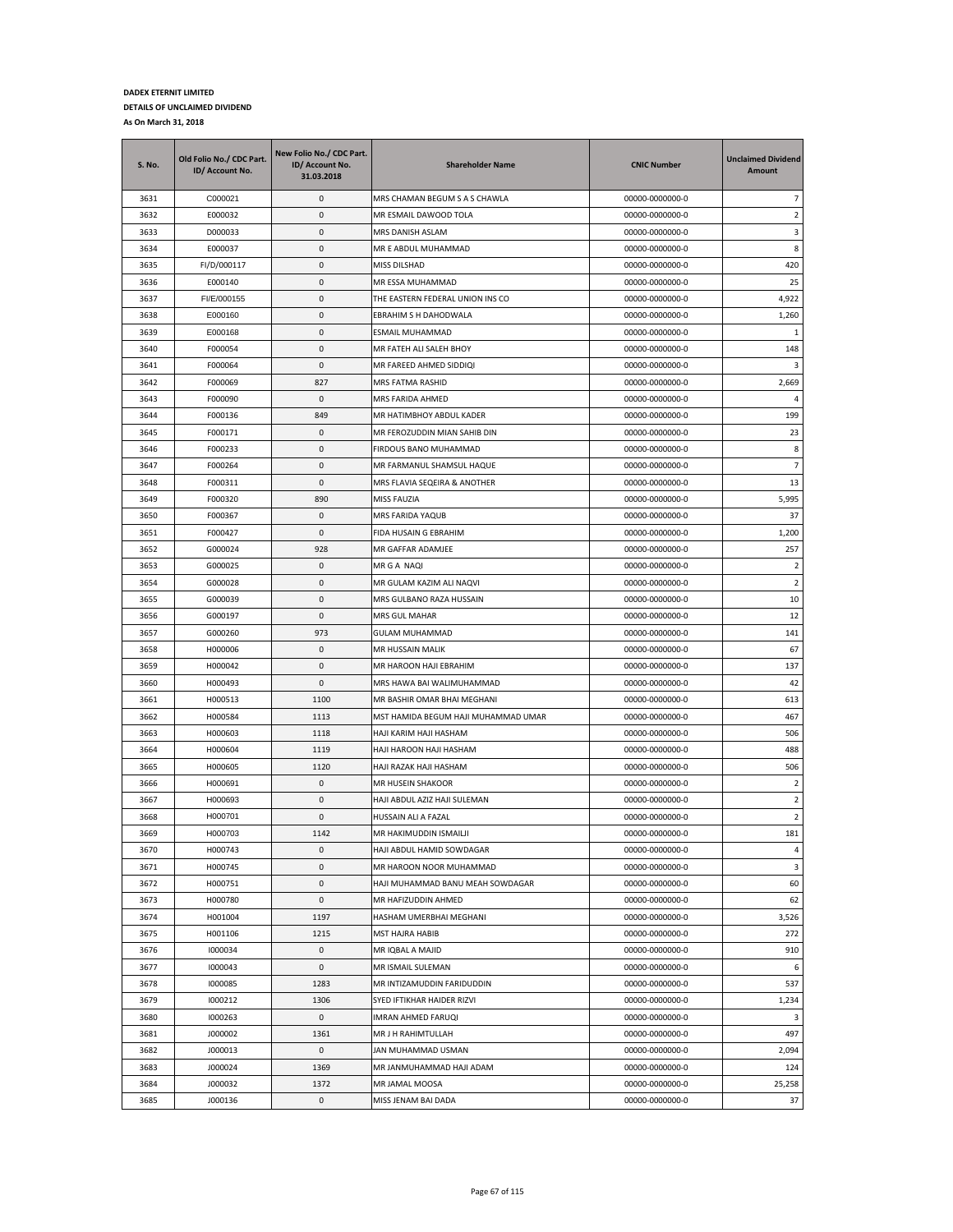| S. No.       | Old Folio No./ CDC Part.<br>ID/ Account No. | New Folio No./ CDC Part.<br>ID/ Account No.<br>31.03.2018 | <b>Shareholder Name</b>                                  | <b>CNIC Number</b>                 | <b>Unclaimed Dividend</b><br>Amount |
|--------------|---------------------------------------------|-----------------------------------------------------------|----------------------------------------------------------|------------------------------------|-------------------------------------|
| 3686         | J000332A                                    | 0                                                         | JEET JOHNSON                                             | 00000-0000000-0                    | 1,833                               |
| 3687         | K000007                                     | 0                                                         | MRS KHATIJA SHAKOOR                                      | 00000-0000000-0                    | 86                                  |
| 3688         | K000023                                     | $\mathbf 0$                                               | MST KULSUM G KHAN                                        | 00000-0000000-0                    | 19                                  |
| 3689         | K000046                                     | 1446                                                      | MRS KHADIJA USMAN                                        | 00000-0000000-0                    | 723                                 |
| 3690         | K000075                                     | 0                                                         | KULSUM BAI SHERALI                                       | 00000-0000000-0                    | $\overline{2}$                      |
| 3691         | K000077                                     | 0                                                         | KASAM DADABHAI                                           | 00000-0000000-0                    | 2                                   |
| 3692         | K000088                                     | 0                                                         | KAISARUDDIN AHMED                                        | 00000-0000000-0                    | 55                                  |
| 3693         | K000093                                     | 0                                                         | KAYAMALI CHALLAWALA                                      | 00000-0000000-0                    | 37                                  |
| 3694         | K000115                                     | 0                                                         | KHAIRUNNISA HUSAIN                                       | 00000-0000000-0                    | $\overline{2}$                      |
| 3695         | K000123                                     | 0                                                         | KHURSHID ALAM                                            | 00000-0000000-0                    | 8                                   |
| 3696         | K000127                                     | 0                                                         | KHATIJA BAI USMAN                                        | 00000-0000000-0                    | 30                                  |
| 3697         | K000216                                     | 0                                                         | MRS KAREEMA GAFUR                                        | 00000-0000000-0                    | 3,833                               |
| 3698         | K000282                                     | 0                                                         | MST KULSUM BAI HAJI HASHAM                               | 00000-0000000-0                    | 27                                  |
| 3699         | K000348                                     | 0                                                         | KHADIZABAI MUHAMMAD                                      | 00000-0000000-0                    | $\overline{2}$                      |
| 3700         | K000396                                     | 0                                                         | MST KUBRA BANO SYED ASGHAR ALI                           | 00000-0000000-0                    | 136                                 |
| 3701         | K000416                                     | 1529                                                      | KHAWAJA MUHAMMAD RAFI                                    | 00000-0000000-0                    | 541                                 |
| 3702         | K000433                                     | 0                                                         | KHAWAJA JAMIL AHMED                                      | 00000-0000000-0                    | 18                                  |
| 3703         | K000548                                     | 0                                                         | MISS KHATUBAI HAJI MOOSA                                 | 00000-0000000-0                    | 124                                 |
| 3704         | M000029                                     | 1583                                                      | MR MUHAMMAD SALEEM HAJI SATTAR                           | 00000-0000000-0                    | 410                                 |
| 3705         | M000052                                     | 0                                                         | MR M A SAMAD                                             | 00000-0000000-0                    | 4                                   |
| 3706         | M000073                                     | 1596                                                      | MR MAHMUD M MANSURI                                      | 00000-0000000-0                    | 135                                 |
| 3707         | M000112                                     | 1604                                                      | MUHAMMAD SAEED                                           | 00000-0000000-0                    | 13,886                              |
| 3708         | M000199                                     | 1625                                                      | MR MUHAMMAD RAHAMTULLAH KHAN                             | 00000-0000000-0                    | 240                                 |
| 3709         | M000284                                     | 0                                                         | MR MUHAMMAD RAFIQUE                                      | 00000-0000000-0                    | 45                                  |
| 3710         | M000293                                     | 0                                                         | MR MAHMOOD SHAH KHAN                                     | 00000-0000000-0                    | 19                                  |
| 3711         | M000335                                     | 0                                                         | MST MOUSUFA KHATUN ABDUL MANSUR                          | 00000-0000000-0                    | 1                                   |
| 3712         | M000346                                     | 0                                                         | MR MUHAMMAD IQBAL NABI BAKSH                             | 00000-0000000-0                    | 3                                   |
| 3713         | M000349                                     | 0                                                         | DR MD GULZAR ALI BISWAS & ANOTHER                        | 00000-0000000-0                    | $\overline{7}$                      |
| 3714         | M000350                                     | 0                                                         | DR MUHAMMAD GULZAR ALI BISWAS                            | 00000-0000000-0                    | 7                                   |
| 3715         | M000451                                     | 0                                                         | MAHBOOB ALAM LARI                                        | 00000-0000000-0                    | 9                                   |
| 3716         | M000457                                     | 0                                                         | MRS MUNAWAR JAHAN                                        | 00000-0000000-0                    | 19                                  |
| 3717         | M000460                                     | 0                                                         | CAPTAIN MUHAMMAD ASLAM KHAN                              | 00000-0000000-0                    | 3                                   |
| 3718         | M000418                                     | 0                                                         | MRS MATLUBA WAHAB                                        | 00000-0000000-0                    | 3                                   |
| 3719         | M000437<br>M000462                          | 0                                                         | MR MD SALIMULLAH                                         | 00000-0000000-0                    | 3                                   |
| 3720         |                                             | 1681<br>0                                                 | MUHAMMAD AFZAL CH SARDARALI<br>MUHAMMAD ENUS ABDUL MAJID | 00000-0000000-0                    | 453                                 |
| 3721         | M000469                                     |                                                           | MR MD EUNUS SULEMAN                                      | 00000-0000000-0                    | 3<br>3                              |
| 3722<br>3723 | M000473<br>M000536                          | 0<br>1705                                                 | MUHAMMAD SALEEM HAJI SATTAR                              | 00000-0000000-0<br>00000-0000000-0 | 426                                 |
| 3724         | M000553                                     | 1711                                                      | LT COL MUHAMMAD YUSUF ABBASI                             | 00000-0000000-0                    | 262                                 |
| 3725         | M000573                                     | 1715                                                      | MUHAMMAD SADIQ                                           | 00000-0000000-0                    | 6,162                               |
| 3726         | M000574                                     | 1716                                                      | MRS MARYAM SADIQ                                         | 00000-0000000-0                    | 272                                 |
| 3727         | M000576                                     | $\pmb{0}$                                                 | MUHAMMAD GULZARUL HAQUE                                  | 00000-0000000-0                    | $\overline{2}$                      |
| 3728         | M000674                                     | 0                                                         | MR MD HAFIZULLAH                                         | 00000-0000000-0                    | $\overline{2}$                      |
| 3729         | M000678                                     | 0                                                         | MR MUHAMMAD ZAKARIA MALICK                               | 00000-0000000-0                    | 4                                   |
| 3730         | M000683                                     | 0                                                         | MR MEFTAHUDDIN AHMED                                     | 00000-0000000-0                    | $\overline{2}$                      |
| 3731         | M000715                                     | 0                                                         | MRS MARIAMBAI SOOMAR                                     | 00000-0000000-0                    | $\overline{2}$                      |
| 3732         | M000720                                     | 0                                                         | BEGUM MEHROONNISA PARPIA                                 | 00000-0000000-0                    | $\overline{2}$                      |
| 3733         | M000736                                     | 0                                                         | MR MUHAMMAD YUSUF HOSSAIN                                | 00000-0000000-0                    | $\mathbf{1}$                        |
| 3734         | M000745                                     | 0                                                         | MR MAHBUBUL HAQ                                          | 00000-0000000-0                    | 21                                  |
| 3735         | M000747                                     | 0                                                         | MR MUHAMMAD YOUSUF                                       | 00000-0000000-0                    | 22                                  |
| 3736         | M000750                                     | 0                                                         | MR MUHAMMAD MOIL MUHAMMAD KAMIL                          | 00000-0000000-0                    | 32                                  |
| 3737         | M000753                                     | 0                                                         | MR MUHAMMAD AMIL MUHAMMAD FAZIL                          | 00000-0000000-0                    | 55                                  |
| 3738         | M000754                                     | 0                                                         | MR MASHKOOR AHMED                                        | 00000-0000000-0                    | 34                                  |
| 3739         | M000755                                     | $\pmb{0}$                                                 | MR MD ASHRAFUDDIN                                        | 00000-0000000-0                    | 37                                  |
| 3740         | M000762                                     | 0                                                         | MR MUHAMMAD SIDDIK HAJI SULEMAN                          | 00000-0000000-0                    | $\overline{4}$                      |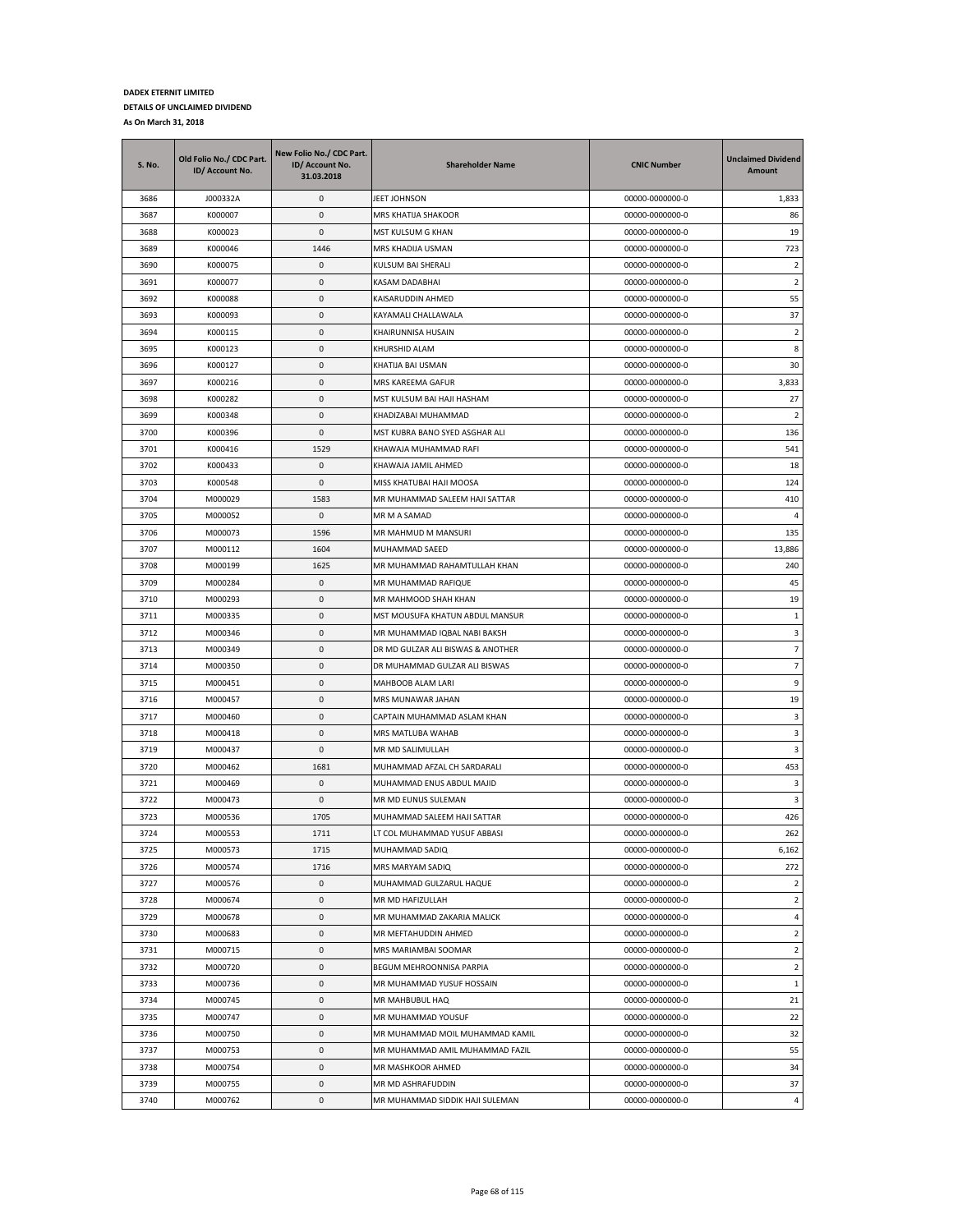| <b>S. No.</b> | Old Folio No./ CDC Part.<br>ID/ Account No. | New Folio No./ CDC Part.<br>ID/ Account No.<br>31.03.2018 | <b>Shareholder Name</b>           | <b>CNIC Number</b> | <b>Unclaimed Dividend</b><br>Amount |
|---------------|---------------------------------------------|-----------------------------------------------------------|-----------------------------------|--------------------|-------------------------------------|
| 3741          | M000789                                     | 0                                                         | MST MEHROONNISA                   | 00000-0000000-0    | 3                                   |
| 3742          | M000791                                     | 0                                                         | MRS MARIAMBAI KASSAM DADABHAI     | 00000-0000000-0    | 6                                   |
| 3743          | M000825                                     | 0                                                         | MUHAMMAD HUSAIN IBRAHIM           | 00000-0000000-0    | 3                                   |
| 3744          | M000833                                     | $\pmb{0}$                                                 | MUHAMMAD YOUSUF                   | 00000-0000000-0    | 3                                   |
| 3745          | M000849                                     | $\pmb{0}$                                                 | MR MD TAQIUDDIN                   | 00000-0000000-0    | 3                                   |
| 3746          | M000880                                     | 0                                                         | MR MD HABIBUR REHMAN SHAHIDI      | 00000-0000000-0    | 16                                  |
| 3747          | M000897                                     | $\pmb{0}$                                                 | MR MUHAMMADALI YUSUFALI           | 00000-0000000-0    | $\overline{4}$                      |
| 3748          | M001041                                     | 0                                                         | MR MUHAMMAD YUSUF SULAIMAN        | 00000-0000000-0    | 27                                  |
| 3749          | M001084                                     | $\pmb{0}$                                                 | MAHMUNA AKHTER                    | 00000-0000000-0    | 87                                  |
| 3750          | M001563                                     | 0                                                         | MR MAHFUZ AL HOSSAIN              | 00000-0000000-0    | 6                                   |
| 3751          | M001578                                     | 0                                                         | MR M SIDDIK ESMAIL                | 00000-0000000-0    | $\overline{2}$                      |
| 3752          | M001845                                     | 2004                                                      | MR MUHAMMAD SIDDIQ AHMED          | 00000-0000000-0    | 59,840                              |
| 3753          | M001853                                     | $\pmb{0}$                                                 | MR MUHAMMAD SAID ABDUR RAHIM      | 00000-0000000-0    | 4                                   |
| 3754          | M001854                                     | $\pmb{0}$                                                 | MISS MEMOONA OMER                 | 00000-0000000-0    | 14                                  |
| 3755          | M001905                                     | 0                                                         | MR MUHAMMAD KHALID KHAN           | 00000-0000000-0    | 151                                 |
| 3756          | M001937                                     | $\pmb{0}$                                                 | <b>MD ABDUL GHANI</b>             | 00000-0000000-0    | 18                                  |
| 3757          | M001967                                     | 0                                                         | MR MAHMUDUL HAQUE CHOUDHRY        | 00000-0000000-0    | 302                                 |
| 3758          | M001974                                     | $\pmb{0}$                                                 | MR ABDUL KHALEQUE                 | 00000-0000000-0    | $\mathbf{1}$                        |
| 3759          | M002023                                     | 0                                                         | MCB A/C M.O.A HAMED               | 00000-0000000-0    | 126                                 |
| 3760          | M002027                                     | $\pmb{0}$                                                 | M S DOHA FARUQI                   | 00000-0000000-0    | 126                                 |
| 3761          | M002050                                     | $\pmb{0}$                                                 | MR MAHEDI JIWANI                  | 00000-0000000-0    | 12                                  |
| 3762          | M002061                                     | 0                                                         | MR MULLIK GHULAM BATU             | 00000-0000000-0    | 62                                  |
| 3763          | M002101                                     | 2039                                                      | UBL A/C MUHAMMAD KASSIM           | 00000-0000000-0    | 116                                 |
| 3764          | M002145                                     | 0                                                         | MR MUHAMMAD SIDDIQUE HAJI OSMAN   | 00000-0000000-0    | 157                                 |
| 3765          | M002152                                     | 2046                                                      | MR MUHAMMAD ISMAIL LULAT          | 00000-0000000-0    | 142                                 |
| 3766          | M002156                                     | 0                                                         | MR MUHAMMAD YAQUB                 | 00000-0000000-0    | 37                                  |
| 3767          | M002213                                     | 0                                                         | MD AMIR HASAN                     | 00000-0000000-0    | 10                                  |
| 3768          | M002551                                     | 0                                                         | M AMIN A LATIF JANGDA             | 00000-0000000-0    | 33                                  |
| 3769          | M002292                                     | 2065                                                      | MUHAMMAD TAUFIQ                   | 00000-0000000-0    | 20,337                              |
| 3770          | M002347                                     | 0                                                         | MD ZAKARIA MALLICK                | 00000-0000000-0    | 9                                   |
| 3771          | M002404                                     | 0                                                         | MUHAMMAD YUNUS GOPLANI            | 00000-0000000-0    | 256                                 |
| 3772          | M002630                                     | 2105                                                      | MUHAMMAD RAFIQ ALLAHRAKHA         | 00000-0000000-0    | 262                                 |
| 3773          | M002659                                     | 0                                                         | MR MUHAMMAD MASHHOOD              | 00000-0000000-0    | 5,297                               |
| 3774          | M002662                                     | 0                                                         | MUHAMMAD SIDDIQU A WAHID          | 00000-0000000-0    | 2                                   |
| 3775          | M002669                                     | 2108                                                      | M IBRAHIM                         | 00000-0000000-0    | 3,480                               |
| 3776          | M002672                                     | 2109                                                      | M R ALVI                          | 00000-0000000-0    | 18,408                              |
| 3777          | M002682                                     | 0                                                         | MEHRUNNISA ESMAIL                 | 00000-0000000-0    | 9                                   |
| 3778          | N000078                                     | 0                                                         | MR NAJMUL HASAN                   | 00000-0000000-0    | 38                                  |
| 3779          | N000083                                     | $\mathbf 0$                                               | NIAMUL HAQUE                      | 00000-0000000-0    | 27                                  |
| 3780          | N000085                                     | 0                                                         | MRS NAEEMA BI & ANOTHER           | 00000-0000000-0    | 8                                   |
| 3781          | N000121                                     | 0                                                         | NASIRUDDIN AHMED                  | 00000-0000000-0    | $\overline{2}$                      |
| 3782          | N000161                                     | $\pmb{0}$                                                 | NOOR BAI DAWOODTOLA               | 00000-0000000-0    | 8                                   |
| 3783          | N000360                                     | 2394                                                      | MRS NAJMA SHIEKH                  | 00000-0000000-0    | 4,425                               |
| 3784          | N000448                                     | 0                                                         | MUHAMMAD NURUL HAQUE BHUYAN       | 00000-0000000-0    | 302                                 |
| 3785          | N000545                                     | 2416                                                      | NABI UN NISA AHSAN                | 00000-0000000-0    | 39,732                              |
| 3786          | 0000002                                     | 0                                                         | OLFY SALADANHA                    | 00000-0000000-0    | 44                                  |
| 3787          | R000002                                     | 0                                                         | MRS RABIA HUSSAIN                 | 00000-0000000-0    | 208                                 |
| 3788          | R000029                                     | 0                                                         | MR RIAZ AHMED NENSY               | 00000-0000000-0    | 3                                   |
| 3789          | R000050                                     | 0                                                         | MRS RUQAYYA GHOURI                | 00000-0000000-0    | 14                                  |
| 3790          | R000076                                     | 2523                                                      | MRS ROSHAN BANU AKBERALI          | 00000-0000000-0    | 2,830                               |
| 3791          | R000078                                     | $\pmb{0}$                                                 | MRS RUKEYA KHATOON MD ASHRAFUDDIN | 00000-0000000-0    | 37                                  |
| 3792          | R000079                                     | 0                                                         | MRS RABIA BAI YUNUS GUL           | 00000-0000000-0    | 3                                   |
| 3793          | R000087                                     | 0                                                         | MR RAZA HUSSAIN MITHA BHAI        | 00000-0000000-0    | 22                                  |
| 3794          | R000123                                     | 0                                                         | MR RAISOL HASSAN REAZUL HASSAN    | 00000-0000000-0    | $\overline{2}$                      |
| 3795          | R000347                                     | 0                                                         | MR ROSHAN ALI KERMALI RANGOONWALA | 00000-0000000-0    | 8                                   |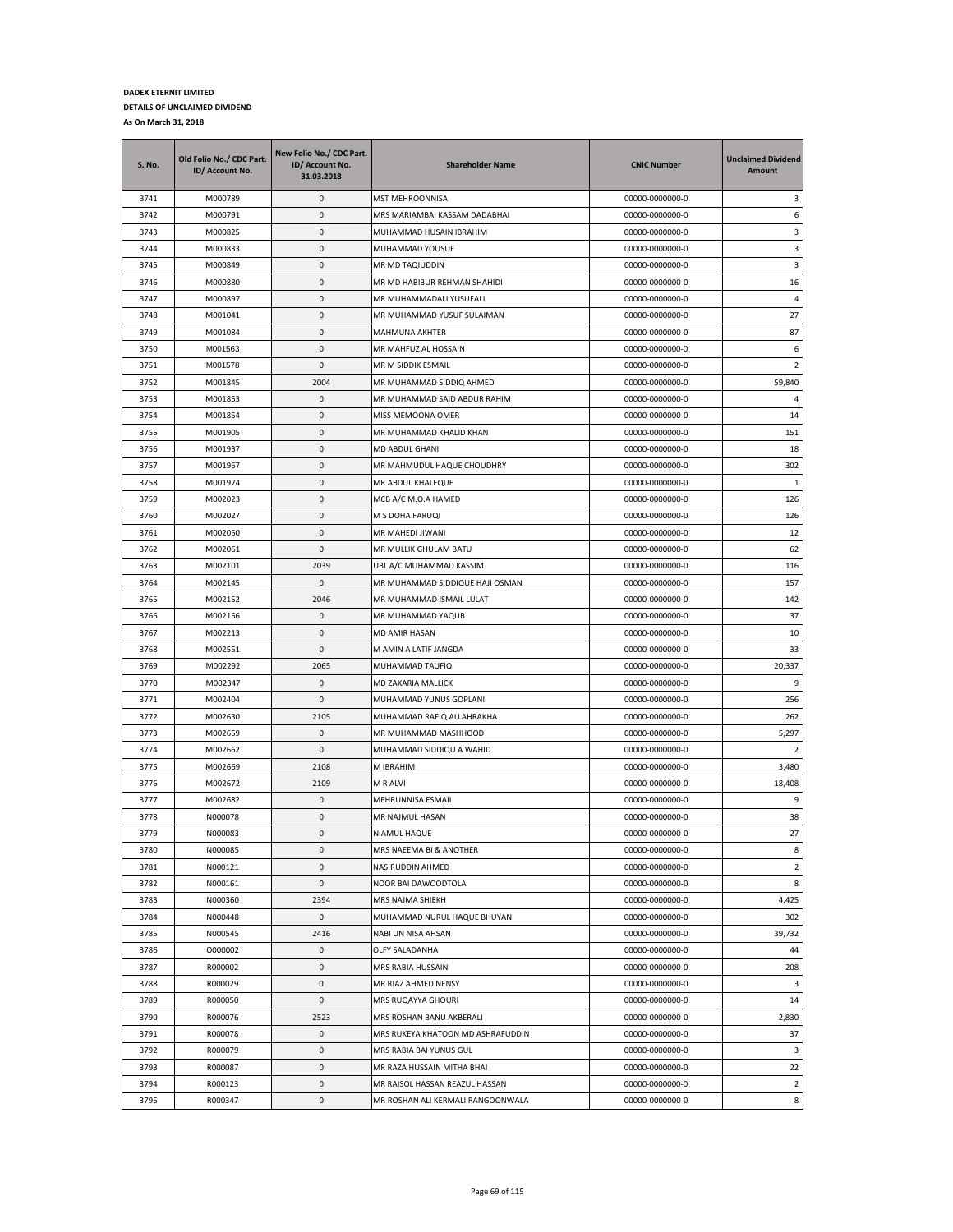| S. No. | Old Folio No./ CDC Part.<br>ID/ Account No. | New Folio No./ CDC Part.<br>ID/ Account No.<br>31.03.2018 | <b>Shareholder Name</b>               | <b>CNIC Number</b> | <b>Unclaimed Dividend</b><br>Amount |
|--------|---------------------------------------------|-----------------------------------------------------------|---------------------------------------|--------------------|-------------------------------------|
| 3796   | R000381                                     | 2592                                                      | RUKIYA BAI ISMAIL                     | 00000-0000000-0    | 932                                 |
| 3797   | R000517                                     | 0                                                         | MRS RABIA MUHAMMAD                    | 00000-0000000-0    | 49                                  |
| 3798   | R000541                                     | $\mathbf{0}$                                              | MRS RABIA MUHAMMAD AMIN               | 00000-0000000-0    | 2,418                               |
| 3799   | R000598                                     | 2620                                                      | ROSHAN ARA BEGUM                      | 00000-0000000-0    | 4,688                               |
| 3800   | S000059                                     | 0                                                         | SH SHAUKAT HAYAT                      | 00000-0000000-0    | 884                                 |
| 3801   | S000072                                     | 0                                                         | MR SARFARAZ HUSAIN ABDI               | 00000-0000000-0    | 418                                 |
| 3802   | S000224                                     | 0                                                         | MR S M TAQUI                          | 00000-0000000-0    | 22                                  |
| 3803   | S000244                                     | 2713                                                      | MRS SALAMTI JAN & ANOTHER             | 00000-0000000-0    | 34,864                              |
| 3804   | S000312                                     | 2735                                                      | MRS SAKINA BAI HUSAIN                 | 00000-0000000-0    | 166                                 |
| 3805   | S000726                                     | 2862                                                      | MRS SUGHRA JAN AHMED DIN              | 00000-0000000-0    | 16,216                              |
| 3806   | S000743                                     | 2870                                                      | MRS SOPHIA GHULAM ABBAS               | 00000-0000000-0    | 521                                 |
| 3807   | S000800                                     | 0                                                         | MR STEPHEN SEQUEIRA                   | 00000-0000000-0    | 13                                  |
| 3808   | S000873                                     | 0                                                         | SHIEKH ABDUL SHAKOOR                  | 00000-0000000-0    | 29                                  |
| 3809   | S001007                                     | 2959                                                      | SYED IQBAL HUSSAIN                    | 00000-0000000-0    | 259                                 |
| 3810   | S001073                                     | 0                                                         | MRS SUGHRA BEGUM                      | 00000-0000000-0    | 21                                  |
| 3811   | S001172                                     | 3005                                                      | SYED IQBAL HUSSAIN                    | 00000-0000000-0    | 257                                 |
| 3812   | S001185                                     | 0                                                         | SAYED MUHAMMAD NOOR SHARAF            | 00000-0000000-0    | 2,647                               |
| 3813   | S001681                                     | 0                                                         | SEEMA                                 | 00000-0000000-0    | 20                                  |
| 3814   | S001712                                     | 3075                                                      | SYED SHAHID ALI                       | 00000-0000000-0    | 259                                 |
| 3815   | T000019                                     | 3174                                                      | MR TAHIR ABDULLAH HUSSAIN             | 00000-0000000-0    | 5,232                               |
| 3816   | T000186                                     | 0                                                         | TARIQ SHAFIQ                          | 00000-0000000-0    | 260                                 |
| 3817   | U000021                                     | $\mathbf{0}$                                              | MR UMAR ADAMJEE HAJEE DAWOOD          | 00000-0000000-0    | $\overline{4}$                      |
| 3818   | U000061                                     | 0                                                         | MR USMAN                              | 00000-0000000-0    | 6,469                               |
| 3819   | V000016                                     | 0                                                         | VAGIR ALI KARAMAT ALI                 | 00000-0000000-0    | 4                                   |
| 3820   | Y000040                                     | 0                                                         | MR YUSUF H NOOR MUHAMMAD              | 00000-0000000-0    | 2                                   |
| 3821   | Y000215                                     | 0                                                         | <b>MR YOUSUF</b>                      | 00000-0000000-0    | 126                                 |
| 3822   | Z000015                                     | 0                                                         | MRS ZAITOON ABBAS BASARAI             | 00000-0000000-0    | 205                                 |
| 3823   | Z000031                                     | 0                                                         | MRS ZOHRA RIAZ NENSEY                 | 00000-0000000-0    | 3                                   |
| 3824   | Z000038                                     | 0                                                         | ZAFARUL ISLAM SALEEM                  | 00000-0000000-0    | 1,870                               |
| 3825   | Z000046                                     | 0                                                         | MRS ZAIBUNNISA BEGUM MUHAMMAD RAFIQUE | 00000-0000000-0    | 16                                  |
| 3826   | Z000072                                     | 0                                                         | ZOHAIR A SHIKARI                      | 00000-0000000-0    | 28                                  |
| 3827   | Z000074                                     | 0                                                         | ZAINAB BAI A SHIKARI                  | 00000-0000000-0    | 40                                  |
| 3828   | Z000098                                     | 0                                                         | MR ZAHID HUSEIN ZAKIR HUSEIN          | 00000-0000000-0    | 3                                   |
| 3829   | Z000100                                     | 3350                                                      | MRS ZUBEDA ABDUL SATTAR               | 00000-0000000-0    | 327                                 |
| 3830   | Z000112                                     | 0                                                         | MR ZAFAR ABUBAKER                     | 00000-0000000-0    | $\overline{2}$                      |
| 3831   | Z000318                                     | 0                                                         | MRS ZAIBUNNISA HOSSAIN                | 00000-0000000-0    | 3                                   |
| 3832   | Z000610                                     | 3441                                                      | ZARINA HASAN ALI                      | 00000-0000000-0    | 2,401                               |
| 3833   | A000093                                     | 0                                                         | MR ABDUL SATTAR MULLA                 | 00000-0000000-0    | 22                                  |
| 3834   | A000105                                     | 17                                                        | <b>MR AHMED</b>                       | 00000-0000000-0    | 6,172                               |
| 3835   | A000139                                     | 27                                                        | AMINABAI RAHEMTULLAH                  | 00000-0000000-0    | 4,814                               |
| 3836   | A000154                                     | 31                                                        | MR ANIS AHMED JAMAI                   | 00000-0000000-0    | 1,428                               |
| 3837   | A000183                                     | 40                                                        | MR ABDUL HAMID                        | 00000-0000000-0    | 37,610                              |
| 3838   | A000360                                     | 83                                                        | MR A AZIZ THANIANA                    | 00000-0000000-0    | 4,579                               |
| 3839   | A000364                                     | 84                                                        | MRS AZIZUNNISA BEGUM                  | 00000-0000000-0    | 9,785                               |
| 3840   | A000418                                     | 94                                                        | MR A D NASEEM QURESHI                 | 00000-0000000-0    | 27,681                              |
| 3841   | A000822                                     | 202                                                       | MR ABDUL MAJID ABDUL SATTAR           | 00000-0000000-0    | 364                                 |
| 3842   | A000964                                     | 223                                                       | MR ABDUL SATTAR MUHAMMAD              | 00000-0000000-0    | 268                                 |
| 3843   | A000992                                     | 0                                                         | MISS ANJUM SAEED AHMED                | 00000-0000000-0    | 17                                  |
| 3844   | A001104                                     | 0                                                         | MR ABOOTALIB MUHAMMAD S DIWAN         | 00000-0000000-0    | 91                                  |
| 3845   | A001131                                     | 264                                                       | MR ABUBAKER A SATTAR & ANOTHER        | 00000-0000000-0    | 503                                 |
| 3846   | A001135                                     | 0                                                         | MR ALIMUHAMMAD MOMIN                  | 00000-0000000-0    | $\overline{7}$                      |
| 3847   | A001153                                     | 269                                                       | MRS AMINA BAI SHARAFALI               | 00000-0000000-0    | 404                                 |
| 3848   | A001247                                     | 0                                                         | MR ABUBAKER MITHA BHAI                | 00000-0000000-0    | 8                                   |
| 3849   | A001350                                     | 0                                                         | MR ABDUL MAJID TARMUHAMMAD            | 00000-0000000-0    | 15                                  |
| 3850   | A001384                                     | 314                                                       | MR ABDUL SATTAR GAJEE                 | 00000-0000000-0    | 2,649                               |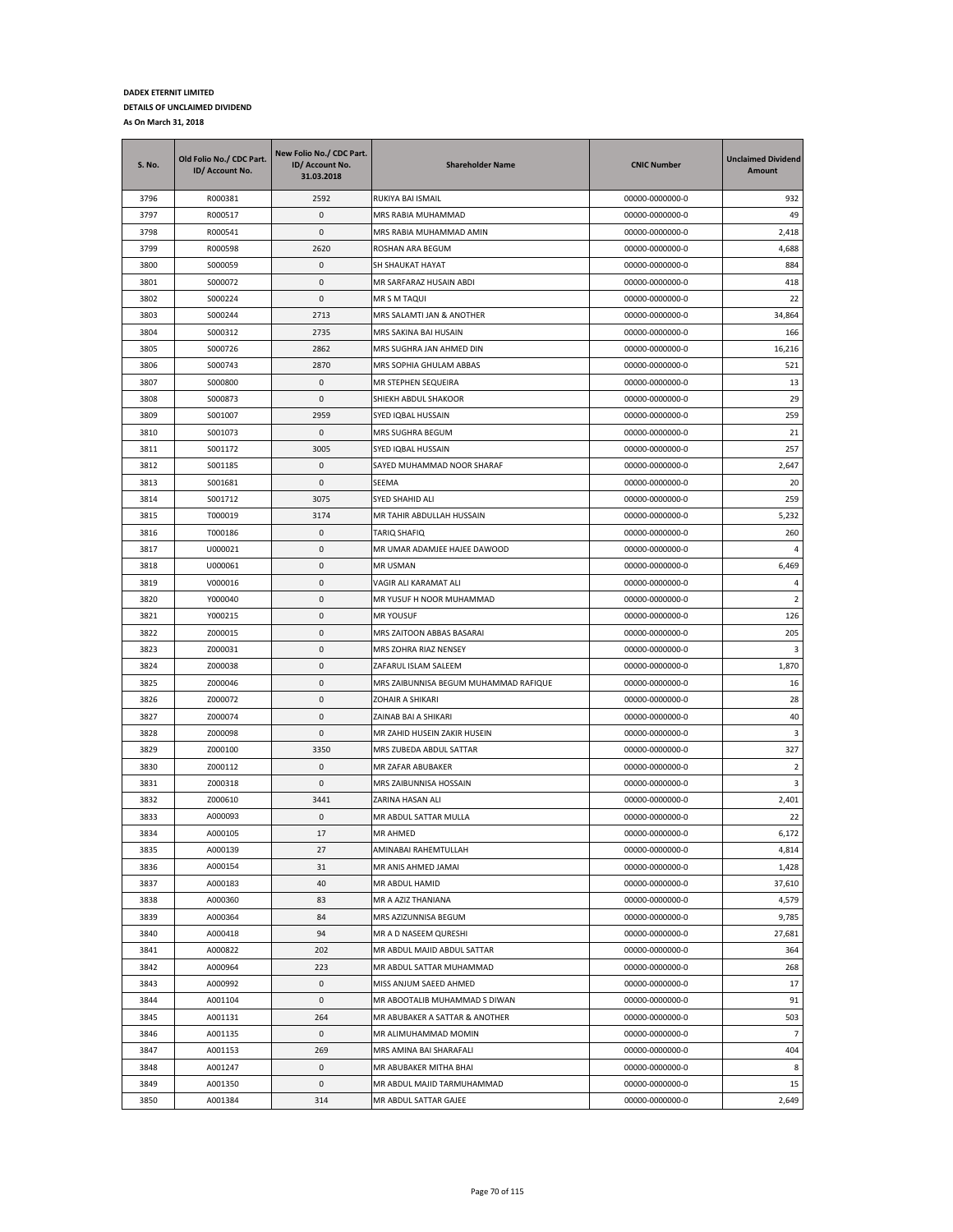| <b>S. No.</b> | Old Folio No./ CDC Part.<br>ID/ Account No. | New Folio No./ CDC Part.<br>ID/ Account No.<br>31.03.2018 | <b>Shareholder Name</b>            | <b>CNIC Number</b> | <b>Unclaimed Dividend</b><br>Amount |
|---------------|---------------------------------------------|-----------------------------------------------------------|------------------------------------|--------------------|-------------------------------------|
| 3851          | A001518                                     | 0                                                         | AMINABAI HAJI TAHER MUHAMMAD       | 00000-0000000-0    | 3                                   |
| 3852          | A001540                                     | 0                                                         | MR AHMED EBRAHIM MUHAMMAD          | 00000-0000000-0    | 6                                   |
| 3853          | A001545                                     | 345                                                       | MR ABDUL RAHIM HUSEIN              | 00000-0000000-0    | 1,541                               |
| 3854          | A001687                                     | 0                                                         | AMANULLAH MUHAMMAD SIDDIQUE DIWAN  | 00000-0000000-0    | 2                                   |
| 3855          | A001823                                     | 389                                                       | MR ABUBAKER A SATTAR               | 00000-0000000-0    | 266                                 |
| 3856          | A001830                                     | 391                                                       | MR ABDUL RAZAK UMAR MESIA          | 00000-0000000-0    | 229                                 |
| 3857          | A001923                                     | 407                                                       | MR ABID ABBAS BHOY & ANOTHER       | 00000-0000000-0    | 133                                 |
| 3858          | A002128                                     | 438                                                       | MR ATAULLAH QURESHI                | 00000-0000000-0    | 254                                 |
| 3859          | A002297                                     | 447                                                       | MR ABDUL AZIZ UMER DAWOOD          | 00000-0000000-0    | 1,323                               |
| 3860          | A002338                                     | 453                                                       | MR AMIR ALI FIDA ALI HALAI         | 00000-0000000-0    | 1,586                               |
| 3861          | A002346                                     | 0                                                         | MR ABDUL HAIY KHAN                 | 00000-0000000-0    | 5,305                               |
| 3862          | FI/A/002548                                 | 0                                                         | A U SALIM                          | 00000-0000000-0    | 147                                 |
| 3863          | A002483                                     | 0                                                         | MR ABDULLAH MIAN                   | 00000-0000000-0    | 74                                  |
| 3864          | A002555                                     | 498                                                       | AMINUR REHMAN                      | 00000-0000000-0    | 468                                 |
| 3865          | A002750                                     | 521                                                       | ABDUL RAZZAK                       | 00000-0000000-0    | 109                                 |
| 3866          | A002797                                     | 0                                                         | ABDUL RAZZAK                       | 00000-0000000-0    | 5                                   |
| 3867          | A002799                                     | 0                                                         | A RAZZAQUE PAREKH                  | 00000-0000000-0    | 1                                   |
| 3868          | A002837                                     | 0                                                         | <b>ABDUL RAZAK</b>                 | 00000-0000000-0    | 185                                 |
| 3869          | A002838                                     | 0                                                         | <b>ABDUL RAZAK</b>                 | 00000-0000000-0    | 2                                   |
| 3870          | A002844                                     | 534                                                       | <b>ABDUL SATTAR</b>                | 00000-0000000-0    | 4,927                               |
| 3871          | A002875                                     | 0                                                         | ABOOBAKER                          | 00000-0000000-0    | 4                                   |
| 3872          | B000107                                     | 698                                                       | MRS BATUL SHARAF ALI               | 00000-0000000-0    | 406                                 |
| 3873          | B000129                                     | 0                                                         | <b>BILKIS AMIN</b>                 | 00000-0000000-0    | 45                                  |
| 3874          | FI/B/000218                                 | 0                                                         | BADRUDDIN JAMALBHAI                | 00000-0000000-0    | 147                                 |
| 3875          | B000232                                     | 0                                                         | <b>BILQUIS JEHAN</b>               | 00000-0000000-0    | 10                                  |
| 3876          | B000239                                     | 0                                                         | MST BIBI BAI ABDULLAH              | 00000-0000000-0    | 1                                   |
| 3877          | C000004                                     | 0                                                         | MR CAWAS SORABJI COOPER & ANOTHER  | 00000-0000000-0    | 30                                  |
| 3878          | D000128                                     | 0                                                         | DAWOOD SULEMAN                     | 00000-0000000-0    | 140                                 |
| 3879          | F000110                                     | 841                                                       | MR FAZAL KARIM MUHAMMAD ISMAIL     | 00000-0000000-0    | 13,407                              |
| 3880          | F000166                                     | 0                                                         | MR FARDOONJEE KAWASJEE & ANOTHER   | 00000-0000000-0    | 17                                  |
| 3881          | F000167                                     | 0                                                         | FARIDUN KAVASJI D CHANJI & ANOTHER | 00000-0000000-0    | 63                                  |
| 3882          | F000315                                     | 887                                                       | FATIMA BAI H VALIMUHAMMAD          | 00000-0000000-0    | 660                                 |
| 3883          | G000040                                     | 931                                                       | DR GHULAM YASIN                    | 00000-0000000-0    | 6,149                               |
| 3884          | G000096                                     | 0                                                         | MRS GOOLCHER F D CHANJI & ANOTHER  | 00000-0000000-0    | 17                                  |
| 3885          | G000150                                     | 959                                                       | MR GHULAM MUHAMMAD SHIEKH          | 00000-0000000-0    | 256                                 |
| 3886          | G000190                                     | 968                                                       | <b>GUL AHMED HAJI YUSUF</b>        | 00000-0000000-0    | 11,572                              |
| 3887          | G00216A                                     | 0                                                         | MR GHAZALI MUHAMMAD HUSEIN         | 00000-0000000-0    | 147                                 |
| 3888          | H000065                                     | 1004                                                      | MR HASHAM JUSAB                    | 00000-0000000-0    | 3,313                               |
| 3889          | H000482                                     | 1095                                                      | HAJI RAHEMTULLAH ABDUL KARIM       | 00000-0000000-0    | 264                                 |
| 3890          | H001131                                     | 0                                                         | HALIMA RASHID                      | 00000-0000000-0    | 320                                 |
| 3891          | 1000195                                     | 0                                                         | IQBAL NOORMUHAMMAD                 | 00000-0000000-0    | 15                                  |
| 3892          | J000003                                     | 1362                                                      | JENAB ABDUL SHAKOOR                | 00000-0000000-0    | 1,338                               |
| 3893          | K000178                                     | 0                                                         | KATI SORABJI COOPER                | 00000-0000000-0    | 9                                   |
| 3894          | K000224                                     | 0                                                         | MR KAVASJI F DADACHANJI & ANOTHER  | 00000-0000000-0    | 17                                  |
| 3895          | K000502                                     | 0                                                         | DR MRS KHALIDA GHAZALI & ANOTHER   | 00000-0000000-0    | 147                                 |
| 3896          | K000521                                     | 0                                                         | KASSAMALLY RAMJANALLY              | 00000-0000000-0    | 25                                  |
| 3897          | K000605                                     | 0                                                         | KASSAMALLY RAMJANALLY              | 00000-0000000-0    | 11                                  |
| 3898          | M000103                                     | 1602                                                      | MST MAIMOONA YAQOOB                | 00000-0000000-0    | 270                                 |
| 3899          | M000143                                     | 1616                                                      | IFTIKHAR AHMED                     | 00000-0000000-0    | 14,591                              |
| 3900          | M000210                                     | 0                                                         | MR M ABDUL RAZZAK MUHAMMAD AMIN    | 00000-0000000-0    | 339                                 |
| 3901          | M000394                                     | 1664                                                      | MR MUHAMMAD HANIF MUHAMMAD USMAN   | 00000-0000000-0    | 3,670                               |
| 3902          | M000607                                     | 1718                                                      | MR MUHAMMAD SALEEM                 | 00000-0000000-0    | 278                                 |
| 3903          | M000608                                     | 0                                                         | MR MUHAMMAD SIDDIQ ABDUL SATTAR    | 00000-0000000-0    | 279                                 |
| 3904          | M000930                                     | 0                                                         | MR MUHAMMAD JALALUDDIN CHUGHTAI    | 00000-0000000-0    | 105                                 |
| 3905          | M000981                                     | 1815                                                      | MR MUHAMMAD IQBAL JAHAN            | 00000-0000000-0    | 312                                 |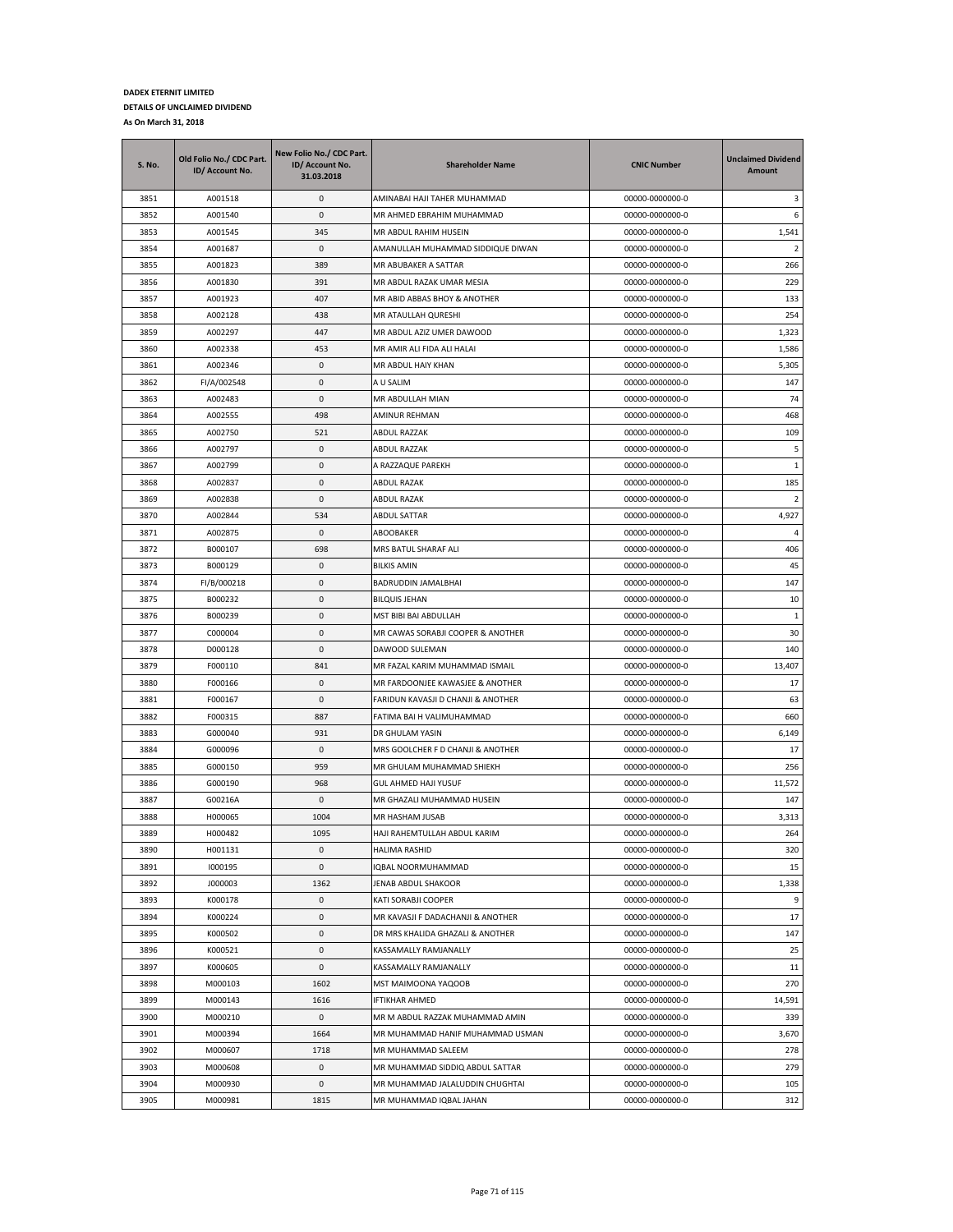| S. No. | Old Folio No./ CDC Part.<br>ID/ Account No. | New Folio No./ CDC Part.<br>ID/ Account No.<br>31.03.2018 | <b>Shareholder Name</b>           | <b>CNIC Number</b> | <b>Unclaimed Dividend</b><br>Amount |
|--------|---------------------------------------------|-----------------------------------------------------------|-----------------------------------|--------------------|-------------------------------------|
| 3906   | M001115                                     | 1863                                                      | MR MUHAMMAD IBRAHIM HAJI MUHAMMAD | 00000-0000000-0    | 1,297                               |
| 3907   | M001340                                     | 1909                                                      | MUHAMMAD ANWAR MUHAMMAD YUSUF     | 00000-0000000-0    | 261                                 |
| 3908   | M001483                                     | 1942                                                      | MR MUHAMMAD YUSUF HAJI HASAN      | 00000-0000000-0    | 265                                 |
| 3909   | M001597                                     | 0                                                         | MRS MALIK BEGUM NOOR ALI          | 00000-0000000-0    | $\overline{2}$                      |
| 3910   | M001963                                     | 2027                                                      | MR MUHAMMAD YOUSUF                | 00000-0000000-0    | 3,446                               |
| 3911   | M002051                                     | 2036                                                      | MR MUHAMMAD YUNUS RAHEMTULLAH     | 00000-0000000-0    | 4,421                               |
| 3912   | M002068                                     | 0                                                         | MR MUHAMMAD SHARIF                | 00000-0000000-0    | 2,945                               |
| 3913   | M002108                                     | 0                                                         | MR MUHAMMAD SIDDIQ                | 00000-0000000-0    | $\overline{2}$                      |
| 3914   | M002109                                     | 0                                                         | MR MUHAMMAD NASIR                 | 00000-0000000-0    | $\overline{2}$                      |
| 3915   | M002214                                     | 2052                                                      | MUHAMMAD SIDDIQUE KASSAM          | 00000-0000000-0    | 35                                  |
| 3916   | M002223                                     | 0                                                         | MRS MEHTAB Y PATWA                | 00000-0000000-0    | 30                                  |
| 3917   | M002245                                     | 0                                                         | MRS MEHRBANO KASAMALLY & ANOTHER  | 00000-0000000-0    | 31                                  |
| 3918   | M002323                                     | 2066                                                      | MR MOINUDDIN BADRUDDIN MUKRY      | 00000-0000000-0    | 2,511                               |
| 3919   | M002329                                     | 2068                                                      | MR MUHAMMAD                       | 00000-0000000-0    | 2,499                               |
| 3920   | M002340                                     | 0                                                         | MR MUHAMMAD HUSEIN                | 00000-0000000-0    | 151                                 |
| 3921   | M002343                                     | 2071                                                      | MR MUHAMMAD QASAM HABIB           | 00000-0000000-0    | 270                                 |
| 3922   | M002464                                     | 0                                                         | MIRZA MUHAMMAD MIRZA AHMED        | 00000-0000000-0    | 40                                  |
| 3923   | M002579                                     | 2096                                                      | MUHAMMAD HANIF                    | 00000-0000000-0    | 101                                 |
| 3924   | M002588                                     | 0                                                         | MR MARCEL J VAN GELE              | 00000-0000000-0    | 41                                  |
| 3925   | M002627                                     | 0                                                         | MUHAMMAD RAFIQUE                  | 00000-0000000-0    | 392                                 |
| 3926   | M002664                                     | 0                                                         | MUHAMMAD ALI                      | 00000-0000000-0    | 140                                 |
| 3927   | M002696                                     | 0                                                         | MRS MEHAR RUSI KABRAJI            | 00000-0000000-0    | 2,155                               |
| 3928   | M002717                                     | 0                                                         | MUHAMMAD ARIF LAKHANI             | 00000-0000000-0    | $\overline{2}$                      |
| 3929   | M002733                                     | 0                                                         | MUHAMMAD HAJI AHMED               | 00000-0000000-0    | 50                                  |
| 3930   | M002737                                     | 2124                                                      | M U A AHMED                       | 00000-0000000-0    | 251                                 |
| 3931   | N000092                                     | 0                                                         | CAPTAIN NISAR MAHMUD              | 00000-0000000-0    | 44                                  |
| 3932   | N000218                                     | 0                                                         | MISS NAJMA BEGUM NOOR AHMED       | 00000-0000000-0    | 20                                  |
| 3933   | N000219                                     | 0                                                         | MISS NAZMA KHATOON HAJI FAZLUDDIN | 00000-0000000-0    | 20                                  |
| 3934   | N000231                                     | 0                                                         | MISS NAJMA S N AHMED              | 00000-0000000-0    | 20                                  |
| 3935   | N000232                                     | 0                                                         | MISS NOOR JAHAN S N AHMED         | 00000-0000000-0    | 22                                  |
| 3936   | N000303                                     | 2381                                                      | MRS NIAMATULLAH MAMUJEE           | 00000-0000000-0    | 164                                 |
| 3937   | N000381                                     | 2402                                                      | MRS NUZHAT JAMILA                 | 00000-0000000-0    | 20,808                              |
| 3938   | N000549                                     | 0                                                         | NIYAZ UDDIN AHMED                 | 00000-0000000-0    | 107                                 |
| 3939   | P000073                                     | 0                                                         | MRS PARIN DARA EDULJEE & ANOTHER  | 00000-0000000-0    | 330                                 |
| 3940   | R000031                                     | 2515                                                      | MR ROBERT JOSIAH                  | 00000-0000000-0    | 455                                 |
| 3941   | R000173                                     | 0                                                         | MRS RASHIDA BEGUM                 | 00000-0000000-0    | $\overline{a}$                      |
| 3942   | R000196                                     | 0                                                         | MR RAHEMTULLAH ABDUL REHMAN       | 00000-0000000-0    | 312                                 |
| 3943   | R000276                                     | 0                                                         | MRS RATAN ALI MUHAMMAD MOMIN      | 00000-0000000-0    | 8                                   |
| 3944   | R000335                                     | $\mathbf 0$                                               | MISS RABIA KHATOON ABDUL JABBAR   | 00000-0000000-0    | 18                                  |
| 3945   | R000432                                     | 2602                                                      | MST RAZIA BAI ABDUL MAJID         | 00000-0000000-0    | 4,759                               |
| 3946   | R000570                                     | 0                                                         | MRS REIMAT BIBI                   | 00000-0000000-0    | 134                                 |
| 3947   | S000198                                     | 2697                                                      | MR SHAMIM AHMED                   | 00000-0000000-0    | 1,104                               |
| 3948   | S000429                                     | 0                                                         | MR S HASAN ASHRAF                 | 00000-0000000-0    | 15                                  |
| 3949   | S000575                                     | 0                                                         | MRS SULTANA ADIL                  | 00000-0000000-0    | 24                                  |
| 3950   | S000608                                     | 0                                                         | SURAIYA BEGUM AHMED ALI           | 00000-0000000-0    | 17                                  |
| 3951   | S000738                                     | 0                                                         | BEGUM SAADAT BANO & ANOTHER       | 00000-0000000-0    | 3                                   |
| 3952   | S000826                                     | 2899                                                      | MRS SAKINABAI AKBERALI            | 00000-0000000-0    | 498                                 |
| 3953   | S000881                                     | 0                                                         | SHIEKH SHAMIM AHMED               | 00000-0000000-0    | 22                                  |
| 3954   | S001118                                     | 0                                                         | S N AHMED                         | 00000-0000000-0    | 92                                  |
| 3955   | S001151                                     | 0                                                         | MRS S QASIM                       | 00000-0000000-0    | 871                                 |
| 3956   | S001171                                     | 0                                                         | SHAIKH HAJI NOOR AHMED            | 00000-0000000-0    | 191                                 |
| 3957   | S001189                                     | 0                                                         | MRS S QASIM & ANOTHER             | 00000-0000000-0    | 2,112                               |
| 3958   | S001332                                     | 0                                                         | SALEEMA HAMID                     | 00000-0000000-0    | 63                                  |
| 3959   | S001357                                     | 3035                                                      | SYED ARSHAD ALI                   | 00000-0000000-0    | 223                                 |
| 3960   | S001408                                     | 3038                                                      | MISS SAMA FIDAALI HALAI           | 00000-0000000-0    | 139                                 |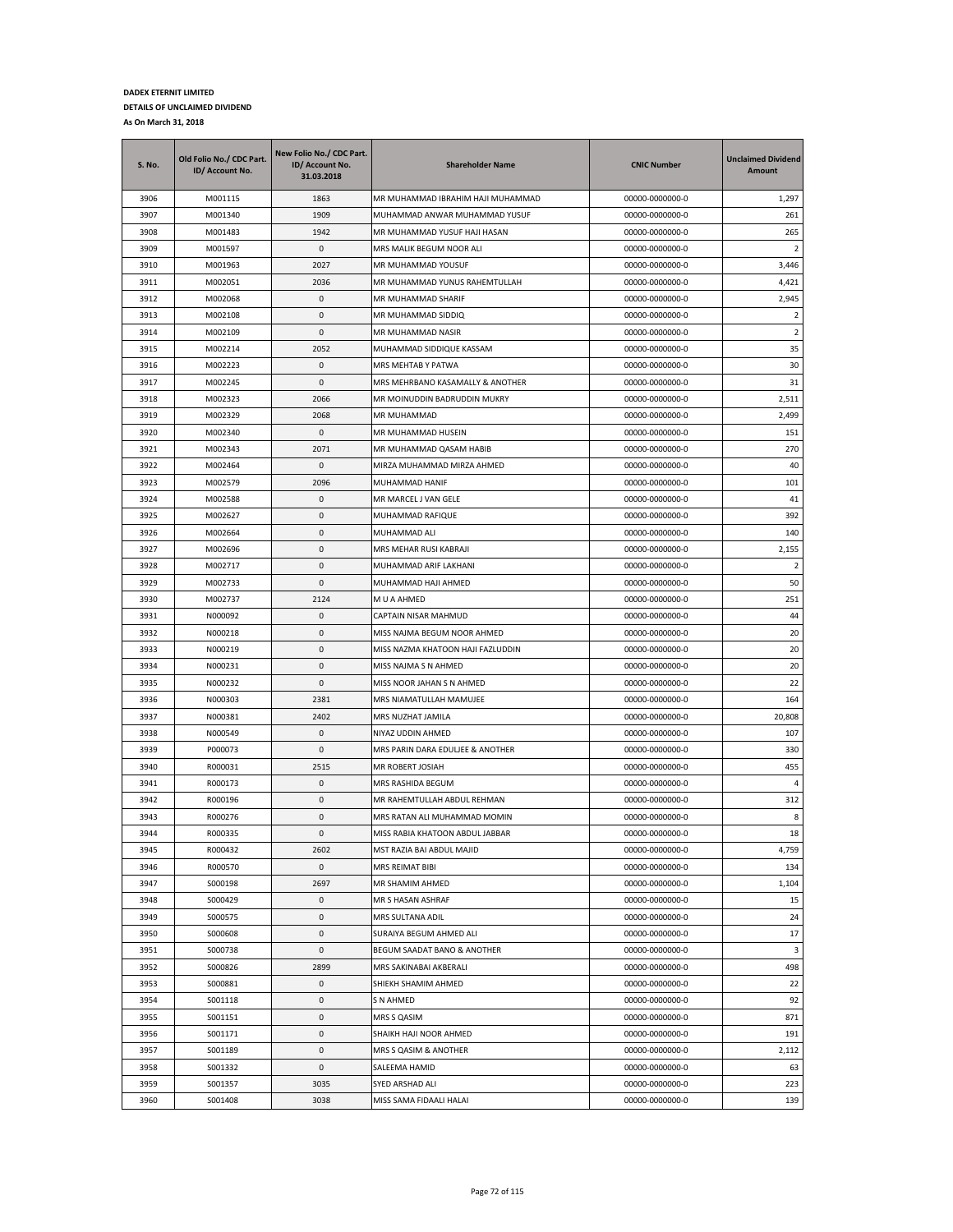| S. No. | Old Folio No./ CDC Part.<br>ID/ Account No. | New Folio No./ CDC Part.<br>ID/ Account No.<br>31.03.2018 | <b>Shareholder Name</b>          | <b>CNIC Number</b> | <b>Unclaimed Dividend</b><br>Amount |
|--------|---------------------------------------------|-----------------------------------------------------------|----------------------------------|--------------------|-------------------------------------|
| 3961   | S001409                                     | 3039                                                      | MISS SHIREEN FIDAALI HALAI       | 00000-0000000-0    | 1,765                               |
| 3962   | S001444                                     | 3042                                                      | MR S SHAMSUL HASAN               | 00000-0000000-0    | 3,647                               |
| 3963   | S001474                                     | 3044                                                      | SHUJAAT ALI KHAN                 | 00000-0000000-0    | 22,352                              |
| 3964   | S001574                                     | 0                                                         | SALIM HABIB                      | 00000-0000000-0    | 314                                 |
| 3965   | S001597                                     | 0                                                         | MRS SAIDA QASIM                  | 00000-0000000-0    | 10,237                              |
| 3966   | S001664                                     | 3066                                                      | MR SALMAN LYDIA JOSIAH           | 00000-0000000-0    | 594                                 |
| 3967   | S001699                                     | 3072                                                      | SH MUHAMMAD SHARIF               | 00000-0000000-0    | 1,221                               |
| 3968   | S001713                                     | 3076                                                      | SHAUKAT ALWI & ANOTHER           | 00000-0000000-0    | 84                                  |
| 3969   | S001717                                     | 0                                                         | SYED MASOOD AHMED SHAH           | 00000-0000000-0    | 1,100                               |
| 3970   | S001731                                     | 0                                                         | SABIR ALI KOUSAR                 | 00000-0000000-0    | 23                                  |
| 3971   | S001736                                     | 0                                                         | SYED FIDA HUSSAIN                | 00000-0000000-0    | 100                                 |
| 3972   | S001741                                     | 0                                                         | SALIM AHMED                      | 00000-0000000-0    | 93                                  |
| 3973   | T000109                                     | 0                                                         | TASLIM AMIN                      | 00000-0000000-0    | 53                                  |
| 3974   | U000030                                     | 3232                                                      | MR UMAR DAWOOD MESIA             | 00000-0000000-0    | 451                                 |
| 3975   | U000070                                     | 0                                                         | UNITED BANK LIMITED              | 00000-0000000-0    | 1,395                               |
| 3976   | Y000056                                     | 3285                                                      | MR YOUSUF HASSAN                 | 00000-0000000-0    | 11,610                              |
| 3977   | Y000065                                     | 3289                                                      | MR YOUSUF ISMAIL OLIA            | 00000-0000000-0    | 5,149                               |
| 3978   | Y000079                                     | 3294                                                      | MR YOUSUF ISMAIL                 | 00000-0000000-0    | 350                                 |
| 3979   | Y000119                                     | 0                                                         | <b>MR YASIN NORALI</b>           | 00000-0000000-0    | $\overline{2}$                      |
| 3980   | Y000222                                     | 3308                                                      | MR YAQOOB HABIB KALIA            | 00000-0000000-0    | 3,590                               |
| 3981   | Z000199                                     | 0                                                         | MISS ZEENAT BAI HAJI SULEMAN     | 00000-0000000-0    | 9                                   |
| 3982   | Z000202                                     | $\mathbf{0}$                                              | MRS ZUBAIDA BAI WALI MUHAMMAD    | 00000-0000000-0    | 9                                   |
| 3983   | Z000244                                     | 0                                                         | ZAMIRUDDIN AHMED SHRAWARDY       | 00000-0000000-0    | 594                                 |
| 3984   | Z000246                                     | 3376                                                      | MISS ZINAB BAI ADAM GANI         | 00000-0000000-0    | 3,544                               |
| 3985   | Z000268                                     | 0                                                         | MR ZAFAR SAEED                   | 00000-0000000-0    | 20                                  |
| 3986   | Z000379                                     | 0                                                         | MRS ZUBEDA ABDUL LATIF           | 00000-0000000-0    | 612                                 |
| 3987   | Z000380                                     | 0                                                         | MISS ZUBAIDA BAI ADAM GANI       | 00000-0000000-0    | 16                                  |
| 3988   | Z000543                                     | 0                                                         | MR ZIKAR MUHAMMAD SIDDIQ         | 00000-0000000-0    | $\overline{2}$                      |
| 3989   | Z000544                                     | 0                                                         | MR ZAKARIA MUHAMMAD SIDDIQUE     | 00000-0000000-0    | 2                                   |
| 3990   | Z000667                                     | 3445                                                      | ZIKARIYA ABDUL KARIM             | 00000-0000000-0    | 111                                 |
| 3991   | A000241                                     | 49                                                        | MR ABDUL LATIFEE ABDUL REHMAN    | 00000-0000000-0    | 3,025                               |
| 3992   | A000288                                     | 63                                                        | MR A SATTAR IBRAHIM              | 00000-0000000-0    | 3,515                               |
| 3993   | A000312                                     | 72                                                        | MR ALI NAWAZ KHAN                | 00000-0000000-0    | 356                                 |
| 3994   | A000321                                     | 77                                                        | MR ABDUL LATIF ILAHI BUX         | 00000-0000000-0    | 2,607                               |
| 3995   | A000552                                     | 133                                                       | MR ABDUL GAFFAR ALIMUHAMMAD      | 00000-0000000-0    | 131                                 |
| 3996   | A001482                                     | 0                                                         | MRS AQILA FATMA SH REHMAT ELAHI  | 00000-0000000-0    | 3                                   |
| 3997   | A001403                                     | 0                                                         | MR AYUB A BAXAMUSA               | 00000-0000000-0    | 2                                   |
| 3998   | A001502                                     | 336                                                       | MR AJEMRI BHAI KHAJO BHAI        | 00000-0000000-0    | 456                                 |
| 3999   | A001542                                     | 343                                                       | MR ALARAKH ABA AKHAI             | 00000-0000000-0    | 548                                 |
| 4000   | A001696                                     | 0                                                         | MR AMIN MAHMED NOORALI           | 00000-0000000-0    | 4                                   |
| 4001   | A001730                                     | 0                                                         | MR ABDUL KARIM MUHAMMAD          | 00000-0000000-0    | $\overline{7}$                      |
| 4002   | A001731                                     | $\pmb{0}$                                                 | MR ABDUL RAZZAK ABDUL KARIM      | 00000-0000000-0    | $\overline{7}$                      |
| 4003   | A002284                                     | 446                                                       | MR ABDUL KARIM MIRZA             | 00000-0000000-0    | 100                                 |
| 4004   | A002424                                     | 474                                                       | MR ANSAR AHMED                   | 00000-0000000-0    | 14,954                              |
| 4005   | A002429                                     | 476                                                       | MR ABDUL RAZAK ABAALI            | 00000-0000000-0    | 104                                 |
| 4006   | A002444                                     | 0                                                         | MRS AMINA QUASIM                 | 00000-0000000-0    | 85                                  |
| 4007   | A002544                                     | 0                                                         | MR ABDUL AZIZ                    | 00000-0000000-0    | $\overline{2}$                      |
| 4008   | A002551                                     | 495                                                       | MR ABDUL REHMAN MIRZA            | 00000-0000000-0    | 1                                   |
| 4009   | A002582                                     | 502                                                       | MR ABDUL KARIM MUHAMMAD ABDULLAH | 00000-0000000-0    | 6,834                               |
| 4010   | A002767                                     | 0                                                         | MR ALI MUHAMMAD                  | 00000-0000000-0    | 2                                   |
| 4011   | A002826                                     | 529                                                       | MR ABDUL RAZAK                   | 00000-0000000-0    | 949                                 |
| 4012   | A002860                                     | 0                                                         | MR ABDUL JABBAR ABDUL AZIZ       | 00000-0000000-0    | $\overline{7}$                      |
| 4013   | A002889                                     | 0                                                         | MR A RAZAQUE TAYUB               | 00000-0000000-0    | 16                                  |
| 4014   | A002924                                     | 0                                                         | ALI HUSAIN RAJABALI              | 00000-0000000-0    | $\mathbf{1}$                        |
| 4015   | B000095                                     | 0                                                         | MISS BILQUIS TAIYOOB             | 00000-0000000-0    | 26                                  |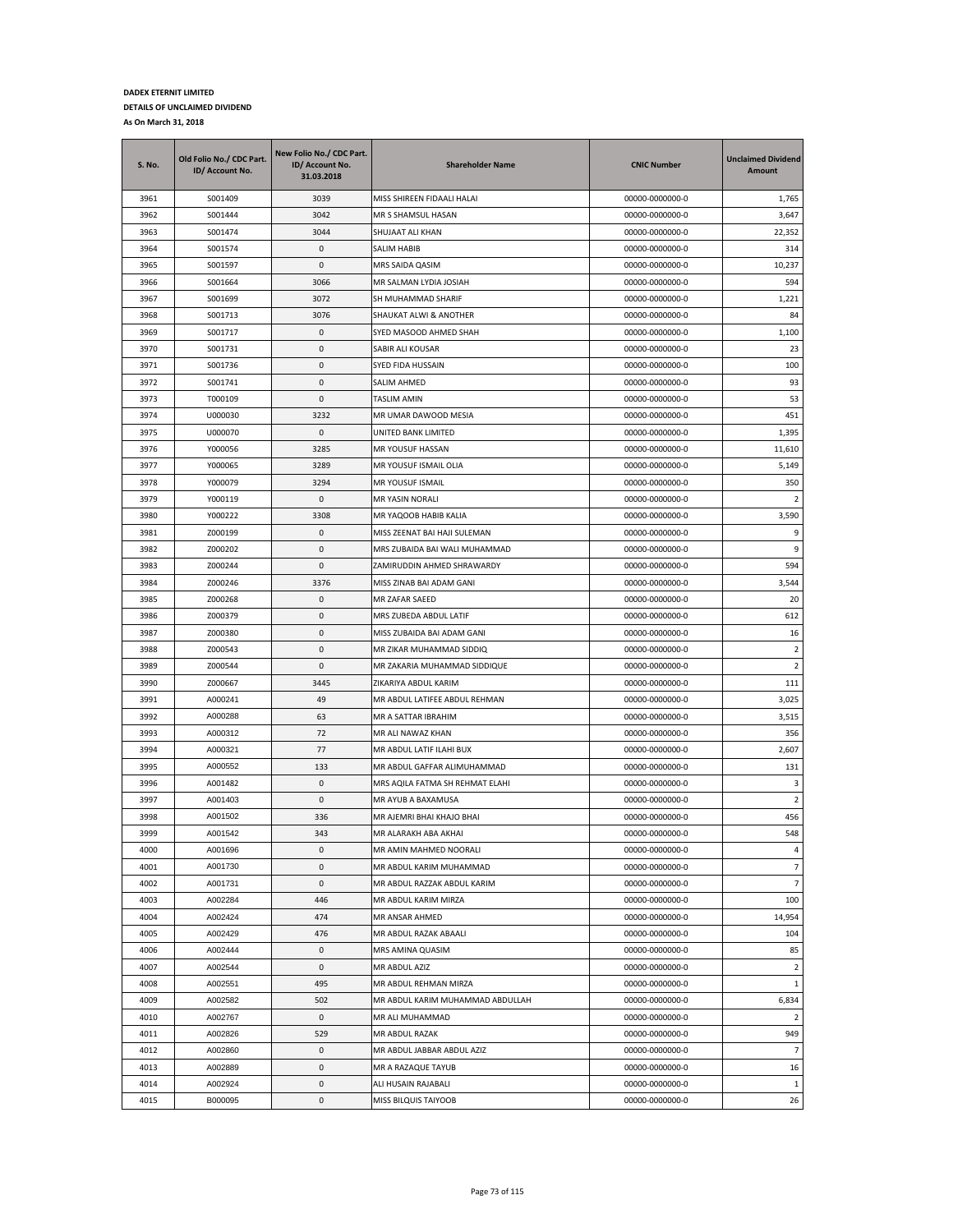| S. No.       | Old Folio No./ CDC Part.<br>ID/ Account No. | New Folio No./ CDC Part.<br>ID/ Account No.<br>31.03.2018 | <b>Shareholder Name</b>                          | <b>CNIC Number</b>                 | <b>Unclaimed Dividend</b><br>Amount |
|--------------|---------------------------------------------|-----------------------------------------------------------|--------------------------------------------------|------------------------------------|-------------------------------------|
| 4016         | B000133                                     | 0                                                         | MISS BIBI HAJIANI HAJI GANI                      | 00000-0000000-0                    | $\overline{7}$                      |
| 4017         | B000191                                     | 718                                                       | MR BADRUDDIN KADRI                               | 00000-0000000-0                    | 3,203                               |
| 4018         | B000206                                     | 719                                                       | MRS BANU AMIRALI HALAI                           | 00000-0000000-0                    | 975                                 |
| 4019         | B000228                                     | 0                                                         | <b>BILQUIS</b>                                   | 00000-0000000-0                    | 575                                 |
| 4020         | C000039                                     | 0                                                         | CH ABDUL WAHEED                                  | 00000-0000000-0                    | 168                                 |
| 4021         | D000017                                     | 750                                                       | MRS DINA J SACHINWALA                            | 00000-0000000-0                    | 18,854                              |
| 4022         | D000129                                     | 0                                                         | MISS DAULAT ARA                                  | 00000-0000000-0                    | 18                                  |
| 4023         | F000114                                     | 842                                                       | MISS FATMA ABDUL SHAKOOR                         | 00000-0000000-0                    | 102                                 |
| 4024         | F000120                                     | 0                                                         | FATMA ABDULLAH                                   | 00000-0000000-0                    | 3                                   |
| 4025         | F000124                                     | 845                                                       | MR FAZAL H CH KARIM BAKSH                        | 00000-0000000-0                    | 13                                  |
| 4026         | F000157                                     | 854                                                       | MRS FATIMA MUHAMMADALI                           | 00000-0000000-0                    | 13,395                              |
| 4027         | F000174                                     | 859                                                       | MR FEROZE ABDULLAH AKHUND                        | 00000-0000000-0                    | 4,069                               |
| 4028         | F000202                                     | 0                                                         | MRS FLAVIA PATRICK SEQUERIA                      | 00000-0000000-0                    | 37                                  |
| 4029         | F000323                                     | 0                                                         | DR F A FARUQI                                    | 00000-0000000-0                    | 1,159                               |
| 4030         | G000104                                     | 0                                                         | MR G RABBANI                                     | 00000-0000000-0                    | 11                                  |
| 4031         | G000138                                     | 0                                                         | MR GUL MUHAMMAD MUHAMMAD                         | 00000-0000000-0                    | 9                                   |
| 4032         | G000235                                     | 0                                                         | MR GULAM MUJTABA KHAN                            | 00000-0000000-0                    | 564                                 |
| 4033         | G000265                                     | 0                                                         | MR GULAM MUHAMMAD ABOOBAKER                      | 00000-0000000-0                    | 161                                 |
| 4034         | H000080                                     | 0                                                         | MST MUNERA ADAM                                  | 00000-0000000-0                    | 171                                 |
| 4035         | H000122                                     | 1014                                                      | MR HUSAIN SULEMAN PANJA                          | 00000-0000000-0                    | 1,929                               |
| 4036         | H000174                                     | 1022                                                      | MR HAFEEZ A KATARIWALA                           | 00000-0000000-0                    | 234                                 |
| 4037         | H000229                                     | 0                                                         | MRS HAWA BAI ISHAQ PATEL                         | 00000-0000000-0                    | 6                                   |
| 4038         | H000502                                     | 1098                                                      | MST HAWA BAI ABDUL SHAKOOR                       | 00000-0000000-0                    | 256                                 |
| 4039         | H000550                                     | 0                                                         | HAJI KARIM HUSAIN                                | 00000-0000000-0                    | $\overline{7}$                      |
| 4040         | H000565                                     | 0                                                         | MR HABIB ALI BHAI                                | 00000-0000000-0                    | 8                                   |
| 4041         | H000747                                     | 0                                                         | MR HABIB AHMED                                   | 00000-0000000-0                    | 198                                 |
| 4042         | H000748                                     | 0                                                         | HAJI MOOSA HAJI HOOSAIN                          | 00000-0000000-0                    | 67                                  |
| 4043         | H000791                                     | 0                                                         | HAJI ABDUL GHAFOOR                               | 00000-0000000-0                    | 184                                 |
| 4044         | H000823                                     | 1174                                                      | HAJI YUSUF HAJI ABDUL REHMAN                     | 00000-0000000-0                    | 220                                 |
| 4045         | H000857                                     | 1177                                                      | MST HUR HAJIYANI MUHAMMAD                        | 00000-0000000-0                    | 399                                 |
| 4046         | H000862                                     | 1178                                                      | HAMEED RAZA RAJA                                 | 00000-0000000-0                    | 10,159                              |
| 4047         | H000892                                     | 1182                                                      | MCB A/C HAJEE AMIN A SATTAR                      | 00000-0000000-0                    | 2,027                               |
| 4048         | H000912                                     | 1185                                                      | MRS HAMIDA BAI MUHAMMAD ARIF                     | 00000-0000000-0                    | 365                                 |
| 4049         | H001032                                     | 1201                                                      | HAMEEDA BAI H MUHAMMAD                           | 00000-0000000-0                    | 508                                 |
| 4050         | H001121                                     | 0                                                         | MR HAMAD HOSAIN                                  | 00000-0000000-0                    | $\overline{7}$                      |
| 4051         | 1000014                                     | 1266                                                      | MR ISHTIAQ AHMED KHALILI                         | 00000-0000000-0                    | 298                                 |
| 4052         | 1000198<br>1000207                          | 0                                                         | MR ISMAIL PATEL<br>MR ISHAQ PATEL                | 00000-0000000-0<br>00000-0000000-0 | 9                                   |
| 4053         |                                             | 0                                                         |                                                  |                                    | 19                                  |
| 4054         | 1000248<br>1000355                          | 1317                                                      | <b>IBRAHIM YOUSUF</b>                            | 00000-0000000-0                    | 95                                  |
| 4055<br>4056 | J000072                                     | 0<br>0                                                    | MR IBRAHIM KADERMIAN HAFIZJEE<br>MR JENAM DAWOOD | 00000-0000000-0<br>00000-0000000-0 | $\overline{a}$<br>38                |
| 4057         | J000189                                     | $\pmb{0}$                                                 | MST JENAM BAI UMER                               | 00000-0000000-0                    | 10                                  |
| 4058         | J000277                                     | 1410                                                      | MISS JEHANARA TALATI                             | 00000-0000000-0                    | 882                                 |
| 4059         | K000020                                     | 0                                                         | MR KHAWAJA SAMAD SHAH                            | 00000-0000000-0                    | 65                                  |
| 4060         | K000090                                     | 1453                                                      | MR MD KALEEM ALAM                                | 00000-0000000-0                    | 361                                 |
| 4061         | K000283                                     | 1495                                                      | MR KAYAMALI FIDAHUSSAIN GENDIA                   | 00000-0000000-0                    | 1,542                               |
| 4062         | K000422                                     | 1531                                                      | MRS KHATIJA SULEMAN                              | 00000-0000000-0                    | 135                                 |
| 4063         | K000501                                     | 0                                                         | KULSUM ABREHANI                                  | 00000-0000000-0                    | 176                                 |
| 4064         | K000533                                     | 0                                                         | MR KASSIMALI M JAFFER                            | 00000-0000000-0                    | 255                                 |
| 4065         | K000551                                     | 0                                                         | KUSLUM HAJIYANI                                  | 00000-0000000-0                    | 906                                 |
| 4066         | M000013                                     | 1575                                                      | MR MUHAMMAD HAFEEZ                               | 00000-0000000-0                    | 1,674                               |
| 4067         | M000014                                     | 0                                                         | MISS MASUMABAI HASSANALI                         | 00000-0000000-0                    | 3,654                               |
| 4068         | M000032                                     | 1584                                                      | MR M V KHALIQUE                                  | 00000-0000000-0                    | 11,916                              |
| 4069         | M000091                                     | 1601                                                      | MR MUHAMMAD SIDDIK HAJI HABIB                    | 00000-0000000-0                    | 2,882                               |
| 4070         | M000114                                     | 0                                                         | MRS MAHMUDA HAMEED NIZAMI                        | 00000-0000000-0                    | 380                                 |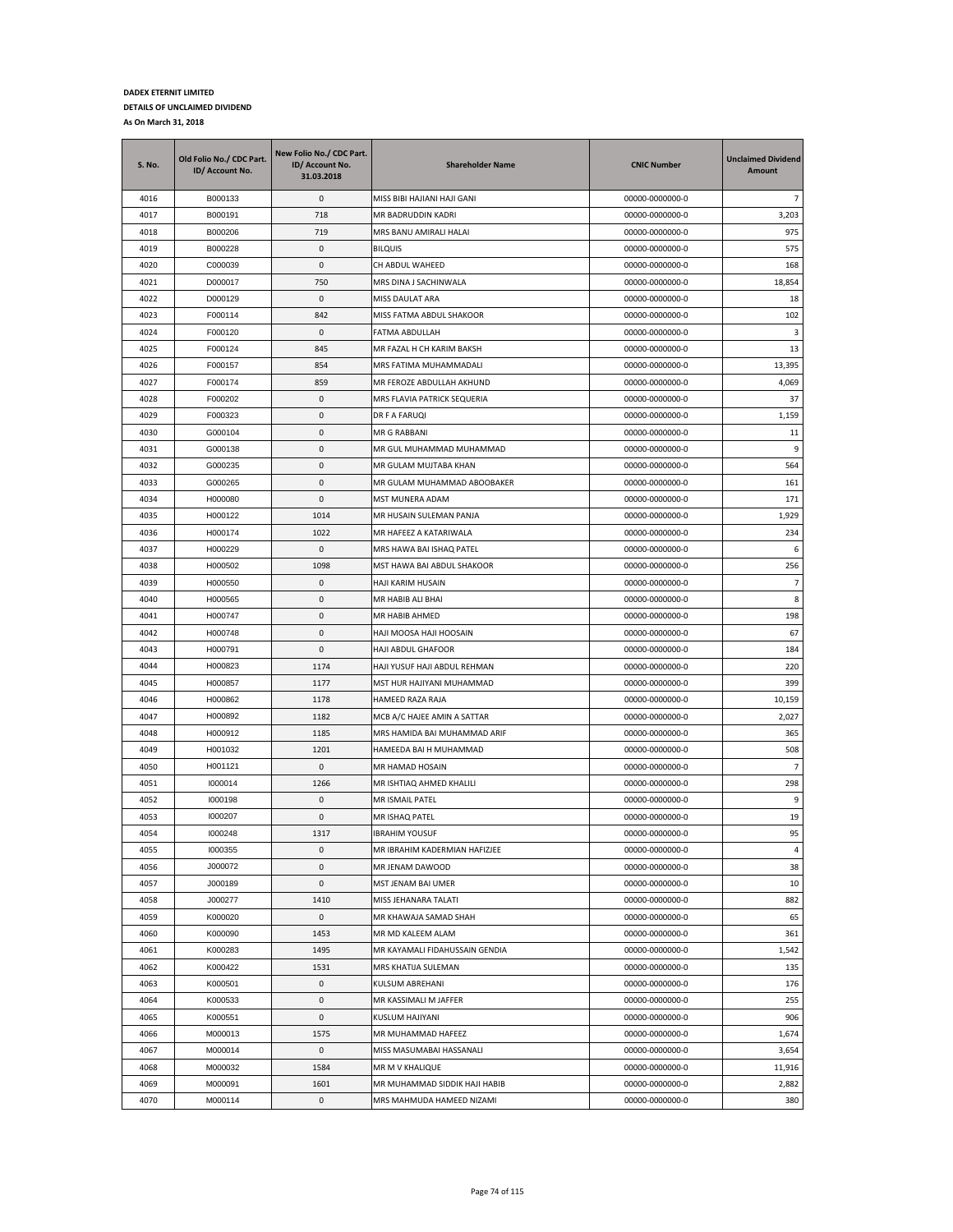| S. No. | Old Folio No./ CDC Part.<br>ID/ Account No. | New Folio No./ CDC Part.<br>ID/ Account No.<br>31.03.2018 | <b>Shareholder Name</b>         | <b>CNIC Number</b> | <b>Unclaimed Dividend</b><br>Amount |
|--------|---------------------------------------------|-----------------------------------------------------------|---------------------------------|--------------------|-------------------------------------|
| 4071   | M000241                                     | 1634                                                      | MR MUHAMMAD SHARIF CH ALLAH BUX | 00000-0000000-0    | 7,986                               |
| 4072   | M000268                                     | 0                                                         | MR MUHAMMAD ABDULLAH JASDANWALA | 00000-0000000-0    | 217                                 |
| 4073   | M000518                                     | 1701                                                      | MR MUHAMMAD YOUSUF IBRAHIM      | 00000-0000000-0    | 191                                 |
| 4074   | M000544                                     | 1708                                                      | SUB/MAJ M BADRUDDIN             | 00000-0000000-0    | 14,327                              |
| 4075   | M000602                                     | 0                                                         | MIAN MUHAMMAD AMIN              | 00000-0000000-0    | 3                                   |
| 4076   | M001374                                     | 0                                                         | MR MAHBOOB ELAHI                | 00000-0000000-0    | 282                                 |
| 4077   | M001596                                     | 0                                                         | MR M USMAN A GANI               | 00000-0000000-0    | 71                                  |
| 4078   | M001843                                     | 0                                                         | MR MAHMOOD HOOSAIN MISTRY       | 00000-0000000-0    | 40                                  |
| 4079   | M001862                                     | 2008                                                      | MR MUHAMMAD ASLAM               | 00000-0000000-0    | 19,632                              |
| 4080   | M001923                                     | 0                                                         | MR MIRZA NAZIR BAIG             | 00000-0000000-0    | 51                                  |
| 4081   | M002251                                     | 2061                                                      | M AMIN A LATIF JANGDA           | 00000-0000000-0    | 256                                 |
| 4082   | M002280                                     | 0                                                         | MOHAMMAD USMAN                  | 00000-0000000-0    | 1,135                               |
| 4083   | M002316                                     | 0                                                         | MR MUHAMMAD YOUNUS SULEMAN      | 00000-0000000-0    | 1                                   |
| 4084   | M002572                                     | 2095                                                      | MUHAMMAD RAFIQUE                | 00000-0000000-0    | 116                                 |
| 4085   | M002617                                     | 0                                                         | MUHAMMAD OSMAN                  | 00000-0000000-0    | 70                                  |
| 4086   | M002627A                                    | 0                                                         | MUHAMMAD RAFIQUE                | 00000-0000000-0    | 19,613                              |
| 4087   | M002638A                                    | 0                                                         | MUHAMMAD IQBAL                  | 00000-0000000-0    | 60                                  |
| 4088   | M002684                                     | 0                                                         | MUHAMMAD ASLAM CHOUWDHRY        | 00000-0000000-0    | -1                                  |
| 4089   | M002745                                     | 0                                                         | M AMIN                          | 00000-0000000-0    | 20                                  |
| 4090   | M002764                                     | 0                                                         | MARIYAM BAI AHMED               | 00000-0000000-0    | 10                                  |
| 4091   | N000148                                     | 0                                                         | MR NAZIR HAIDER                 | 00000-0000000-0    | 4,282                               |
| 4092   | N000324                                     | 2388                                                      | MR NIZAMUDDIN JALALUDDIN        | 00000-0000000-0    | 2,546                               |
| 4093   | N000525                                     | 2413                                                      | MISS NIAMAT BANU NIMJI          | 00000-0000000-0    | 67,831                              |
| 4094   | N000537A                                    | 0                                                         | NASIM ABBAS ABDULLAH            | 00000-0000000-0    | 48                                  |
| 4095   | O000016                                     | 2455                                                      | MR OSMAN YOUSUF                 | 00000-0000000-0    | 112                                 |
| 4096   | O000042                                     | 0                                                         | MR OSMAN HAJI ABDUR REHMAN      | 00000-0000000-0    | 948                                 |
| 4097   | P000096                                     | 2477                                                      | PYARALI KASSAM DHANANI          | 00000-0000000-0    | 199                                 |
| 4098   | R000005                                     | 0                                                         | MRS RUBAB BAI YUSUF ALI ANTIRA  | 00000-0000000-0    | 30                                  |
| 4099   | R000018                                     | 0                                                         | MR ROQUE CHRYSOSTOM FERNANDES   | 00000-0000000-0    | 138,523                             |
| 4100   | R000045                                     | 0                                                         | MR RAHEMTULLAH HOSSAIN          | 00000-0000000-0    | 34                                  |
| 4101   | R000049                                     | 0                                                         | MISS RASHIDA BANOO              | 00000-0000000-0    | 80                                  |
| 4102   | R000475                                     | 2606                                                      | RAZYA SULTANA BEGUM             | 35201-1540270-0    | 84,720                              |
| 4103   | R000546                                     | 0                                                         | MRS RAZIA ABDUL AZEEZ           | 00000-0000000-0    | 8,352                               |
| 4104   | R000547                                     | 2614                                                      | RAHIMA BAI M ESSA               | 00000-0000000-0    | 6,857                               |
| 4105   | S000215                                     | 0                                                         | MRS SYED ZAFFAR                 | 00000-0000000-0    | 156                                 |
| 4106   | S000277                                     | 2727                                                      | MRS SHAM SHADI BEGUM RIZVI      | 00000-0000000-0    | 137                                 |
| 4107   | S000329                                     | 2738                                                      | MR SULEMAN MUHAMMAD             | 00000-0000000-0    | 1,082                               |
| 4108   | S000395                                     | 0                                                         | MR SYED AMAN SHERE              | 00000-0000000-0    | 2                                   |
| 4109   | S000944                                     | 2939                                                      | MR SHABUDDIN HASAN VADSARIA     | 00000-0000000-0    | 141                                 |
| 4110   | S000952                                     | 2942                                                      | MRS BASHIR BANU A GHANI         | 00000-0000000-0    | 370                                 |
| 4111   | S001177                                     | 0                                                         | MST SHAMSA ZIA                  | 00000-0000000-0    | 3,502                               |
| 4112   | S001183                                     | 3008                                                      | MST SALEHA KHATOON              | 00000-0000000-0    | 1,333                               |
| 4113   | S001340                                     | 3031                                                      | BEGUM SURRAYA FAZL I HAQ        | 00000-0000000-0    | 8,239                               |
| 4114   | S001423                                     | 3041                                                      | MR SAIFUDDIN F (HALAI)          | 00000-0000000-0    | 2,523                               |
| 4115   | S001563                                     | 0                                                         | MRS S HAFEEZ MALIK              | 00000-0000000-0    | 629                                 |
| 4116   | S001715                                     | 3077                                                      | MISS SHABANA MUHAMMAD GUL       | 00000-0000000-0    | 3,660                               |
| 4117   | S001733                                     | 0                                                         | MISS SHAZINA GULMUHAMMAD        | 00000-0000000-0    | 2,942                               |
| 4118   | S001746                                     | 0                                                         | SYED AHMED ASHRAF               | 00000-0000000-0    | 66                                  |
| 4119   | S001751                                     | 3081                                                      | SABIR ALI KAUSAR                | 00000-0000000-0    | 345                                 |
| 4120   | S001753                                     | 0                                                         | MRS SAEEDA HASSAN               | 00000-0000000-0    | 4                                   |
| 4121   | S001755                                     | 0                                                         | SALIMUDDIN AHMED SOHERWARDY     | 00000-0000000-0    | 20                                  |
| 4122   | T000027                                     | 3176                                                      | TAR MUHAMMAD ISMAIL HALARI      | 00000-0000000-0    | 537                                 |
| 4123   | T000190                                     | 3211                                                      | MISS TABASSUM MUHAMMAD GUL      | 00000-0000000-0    | 22,517                              |
| 4124   | U000022                                     | 0                                                         | SMAN HAJI EBRAHIM               | 00000-0000000-0    | 18                                  |
| 4125   | U000069                                     | 3240                                                      | MR UMAR LATIF                   | 00000-0000000-0    | 38                                  |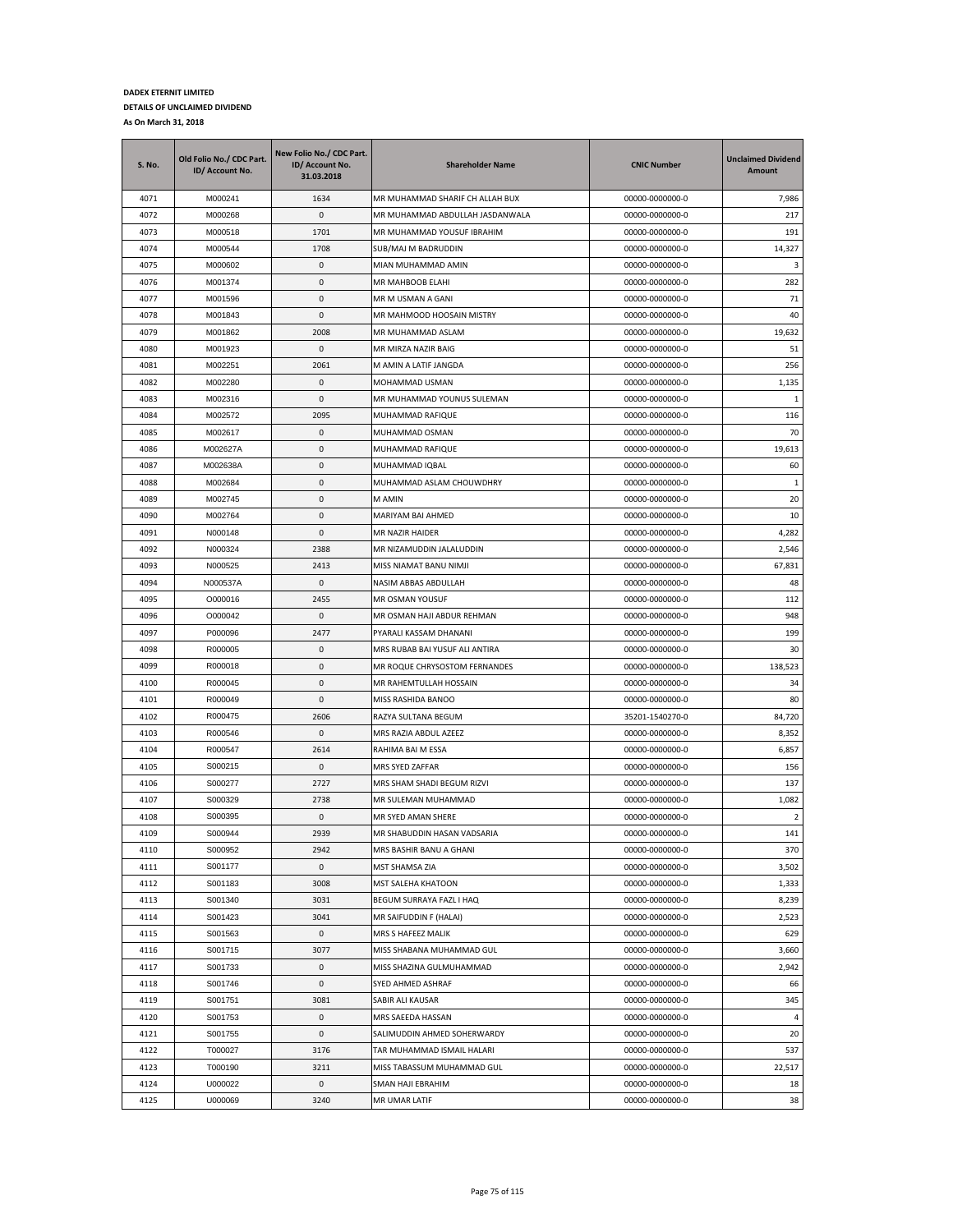| <b>S. No.</b> | Old Folio No./ CDC Part.<br>ID/ Account No. | New Folio No./ CDC Part.<br>ID/ Account No.<br>31.03.2018 | <b>Shareholder Name</b>              | <b>CNIC Number</b> | <b>Unclaimed Dividend</b><br>Amount |
|---------------|---------------------------------------------|-----------------------------------------------------------|--------------------------------------|--------------------|-------------------------------------|
| 4126          | V000025                                     | 0                                                         | VALIMUHAMMAD ABDULLAH                | 00000-0000000-0    | 29                                  |
| 4127          | Y000010                                     | 3277                                                      | MR YOUSUF SALE MUHAMMAD              | 00000-0000000-0    | 5,326                               |
| 4128          | Y000012                                     | 0                                                         | MR YUSUF SALEH MUHAMMAD              | 00000-0000000-0    | 378                                 |
| 4129          | Y000037                                     | 0                                                         | MR YUSUF NOOR MUHAMMAD               | 00000-0000000-0    | 23                                  |
| 4130          | Z000138                                     | 0                                                         | MISS ZUBEDA BAI ABDUL SHAKOOR        | 00000-0000000-0    | 23                                  |
| 4131          | Z000142                                     | 0                                                         | MRS ZOHRA NURUDIN KHANDWALA          | 00000-0000000-0    | 323                                 |
| 4132          | Z000598                                     | 0                                                         | MRS ZARINA G HOOSEN                  | 00000-0000000-0    | 412                                 |
| 4133          | A000138                                     | 0                                                         |                                      | 00000-0000000-0    | 1                                   |
| 4134          | A000769                                     | 192                                                       | MR ABDUL RAZAK ABDULLAH              | 00000-0000000-0    | 2,397                               |
| 4135          | A001031                                     | 242                                                       | MR AIJAZ AHMED                       | 00000-0000000-0    | 3,522                               |
| 4136          | A001246                                     | 286                                                       | MR ABUBAKER HAJI UMER                | 00000-0000000-0    | 500                                 |
| 4137          | A001376                                     | 0                                                         | MR A WAHID MUHAMMAD                  | 00000-0000000-0    | 9                                   |
| 4138          | A001461                                     | 0                                                         | ın                                   | 00000-0000000-0    | $\overline{4}$                      |
| 4139          | A000185                                     | 0                                                         | AIHOOR BAI AHMED                     | 00000-0000000-0    | 5                                   |
| 4140          | A001758                                     | 0                                                         | MR ABDUL SATTAR NOOR MUHAMMAD        | 00000-0000000-0    | 50                                  |
| 4141          | A001855                                     | 0                                                         | <sup>0</sup>                         | 00000-0000000-0    | $\mathbf{1}$                        |
| 4142          | A002129                                     | 0                                                         |                                      | 00000-0000000-0    | 5                                   |
| 4143          | A002641                                     | 513                                                       | MRS ASIYA ANWERALI GILLANI           | 00000-0000000-0    | 29,703                              |
| 4144          | B000094                                     | 0                                                         | MR BAHADURALI KAMRUDDIN              | 00000-0000000-0    | 641                                 |
| 4145          | E000158                                     | 800                                                       | ESMAIL AHMED BAGASRAWALA             | 00000-0000000-0    | 113                                 |
| 4146          | F000175                                     | 0                                                         | MR FARIDUDDIN HAJI ISLAMUDDIN        | 00000-0000000-0    | 827                                 |
| 4147          | F000333                                     | 894                                                       | MISS FARIDA SALEH MUHAMMAD           | 42301-8851712-0    | 910                                 |
| 4148          | F000430                                     | 904                                                       | MST FARYAL KHANAM                    | 00000-0000000-0    | 6,132                               |
| 4149          | G000172                                     | 963                                                       | MRS GHULAM FATIMA HAJI MUHAMMAD UMER | 00000-0000000-0    | 2,934                               |
| 4150          | H000039                                     | 997                                                       | MR HYDERALI RAJAN                    | 00000-0000000-0    | 30,377                              |
| 4151          | H000055                                     | 0                                                         | HAJI GHANI ADAMJEE                   | 00000-0000000-0    | 8                                   |
| 4152          | H000247                                     | 0                                                         |                                      | 00000-0000000-0    | 8                                   |
| 4153          | H000620                                     | $\mathsf 0$                                               | MRS HALIMA BAI DADA                  | 00000-0000000-0    | 55                                  |
| 4154          | H001067                                     | 1209                                                      | MR.HAJI SATTAR ALI MOHD.             | 42201-2486704-9    | 1,008                               |
| 4155          | H001083                                     | 0                                                         | MR HAJI SATTAR HAJI KARIM            | 00000-0000000-0    | 265                                 |
| 4156          | H001124                                     | 1220                                                      | MISS HANIYA MAJIDULLAH               | 00000-0000000-0    | 5,590                               |
| 4157          | 1000089                                     | 1285                                                      | MR IMAM HAJI MIAN PATEL              | 00000-0000000-0    | 2,565                               |
| 4158          | J00329A                                     | 0                                                         | JEHAN BEGUM                          | 00000-0000000-0    | 847                                 |
| 4159          | J000348                                     | 0                                                         | MR JAMAL MOOSA                       | 00000-0000000-0    | 79                                  |
| 4160          | K000191                                     | 1466                                                      | MR IKHLAS AHMED SH MUHAMMAD DIN      | 00000-0000000-0    | 3,216                               |
| 4161          | M000398                                     | 1665                                                      | MR MUHAMMAD ESHAK KAMALUDDIN         | 00000-0000000-0    | 454                                 |
| 4162          | M000459                                     | 1680                                                      | MEER NAZIR AHMED                     | 00000-0000000-0    | 13,452                              |
| 4163          | M000463                                     | 1682                                                      | MR MUHAMMAD AFZAL CH SARDARALI       | 00000-0000000-0    | 379                                 |
| 4164          | M001032                                     | 1828                                                      | MR MUSHTAQ AHMED H SH MUHAMMAD DIN   | 00000-0000000-0    | 3,237                               |
| 4165          | M001080                                     | 0                                                         | MR MUHAMMAD HANIF YOUSUF             | 00000-0000000-0    | 440                                 |
| 4166          | M001094                                     | 1857                                                      | MR MUHAMMAD HANIF DOST MUHAMMAD      | 00000-0000000-0    | 23                                  |
| 4167          | M001534                                     | $\mathsf{O}\xspace$                                       | 0                                    | 00000-0000000-0    | $\overline{2}$                      |
| 4168          | M002322                                     | 0                                                         | MR MUHAMMAD JAMIL                    | 00000-0000000-0    | 79                                  |
| 4169          | M002336                                     | 2069                                                      | MR MUHAMMAD FEROZ                    | 00000-0000000-0    | 1,020                               |
| 4170          | M002338                                     | 2070                                                      | MR M BAHAUDDIN                       | 00000-0000000-0    | 258                                 |
| 4171          | M02421A                                     | 0                                                         |                                      | 00000-0000000-0    | 4                                   |
| 4172          | M02627A                                     | 2300                                                      | MUHAMMAD RAFIQUE                     | 00000-0000000-0    | 21,933                              |
| 4173          | M02329A                                     | 2297                                                      | MR MUHAMMAD MARFANI                  | 00000-0000000-0    | 1,059                               |
| 4174          | N000384                                     | 2404                                                      | DR MISS NARGESE TALATI &             | 00000-0000000-0    | 558                                 |
| 4175          | N000536                                     | $\mathbf 0$                                               | NASIMA HAJIYANI A SATTAR             | 00000-0000000-0    | 17                                  |
| 4176          | R000129                                     | 2536                                                      | MR RUKNUDDIN NANNUMIA                | 00000-0000000-0    | 630                                 |
| 4177          | R000186                                     | 2551                                                      | MRS RABIA BAI H ADAMJI               | 00000-0000000-0    | 384                                 |
| 4178          | R000290                                     | 2572                                                      | MR RAHEMTULLAH HUSSAIN               | 00000-0000000-0    | 3,465                               |
| 4179          | S000056                                     | 2665                                                      | MR SHAMSUDDIN DR NAZIRUDDIN          | 00000-0000000-0    | 13,421                              |
| 4180          | S000115                                     | 0                                                         | MR S SHAFIQ HASAN                    | 00000-0000000-0    | 1,126                               |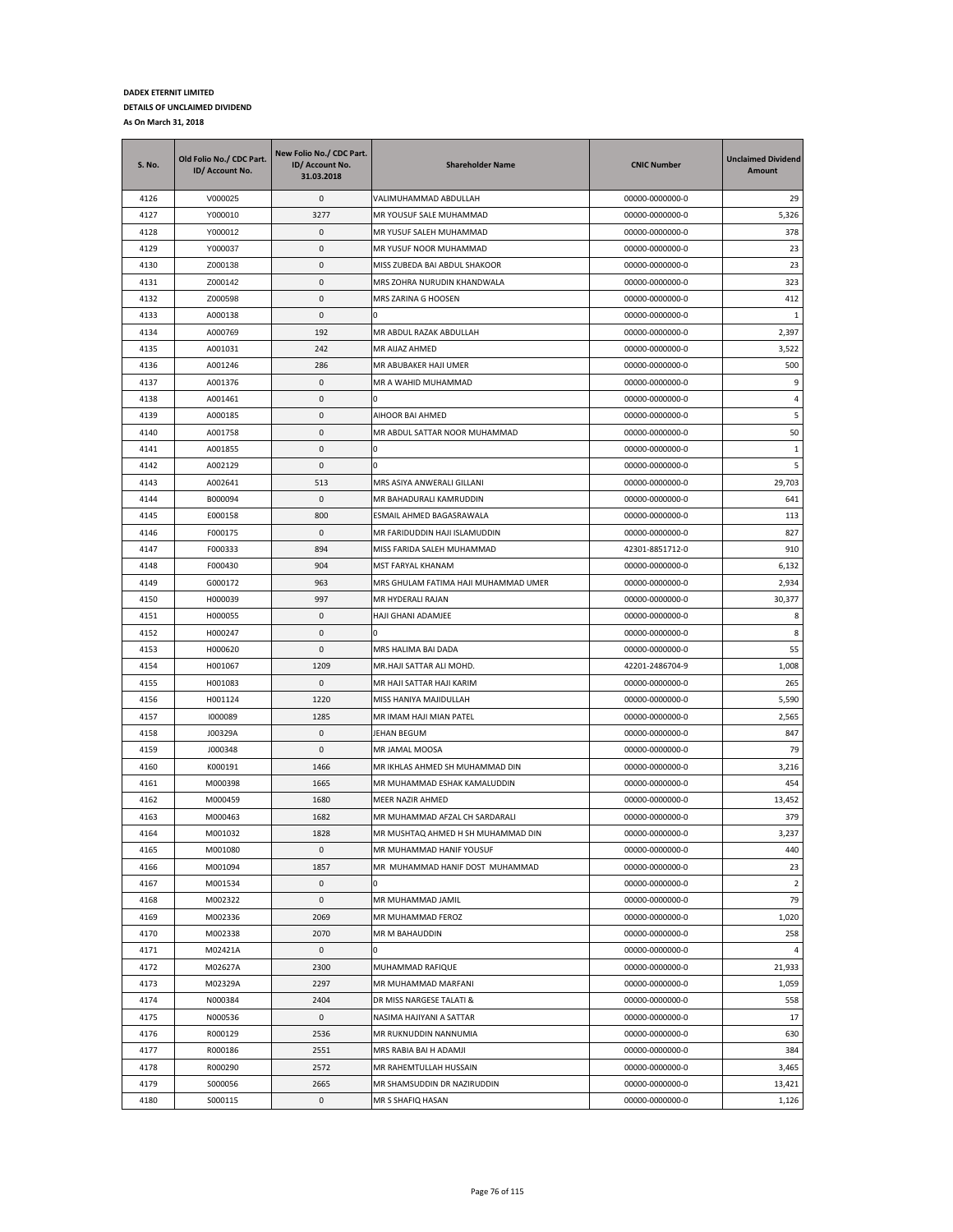| <b>S. No.</b> | Old Folio No./ CDC Part.<br>ID/ Account No. | New Folio No./ CDC Part.<br>ID/ Account No.<br>31.03.2018 | <b>Shareholder Name</b>                        | <b>CNIC Number</b>                 | <b>Unclaimed Dividend</b><br>Amount |
|---------------|---------------------------------------------|-----------------------------------------------------------|------------------------------------------------|------------------------------------|-------------------------------------|
| 4181          | S000247                                     | 2715                                                      | MR SADIQ ALI MIRZA                             | 00000-0000000-0                    | 413                                 |
| 4182          | S000249                                     | 2716                                                      | <b>MR SHARIF HUSAIN</b>                        | 00000-0000000-0                    | 1,379                               |
| 4183          | S000361                                     | $\mathbf{0}$                                              | MISS SHIREEN JAFFER VALLIANI                   | 00000-0000000-0                    | 17,043                              |
| 4184          | S000654                                     | 2837                                                      | MR SHIEKH MUHAMMAD DIN                         | 00000-0000000-0                    | 3,283                               |
| 4185          | S000660                                     | 2838                                                      | MR SAEED AHMED SH MUHAMMAD DIN                 | 00000-0000000-0                    | 3,283                               |
| 4186          | S000662                                     | 2840                                                      | MR SULTAN AHMED H SH MUHAMMAD DIN              | 00000-0000000-0                    | 3,283                               |
| 4187          | S000734                                     | 2865                                                      | MR SHAFIQULLAH SH MUHAMMAD IBRAHIM             | 00000-0000000-0                    | 495                                 |
| 4188          | S000741                                     | 0                                                         |                                                | 00000-0000000-0                    | $\overline{2}$                      |
| 4189          | S000871                                     | 2912                                                      | MR SULTAN AHMED CHANDNA                        | 00000-0000000-0                    | 385                                 |
| 4190          | S001023                                     | 0                                                         | n                                              | 00000-0000000-0                    | 1                                   |
| 4191          | S001273                                     | 3027                                                      | SAQIB AHMED BUTT                               | 00000-0000000-0                    | 87                                  |
| 4192          | S001426                                     | 0                                                         | n                                              | 00000-0000000-0                    | 1                                   |
| 4193          | S001660                                     | 3065                                                      | SHAFQAT JILANI                                 | 00000-0000000-0                    | 42,434                              |
| 4194          | Y000004                                     | 3275                                                      | YUSUF                                          | 00000-0000000-0                    | 1,132                               |
| 4195          | Y000048                                     | 3283                                                      | MR YUNUS AHMED TAYOOB                          | 00000-0000000-0                    | 8,892                               |
| 4196          | Y000250                                     | 0                                                         | YASMIN                                         | 00000-0000000-0                    | 950                                 |
| 4197          | Y000255                                     | 3311                                                      | YUNUS HUSAIN                                   | 00000-0000000-0                    | 3,287                               |
| 4198          | Z000032                                     | 3327                                                      | ZIAULLAH                                       | 00000-0000000-0                    | 2,166                               |
| 4199          | Z000077                                     | 3339                                                      | ZAKAUDDIN AHMED                                | 00000-0000000-0                    | 22                                  |
| 4200          | Z000201                                     | 3369                                                      | MISS ZULEKHA BAI                               | 00000-0000000-0                    | 634                                 |
| 4201          | Z000271                                     | 3383                                                      | MR ZAKERIA EBRAHIM NAMOREE                     | 00000-0000000-0                    | 428                                 |
| 4202          | Z000672                                     | 3447                                                      | ZAIN MAJIDULLAH                                | 00000-0000000-0                    | 4,758                               |
| 4203          | A000167                                     | 36                                                        | MR ABDUL AZIZ                                  | 00000-0000000-0                    | 10,469                              |
| 4204          | A000261                                     | 55                                                        | MR ABDUL RASHID                                | 00000-0000000-0                    | 16,641                              |
| 4205          | A000308                                     | 71                                                        | MR.ABDUL GAFFAR                                | 41306-7586851-1                    | 632                                 |
| 4206          | A000485                                     | 112                                                       | MR.ABUBAKAR SHAKOOR                            | 00000-0000000-0                    | 393                                 |
| 4207          | A000550                                     | 0                                                         |                                                | 00000-0000000-0                    | 6                                   |
| 4208          | A001027                                     | 0                                                         | 0                                              | 00000-0000000-0                    | 154                                 |
| 4209          | A001095                                     | 0                                                         | n                                              | 00000-0000000-0                    | 20                                  |
| 4210          | A001187                                     | 274                                                       | MR A GANI A RASOOL                             | 00000-0000000-0                    | 4,134                               |
| 4211          | A001292                                     | 297                                                       | MR.ALLAHRAKHA MOHAMED                          | 00000-0000000-0                    | 483                                 |
| 4212          | A001389                                     | 0                                                         | MRS AISHA BAI GHULAM MUHAMMAD MEGHANI          | 00000-0000000-0                    | 82                                  |
| 4213          | A001550                                     | 346                                                       | MR.ABDUL KADIR AHMED HASNANY                   | 00000-0000000-0                    | 227                                 |
| 4214          | A001677                                     | 0                                                         | MR ABDUL GHANI ABDUL GAFFAR                    | 00000-0000000-0                    | 77                                  |
| 4215          | A001678                                     | 0                                                         | MR ABDUL GAFFAR ABA UMER                       | 00000-0000000-0                    | 65                                  |
| 4216          | A001679                                     | 0                                                         | MR ABDUL GAFFAR NOORMUHAMMAD                   | 00000-0000000-0                    | 72                                  |
| 4217          | A001845                                     | 0                                                         |                                                | 00000-0000000-0                    | 8                                   |
| 4218          | A002130                                     | 0                                                         | I٥                                             | 00000-0000000-0                    | 18                                  |
| 4219          | A002560                                     | $\mathbf 0$                                               | MR ASGAR ABBAS SUTARWALA                       | 00000-0000000-0                    | 13                                  |
| 4220          | S002574                                     | 0                                                         | 0                                              | 00000-0000000-0                    | $\overline{4}$                      |
| 4221          | S002592                                     | 0                                                         | MR ADAMJEE BILAL                               | 00000-0000000-0                    | 8                                   |
| 4222          | S002595                                     | $\pmb{0}$                                                 | MR AHMED GORA MAYET<br>MR ABDUL JABBAR BILWANI | 00000-0000000-0                    | 200                                 |
| 4223          | A002795<br>A003000                          | 0<br>0                                                    |                                                | 00000-0000000-0                    | 4                                   |
| 4224<br>4225  | A003018                                     | 561                                                       | ASIM ABBASI                                    | 00000-0000000-0<br>00000-0000000-0 | 392<br>161                          |
| 4226          | B000115                                     | 700                                                       | ABDULLAH<br>MISS BILQUIS BEGUM HAJI M UMAR     | 42201-0590959-4                    | 339                                 |
| 4227          | B000245                                     | 726                                                       | MR.BILAL HAJI ABDUL RAHIM                      | 00000-0000000-0                    | 6,043                               |
| 4228          | E000174                                     | 0                                                         | <sup>0</sup>                                   | 00000-0000000-0                    | 3,272                               |
| 4229          | G000268                                     | 974                                                       | MR GUL MUHAMMAD HAJI SULEMAN                   | 00000-0000000-0                    | 126                                 |
| 4230          | G000271                                     | 0                                                         | <sup>0</sup>                                   | 00000-0000000-0                    | 30                                  |
| 4231          | G000275                                     | 975                                                       | <b>GULZAR BEGUM</b>                            | 00000-0000000-0                    | 721                                 |
| 4232          | H000021                                     | 991                                                       | MR.HAROON HAJI SIDDIQ                          | 00000-0000000-0                    | 315                                 |
| 4233          | H000289                                     | 1051                                                      | MST.HAJRA HAJIANI HAJI HABIB                   | 00000-0000000-0                    | 474                                 |
| 4234          | H000370                                     | 0                                                         | 0                                              | 00000-0000000-0                    | 6                                   |
| 4235          | H000416                                     | 0                                                         | 0                                              | 00000-0000000-0                    | 67                                  |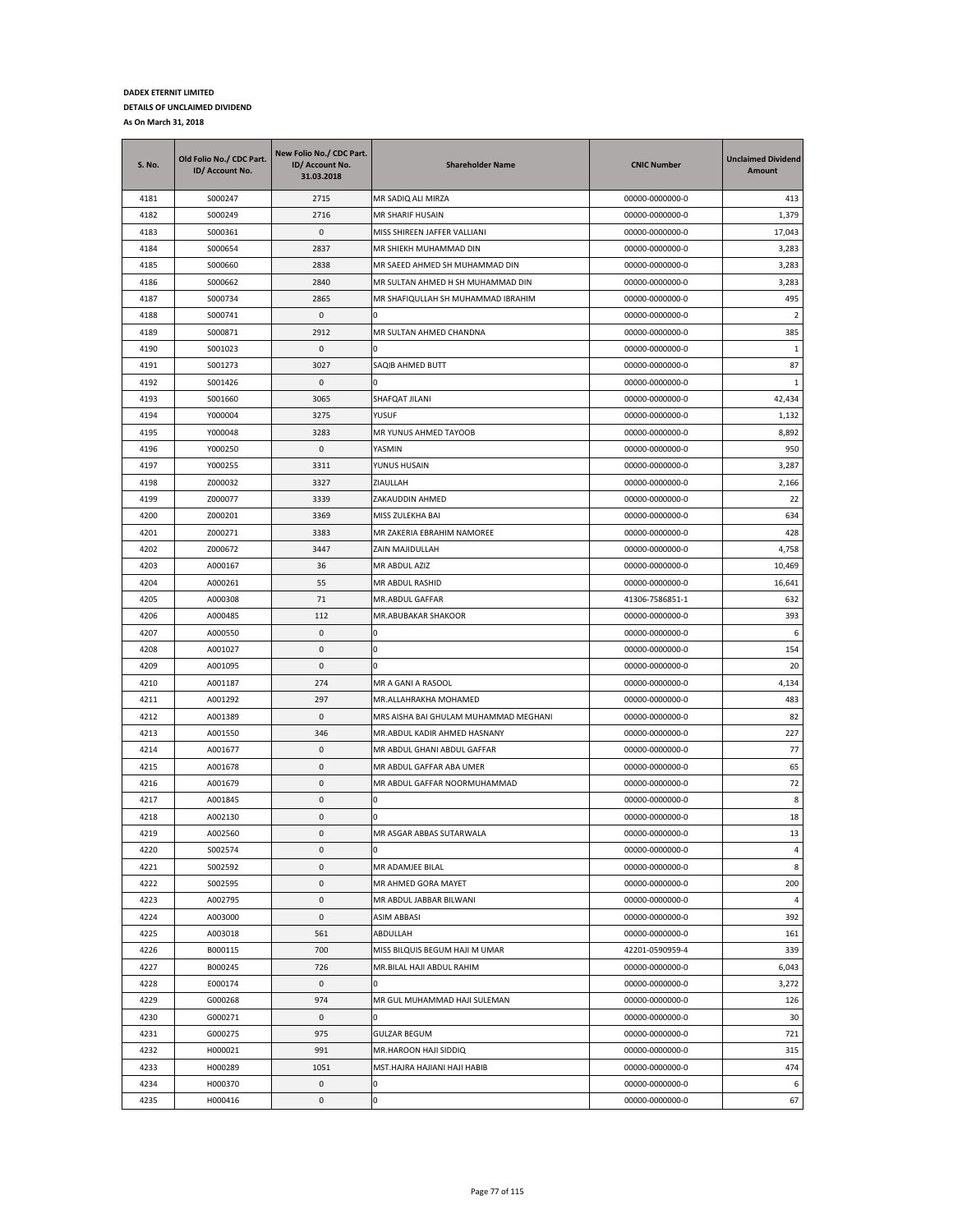| <b>S. No.</b> | Old Folio No./ CDC Part.<br>ID/ Account No. | New Folio No./ CDC Part.<br>ID/ Account No.<br>31.03.2018 | <b>Shareholder Name</b>          | <b>CNIC Number</b> | <b>Unclaimed Dividend</b><br>Amount |
|---------------|---------------------------------------------|-----------------------------------------------------------|----------------------------------|--------------------|-------------------------------------|
| 4236          | H000467                                     | 1091                                                      | MRS HAJRA BAI MUHAMMAD YOUSUF    | 00000-0000000-0    | 264                                 |
| 4237          | H000752                                     | 1160                                                      | MISS HAJRAN HAJYANI              | 00000-0000000-0    | 5,346                               |
| 4238          | H000981                                     | 1193                                                      | HASINA ABDUL MAJID               | 00000-0000000-0    | 9,129                               |
| 4239          | H001120                                     | 1219                                                      | MR.HAJI UMER HAJI DAWOOD         | 00000-0000000-0    | 120                                 |
| 4240          | 1000425                                     | 1344                                                      | <b>IRFAN</b>                     | 00000-0000000-0    | 133                                 |
| 4241          | J00332A                                     | 1434                                                      | MR.JEET JOHNSON                  | 00000-0000000-0    | 2,041                               |
| 4242          | K000233                                     | 0                                                         | Ω                                | 00000-0000000-0    | 81                                  |
| 4243          | M000507                                     | 1698                                                      | MR MUSARRAT KHAN                 | 00000-0000000-0    | 2,652                               |
| 4244          | M000565                                     | 0                                                         | 0                                | 00000-0000000-0    | 4                                   |
| 4245          | M000679                                     | 1733                                                      | MR MUHAMMAD SAFIUDDIN            | 00000-0000000-0    | 138                                 |
| 4246          | M000764                                     | 0                                                         | 0                                | 00000-0000000-0    | 72                                  |
| 4247          | M000807                                     | 1769                                                      | MR.MUMTAZ ALI                    | 00000-0000000-0    | 982                                 |
| 4248          | M001035                                     | 0                                                         | 0                                | 00000-0000000-0    | 42                                  |
| 4249          | M001185                                     | 0                                                         | 0                                | 00000-0000000-0    | 4                                   |
| 4250          | M001322                                     | 0                                                         | 0                                | 00000-0000000-0    | 4                                   |
| 4251          | M001482                                     | 1941                                                      | MR MUHAMMAD ASLAM MUHAMMAD YUSUF | 00000-0000000-0    | 264                                 |
| 4252          | M001614                                     | 1968                                                      | MR MUHAMMAD ASHRAF ALI MUHAMMAD  | 00000-0000000-0    | 229                                 |
| 4253          | M001660                                     | 0                                                         | ŋ                                | 00000-0000000-0    | 4                                   |
| 4254          | M001761                                     | 1989                                                      | MRS. MYRTLE KELLY                | 00000-0000000-0    | 106,530                             |
| 4255          | M001818                                     | 0                                                         |                                  | 00000-0000000-0    | 28                                  |
| 4256          | M002228                                     | 0                                                         | 0                                | 00000-0000000-0    | 26                                  |
| 4257          | M002447                                     | 2084                                                      | M A MAJID                        | 00000-0000000-0    | 1,313                               |
| 4258          | M002516                                     | 2092                                                      | M A GANI                         | 00000-0000000-0    | 2,304                               |
| 4259          | M002592                                     | 2097                                                      | MUSHTAQUE ALI RASHID             | 00000-0000000-0    | 1,431                               |
| 4260          | M002612                                     | 2102                                                      | MR.MOHAMMED FAROOQ ISMAIL PATE   | 00000-0000000-0    | 117                                 |
| 4261          | M002653                                     | 0                                                         | o                                | 00000-0000000-0    | 225                                 |
| 4262          | M002687                                     | 2113                                                      | MUSARRAT KHAN MUSTAFA            | 00000-0000000-0    | 244                                 |
| 4263          | M002785                                     | 2131                                                      | MR.MOHAMMED MUNAF                | 00000-0000000-0    | 32                                  |
| 4264          | N000563                                     | 2418                                                      | <b>NISAR</b>                     | 00000-0000000-0    | 138                                 |
| 4265          | Q000006                                     | 0                                                         | 0                                | 00000-0000000-0    | $\overline{4}$                      |
| 4266          | S000096                                     | 0                                                         | 0                                | 00000-0000000-0    | 28                                  |
| 4267          | S000124                                     | 2679                                                      | MR SH MUHAMMAD ALTAF             | 00000-0000000-0    | 537                                 |
| 4268          | S000248                                     | 0                                                         | 0                                | 00000-0000000-0    | 72                                  |
| 4269          | S000580                                     | 2812                                                      | MR.SULTAN MAHEDI                 | 00000-0000000-0    | 487                                 |
| 4270          | S000614                                     | 0                                                         | 0                                | 00000-0000000-0    | 136                                 |
| 4271          | S001170                                     | 0                                                         | 0                                | 00000-0000000-0    | 96                                  |
| 4272          | S001558                                     | 3052                                                      | MISS SHIRIN BADRUDDIN NOTA       | 00000-0000000-0    | 1,521                               |
| 4273          | T000128                                     | 3205                                                      | TUFAIL M MALIK                   | 00000-0000000-0    | 49,038                              |
| 4274          | T000205                                     | 3217                                                      | MRS.TAZEEN SAJID A.A.SAJID       | 00000-0000000-0    | 3,445                               |
| 4275          | U000082                                     | 0                                                         | 0                                | 00000-0000000-0    | 48                                  |
| 4276          | W000030                                     | 3264                                                      | WASIM AHMED                      | 00000-0000000-0    | 2,269                               |
| 4277          | Z000172                                     | 3362                                                      | MR ZAHID HUSSAIN                 | 00000-0000000-0    | 484                                 |
| 4278          | Z000295                                     | 3387                                                      | MISS ZARINA BAI                  | 00000-0000000-0    | 1,616                               |
| 4279          | Z000659                                     | 3444                                                      | MR ZAKARIA MUHAMMAD BOCHIA       | 00000-0000000-0    | 1,481                               |
| 4280          | A000333                                     | 79                                                        | MR ABDULLAH                      | 00000-0000000-0    | 13,338                              |
| 4281          | A000479                                     | 109                                                       | MR ABDUL SATTAR                  | 00000-0000000-0    | 5,818                               |
| 4282          | A001109                                     | 0                                                         | MR AHMED MUHAMMAD VAWDA          | 00000-0000000-0    | $\overline{7}$                      |
| 4283          | A001570                                     | 0                                                         | MR ABOOBAKER HAJI BEG MUHAMMAD   | 00000-0000000-0    | 11                                  |
| 4284          | A001607                                     | 356                                                       | MR A KARIM HAJI BEG MUHAMMAD     | 00000-0000000-0    | 145                                 |
| 4285          | A001782                                     | 0                                                         | MR ABDUL REHMAN NOORMUHAMMAD     | 00000-0000000-0    | $\overline{4}$                      |
| 4286          | A002385                                     | 462                                                       | MR ABDULLAH A GANI               | 00000-0000000-0    | 20,852                              |
| 4287          | A002490                                     | 0                                                         | MR ANWAR S MERCHANT              | 00000-0000000-0    | 69                                  |
| 4288          | A002583                                     | 503                                                       | MR ALLAUDDIN HAJI ISLAMUDDIN     | 00000-0000000-0    | 17,386                              |
| 4289          | A002584                                     | 0                                                         | MR ABDUL SATTAR                  | 00000-0000000-0    | 112                                 |
| 4290          | A002743                                     | 0                                                         | MR A GAFFAR                      | 00000-0000000-0    | 1,085                               |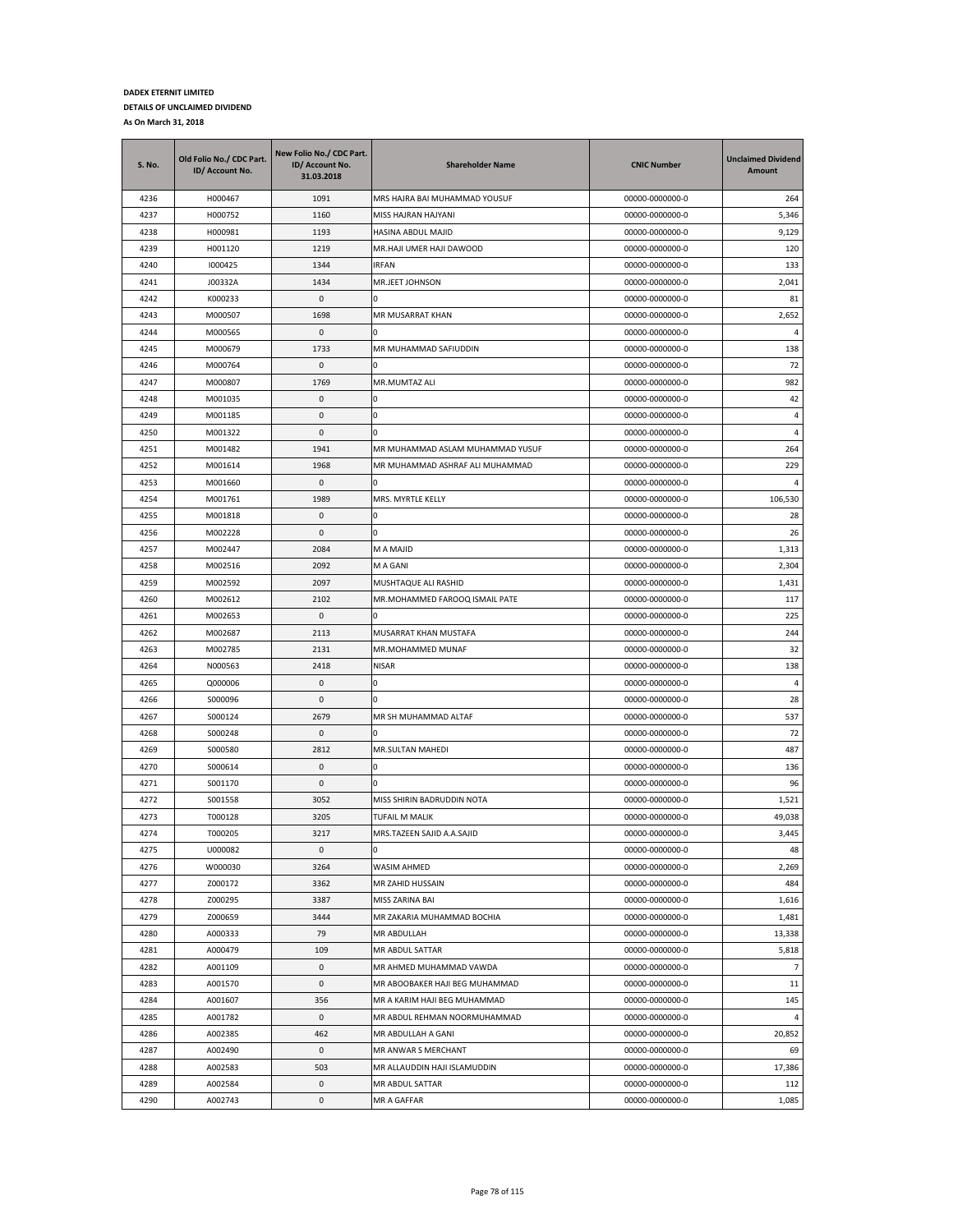| S. No. | Old Folio No./ CDC Part.<br>ID/ Account No. | New Folio No./ CDC Part.<br>ID/ Account No.<br>31.03.2018 | <b>Shareholder Name</b>            | <b>CNIC Number</b> | <b>Unclaimed Dividend</b><br>Amount |
|--------|---------------------------------------------|-----------------------------------------------------------|------------------------------------|--------------------|-------------------------------------|
| 4291   | D000039                                     | 755                                                       | MR DAWOOD ALI BABUL ALI            | 00000-0000000-0    | 2,485                               |
| 4292   | F000145                                     | 0                                                         | MISS FATIMA BAI ABDUL KARIM        | 00000-0000000-0    | 84                                  |
| 4293   | F000177                                     | $\mathbf 0$                                               | FARIDUDDIN H ISLAMUDDIN            | 00000-0000000-0    | 788                                 |
| 4294   | F000224                                     | 0                                                         | FATMA BAI NUR MUHAMMAD             | 00000-0000000-0    | 80                                  |
| 4295   | F000309                                     | 0                                                         | MRS FRENY JAMSHEDJI AGA            | 00000-0000000-0    | 109                                 |
| 4296   | F000366                                     | 896                                                       | MRS FIZZA S HALAI                  | 00000-0000000-0    | 1,309                               |
| 4297   | F000472                                     | 0                                                         | FAISAL YOUSUF                      | 00000-0000000-0    | 5                                   |
| 4298   | G000045                                     | 0                                                         | MRS GULSHAD BEGUM S I ELLAHI       | 00000-0000000-0    | 6                                   |
| 4299   | G000176                                     | 965                                                       | MR GAFFAR EBRAHIM                  | 00000-0000000-0    | 580                                 |
| 4300   | H000037                                     | 996                                                       | <b>MR HAROON SUMAR</b>             | 00000-0000000-0    | 54,551                              |
| 4301   | H000045                                     | 1000                                                      | MR H U KHAN                        | 00000-0000000-0    | 9,733                               |
| 4302   | H000242                                     | 0                                                         | MR HAROON NOOR MUHAMMAD            | 00000-0000000-0    | 45                                  |
| 4303   | H000284                                     | 1050                                                      | HAJI MUHAMMAD HAJI EBRAHIM         | 00000-0000000-0    | 1,897                               |
| 4304   | H000296                                     | 0                                                         | MST HALIMA BAI ABDUL GANI          | 00000-0000000-0    | $\overline{7}$                      |
| 4305   | H000396                                     | 0                                                         | MR HAROON ABDUL GHAFFAR            | 00000-0000000-0    | 86                                  |
| 4306   | H000525                                     | 1105                                                      | MISS HUSEN BANU MUHAMMAD           | 00000-0000000-0    | 458                                 |
| 4307   | H000953                                     | 1188                                                      | MR HASAN ALI RASHID                | 00000-0000000-0    | 135                                 |
| 4308   | 1000051                                     | 1276                                                      | MRS ISMAT LEGHARI                  | 00000-0000000-0    | 1,332                               |
| 4309   | 1000055                                     | 1278                                                      | MRS ISMAT LEGHARI                  | 00000-0000000-0    | 1,721                               |
| 4310   | 1000077                                     | 1281                                                      | MRS ISMAT MUHAMMAD KHAN LEGHARI    | 00000-0000000-0    | 2,610                               |
| 4311   | 1000295                                     | 0                                                         | MISS ISMAT TAHIRA                  | 00000-0000000-0    | $\overline{2}$                      |
| 4312   | 1000364                                     | $\mathbf 0$                                               | <b>INAYATALI</b>                   | 00000-0000000-0    | $\overline{2}$                      |
| 4313   | 1000371                                     | 1337                                                      | MR INAYAT ALI                      | 00000-0000000-0    | 845                                 |
| 4314   | J000218                                     | 0                                                         | MST JULEKHA NOOR MUHAMMAD KHANANI  | 00000-0000000-0    | 4                                   |
| 4315   | J000363                                     | 1419                                                      | JALAL DIN                          | 00000-0000000-0    | 2,002                               |
| 4316   | K000189                                     | 0                                                         | MISS KHATUBAI SALEHMUHAMMAD        | 00000-0000000-0    | 85                                  |
| 4317   | K000528                                     | 1538                                                      | KHALIDA ANWAR                      | 00000-0000000-0    | 9,952                               |
| 4318   | M000163                                     | 1617                                                      | MR MUHAMMAD TUFAIL GHULAM NABI     | 00000-0000000-0    | 6,684                               |
| 4319   | M000336                                     | 1649                                                      | BEGUM MAHMUDA AKHTER               | 00000-0000000-0    | 20,837                              |
| 4320   | M000362                                     | 1656                                                      | MR MUHAMMAD MAQBOOL MUHAMMAD LATIF | 00000-0000000-0    | 2,279                               |
| 4321   | M000555                                     | 0                                                         | MR MADAR ABOO                      | 00000-0000000-0    | 10                                  |
| 4322   | M000663                                     | 0                                                         | MR M YAKOOB ABDUL SHAKOOR          | 00000-0000000-0    | $\overline{7}$                      |
| 4323   | M001031                                     | 0                                                         | MR MOIZ M MIABHOY                  | 00000-0000000-0    | 175                                 |
| 4324   | M001088                                     | 1853                                                      | MR MUMTAZUDDIN H ISLAMUDDIN        | 00000-0000000-0    | 2,408                               |
| 4325   | M001089                                     | 1854                                                      | MUMTAZUDDIN HAJI ISLAMUDDIN        | 00000-0000000-0    | 2,441                               |
| 4326   | M001343                                     | 1912                                                      | MR M SAIFULLAH                     | 00000-0000000-0    | 4,269                               |
| 4327   | M002256                                     | 0                                                         | MIYA MUHAMMAD PIR MUHAMMAD         | 00000-0000000-0    | 4,634                               |
| 4328   | M002714                                     | 2119                                                      | M ASLAM GHUGTAI                    | 00000-0000000-0    | 136                                 |
| 4329   | M002754                                     | 2127                                                      | MUHAMMAD ILYAS SULAIMAN            | 00000-0000000-0    | 3,149                               |
| 4330   | M002787                                     | 0                                                         | MUHAMMAD ASRAF GHAZI               | 00000-0000000-0    | 6                                   |
| 4331   | M002826                                     | 2141                                                      | MR MUHAMMAD IQBAL                  | 00000-0000000-0    | 130                                 |
| 4332   | M002864                                     | $\pmb{0}$                                                 | MR MUHAMMAD HUSSAIN                | 00000-0000000-0    | $\overline{2}$                      |
| 4333   | N000004                                     | 2304                                                      | MR NISAR AHMED ABDUL RAZZAK        | 00000-0000000-0    | 7,713                               |
| 4334   | N000080                                     | 0                                                         | MRS NOOR JAHAN BEGUM               | 00000-0000000-0    | 938                                 |
| 4335   | N000263                                     | 0                                                         | MISS NASEEM AHMED DADA             | 00000-0000000-0    | 93                                  |
| 4336   | N000297                                     | 0                                                         | MR NOOR MUHAMMAD HAJI GANI         | 00000-0000000-0    | 164                                 |
| 4337   | N000298                                     | 2378                                                      | MISS NOOR JEHAN HAJI MUHAMMAD      | 00000-0000000-0    | 332                                 |
| 4338   | P000092                                     | 2476                                                      | HABIB BANK LTD A/C PERVEZ AHMED    | 00000-0000000-0    | 70,769                              |
| 4339   | S000452                                     | 0                                                         | MR SHIEKH Q M NAJMUDDIN            | 00000-0000000-0    | 478                                 |
| 4340   | S000482                                     | 2780                                                      | MRS SHIRIN R IRANI                 | 00000-0000000-0    | 37                                  |
| 4341   | S000507                                     | 2788                                                      | MR SYED MAHBUBUL HASAN ZAIDI       | 00000-0000000-0    | 248                                 |
| 4342   | S000958                                     | 2944                                                      | MR SYED HAIDER ABBAS RIZVI         | 00000-0000000-0    | 376                                 |
| 4343   | S001168                                     | 3004                                                      | SHAMSUDDIN                         | 00000-0000000-0    | 93                                  |
| 4344   | S001761                                     | 3085                                                      | MST SABRA KHANAM                   | 00000-0000000-0    | 111                                 |
| 4345   | S001776                                     | 3087                                                      | DR.S.MUJTABA HUSAIN NAQVI          | 00000-0000000-0    | 853                                 |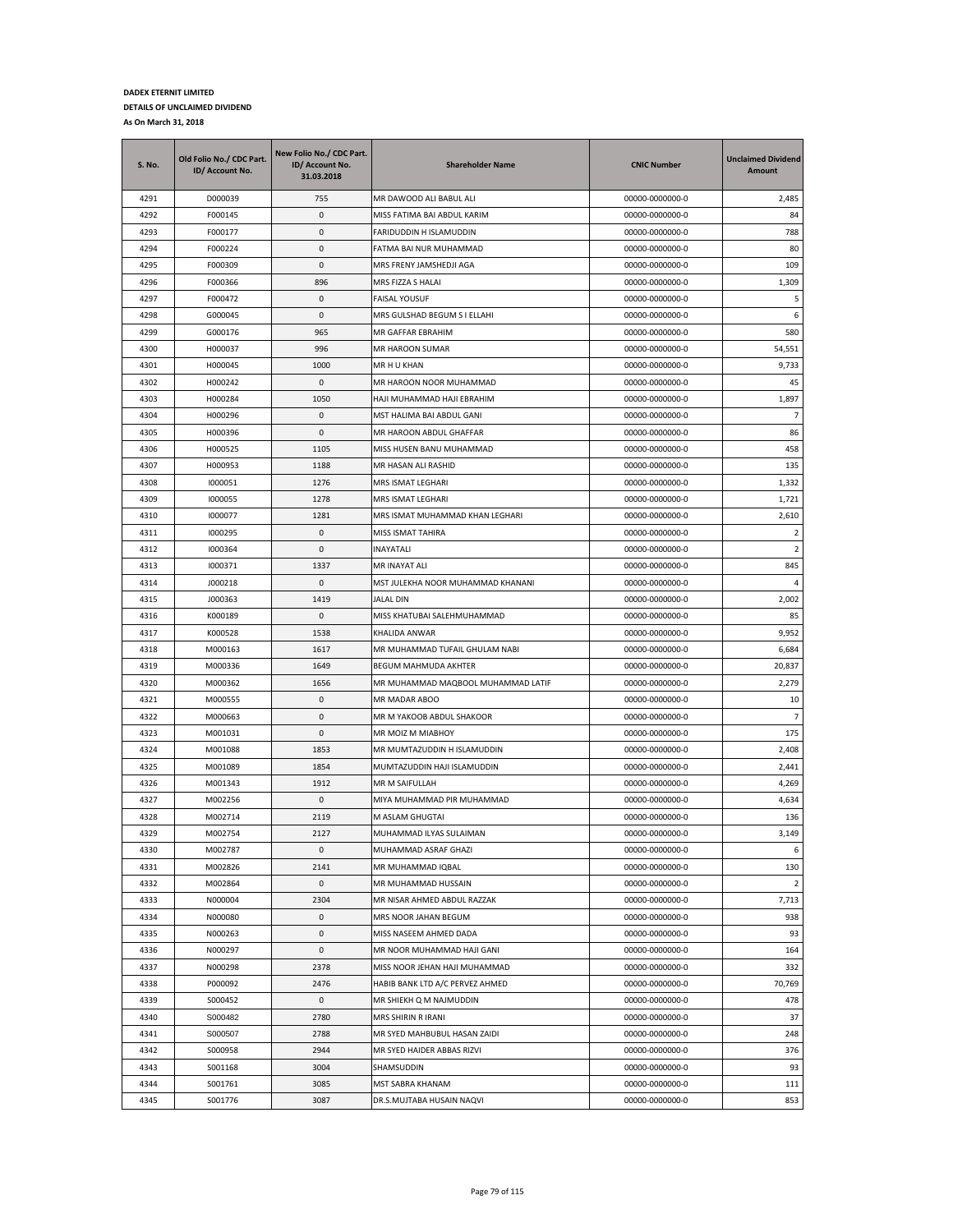| S. No. | Old Folio No./ CDC Part.<br>ID/ Account No. | New Folio No./ CDC Part.<br>ID/ Account No.<br>31.03.2018 | <b>Shareholder Name</b>          | <b>CNIC Number</b> | <b>Unclaimed Dividend</b><br>Amount |
|--------|---------------------------------------------|-----------------------------------------------------------|----------------------------------|--------------------|-------------------------------------|
| 4346   | T000063                                     | 0                                                         | TAJDIN JAFFER VALLIANI           | 00000-0000000-0    | 4,417                               |
| 4347   | T000131                                     | 3207                                                      | MR TULSIRAM MAHADAVE DUBTE       | 00000-0000000-0    | 10,447                              |
| 4348   | Z000150                                     | 0                                                         | MISS ZOHRA NOORMUHAMMAD          | 00000-0000000-0    | 19                                  |
| 4349   | Z000151                                     | 3355                                                      | MISS ZEBUN NOOR MUHAMMAD         | 00000-0000000-0    | 1,268                               |
| 4350   | A000429                                     | 96                                                        | MR AZHAR NASIM                   | 00000-0000000-0    | 3,199                               |
| 4351   | A000583                                     | 141                                                       | MR ALA UD DIN                    | 00000-0000000-0    | 7,310                               |
| 4352   | A000668                                     | 162                                                       | MR ALAMDAR HUSEIN KAZMI          | 00000-0000000-0    | 486                                 |
| 4353   | A000897                                     | 212                                                       | MISS AMINA OSMAN                 | 00000-0000000-0    | 106                                 |
| 4354   | A000898                                     | 213                                                       | MR ABDUL SHAKOOR HAJI HUSSAIN    | 00000-0000000-0    | 99                                  |
| 4355   | A000899                                     | 214                                                       | MR ABDULLAH HAJI HUSSAIN         | 00000-0000000-0    | 6,518                               |
| 4356   | A001017                                     | 0                                                         | MRS AMINA HAJI HABIB             | 00000-0000000-0    | 5                                   |
| 4357   | A001094                                     | 257                                                       | MRS AMINA YOUSFALI               | 00000-0000000-0    | 2,632                               |
| 4358   | A002895                                     | 543                                                       | MST AYESHA BIBI                  | 00000-0000000-0    | 2,723                               |
| 4359   | A002986                                     | 557                                                       | ABDUL RAUF                       | 00000-0000000-0    | 66                                  |
| 4360   | F000051                                     | 821                                                       | MR FAZAL REHMAN                  | 00000-0000000-0    | 12,990                              |
| 4361   | F000405                                     | 0                                                         | FEROZA                           | 00000-0000000-0    | 776                                 |
| 4362   | H000317                                     | 1060                                                      | MST HALIMA HAJI TAYOOB           | 00000-0000000-0    | 9,127                               |
| 4363   | H000427                                     | 0                                                         | HAJI ABDUL SATTAR H VALIMUHAMMAD | 00000-0000000-0    | 1,124                               |
| 4364   | H001057                                     | 1205                                                      | HASHIM                           | 00000-0000000-0    | 131                                 |
| 4365   | 1000004                                     | 1262                                                      | MR IQBAL AHMED SHIEKH            | 00000-0000000-0    | 16,979                              |
| 4366   | 1000194                                     | 1303                                                      | MR IQTIDAR GILANI                | 00000-0000000-0    | 1,588                               |
| 4367   | 1000270                                     | 1325                                                      | MR IBRAHIM ALLAHRAKHA            | 00000-0000000-0    | 27,422                              |
| 4368   | 1000378                                     | 1338                                                      | <b>IBRAHIM</b>                   | 00000-0000000-0    | 741                                 |
| 4369   | K000030                                     | 1442                                                      | MRS KAUSARI BEGUM M I AHMED      | 00000-0000000-0    | 253                                 |
| 4370   | K000536                                     | 0                                                         | MR K H MANDVIWALA                | 00000-0000000-0    | 2,159                               |
| 4371   | L000045                                     | 1569                                                      | MISS LYNETTE HOWELL              | 00000-0000000-0    | 5,246                               |
| 4372   | M000035                                     | 1585                                                      | MR MUHAMMAD JAFFER PIRBHAI       | 00000-0000000-0    | 2,669                               |
| 4373   | M000527                                     | 1703                                                      | MR MUHAMMAD HAJI HUSEIN          | 00000-0000000-0    | 103                                 |
| 4374   | M000539                                     | 1707                                                      | MOMINA MUHAMMAD                  | 00000-0000000-0    | 100                                 |
| 4375   | M000919                                     | 1803                                                      | MR MUHAMMAD SHAFI                | 00000-0000000-0    | 247                                 |
| 4376   | M001502                                     | 0                                                         | MR MOOSA ABBA                    | 00000-0000000-0    | 9                                   |
| 4377   | M001960                                     | 2026                                                      | MIAN ABDUL HAMID                 | 00000-0000000-0    | 4,092                               |
| 4378   | M002123                                     | 2041                                                      | MANZOOR HUSAIN                   | 00000-0000000-0    | 1,584                               |
| 4379   | M002351                                     | 2075                                                      | MUHAMMAD USMAN MEMON             | 00000-0000000-0    | 486                                 |
| 4380   | M002678                                     | 0                                                         | MALIK MUHAMMAD AFZAL             | 00000-0000000-0    | $\overline{2}$                      |
| 4381   | M002821                                     | 0                                                         | MUHAMMAD HANIF ABDUL REHMAN      | 00000-0000000-0    | 14                                  |
| 4382   | M002823                                     | 2140                                                      | MOOSA AHMED                      | 00000-0000000-0    | 1,067                               |
| 4383   | R000231                                     | 2558                                                      | MISS RAZIA FIDA HUSSAIN          | 00000-0000000-0    | 1,180                               |
| 4384   | R000269                                     | 2569                                                      | MR RAHIMTULLAH SAYANI            | 00000-0000000-0    | 3,111                               |
| 4385   | R000638                                     | 2626                                                      | MR RASHIDA                       | 00000-0000000-0    | 256                                 |
| 4386   | S000041                                     | 2659                                                      | MR S IMDADALI QURESHI            | 00000-0000000-0    | 9,991                               |
| 4387   | S000106                                     | 2674                                                      | MRS SARA MAHOMEDI                | 00000-0000000-0    | 285                                 |
| 4388   | S000294                                     | 0                                                         | MRS SHAKILA BEGUM                | 00000-0000000-0    | 78                                  |
| 4389   | S000359                                     | 0                                                         | MR SATTAR HAJI VALIMUHAMMAD      | 00000-0000000-0    | 101                                 |
| 4390   | S001538                                     | 0                                                         | MR SHAUKAT ALI H MERCHANT        | 00000-0000000-0    | 282                                 |
| 4391   | S001799                                     | 3092                                                      | SHAIKH YUSUF                     | 00000-0000000-0    | 256                                 |
| 4392   | T000171                                     | 0                                                         | TAUFIQUE HABIB                   | 00000-0000000-0    | 1,353                               |
| 4393   | T000196                                     | 3214                                                      | MRS TALAT AHMED                  | 00000-0000000-0    | 6,439                               |
| 4394   | W000024                                     | 0                                                         | MR WALI MUHAMMAD JAMAL           | 00000-0000000-0    | 1,254                               |
| 4395   | W000027                                     | 3262                                                      | MR WAHID ALI MUHAMMAD            | 00000-0000000-0    | 245                                 |
| 4396   | Y000171                                     | 0                                                         | MR YUSUF ALI                     | 00000-0000000-0    | 5                                   |
| 4397   | Z000500                                     | 0                                                         | MR ZAFAR IQBAL SHIEKH            | 00000-0000000-0    | 946                                 |
| 4398   | Z000580                                     | 3437                                                      | MR ZAKAULLAH                     | 00000-0000000-0    | 1,031                               |
| 4399   | Z000678                                     | 3448                                                      | MST ZUBAIDA                      | 00000-0000000-0    | 484                                 |
| 4400   | A000091                                     | 16                                                        | MR ALIMUHAMMAD H MUHAMMAD        | 00000-0000000-0    | 2,166                               |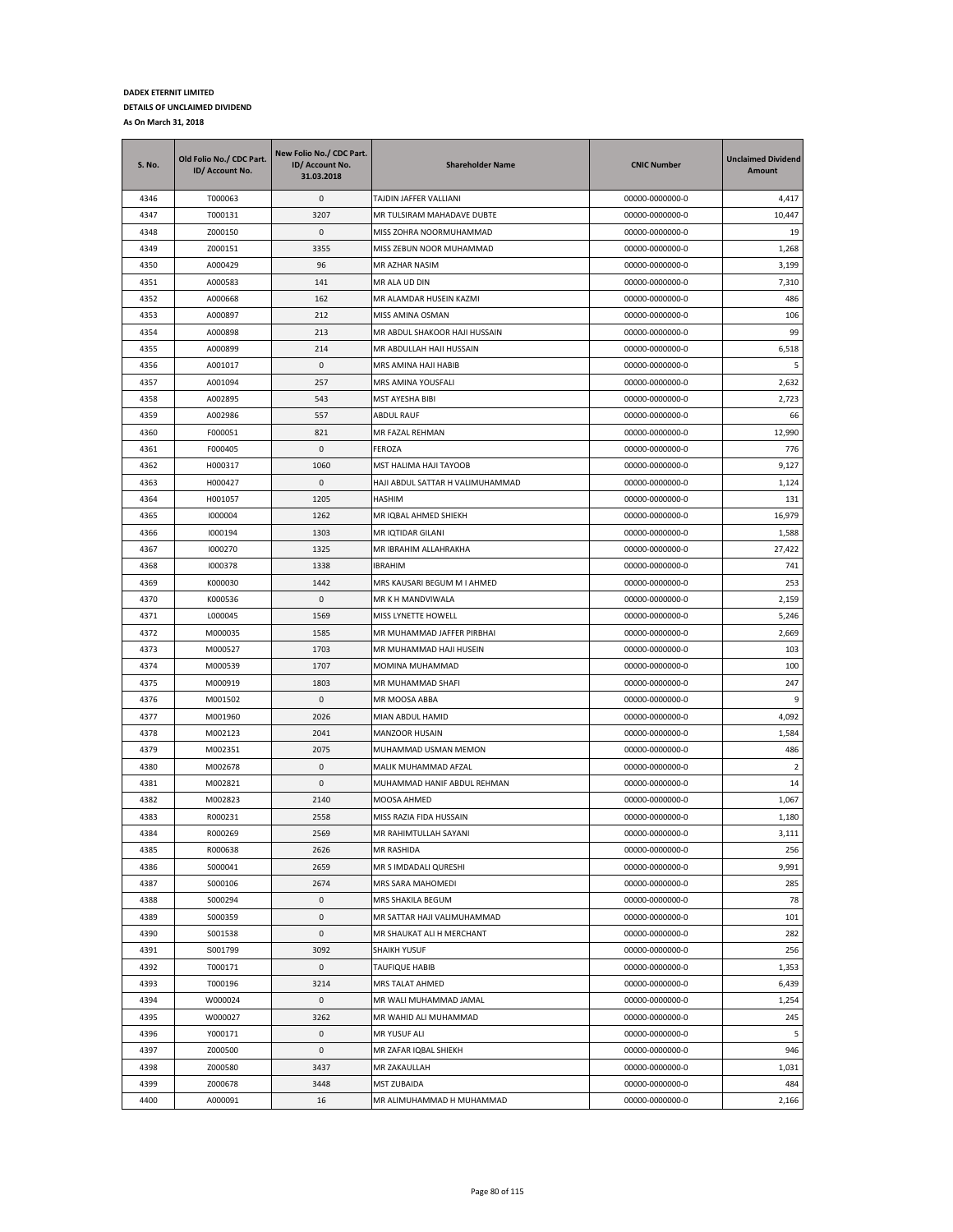| <b>S. No.</b> | Old Folio No./ CDC Part.<br>ID/ Account No. | New Folio No./ CDC Part.<br>ID/ Account No.<br>31.03.2018 | <b>Shareholder Name</b>                    | <b>CNIC Number</b>                 | <b>Unclaimed Dividend</b><br><b>Amount</b> |
|---------------|---------------------------------------------|-----------------------------------------------------------|--------------------------------------------|------------------------------------|--------------------------------------------|
| 4401          | A000273                                     | 58                                                        | MR A AZIZ RAHEMTULLAH                      | 00000-0000000-0                    | 114                                        |
| 4402          | A000536                                     | 0                                                         | MR AMEER ALI FAZLE HUSEN                   | 00000-0000000-0                    | $\overline{2}$                             |
| 4403          | A000676                                     | 165                                                       | MR ABDUL SATTAR HAJI NOOR MUHAMMAD         | 00000-0000000-0                    | 330                                        |
| 4404          | A000788                                     | 196                                                       | MR ABDUL AZIZ ALI MUHAMMAD                 | 00000-0000000-0                    | 143                                        |
| 4405          | A000823                                     | 203                                                       | MR AKBER ALI HASSANALLY                    | 00000-0000000-0                    | 5,827                                      |
| 4406          | A000865                                     | 0                                                         | ABDUL RAZAK ALIMUHAMMAD                    | 00000-0000000-0                    | 13                                         |
| 4407          | A000866                                     | 0                                                         | AMINA HUSSAIN                              | 00000-0000000-0                    | 469                                        |
| 4408          | A001020                                     | 239                                                       | MRS ASMABAI HASANALI                       | 00000-0000000-0                    | 77                                         |
| 4409          | A001108                                     | 260                                                       | MR ABDUL HAMID BAWANY                      | 00000-0000000-0                    | 418                                        |
| 4410          | A001447                                     | 0                                                         | MISS ALQAB BEGUM RAHEMTULLAH               | 00000-0000000-0                    | 390                                        |
| 4411          | A001591                                     | 352                                                       | MR ALIMUHAMMAD UMER                        | 00000-0000000-0                    | 234                                        |
| 4412          | A001615                                     | 358                                                       | MR AYOOB SULEMAN                           | 00000-0000000-0                    | 130                                        |
| 4413          | A001688                                     | 372                                                       | MR ABDUL HAMID                             | 00000-0000000-0                    | 240                                        |
| 4414          | A001795                                     | 0                                                         | MR ADAM YAKUB                              | 00000-0000000-0                    | 8                                          |
| 4415          | A002628                                     | 512                                                       | MR ABDUL SATTAR MUHAMMAD                   | 00000-0000000-0                    | 105                                        |
| 4416          | A002848                                     | 0                                                         | MR ASHFAQ AHMED                            | 00000-0000000-0                    | 56                                         |
| 4417          | A002856                                     | 536                                                       | MR ABDUL SATTAR ABDUL KARIM TOLA           | 00000-0000000-0                    | 190                                        |
| 4418          | A002905                                     | 0                                                         | MR ABDUR RAOOF SHAHZADA                    | 00000-0000000-0                    | 151                                        |
| 4419          | A002916                                     | 544                                                       | MR ABDUL WAHID MUHAMMAD                    | 00000-0000000-0                    | 435                                        |
| 4420          | A002945                                     | 0                                                         | MR ABDUL SATTAR                            | 00000-0000000-0                    | 1                                          |
| 4421          | A002975                                     | 552                                                       | AHMED ALI MEMON                            | 00000-0000000-0                    | 125                                        |
| 4422          | A003061                                     | 573                                                       | AMREEN GUL                                 | 00000-0000000-0                    | 9,924                                      |
| 4423          | A003108                                     | 0                                                         | AL AMIN ABDUL KARIM                        | 00000-0000000-0                    | 22                                         |
| 4424          | E000039                                     | 785                                                       | MR EBRAHIM HAJI NOORMUHAMMAD               | 00000-0000000-0                    | 323                                        |
| 4425          | F000076<br>F000178                          | 832<br>0                                                  | MRS FEROZA MALIK MUHAMMAD BASHIR           | 00000-0000000-0                    | 20,036                                     |
| 4426<br>4427  | F000228                                     | 874                                                       | MRS FRENY JAMSHEDJI AGA<br>MISS FATMA OMER | 00000-0000000-0<br>00000-0000000-0 | 38<br>237                                  |
| 4428          | F000283                                     | 885                                                       | MISS FIZEH HAJI CHATTA                     | 00000-0000000-0                    | 454                                        |
| 4429          | F000488                                     | 0                                                         | DR FAROOQ AHMED SHAH                       | 00000-0000000-0                    | 3                                          |
| 4430          | G000274                                     | 0                                                         | MR GHULAM MUHAMMAD                         | 00000-0000000-0                    | 5                                          |
| 4431          | H000027                                     | 992                                                       | HAJI ABDOOLA H T MUHAMMAD                  | 00000-0000000-0                    | 59,437                                     |
| 4432          | H000398                                     | 1078                                                      | MISS HANIFA OMER                           | 00000-0000000-0                    | 236                                        |
| 4433          | H000465                                     | 0                                                         | MST HURBAI SULEMAN                         | 00000-0000000-0                    | 17                                         |
| 4434          | H000516                                     | 1103                                                      | MST HANIFA ALI MUHAMMAD                    | 00000-0000000-0                    | 228                                        |
| 4435          | H000517                                     | 1104                                                      | MR HAROON OMER                             | 00000-0000000-0                    | 2,002                                      |
| 4436          | H000540                                     | 0                                                         | MR HABIB TAR MUHAMMAD                      | 00000-0000000-0                    | $\overline{2}$                             |
| 4437          | H000739                                     | 1158                                                      | HAJI NOOR MUHAMMAD                         | 00000-0000000-0                    | 303                                        |
| 4438          | H001034                                     | $\mathbf{0}$                                              | HABIB ALI MUHAMMAD DINA                    | 00000-0000000-0                    | 9                                          |
| 4439          | H001093                                     | $\mathbf{0}$                                              | <b>BAI HUMERA DADA</b>                     | 00000-0000000-0                    | 10                                         |
| 4440          | H001165                                     | 0                                                         | HAMID ASHIR HAMIRANI                       | 00000-0000000-0                    | 114                                        |
| 4441          | 1000090                                     | 0                                                         | MR IQBAL ALAM MUHAMMAD YUSUF               | 00000-0000000-0                    | 639                                        |
| 4442          | 1000114                                     | $\pmb{0}$                                                 | MR ISMAIL SULEMAN                          | 00000-0000000-0                    | 54,750                                     |
| 4443          | J000364                                     | 0                                                         | <b>JAVED IFTIKHAR</b>                      | 00000-0000000-0                    | 1,757                                      |
| 4444          | J000367                                     | 0                                                         | MR JAFFER ALI MUHAMMAD                     | 00000-0000000-0                    | 1,441                                      |
| 4445          | K000150                                     | 0                                                         | MISS KHATIJA ALIMUHAMMAD                   | 00000-0000000-0                    | 13                                         |
| 4446          | K000311                                     | 1508                                                      | KHATIJA OSMAN                              | 00000-0000000-0                    | 244                                        |
| 4447          | K000490                                     | 1533                                                      | MR KHALIFA ALLAUDDIN                       | 00000-0000000-0                    | 148                                        |
| 4448          | K000534                                     | 1540                                                      | MRS KHALIDA A YONUS                        | 00000-0000000-0                    | 108                                        |
| 4449          | K000642                                     | 0                                                         | MR KHALIL AHMED MALIK                      | 00000-0000000-0                    | 385                                        |
| 4450          | L000018                                     | 1567                                                      | MRS LAIKAN NISA S MUHAMMAD ASHFAQ          | 00000-0000000-0                    | 200                                        |
| 4451          | M000374                                     | $\pmb{0}$                                                 | MR MUHAMMAD JAFFER                         | 00000-0000000-0                    | 302                                        |
| 4452          | M001095                                     | 1858                                                      | MRS MUHAMMAD KHALIL KHAN                   | 00000-0000000-0                    | 13,024                                     |
| 4453          | M001199                                     | 1881                                                      | MR MUHAMMAD IBRAHIM                        | 00000-0000000-0                    | 221                                        |
| 4454          | M001616                                     | 1970                                                      | MR MAHBOOB HAROON                          | 00000-0000000-0                    | 196                                        |
| 4455          | M001697                                     | 0                                                         | MR MUHAMMAD UMER MUHAMMAD YOUSUF           | 00000-0000000-0                    | $\overline{2}$                             |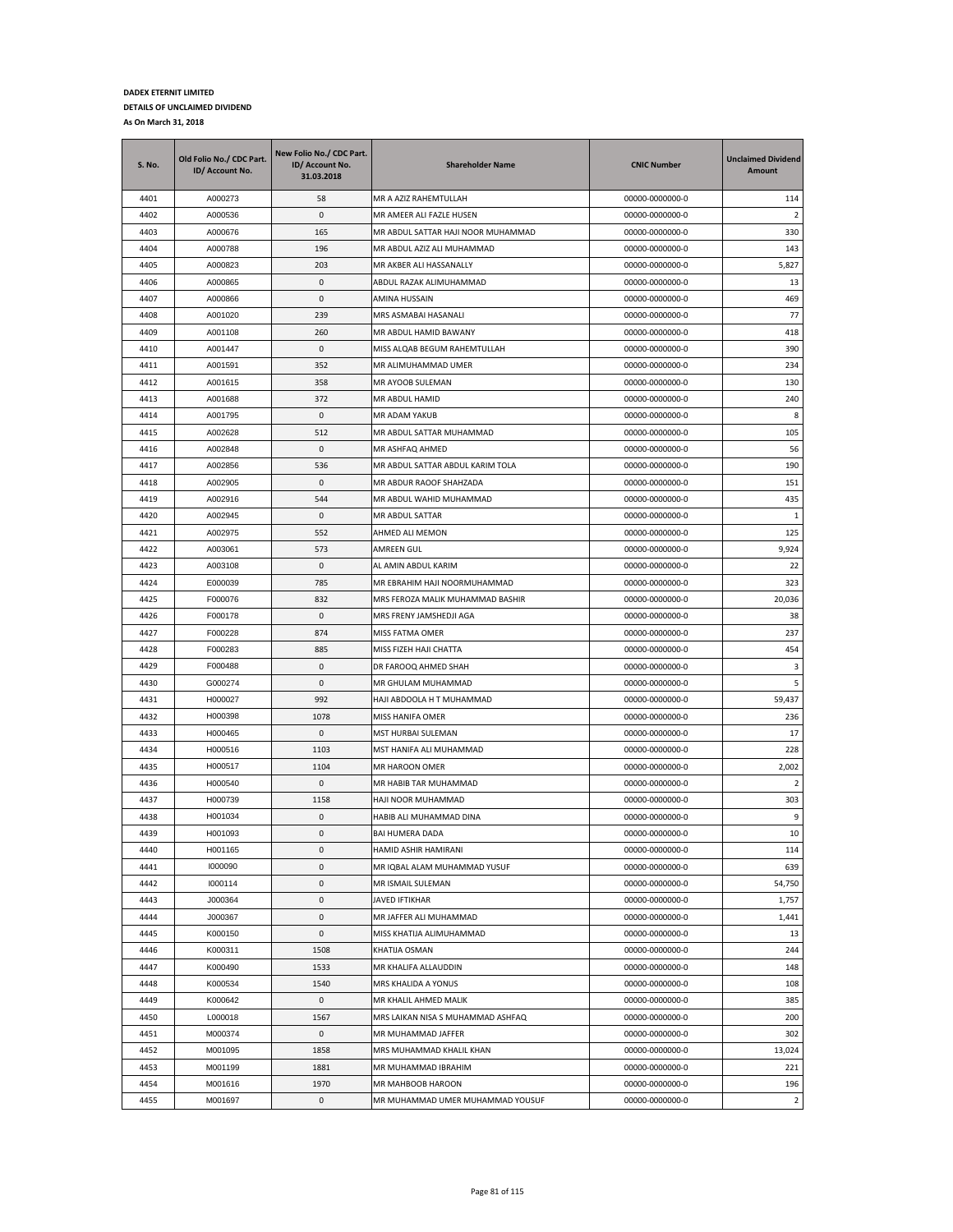| S. No. | Old Folio No./ CDC Part.<br>ID/ Account No. | New Folio No./ CDC Part.<br>ID/ Account No.<br>31.03.2018 | <b>Shareholder Name</b>           | <b>CNIC Number</b> | <b>Unclaimed Dividend</b><br><b>Amount</b> |
|--------|---------------------------------------------|-----------------------------------------------------------|-----------------------------------|--------------------|--------------------------------------------|
| 4456   | M001798                                     | 1995                                                      | MR M AFZAL MUNIF                  | 00000-0000000-0    | 3,432                                      |
| 4457   | M002697                                     | 2116                                                      | MUHAMMAD RAFIQUE                  | 00000-0000000-0    | 342                                        |
| 4458   | M002707                                     | 0                                                         | MEHDI MUHAMMAD PANJWANI           | 00000-0000000-0    | 1                                          |
| 4459   | M002716                                     | 2120                                                      | MUHAMMAD ISMAIL                   | 00000-0000000-0    | 3,007                                      |
| 4460   | M002799                                     | 0                                                         | MUHAMMAD ZIKER                    | 00000-0000000-0    | 31                                         |
| 4461   | M002815                                     | 2135                                                      | MUHAMMAD YOUSUF ABDULLAH BUMBAIYA | 00000-0000000-0    | 78                                         |
| 4462   | M002816                                     | 2136                                                      | MUHAMMAD ANEES                    | 00000-0000000-0    | 244                                        |
| 4463   | M002832                                     | 0                                                         | MUHAMMAD HUSSAIN                  | 00000-0000000-0    | $\overline{2}$                             |
| 4464   | M002863                                     | 2151                                                      | MR MUHAMMAD SALIM M UMAR          | 00000-0000000-0    | 133                                        |
| 4465   | M002865                                     | 0                                                         | MR MUHAMMAD SALEEM                | 00000-0000000-0    | 10                                         |
| 4466   | M002873                                     | 2155                                                      | MR MUHAMMAD YOUNUS KHATRI         | 00000-0000000-0    | 116                                        |
| 4467   | M002903                                     | 0                                                         | MEMOONA                           | 00000-0000000-0    | 25                                         |
| 4468   | M002953                                     | 0                                                         | MR MUHAMMAD ANWAR                 | 00000-0000000-0    | 385                                        |
| 4469   | M002974                                     | 0                                                         | MR MUHAMMAD S REHMAN              | 00000-0000000-0    | 269                                        |
| 4470   | M002999                                     | 2172                                                      | MR MUKHTAR HAIDER                 | 00000-0000000-0    | 101                                        |
| 4471   | M002751A                                    | 0                                                         | MUHAMMAD RAFIQ HAJI HUSSIAN       | 00000-0000000-0    | 31                                         |
| 4472   | N000516                                     | 0                                                         | NARGIS BANOO                      | 00000-0000000-0    | 1,266                                      |
| 4473   | N000544                                     | 2415                                                      | NUZHAT BANO TALIB                 | 00000-0000000-0    | 11,049                                     |
| 4474   | N000594                                     | 2424                                                      | THE NAZIR OF SIND HIGH COURT      | 00000-0000000-0    | 3,415                                      |
| 4475   | R000327                                     | 0                                                         | MISS RAHIMA ADAM                  | 00000-0000000-0    | 23                                         |
| 4476   | R000634                                     | 0                                                         | MISS RUBINA ISSA                  | 00000-0000000-0    | 3                                          |
| 4477   | S000233                                     | 0                                                         | MR SHAUKAT ALI SH MD HUSEIN       | 00000-0000000-0    | 2                                          |
| 4478   | S000471                                     | 0                                                         | MISS SALMA ALI MUHAMMAD           | 00000-0000000-0    | 13                                         |
| 4479   | S000641                                     | 0                                                         | MR SEBASTIAN XAVIER MONTEIRO      | 00000-0000000-0    | 1,026                                      |
| 4480   | S001148                                     | 0                                                         | SYED ALI QUADRY                   | 00000-0000000-0    | 20                                         |
| 4481   | S001181                                     | 3007                                                      | MR SAIFUDDIN ALI BHAI             | 00000-0000000-0    | 115                                        |
| 4482   | S001705                                     | 3073                                                      | SHAFIQ MALIK                      | 00000-0000000-0    | 3,750                                      |
| 4483   | S001863                                     | 0                                                         | MR SHABBIR HUSSAIN                | 00000-0000000-0    | 779                                        |
| 4484   | U000007                                     | 3227                                                      | MRS UM KALSOOM ASLAM              | 00000-0000000-0    | 4,995                                      |
| 4485   | U000087                                     | 3246                                                      | MR UMER HAYAT                     | 00000-0000000-0    | 249                                        |
| 4486   | W000035                                     | 0                                                         | MR WAHEDUDDIN SHUJAUDDIN          | 00000-0000000-0    | 152                                        |
| 4487   | W000071                                     | 3269                                                      | WAZIR ALI J PIRWANI               | 00000-0000000-0    | 133                                        |
| 4488   | Y000290                                     | 3315                                                      | MISS YASMEEN                      | 00000-0000000-0    | 373                                        |
| 4489   | Z000067                                     | 3335                                                      | ZAFAR AFTAB                       | 00000-0000000-0    | 23,363                                     |
| 4490   | Z000171                                     | 3361                                                      | MISS ZOHRA ZABIN                  | 00000-0000000-0    | 401                                        |
| 4491   | Z000210                                     | 3370                                                      | MRS ZOHRA BEE                     | 00000-0000000-0    | 206                                        |
| 4492   | Z000709                                     | 0                                                         | MISS ZUBEDA ISMAIL                | 00000-0000000-0    | 2,452                                      |
| 4493   | A000137                                     | 26                                                        | MR AHMED EBRAHIM                  | 00000-0000000-0    | 22,755                                     |
| 4494   | A000163                                     | 34                                                        | MR ABDUL HAFIZ RAZA               | 00000-0000000-0    | 1,755                                      |
| 4495   | A000170                                     | 37                                                        | MR ABDUL GAFFAR                   | 00000-0000000-0    | 1,463                                      |
| 4496   | A000937                                     | 0                                                         | CH ABDUL WAHID                    | 00000-0000000-0    | 54                                         |
| 4497   | A001975                                     | 413                                                       | MRS ANWAR MALIK                   | 00000-0000000-0    | 5,855                                      |
| 4498   | A002031                                     | 421                                                       | (MISS) AMNA M NANDWANI            | 00000-0000000-0    | 2,020                                      |
| 4499   | A002438                                     | 479                                                       | MR ABDUL AZIZ ESMAIL              | 00000-0000000-0    | 402                                        |
| 4500   | A002606                                     | 0                                                         | MAJOR ABDUL MAJID DARAI           | 00000-0000000-0    | 374                                        |
| 4501   | A002610                                     | 0                                                         | ANIS RAZAK                        | 00000-0000000-0    | 406                                        |
| 4502   | A002766                                     | 0                                                         | MR ABDUL WAHID                    | 00000-0000000-0    | 14                                         |
| 4503   | A002881                                     | 540                                                       | ABDUL SATTAR                      | 00000-0000000-0    | 229                                        |
| 4504   | A002925                                     | 545                                                       | A SATTAR HAJI ADAM                | 00000-0000000-0    | 9,429                                      |
| 4505   | A002979                                     | 0                                                         | AKHLAQ AHMED                      | 00000-0000000-0    | 125                                        |
| 4506   | A003073                                     | 577                                                       | AMEENA OSMAN                      | 00000-0000000-0    | 1,573                                      |
| 4507   | A003074                                     | 0                                                         | MR ABDUL HAMEED                   | 00000-0000000-0    | 741                                        |
| 4508   | A003088                                     | 0                                                         | MR ABDUL AZIZ                     | 00000-0000000-0    | 1,146                                      |
| 4509   | A003091                                     | 580                                                       | ABDUL SATTAR                      | 00000-0000000-0    | 390                                        |
| 4510   | A003093                                     | 581                                                       | MR ASLAM HAROON                   | 00000-0000000-0    | 951                                        |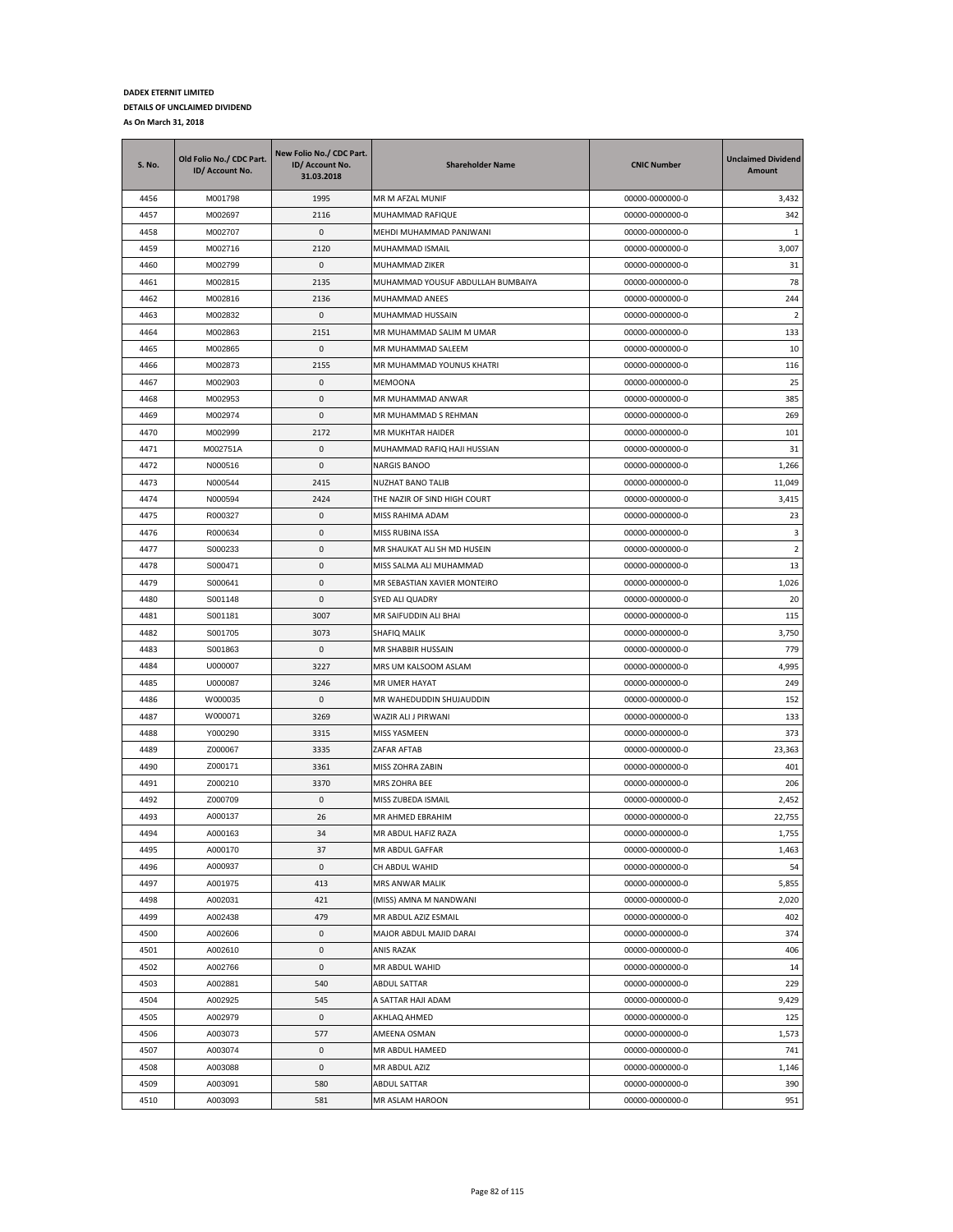| S. No.       | Old Folio No./ CDC Part.<br>ID/ Account No. | New Folio No./ CDC Part.<br>ID/ Account No.<br>31.03.2018 | <b>Shareholder Name</b>                          | <b>CNIC Number</b>                 | <b>Unclaimed Dividend</b><br>Amount |
|--------------|---------------------------------------------|-----------------------------------------------------------|--------------------------------------------------|------------------------------------|-------------------------------------|
| 4511         | A003161                                     | 591                                                       | MR A AZIZ MOON                                   | 00000-0000000-0                    | 165                                 |
| 4512         | A003168                                     | 0                                                         | ALMAS                                            | 00000-0000000-0                    | 581                                 |
| 4513         | B000215                                     | 0                                                         | <b>BILQUIS JEHAN</b>                             | 00000-0000000-0                    | 120                                 |
| 4514         | B000260                                     | 0                                                         | MR BABER                                         | 00000-0000000-0                    | 385                                 |
| 4515         | C000049                                     | 0                                                         | MR CASSIM                                        | 00000-0000000-0                    | 1,100                               |
| 4516         | D000085                                     | 773                                                       | MR DAWOOD ABDUL RAZAK                            | 00000-0000000-0                    | 589                                 |
| 4517         | F000482                                     | 0                                                         | MR FEROZ UDDIN AHMED                             | 00000-0000000-0                    | 349                                 |
| 4518         | H000710                                     | 1146                                                      | MR HAMEED AHMED                                  | 00000-0000000-0                    | 205                                 |
| 4519         | H000969                                     | 1190                                                      | <b>HUSSAIN MOOSA</b>                             | 00000-0000000-0                    | 258                                 |
| 4520         | 1000362                                     | 0                                                         | MR IQBAL M KADWANI                               | 00000-0000000-0                    | 637                                 |
| 4521         | M000923                                     | 1805                                                      | MR MAZHAR SALEEM FAZAL REHMAN                    | 00000-0000000-0                    | 3,047                               |
| 4522         | M001078                                     | 1849                                                      | MR MAQSOODUL HASAN                               | 00000-0000000-0                    | 5,044                               |
| 4523         | M001086                                     | 1852                                                      | MR MUHAMMAD YUSUF BACHOO GOAWALA                 | 00000-0000000-0                    | 29,990                              |
| 4524         | M001712                                     | 0                                                         | MISS MUMTAZ A RAZAK                              | 00000-0000000-0                    | 18                                  |
| 4525         | M001933                                     | 2020                                                      | MR MUHAMMAD JAMIL AKHTER                         | 00000-0000000-0                    | 4,642                               |
| 4526         | M002532                                     | 0                                                         | MUHAMMAD ANWAR                                   | 00000-0000000-0                    | 31                                  |
| 4527         | M002589                                     | 0                                                         | MRS MEHRA S KHURSIGARA                           | 00000-0000000-0                    | 1                                   |
| 4528         | M002778                                     | 2128                                                      | MAIMOONA M FAROOQ                                | 00000-0000000-0                    | 6,304                               |
| 4529         | M002919                                     | 2160                                                      | MR MUHAMMAD RAFIQUE LADHA                        | 00000-0000000-0                    | 55                                  |
| 4530         | M003018                                     | 2177                                                      | MR MUHAMMAD HANIF ABDUL SATTAR                   | 00000-0000000-0                    | 126                                 |
| 4531         | M003045                                     | 0                                                         | MR MUHAMMAD ANWER EBRAHIM                        | 00000-0000000-0                    | 18                                  |
| 4532         | M003064                                     | 0                                                         | MR MUHAMMAD TAUFIQ                               | 00000-0000000-0                    | 29                                  |
| 4533         | N000142                                     | 0                                                         | DR NAJIB KHAN                                    | 00000-0000000-0                    | 798                                 |
| 4534         | N000596                                     | 0                                                         | MR NASIR EBRAHIM                                 | 00000-0000000-0                    | 275                                 |
| 4535         | N000606                                     | 0                                                         | NARGIS SULTANA                                   | 00000-0000000-0                    | 110                                 |
| 4536         | Q000027                                     | 0                                                         | MR QASIM YAQUB                                   | 00000-0000000-0                    | $\mathbf{1}$                        |
| 4537         | Q000063                                     | 2507                                                      | MISS QURATUL AIN SABIHA                          | 00000-0000000-0                    | 7,971                               |
| 4538         | R000105<br>R000632                          | 2531                                                      | MAJOR RANA MUHAMMAD YUNUS                        | 00000-0000000-0                    | 860                                 |
| 4539<br>4540 |                                             | 2625<br>2631                                              | <b>RUKIA BAI</b>                                 | 00000-0000000-0                    | 2,273                               |
| 4541         | R000659                                     | 0                                                         | RAHEELA IMRAN                                    | 00000-0000000-0                    | 2,872<br>18                         |
| 4542         | S000554<br>S000969                          | 2947                                                      | MR SULEMAN ABDUL GANI BAWA<br>MR SYED NASIR RAZA | 00000-0000000-0<br>00000-0000000-0 | 242                                 |
| 4543         | S001114                                     | 2993                                                      | MRS SHAHJEHAN BEGUM QUDDUSI                      | 00000-0000000-0                    | 21,804                              |
| 4544         | S001710                                     | 3074                                                      | SHAMS ATIQUR REHMAN                              | 00000-0000000-0                    | 3,870                               |
| 4545         | S001794                                     | 3091                                                      | SHAHNAZ BEGUM                                    | 00000-0000000-0                    | 8,737                               |
| 4546         | T000014                                     | 0                                                         | MRS TEHMINA FEROZ MIRZA                          | 00000-0000000-0                    | 21                                  |
| 4547         | U000080                                     | 3244                                                      | UMAR SHAFI                                       | 00000-0000000-0                    | 3,517                               |
| 4548         | U000083                                     | 0                                                         | MR USMAN DAROOWALA                               | 00000-0000000-0                    | 3                                   |
| 4549         | Y000191                                     | 3305                                                      | MR YAQUB ALI KHAN                                | 00000-0000000-0                    | 7,031                               |
| 4550         | Y000220                                     | 3307                                                      | MR YASEEN A SATTAR                               | 00000-0000000-0                    | 1,431                               |
| 4551         | Z000444                                     | 0                                                         | MISS ZAIBUNNISA H RAHEMTULLAH                    | 00000-0000000-0                    | 15                                  |
| 4552         | Z000446                                     | $\pmb{0}$                                                 | MRS ZAINAB MUHAMMAD SIDDIK                       | 00000-0000000-0                    | 18                                  |
| 4553         | Z000447                                     | 0                                                         | MR ZIKAR M SIDDIK                                | 00000-0000000-0                    | 18                                  |
| 4554         | Z000704                                     | 3450                                                      | MST ZEENAT CHOUDHRY                              | 00000-0000000-0                    | 6,192                               |
| 4555         | A000304                                     | 69                                                        | MISS AZRA Z SHAIKH                               | 00000-0000000-0                    | 15,740                              |
| 4556         | A002425                                     | 0                                                         | MR ABBASBHAI FIDA HUSEIN NASIR                   | 00000-0000000-0                    | $\overline{2}$                      |
| 4557         | A002718                                     | 517                                                       | MAJOR ASGHARI BEG                                | 00000-0000000-0                    | 1,924                               |
| 4558         | A002822                                     | 0                                                         | MR A GAFFAR                                      | 00000-0000000-0                    | 90                                  |
| 4559         | A002834                                     | 530                                                       | MR ATIK H PATEL                                  | 00000-0000000-0                    | 3,560                               |
| 4560         | A002846                                     | 0                                                         | MR ABDUL JABBAR RAHEMTULLAH                      | 00000-0000000-0                    | 6                                   |
| 4561         | A002872                                     | 537                                                       | ATIQU REHMAN                                     | 00000-0000000-0                    | 328                                 |
| 4562         | A002882                                     | 0                                                         | ABDUL REHMAN                                     | 00000-0000000-0                    | $\overline{2}$                      |
| 4563         | A002885                                     | 542                                                       | MR A SHAKOOR ESMAIL                              | 00000-0000000-0                    | 4,263                               |
| 4564         | A002943                                     | 0                                                         | A A KHANANI                                      | 00000-0000000-0                    | 67                                  |
| 4565         | A003016                                     | 560                                                       | A G CHMADIA                                      | 00000-0000000-0                    | 7,305                               |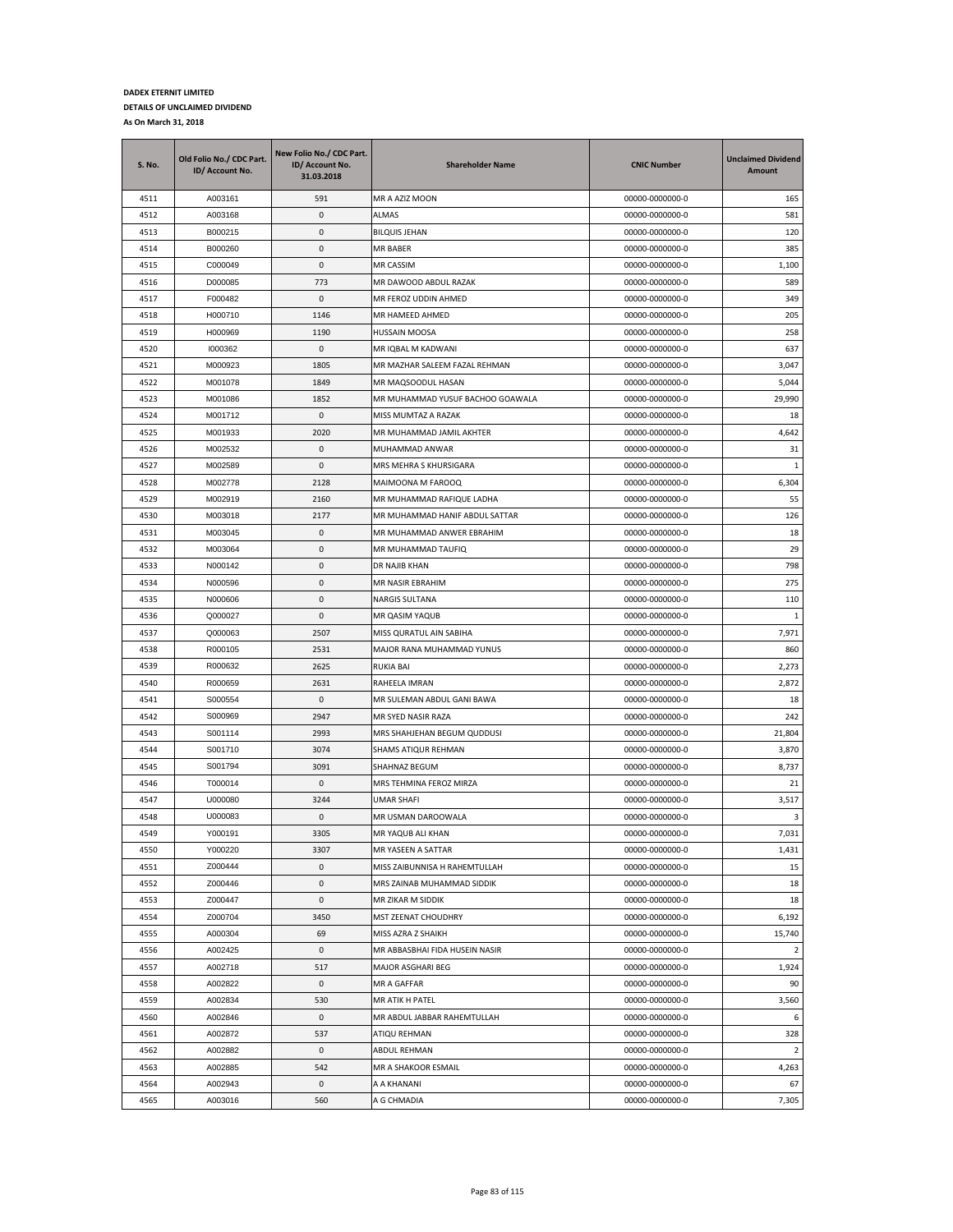| A003042<br>ARIF NIZAMI<br>4566<br>567<br>00000-0000000-0<br>28,879<br>4567<br>569<br>MRS AYESHA I VAID<br>4,748<br>A003046<br>00000-0000000-0<br>4568<br>A003048<br>570<br>MR ASLAM A LATIF<br>00000-0000000-0<br>246<br>C000025<br>4569<br>739<br>MR CH GHULAM RASUL<br>00000-0000000-0<br>58,171<br>4570<br>C000050<br>745<br>MRS CHANDRA GAJARIA<br>00000-0000000-0<br>1,699<br>4571<br>D000040<br>0<br>MR DHUNJI SHAW P PATEL<br>00000-0000000-0<br>1<br>473<br>4572<br>H000313<br>1058<br>HAJI NASIRUDDIN HAJI NOOR DIN<br>00000-0000000-0<br>4573<br>H000724<br>1150<br>00000-0000000-0<br>3,906<br>HAJI MUHAMMAD ISHAQ<br>4574<br>1152<br><b>HAJIYANI AIYSHA</b><br>567<br>H000726<br>00000-0000000-0<br>4575<br>H000746<br>0<br>HAJI IBRAHIM UMAR<br>1,206<br>00000-0000000-0<br>545<br>4576<br>H000765<br>1163<br>HAJI A SATTAR HAJI A REHMAN<br>00000-0000000-0<br>4577<br>H000869<br>1180<br>MR H M SHARIF<br>00000-0000000-0<br>8,212<br>4578<br>H000872<br>0<br>HAJI UMER DIN<br>00000-0000000-0<br>37<br>4579<br>1226<br>1,230<br>H001172<br>MST HALIMA BAI<br>00000-0000000-0<br>4580<br>1000457<br>0<br>ISRAR AHMED<br>00000-0000000-0<br>5<br>4581<br>1422<br>163<br>J000383<br>MR JAWED<br>00000-0000000-0<br>0<br>4582<br>K000388<br>MR K M IKRAM SQN LDR<br>00000-0000000-0<br>1,353<br>4583<br>K000612<br>1546<br>KAUSER ANIS<br>00000-0000000-0<br>22,714<br>4584<br>K000637<br>0<br>MRS KISHWAR SULTANA<br>00000-0000000-0<br>332<br>4585<br>1553<br>MR KASSIM YOUSUF OOMER JEE<br>K000663<br>00000-0000000-0<br>586<br>4586<br>381<br>M000228<br>1633<br>MRS MAMOONA FAZLE HAQ<br>00000-0000000-0<br>4587<br>M000474<br>MR MUHAMMAD SAEED ABDUR RAHIM<br>1684<br>00000-0000000-0<br>12,710<br>574<br>4588<br>M000640<br>1723<br>MR MIRZA ABDUL MABUD BEG<br>42101-2051625-7<br>4589<br>M000826<br>0<br>MRS MOHTLA D PATEL<br>00000-0000000-0<br>3<br>4590<br>M001068<br>1843<br>MR MUHAMMADDIN MIAN SAHIBDIN<br>00000-0000000-0<br>4,034<br>4591<br>M002740<br>0<br>97<br><b>MY UMER</b><br>00000-0000000-0<br>4592<br>MR MUHAMMAD AMIN PATEL<br>00000-0000000-0<br>24<br>M002858<br>2149<br>4593<br>0<br>361<br>M002909<br>MR M YOUSUF MUHAMMAD KOTHARI<br>00000-0000000-0<br>M002911<br>2159<br>4594<br>MR MUHAMMAD HUSSAIN DANDIYA<br>00000-0000000-0<br>508<br>2,427<br>4595<br>M003006<br>2174<br>MAJOR MAQBOOL AHMED<br>00000-0000000-0<br>4596<br>M003010<br>2175<br>MR MUHAMMAD YOUSUF<br>00000-0000000-0<br>304<br>4597<br>M003095<br>2184<br>MR MUHAMMAD RAFIQ MUNSHI<br>00000-0000000-0<br>131<br>4598<br>0<br>57<br>M003132<br>MUHAMMAD YOUSUF MUHAMMAD<br>00000-0000000-0<br>4599<br>M003141<br>2199<br>2,790<br>MAZHAR HUSSAIN<br>00000-0000000-0<br>4600<br>2313<br>14,575<br>N000047<br>MR NOORALLY ALLAHRAKHIA<br>00000-0000000-0<br>4601<br>N000617<br>2430<br>MR NASIR SHEHZAD<br>00000-0000000-0<br>121<br>P000063<br>4602<br>0<br>MR PERVEZ JAMSHEDJI LAHER<br>00000-0000000-0<br>16<br>4603<br>Q000055<br>2504<br>MRS QAMAR ANIS<br>00000-0000000-0<br>4,034<br>4604<br>Q000056<br>2505<br><b>QABILA KHATOON</b><br>00000-0000000-0<br>3,056<br>4605<br>R000578<br>2617<br>130<br>MST RAJ MAHAL BEGUM<br>00000-0000000-0<br>4606<br>R000593<br>0<br>RUKHSANA AFZAL<br>00000-0000000-0<br>29<br>4607<br>S000036<br>2657<br>MR SYED IMTIAZ ALI<br>00000-0000000-0<br>4,886<br>S000807<br>2892<br>MR SAIFUDDIN A LOTIA<br>00000-0000000-0<br>477<br>4608<br>2,921<br>4609<br>S001109<br>2989<br>MRS SIDDIQA ISMAIL DALVI<br>00000-0000000-0<br>4610<br>3015<br>00000-0000000-0<br>135<br>S001220<br>MRS SULTANA AHMED<br>4611<br>S001582<br>3056<br>SYED MUBASHIR HUSSAIN KIRMANI<br>00000-0000000-0<br>1,424<br>4612<br>S001605<br>3058<br>00000-0000000-0<br>386<br>SYED JAWED GILLANI<br>00000-0000000-0<br>18,641<br>4613<br>S001647<br>3064<br>MRS SUGHRA BEGUM<br>18,554<br>4614<br>S001682<br>3069<br>SOHAIL ANWAR MERCHANT<br>00000-0000000-0<br>3070<br>2,892<br>4615<br>S001683<br>SHAKIL ANWAR MERCHANT<br>00000-0000000-0<br>4616<br>S001685<br>0<br>00000-0000000-0<br>MISS SHAHEEN FATIMA<br>3<br>4617<br>S001727<br>0<br>00000-0000000-0<br>292<br>MRS SEEMEEN AHMED<br>4618<br>S001772<br>0<br>SHAMIM A ALLAHWALA<br>00000-0000000-0<br>21,213<br>4619<br>0<br>S001838<br>MR SHAHJEHAN<br>00000-0000000-0<br>35 | S. No. | Old Folio No./ CDC Part.<br>ID/ Account No. | New Folio No./ CDC Part.<br>ID/ Account No.<br>31.03.2018 | <b>Shareholder Name</b> | <b>CNIC Number</b> | <b>Unclaimed Dividend</b><br>Amount |
|----------------------------------------------------------------------------------------------------------------------------------------------------------------------------------------------------------------------------------------------------------------------------------------------------------------------------------------------------------------------------------------------------------------------------------------------------------------------------------------------------------------------------------------------------------------------------------------------------------------------------------------------------------------------------------------------------------------------------------------------------------------------------------------------------------------------------------------------------------------------------------------------------------------------------------------------------------------------------------------------------------------------------------------------------------------------------------------------------------------------------------------------------------------------------------------------------------------------------------------------------------------------------------------------------------------------------------------------------------------------------------------------------------------------------------------------------------------------------------------------------------------------------------------------------------------------------------------------------------------------------------------------------------------------------------------------------------------------------------------------------------------------------------------------------------------------------------------------------------------------------------------------------------------------------------------------------------------------------------------------------------------------------------------------------------------------------------------------------------------------------------------------------------------------------------------------------------------------------------------------------------------------------------------------------------------------------------------------------------------------------------------------------------------------------------------------------------------------------------------------------------------------------------------------------------------------------------------------------------------------------------------------------------------------------------------------------------------------------------------------------------------------------------------------------------------------------------------------------------------------------------------------------------------------------------------------------------------------------------------------------------------------------------------------------------------------------------------------------------------------------------------------------------------------------------------------------------------------------------------------------------------------------------------------------------------------------------------------------------------------------------------------------------------------------------------------------------------------------------------------------------------------------------------------------------------------------------------------------------------------------------------------------------------------------------------------------------------------------------------------------------------------------------------------------------------------------------------------------------------------------------------------------------------------------------------------------------------------------------------------------------------------------------------------------------------------------------------------------------------------------------------------------------------------------------------------------------------------------------------------------------------------------|--------|---------------------------------------------|-----------------------------------------------------------|-------------------------|--------------------|-------------------------------------|
|                                                                                                                                                                                                                                                                                                                                                                                                                                                                                                                                                                                                                                                                                                                                                                                                                                                                                                                                                                                                                                                                                                                                                                                                                                                                                                                                                                                                                                                                                                                                                                                                                                                                                                                                                                                                                                                                                                                                                                                                                                                                                                                                                                                                                                                                                                                                                                                                                                                                                                                                                                                                                                                                                                                                                                                                                                                                                                                                                                                                                                                                                                                                                                                                                                                                                                                                                                                                                                                                                                                                                                                                                                                                                                                                                                                                                                                                                                                                                                                                                                                                                                                                                                                                                                                                            |        |                                             |                                                           |                         |                    |                                     |
|                                                                                                                                                                                                                                                                                                                                                                                                                                                                                                                                                                                                                                                                                                                                                                                                                                                                                                                                                                                                                                                                                                                                                                                                                                                                                                                                                                                                                                                                                                                                                                                                                                                                                                                                                                                                                                                                                                                                                                                                                                                                                                                                                                                                                                                                                                                                                                                                                                                                                                                                                                                                                                                                                                                                                                                                                                                                                                                                                                                                                                                                                                                                                                                                                                                                                                                                                                                                                                                                                                                                                                                                                                                                                                                                                                                                                                                                                                                                                                                                                                                                                                                                                                                                                                                                            |        |                                             |                                                           |                         |                    |                                     |
|                                                                                                                                                                                                                                                                                                                                                                                                                                                                                                                                                                                                                                                                                                                                                                                                                                                                                                                                                                                                                                                                                                                                                                                                                                                                                                                                                                                                                                                                                                                                                                                                                                                                                                                                                                                                                                                                                                                                                                                                                                                                                                                                                                                                                                                                                                                                                                                                                                                                                                                                                                                                                                                                                                                                                                                                                                                                                                                                                                                                                                                                                                                                                                                                                                                                                                                                                                                                                                                                                                                                                                                                                                                                                                                                                                                                                                                                                                                                                                                                                                                                                                                                                                                                                                                                            |        |                                             |                                                           |                         |                    |                                     |
|                                                                                                                                                                                                                                                                                                                                                                                                                                                                                                                                                                                                                                                                                                                                                                                                                                                                                                                                                                                                                                                                                                                                                                                                                                                                                                                                                                                                                                                                                                                                                                                                                                                                                                                                                                                                                                                                                                                                                                                                                                                                                                                                                                                                                                                                                                                                                                                                                                                                                                                                                                                                                                                                                                                                                                                                                                                                                                                                                                                                                                                                                                                                                                                                                                                                                                                                                                                                                                                                                                                                                                                                                                                                                                                                                                                                                                                                                                                                                                                                                                                                                                                                                                                                                                                                            |        |                                             |                                                           |                         |                    |                                     |
|                                                                                                                                                                                                                                                                                                                                                                                                                                                                                                                                                                                                                                                                                                                                                                                                                                                                                                                                                                                                                                                                                                                                                                                                                                                                                                                                                                                                                                                                                                                                                                                                                                                                                                                                                                                                                                                                                                                                                                                                                                                                                                                                                                                                                                                                                                                                                                                                                                                                                                                                                                                                                                                                                                                                                                                                                                                                                                                                                                                                                                                                                                                                                                                                                                                                                                                                                                                                                                                                                                                                                                                                                                                                                                                                                                                                                                                                                                                                                                                                                                                                                                                                                                                                                                                                            |        |                                             |                                                           |                         |                    |                                     |
|                                                                                                                                                                                                                                                                                                                                                                                                                                                                                                                                                                                                                                                                                                                                                                                                                                                                                                                                                                                                                                                                                                                                                                                                                                                                                                                                                                                                                                                                                                                                                                                                                                                                                                                                                                                                                                                                                                                                                                                                                                                                                                                                                                                                                                                                                                                                                                                                                                                                                                                                                                                                                                                                                                                                                                                                                                                                                                                                                                                                                                                                                                                                                                                                                                                                                                                                                                                                                                                                                                                                                                                                                                                                                                                                                                                                                                                                                                                                                                                                                                                                                                                                                                                                                                                                            |        |                                             |                                                           |                         |                    |                                     |
|                                                                                                                                                                                                                                                                                                                                                                                                                                                                                                                                                                                                                                                                                                                                                                                                                                                                                                                                                                                                                                                                                                                                                                                                                                                                                                                                                                                                                                                                                                                                                                                                                                                                                                                                                                                                                                                                                                                                                                                                                                                                                                                                                                                                                                                                                                                                                                                                                                                                                                                                                                                                                                                                                                                                                                                                                                                                                                                                                                                                                                                                                                                                                                                                                                                                                                                                                                                                                                                                                                                                                                                                                                                                                                                                                                                                                                                                                                                                                                                                                                                                                                                                                                                                                                                                            |        |                                             |                                                           |                         |                    |                                     |
|                                                                                                                                                                                                                                                                                                                                                                                                                                                                                                                                                                                                                                                                                                                                                                                                                                                                                                                                                                                                                                                                                                                                                                                                                                                                                                                                                                                                                                                                                                                                                                                                                                                                                                                                                                                                                                                                                                                                                                                                                                                                                                                                                                                                                                                                                                                                                                                                                                                                                                                                                                                                                                                                                                                                                                                                                                                                                                                                                                                                                                                                                                                                                                                                                                                                                                                                                                                                                                                                                                                                                                                                                                                                                                                                                                                                                                                                                                                                                                                                                                                                                                                                                                                                                                                                            |        |                                             |                                                           |                         |                    |                                     |
|                                                                                                                                                                                                                                                                                                                                                                                                                                                                                                                                                                                                                                                                                                                                                                                                                                                                                                                                                                                                                                                                                                                                                                                                                                                                                                                                                                                                                                                                                                                                                                                                                                                                                                                                                                                                                                                                                                                                                                                                                                                                                                                                                                                                                                                                                                                                                                                                                                                                                                                                                                                                                                                                                                                                                                                                                                                                                                                                                                                                                                                                                                                                                                                                                                                                                                                                                                                                                                                                                                                                                                                                                                                                                                                                                                                                                                                                                                                                                                                                                                                                                                                                                                                                                                                                            |        |                                             |                                                           |                         |                    |                                     |
|                                                                                                                                                                                                                                                                                                                                                                                                                                                                                                                                                                                                                                                                                                                                                                                                                                                                                                                                                                                                                                                                                                                                                                                                                                                                                                                                                                                                                                                                                                                                                                                                                                                                                                                                                                                                                                                                                                                                                                                                                                                                                                                                                                                                                                                                                                                                                                                                                                                                                                                                                                                                                                                                                                                                                                                                                                                                                                                                                                                                                                                                                                                                                                                                                                                                                                                                                                                                                                                                                                                                                                                                                                                                                                                                                                                                                                                                                                                                                                                                                                                                                                                                                                                                                                                                            |        |                                             |                                                           |                         |                    |                                     |
|                                                                                                                                                                                                                                                                                                                                                                                                                                                                                                                                                                                                                                                                                                                                                                                                                                                                                                                                                                                                                                                                                                                                                                                                                                                                                                                                                                                                                                                                                                                                                                                                                                                                                                                                                                                                                                                                                                                                                                                                                                                                                                                                                                                                                                                                                                                                                                                                                                                                                                                                                                                                                                                                                                                                                                                                                                                                                                                                                                                                                                                                                                                                                                                                                                                                                                                                                                                                                                                                                                                                                                                                                                                                                                                                                                                                                                                                                                                                                                                                                                                                                                                                                                                                                                                                            |        |                                             |                                                           |                         |                    |                                     |
|                                                                                                                                                                                                                                                                                                                                                                                                                                                                                                                                                                                                                                                                                                                                                                                                                                                                                                                                                                                                                                                                                                                                                                                                                                                                                                                                                                                                                                                                                                                                                                                                                                                                                                                                                                                                                                                                                                                                                                                                                                                                                                                                                                                                                                                                                                                                                                                                                                                                                                                                                                                                                                                                                                                                                                                                                                                                                                                                                                                                                                                                                                                                                                                                                                                                                                                                                                                                                                                                                                                                                                                                                                                                                                                                                                                                                                                                                                                                                                                                                                                                                                                                                                                                                                                                            |        |                                             |                                                           |                         |                    |                                     |
|                                                                                                                                                                                                                                                                                                                                                                                                                                                                                                                                                                                                                                                                                                                                                                                                                                                                                                                                                                                                                                                                                                                                                                                                                                                                                                                                                                                                                                                                                                                                                                                                                                                                                                                                                                                                                                                                                                                                                                                                                                                                                                                                                                                                                                                                                                                                                                                                                                                                                                                                                                                                                                                                                                                                                                                                                                                                                                                                                                                                                                                                                                                                                                                                                                                                                                                                                                                                                                                                                                                                                                                                                                                                                                                                                                                                                                                                                                                                                                                                                                                                                                                                                                                                                                                                            |        |                                             |                                                           |                         |                    |                                     |
|                                                                                                                                                                                                                                                                                                                                                                                                                                                                                                                                                                                                                                                                                                                                                                                                                                                                                                                                                                                                                                                                                                                                                                                                                                                                                                                                                                                                                                                                                                                                                                                                                                                                                                                                                                                                                                                                                                                                                                                                                                                                                                                                                                                                                                                                                                                                                                                                                                                                                                                                                                                                                                                                                                                                                                                                                                                                                                                                                                                                                                                                                                                                                                                                                                                                                                                                                                                                                                                                                                                                                                                                                                                                                                                                                                                                                                                                                                                                                                                                                                                                                                                                                                                                                                                                            |        |                                             |                                                           |                         |                    |                                     |
|                                                                                                                                                                                                                                                                                                                                                                                                                                                                                                                                                                                                                                                                                                                                                                                                                                                                                                                                                                                                                                                                                                                                                                                                                                                                                                                                                                                                                                                                                                                                                                                                                                                                                                                                                                                                                                                                                                                                                                                                                                                                                                                                                                                                                                                                                                                                                                                                                                                                                                                                                                                                                                                                                                                                                                                                                                                                                                                                                                                                                                                                                                                                                                                                                                                                                                                                                                                                                                                                                                                                                                                                                                                                                                                                                                                                                                                                                                                                                                                                                                                                                                                                                                                                                                                                            |        |                                             |                                                           |                         |                    |                                     |
|                                                                                                                                                                                                                                                                                                                                                                                                                                                                                                                                                                                                                                                                                                                                                                                                                                                                                                                                                                                                                                                                                                                                                                                                                                                                                                                                                                                                                                                                                                                                                                                                                                                                                                                                                                                                                                                                                                                                                                                                                                                                                                                                                                                                                                                                                                                                                                                                                                                                                                                                                                                                                                                                                                                                                                                                                                                                                                                                                                                                                                                                                                                                                                                                                                                                                                                                                                                                                                                                                                                                                                                                                                                                                                                                                                                                                                                                                                                                                                                                                                                                                                                                                                                                                                                                            |        |                                             |                                                           |                         |                    |                                     |
|                                                                                                                                                                                                                                                                                                                                                                                                                                                                                                                                                                                                                                                                                                                                                                                                                                                                                                                                                                                                                                                                                                                                                                                                                                                                                                                                                                                                                                                                                                                                                                                                                                                                                                                                                                                                                                                                                                                                                                                                                                                                                                                                                                                                                                                                                                                                                                                                                                                                                                                                                                                                                                                                                                                                                                                                                                                                                                                                                                                                                                                                                                                                                                                                                                                                                                                                                                                                                                                                                                                                                                                                                                                                                                                                                                                                                                                                                                                                                                                                                                                                                                                                                                                                                                                                            |        |                                             |                                                           |                         |                    |                                     |
|                                                                                                                                                                                                                                                                                                                                                                                                                                                                                                                                                                                                                                                                                                                                                                                                                                                                                                                                                                                                                                                                                                                                                                                                                                                                                                                                                                                                                                                                                                                                                                                                                                                                                                                                                                                                                                                                                                                                                                                                                                                                                                                                                                                                                                                                                                                                                                                                                                                                                                                                                                                                                                                                                                                                                                                                                                                                                                                                                                                                                                                                                                                                                                                                                                                                                                                                                                                                                                                                                                                                                                                                                                                                                                                                                                                                                                                                                                                                                                                                                                                                                                                                                                                                                                                                            |        |                                             |                                                           |                         |                    |                                     |
|                                                                                                                                                                                                                                                                                                                                                                                                                                                                                                                                                                                                                                                                                                                                                                                                                                                                                                                                                                                                                                                                                                                                                                                                                                                                                                                                                                                                                                                                                                                                                                                                                                                                                                                                                                                                                                                                                                                                                                                                                                                                                                                                                                                                                                                                                                                                                                                                                                                                                                                                                                                                                                                                                                                                                                                                                                                                                                                                                                                                                                                                                                                                                                                                                                                                                                                                                                                                                                                                                                                                                                                                                                                                                                                                                                                                                                                                                                                                                                                                                                                                                                                                                                                                                                                                            |        |                                             |                                                           |                         |                    |                                     |
|                                                                                                                                                                                                                                                                                                                                                                                                                                                                                                                                                                                                                                                                                                                                                                                                                                                                                                                                                                                                                                                                                                                                                                                                                                                                                                                                                                                                                                                                                                                                                                                                                                                                                                                                                                                                                                                                                                                                                                                                                                                                                                                                                                                                                                                                                                                                                                                                                                                                                                                                                                                                                                                                                                                                                                                                                                                                                                                                                                                                                                                                                                                                                                                                                                                                                                                                                                                                                                                                                                                                                                                                                                                                                                                                                                                                                                                                                                                                                                                                                                                                                                                                                                                                                                                                            |        |                                             |                                                           |                         |                    |                                     |
|                                                                                                                                                                                                                                                                                                                                                                                                                                                                                                                                                                                                                                                                                                                                                                                                                                                                                                                                                                                                                                                                                                                                                                                                                                                                                                                                                                                                                                                                                                                                                                                                                                                                                                                                                                                                                                                                                                                                                                                                                                                                                                                                                                                                                                                                                                                                                                                                                                                                                                                                                                                                                                                                                                                                                                                                                                                                                                                                                                                                                                                                                                                                                                                                                                                                                                                                                                                                                                                                                                                                                                                                                                                                                                                                                                                                                                                                                                                                                                                                                                                                                                                                                                                                                                                                            |        |                                             |                                                           |                         |                    |                                     |
|                                                                                                                                                                                                                                                                                                                                                                                                                                                                                                                                                                                                                                                                                                                                                                                                                                                                                                                                                                                                                                                                                                                                                                                                                                                                                                                                                                                                                                                                                                                                                                                                                                                                                                                                                                                                                                                                                                                                                                                                                                                                                                                                                                                                                                                                                                                                                                                                                                                                                                                                                                                                                                                                                                                                                                                                                                                                                                                                                                                                                                                                                                                                                                                                                                                                                                                                                                                                                                                                                                                                                                                                                                                                                                                                                                                                                                                                                                                                                                                                                                                                                                                                                                                                                                                                            |        |                                             |                                                           |                         |                    |                                     |
|                                                                                                                                                                                                                                                                                                                                                                                                                                                                                                                                                                                                                                                                                                                                                                                                                                                                                                                                                                                                                                                                                                                                                                                                                                                                                                                                                                                                                                                                                                                                                                                                                                                                                                                                                                                                                                                                                                                                                                                                                                                                                                                                                                                                                                                                                                                                                                                                                                                                                                                                                                                                                                                                                                                                                                                                                                                                                                                                                                                                                                                                                                                                                                                                                                                                                                                                                                                                                                                                                                                                                                                                                                                                                                                                                                                                                                                                                                                                                                                                                                                                                                                                                                                                                                                                            |        |                                             |                                                           |                         |                    |                                     |
|                                                                                                                                                                                                                                                                                                                                                                                                                                                                                                                                                                                                                                                                                                                                                                                                                                                                                                                                                                                                                                                                                                                                                                                                                                                                                                                                                                                                                                                                                                                                                                                                                                                                                                                                                                                                                                                                                                                                                                                                                                                                                                                                                                                                                                                                                                                                                                                                                                                                                                                                                                                                                                                                                                                                                                                                                                                                                                                                                                                                                                                                                                                                                                                                                                                                                                                                                                                                                                                                                                                                                                                                                                                                                                                                                                                                                                                                                                                                                                                                                                                                                                                                                                                                                                                                            |        |                                             |                                                           |                         |                    |                                     |
|                                                                                                                                                                                                                                                                                                                                                                                                                                                                                                                                                                                                                                                                                                                                                                                                                                                                                                                                                                                                                                                                                                                                                                                                                                                                                                                                                                                                                                                                                                                                                                                                                                                                                                                                                                                                                                                                                                                                                                                                                                                                                                                                                                                                                                                                                                                                                                                                                                                                                                                                                                                                                                                                                                                                                                                                                                                                                                                                                                                                                                                                                                                                                                                                                                                                                                                                                                                                                                                                                                                                                                                                                                                                                                                                                                                                                                                                                                                                                                                                                                                                                                                                                                                                                                                                            |        |                                             |                                                           |                         |                    |                                     |
|                                                                                                                                                                                                                                                                                                                                                                                                                                                                                                                                                                                                                                                                                                                                                                                                                                                                                                                                                                                                                                                                                                                                                                                                                                                                                                                                                                                                                                                                                                                                                                                                                                                                                                                                                                                                                                                                                                                                                                                                                                                                                                                                                                                                                                                                                                                                                                                                                                                                                                                                                                                                                                                                                                                                                                                                                                                                                                                                                                                                                                                                                                                                                                                                                                                                                                                                                                                                                                                                                                                                                                                                                                                                                                                                                                                                                                                                                                                                                                                                                                                                                                                                                                                                                                                                            |        |                                             |                                                           |                         |                    |                                     |
|                                                                                                                                                                                                                                                                                                                                                                                                                                                                                                                                                                                                                                                                                                                                                                                                                                                                                                                                                                                                                                                                                                                                                                                                                                                                                                                                                                                                                                                                                                                                                                                                                                                                                                                                                                                                                                                                                                                                                                                                                                                                                                                                                                                                                                                                                                                                                                                                                                                                                                                                                                                                                                                                                                                                                                                                                                                                                                                                                                                                                                                                                                                                                                                                                                                                                                                                                                                                                                                                                                                                                                                                                                                                                                                                                                                                                                                                                                                                                                                                                                                                                                                                                                                                                                                                            |        |                                             |                                                           |                         |                    |                                     |
|                                                                                                                                                                                                                                                                                                                                                                                                                                                                                                                                                                                                                                                                                                                                                                                                                                                                                                                                                                                                                                                                                                                                                                                                                                                                                                                                                                                                                                                                                                                                                                                                                                                                                                                                                                                                                                                                                                                                                                                                                                                                                                                                                                                                                                                                                                                                                                                                                                                                                                                                                                                                                                                                                                                                                                                                                                                                                                                                                                                                                                                                                                                                                                                                                                                                                                                                                                                                                                                                                                                                                                                                                                                                                                                                                                                                                                                                                                                                                                                                                                                                                                                                                                                                                                                                            |        |                                             |                                                           |                         |                    |                                     |
|                                                                                                                                                                                                                                                                                                                                                                                                                                                                                                                                                                                                                                                                                                                                                                                                                                                                                                                                                                                                                                                                                                                                                                                                                                                                                                                                                                                                                                                                                                                                                                                                                                                                                                                                                                                                                                                                                                                                                                                                                                                                                                                                                                                                                                                                                                                                                                                                                                                                                                                                                                                                                                                                                                                                                                                                                                                                                                                                                                                                                                                                                                                                                                                                                                                                                                                                                                                                                                                                                                                                                                                                                                                                                                                                                                                                                                                                                                                                                                                                                                                                                                                                                                                                                                                                            |        |                                             |                                                           |                         |                    |                                     |
|                                                                                                                                                                                                                                                                                                                                                                                                                                                                                                                                                                                                                                                                                                                                                                                                                                                                                                                                                                                                                                                                                                                                                                                                                                                                                                                                                                                                                                                                                                                                                                                                                                                                                                                                                                                                                                                                                                                                                                                                                                                                                                                                                                                                                                                                                                                                                                                                                                                                                                                                                                                                                                                                                                                                                                                                                                                                                                                                                                                                                                                                                                                                                                                                                                                                                                                                                                                                                                                                                                                                                                                                                                                                                                                                                                                                                                                                                                                                                                                                                                                                                                                                                                                                                                                                            |        |                                             |                                                           |                         |                    |                                     |
|                                                                                                                                                                                                                                                                                                                                                                                                                                                                                                                                                                                                                                                                                                                                                                                                                                                                                                                                                                                                                                                                                                                                                                                                                                                                                                                                                                                                                                                                                                                                                                                                                                                                                                                                                                                                                                                                                                                                                                                                                                                                                                                                                                                                                                                                                                                                                                                                                                                                                                                                                                                                                                                                                                                                                                                                                                                                                                                                                                                                                                                                                                                                                                                                                                                                                                                                                                                                                                                                                                                                                                                                                                                                                                                                                                                                                                                                                                                                                                                                                                                                                                                                                                                                                                                                            |        |                                             |                                                           |                         |                    |                                     |
|                                                                                                                                                                                                                                                                                                                                                                                                                                                                                                                                                                                                                                                                                                                                                                                                                                                                                                                                                                                                                                                                                                                                                                                                                                                                                                                                                                                                                                                                                                                                                                                                                                                                                                                                                                                                                                                                                                                                                                                                                                                                                                                                                                                                                                                                                                                                                                                                                                                                                                                                                                                                                                                                                                                                                                                                                                                                                                                                                                                                                                                                                                                                                                                                                                                                                                                                                                                                                                                                                                                                                                                                                                                                                                                                                                                                                                                                                                                                                                                                                                                                                                                                                                                                                                                                            |        |                                             |                                                           |                         |                    |                                     |
|                                                                                                                                                                                                                                                                                                                                                                                                                                                                                                                                                                                                                                                                                                                                                                                                                                                                                                                                                                                                                                                                                                                                                                                                                                                                                                                                                                                                                                                                                                                                                                                                                                                                                                                                                                                                                                                                                                                                                                                                                                                                                                                                                                                                                                                                                                                                                                                                                                                                                                                                                                                                                                                                                                                                                                                                                                                                                                                                                                                                                                                                                                                                                                                                                                                                                                                                                                                                                                                                                                                                                                                                                                                                                                                                                                                                                                                                                                                                                                                                                                                                                                                                                                                                                                                                            |        |                                             |                                                           |                         |                    |                                     |
|                                                                                                                                                                                                                                                                                                                                                                                                                                                                                                                                                                                                                                                                                                                                                                                                                                                                                                                                                                                                                                                                                                                                                                                                                                                                                                                                                                                                                                                                                                                                                                                                                                                                                                                                                                                                                                                                                                                                                                                                                                                                                                                                                                                                                                                                                                                                                                                                                                                                                                                                                                                                                                                                                                                                                                                                                                                                                                                                                                                                                                                                                                                                                                                                                                                                                                                                                                                                                                                                                                                                                                                                                                                                                                                                                                                                                                                                                                                                                                                                                                                                                                                                                                                                                                                                            |        |                                             |                                                           |                         |                    |                                     |
|                                                                                                                                                                                                                                                                                                                                                                                                                                                                                                                                                                                                                                                                                                                                                                                                                                                                                                                                                                                                                                                                                                                                                                                                                                                                                                                                                                                                                                                                                                                                                                                                                                                                                                                                                                                                                                                                                                                                                                                                                                                                                                                                                                                                                                                                                                                                                                                                                                                                                                                                                                                                                                                                                                                                                                                                                                                                                                                                                                                                                                                                                                                                                                                                                                                                                                                                                                                                                                                                                                                                                                                                                                                                                                                                                                                                                                                                                                                                                                                                                                                                                                                                                                                                                                                                            |        |                                             |                                                           |                         |                    |                                     |
|                                                                                                                                                                                                                                                                                                                                                                                                                                                                                                                                                                                                                                                                                                                                                                                                                                                                                                                                                                                                                                                                                                                                                                                                                                                                                                                                                                                                                                                                                                                                                                                                                                                                                                                                                                                                                                                                                                                                                                                                                                                                                                                                                                                                                                                                                                                                                                                                                                                                                                                                                                                                                                                                                                                                                                                                                                                                                                                                                                                                                                                                                                                                                                                                                                                                                                                                                                                                                                                                                                                                                                                                                                                                                                                                                                                                                                                                                                                                                                                                                                                                                                                                                                                                                                                                            |        |                                             |                                                           |                         |                    |                                     |
|                                                                                                                                                                                                                                                                                                                                                                                                                                                                                                                                                                                                                                                                                                                                                                                                                                                                                                                                                                                                                                                                                                                                                                                                                                                                                                                                                                                                                                                                                                                                                                                                                                                                                                                                                                                                                                                                                                                                                                                                                                                                                                                                                                                                                                                                                                                                                                                                                                                                                                                                                                                                                                                                                                                                                                                                                                                                                                                                                                                                                                                                                                                                                                                                                                                                                                                                                                                                                                                                                                                                                                                                                                                                                                                                                                                                                                                                                                                                                                                                                                                                                                                                                                                                                                                                            |        |                                             |                                                           |                         |                    |                                     |
|                                                                                                                                                                                                                                                                                                                                                                                                                                                                                                                                                                                                                                                                                                                                                                                                                                                                                                                                                                                                                                                                                                                                                                                                                                                                                                                                                                                                                                                                                                                                                                                                                                                                                                                                                                                                                                                                                                                                                                                                                                                                                                                                                                                                                                                                                                                                                                                                                                                                                                                                                                                                                                                                                                                                                                                                                                                                                                                                                                                                                                                                                                                                                                                                                                                                                                                                                                                                                                                                                                                                                                                                                                                                                                                                                                                                                                                                                                                                                                                                                                                                                                                                                                                                                                                                            |        |                                             |                                                           |                         |                    |                                     |
|                                                                                                                                                                                                                                                                                                                                                                                                                                                                                                                                                                                                                                                                                                                                                                                                                                                                                                                                                                                                                                                                                                                                                                                                                                                                                                                                                                                                                                                                                                                                                                                                                                                                                                                                                                                                                                                                                                                                                                                                                                                                                                                                                                                                                                                                                                                                                                                                                                                                                                                                                                                                                                                                                                                                                                                                                                                                                                                                                                                                                                                                                                                                                                                                                                                                                                                                                                                                                                                                                                                                                                                                                                                                                                                                                                                                                                                                                                                                                                                                                                                                                                                                                                                                                                                                            |        |                                             |                                                           |                         |                    |                                     |
|                                                                                                                                                                                                                                                                                                                                                                                                                                                                                                                                                                                                                                                                                                                                                                                                                                                                                                                                                                                                                                                                                                                                                                                                                                                                                                                                                                                                                                                                                                                                                                                                                                                                                                                                                                                                                                                                                                                                                                                                                                                                                                                                                                                                                                                                                                                                                                                                                                                                                                                                                                                                                                                                                                                                                                                                                                                                                                                                                                                                                                                                                                                                                                                                                                                                                                                                                                                                                                                                                                                                                                                                                                                                                                                                                                                                                                                                                                                                                                                                                                                                                                                                                                                                                                                                            |        |                                             |                                                           |                         |                    |                                     |
|                                                                                                                                                                                                                                                                                                                                                                                                                                                                                                                                                                                                                                                                                                                                                                                                                                                                                                                                                                                                                                                                                                                                                                                                                                                                                                                                                                                                                                                                                                                                                                                                                                                                                                                                                                                                                                                                                                                                                                                                                                                                                                                                                                                                                                                                                                                                                                                                                                                                                                                                                                                                                                                                                                                                                                                                                                                                                                                                                                                                                                                                                                                                                                                                                                                                                                                                                                                                                                                                                                                                                                                                                                                                                                                                                                                                                                                                                                                                                                                                                                                                                                                                                                                                                                                                            |        |                                             |                                                           |                         |                    |                                     |
|                                                                                                                                                                                                                                                                                                                                                                                                                                                                                                                                                                                                                                                                                                                                                                                                                                                                                                                                                                                                                                                                                                                                                                                                                                                                                                                                                                                                                                                                                                                                                                                                                                                                                                                                                                                                                                                                                                                                                                                                                                                                                                                                                                                                                                                                                                                                                                                                                                                                                                                                                                                                                                                                                                                                                                                                                                                                                                                                                                                                                                                                                                                                                                                                                                                                                                                                                                                                                                                                                                                                                                                                                                                                                                                                                                                                                                                                                                                                                                                                                                                                                                                                                                                                                                                                            |        |                                             |                                                           |                         |                    |                                     |
|                                                                                                                                                                                                                                                                                                                                                                                                                                                                                                                                                                                                                                                                                                                                                                                                                                                                                                                                                                                                                                                                                                                                                                                                                                                                                                                                                                                                                                                                                                                                                                                                                                                                                                                                                                                                                                                                                                                                                                                                                                                                                                                                                                                                                                                                                                                                                                                                                                                                                                                                                                                                                                                                                                                                                                                                                                                                                                                                                                                                                                                                                                                                                                                                                                                                                                                                                                                                                                                                                                                                                                                                                                                                                                                                                                                                                                                                                                                                                                                                                                                                                                                                                                                                                                                                            |        |                                             |                                                           |                         |                    |                                     |
|                                                                                                                                                                                                                                                                                                                                                                                                                                                                                                                                                                                                                                                                                                                                                                                                                                                                                                                                                                                                                                                                                                                                                                                                                                                                                                                                                                                                                                                                                                                                                                                                                                                                                                                                                                                                                                                                                                                                                                                                                                                                                                                                                                                                                                                                                                                                                                                                                                                                                                                                                                                                                                                                                                                                                                                                                                                                                                                                                                                                                                                                                                                                                                                                                                                                                                                                                                                                                                                                                                                                                                                                                                                                                                                                                                                                                                                                                                                                                                                                                                                                                                                                                                                                                                                                            |        |                                             |                                                           |                         |                    |                                     |
|                                                                                                                                                                                                                                                                                                                                                                                                                                                                                                                                                                                                                                                                                                                                                                                                                                                                                                                                                                                                                                                                                                                                                                                                                                                                                                                                                                                                                                                                                                                                                                                                                                                                                                                                                                                                                                                                                                                                                                                                                                                                                                                                                                                                                                                                                                                                                                                                                                                                                                                                                                                                                                                                                                                                                                                                                                                                                                                                                                                                                                                                                                                                                                                                                                                                                                                                                                                                                                                                                                                                                                                                                                                                                                                                                                                                                                                                                                                                                                                                                                                                                                                                                                                                                                                                            |        |                                             |                                                           |                         |                    |                                     |
|                                                                                                                                                                                                                                                                                                                                                                                                                                                                                                                                                                                                                                                                                                                                                                                                                                                                                                                                                                                                                                                                                                                                                                                                                                                                                                                                                                                                                                                                                                                                                                                                                                                                                                                                                                                                                                                                                                                                                                                                                                                                                                                                                                                                                                                                                                                                                                                                                                                                                                                                                                                                                                                                                                                                                                                                                                                                                                                                                                                                                                                                                                                                                                                                                                                                                                                                                                                                                                                                                                                                                                                                                                                                                                                                                                                                                                                                                                                                                                                                                                                                                                                                                                                                                                                                            |        |                                             |                                                           |                         |                    |                                     |
|                                                                                                                                                                                                                                                                                                                                                                                                                                                                                                                                                                                                                                                                                                                                                                                                                                                                                                                                                                                                                                                                                                                                                                                                                                                                                                                                                                                                                                                                                                                                                                                                                                                                                                                                                                                                                                                                                                                                                                                                                                                                                                                                                                                                                                                                                                                                                                                                                                                                                                                                                                                                                                                                                                                                                                                                                                                                                                                                                                                                                                                                                                                                                                                                                                                                                                                                                                                                                                                                                                                                                                                                                                                                                                                                                                                                                                                                                                                                                                                                                                                                                                                                                                                                                                                                            |        |                                             |                                                           |                         |                    |                                     |
|                                                                                                                                                                                                                                                                                                                                                                                                                                                                                                                                                                                                                                                                                                                                                                                                                                                                                                                                                                                                                                                                                                                                                                                                                                                                                                                                                                                                                                                                                                                                                                                                                                                                                                                                                                                                                                                                                                                                                                                                                                                                                                                                                                                                                                                                                                                                                                                                                                                                                                                                                                                                                                                                                                                                                                                                                                                                                                                                                                                                                                                                                                                                                                                                                                                                                                                                                                                                                                                                                                                                                                                                                                                                                                                                                                                                                                                                                                                                                                                                                                                                                                                                                                                                                                                                            |        |                                             |                                                           |                         |                    |                                     |
|                                                                                                                                                                                                                                                                                                                                                                                                                                                                                                                                                                                                                                                                                                                                                                                                                                                                                                                                                                                                                                                                                                                                                                                                                                                                                                                                                                                                                                                                                                                                                                                                                                                                                                                                                                                                                                                                                                                                                                                                                                                                                                                                                                                                                                                                                                                                                                                                                                                                                                                                                                                                                                                                                                                                                                                                                                                                                                                                                                                                                                                                                                                                                                                                                                                                                                                                                                                                                                                                                                                                                                                                                                                                                                                                                                                                                                                                                                                                                                                                                                                                                                                                                                                                                                                                            |        |                                             |                                                           |                         |                    |                                     |
|                                                                                                                                                                                                                                                                                                                                                                                                                                                                                                                                                                                                                                                                                                                                                                                                                                                                                                                                                                                                                                                                                                                                                                                                                                                                                                                                                                                                                                                                                                                                                                                                                                                                                                                                                                                                                                                                                                                                                                                                                                                                                                                                                                                                                                                                                                                                                                                                                                                                                                                                                                                                                                                                                                                                                                                                                                                                                                                                                                                                                                                                                                                                                                                                                                                                                                                                                                                                                                                                                                                                                                                                                                                                                                                                                                                                                                                                                                                                                                                                                                                                                                                                                                                                                                                                            |        |                                             |                                                           |                         |                    |                                     |
|                                                                                                                                                                                                                                                                                                                                                                                                                                                                                                                                                                                                                                                                                                                                                                                                                                                                                                                                                                                                                                                                                                                                                                                                                                                                                                                                                                                                                                                                                                                                                                                                                                                                                                                                                                                                                                                                                                                                                                                                                                                                                                                                                                                                                                                                                                                                                                                                                                                                                                                                                                                                                                                                                                                                                                                                                                                                                                                                                                                                                                                                                                                                                                                                                                                                                                                                                                                                                                                                                                                                                                                                                                                                                                                                                                                                                                                                                                                                                                                                                                                                                                                                                                                                                                                                            |        |                                             |                                                           |                         |                    |                                     |
|                                                                                                                                                                                                                                                                                                                                                                                                                                                                                                                                                                                                                                                                                                                                                                                                                                                                                                                                                                                                                                                                                                                                                                                                                                                                                                                                                                                                                                                                                                                                                                                                                                                                                                                                                                                                                                                                                                                                                                                                                                                                                                                                                                                                                                                                                                                                                                                                                                                                                                                                                                                                                                                                                                                                                                                                                                                                                                                                                                                                                                                                                                                                                                                                                                                                                                                                                                                                                                                                                                                                                                                                                                                                                                                                                                                                                                                                                                                                                                                                                                                                                                                                                                                                                                                                            |        |                                             |                                                           |                         |                    |                                     |
|                                                                                                                                                                                                                                                                                                                                                                                                                                                                                                                                                                                                                                                                                                                                                                                                                                                                                                                                                                                                                                                                                                                                                                                                                                                                                                                                                                                                                                                                                                                                                                                                                                                                                                                                                                                                                                                                                                                                                                                                                                                                                                                                                                                                                                                                                                                                                                                                                                                                                                                                                                                                                                                                                                                                                                                                                                                                                                                                                                                                                                                                                                                                                                                                                                                                                                                                                                                                                                                                                                                                                                                                                                                                                                                                                                                                                                                                                                                                                                                                                                                                                                                                                                                                                                                                            |        |                                             |                                                           |                         |                    |                                     |
|                                                                                                                                                                                                                                                                                                                                                                                                                                                                                                                                                                                                                                                                                                                                                                                                                                                                                                                                                                                                                                                                                                                                                                                                                                                                                                                                                                                                                                                                                                                                                                                                                                                                                                                                                                                                                                                                                                                                                                                                                                                                                                                                                                                                                                                                                                                                                                                                                                                                                                                                                                                                                                                                                                                                                                                                                                                                                                                                                                                                                                                                                                                                                                                                                                                                                                                                                                                                                                                                                                                                                                                                                                                                                                                                                                                                                                                                                                                                                                                                                                                                                                                                                                                                                                                                            |        |                                             |                                                           |                         |                    |                                     |
|                                                                                                                                                                                                                                                                                                                                                                                                                                                                                                                                                                                                                                                                                                                                                                                                                                                                                                                                                                                                                                                                                                                                                                                                                                                                                                                                                                                                                                                                                                                                                                                                                                                                                                                                                                                                                                                                                                                                                                                                                                                                                                                                                                                                                                                                                                                                                                                                                                                                                                                                                                                                                                                                                                                                                                                                                                                                                                                                                                                                                                                                                                                                                                                                                                                                                                                                                                                                                                                                                                                                                                                                                                                                                                                                                                                                                                                                                                                                                                                                                                                                                                                                                                                                                                                                            | 4620   | S001920                                     | 3115                                                      | MRS SADIQA QASIM        | 00000-0000000-0    | 4,059                               |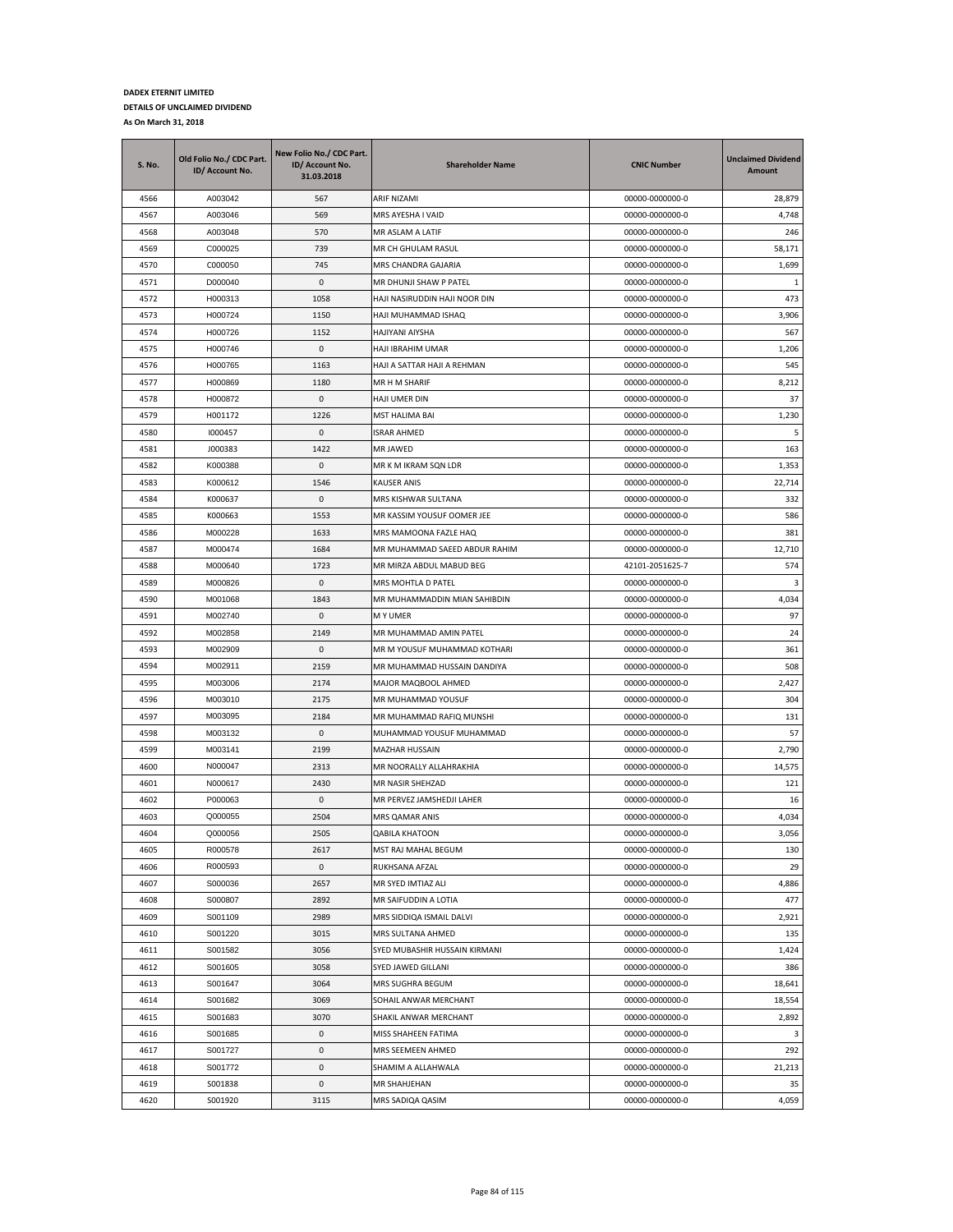| S. No. | Old Folio No./ CDC Part.<br>ID/ Account No. | New Folio No./ CDC Part.<br>ID/ Account No.<br>31.03.2018 | <b>Shareholder Name</b>        | <b>CNIC Number</b> | <b>Unclaimed Dividend</b><br>Amount |
|--------|---------------------------------------------|-----------------------------------------------------------|--------------------------------|--------------------|-------------------------------------|
| 4621   | S001939                                     | 0                                                         | SAIFULLAH KHAN &               | 00000-0000000-0    | 118                                 |
| 4622   | S001940                                     | 3121                                                      | SYED ARSHAD ALI SHAH           | 00000-0000000-0    | 244                                 |
| 4623   | T000215                                     | 3218                                                      | MRS TANVIR BEGUM               | 00000-0000000-0    | 477                                 |
| 4624   | T000216                                     | 3219                                                      | MRS TASNIM SALIM               | 00000-0000000-0    | 1,313                               |
| 4625   | U000012                                     | 3228                                                      | MR UMER DIN HAJIJI             | 00000-0000000-0    | 567                                 |
| 4626   | V000045                                     | 3254                                                      | DR VAJID HASANALI              | 00000-0000000-0    | 129                                 |
| 4627   | W000075                                     | 3271                                                      | WAJID NAEEMUDDIN               | 00000-0000000-0    | 493                                 |
| 4628   | Y000002                                     | 3274                                                      | MR YOUSUF SUMAR                | 00000-0000000-0    | 2,813                               |
| 4629   | A000060                                     | 10                                                        | MR ABDUL GHANI                 | 00000-0000000-0    | 14,767                              |
| 4630   | A000172                                     | 38                                                        | AKHTER UN NISA                 | 00000-0000000-0    | 4,078                               |
| 4631   | A000811                                     | 0                                                         | MR AHMED NOOR GANI             | 00000-0000000-0    | 219                                 |
| 4632   | A001013                                     | 238                                                       | MR A QADIR NOOR MUHAMMAD       | 00000-0000000-0    | 598                                 |
| 4633   | A002840                                     | 532                                                       | AMINA HAJI ADAM H K DADA       | 00000-0000000-0    | 138                                 |
| 4634   | A003127                                     | 585                                                       | MR ABDUL WAHID MEMON           | 00000-0000000-0    | 1,250                               |
| 4635   | A003290                                     | 0                                                         | MR ABDULLAH MUHAMMAD           | 00000-0000000-0    | 62                                  |
| 4636   | A003296                                     | 610                                                       | MR ABUBAKER                    | 00000-0000000-0    | 119                                 |
| 4637   | B000264                                     | 729                                                       | MRS BADAR JEHAN SIDDIQI        | 00000-0000000-0    | 545                                 |
| 4638   | F000434                                     | 0                                                         | FARIDA A MAJID                 | 00000-0000000-0    | 391                                 |
| 4639   | F000440                                     | 0                                                         | MISS FAIZA DADA                | 00000-0000000-0    | 4                                   |
| 4640   | F000495                                     | 909                                                       | FATMA BAI                      | 00000-0000000-0    | 6,642                               |
| 4641   | F000530                                     | 0                                                         | MR FAROOQ AHMED LEGHARI        | 00000-0000000-0    | 192                                 |
| 4642   | F000531                                     | 915                                                       | MISS FARIDA LEGHARI            | 00000-0000000-0    | 15,307                              |
| 4643   | G000277                                     | 0                                                         | MR GOTAMDAS                    | 00000-0000000-0    | 538                                 |
| 4644   | H00986A                                     | 0                                                         | HUZOOR ALAM                    | 00000-0000000-0    | 1,922                               |
| 4645   | 1000462                                     | 0                                                         | MR H IHSANULLAH                | 00000-0000000-0    | 5,610                               |
| 4646   | J000359                                     | 1418                                                      | MR JAFFER ALI                  | 00000-0000000-0    | 16,229                              |
| 4647   | K000606                                     | 1544                                                      | MRS KHALIDA JAVID              | 00000-0000000-0    | 418                                 |
| 4648   | K000607                                     | 1545                                                      | MRS KAUSAR PERVAIZ             | 00000-0000000-0    | 462                                 |
| 4649   | K000630                                     | 0                                                         | <b>MRS KHATIJA</b>             | 00000-0000000-0    | 70                                  |
| 4650   | K000636                                     | 0                                                         | MR KHALID SHUJA                | 00000-0000000-0    | 46                                  |
| 4651   | M000133                                     | 1614                                                      | MR MANZOOR ILAHI VOHRA         | 00000-0000000-0    | 27,644                              |
| 4652   | M000263                                     | 1639                                                      | MRS MUMTAZ MAHMUD              | 00000-0000000-0    | 17,803                              |
| 4653   | M002924                                     | 2161                                                      | MR MUHAMMAD ALI GHANI KHAN     | 00000-0000000-0    | 129                                 |
| 4654   | M003039                                     | 2180                                                      | MR MUHAMMAD AFTAB AHMED        | 00000-0000000-0    | 374                                 |
| 4655   | M003111                                     | 2190                                                      | MR MUHAMMAD SHAHID MOTON       | 00000-0000000-0    | 963                                 |
| 4656   | M003147                                     | 0                                                         | MEMUNA EBRAHIM                 | 00000-0000000-0    | 1,705                               |
| 4657   | M003223                                     | 2207                                                      | MR MUHAMMAD AMIN NOOR MUHAMMAD | 00000-0000000-0    | 85                                  |
| 4658   | M003242                                     | 0                                                         | MR MUHAMMAD NASEER             | 00000-0000000-0    | 11                                  |
| 4659   | M003247                                     | 0                                                         | MUHAMMAD YUSUF                 | 00000-0000000-0    | 46                                  |
| 4660   | M002325A                                    | 0                                                         | MR MUHAMMAD YASIN              | 00000-0000000-0    | 658                                 |
| 4661   | M002777A                                    | 0                                                         | MOIZ HUSEIN ZANZIBARWALA       | 00000-0000000-0    | 494                                 |
| 4662   | N000369                                     | $\pmb{0}$                                                 | MST NOOR JAHAN BEGUM           | 00000-0000000-0    | 545                                 |
| 4663   | N000640                                     | 2437                                                      | NOSHIR F DASTOOR               | 00000-0000000-0    | 7,782                               |
| 4664   | N000643                                     | 2438                                                      | NAJMA LEGHARI                  | 00000-0000000-0    | 1,694                               |
| 4665   | Q000050                                     | 2502                                                      | QAZI TOWHEED UZ ZAMAN          | 00000-0000000-0    | 111                                 |
| 4666   | R000194                                     | 2552                                                      | MRS RABIA BAI HAJI MOOSA       | 00000-0000000-0    | 1,815                               |
| 4667   | S000080                                     | 2670                                                      | MR SULEMAN KARODIA             | 00000-0000000-0    | 3,198                               |
| 4668   | S000613                                     | 2826                                                      | MR SIDDIQUE DAWOOD             | 00000-0000000-0    | 14,440                              |
| 4669   | S000950                                     | 2941                                                      | MR SULEMAN MUHAMMAD KARODIA    | 00000-0000000-0    | 3,198                               |
| 4670   | S001210                                     | 3013                                                      | MR S NASIR REZA                | 00000-0000000-0    | 129                                 |
| 4671   | S001783                                     | 3089                                                      | MR SULEMAN DAWOOD              | 00000-0000000-0    | 125                                 |
| 4672   | S001790                                     | 0                                                         | MRS SARWANI YAKOUT             | 00000-0000000-0    | 113                                 |
| 4673   | S001841                                     | 3100                                                      | <b>MISS SHARMIN</b>            | 00000-0000000-0    | 15,235                              |
| 4674   | S001856                                     | 3102                                                      | SHAIRA                         | 00000-0000000-0    | 296                                 |
| 4675   | S001875                                     | 3107                                                      | SABIHA KHAN M A NABI KHAN      | 00000-0000000-0    | 130                                 |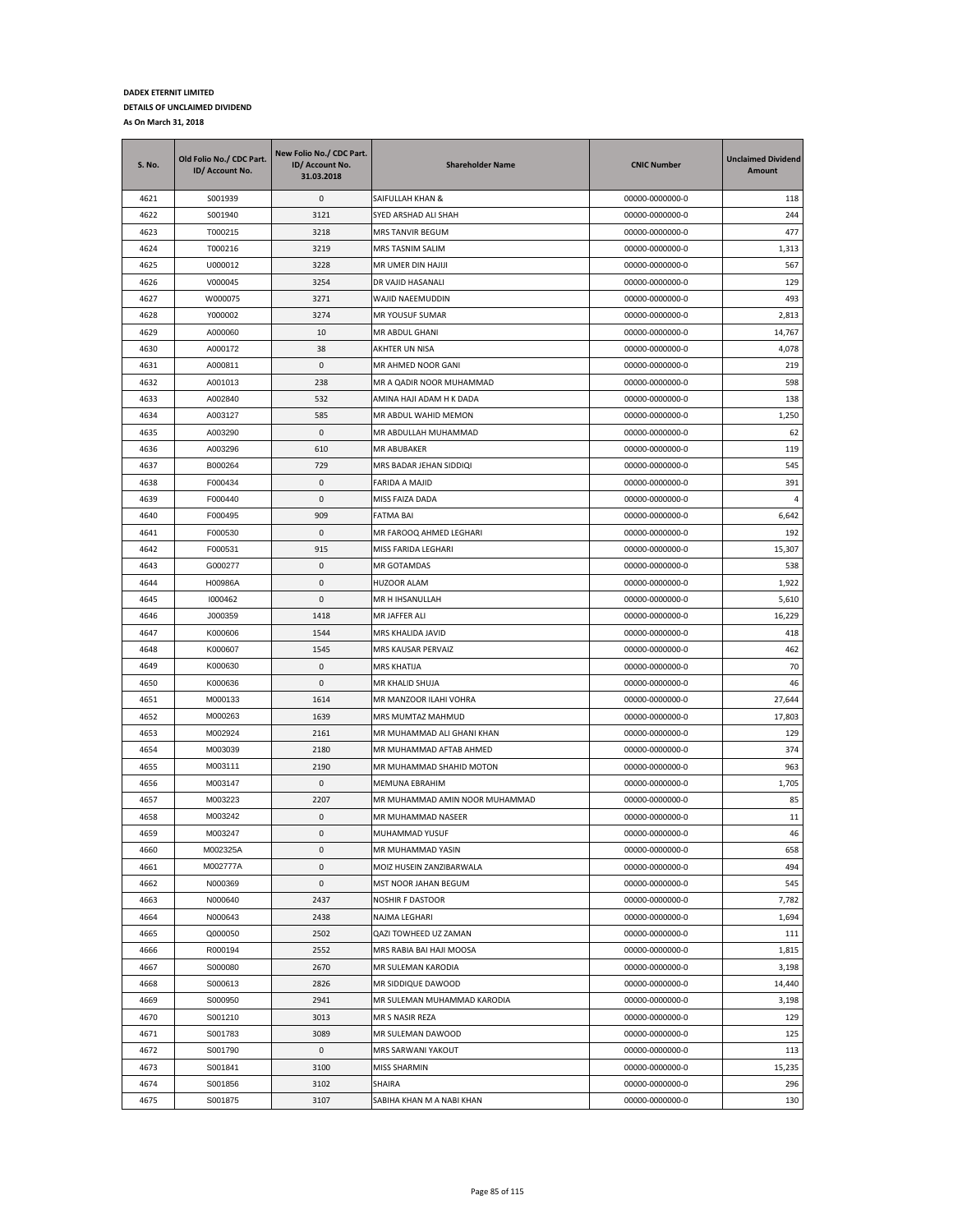| S. No. | Old Folio No./ CDC Part.<br>ID/ Account No. | New Folio No./ CDC Part.<br>ID/ Account No.<br>31.03.2018 | <b>Shareholder Name</b>           | <b>CNIC Number</b> | <b>Unclaimed Dividend</b><br>Amount |
|--------|---------------------------------------------|-----------------------------------------------------------|-----------------------------------|--------------------|-------------------------------------|
| 4676   | S001965                                     | 0                                                         | MR SHERALI I MUNDRAWALA           | 00000-0000000-0    | 1,550                               |
| 4677   | S001984                                     | 3127                                                      | SOHAILA                           | 00000-0000000-0    | 2,245                               |
| 4678   | U000003                                     | $\mathbf{0}$                                              | MRS UMMUL BANIN BEGUM             | 00000-0000000-0    | 5,151                               |
| 4679   | Y000273                                     | 3313                                                      | YUSUF DIWAN                       | 00000-0000000-0    | 8,480                               |
| 4680   | Z000372                                     | 3406                                                      | MRS ZUBAIDA SULEMAN KARODIA       | 00000-0000000-0    | 248                                 |
| 4681   | Z000693                                     | 0                                                         | ZULEKHA BAI ABDUL GHANI           | 00000-0000000-0    | 1,069                               |
| 4682   | A002423                                     | 473                                                       | ARIF A ANWAR                      | 00000-0000000-0    | 24,709                              |
| 4683   | A002824                                     | 0                                                         | MR ASLAM RASHID                   | 00000-0000000-0    | 193                                 |
| 4684   | A002910                                     | 0                                                         | MR ASGHAR ALI MUHAMMAD ALI        | 00000-0000000-0    | 403                                 |
| 4685   | A002968                                     | 550                                                       | MR ASGHAR ALI                     | 00000-0000000-0    | 1,975                               |
| 4686   | A003038                                     | 0                                                         | AKBER ALI                         | 00000-0000000-0    | 8                                   |
| 4687   | A003062                                     | 574                                                       | MR ABDUL MAJEED                   | 00000-0000000-0    | 162                                 |
| 4688   | A003162                                     | 0                                                         | MR ABDUL WAHEED                   | 00000-0000000-0    | 161                                 |
| 4689   | A003193                                     | 0                                                         | MR ABDUL SATTAR                   | 00000-0000000-0    | 5                                   |
| 4690   | A003221                                     | 603                                                       | AL AMIN SHAMSUDDIN                | 00000-0000000-0    | 4,803                               |
| 4691   | A003278                                     | 0                                                         | ARIFA BEGUM                       | 00000-0000000-0    | 2,200                               |
| 4692   | A003302                                     | 613                                                       | MR ABDUL HAMID MEMON              | 00000-0000000-0    | 121                                 |
| 4693   | A003309                                     | 615                                                       | ABDUL RAUF MUHAMMAD ISHAQ         | 00000-0000000-0    | 297                                 |
| 4694   | A003355                                     | 0                                                         | MR ALBERT PIESSEVAUX              | 00000-0000000-0    | 25                                  |
| 4695   | A003382                                     | 0                                                         | MR A WAHEED                       | 00000-0000000-0    | 3                                   |
| 4696   | C000056                                     | 0                                                         | C.F. DELSAUX                      | 00000-0000000-0    | 25                                  |
| 4697   | F000474                                     | 0                                                         | MISS FEHMIDA HAJI SULEMAN         | 00000-0000000-0    | 5                                   |
| 4698   | F000514                                     | 0                                                         | MRS FARIDA NISAR                  | 00000-0000000-0    | 135                                 |
| 4699   | H001097                                     | 0                                                         | HAWA BAI RASHID                   | 00000-0000000-0    | 135                                 |
| 4700   | H001296                                     | 0                                                         | HASHIMA                           | 00000-0000000-0    | 180                                 |
| 4701   | H001300                                     | 0                                                         | MR HASNAIN AHMED                  | 00000-0000000-0    | 642                                 |
| 4702   | 1000029                                     | 1272                                                      | MR ISMAIL MUHAMMAD BANTVAWALA     | 00000-0000000-0    | 4,904                               |
| 4703   | 1000258                                     | 1322                                                      | IDEAL LIFE ASSURANCE CO LTD       | 00000-0000000-0    | 3,084                               |
| 4704   | 1000267                                     | 1324                                                      | MR ILYAS HAJI HABIB               | 00000-0000000-0    | 238                                 |
| 4705   | J000305                                     | 1413                                                      | MR JANMUHAMMAD MUHAMMAD MOTI      | 00000-0000000-0    | 242                                 |
| 4706   | J000354                                     | 0                                                         | MRS JAMILA ALIMUHAMMAD            | 00000-0000000-0    | 344                                 |
| 4707   | J000395                                     | 0                                                         | J.G CARTUYVELS                    | 00000-0000000-0    | 25                                  |
| 4708   | K000218                                     | 0                                                         | MR KHAWAJA HAFIZUR REHMAN         | 00000-0000000-0    | 4,032                               |
| 4709   | K000333                                     | 1514                                                      | MST KHATU BAI DADA                | 00000-0000000-0    | 235                                 |
| 4710   | K000604                                     | 0                                                         | MRS KHARUN GUL                    | 00000-0000000-0    | 6,223                               |
| 4711   | K000660                                     | 1552                                                      | KAUSAR ABBAS                      | 00000-0000000-0    | 2,310                               |
| 4712   | M000040                                     | 1586                                                      | MITHI BAI MUHAMMAD                | 00000-0000000-0    | 3,129                               |
| 4713   | M001903                                     | 0                                                         | MCB (A/C MISS AISHA SATTAR)       | 00000-0000000-0    | 5                                   |
| 4714   | M002150                                     | 2045                                                      | MR MUHAMMAD ABDUL REHMAN          | 00000-0000000-0    | 128                                 |
| 4715   | M002642                                     | 0                                                         | MANSOOR RASHID                    | 00000-0000000-0    | 562                                 |
| 4716   | M002817                                     | 2137                                                      | M S KHAN                          | 00000-0000000-0    | 22,287                              |
| 4717   | M002960                                     | $\mathsf 0$                                               | MR MAHEDI MUHAMMAD ALIBHAI JIWANI | 00000-0000000-0    | 94                                  |
| 4718   | M003005                                     | 2173                                                      | MR M A AKHTER                     | 00000-0000000-0    | 2,339                               |
| 4719   | M003079                                     | 0                                                         | MUNAVER SULTANA                   | 00000-0000000-0    | 58                                  |
| 4720   | M003103                                     | 2187                                                      | MR MUHAMMAD SALEEM IQBAL          | 00000-0000000-0    | 117                                 |
| 4721   | M003349                                     | 0                                                         | MR MUHAMMAD NASIR                 | 00000-0000000-0    | 3                                   |
| 4722   | M003357                                     | 2220                                                      | MR M SIDDIQ SALEH MUHAMMAD        | 00000-0000000-0    | 122                                 |
| 4723   | N000558                                     | 0                                                         | MR NOMAN A AZIZ                   | 00000-0000000-0    | 13                                  |
| 4724   | N000598                                     | 2425                                                      | NIGHAR PARVEEN                    | 00000-0000000-0    | 126                                 |
| 4725   | N000608                                     | 0                                                         | NAVEED                            | 00000-0000000-0    | 34                                  |
| 4726   | N000647                                     | 0                                                         | MRS NOOR US SABA                  | 00000-0000000-0    | 13,786                              |
| 4727   | P000108                                     | 2480                                                      | MR PERVEZ SHAHID NAQVI            | 00000-0000000-0    | 137                                 |
| 4728   | R000699                                     | 0                                                         | MRS RUKHSANA AFZAL                | 00000-0000000-0    | 112                                 |
| 4729   | S000047                                     | 2663                                                      | SHIEKH MUHAMMAD HANIF ARIF        | 00000-0000000-0    | 19,476                              |
| 4730   | S001697                                     | 0                                                         | SHAN ALI JUNEJO                   | 00000-0000000-0    | 225                                 |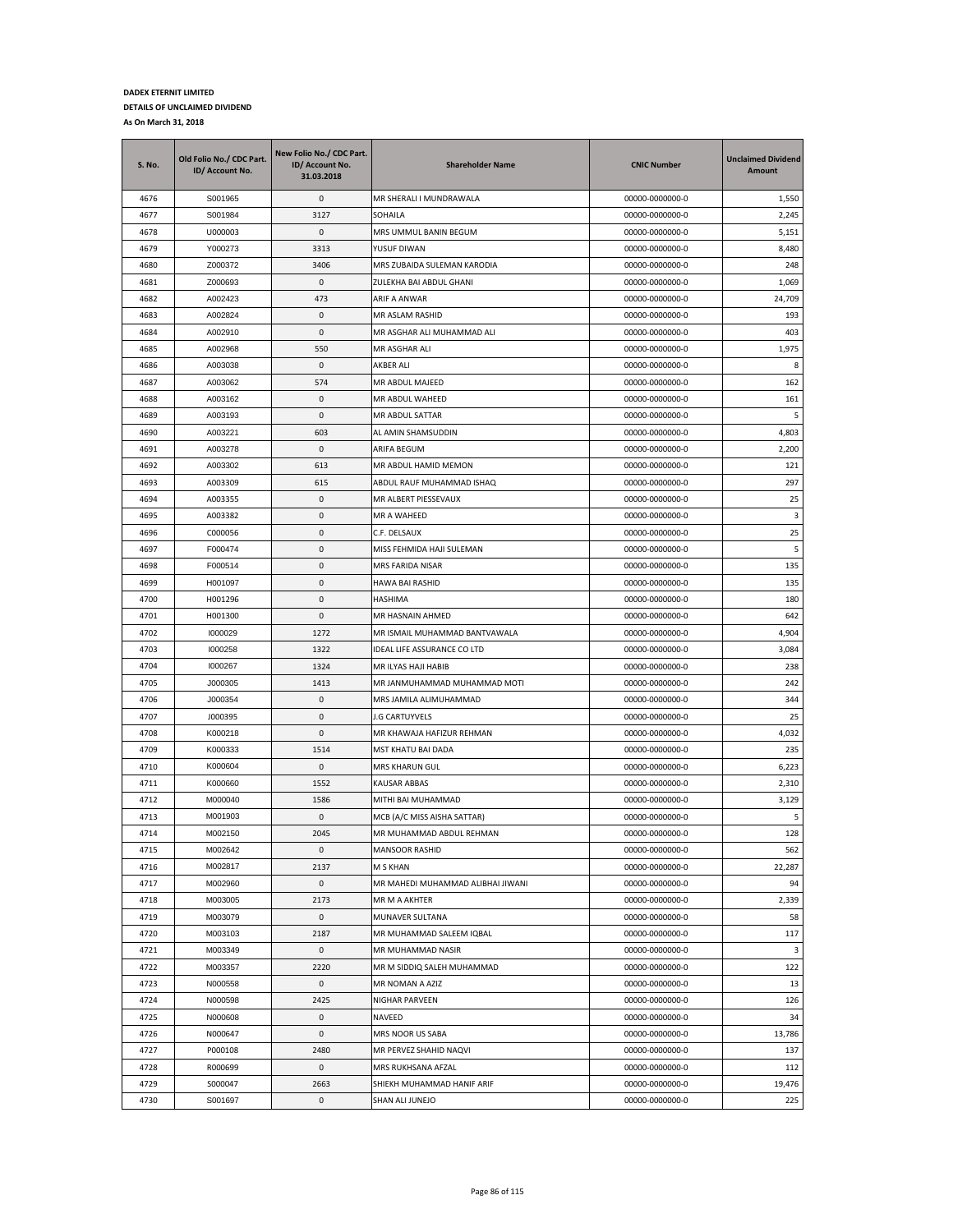| S. No. | Old Folio No./ CDC Part.<br>ID/ Account No. | New Folio No./ CDC Part.<br>ID/ Account No.<br>31.03.2018 | <b>Shareholder Name</b>            | <b>CNIC Number</b> | <b>Unclaimed Dividend</b><br>Amount |
|--------|---------------------------------------------|-----------------------------------------------------------|------------------------------------|--------------------|-------------------------------------|
| 4731   | S001929                                     | 3117                                                      | MR SYED WALI RAZA                  | 00000-0000000-0    | 21,061                              |
| 4732   | S001987                                     | 0                                                         | MRS SALMA HAQUE                    | 00000-0000000-0    | 103                                 |
| 4733   | T000224                                     | $\mathbf{0}$                                              | THAUNMAL PIRDHANANI                | 00000-0000000-0    | 50                                  |
| 4734   | U000086                                     | 3245                                                      | MR USMAN                           | 00000-0000000-0    | 156                                 |
| 4735   | W000076                                     | 0                                                         | WAHEEDA BEGUM                      | 00000-0000000-0    | 1,581                               |
| 4736   | Y000300                                     | 0                                                         | YAKOOB SULEMAN                     | 00000-0000000-0    | 22                                  |
| 4737   | Z000005                                     | 3317                                                      | MR ZIKRUL REHMAN                   | 00000-0000000-0    | 12,782                              |
| 4738   | Z000638                                     | 3443                                                      | MR ZAMIN ALI GARDAZI               | 00000-0000000-0    | 235                                 |
| 4739   | A000151                                     | 29                                                        | MR M ASLAM CHAUDHRY                | 00000-0000000-0    | 1,559                               |
| 4740   | A000828                                     | 205                                                       | MR ABDULLA MOLEDINA                | 00000-0000000-0    | 571                                 |
| 4741   | A001244                                     | 284                                                       | MR A LATIF AJMERI BHAI             | 00000-0000000-0    | 3,643                               |
| 4742   | A001709                                     | 374                                                       | MR ABDULLAH MOLE DINA LADHA        | 00000-0000000-0    | 554                                 |
| 4743   | A001869                                     | 399                                                       | MR ABRAR HUSAIN QURESHI            | 00000-0000000-0    | 240                                 |
| 4744   | A001912                                     | 405                                                       | MR ABDUL MAJID HASHIM CHHOGALA     | 00000-0000000-0    | 2,275                               |
| 4745   | A003045                                     | 568                                                       | MR A GAFFAR A KARIM                | 00000-0000000-0    | 47                                  |
| 4746   | A003058                                     | 0                                                         | MR AMIR MUHAMMAD KHAN              | 00000-0000000-0    | 1,470                               |
| 4747   | A003084                                     | 0                                                         | MR ARIF MIANOOR                    | 00000-0000000-0    | 1,444                               |
| 4748   | A003324                                     | 0                                                         | ALI HUSSAIN                        | 00000-0000000-0    | 125                                 |
| 4749   | A003368                                     | 0                                                         | MR AHMED VALI MUHAMMAD MIRZA       | 00000-0000000-0    | 160                                 |
| 4750   | A003375                                     | 0                                                         | MR ASLAM                           | 00000-0000000-0    | 375                                 |
| 4751   | A003387                                     | 0                                                         | MR ASHFAQ AHMED                    | 00000-0000000-0    | 500                                 |
| 4752   | A003402                                     | 0                                                         | MR ABDUL KARIM BUTT                | 00000-0000000-0    | 123                                 |
| 4753   | A003410                                     | 625                                                       | MR A QADIR                         | 00000-0000000-0    | 126                                 |
| 4754   | H000034                                     | 995                                                       | MR HAMID KHAN                      | 00000-0000000-0    | 675                                 |
| 4755   | H000464                                     | 0                                                         | MST HALIMA BAI RAHAMTULLAH         | 00000-0000000-0    | 15                                  |
| 4756   | H001179                                     | 1229                                                      | MR HABIB MUHAMMAD                  | 00000-0000000-0    | 240                                 |
| 4757   | 1000003                                     | 1261                                                      | MR ISMAIL H UMER                   | 00000-0000000-0    | 115,373                             |
| 4758   | J000006                                     | 1364                                                      | MR JANMUHAMMAD H UMER              | 00000-0000000-0    | 91,419                              |
| 4759   | J000065                                     | 1378                                                      | MR JANMUHAMMAD HAJI UMER           | 00000-0000000-0    | 11,080                              |
| 4760   | M000786                                     | 1763                                                      | MR MUHAMMAD ISHAQ MUHAMMAD YAMIN   | 00000-0000000-0    | 512                                 |
| 4761   | M001801                                     | 0                                                         | MR M H A ZIAUDDIN                  | 00000-0000000-0    | 4,992                               |
| 4762   | M001804                                     | 1996                                                      | MR MUHAMMAD QASSAM MUHAMMAD YOUSUF | 00000-0000000-0    | 2,959                               |
| 4763   | M002603                                     | 0                                                         | MUHAMMAD IBRAHIM OF KARACHI        | 00000-0000000-0    | 336                                 |
| 4764   | M002689                                     | 2114                                                      | MUHAMMAD ELYAS SALEH MUHAMMAD      | 00000-0000000-0    | 355                                 |
| 4765   | M002694                                     | 0                                                         | <b>MST MARIAM BAI</b>              | 00000-0000000-0    | 13                                  |
| 4766   | M002776                                     | 0                                                         | MR MINOO F DINSHAW                 | 00000-0000000-0    | 324                                 |
| 4767   | M002968                                     | 0                                                         | MR MUDDUSIR YOUNUS                 | 00000-0000000-0    | 429                                 |
| 4768   | M003106                                     | 2188                                                      | MR MAQSOODA QASIM                  | 00000-0000000-0    | 3,987                               |
| 4769   | M003128                                     | 2196                                                      | MUHAMMAD AMIN                      | 00000-0000000-0    | 604                                 |
| 4770   | M003301                                     | 2217                                                      | MR MUHAMMAD ZAHOOR                 | 00000-0000000-0    | 9                                   |
| 4771   | M003385                                     | 2223                                                      | MR MEHBOOB                         | 00000-0000000-0    | 233                                 |
| 4772   | M003397                                     | $\pmb{0}$                                                 | MUHAMMAD ISMAIL                    | 00000-0000000-0    | $\overline{2}$                      |
| 4773   | M003416                                     | 0                                                         | M SALEEM A SATTAR                  | 00000-0000000-0    | 6                                   |
| 4774   | N000601                                     | 0                                                         | MR NAZIR AHMED                     | 00000-0000000-0    | 476                                 |
| 4775   | N000625                                     | 2432                                                      | NABILA BASHIR                      | 00000-0000000-0    | 327                                 |
| 4776   | R000346                                     | 0                                                         | MR REHEMTULLAH DAWOOD KHANANI      | 00000-0000000-0    | $\overline{7}$                      |
| 4777   | R000433                                     | 0                                                         | <b>MISS ROSHAN</b>                 | 00000-0000000-0    | 12,988                              |
| 4778   | R000721                                     | 0                                                         | MR RASHID SADIQ                    | 00000-0000000-0    | 30                                  |
| 4779   | S001707                                     | 0                                                         | SYED MAZHAR ALI BUKHARI            | 00000-0000000-0    | 350                                 |
| 4780   | S001814                                     | 0                                                         | MR SHIEKH JAWED MAQBOOL            | 00000-0000000-0    | 2,114                               |
| 4781   | S001905                                     | 0                                                         | <b>MRS SAMINA</b>                  | 00000-0000000-0    | 125                                 |
| 4782   | S001951                                     | 0                                                         | MR SALEEMUDDIN AHMED               | 00000-0000000-0    | 2,856                               |
| 4783   | S001989                                     | 3129                                                      | MRS SURRAYA BEGUM                  | 61101-6561325-8    | 1,327                               |
| 4784   | S002022                                     | 3133                                                      | MR SHAHD KAZI A RAZAK KAZI         | 00000-0000000-0    | 124                                 |
| 4785   | T000132                                     | 3208                                                      | MR TEHSIN GULAMALI                 | 00000-0000000-0    | 490                                 |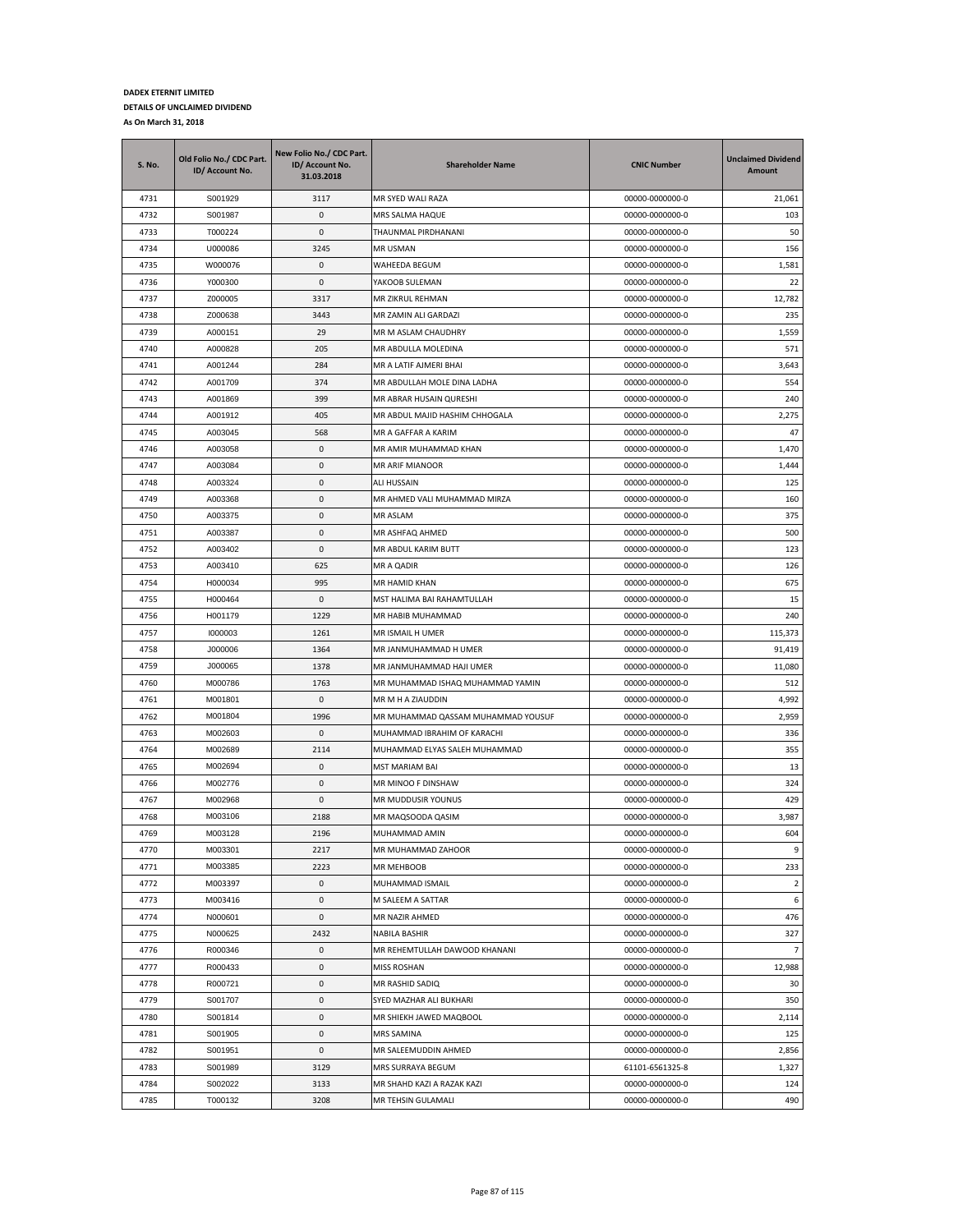| <b>S. No.</b> | Old Folio No./ CDC Part.<br>ID/ Account No. | New Folio No./ CDC Part.<br>ID/ Account No.<br>31.03.2018 | <b>Shareholder Name</b>            | <b>CNIC Number</b> | <b>Unclaimed Dividend</b><br>Amount |
|---------------|---------------------------------------------|-----------------------------------------------------------|------------------------------------|--------------------|-------------------------------------|
| 4786          | T000198                                     | 3215                                                      | TAHIR HUSSAIN PARACHA              | 00000-0000000-0    | 548                                 |
| 4787          | Z000488                                     | 0                                                         | ZUBEDA ABDUL KARIM                 | 00000-0000000-0    | 37                                  |
| 4788          | Z000775                                     | 0                                                         | MST ZUBAIDA KHANAM                 | 00000-0000000-0    | 177                                 |
| 4789          | A000117                                     | 20                                                        | MR ABDUL GANI YUSUF DAYAL          | 00000-0000000-0    | 4,694                               |
| 4790          | A001091                                     | 255                                                       | MR AHMEDALI SH ESAJI               | 00000-0000000-0    | 5,402                               |
| 4791          | A001603                                     | 354                                                       | MR ABDULLAH SULEMAN                | 00000-0000000-0    | 425                                 |
| 4792          | A001604                                     | 355                                                       | MR ABA HUSAIN SULEMAN MEMON        | 00000-0000000-0    | 228                                 |
| 4793          | A003095                                     | 582                                                       | MR ABDUL JABBAR                    | 00000-0000000-0    | 548                                 |
| 4794          | A003164                                     | 592                                                       | MR ABID ALI HABIB                  | 00000-0000000-0    | 497                                 |
| 4795          | A003351                                     | 619                                                       | MR AMANULLAH MIRZA                 | 00000-0000000-0    | 585                                 |
| 4796          | B000081                                     | 0                                                         | MISS BIBI BAI ADAM                 | 00000-0000000-0    | 66                                  |
| 4797          | B000183                                     | 717                                                       | MR BEHRAM KAUSSHAH LOHAR           | 00000-0000000-0    | 14,437                              |
| 4798          | D000050                                     | 759                                                       | MR DAWOOD WALI MUHAMMAD            | 00000-0000000-0    | 14,623                              |
| 4799          | E000132                                     | 797                                                       | MR EBRAHIM AHMED PATEL             | 00000-0000000-0    | 4,296                               |
| 4800          | F000435                                     | 0                                                         | FATIMA                             | 00000-0000000-0    | 25                                  |
| 4801          | F000502                                     | 0                                                         | MRS FARIDA HANIF                   | 00000-0000000-0    | 1,332                               |
| 4802          | G000233                                     | 0                                                         | MR GUL MUHAMMAD HAJI SATTAR        | 00000-0000000-0    | 6,458                               |
| 4803          | G000236                                     | 970                                                       | MR GHAZY BIN SUBH-O-MUJAHID        | 00000-0000000-0    | 80,316                              |
| 4804          | G000247                                     | 0                                                         | MR GHULAM AHMED                    | 00000-0000000-0    | 792                                 |
| 4805          | H000182                                     | 0                                                         | MR HAMID NOORMUHAMMAD              | 00000-0000000-0    | 66                                  |
| 4806          | H001108                                     | 0                                                         | HALIMA BAI                         | 00000-0000000-0    | 94                                  |
| 4807          | H001200                                     | 1231                                                      | MR H M IQBAL M UMER LAKHANY        | 00000-0000000-0    | 6,932                               |
| 4808          | H001310                                     | 1244                                                      | MR HAJI SALEH MUHAMMAD USMAN       | 00000-0000000-0    | 146                                 |
| 4809          | J000095                                     | 1384                                                      | JOHRA BAI HAJI SATTAR              | 00000-0000000-0    | 7,833                               |
| 4810          | J000302                                     | 0                                                         | JUBEDA BAI HAJI AHMED              | 00000-0000000-0    | 171                                 |
| 4811          | J000394                                     | 1425                                                      | MRS JEENABAI HUSSAIN               | 00000-0000000-0    | 15,468                              |
| 4812          | M000442                                     | 0                                                         | MR MUNAWAR SHAMSUDDIN              | 00000-0000000-0    | 79                                  |
| 4813          | M000903                                     | 1797                                                      | MR MAULA BAKHSH BAJWA              | 00000-0000000-0    | 434                                 |
| 4814          | M001445                                     | 1934                                                      | MST MARIAM BAI HAJI USMAN          | 00000-0000000-0    | 437                                 |
| 4815          | M001783                                     | 1993                                                      | MR MUHAMMAD SIDDIQUE POLANJI       | 00000-0000000-0    | 1,987                               |
| 4816          | M002768                                     | 0                                                         | MR MUHAMMAD NASEER PASHA           | 00000-0000000-0    | 306                                 |
| 4817          | M002790                                     | 0                                                         | MR MUHAMMAD SIDDIQUE               | 00000-0000000-0    | 55                                  |
| 4818          | M002859                                     | 0                                                         | MR MUHAMMAD FAROOQ                 | 00000-0000000-0    | 81                                  |
| 4819          | M003000                                     | 0                                                         | MR MUHAMMAD SHOAIB MUHAMMAD SIDDIQ | 00000-0000000-0    | 3,630                               |
| 4820          | M003119                                     | 2193                                                      | MR MUHAMMAD ASLAM                  | 42201-0398175-7    | 64,454                              |
| 4821          | M003281                                     | 0                                                         | MR MUHAMMAD IQBAL                  | 00000-0000000-0    | 3                                   |
| 4822          | N000655                                     | 2442                                                      | MISS NILOOFER BEHRANA              | 00000-0000000-0    | 105                                 |
| 4823          | P000122                                     | 2483                                                      | PERVEZ NOORUDDIN                   | 00000-0000000-0    | 124                                 |
| 4824          | R000225                                     | 2555                                                      | MRS RABIA HAJI EBRAHIM             | 00000-0000000-0    | 16,927                              |
| 4825          | R000729                                     | 0                                                         | MR RAJAB ALI BHOJANI               | 00000-0000000-0    | 600                                 |
| 4826          | S000649                                     | 0                                                         | MR SULTAN AHMED SYED HUSAIN ALI    | 00000-0000000-0    | 549                                 |
| 4827          | S001686                                     | $\mathsf 0$                                               | MR SATTAR HAJI DAWOOD              | 00000-0000000-0    | 6,570                               |
| 4828          | W000082                                     | 0                                                         | WALI MUHAMMAD                      | 00000-0000000-0    | 3,600                               |
| 4829          | Y000088                                     | 0                                                         | YUSUF ALI                          | 00000-0000000-0    | 213                                 |
| 4830          | Z000009                                     | 0                                                         | ZIKRUR REHMAN                      | 00000-0000000-0    | 5,448                               |
| 4831          | A002017                                     | 0                                                         | MR ABDUL VAHED ABDUL JALIL         | 00000-0000000-0    | 47                                  |
| 4832          | A002494                                     | 484                                                       | MR A SATTAR REHMTULLAH             | 00000-0000000-0    | 1,449                               |
| 4833          | A002773                                     | 523                                                       | MR A MAJID VALI MUHAMMAD MUKATI    | 00000-0000000-0    | 1,721                               |
| 4834          | A003066                                     | 0                                                         | MR AFTAB AHMED                     | 00000-0000000-0    | 4,117                               |
| 4835          | A003135                                     | 587                                                       | MR ASIM ABBASI                     | 00000-0000000-0    | 474                                 |
| 4836          | A003460                                     | 0                                                         | AMJAD MAHMOOD                      | 00000-0000000-0    | 450                                 |
| 4837          | B000240                                     | 725                                                       | BASHIR AHMED Y MEMON               | 00000-0000000-0    | 4,810                               |
| 4838          | B000253                                     | 0                                                         | M/S BAFZ LIMITED                   | 00000-0000000-0    | 450                                 |
| 4839          | F000018                                     | 812                                                       | MR FAKHRUDDIN SALEHBHOY NOORANI    | 00000-0000000-0    | 228                                 |
| 4840          | G000252                                     | $\mathbf 0$                                               | MRS GULSAKAR                       | 00000-0000000-0    | 679                                 |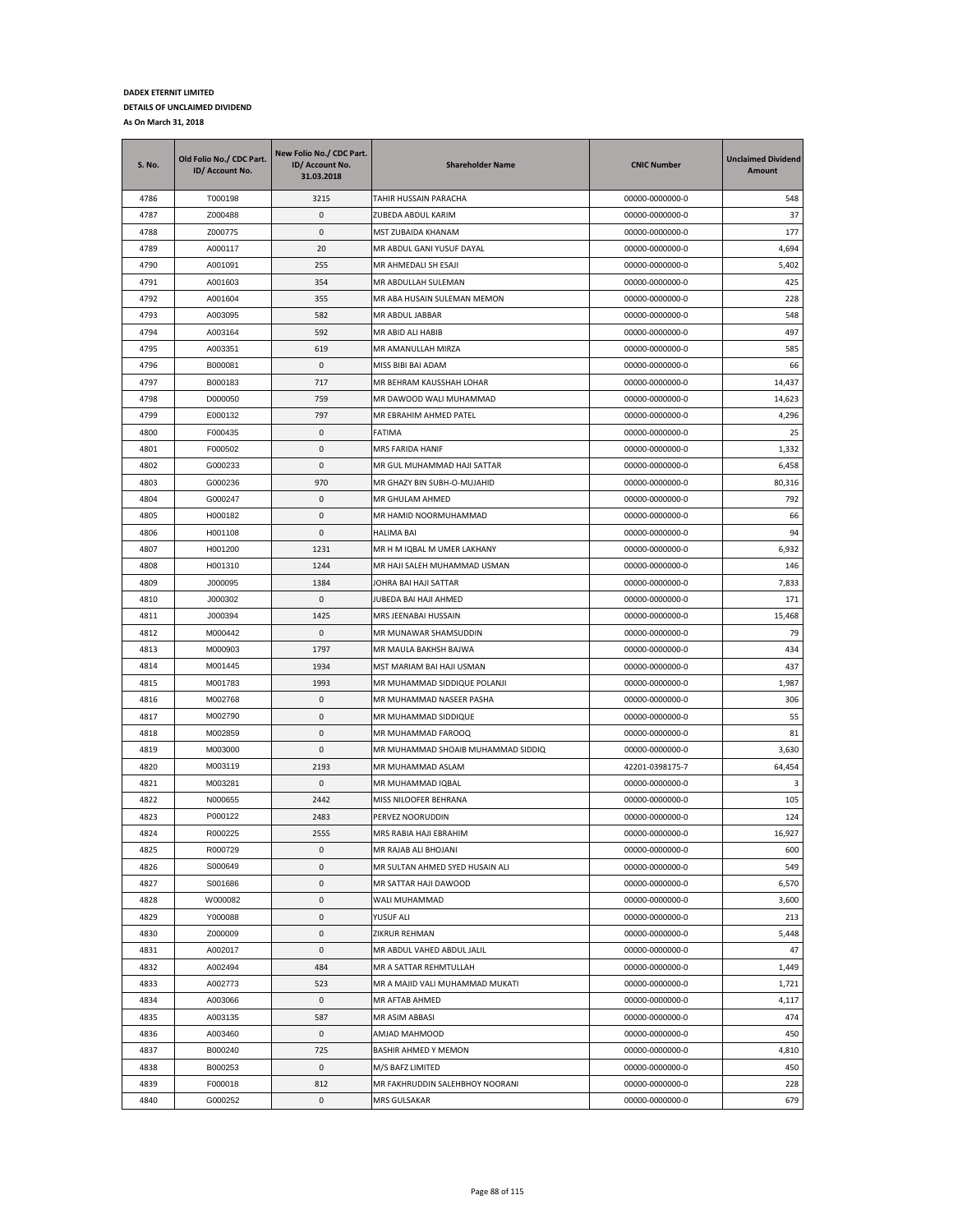| <b>S. No.</b> | Old Folio No./ CDC Part.<br>ID/ Account No. | New Folio No./ CDC Part.<br>ID/ Account No.<br>31.03.2018 | <b>Shareholder Name</b>          | <b>CNIC Number</b> | <b>Unclaimed Dividend</b><br><b>Amount</b> |
|---------------|---------------------------------------------|-----------------------------------------------------------|----------------------------------|--------------------|--------------------------------------------|
| 4841          | H001118                                     | 0                                                         | MR HAJI ALI MUHAMMAD             | 00000-0000000-0    | 54                                         |
| 4842          | 1000454                                     | 1349                                                      | MR ISHAQ HASANJEE                | 00000-0000000-0    | 118                                        |
| 4843          | J000004                                     | 1363                                                      | JENA BAI A MAJID                 | 00000-0000000-0    | 191                                        |
| 4844          | M000219                                     | 1631                                                      | MR MUHAMMAD FAHIM SIDDIQUI       | 00000-0000000-0    | 3,482                                      |
| 4845          | M000787                                     | 1764                                                      | MR MUHAMMAD ANWAR BHATTI         | 00000-0000000-0    | 473                                        |
| 4846          | M000960                                     | 1812                                                      | MRS MARYAM ABDULLAH AKHUND       | 00000-0000000-0    | 121                                        |
| 4847          | M001004                                     | 0                                                         | MR MUHAMMAD ADAM BHARULEWALA     | 00000-0000000-0    | 2,346                                      |
| 4848          | M002503                                     | 2088                                                      | MR MUHAMMAD HAROON ABDUL SHAKOOR | 00000-0000000-0    | 222                                        |
| 4849          | M002818                                     | 2138                                                      | MR MUHAMMAD RAFIQ                | 00000-0000000-0    | 2,749                                      |
| 4850          | M003299                                     | 0                                                         | MR MUHAMMAD MUNAF                | 00000-0000000-0    | 50                                         |
| 4851          | N000546                                     | 0                                                         | MR NADEEM IQBAL                  | 00000-0000000-0    | 750                                        |
| 4852          | N000646                                     | 0                                                         | MR NAEEM AKHTER ALVI             | 00000-0000000-0    | 6                                          |
| 4853          | N000656                                     | 0                                                         | ASHIQ AZIZ SUCCESSOR             | 00000-0000000-0    | 981                                        |
| 4854          | R000067                                     | 0                                                         | MRS RAFIA BEGUM A AZIZ           | 00000-0000000-0    | 166                                        |
| 4855          | R000090                                     | 0                                                         | MRS RAFIA BEGUM ABDUL AZIZ       | 00000-0000000-0    | 108                                        |
| 4856          | S001540                                     | 0                                                         | MR SULAIMAN MUHAMMAD             | 00000-0000000-0    | 45                                         |
| 4857          | S001806                                     | 3094                                                      | MR SALIM KASSAM                  | 00000-0000000-0    | 17,892                                     |
| 4858          | T000226                                     | 3220                                                      | <b>MR TAHIR ALI</b>              | 00000-0000000-0    | 157                                        |
| 4859          | Z000475                                     | 3425                                                      | ZAHOORUL HAQ                     | 00000-0000000-0    | 263                                        |
| 4860          | Z000730                                     | 0                                                         | ZAKARIA ABDUL SATTAR             | 00000-0000000-0    | 63                                         |
| 4861          | A000328                                     | 78                                                        | MR ABDUL SATTAR                  | 00000-0000000-0    | 2,618                                      |
| 4862          | A002839                                     | 0                                                         | MR ALI KHAN JUNEJO               | 00000-0000000-0    | 275                                        |
| 4863          | A003109                                     | 0                                                         | MR ABDUL GHANI M EBRAHIM         | 00000-0000000-0    | 815                                        |
| 4864          | C000044                                     | 743                                                       | MR CLIFE MONIZ                   | 00000-0000000-0    | 477                                        |
| 4865          | F000288                                     | 886                                                       | MR FIDA ALI GHULAM HUSAIN        | 00000-0000000-0    | 107                                        |
| 4866          | G000112                                     | 950                                                       | MR GHULAM ABBAS ESMAIL           | 00000-0000000-0    | 2,617                                      |
| 4867          | H001182                                     | 0                                                         | MR HAROON HABIB KATIA            | 00000-0000000-0    | 550                                        |
| 4868          | 1000415                                     | 0                                                         | MR SH IFTIKHAR AHMED             | 00000-0000000-0    | 198                                        |
| 4869          | 1000438                                     | 1346                                                      | MR IQBAL ABDULLAH                | 00000-0000000-0    | 2,241                                      |
| 4870          | 1000478                                     | 0                                                         | MRS ISMAT LEGHARI                | 00000-0000000-0    | 410                                        |
| 4871          | J000382                                     | 0                                                         | MR JAMIL AHMED SHIEKH            | 00000-0000000-0    | 33                                         |
| 4872          | K000215                                     | 1470                                                      | MRS KHURSHEED JAHAN M BASHIR     | 00000-0000000-0    | 538                                        |
| 4873          | K000624                                     | 0                                                         | MR KASAN YOUNUS                  | 00000-0000000-0    | 285                                        |
| 4874          | L000053                                     | 1572                                                      | MR LIAQUAT ALI CH                | 00000-0000000-0    | 1,809                                      |
| 4875          | M002468                                     | 2086                                                      | MR MUHAMMAD ALI HAMID ALI        | 00000-0000000-0    | 15,327                                     |
| 4876          | M002896                                     | 2158                                                      | MR MISBAHUL ISLAM SARBI          | 00000-0000000-0    | 83,429                                     |
| 4877          | M002943                                     | 0                                                         | MR MASOOD SALAHUDDIN             | 00000-0000000-0    | 589                                        |
| 4878          | M003087                                     | 0                                                         | MR MUHAMMAD YUSUF KHAN SHERWANI  | 00000-0000000-0    | 11                                         |
| 4879          | M003101                                     | $\mathbf{0}$                                              | MRS MANEEZEH MALIK               | 00000-0000000-0    | 190                                        |
| 4880          | M003320                                     | 2219                                                      | MR MUHAMMAD FAROOQ               | 00000-0000000-0    | 219                                        |
| 4881          | N000575                                     | 2420                                                      | MRS NILOFAR HAMEED               | 00000-0000000-0    | 3,275                                      |
| 4882          | P000102                                     | 0                                                         | PARVEEN YOUNUS                   | 00000-0000000-0    | 1,843                                      |
| 4883          | R000683                                     | 2633                                                      | RASHIDA TAJ QASIM                | 00000-0000000-0    | 4,371                                      |
| 4884          | R000719                                     | 2637                                                      | MR RIZWAN MUHAMMAD KASSIM        | 00000-0000000-0    | 1,004                                      |
| 4885          | S001009                                     | 2961                                                      | MR SYED MATLOOB HUSSAIN          | 00000-0000000-0    | 2,270                                      |
| 4886          | S001967                                     | 0                                                         | MIAN SARMAD IRSHAD               | 00000-0000000-0    | 14,058                                     |
| 4887          | S002015                                     | 3132                                                      | MR SAADAT ALI MUHAMMAD USMAN     | 00000-0000000-0    | 2,914                                      |
| 4888          | U000076                                     | 3243                                                      | UNITED BANK LIMITED              | 00000-0000000-0    | 13,137                                     |
| 4889          | Y000274                                     | 0                                                         | YOUSUF SUMAR PANJWANI            | 00000-0000000-0    | 3                                          |
| 4890          | Z000783                                     | 0                                                         | ZAINAB BAI                       | 00000-0000000-0    | 20                                         |
| 4891          | A000430                                     | 97                                                        | MR ABDUL GHAFFAR MUKATY          | 00000-0000000-0    | 1,236                                      |
| 4892          | A000542                                     | 127                                                       | MR AKHLAQ AHMED KHAN             | 00000-0000000-0    | 16,847                                     |
| 4893          | A002403                                     | 465                                                       | MR AZIZ AHMED                    | 00000-0000000-0    | 107                                        |
| 4894          | A002792                                     | 524                                                       | MRS AYSHA BIBI                   | 00000-0000000-0    | 111                                        |
| 4895          | A003060                                     | 0                                                         | MR ABDUL KHALIQ                  | 00000-0000000-0    | 39                                         |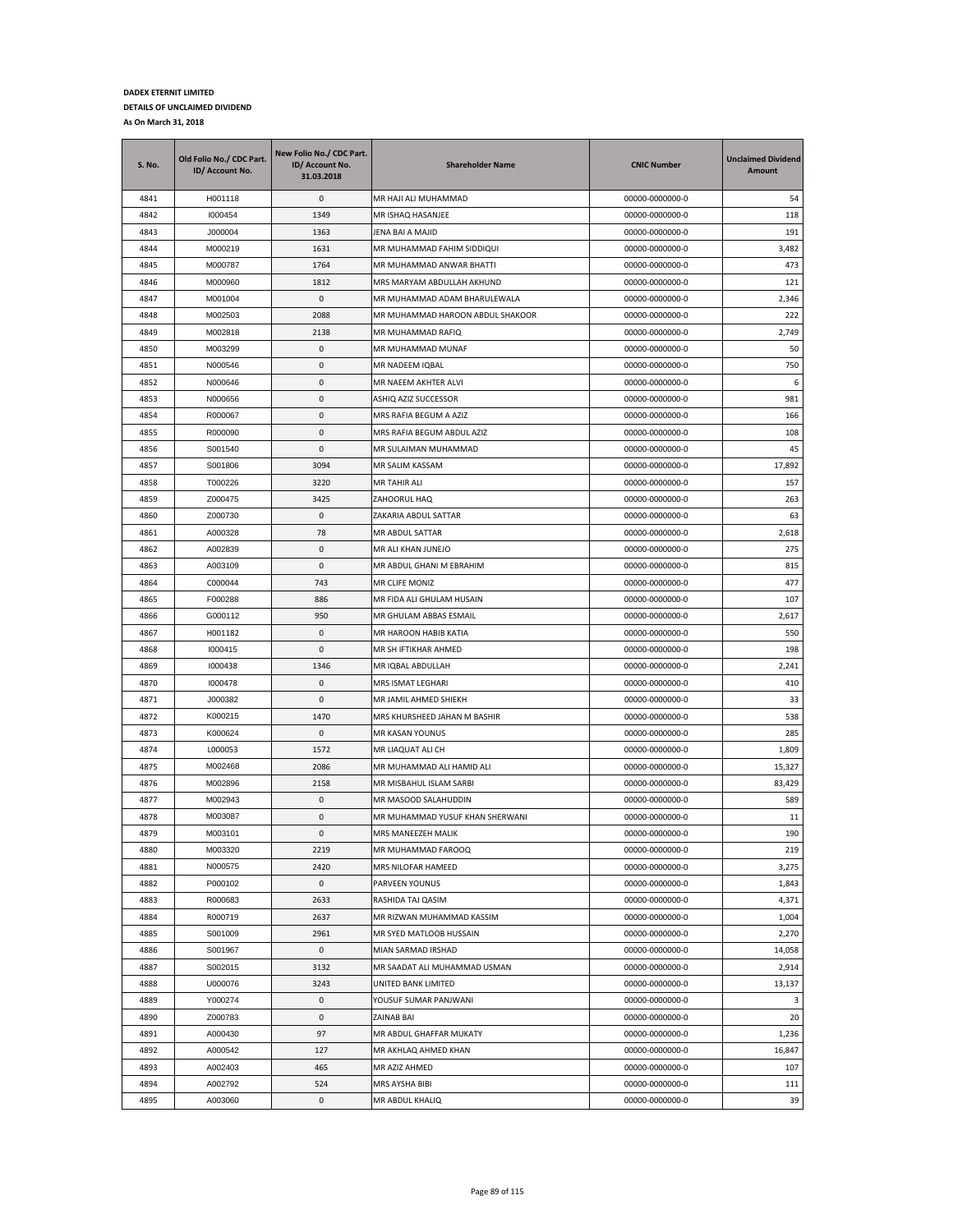| <b>S. No.</b> | Old Folio No./ CDC Part.<br>ID/ Account No. | New Folio No./ CDC Part.<br>ID/ Account No.<br>31.03.2018 | <b>Shareholder Name</b>                          | <b>CNIC Number</b>                 | <b>Unclaimed Dividend</b><br>Amount |
|---------------|---------------------------------------------|-----------------------------------------------------------|--------------------------------------------------|------------------------------------|-------------------------------------|
| 4896          | A003270                                     | 0                                                         | MR AHMED                                         | 00000-0000000-0                    | 60                                  |
| 4897          | A003349                                     | 0                                                         | MR ATIQ UR REHMAN                                | 00000-0000000-0                    | 769                                 |
| 4898          | A003405                                     | 624                                                       | MR ABDUL RASHID                                  | 00000-0000000-0                    | 386                                 |
| 4899          | A003467                                     | 0                                                         | ABOOBAKER                                        | 00000-0000000-0                    | $\overline{2}$                      |
| 4900          | A003486                                     | 634                                                       | MR A QADIR QURESHI IBRAHIM QURESHI               | 00000-0000000-0                    | 65                                  |
| 4901          | B000268                                     | 0                                                         | MR BADRUDDIN QURESHI                             | 00000-0000000-0                    | 40                                  |
| 4902          | C000048                                     | 0                                                         | MRS CARMEN COLEHO                                | 00000-0000000-0                    | 389                                 |
| 4903          | F000300                                     | 0                                                         | MR FAIZULLAH HAROON KADWANI                      | 00000-0000000-0                    | 6,528                               |
| 4904          | F000465                                     | 0                                                         | MRS FARHAT RAFIQI                                | 00000-0000000-0                    | 2,522                               |
| 4905          | H000586                                     | 1115                                                      | MR HABIB HAJI USMAN                              | 00000-0000000-0                    | 531                                 |
| 4906          | H001269                                     | 0                                                         | <b>HASHINA</b>                                   | 00000-0000000-0                    | 260                                 |
| 4907          | 1000426                                     | 1345                                                      | MR IZZAT A HAMEED PURI                           | 00000-0000000-0                    | 436                                 |
| 4908          | J000389                                     | 1423                                                      | MR JAWED ESSA HAJI SULEMAN                       | 00000-0000000-0                    | 2,104                               |
| 4909          | K000649                                     | 0                                                         | MR KHURRAM                                       | 00000-0000000-0                    | 11                                  |
| 4910          | K000692                                     | 1556                                                      | MR KAMRAN IFTIKHAR LARI                          | 00000-0000000-0                    | 84                                  |
| 4911          | M000205                                     | 1628                                                      | MR MUHAMMAD ADAM                                 | 00000-0000000-0                    | 6,216                               |
| 4912          | M000453                                     | 0                                                         | MR MUBARIK ALI ARIF                              | 00000-0000000-0                    | 16                                  |
| 4913          | M000902                                     | 1796                                                      | MR MUHAMMAD YOUSUF                               | 00000-0000000-0                    | 377                                 |
| 4914          | M001341                                     | 1910                                                      | MR MUHAMMAD HAJI USMAN                           | 00000-0000000-0                    | 2,867                               |
| 4915          | M002882                                     | 0                                                         | MR MOHMED ASHRAF                                 | 00000-0000000-0                    | 692                                 |
| 4916          | M003110                                     | 2189                                                      | MR MUHAMMAD ANWAR                                | 00000-0000000-0                    | 60                                  |
| 4917          | M003489                                     | 0                                                         | MR MUHAMMAD RAFIQ ALLAHRAKHA                     | 00000-0000000-0                    | 92                                  |
| 4918          | N000614                                     | 2429                                                      | MR NAEEM WARIS MALIK                             | 42301-2682881-7                    | 259                                 |
| 4919          | P000103                                     | 0                                                         | PARVIN USMAN                                     | 00000-0000000-0                    | 616                                 |
| 4920          | R000093                                     | 2527                                                      | MR RAZAUR REHMAN KHAN                            | 00000-0000000-0                    | 3,711                               |
| 4921          | R000691                                     | 2634                                                      | RAZIA AKBER ALI BADAMI                           | 00000-0000000-0                    | 263                                 |
| 4922          | S001392                                     | 0                                                         | MR SHAMIM QAMAR MUHAMMAD                         | 00000-0000000-0                    | 474                                 |
| 4923          | S001520                                     | 3048                                                      | MR SYED ALI AHMED                                | 00000-0000000-0                    | 23                                  |
| 4924          | S001796                                     | 0                                                         | MR SULEMAN MUHAMMAD                              | 00000-0000000-0                    | 19                                  |
| 4925          | S001896                                     | 0                                                         | MR S M YOUSUF                                    | 00000-0000000-0                    | 15                                  |
| 4926          | T000105                                     | 0                                                         | MR TAIYAB ALI MUSAJI                             | 00000-0000000-0                    | 71                                  |
| 4927          | U000085                                     | 0                                                         | USMAN HAJI KAREEM                                | 00000-0000000-0                    | 462                                 |
| 4928          | U000094                                     | 3247                                                      | UMMI KULSUM                                      | 42301-3283398-0                    | 4,176                               |
| 4929          | W000081                                     | 3273                                                      | WAHABUDDIN                                       | 00000-0000000-0                    | 109                                 |
| 4930          | A000114                                     | 0                                                         | MR ABDUL KARIM HAJI KASAM                        | 00000-0000000-0                    | 1,501                               |
| 4931          | A000129<br>A000171                          | 24                                                        | MR AHMED                                         | 00000-0000000-0                    | 7,666                               |
| 4932          |                                             | 0                                                         | MR A ESMAIL IBRAHIM                              | 00000-0000000-0                    | 711                                 |
| 4933          | A000237                                     | 48                                                        | MR ABDUL GANI DAWOOD                             | 00000-0000000-0                    | 2,930                               |
| 4934          | A000375                                     | 85                                                        | MR ABDUL GHAFOOR KHAN                            | 00000-0000000-0                    | 5,252                               |
| 4935<br>4936  | A001484<br>A002534                          | 331<br>492                                                | MR ABDUL RASHID LONGI<br>MR ABDUL RAZAK          | 00000-0000000-0<br>00000-0000000-0 | 3,403<br>2,330                      |
|               |                                             |                                                           |                                                  |                                    | 109                                 |
| 4937<br>4938  | A002884<br>A002960                          | 541<br>0                                                  | MR ABDULLAH HAJI AHMED<br>MR ABDUL RAHIM DURVESH | 00000-0000000-0<br>00000-0000000-0 | 1,062                               |
| 4939          | A002978                                     | 0                                                         | ABIDA MURSALEEN                                  | 00000-0000000-0                    | 2,121                               |
| 4940          | A003429                                     | 0                                                         | MR ABDUL MAJEED SALEH MUHAMMAD                   | 00000-0000000-0                    | 525                                 |
| 4941          | A003434                                     | 0                                                         | MR A GAFFAR                                      | 00000-0000000-0                    | 500                                 |
| 4942          | A003483                                     | 632                                                       | ABDUL GHAFFAR VARIND                             | 00000-0000000-0                    | 169                                 |
| 4943          | D000135                                     | 778                                                       | MR DAWOOD                                        | 00000-0000000-0                    | 1,002                               |
| 4944          | F000101                                     | 0                                                         | MR FAZAL HASANALI                                | 00000-0000000-0                    | 329                                 |
| 4945          | F000469                                     | 908                                                       | FATIMA BIBI                                      | 00000-0000000-0                    | 8,791                               |
| 4946          | H000374                                     | 1073                                                      | MR HAJI KASIM HAJI HABIB                         | 00000-0000000-0                    | 463                                 |
| 4947          | H000826                                     | 0                                                         | HOORBAI MUHAMMAD JUSAB                           | 00000-0000000-0                    | 854                                 |
| 4948          | H000842                                     | 0                                                         | MR HAJI UMER HAJI KARIM LAKHANY                  | 00000-0000000-0                    | 2,199                               |
| 4949          | H000864                                     | 1179                                                      | MR HAFEEZUDDIN                                   | 00000-0000000-0                    | 7,305                               |
| 4950          | H001064                                     | 1207                                                      | HAWA G H DADABHOY                                | 42101-1728073-8                    | 1,384                               |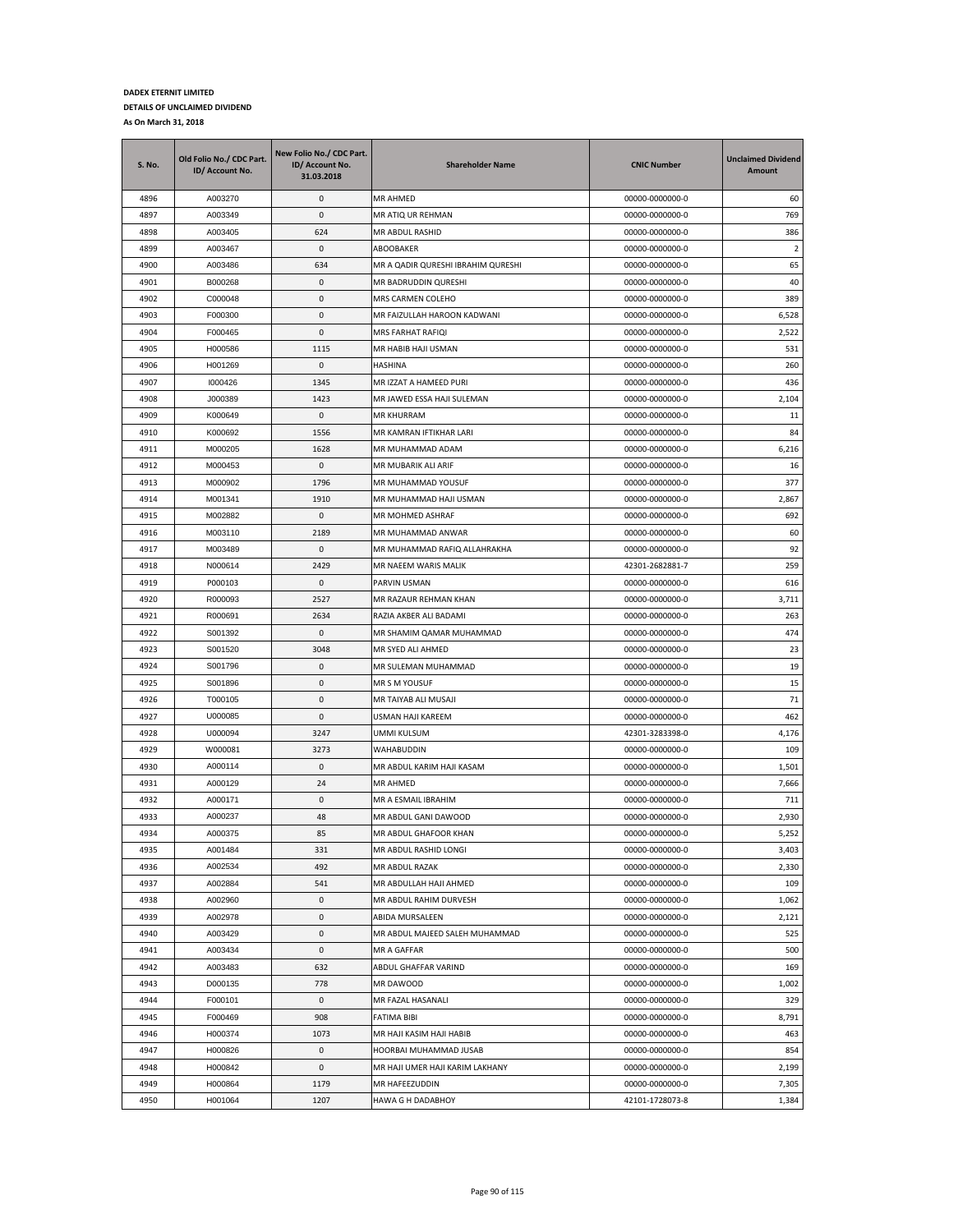| <b>S. No.</b> | Old Folio No./ CDC Part.<br>ID/ Account No. | New Folio No./ CDC Part.<br>ID/ Account No.<br>31.03.2018 | <b>Shareholder Name</b>           | <b>CNIC Number</b> | <b>Unclaimed Dividend</b><br>Amount |
|---------------|---------------------------------------------|-----------------------------------------------------------|-----------------------------------|--------------------|-------------------------------------|
| 4951          | 1000022                                     | 0                                                         | MR ISMAIL A GANI LADHA            | 00000-0000000-0    | 299                                 |
| 4952          | J000380                                     | 0                                                         | MST JAMILA BANO                   | 00000-0000000-0    | 1,185                               |
| 4953          | J000404                                     | 1427                                                      | MR JALAL AHSAN                    | 00000-0000000-0    | 364                                 |
| 4954          | K000401                                     | 1524                                                      | MST BEGUM KHERUNNISA A GAFFAR     | 00000-0000000-0    | 194                                 |
| 4955          | K000650                                     | 1550                                                      | MR KH GHULAM                      | 00000-0000000-0    | 450                                 |
| 4956          | K000661                                     | 0                                                         | KHATIZA AHMED LOCKHAT             | 00000-0000000-0    | 147                                 |
| 4957          | K000684                                     | 0                                                         | KHATIZA E DADABHOY                | 00000-0000000-0    | 175                                 |
| 4958          | K000691                                     | 0                                                         | DR KIFAYATULLAH KHAN              | 00000-0000000-0    | 2,500                               |
| 4959          | M000209                                     | 0                                                         | MISS MARIAM LATIF                 | 00000-0000000-0    | 6,559                               |
| 4960          | M001858                                     | 0                                                         | MRS MARIAM BIBI                   | 00000-0000000-0    | 1,304                               |
| 4961          | M002164                                     | 0                                                         | DR MUHAMMAD IBRAHIM HAJI FAZALDIN | 00000-0000000-0    | 448                                 |
| 4962          | M002167                                     | 0                                                         | MR MUHAMMAD AHMED HUSSAIN         | 00000-0000000-0    | 448                                 |
| 4963          | M002218                                     | 2054                                                      | MALIKA ZAMANI                     | 00000-0000000-0    | 137,175                             |
| 4964          | M002913                                     | 0                                                         | MR MUHAMMAD ZAKARIA MUHAMMAD ALI  | 00000-0000000-0    | 42                                  |
| 4965          | M002467A                                    | 0                                                         | MR MUHAMMAD SALIM DURVESH         | 00000-0000000-0    | 2,747                               |
| 4966          | N000082                                     | 2322                                                      | MRS NAJMA KHATOON                 | 00000-0000000-0    | 4,803                               |
| 4967          | N000638                                     | 2436                                                      | MR NAJEEB AHMED                   | 00000-0000000-0    | 64                                  |
| 4968          | R000618                                     | 0                                                         | MISS RUKHSANA BANO                | 00000-0000000-0    | 850                                 |
| 4969          | R000741                                     | 0                                                         | MRS RUKHSANA WAHEED               | 00000-0000000-0    | 331                                 |
| 4970          | S000019                                     | 2654                                                      | MR SAIFUDDIN AKBERALI             | 00000-0000000-0    | 5,723                               |
| 4971          | S000625                                     | 0                                                         | MR SULTAN DAWOOD BANTVAWALA       | 00000-0000000-0    | 60                                  |
| 4972          | S001432                                     | 0                                                         | SHARIFA                           | 00000-0000000-0    | 1,347                               |
| 4973          | S001684                                     | 0                                                         | MST SARBAI H REHIMTULLAH          | 00000-0000000-0    | 1,078                               |
| 4974          | S001692                                     | 0                                                         | MR SALEEM ABDUL GHAFFAR           | 00000-0000000-0    | 943                                 |
| 4975          | S001739                                     | 0                                                         | SHAMEEMA ABDUL KHALICK MAHOMEDY   | 00000-0000000-0    | 5,208                               |
| 4976          | S001811                                     | 0                                                         | SHAKIRA MURSALEEN                 | 00000-0000000-0    | 5,575                               |
| 4977          | S001978                                     | 3125                                                      | MISS SOBIA GHANI                  | 00000-0000000-0    | 1,501                               |
| 4978          | S002037                                     | 0                                                         | SARWAR HUSSAIN                    | 00000-0000000-0    | 27                                  |
| 4979          | S002047                                     | 0                                                         | SARFARAZ                          | 00000-0000000-0    | 3,325                               |
| 4980          | Y000256                                     | 3312                                                      | YUNUS NURUDDIN                    | 00000-0000000-0    | 316                                 |
| 4981          | Z000746                                     | 3456                                                      | ZUBAIDA BIBI                      | 00000-0000000-0    | 962                                 |
| 4982          | A001427                                     | 319                                                       | MR AMIN HAJI KARIM                | 00000-0000000-0    | 6,018                               |
| 4983          | A001776                                     | 381                                                       | MR A R G KHAN                     | 00000-0000000-0    | 20                                  |
| 4984          | A002644                                     | 514                                                       | MR A A FAIZI                      | 42101-1507676-3    | 18,853                              |
| 4985          | A003110                                     | 0                                                         | MRS AHMEDUNNISA MASOOD SALAHUDDIN | 00000-0000000-0    | 280                                 |
| 4986          | A003137                                     | 0                                                         | MST AYESHA BIBI                   | 00000-0000000-0    | 210                                 |
| 4987          | A003166                                     | 594                                                       | MR ABDUL QADAR KHIMANI            | 00000-0000000-0    | 92                                  |
| 4988          | A003191                                     | 596                                                       | MR ABDULLAH ABBA HUSSAIN          | 00000-0000000-0    | 1,171                               |
| 4989          | A003202                                     | 598                                                       | MR ABDUL MUTALIB ABDUL KARIM      | 42201-5973172-1    | 42                                  |
| 4990          | A003438                                     | 0                                                         | MR AYOOB ABDUL GHAFFAR            | 00000-0000000-0    | 330                                 |
| 4991          | A003500                                     | 0                                                         | MR ABDUL SHAKOOR                  | 00000-0000000-0    | 333                                 |
| 4992          | B000265                                     | $\pmb{0}$                                                 | MISS BUSHRA JABEEN                | 00000-0000000-0    | 303                                 |
| 4993          | F000420                                     | 902                                                       | FATMA BAI AKBERALI                | 00000-0000000-0    | 3,462                               |
| 4994          | H001197                                     | 0                                                         | HAMIDA ABDUL GHAFFAR              | 00000-0000000-0    | 307                                 |
| 4995          | H001329                                     | 1248                                                      | HAFIZ ABDUL JALIL HAFIZ ABDULLAH  | 00000-0000000-0    | 186                                 |
| 4996          | 1000417                                     | 0                                                         | MR IRFAN A RAHIM                  | 00000-0000000-0    | 573                                 |
| 4997          | 1000461                                     | 0                                                         | MR ILYAS SETHNA                   | 00000-0000000-0    | 28                                  |
| 4998          | J000319                                     | 0                                                         | MR JIWANJI NOORBHOY GADIWALA      | 00000-0000000-0    | 26,825                              |
| 4999          | J000349                                     | 1417                                                      | MRS JAMEELA BEGUM                 | 00000-0000000-0    | 3,070                               |
| 5000          | J000393                                     | 0                                                         | MRS JAVARIA NISAR                 | 00000-0000000-0    | 2,812                               |
| 5001          | M000297                                     | 0                                                         | DR MUHAMMAD DAULAT KHAN           | 00000-0000000-0    | 5,930                               |
| 5002          | M000889                                     | 0                                                         | MR SHAMSUDDIN GHULAM HUSSAIN      | 00000-0000000-0    | 79                                  |
| 5003          | M001056                                     | 1838                                                      | MRS M AKHTER MOINUDDIN            | 00000-0000000-0    | 292                                 |
| 5004          | M001538                                     | 1951                                                      | MR MUHAMMAD YOUSUF CHANDNA        | 00000-0000000-0    | 380                                 |
| 5005          | M001877                                     | 0                                                         | MR MEHDI HUSAIN K KHANDWALA       | 00000-0000000-0    | 5                                   |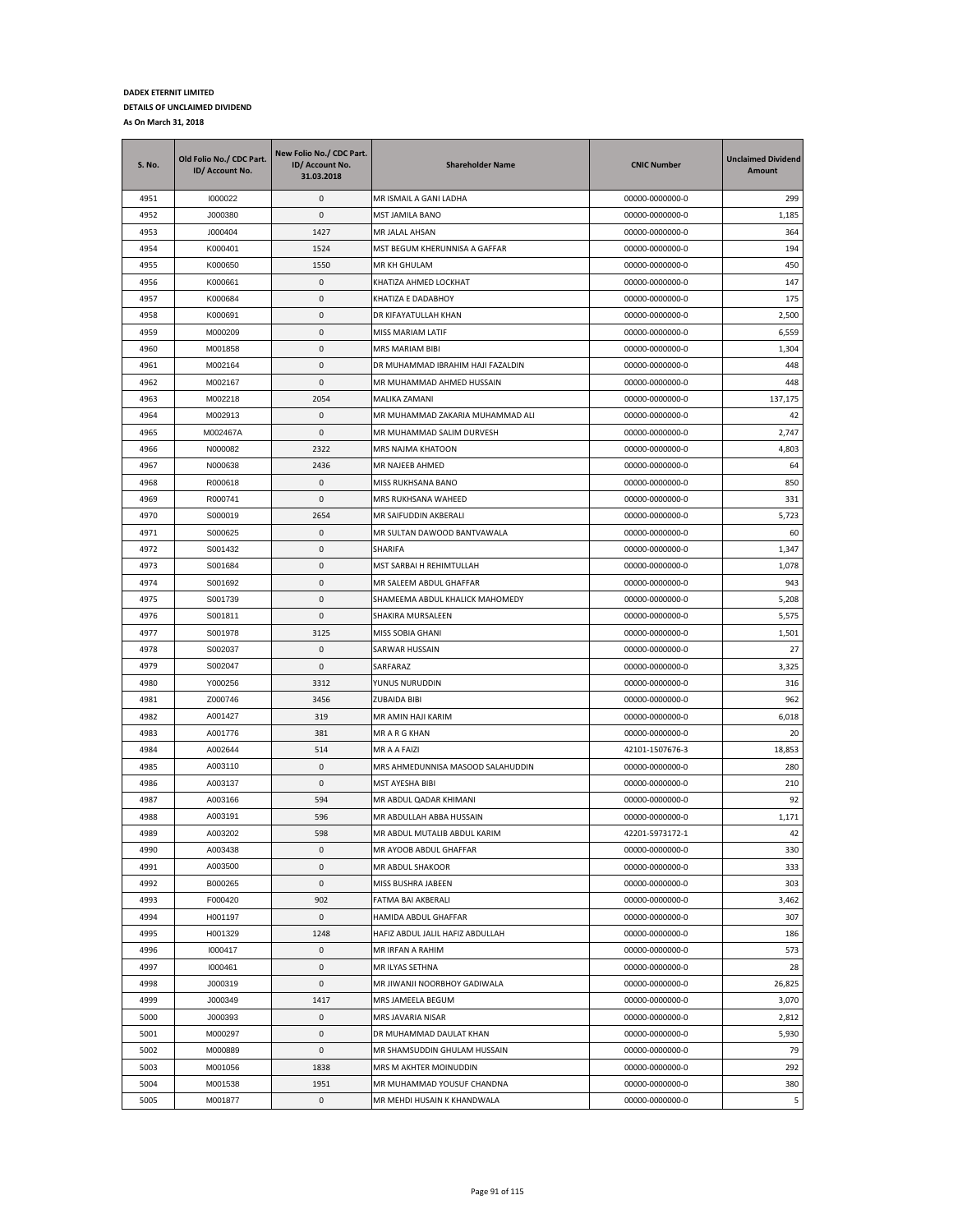| S. No. | Old Folio No./ CDC Part.<br>ID/ Account No. | New Folio No./ CDC Part.<br>ID/ Account No.<br>31.03.2018 | <b>Shareholder Name</b>           | <b>CNIC Number</b> | <b>Unclaimed Dividend</b><br>Amount |
|--------|---------------------------------------------|-----------------------------------------------------------|-----------------------------------|--------------------|-------------------------------------|
| 5006   | M002191                                     | 0                                                         | MR MUHAMMAD ABDUL SAMI            | 00000-0000000-0    | 833                                 |
| 5007   | M002265                                     | 2064                                                      | MR MUHAMMAD SHAREEF               | 00000-0000000-0    | 13,658                              |
| 5008   | M002610                                     | 2101                                                      | UBL A/C M ANWAR WAHEED            | 00000-0000000-0    | 2,317                               |
| 5009   | M002856                                     | 0                                                         | MST MARIAM BAI                    | 00000-0000000-0    | 177                                 |
| 5010   | M002870                                     | 2153                                                      | MR MUHAMMAD IQBAL                 | 00000-0000000-0    | 191                                 |
| 5011   | M003484                                     | 0                                                         | MR MUHAMMAD HANIF HABIB           | 00000-0000000-0    | 750                                 |
| 5012   | M003496                                     | 2241                                                      | MR MUHAMMAD SALEEM ADAM           | 00000-0000000-0    | 39,635                              |
| 5013   | N000377                                     | 0                                                         | MISS NAZMA BANOO                  | 00000-0000000-0    | 30                                  |
| 5014   | N000627                                     | 0                                                         | NASREEN AHMED PARACHA             | 00000-0000000-0    | 975                                 |
| 5015   | Q000003                                     | 0                                                         | MR QAZI ABDUL SAMAD               | 00000-0000000-0    | 193                                 |
| 5016   | R000505                                     | 0                                                         | BAI RABIYA HAJI KARIM             | 00000-0000000-0    | 1,333                               |
| 5017   | R000739                                     | 0                                                         | RIAZ AHMED MUHAMMAD SIDDIQ        | 00000-0000000-0    | 53                                  |
| 5018   | S000532                                     | 2798                                                      | MR SARDAR ALLAH NAWAZ KHAN        | 00000-0000000-0    | 8,998                               |
| 5019   | S001779                                     | 0                                                         | MISS SAMINA BANO                  | 00000-0000000-0    | 5,577                               |
| 5020   | S001828                                     | 0                                                         | SISPAL CH KELLA                   | 00000-0000000-0    | 3                                   |
| 5021   | S001888                                     | 0                                                         | MRS SURRIYA JABEEN                | 00000-0000000-0    | 53                                  |
| 5022   | S001980                                     | 3126                                                      | SHABANA ASIF                      | 00000-0000000-0    | 964                                 |
| 5023   | S002014                                     | 3131                                                      | MR SHARIFUDDIN AZIZUDDIN          | 00000-0000000-0    | 2,200                               |
| 5024   | S002057                                     | 3138                                                      | MR SHIEKH ABDUL QUDDUS            | 00000-0000000-0    | 873                                 |
| 5025   | Z000028                                     | 3325                                                      | <b>BAI ZUBEDA</b>                 | 00000-0000000-0    | 1,989                               |
| 5026   | Z000754                                     | 3458                                                      | ZAHUR AHMED                       | 00000-0000000-0    | 5,091                               |
| 5027   | A000130                                     | $\mathbf{0}$                                              | MR ABDUL GHANI KHAN               | 00000-0000000-0    | 262                                 |
| 5028   | A000277                                     | 0                                                         | MR AHMED ABDUL SHAKOOR            | 00000-0000000-0    | 90                                  |
| 5029   | A000336                                     | 80                                                        | MR AIJAZ HUSSAIN                  | 00000-0000000-0    | 10,119                              |
| 5030   | A001766                                     | 0                                                         | MR ANIS UR REHMAN SYED MUHAMMAD   | 00000-0000000-0    | $\overline{7}$                      |
| 5031   | A002131                                     | 439                                                       | MR ALIMUHAMMAD UMER               | 00000-0000000-0    | 2,179                               |
| 5032   | A002345                                     | 455                                                       | CH ABDUL SALAM                    | 00000-0000000-0    | 45,944                              |
| 5033   | A002941                                     | 546                                                       | MR A RAUF HUSAIN                  | 00000-0000000-0    | 5,893                               |
| 5034   | A003067                                     | 575                                                       | MRS AMINA AHMED                   | 00000-0000000-0    | 18,210                              |
| 5035   | A003140                                     | 590                                                       | MR A RAUF ZAKARIA                 | 00000-0000000-0    | 11                                  |
| 5036   | A003217                                     | 602                                                       | MST AYESHA BIBI                   | 00000-0000000-0    | 4,495                               |
| 5037   | A003257                                     | 609                                                       | MR ABDUL AZIZ HAJI SALEH MUHAMMAD | 00000-0000000-0    | 45                                  |
| 5038   | A003352                                     | 620                                                       | MR ABDUL KHALIQUE                 | 00000-0000000-0    | 97                                  |
| 5039   | B000156                                     | 709                                                       | MR BADROODIN RAHIMTULLAH          | 00000-0000000-0    | 205                                 |
| 5040   | F000387                                     | 0                                                         | <b>BEGUM FARRUKH MASUD</b>        | 00000-0000000-0    | 739                                 |
| 5041   | G000224                                     | 0                                                         | GUL BANO ABDUL GHAFFAR            | 00000-0000000-0    | 780                                 |
| 5042   | H001028                                     | 1200                                                      | HOORBAI ABDUL SATTAR              | 00000-0000000-0    | 479                                 |
| 5043   | H001144                                     | 0                                                         | MRS HAMEEDA IQBAL ZINDANI         | 00000-0000000-0    | 39                                  |
| 5044   | 1000337                                     | 1332                                                      | MR INAYATALI FIDAALI HALAI        | 00000-0000000-0    | 203                                 |
| 5045   | M000025                                     | 1581                                                      | MR MUHAMMAD UNMAR DILAWARKHAN     | 00000-0000000-0    | 405                                 |
| 5046   | M000069                                     | 1595                                                      | MR MIAN MAQBOOL AHMED             | 00000-0000000-0    | 858                                 |
| 5047   | M000088                                     | 1599                                                      | DR MUHAMMAD SHARIFF M R C P       | 00000-0000000-0    | 2,776                               |
| 5048   | M000185                                     | 1622                                                      | MR MARTIN V PEREIRA               | 00000-0000000-0    | 6,277                               |
| 5049   | M000276                                     | 0                                                         | MR MEMON MUHAMMAD                 | 00000-0000000-0    | 462                                 |
| 5050   | M002249                                     | 2060                                                      | MR MUHAMMAD ISMAIL SULEMAN MEMON  | 00000-0000000-0    | 24,887                              |
| 5051   | M002979                                     | 0                                                         | MR MUHAMMAD RAFIQ                 | 00000-0000000-0    | 1,427                               |
| 5052   | M003070                                     | 2182                                                      | MR MUHAMMAD RAFIQ ABDUL REHMAN    | 00000-0000000-0    | 136                                 |
| 5053   | M003072                                     | 0                                                         | MR M S A HEMANI                   | 00000-0000000-0    | 100                                 |
| 5054   | M003163                                     | 0                                                         | MR MUHAMMAD RAFIQUE               | 00000-0000000-0    | 150                                 |
| 5055   | M003225                                     | 2208                                                      | MR MUHAMMAD ARIF A AZIZ           | 00000-0000000-0    | 77                                  |
| 5056   | M003481                                     | 0                                                         | DR MUHAMMAD ABDUL JALIL ABBASI    | 00000-0000000-0    | 4,794                               |
| 5057   | N000496                                     | 0                                                         | NASEEM HAJI GHAFFAR               | 00000-0000000-0    | 705                                 |
| 5058   | N000556                                     | 0                                                         | MISS NAJMUNNISA ZINDANI           | 00000-0000000-0    | 58                                  |
| 5059   | P000117                                     | 0                                                         | MR PIR MUHAMMAD                   | 00000-0000000-0    | 1                                   |
| 5060   | P000123                                     | 0                                                         | PERVAZ MURTAZA KHAN               | 00000-0000000-0    | 1,200                               |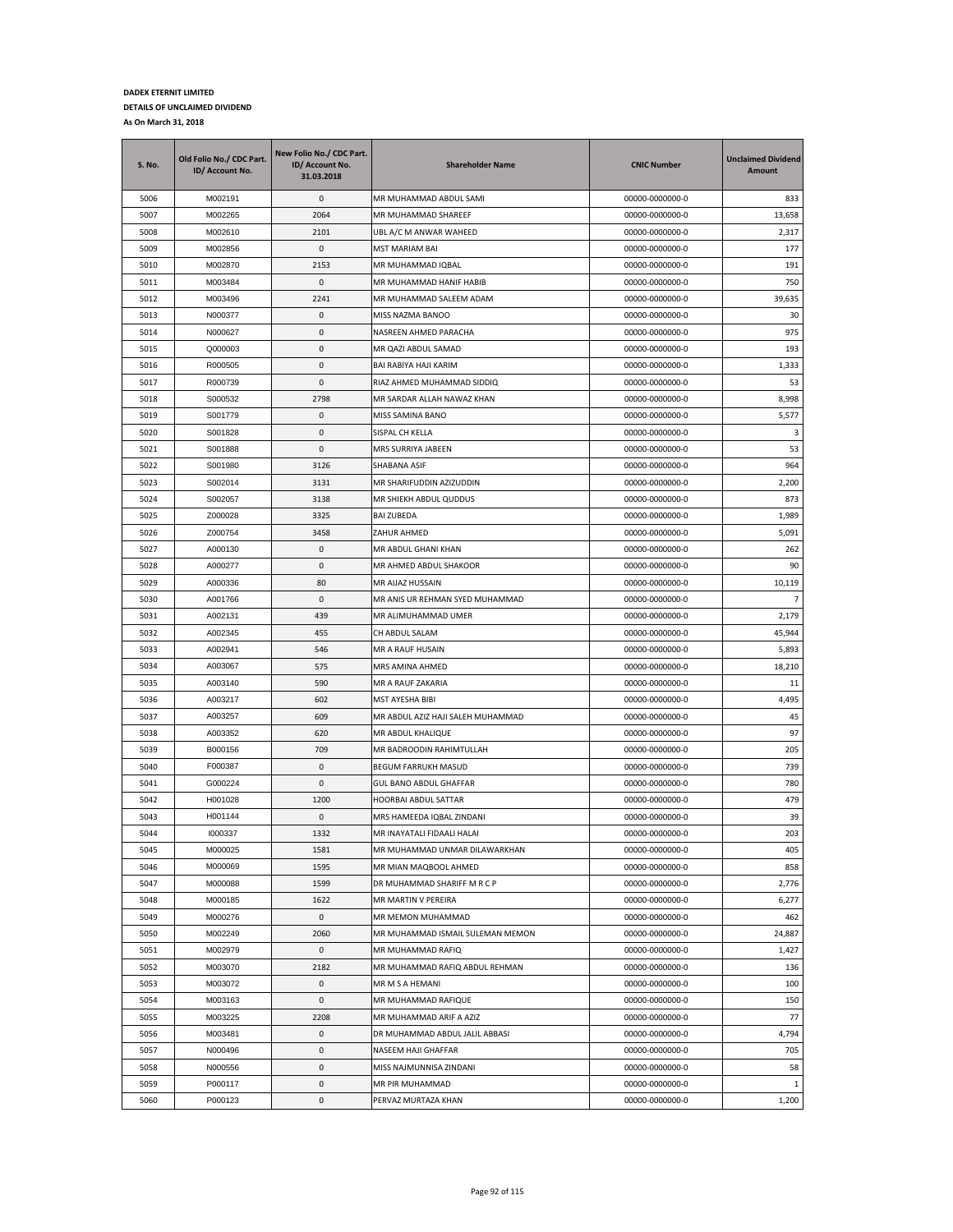| S. No. | Old Folio No./ CDC Part.<br>ID/ Account No. | New Folio No./ CDC Part.<br>ID/ Account No.<br>31.03.2018 | <b>Shareholder Name</b>               | <b>CNIC Number</b> | <b>Unclaimed Dividend</b><br>Amount |
|--------|---------------------------------------------|-----------------------------------------------------------|---------------------------------------|--------------------|-------------------------------------|
| 5061   | R000528                                     | 0                                                         | MRS REHANA HASAN                      | 00000-0000000-0    | 787                                 |
| 5062   | R000730                                     | 2639                                                      | RASHIDA KHATOON                       | 00000-0000000-0    | 442                                 |
| 5063   | S000129                                     | $\mathbf 0$                                               | MR SULTAN AHMED TILEWALA              | 00000-0000000-0    | 7,006                               |
| 5064   | S000284                                     | 2730                                                      | MRS SAADAT FAZAL                      | 00000-0000000-0    | 300                                 |
| 5065   | S001826                                     | 3098                                                      | MRS SALMA YOUSUF                      | 00000-0000000-0    | 885                                 |
| 5066   | S001859                                     | 3103                                                      | MR SHIEKH MUHAMMAD NASIRALI           | 00000-0000000-0    | 744                                 |
| 5067   | S002050                                     | 3137                                                      | MR SHAHID M UMERANI                   | 00000-0000000-0    | 209,423                             |
| 5068   | T000231                                     | 0                                                         | MR TARIQ SULTAN KHAWAJA ABDUL GHAFOOR | 00000-0000000-0    | 1,529                               |
| 5069   | Z000023                                     | 3324                                                      | <b>MRS ZEHRA</b>                      | 00000-0000000-0    | 52,166                              |
| 5070   | Z000792                                     | 3460                                                      | ZIA UR REHMAN MATLOOB UR REHMAN       | 00000-0000000-0    | 56                                  |
| 5071   | A001084                                     | 0                                                         | MR ABDUL HAMID ABDUL KARIM            | 00000-0000000-0    | 300                                 |
| 5072   | A001086                                     | 0                                                         | MR ADAM ABDUL KARIM                   | 00000-0000000-0    | 300                                 |
| 5073   | A001237                                     | 283                                                       | MR A RAZZAK YUSUF THAPLAWALA          | 00000-0000000-0    | 113                                 |
| 5074   | A002076                                     | 0                                                         | MRS ARJUMAND BANO KIZILBASH           | 00000-0000000-0    | 1,200                               |
| 5075   | A002104                                     | 0                                                         | MST AMNA KHATOON                      | 00000-0000000-0    | 576                                 |
| 5076   | A002422                                     | 0                                                         | MR ABRAR AHMED                        | 00000-0000000-0    | 628                                 |
| 5077   | A002518                                     | 489                                                       | MR ABU TALIB ABDUL KARIM              | 00000-0000000-0    | 124                                 |
| 5078   | A002604                                     | 508                                                       | MRS A SULTANA                         | 00000-0000000-0    | 3,990                               |
| 5079   | A002794                                     | 0                                                         | MR ABRAR AHMED TIRMIZI                | 00000-0000000-0    | 191                                 |
| 5080   | A002843                                     | 0                                                         | MR ASHFAQ                             | 00000-0000000-0    | 3,127                               |
| 5081   | E000170                                     | 804                                                       | MR EBRAHIM HASHIM                     | 00000-0000000-0    | 698                                 |
| 5082   | F000151                                     | $\mathbf 0$                                               | MR FIDAHUSEIN RAJABALI TAJANI         | 00000-0000000-0    | 125                                 |
| 5083   | F000312                                     | 0                                                         | MR FARIDA MASOOD                      | 00000-0000000-0    | 850                                 |
| 5084   | G000140                                     | 0                                                         | MR GULAM MUHAMMAD WANKED              | 00000-0000000-0    | 16                                  |
| 5085   | G000270                                     | 0                                                         | MR GULAM NABI MIYA MUHAMMAD KAPADIA   | 00000-0000000-0    | 75                                  |
| 5086   | H000360                                     | 1070                                                      | MR HASSAN ALI GHULAM ALI              | 00000-0000000-0    | 36                                  |
| 5087   | H000397                                     | 0                                                         | MR HAROON ABBA OMER                   | 00000-0000000-0    | 1,945                               |
| 5088   | H001250                                     | 1238                                                      | MR HYDER ALI                          | 00000-0000000-0    | 1,499                               |
| 5089   | K000267                                     | 1487                                                      | MST KHATIJA ABDUL KARIM               | 00000-0000000-0    | 351                                 |
| 5090   | K000625                                     | 0                                                         | MR KH IMTIAZ AHMED                    | 00000-0000000-0    | 589                                 |
| 5091   | L000043                                     | 0                                                         | MR LATIF AHMED SHERWANI               | 00000-0000000-0    | 2,905                               |
| 5092   | L000047                                     | 1570                                                      | MR LATIF UR REHMAN                    | 00000-0000000-0    | 3,724                               |
| 5093   | L000054                                     | 1573                                                      | LUBNA RABBANI                         | 00000-0000000-0    | 83                                  |
| 5094   | M000012                                     | 0                                                         | MRS MEHAR A KHAMBATTA                 | 00000-0000000-0    | 476                                 |
| 5095   | M000823                                     | 1775                                                      | MIAN AHMED SHAH                       | 00000-0000000-0    | 3,120                               |
| 5096   | M001054                                     | 1837                                                      | MR MANSOORUL ARFIN                    | 00000-0000000-0    | 770                                 |
| 5097   | M001248                                     | 1886                                                      | MR M A BURNEY                         | 00000-0000000-0    | 208                                 |
| 5098   | M001454                                     | 0                                                         | MR MOHSIN HAIDERALY CHINOY            | 00000-0000000-0    | 28                                  |
| 5099   | M002008                                     | 0                                                         | MR MUHAMMAD ARSHAD                    | 00000-0000000-0    | 71                                  |
| 5100   | M002064                                     | 0                                                         | MR MUHAMMAD QASIM HAJI SULEMAN        | 00000-0000000-0    | 880                                 |
| 5101   | M002181                                     | 2050                                                      | MR MUHAMMAD YUNUS A AZIZ              | 00000-0000000-0    | 6,331                               |
| 5102   | M002350                                     | 2074                                                      | MR MUHAMMAD AKHTER                    | 00000-0000000-0    | 218                                 |
| 5103   | M002566                                     | 0                                                         | MR MUHAMMAD HAJI DAWAJI VAID          | 00000-0000000-0    | 753                                 |
| 5104   | M002811                                     | 0                                                         | MR MUHAMMAD TOUFIQUE ABDUL AZIZ       | 00000-0000000-0    | 561                                 |
| 5105   | M002883                                     | 2156                                                      | MR M H KHAN                           | 00000-0000000-0    | 505                                 |
| 5106   | M002890                                     | 0                                                         | MR MUHAMMAD HANIF TABBA               | 00000-0000000-0    | 46                                  |
| 5107   | M002942                                     | 2162                                                      | MR MUHAMMAD HANIF EBRAHIM             | 00000-0000000-0    | 610                                 |
| 5108   | M003036                                     | 0                                                         | MRS MUMTAZ EBRAHIM                    | 00000-0000000-0    | 48                                  |
| 5109   | M003098                                     | 2185                                                      | MR MUHAMMAD AMIN SETHI                | 00000-0000000-0    | 937                                 |
| 5110   | M003232                                     | 2211                                                      | MR MANSOOR                            | 00000-0000000-0    | 103                                 |
| 5111   | M003383                                     | 0                                                         | MR MUHAMMAD HANIF DIWAN               | 00000-0000000-0    | 225                                 |
| 5112   | M003505                                     | 2242                                                      | HAJI MIAN MAHBOOB ELAHI               | 00000-0000000-0    | 9,001                               |
| 5113   | N000228                                     | 0                                                         | MR NAJMUDDIN FIDA HUSSAIN             | 00000-0000000-0    | 1,701                               |
| 5114   | N000371                                     | 2400                                                      | MISS NASRIN NILOFAR                   | 00000-0000000-0    | 15,484                              |
| 5115   | N000599                                     | 2426                                                      | MRS NARGIS INAYAT ALI                 | 00000-0000000-0    | 14,425                              |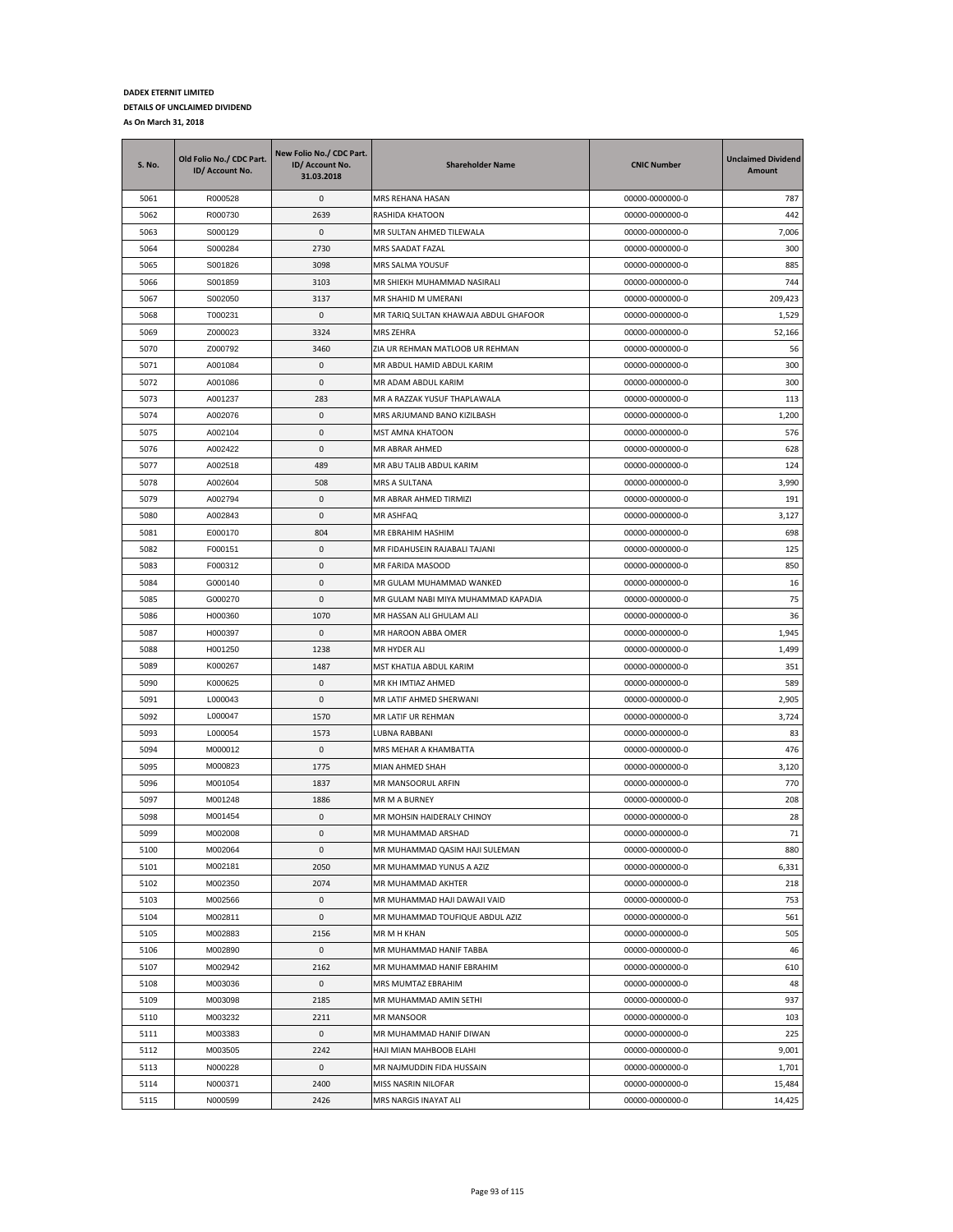| S. No. | Old Folio No./ CDC Part.<br>ID/ Account No. | New Folio No./ CDC Part.<br>ID/ Account No.<br>31.03.2018 | <b>Shareholder Name</b>         | <b>CNIC Number</b> | <b>Unclaimed Dividend</b><br>Amount |
|--------|---------------------------------------------|-----------------------------------------------------------|---------------------------------|--------------------|-------------------------------------|
| 5116   | R000669                                     | 0                                                         | MRS RAZIA SHUAIB MIRZA          | 00000-0000000-0    | 651                                 |
| 5117   | R000710                                     | 2636                                                      | MR RASHID HAMID                 | 00000-0000000-0    | 50,880                              |
| 5118   | S000160                                     | 2686                                                      | MR SULTAN AHMED                 | 00000-0000000-0    | 42,051                              |
| 5119   | S000177                                     | 0                                                         | MR S AHMED SHURWARDY            | 00000-0000000-0    | 24,817                              |
| 5120   | S001156                                     | 0                                                         | MR SYED MUHAMMAD ISLAM SHARAF   | 00000-0000000-0    | 7,587                               |
| 5121   | S001252                                     | 3021                                                      | MR SH NOOR AHMED NOORANI        | 00000-0000000-0    | 39,601                              |
| 5122   | S001635                                     | 0                                                         | MRS SUGHRABAI SHAIKH ADAM       | 00000-0000000-0    | 1,155                               |
| 5123   | S001758                                     | 3083                                                      | MR SIKANDAR HAJI MUHAMMAD       | 00000-0000000-0    | 3,062                               |
| 5124   | S001872                                     | 0                                                         | MR SAMIUDDIN                    | 00000-0000000-0    | 474                                 |
| 5125   | S001963                                     | 3124                                                      | SH ARSHAD HAMID                 | 00000-0000000-0    | 27,110                              |
| 5126   | T000230                                     | 0                                                         | <b>MST TAJ AKHTER</b>           | 00000-0000000-0    | 29                                  |
| 5127   | T000239                                     | 0                                                         | MR TEHSIN RAZA YUSUF ALI        | 00000-0000000-0    | 11                                  |
| 5128   | U000072                                     | 3241                                                      | <b>UMER</b>                     | 00000-0000000-0    | 5,313                               |
| 5129   | W000015                                     | 3257                                                      | MRS WALAYAT BEGUM F M SYAN      | 35202-2122109-0    | 4,344                               |
| 5130   | W000016                                     | 3258                                                      | WAZIR BEGUM                     | 00000-0000000-0    | 6,312                               |
| 5131   | W000077                                     | 0                                                         | WASEEQ                          | 00000-0000000-0    | 53                                  |
| 5132   | Y000251                                     | 3310                                                      | YASMEEN                         | 00000-0000000-0    | 1,383                               |
| 5133   | Z000512                                     | 3429                                                      | MRS ZABINDA Z JAMEEL            | 00000-0000000-0    | 1,995                               |
| 5134   | Z000561                                     | 0                                                         | ZARINABAI                       | 00000-0000000-0    | 225                                 |
| 5135   | Z000789                                     | 0                                                         | MR ZULFIQAR ALI MUHAMMAD        | 00000-0000000-0    | 5                                   |
| 5136   | A001234                                     | 282                                                       | MRS ASGHARI KHANAM              | 00000-0000000-0    | 2,973                               |
| 5137   | A002004                                     | 0                                                         | MST ASMABAI MUHAMMADALI LOTIA   | 00000-0000000-0    | 6                                   |
| 5138   | A002219                                     | 0                                                         | MR ALLAUDDIN H ISLAMUDDIN       | 00000-0000000-0    | 809                                 |
| 5139   | A002645                                     | 515                                                       | <b>MST ANIS FATIMA</b>          | 00000-0000000-0    | 14,802                              |
| 5140   | A002699                                     | 0                                                         | ABEDA                           | 00000-0000000-0    | 35                                  |
| 5141   | A002711                                     | 0                                                         | MR HAJI ABDULLAH & GAFFAR       | 00000-0000000-0    | 97                                  |
| 5142   | A002729                                     | 0                                                         | MR A AZIZ A SHAKOOR             | 00000-0000000-0    | 8,467                               |
| 5143   | A003333                                     | 0                                                         | MRS AMINA EBRAHIM VAWDA         | 00000-0000000-0    | 100                                 |
| 5144   | A003346                                     | 618                                                       | MR ABOOBAKER ZAKARIA MANVIA     | 00000-0000000-0    | 221                                 |
| 5145   | A003399                                     | 0                                                         | MR ABDUL SAMAD                  | 00000-0000000-0    | 3                                   |
| 5146   | A003404                                     | 623                                                       | MR ARIF MASOOD HASHMI           | 00000-0000000-0    | 154                                 |
| 5147   | A003456                                     | 628                                                       | ABID HUSSAIN                    | 00000-0000000-0    | 1,454                               |
| 5148   | F000332                                     | 0                                                         | MRS FATEMABAI                   | 00000-0000000-0    | 4,364                               |
| 5149   | F000552                                     | 0                                                         | FATIMA SABIHA QASIM             | 00000-0000000-0    | 32                                  |
| 5150   | H000973                                     | 1191                                                      | MR HAJI RIAZ AHMED              | 00000-0000000-0    | 12,142                              |
| 5151   | H001116                                     | 0                                                         | HALIMA VAIYANI                  | 00000-0000000-0    | 10,472                              |
| 5152   | 1000408                                     | 1343                                                      | MR IRFAN JAN MUHAMMAD           | 00000-0000000-0    | 7,344                               |
| 5153   | 1000458                                     | 1350                                                      | MR IRSHAD AHMED KHAN            | 00000-0000000-0    | 121                                 |
| 5154   | J000368                                     | $\Omega$                                                  | <b>MR JAL JAMSHEDJI</b>         | 00000-0000000-0    | 30                                  |
| 5155   | L000049                                     | 0                                                         | MR LIAQUAT VOHRA                | 00000-0000000-0    | $\overline{7}$                      |
| 5156   | M001048                                     | 1833                                                      | MR MUHAMMAD ILYAS MUHAMMAD AMIN | 00000-0000000-0    | 800                                 |
| 5157   | M001398                                     | 1921                                                      | MR MUHAMMAD FAZIL               | 00000-0000000-0    | 274                                 |
| 5158   | M001863                                     | 0                                                         | MR MUHAMMAD HANIF ALLAHRAKHA    | 00000-0000000-0    | 74                                  |
| 5159   | M002325                                     | 2067                                                      | MR MUHAMMAD YASIN               | 00000-0000000-0    | 1,126                               |
| 5160   | M002448                                     | 2085                                                      | MR MUHAMMAD SIDDIQ WALIMUHAMMAD | 00000-0000000-0    | 92                                  |
| 5161   | M002450                                     | 0                                                         | MR MUHAMMAD HANIF               | 00000-0000000-0    | 378                                 |
| 5162   | M002550                                     | 0                                                         | MR M SULEMAN MEMON              | 00000-0000000-0    | 2,596                               |
| 5163   | M002651                                     | 0                                                         | MUJIBA JANMUHAMMAD              | 00000-0000000-0    | 393                                 |
| 5164   | M002674                                     | 0                                                         | MR MUHAMMAD FAZAL AHMED         | 00000-0000000-0    | 9                                   |
| 5165   | M002846                                     | 2144                                                      | MR MUHAMMAD RAFIQ               | 00000-0000000-0    | 203                                 |
| 5166   | M002872                                     | 2154                                                      | MR MURTAZA FAZAL NOORANI        | 00000-0000000-0    | 14,717                              |
| 5167   | M003051                                     | 0                                                         | MR MOIEZ MUHAMMAD SHAIKHALI     | 00000-0000000-0    | 1,025                               |
| 5168   | M003117                                     | 0                                                         | MR MOHAMMED MOOSA               | 00000-0000000-0    | 13                                  |
| 5169   | M003217                                     | 2206                                                      | MR MUHAMMAD RAFIQ               | 00000-0000000-0    | 153                                 |
| 5170   | M003264                                     | 0                                                         | MR MUHAMMAD ABDUL SATTAR        | 00000-0000000-0    | 450                                 |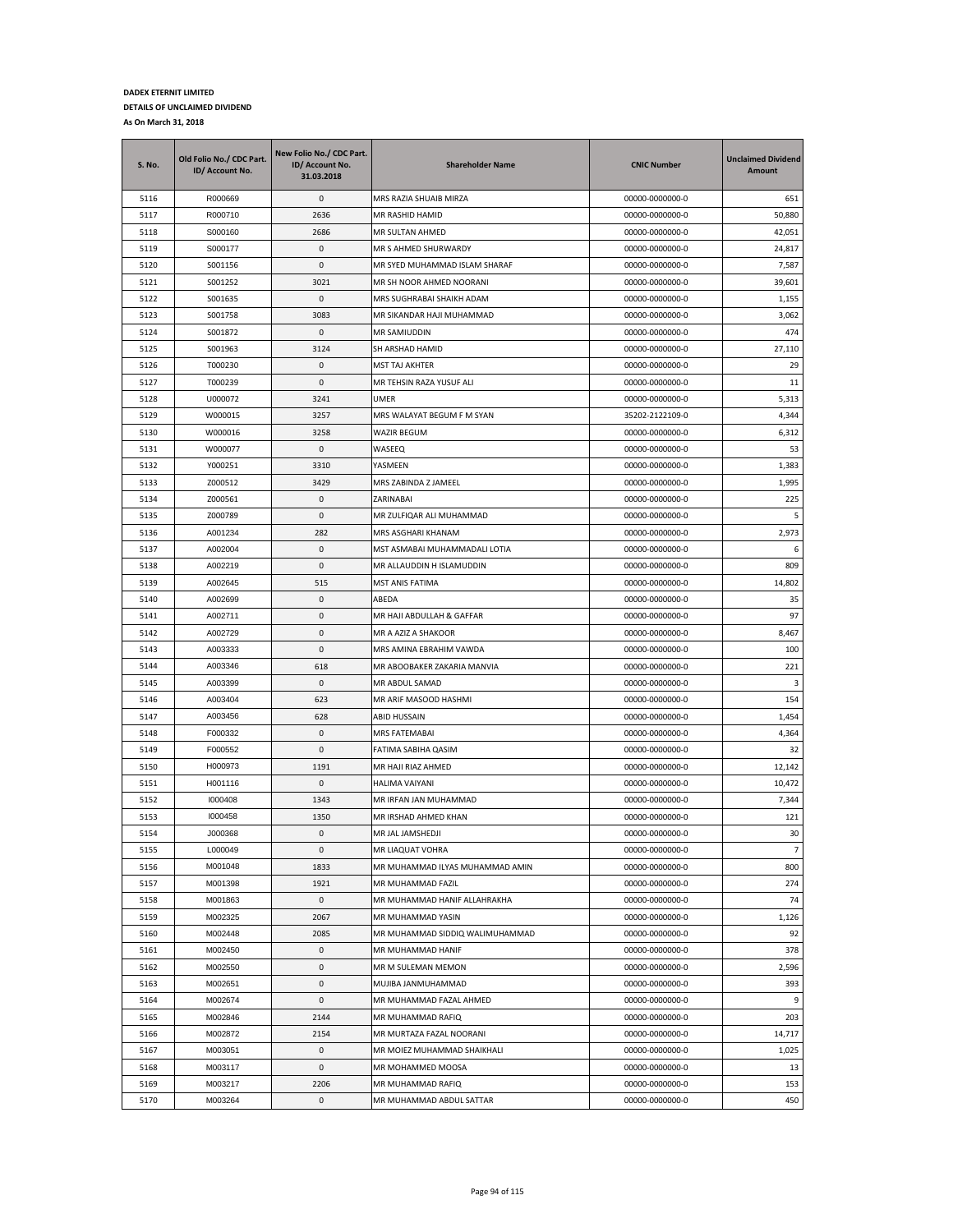| M003439<br>5171<br>2229<br>MUHAMMAD YUNUS OSMAN<br>00000-0000000-0<br>356<br>0<br>5172<br>M003451<br>MR MUHAMMAD SALIM SHAIKH<br>00000-0000000-0<br>190<br>5173<br>M003500<br>0<br>MR MUHAMMAD YOUNUS H REHMTULLAH<br>00000-0000000-0<br>87<br>N000156<br>5174<br>0<br><b>DR NAJIB KHAN</b><br>00000-0000000-0<br>2,480<br>5175<br>2408<br>701<br>N000467<br>NASIRA ANWAR<br>00000-0000000-0<br>5176<br>$\mathsf 0$<br>MR NISAR HUSEIN M RAJANI<br>736<br>N000573<br>00000-0000000-0<br>5177<br>P000038<br>2471<br>POLAD M POLAD<br>00000-0000000-0<br>269<br>5178<br>R000410<br>2599<br>MRS ROSHAN ARA BEGUM<br>00000-0000000-0<br>64<br>5179<br>R000514<br>0<br><b>MRS RANCHEL DANIELS</b><br>3<br>00000-0000000-0<br>5180<br>R000592<br>2619<br>961<br>MR RUKSANA A GAFFAR<br>00000-0000000-0<br>5181<br>2622<br>49,378<br>R000615<br>MRS RAFIA ANWAR ALI<br>00000-0000000-0<br>S000548<br>2802<br>5182<br>MR SAIYID IQRAR AHMED ZAIDI<br>00000-0000000-0<br>153<br>22<br>5183<br>S000586<br>0<br>MR SAJJAD A MANDVIWALA<br>00000-0000000-0<br>5184<br>S001858<br>0<br>MR S ABDUL HASAN S NAWAB HASAN<br>00000-0000000-0<br>4<br>5185<br>3122<br>2,925<br>S001960<br>SAKINA BIBI MUHAMMAD YAQOOB<br>00000-0000000-0<br>5186<br>0<br>295<br>S002070<br>SABRA KHATOON SIDDIQI ZAMIR A SIDDIQI<br>00000-0000000-0<br>5187<br>S002080<br>0<br>SALMA HAJI HABIB<br>00000-0000000-0<br>75<br>5188<br>T000188<br>3210<br>MR TUFAIL JANMUHAMMAD<br>1,557<br>00000-0000000-0<br>0<br>5189<br>W000063<br>MRS WAHIDA SHARIF<br>00000-0000000-0<br>3,641<br>5190<br>Y000264<br>0<br>YASMEEN BAI<br>00000-0000000-0<br>400<br>0<br>$\overline{7}$<br>5191<br>Z000315<br>ZAKIUDDIN ABBAS BHAI<br>00000-0000000-0<br>5192<br>Z000482<br>3427<br>00000-0000000-0<br>192<br>ZIKAR<br>5193<br>Z000590<br>0<br><b>MST ZARINABAI</b><br>400<br>00000-0000000-0<br>5194<br>0<br>0<br>9<br>A001216<br>00000-0000000-0<br>105<br>5195<br>A001935<br>408<br>MR.ABBA ALI ABDUL KARIM<br>00000-0000000-0<br>5196<br>A002513<br>487<br>MR ABDUL WAHEED<br>00000-0000000-0<br>3,487<br>3<br>5197<br>A003063<br>0<br>00000-0000000-0<br>0<br>5198<br>$\mathsf 0$<br>0<br>3<br>A003303<br>00000-0000000-0<br>5199<br>A003501<br>640<br>MR ABDUL WAHAB HAFIZ ABDULLAH<br>00000-0000000-0<br>179<br>5200<br>0<br>670<br>A003505<br>MRS AYESHA F DOOSA<br>00000-0000000-0<br>5201<br>B000026<br>0<br>00000-0000000-0<br>511<br>0<br>5202<br>E000162<br>802<br>MISS ESHYA<br>37405-0502713-4<br>20,697<br>5203<br>F000406<br>898<br>MISS FEHMIDA ALWI<br>00000-0000000-0<br>462<br>5204<br>901<br>44,468<br>F000415<br>MR ABDULLAH HAROON KADWANI<br>00000-0000000-0<br>5205<br>1041<br>2,047<br>H000250<br>MST HAWABU MOSSAJEE ESSACK<br>00000-0000000-0<br>5206<br>H000473<br>0<br>00000-0000000-0<br>39<br>n<br>5207<br>494<br>H001136<br>1222<br>MST.HAMIDA BAI ABDULLAH<br>00000-0000000-0<br>3,271<br>5208<br>H001145<br>1223<br>MST HAWABU MOSSAJEE ESSACK<br>00000-0000000-0<br>1250<br>5,049<br>5209<br>H001331<br>MR HASHIR AZIZ<br>00000-0000000-0<br>5210<br>1000024<br>0<br>0<br>00000-0000000-0<br>169<br>5211<br>1000400<br>0<br>00000-0000000-0<br>16<br>0<br>$\pmb{0}$<br>0<br>5212<br>1000402<br>00000-0000000-0<br>178<br>5213<br>1000451<br>0<br>MR NAWABAZADA IHSANULLAH KHAN<br>00000-0000000-0<br>19,057<br>5214<br>1428<br>303<br>J000410<br>JUNAID M SIDDIQ<br>00000-0000000-0<br>5215<br>K000535<br>0<br>0<br>00000-0000000-0<br>6,154<br>0<br>288<br>5216<br>K000680<br>0<br>00000-0000000-0<br>5217<br>K000697<br>0<br>0<br>00000-0000000-0<br>39<br>5218<br>M000181<br>1621<br>MR.MOHAMMED IBRAHIM<br>00000-0000000-0<br>1,659<br>5219<br>M001085<br>1851<br>MR.MOHAMED HANIF H.D.MOHAMED<br>00000-0000000-0<br>94<br>5220<br>0<br>00000-0000000-0<br>12<br>M001405<br>0<br>MR.MOHAMMED YOUSUF SULEMAN<br>00000-0000000-0<br>290<br>5221<br>M002597<br>2100<br>0<br>4,540<br>5222<br>M002683<br>0<br>00000-0000000-0<br>5223<br>M002879<br>0<br>00000-0000000-0<br>3<br>0<br>5224<br>2166<br>MR.MAHMUDUL HASAN<br>00000-0000000-0<br>73<br>M002967 | <b>S. No.</b> | Old Folio No./ CDC Part.<br>ID/ Account No. | New Folio No./ CDC Part.<br>ID/ Account No.<br>31.03.2018 | <b>Shareholder Name</b> | <b>CNIC Number</b> | <b>Unclaimed Dividend</b><br>Amount |
|--------------------------------------------------------------------------------------------------------------------------------------------------------------------------------------------------------------------------------------------------------------------------------------------------------------------------------------------------------------------------------------------------------------------------------------------------------------------------------------------------------------------------------------------------------------------------------------------------------------------------------------------------------------------------------------------------------------------------------------------------------------------------------------------------------------------------------------------------------------------------------------------------------------------------------------------------------------------------------------------------------------------------------------------------------------------------------------------------------------------------------------------------------------------------------------------------------------------------------------------------------------------------------------------------------------------------------------------------------------------------------------------------------------------------------------------------------------------------------------------------------------------------------------------------------------------------------------------------------------------------------------------------------------------------------------------------------------------------------------------------------------------------------------------------------------------------------------------------------------------------------------------------------------------------------------------------------------------------------------------------------------------------------------------------------------------------------------------------------------------------------------------------------------------------------------------------------------------------------------------------------------------------------------------------------------------------------------------------------------------------------------------------------------------------------------------------------------------------------------------------------------------------------------------------------------------------------------------------------------------------------------------------------------------------------------------------------------------------------------------------------------------------------------------------------------------------------------------------------------------------------------------------------------------------------------------------------------------------------------------------------------------------------------------------------------------------------------------------------------------------------------------------------------------------------------------------------------------------------------------------------------------------------------------------------------------------------------------------------------------------------------------------------------------------------------------------------------------------------------------------------------------------------------------------------------------------------------------------------------------------------------------------------------------------------------------------------------------------------------------------------------------------------------------------------------------------------------------------------------------------------------------------------------------------------------------------------------------------------------------------------------------------------------------------|---------------|---------------------------------------------|-----------------------------------------------------------|-------------------------|--------------------|-------------------------------------|
|                                                                                                                                                                                                                                                                                                                                                                                                                                                                                                                                                                                                                                                                                                                                                                                                                                                                                                                                                                                                                                                                                                                                                                                                                                                                                                                                                                                                                                                                                                                                                                                                                                                                                                                                                                                                                                                                                                                                                                                                                                                                                                                                                                                                                                                                                                                                                                                                                                                                                                                                                                                                                                                                                                                                                                                                                                                                                                                                                                                                                                                                                                                                                                                                                                                                                                                                                                                                                                                                                                                                                                                                                                                                                                                                                                                                                                                                                                                                                                                                                                                  |               |                                             |                                                           |                         |                    |                                     |
|                                                                                                                                                                                                                                                                                                                                                                                                                                                                                                                                                                                                                                                                                                                                                                                                                                                                                                                                                                                                                                                                                                                                                                                                                                                                                                                                                                                                                                                                                                                                                                                                                                                                                                                                                                                                                                                                                                                                                                                                                                                                                                                                                                                                                                                                                                                                                                                                                                                                                                                                                                                                                                                                                                                                                                                                                                                                                                                                                                                                                                                                                                                                                                                                                                                                                                                                                                                                                                                                                                                                                                                                                                                                                                                                                                                                                                                                                                                                                                                                                                                  |               |                                             |                                                           |                         |                    |                                     |
|                                                                                                                                                                                                                                                                                                                                                                                                                                                                                                                                                                                                                                                                                                                                                                                                                                                                                                                                                                                                                                                                                                                                                                                                                                                                                                                                                                                                                                                                                                                                                                                                                                                                                                                                                                                                                                                                                                                                                                                                                                                                                                                                                                                                                                                                                                                                                                                                                                                                                                                                                                                                                                                                                                                                                                                                                                                                                                                                                                                                                                                                                                                                                                                                                                                                                                                                                                                                                                                                                                                                                                                                                                                                                                                                                                                                                                                                                                                                                                                                                                                  |               |                                             |                                                           |                         |                    |                                     |
|                                                                                                                                                                                                                                                                                                                                                                                                                                                                                                                                                                                                                                                                                                                                                                                                                                                                                                                                                                                                                                                                                                                                                                                                                                                                                                                                                                                                                                                                                                                                                                                                                                                                                                                                                                                                                                                                                                                                                                                                                                                                                                                                                                                                                                                                                                                                                                                                                                                                                                                                                                                                                                                                                                                                                                                                                                                                                                                                                                                                                                                                                                                                                                                                                                                                                                                                                                                                                                                                                                                                                                                                                                                                                                                                                                                                                                                                                                                                                                                                                                                  |               |                                             |                                                           |                         |                    |                                     |
|                                                                                                                                                                                                                                                                                                                                                                                                                                                                                                                                                                                                                                                                                                                                                                                                                                                                                                                                                                                                                                                                                                                                                                                                                                                                                                                                                                                                                                                                                                                                                                                                                                                                                                                                                                                                                                                                                                                                                                                                                                                                                                                                                                                                                                                                                                                                                                                                                                                                                                                                                                                                                                                                                                                                                                                                                                                                                                                                                                                                                                                                                                                                                                                                                                                                                                                                                                                                                                                                                                                                                                                                                                                                                                                                                                                                                                                                                                                                                                                                                                                  |               |                                             |                                                           |                         |                    |                                     |
|                                                                                                                                                                                                                                                                                                                                                                                                                                                                                                                                                                                                                                                                                                                                                                                                                                                                                                                                                                                                                                                                                                                                                                                                                                                                                                                                                                                                                                                                                                                                                                                                                                                                                                                                                                                                                                                                                                                                                                                                                                                                                                                                                                                                                                                                                                                                                                                                                                                                                                                                                                                                                                                                                                                                                                                                                                                                                                                                                                                                                                                                                                                                                                                                                                                                                                                                                                                                                                                                                                                                                                                                                                                                                                                                                                                                                                                                                                                                                                                                                                                  |               |                                             |                                                           |                         |                    |                                     |
|                                                                                                                                                                                                                                                                                                                                                                                                                                                                                                                                                                                                                                                                                                                                                                                                                                                                                                                                                                                                                                                                                                                                                                                                                                                                                                                                                                                                                                                                                                                                                                                                                                                                                                                                                                                                                                                                                                                                                                                                                                                                                                                                                                                                                                                                                                                                                                                                                                                                                                                                                                                                                                                                                                                                                                                                                                                                                                                                                                                                                                                                                                                                                                                                                                                                                                                                                                                                                                                                                                                                                                                                                                                                                                                                                                                                                                                                                                                                                                                                                                                  |               |                                             |                                                           |                         |                    |                                     |
|                                                                                                                                                                                                                                                                                                                                                                                                                                                                                                                                                                                                                                                                                                                                                                                                                                                                                                                                                                                                                                                                                                                                                                                                                                                                                                                                                                                                                                                                                                                                                                                                                                                                                                                                                                                                                                                                                                                                                                                                                                                                                                                                                                                                                                                                                                                                                                                                                                                                                                                                                                                                                                                                                                                                                                                                                                                                                                                                                                                                                                                                                                                                                                                                                                                                                                                                                                                                                                                                                                                                                                                                                                                                                                                                                                                                                                                                                                                                                                                                                                                  |               |                                             |                                                           |                         |                    |                                     |
|                                                                                                                                                                                                                                                                                                                                                                                                                                                                                                                                                                                                                                                                                                                                                                                                                                                                                                                                                                                                                                                                                                                                                                                                                                                                                                                                                                                                                                                                                                                                                                                                                                                                                                                                                                                                                                                                                                                                                                                                                                                                                                                                                                                                                                                                                                                                                                                                                                                                                                                                                                                                                                                                                                                                                                                                                                                                                                                                                                                                                                                                                                                                                                                                                                                                                                                                                                                                                                                                                                                                                                                                                                                                                                                                                                                                                                                                                                                                                                                                                                                  |               |                                             |                                                           |                         |                    |                                     |
|                                                                                                                                                                                                                                                                                                                                                                                                                                                                                                                                                                                                                                                                                                                                                                                                                                                                                                                                                                                                                                                                                                                                                                                                                                                                                                                                                                                                                                                                                                                                                                                                                                                                                                                                                                                                                                                                                                                                                                                                                                                                                                                                                                                                                                                                                                                                                                                                                                                                                                                                                                                                                                                                                                                                                                                                                                                                                                                                                                                                                                                                                                                                                                                                                                                                                                                                                                                                                                                                                                                                                                                                                                                                                                                                                                                                                                                                                                                                                                                                                                                  |               |                                             |                                                           |                         |                    |                                     |
|                                                                                                                                                                                                                                                                                                                                                                                                                                                                                                                                                                                                                                                                                                                                                                                                                                                                                                                                                                                                                                                                                                                                                                                                                                                                                                                                                                                                                                                                                                                                                                                                                                                                                                                                                                                                                                                                                                                                                                                                                                                                                                                                                                                                                                                                                                                                                                                                                                                                                                                                                                                                                                                                                                                                                                                                                                                                                                                                                                                                                                                                                                                                                                                                                                                                                                                                                                                                                                                                                                                                                                                                                                                                                                                                                                                                                                                                                                                                                                                                                                                  |               |                                             |                                                           |                         |                    |                                     |
|                                                                                                                                                                                                                                                                                                                                                                                                                                                                                                                                                                                                                                                                                                                                                                                                                                                                                                                                                                                                                                                                                                                                                                                                                                                                                                                                                                                                                                                                                                                                                                                                                                                                                                                                                                                                                                                                                                                                                                                                                                                                                                                                                                                                                                                                                                                                                                                                                                                                                                                                                                                                                                                                                                                                                                                                                                                                                                                                                                                                                                                                                                                                                                                                                                                                                                                                                                                                                                                                                                                                                                                                                                                                                                                                                                                                                                                                                                                                                                                                                                                  |               |                                             |                                                           |                         |                    |                                     |
|                                                                                                                                                                                                                                                                                                                                                                                                                                                                                                                                                                                                                                                                                                                                                                                                                                                                                                                                                                                                                                                                                                                                                                                                                                                                                                                                                                                                                                                                                                                                                                                                                                                                                                                                                                                                                                                                                                                                                                                                                                                                                                                                                                                                                                                                                                                                                                                                                                                                                                                                                                                                                                                                                                                                                                                                                                                                                                                                                                                                                                                                                                                                                                                                                                                                                                                                                                                                                                                                                                                                                                                                                                                                                                                                                                                                                                                                                                                                                                                                                                                  |               |                                             |                                                           |                         |                    |                                     |
|                                                                                                                                                                                                                                                                                                                                                                                                                                                                                                                                                                                                                                                                                                                                                                                                                                                                                                                                                                                                                                                                                                                                                                                                                                                                                                                                                                                                                                                                                                                                                                                                                                                                                                                                                                                                                                                                                                                                                                                                                                                                                                                                                                                                                                                                                                                                                                                                                                                                                                                                                                                                                                                                                                                                                                                                                                                                                                                                                                                                                                                                                                                                                                                                                                                                                                                                                                                                                                                                                                                                                                                                                                                                                                                                                                                                                                                                                                                                                                                                                                                  |               |                                             |                                                           |                         |                    |                                     |
|                                                                                                                                                                                                                                                                                                                                                                                                                                                                                                                                                                                                                                                                                                                                                                                                                                                                                                                                                                                                                                                                                                                                                                                                                                                                                                                                                                                                                                                                                                                                                                                                                                                                                                                                                                                                                                                                                                                                                                                                                                                                                                                                                                                                                                                                                                                                                                                                                                                                                                                                                                                                                                                                                                                                                                                                                                                                                                                                                                                                                                                                                                                                                                                                                                                                                                                                                                                                                                                                                                                                                                                                                                                                                                                                                                                                                                                                                                                                                                                                                                                  |               |                                             |                                                           |                         |                    |                                     |
|                                                                                                                                                                                                                                                                                                                                                                                                                                                                                                                                                                                                                                                                                                                                                                                                                                                                                                                                                                                                                                                                                                                                                                                                                                                                                                                                                                                                                                                                                                                                                                                                                                                                                                                                                                                                                                                                                                                                                                                                                                                                                                                                                                                                                                                                                                                                                                                                                                                                                                                                                                                                                                                                                                                                                                                                                                                                                                                                                                                                                                                                                                                                                                                                                                                                                                                                                                                                                                                                                                                                                                                                                                                                                                                                                                                                                                                                                                                                                                                                                                                  |               |                                             |                                                           |                         |                    |                                     |
|                                                                                                                                                                                                                                                                                                                                                                                                                                                                                                                                                                                                                                                                                                                                                                                                                                                                                                                                                                                                                                                                                                                                                                                                                                                                                                                                                                                                                                                                                                                                                                                                                                                                                                                                                                                                                                                                                                                                                                                                                                                                                                                                                                                                                                                                                                                                                                                                                                                                                                                                                                                                                                                                                                                                                                                                                                                                                                                                                                                                                                                                                                                                                                                                                                                                                                                                                                                                                                                                                                                                                                                                                                                                                                                                                                                                                                                                                                                                                                                                                                                  |               |                                             |                                                           |                         |                    |                                     |
|                                                                                                                                                                                                                                                                                                                                                                                                                                                                                                                                                                                                                                                                                                                                                                                                                                                                                                                                                                                                                                                                                                                                                                                                                                                                                                                                                                                                                                                                                                                                                                                                                                                                                                                                                                                                                                                                                                                                                                                                                                                                                                                                                                                                                                                                                                                                                                                                                                                                                                                                                                                                                                                                                                                                                                                                                                                                                                                                                                                                                                                                                                                                                                                                                                                                                                                                                                                                                                                                                                                                                                                                                                                                                                                                                                                                                                                                                                                                                                                                                                                  |               |                                             |                                                           |                         |                    |                                     |
|                                                                                                                                                                                                                                                                                                                                                                                                                                                                                                                                                                                                                                                                                                                                                                                                                                                                                                                                                                                                                                                                                                                                                                                                                                                                                                                                                                                                                                                                                                                                                                                                                                                                                                                                                                                                                                                                                                                                                                                                                                                                                                                                                                                                                                                                                                                                                                                                                                                                                                                                                                                                                                                                                                                                                                                                                                                                                                                                                                                                                                                                                                                                                                                                                                                                                                                                                                                                                                                                                                                                                                                                                                                                                                                                                                                                                                                                                                                                                                                                                                                  |               |                                             |                                                           |                         |                    |                                     |
|                                                                                                                                                                                                                                                                                                                                                                                                                                                                                                                                                                                                                                                                                                                                                                                                                                                                                                                                                                                                                                                                                                                                                                                                                                                                                                                                                                                                                                                                                                                                                                                                                                                                                                                                                                                                                                                                                                                                                                                                                                                                                                                                                                                                                                                                                                                                                                                                                                                                                                                                                                                                                                                                                                                                                                                                                                                                                                                                                                                                                                                                                                                                                                                                                                                                                                                                                                                                                                                                                                                                                                                                                                                                                                                                                                                                                                                                                                                                                                                                                                                  |               |                                             |                                                           |                         |                    |                                     |
|                                                                                                                                                                                                                                                                                                                                                                                                                                                                                                                                                                                                                                                                                                                                                                                                                                                                                                                                                                                                                                                                                                                                                                                                                                                                                                                                                                                                                                                                                                                                                                                                                                                                                                                                                                                                                                                                                                                                                                                                                                                                                                                                                                                                                                                                                                                                                                                                                                                                                                                                                                                                                                                                                                                                                                                                                                                                                                                                                                                                                                                                                                                                                                                                                                                                                                                                                                                                                                                                                                                                                                                                                                                                                                                                                                                                                                                                                                                                                                                                                                                  |               |                                             |                                                           |                         |                    |                                     |
|                                                                                                                                                                                                                                                                                                                                                                                                                                                                                                                                                                                                                                                                                                                                                                                                                                                                                                                                                                                                                                                                                                                                                                                                                                                                                                                                                                                                                                                                                                                                                                                                                                                                                                                                                                                                                                                                                                                                                                                                                                                                                                                                                                                                                                                                                                                                                                                                                                                                                                                                                                                                                                                                                                                                                                                                                                                                                                                                                                                                                                                                                                                                                                                                                                                                                                                                                                                                                                                                                                                                                                                                                                                                                                                                                                                                                                                                                                                                                                                                                                                  |               |                                             |                                                           |                         |                    |                                     |
|                                                                                                                                                                                                                                                                                                                                                                                                                                                                                                                                                                                                                                                                                                                                                                                                                                                                                                                                                                                                                                                                                                                                                                                                                                                                                                                                                                                                                                                                                                                                                                                                                                                                                                                                                                                                                                                                                                                                                                                                                                                                                                                                                                                                                                                                                                                                                                                                                                                                                                                                                                                                                                                                                                                                                                                                                                                                                                                                                                                                                                                                                                                                                                                                                                                                                                                                                                                                                                                                                                                                                                                                                                                                                                                                                                                                                                                                                                                                                                                                                                                  |               |                                             |                                                           |                         |                    |                                     |
|                                                                                                                                                                                                                                                                                                                                                                                                                                                                                                                                                                                                                                                                                                                                                                                                                                                                                                                                                                                                                                                                                                                                                                                                                                                                                                                                                                                                                                                                                                                                                                                                                                                                                                                                                                                                                                                                                                                                                                                                                                                                                                                                                                                                                                                                                                                                                                                                                                                                                                                                                                                                                                                                                                                                                                                                                                                                                                                                                                                                                                                                                                                                                                                                                                                                                                                                                                                                                                                                                                                                                                                                                                                                                                                                                                                                                                                                                                                                                                                                                                                  |               |                                             |                                                           |                         |                    |                                     |
|                                                                                                                                                                                                                                                                                                                                                                                                                                                                                                                                                                                                                                                                                                                                                                                                                                                                                                                                                                                                                                                                                                                                                                                                                                                                                                                                                                                                                                                                                                                                                                                                                                                                                                                                                                                                                                                                                                                                                                                                                                                                                                                                                                                                                                                                                                                                                                                                                                                                                                                                                                                                                                                                                                                                                                                                                                                                                                                                                                                                                                                                                                                                                                                                                                                                                                                                                                                                                                                                                                                                                                                                                                                                                                                                                                                                                                                                                                                                                                                                                                                  |               |                                             |                                                           |                         |                    |                                     |
|                                                                                                                                                                                                                                                                                                                                                                                                                                                                                                                                                                                                                                                                                                                                                                                                                                                                                                                                                                                                                                                                                                                                                                                                                                                                                                                                                                                                                                                                                                                                                                                                                                                                                                                                                                                                                                                                                                                                                                                                                                                                                                                                                                                                                                                                                                                                                                                                                                                                                                                                                                                                                                                                                                                                                                                                                                                                                                                                                                                                                                                                                                                                                                                                                                                                                                                                                                                                                                                                                                                                                                                                                                                                                                                                                                                                                                                                                                                                                                                                                                                  |               |                                             |                                                           |                         |                    |                                     |
|                                                                                                                                                                                                                                                                                                                                                                                                                                                                                                                                                                                                                                                                                                                                                                                                                                                                                                                                                                                                                                                                                                                                                                                                                                                                                                                                                                                                                                                                                                                                                                                                                                                                                                                                                                                                                                                                                                                                                                                                                                                                                                                                                                                                                                                                                                                                                                                                                                                                                                                                                                                                                                                                                                                                                                                                                                                                                                                                                                                                                                                                                                                                                                                                                                                                                                                                                                                                                                                                                                                                                                                                                                                                                                                                                                                                                                                                                                                                                                                                                                                  |               |                                             |                                                           |                         |                    |                                     |
|                                                                                                                                                                                                                                                                                                                                                                                                                                                                                                                                                                                                                                                                                                                                                                                                                                                                                                                                                                                                                                                                                                                                                                                                                                                                                                                                                                                                                                                                                                                                                                                                                                                                                                                                                                                                                                                                                                                                                                                                                                                                                                                                                                                                                                                                                                                                                                                                                                                                                                                                                                                                                                                                                                                                                                                                                                                                                                                                                                                                                                                                                                                                                                                                                                                                                                                                                                                                                                                                                                                                                                                                                                                                                                                                                                                                                                                                                                                                                                                                                                                  |               |                                             |                                                           |                         |                    |                                     |
|                                                                                                                                                                                                                                                                                                                                                                                                                                                                                                                                                                                                                                                                                                                                                                                                                                                                                                                                                                                                                                                                                                                                                                                                                                                                                                                                                                                                                                                                                                                                                                                                                                                                                                                                                                                                                                                                                                                                                                                                                                                                                                                                                                                                                                                                                                                                                                                                                                                                                                                                                                                                                                                                                                                                                                                                                                                                                                                                                                                                                                                                                                                                                                                                                                                                                                                                                                                                                                                                                                                                                                                                                                                                                                                                                                                                                                                                                                                                                                                                                                                  |               |                                             |                                                           |                         |                    |                                     |
|                                                                                                                                                                                                                                                                                                                                                                                                                                                                                                                                                                                                                                                                                                                                                                                                                                                                                                                                                                                                                                                                                                                                                                                                                                                                                                                                                                                                                                                                                                                                                                                                                                                                                                                                                                                                                                                                                                                                                                                                                                                                                                                                                                                                                                                                                                                                                                                                                                                                                                                                                                                                                                                                                                                                                                                                                                                                                                                                                                                                                                                                                                                                                                                                                                                                                                                                                                                                                                                                                                                                                                                                                                                                                                                                                                                                                                                                                                                                                                                                                                                  |               |                                             |                                                           |                         |                    |                                     |
|                                                                                                                                                                                                                                                                                                                                                                                                                                                                                                                                                                                                                                                                                                                                                                                                                                                                                                                                                                                                                                                                                                                                                                                                                                                                                                                                                                                                                                                                                                                                                                                                                                                                                                                                                                                                                                                                                                                                                                                                                                                                                                                                                                                                                                                                                                                                                                                                                                                                                                                                                                                                                                                                                                                                                                                                                                                                                                                                                                                                                                                                                                                                                                                                                                                                                                                                                                                                                                                                                                                                                                                                                                                                                                                                                                                                                                                                                                                                                                                                                                                  |               |                                             |                                                           |                         |                    |                                     |
|                                                                                                                                                                                                                                                                                                                                                                                                                                                                                                                                                                                                                                                                                                                                                                                                                                                                                                                                                                                                                                                                                                                                                                                                                                                                                                                                                                                                                                                                                                                                                                                                                                                                                                                                                                                                                                                                                                                                                                                                                                                                                                                                                                                                                                                                                                                                                                                                                                                                                                                                                                                                                                                                                                                                                                                                                                                                                                                                                                                                                                                                                                                                                                                                                                                                                                                                                                                                                                                                                                                                                                                                                                                                                                                                                                                                                                                                                                                                                                                                                                                  |               |                                             |                                                           |                         |                    |                                     |
|                                                                                                                                                                                                                                                                                                                                                                                                                                                                                                                                                                                                                                                                                                                                                                                                                                                                                                                                                                                                                                                                                                                                                                                                                                                                                                                                                                                                                                                                                                                                                                                                                                                                                                                                                                                                                                                                                                                                                                                                                                                                                                                                                                                                                                                                                                                                                                                                                                                                                                                                                                                                                                                                                                                                                                                                                                                                                                                                                                                                                                                                                                                                                                                                                                                                                                                                                                                                                                                                                                                                                                                                                                                                                                                                                                                                                                                                                                                                                                                                                                                  |               |                                             |                                                           |                         |                    |                                     |
|                                                                                                                                                                                                                                                                                                                                                                                                                                                                                                                                                                                                                                                                                                                                                                                                                                                                                                                                                                                                                                                                                                                                                                                                                                                                                                                                                                                                                                                                                                                                                                                                                                                                                                                                                                                                                                                                                                                                                                                                                                                                                                                                                                                                                                                                                                                                                                                                                                                                                                                                                                                                                                                                                                                                                                                                                                                                                                                                                                                                                                                                                                                                                                                                                                                                                                                                                                                                                                                                                                                                                                                                                                                                                                                                                                                                                                                                                                                                                                                                                                                  |               |                                             |                                                           |                         |                    |                                     |
|                                                                                                                                                                                                                                                                                                                                                                                                                                                                                                                                                                                                                                                                                                                                                                                                                                                                                                                                                                                                                                                                                                                                                                                                                                                                                                                                                                                                                                                                                                                                                                                                                                                                                                                                                                                                                                                                                                                                                                                                                                                                                                                                                                                                                                                                                                                                                                                                                                                                                                                                                                                                                                                                                                                                                                                                                                                                                                                                                                                                                                                                                                                                                                                                                                                                                                                                                                                                                                                                                                                                                                                                                                                                                                                                                                                                                                                                                                                                                                                                                                                  |               |                                             |                                                           |                         |                    |                                     |
|                                                                                                                                                                                                                                                                                                                                                                                                                                                                                                                                                                                                                                                                                                                                                                                                                                                                                                                                                                                                                                                                                                                                                                                                                                                                                                                                                                                                                                                                                                                                                                                                                                                                                                                                                                                                                                                                                                                                                                                                                                                                                                                                                                                                                                                                                                                                                                                                                                                                                                                                                                                                                                                                                                                                                                                                                                                                                                                                                                                                                                                                                                                                                                                                                                                                                                                                                                                                                                                                                                                                                                                                                                                                                                                                                                                                                                                                                                                                                                                                                                                  |               |                                             |                                                           |                         |                    |                                     |
|                                                                                                                                                                                                                                                                                                                                                                                                                                                                                                                                                                                                                                                                                                                                                                                                                                                                                                                                                                                                                                                                                                                                                                                                                                                                                                                                                                                                                                                                                                                                                                                                                                                                                                                                                                                                                                                                                                                                                                                                                                                                                                                                                                                                                                                                                                                                                                                                                                                                                                                                                                                                                                                                                                                                                                                                                                                                                                                                                                                                                                                                                                                                                                                                                                                                                                                                                                                                                                                                                                                                                                                                                                                                                                                                                                                                                                                                                                                                                                                                                                                  |               |                                             |                                                           |                         |                    |                                     |
|                                                                                                                                                                                                                                                                                                                                                                                                                                                                                                                                                                                                                                                                                                                                                                                                                                                                                                                                                                                                                                                                                                                                                                                                                                                                                                                                                                                                                                                                                                                                                                                                                                                                                                                                                                                                                                                                                                                                                                                                                                                                                                                                                                                                                                                                                                                                                                                                                                                                                                                                                                                                                                                                                                                                                                                                                                                                                                                                                                                                                                                                                                                                                                                                                                                                                                                                                                                                                                                                                                                                                                                                                                                                                                                                                                                                                                                                                                                                                                                                                                                  |               |                                             |                                                           |                         |                    |                                     |
|                                                                                                                                                                                                                                                                                                                                                                                                                                                                                                                                                                                                                                                                                                                                                                                                                                                                                                                                                                                                                                                                                                                                                                                                                                                                                                                                                                                                                                                                                                                                                                                                                                                                                                                                                                                                                                                                                                                                                                                                                                                                                                                                                                                                                                                                                                                                                                                                                                                                                                                                                                                                                                                                                                                                                                                                                                                                                                                                                                                                                                                                                                                                                                                                                                                                                                                                                                                                                                                                                                                                                                                                                                                                                                                                                                                                                                                                                                                                                                                                                                                  |               |                                             |                                                           |                         |                    |                                     |
|                                                                                                                                                                                                                                                                                                                                                                                                                                                                                                                                                                                                                                                                                                                                                                                                                                                                                                                                                                                                                                                                                                                                                                                                                                                                                                                                                                                                                                                                                                                                                                                                                                                                                                                                                                                                                                                                                                                                                                                                                                                                                                                                                                                                                                                                                                                                                                                                                                                                                                                                                                                                                                                                                                                                                                                                                                                                                                                                                                                                                                                                                                                                                                                                                                                                                                                                                                                                                                                                                                                                                                                                                                                                                                                                                                                                                                                                                                                                                                                                                                                  |               |                                             |                                                           |                         |                    |                                     |
|                                                                                                                                                                                                                                                                                                                                                                                                                                                                                                                                                                                                                                                                                                                                                                                                                                                                                                                                                                                                                                                                                                                                                                                                                                                                                                                                                                                                                                                                                                                                                                                                                                                                                                                                                                                                                                                                                                                                                                                                                                                                                                                                                                                                                                                                                                                                                                                                                                                                                                                                                                                                                                                                                                                                                                                                                                                                                                                                                                                                                                                                                                                                                                                                                                                                                                                                                                                                                                                                                                                                                                                                                                                                                                                                                                                                                                                                                                                                                                                                                                                  |               |                                             |                                                           |                         |                    |                                     |
|                                                                                                                                                                                                                                                                                                                                                                                                                                                                                                                                                                                                                                                                                                                                                                                                                                                                                                                                                                                                                                                                                                                                                                                                                                                                                                                                                                                                                                                                                                                                                                                                                                                                                                                                                                                                                                                                                                                                                                                                                                                                                                                                                                                                                                                                                                                                                                                                                                                                                                                                                                                                                                                                                                                                                                                                                                                                                                                                                                                                                                                                                                                                                                                                                                                                                                                                                                                                                                                                                                                                                                                                                                                                                                                                                                                                                                                                                                                                                                                                                                                  |               |                                             |                                                           |                         |                    |                                     |
|                                                                                                                                                                                                                                                                                                                                                                                                                                                                                                                                                                                                                                                                                                                                                                                                                                                                                                                                                                                                                                                                                                                                                                                                                                                                                                                                                                                                                                                                                                                                                                                                                                                                                                                                                                                                                                                                                                                                                                                                                                                                                                                                                                                                                                                                                                                                                                                                                                                                                                                                                                                                                                                                                                                                                                                                                                                                                                                                                                                                                                                                                                                                                                                                                                                                                                                                                                                                                                                                                                                                                                                                                                                                                                                                                                                                                                                                                                                                                                                                                                                  |               |                                             |                                                           |                         |                    |                                     |
|                                                                                                                                                                                                                                                                                                                                                                                                                                                                                                                                                                                                                                                                                                                                                                                                                                                                                                                                                                                                                                                                                                                                                                                                                                                                                                                                                                                                                                                                                                                                                                                                                                                                                                                                                                                                                                                                                                                                                                                                                                                                                                                                                                                                                                                                                                                                                                                                                                                                                                                                                                                                                                                                                                                                                                                                                                                                                                                                                                                                                                                                                                                                                                                                                                                                                                                                                                                                                                                                                                                                                                                                                                                                                                                                                                                                                                                                                                                                                                                                                                                  |               |                                             |                                                           |                         |                    |                                     |
|                                                                                                                                                                                                                                                                                                                                                                                                                                                                                                                                                                                                                                                                                                                                                                                                                                                                                                                                                                                                                                                                                                                                                                                                                                                                                                                                                                                                                                                                                                                                                                                                                                                                                                                                                                                                                                                                                                                                                                                                                                                                                                                                                                                                                                                                                                                                                                                                                                                                                                                                                                                                                                                                                                                                                                                                                                                                                                                                                                                                                                                                                                                                                                                                                                                                                                                                                                                                                                                                                                                                                                                                                                                                                                                                                                                                                                                                                                                                                                                                                                                  |               |                                             |                                                           |                         |                    |                                     |
|                                                                                                                                                                                                                                                                                                                                                                                                                                                                                                                                                                                                                                                                                                                                                                                                                                                                                                                                                                                                                                                                                                                                                                                                                                                                                                                                                                                                                                                                                                                                                                                                                                                                                                                                                                                                                                                                                                                                                                                                                                                                                                                                                                                                                                                                                                                                                                                                                                                                                                                                                                                                                                                                                                                                                                                                                                                                                                                                                                                                                                                                                                                                                                                                                                                                                                                                                                                                                                                                                                                                                                                                                                                                                                                                                                                                                                                                                                                                                                                                                                                  |               |                                             |                                                           |                         |                    |                                     |
|                                                                                                                                                                                                                                                                                                                                                                                                                                                                                                                                                                                                                                                                                                                                                                                                                                                                                                                                                                                                                                                                                                                                                                                                                                                                                                                                                                                                                                                                                                                                                                                                                                                                                                                                                                                                                                                                                                                                                                                                                                                                                                                                                                                                                                                                                                                                                                                                                                                                                                                                                                                                                                                                                                                                                                                                                                                                                                                                                                                                                                                                                                                                                                                                                                                                                                                                                                                                                                                                                                                                                                                                                                                                                                                                                                                                                                                                                                                                                                                                                                                  |               |                                             |                                                           |                         |                    |                                     |
|                                                                                                                                                                                                                                                                                                                                                                                                                                                                                                                                                                                                                                                                                                                                                                                                                                                                                                                                                                                                                                                                                                                                                                                                                                                                                                                                                                                                                                                                                                                                                                                                                                                                                                                                                                                                                                                                                                                                                                                                                                                                                                                                                                                                                                                                                                                                                                                                                                                                                                                                                                                                                                                                                                                                                                                                                                                                                                                                                                                                                                                                                                                                                                                                                                                                                                                                                                                                                                                                                                                                                                                                                                                                                                                                                                                                                                                                                                                                                                                                                                                  |               |                                             |                                                           |                         |                    |                                     |
|                                                                                                                                                                                                                                                                                                                                                                                                                                                                                                                                                                                                                                                                                                                                                                                                                                                                                                                                                                                                                                                                                                                                                                                                                                                                                                                                                                                                                                                                                                                                                                                                                                                                                                                                                                                                                                                                                                                                                                                                                                                                                                                                                                                                                                                                                                                                                                                                                                                                                                                                                                                                                                                                                                                                                                                                                                                                                                                                                                                                                                                                                                                                                                                                                                                                                                                                                                                                                                                                                                                                                                                                                                                                                                                                                                                                                                                                                                                                                                                                                                                  |               |                                             |                                                           |                         |                    |                                     |
|                                                                                                                                                                                                                                                                                                                                                                                                                                                                                                                                                                                                                                                                                                                                                                                                                                                                                                                                                                                                                                                                                                                                                                                                                                                                                                                                                                                                                                                                                                                                                                                                                                                                                                                                                                                                                                                                                                                                                                                                                                                                                                                                                                                                                                                                                                                                                                                                                                                                                                                                                                                                                                                                                                                                                                                                                                                                                                                                                                                                                                                                                                                                                                                                                                                                                                                                                                                                                                                                                                                                                                                                                                                                                                                                                                                                                                                                                                                                                                                                                                                  |               |                                             |                                                           |                         |                    |                                     |
|                                                                                                                                                                                                                                                                                                                                                                                                                                                                                                                                                                                                                                                                                                                                                                                                                                                                                                                                                                                                                                                                                                                                                                                                                                                                                                                                                                                                                                                                                                                                                                                                                                                                                                                                                                                                                                                                                                                                                                                                                                                                                                                                                                                                                                                                                                                                                                                                                                                                                                                                                                                                                                                                                                                                                                                                                                                                                                                                                                                                                                                                                                                                                                                                                                                                                                                                                                                                                                                                                                                                                                                                                                                                                                                                                                                                                                                                                                                                                                                                                                                  |               |                                             |                                                           |                         |                    |                                     |
|                                                                                                                                                                                                                                                                                                                                                                                                                                                                                                                                                                                                                                                                                                                                                                                                                                                                                                                                                                                                                                                                                                                                                                                                                                                                                                                                                                                                                                                                                                                                                                                                                                                                                                                                                                                                                                                                                                                                                                                                                                                                                                                                                                                                                                                                                                                                                                                                                                                                                                                                                                                                                                                                                                                                                                                                                                                                                                                                                                                                                                                                                                                                                                                                                                                                                                                                                                                                                                                                                                                                                                                                                                                                                                                                                                                                                                                                                                                                                                                                                                                  |               |                                             |                                                           |                         |                    |                                     |
|                                                                                                                                                                                                                                                                                                                                                                                                                                                                                                                                                                                                                                                                                                                                                                                                                                                                                                                                                                                                                                                                                                                                                                                                                                                                                                                                                                                                                                                                                                                                                                                                                                                                                                                                                                                                                                                                                                                                                                                                                                                                                                                                                                                                                                                                                                                                                                                                                                                                                                                                                                                                                                                                                                                                                                                                                                                                                                                                                                                                                                                                                                                                                                                                                                                                                                                                                                                                                                                                                                                                                                                                                                                                                                                                                                                                                                                                                                                                                                                                                                                  |               |                                             |                                                           |                         |                    |                                     |
|                                                                                                                                                                                                                                                                                                                                                                                                                                                                                                                                                                                                                                                                                                                                                                                                                                                                                                                                                                                                                                                                                                                                                                                                                                                                                                                                                                                                                                                                                                                                                                                                                                                                                                                                                                                                                                                                                                                                                                                                                                                                                                                                                                                                                                                                                                                                                                                                                                                                                                                                                                                                                                                                                                                                                                                                                                                                                                                                                                                                                                                                                                                                                                                                                                                                                                                                                                                                                                                                                                                                                                                                                                                                                                                                                                                                                                                                                                                                                                                                                                                  |               |                                             |                                                           |                         |                    |                                     |
|                                                                                                                                                                                                                                                                                                                                                                                                                                                                                                                                                                                                                                                                                                                                                                                                                                                                                                                                                                                                                                                                                                                                                                                                                                                                                                                                                                                                                                                                                                                                                                                                                                                                                                                                                                                                                                                                                                                                                                                                                                                                                                                                                                                                                                                                                                                                                                                                                                                                                                                                                                                                                                                                                                                                                                                                                                                                                                                                                                                                                                                                                                                                                                                                                                                                                                                                                                                                                                                                                                                                                                                                                                                                                                                                                                                                                                                                                                                                                                                                                                                  | 5225          | M003177                                     | 0                                                         | 0                       | 00000-0000000-0    | 144                                 |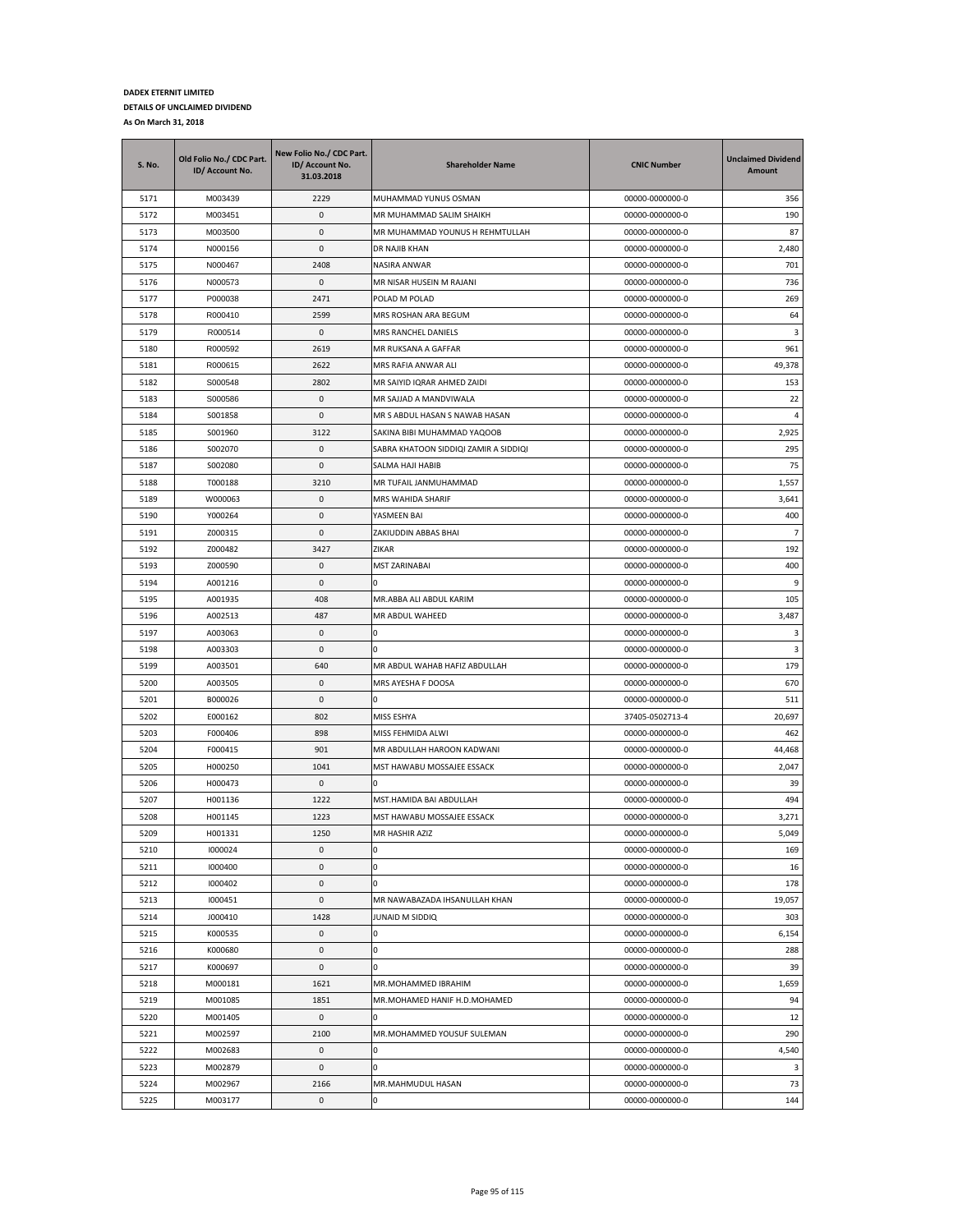| S. No. | Old Folio No./ CDC Part.<br>ID/ Account No. | New Folio No./ CDC Part.<br>ID/ Account No.<br>31.03.2018 | <b>Shareholder Name</b>        | <b>CNIC Number</b> | <b>Unclaimed Dividend</b><br>Amount |
|--------|---------------------------------------------|-----------------------------------------------------------|--------------------------------|--------------------|-------------------------------------|
| 5226   | M003195                                     | 0                                                         | 0                              | 00000-0000000-0    | 233                                 |
| 5227   | M003231                                     | 2210                                                      | MR.M.YASEENUDDIN HAQQI         | 00000-0000000-0    | 898                                 |
| 5228   | M003396                                     | 0                                                         | MR MUHAMMAD SALEEM ADAM        | 00000-0000000-0    | 918                                 |
| 5229   | M003415                                     | 0                                                         | 0                              | 00000-0000000-0    | 1,048                               |
| 5230   | M02327A                                     | 0                                                         | 0                              | 00000-0000000-0    | 360                                 |
| 5231   | M02467A                                     | 2299                                                      | MR.MOHAMMED SALIM DRUVESH      | 42201-0465633-5    | 3,532                               |
| 5232   | M02751A                                     | 2302                                                      | MR.MOHAMMED RAFIQ HAJI HUSSAIN | 00000-0000000-0    | 63                                  |
| 5233   | M02777A                                     | 2303                                                      | MR MOIZ HUSEIN ZANZIBARWALA    | 00000-0000000-0    | 557                                 |
| 5234   | N000370                                     | 2399                                                      | MRS.NAJMA KHATOON              | 00000-0000000-0    | 1,908                               |
| 5235   | N000567                                     | 0                                                         | M/S NAEEMS SECURITIES LIMITED  | 00000-0000000-0    | 11,615                              |
| 5236   | Q000060                                     | 2506                                                      | MR.QUTBUDDIN HATIMBHOY MITHAIW | 00000-0000000-0    | 5,888                               |
| 5237   | R000467                                     | 0                                                         |                                | 00000-0000000-0    | 1,099                               |
| 5238   | S000057                                     | 2666                                                      | MR S ABDUL MALIK               | 00000-0000000-0    | 9,554                               |
| 5239   | S000538                                     | 0                                                         | MR SYED MASUDUL HASAN ZAIDI    | 00000-0000000-0    | 4                                   |
| 5240   | S000803                                     | 0                                                         | n                              | 00000-0000000-0    | 9                                   |
| 5241   | S000884                                     | 0                                                         | MR SYED MUHAMMAD AHMED KAZMI   | 00000-0000000-0    | 4                                   |
| 5242   | S000885                                     | 0                                                         | MR SULEMAN OSMAN               | 00000-0000000-0    | 4                                   |
| 5243   | S001133                                     | 2999                                                      | MR S A HAMID                   | 00000-0000000-0    | 56,308                              |
| 5244   | S001495                                     | 3047                                                      | MRS SUGHRA T SAIFUDDIN         | 00000-0000000-0    | 1,591                               |
| 5245   | S001771                                     | 0                                                         | SYED MUHAMMAD AMIN             | 00000-0000000-0    | 776                                 |
| 5246   | S001805                                     | 3093                                                      | MR.SHABAB MALIK                | 00000-0000000-0    | 4,548                               |
| 5247   | S001938                                     | 3120                                                      | MR.SYED SHAMIMUL ZAFAR         | 00000-0000000-0    | 697                                 |
| 5248   | S002060                                     | 0                                                         | o                              | 00000-0000000-0    | 264                                 |
| 5249   | T000072                                     | 3192                                                      | MR.TAJ AHMAD ABDUL WAHEED      | 00000-0000000-0    | 8,221                               |
| 5250   | W000040                                     | 3266                                                      | WAHEEDUDDIN AKHTER             | 00000-0000000-0    | 3,673                               |
| 5251   | Z000279                                     | 3385                                                      | MRS.ZAINAB BAI                 | 00000-0000000-0    | 22                                  |
| 5252   | A000048                                     | 0                                                         | 0                              | 00000-0000000-0    | $1\,$                               |
| 5253   | A000118                                     | 0                                                         | n                              | 00000-0000000-0    | 8                                   |
| 5254   | A000244                                     | 50                                                        | MISS AMINA MOHAMADI            | 00000-0000000-0    | 5,505                               |
| 5255   | A000706                                     | 0                                                         | MR AKHTER FAZAL KERAI          | 00000-0000000-0    | 46                                  |
| 5256   | A000755                                     | 0                                                         |                                | 00000-0000000-0    | 22                                  |
| 5257   | A000894                                     | 211                                                       | MR.ABDUL RASHID ABDULLA        | 00000-0000000-0    | 470                                 |
| 5258   | A002558                                     | 0                                                         | MR A AZIZ ABAALI MUSHTAQ       | 00000-0000000-0    | 70                                  |
| 5259   | A002624                                     | 0                                                         | n                              | 00000-0000000-0    | 401                                 |
| 5260   | A002835                                     | 531                                                       | MR ABDUL GANI HAJI SULEMAN     | 00000-0000000-0    | 4,705                               |
| 5261   | A002880                                     | 539                                                       | AISHA                          | 00000-0000000-0    | 2,269                               |
| 5262   | A003039                                     | 566                                                       | MR.ABDUL RAZZAK                | 00000-0000000-0    | 97                                  |
| 5263   | A003173                                     | 0                                                         | 0                              | 00000-0000000-0    | 55                                  |
| 5264   | A003495                                     | $\mathbf 0$                                               | 0                              | 00000-0000000-0    | 126                                 |
| 5265   | A003502                                     | 0                                                         | 0                              | 00000-0000000-0    | 1,665                               |
| 5266   | A003516                                     | 0                                                         | 0                              | 00000-0000000-0    | 3                                   |
| 5267   | B000167                                     | 713                                                       | MRS.BARJEES IKRAM              | 00000-0000000-0    | 857                                 |
| 5268   | B000255                                     | 0                                                         | 0                              | 00000-0000000-0    | 4                                   |
| 5269   | B000277                                     | 0                                                         | 0                              | 00000-0000000-0    | 100                                 |
| 5270   | C000058                                     | 0                                                         | 0                              | 00000-0000000-0    | 34                                  |
| 5271   | E000166                                     | $\pmb{0}$                                                 | 0                              | 00000-0000000-0    | 136                                 |
| 5272   | F000545                                     | 916                                                       | MR.FAROOQ IBRAHIM SATTAR       | 00000-0000000-0    | 18,684                              |
| 5273   | G000244                                     | 0                                                         | 0                              | 00000-0000000-0    | 65                                  |
| 5274   | H000514                                     | 1101                                                      | MR.FAROOQ IBRAHIM SATTAR       | 00000-0000000-0    | 156                                 |
| 5275   | H000647                                     | 1130                                                      | MISS HANIFA UMER               | 00000-0000000-0    | 335                                 |
| 5276   | H001066                                     | 1208                                                      | MR.HAJI MOHAMED                | 00000-0000000-0    | 1,275                               |
| 5277   | H001075                                     | 0                                                         | 0                              | 00000-0000000-0    | 22                                  |
| 5278   | H001105                                     | 1214                                                      | MR.HANIF HABIB CHAMDIA         | 00000-0000000-0    | 3,042                               |
| 5279   | 1000410                                     | 0                                                         | 0                              | 00000-0000000-0    | 1,676                               |
| 5280   | 1000500                                     | 1354                                                      | SH.IFZAL HUSSAIN               | 00000-0000000-0    | 281                                 |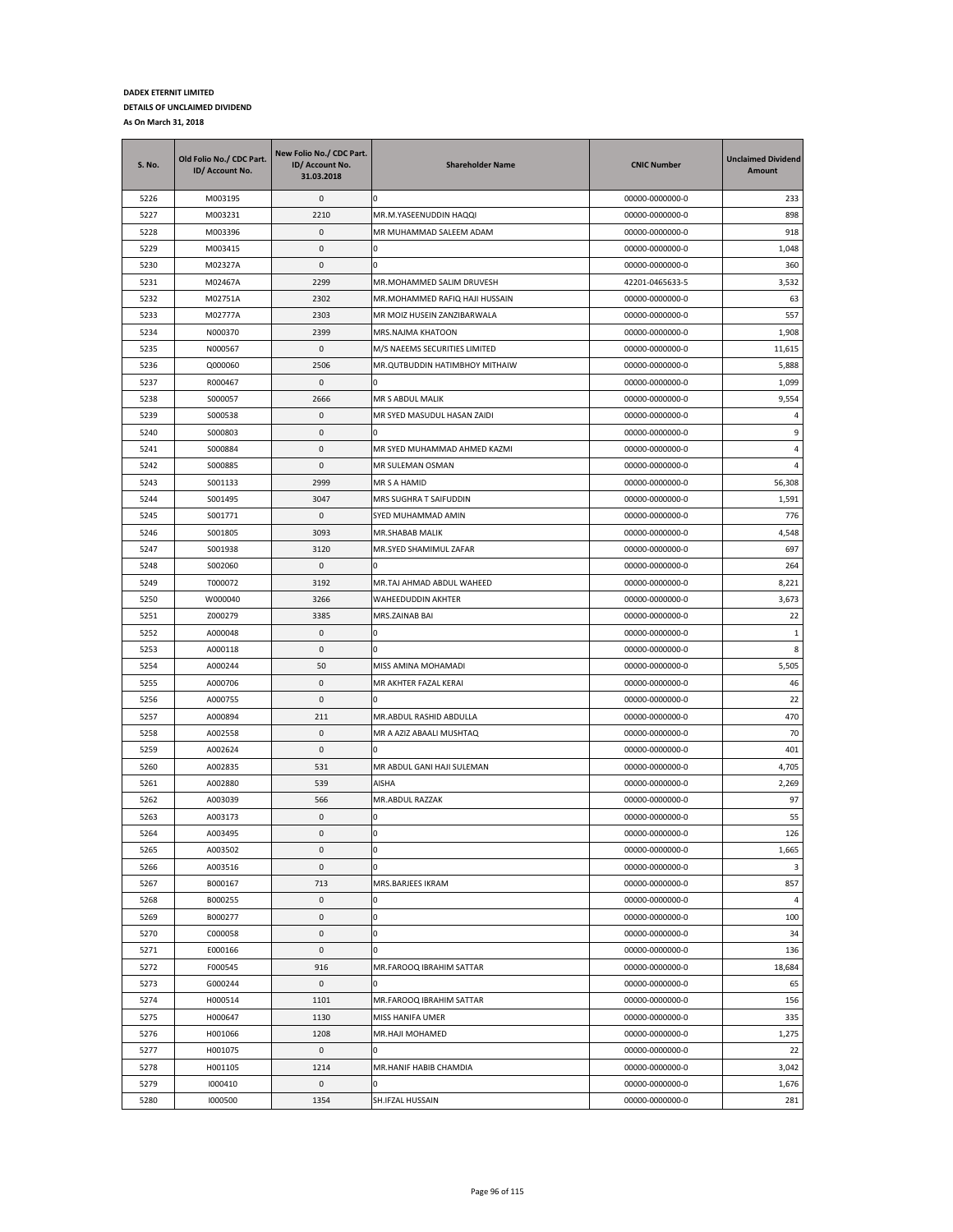| S. No. | Old Folio No./ CDC Part.<br>ID/ Account No. | New Folio No./ CDC Part.<br>ID/ Account No.<br>31.03.2018 | <b>Shareholder Name</b>        | <b>CNIC Number</b> | <b>Unclaimed Dividend</b><br><b>Amount</b> |
|--------|---------------------------------------------|-----------------------------------------------------------|--------------------------------|--------------------|--------------------------------------------|
| 5281   | J000387                                     | 0                                                         | n                              | 00000-0000000-0    | 966                                        |
| 5282   | J000411                                     | 1429                                                      | JAWED M.SIDDIQ                 | 00000-0000000-0    | 296                                        |
| 5283   | J000412                                     | 0                                                         | 0                              | 00000-0000000-0    | 86                                         |
| 5284   | J000413                                     | 0                                                         | 0                              | 00000-0000000-0    | 32                                         |
| 5285   | K000497                                     | 0                                                         | 0                              | 00000-0000000-0    | 9,069                                      |
| 5286   | K000505                                     | 1535                                                      | MRS.KHAIROON                   | 00000-0000000-0    | 957                                        |
| 5287   | K000596                                     | 1541                                                      | MR.K.H.MULANI                  | 00000-0000000-0    | 4,686                                      |
| 5288   | M000238                                     | 0                                                         | n                              | 00000-0000000-0    | 3                                          |
| 5289   | M000244                                     | 1635                                                      | MR.MOOSA HASHIM                | 00000-0000000-0    | 11,738                                     |
| 5290   | M000440                                     | 0                                                         | MR MUHAMMAD SIDDIQ HUSAIN      | 00000-0000000-0    | 3                                          |
| 5291   | M000556                                     | 0                                                         | MR MUHAMMAD YAHYA              | 00000-0000000-0    | $\overline{2}$                             |
| 5292   | M000934                                     | 1807                                                      | MR.MOHAMMED YAMIN FAROOQUI     | 00000-0000000-0    | 9,314                                      |
| 5293   | M002203                                     | 0                                                         | MR MUHAMMAD YUNUS A AZIZ       | 00000-0000000-0    | 153                                        |
| 5294   | M002382                                     | 2079                                                      | MR MUHAMMAD IQBAL ABDUL SATTAR | 00000-0000000-0    | 474                                        |
| 5295   | M002801                                     | 2132                                                      | MR.MUMTAZ BAI HAJI EBRAHIM     | 00000-0000000-0    | 663                                        |
| 5296   | M002986                                     | 2168                                                      | MR MUKHTAR HAIDER              | 42000-0442479-9    | 3,449                                      |
| 5297   | M003035                                     | 0                                                         |                                | 00000-0000000-0    | 381                                        |
| 5298   | M003038                                     | 2179                                                      | MR.MOHAMMED TARIQ KUDIA        | 00000-0000000-0    | 1,133                                      |
| 5299   | M003067                                     | 0                                                         | 0                              | 00000-0000000-0    | 434                                        |
| 5300   | M003074                                     | 2183                                                      | MR.MOHAMMED ASHRAF CHIRAGHDIN  | 00000-0000000-0    | 861                                        |
| 5301   | M003102                                     | 0                                                         | 0                              | 00000-0000000-0    | 1                                          |
| 5302   | M003114                                     | 2191                                                      | MR.MUZAFFAR ANIS               | 00000-0000000-0    | 47                                         |
| 5303   | M003115                                     | 2192                                                      | MR.MUZAFFAR ANIS &             | 00000-0000000-0    | 10                                         |
| 5304   | M003181                                     | $\pmb{0}$                                                 | 0                              | 00000-0000000-0    | 715                                        |
| 5305   | M003218                                     | 0                                                         | 0                              | 00000-0000000-0    | 130                                        |
| 5306   | M003514                                     | 0                                                         | MR MUHAMMAD YUSUF ABDULLAH     | 00000-0000000-0    | 615                                        |
| 5307   | M003533                                     | 2251                                                      | MARIAM M SIDDIQ                | 00000-0000000-0    | 104                                        |
| 5308   | M003536                                     | 0                                                         | <sup>0</sup>                   | 00000-0000000-0    | 72                                         |
| 5309   | N000144                                     | 2341                                                      | MR NISAR ASLAM ZAHID           | 00000-0000000-0    | 8,049                                      |
| 5310   | N000411                                     | 0                                                         | 0                              | 00000-0000000-0    | 37                                         |
| 5311   | P000105                                     | 0                                                         | 0                              | 00000-0000000-0    | 920                                        |
| 5312   | R000352                                     | 2585                                                      | ROSHAN HABIB                   | 00000-0000000-0    | 318                                        |
| 5313   | R000568                                     | 0                                                         | MST RAJ MAHAL BEGUM            | 00000-0000000-0    | 347                                        |
| 5314   | R000622                                     | 2624                                                      | ROSHAN ARA BEGUM               | 00000-0000000-0    | 422                                        |
| 5315   | R000665                                     | 0                                                         | 0                              | 00000-0000000-0    | 2,934                                      |
| 5316   | S000148                                     | 2684                                                      | MRS.SHAH JAHAN BEGUM           | 00000-0000000-0    | 5,851                                      |
| 5317   | S000309                                     | 0                                                         | 0                              | 00000-0000000-0    | 16                                         |
| 5318   | S000667                                     | 0                                                         | 0                              | 00000-0000000-0    | 346                                        |
| 5319   | S001274                                     | $\mathbf{0}$                                              | MR SAQIB AHMED BUTT            | 00000-0000000-0    | 681                                        |
| 5320   | S001595                                     | 3057                                                      | MISS SAFIABAI GHULAM AHMED     | 00000-0000000-0    | 2,439                                      |
| 5321   | S001915                                     | 0                                                         |                                | 00000-0000000-0    | 830                                        |
| 5322   | S001925                                     | 0                                                         | MRS SURRAYA ABDUL HAMEED       | 00000-0000000-0    | 806                                        |
| 5323   | S001927                                     | 3116                                                      | MR.SYED WARIS ALI SYED ASHIQ A | 00000-0000000-0    | 784                                        |
| 5324   | S002084                                     | 3148                                                      | SHAIKH SAEED AHMED             | 42101-1401865-9    | 51                                         |
| 5325   | S002087                                     | 3149                                                      | SAIMA M SIDDIQ                 | 00000-0000000-0    | 296                                        |
| 5326   | W000072                                     | 3270                                                      | WAQAR AHMAD                    | 00000-0000000-0    | 825                                        |
| 5327   | Y000243                                     | 0                                                         | 0                              | 00000-0000000-0    | 56                                         |
| 5328   | Y000315                                     | 0                                                         | 0                              | 00000-0000000-0    | 6                                          |
| 5329   | Z000413                                     | 3412                                                      | MISS ZEBUNNISA                 | 00000-0000000-0    | 197                                        |
| 5330   | Z000671                                     | 0                                                         | 0                              | 00000-0000000-0    | 2,070                                      |
| 5331   | Z000729                                     | $\pmb{0}$                                                 | 0                              | 00000-0000000-0    | 68                                         |
| 5332   | A001680                                     | 371                                                       | MR AKHLAQ AZIZ BURNY           | 00000-0000000-0    | 133                                        |
| 5333   | A001908                                     | 404                                                       | MR A HAKIM HASHIMBHAI          | 00000-0000000-0    | 1,598                                      |
| 5334   | A001914                                     | 406                                                       | MRS AMINA ABDUL LATIF          | 00000-0000000-0    | 9,735                                      |
| 5335   | A002474                                     | 482                                                       | MR ABDUL LATIF                 | 00000-0000000-0    | 33,418                                     |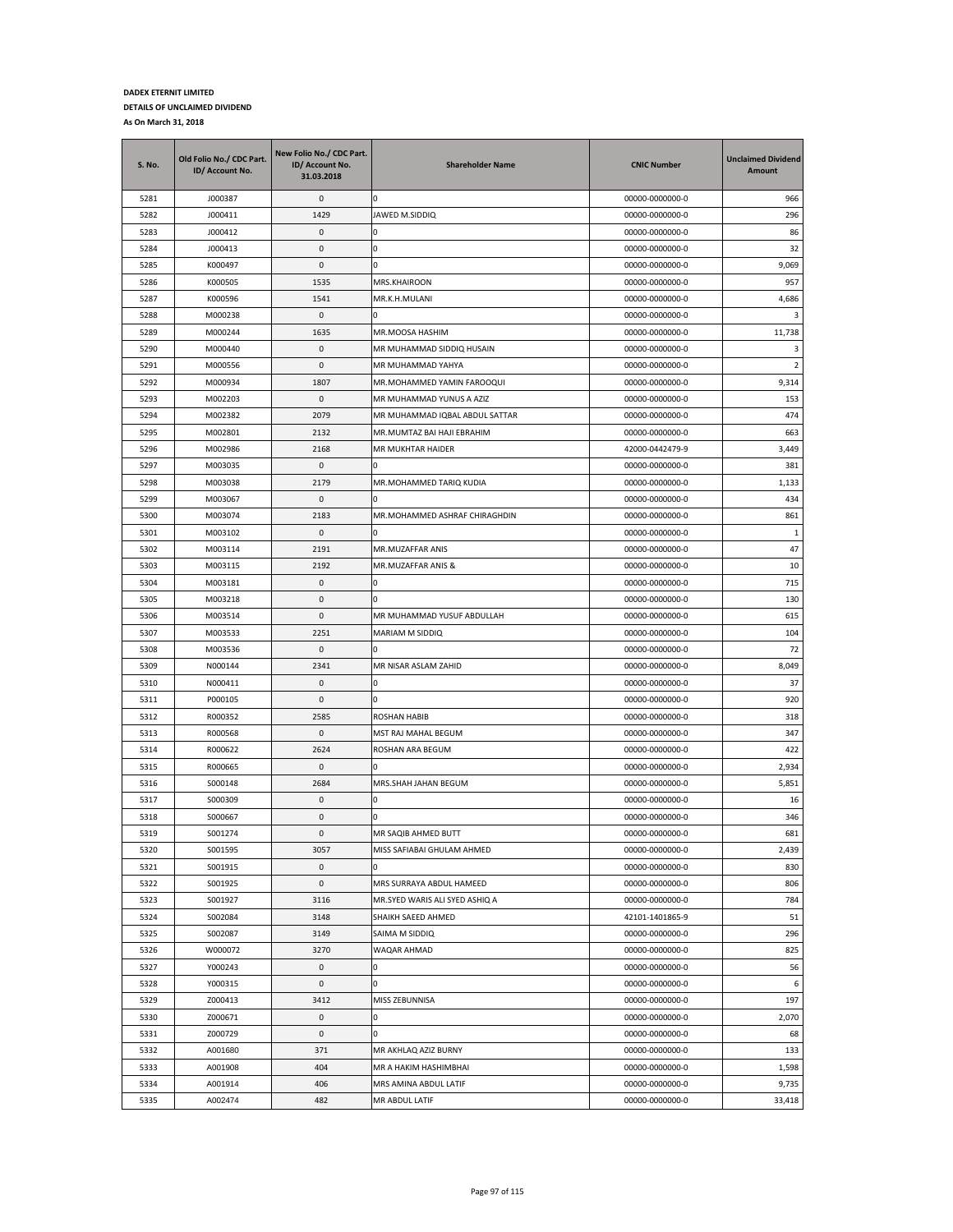| S. No. | Old Folio No./ CDC Part.<br>ID/ Account No. | New Folio No./ CDC Part.<br>ID/ Account No.<br>31.03.2018 | <b>Shareholder Name</b>            | <b>CNIC Number</b> | <b>Unclaimed Dividend</b><br>Amount |
|--------|---------------------------------------------|-----------------------------------------------------------|------------------------------------|--------------------|-------------------------------------|
| 5336   | A002892                                     | 0                                                         | AMINA ABDUL AZIZ                   | 00000-0000000-0    | 784                                 |
| 5337   | A002908                                     | 0                                                         | MR AZIZ ESMAIL                     | 00000-0000000-0    | 107                                 |
| 5338   | A002940                                     | $\mathbf{0}$                                              | MR ARSHI A SATTAR                  | 00000-0000000-0    | 1                                   |
| 5339   | A002954                                     | 548                                                       | MR ABDUL SATTAR                    | 00000-0000000-0    | 85                                  |
| 5340   | A002994                                     | 558                                                       | MR A AZIZ WALI                     | 00000-0000000-0    | 424                                 |
| 5341   | A003158                                     | 0                                                         | MR ABDUL LATIF                     | 00000-0000000-0    | 27                                  |
| 5342   | A003196                                     | 597                                                       | MR ALTAF H MERCHANT TAYEB          | 00000-0000000-0    | 57                                  |
| 5343   | A003245                                     | 606                                                       | MR AMANULLAH SULEMAN               | 00000-0000000-0    | 99                                  |
| 5344   | A003354                                     | 621                                                       | MR ABDUL REHMAN MITHANI            | 00000-0000000-0    | 152                                 |
| 5345   | A003530                                     | 0                                                         | AHMED HAJI YOUSUF                  | 00000-0000000-0    | 5                                   |
| 5346   | F000298                                     | 0                                                         | MRS FATIMA AKBERALI                | 00000-0000000-0    | 510                                 |
| 5347   | F000410                                     | 900                                                       | FATIMA HAROON                      | 00000-0000000-0    | 702                                 |
| 5348   | H001277                                     | 0                                                         | MR HAJI SALEH MUHAMMAD OSMAN       | 00000-0000000-0    | 1                                   |
| 5349   | 1000298                                     | 1331                                                      | MR IQBAL AHMED                     | 00000-0000000-0    | 9,267                               |
| 5350   | 1000413                                     | 0                                                         | MR IQBAL GUL MUHAMMAD              | 00000-0000000-0    | 1,310                               |
| 5351   | K000408                                     | 1526                                                      | MR KURBAN HUSAIN KARIMJI           | 00000-0000000-0    | 2,527                               |
| 5352   | K000573                                     | 0                                                         | KUBRA ALLAHRAKHA                   | 00000-0000000-0    | 480                                 |
| 5353   | K000694                                     | 1557                                                      | KHAWAJA MOIZ-UR-REHMAN             | 00000-0000000-0    | 305                                 |
| 5354   | M002157                                     | 2047                                                      | MR M A SALAM ANSARI                | 00000-0000000-0    | 7,343                               |
| 5355   | M002442                                     | 0                                                         | MR M UMER KHAN FATEH KHAN          | 00000-0000000-0    | $\overline{4}$                      |
| 5356   | M002508                                     | 2090                                                      | MISS MAIMOONA AZIZ                 | 00000-0000000-0    | 255                                 |
| 5357   | M002670                                     | $\mathbf{0}$                                              | MR MUHAMMAD AZIM KHAN              | 00000-0000000-0    | 1,909                               |
| 5358   | M002692                                     | 2115                                                      | MR MUHAMMAD ASHRAF                 | 00000-0000000-0    | 1,520                               |
| 5359   | M002735                                     | 2123                                                      | MR MUHAMMAD ILYAS SIDDIQUI         | 00000-0000000-0    | 49                                  |
| 5360   | M003475                                     | 2236                                                      | MRS MUNAWAR JAMIL                  | 42201-4119329-0    | 90                                  |
| 5361   | M003524                                     | 0                                                         | MR MUHAMMAD IQBAL EBRAHIM          | 00000-0000000-0    | 5                                   |
| 5362   | M002715A                                    | 0                                                         | MR MUHAMMAD RAFIQ HAJI HUSSAIN     | 00000-0000000-0    | 12                                  |
| 5363   | N000611                                     | 2428                                                      | MR NAZIR AHMED                     | 00000-0000000-0    | 597                                 |
| 5364   | S001134                                     | 3000                                                      | MR SHAKIL AHMED KHALIL AHMED       | 00000-0000000-0    | 1,324                               |
| 5365   | S001227                                     | 3016                                                      | MR SH FAZAL HUSSAIN                | 00000-0000000-0    | 142,023                             |
| 5366   | S001491                                     | 3046                                                      | MR SULEMAN HAJI ADAM               | 00000-0000000-0    | 153                                 |
| 5367   | S001754                                     | 3082                                                      | SHIFA KHATOON                      | 00000-0000000-0    | 207                                 |
| 5368   | S001809                                     | 0                                                         | M/S SECURITIES SAFE DEPOSIT CO LTD | 00000-0000000-0    | 1,299                               |
| 5369   | S001901                                     | 3112                                                      | MRS SHAHNAZ ALTAF                  | 00000-0000000-0    | 27                                  |
| 5370   | Y000028                                     | 3280                                                      | YAHYA ALIMUHAMMAD TAI              | 00000-0000000-0    | 103                                 |
| 5371   | Z000158                                     | 3356                                                      | MISS ZENAB BEGUM                   | 00000-0000000-0    | 132                                 |
| 5372   | Z000714                                     | 3451                                                      | ZULEKHA BAI                        | 00000-0000000-0    | 11,292                              |
| 5373   | A000051                                     | $\overline{7}$                                            | MR ABDUL HAMID                     | 00000-0000000-0    | 2,168                               |
| 5374   | A000191                                     | 42                                                        | MR ABDUL HANNAN                    | 00000-0000000-0    | 119                                 |
| 5375   | A000219                                     | 45                                                        | MR ABDUL AZIZ                      | 00000-0000000-0    | 6,431                               |
| 5376   | A000228                                     | 47                                                        | MR AZIZ HASHIM                     | 00000-0000000-0    | 6,020                               |
| 5377   | A000250                                     | 51                                                        | MR ABDUL HAMID                     | 00000-0000000-0    | 2,049                               |
| 5378   | A000267                                     | 57                                                        | MR ABDUL HAMEED CHAUDHRI           | 00000-0000000-0    | 71,407                              |
| 5379   | A000276                                     | 60                                                        | MR AHMED A KARIM                   | 00000-0000000-0    | 4,296                               |
| 5380   | A000551                                     | 132                                                       | MR ALIMUHAMMAD UMER                | 00000-0000000-0    | 215                                 |
| 5381   | A000725                                     | 179                                                       | MRS AFROZE NAZIR AHMED             | 00000-0000000-0    | 318,175                             |
| 5382   | A000946                                     | 0                                                         | MR ALLAUDDIN HAJI ISLAMUDDIN       | 00000-0000000-0    | 1,272                               |
| 5383   | A001003                                     | 233                                                       | MR A SHAKOOR HABIB                 | 00000-0000000-0    | 467                                 |
| 5384   | A001411                                     | 316                                                       | MR ABOOBAKER NOOR MUHAMMAD SOORIYA | 00000-0000000-0    | 3,029                               |
| 5385   | A001531                                     | 342                                                       | MR AHMED ABDUL KARIM               | 00000-0000000-0    | 10,869                              |
| 5386   | A002077                                     | 429                                                       | MR ABDUL HAMID MUHAMMAD            | 00000-0000000-0    | 6,415                               |
| 5387   | A002082                                     | 0                                                         | MST AISHA MAHMOOD MINTY & ANOTHER  | 00000-0000000-0    | 104                                 |
| 5388   | A002828                                     | 0                                                         | ABEDA JAN MUHAMMAD                 | 00000-0000000-0    | 497                                 |
| 5389   | A003092                                     | 0                                                         | MR A GHAFFAR H YOUSUF              | 00000-0000000-0    | 542                                 |
| 5390   | A003132                                     | 586                                                       | MR AYAZ DAWOOD                     | 00000-0000000-0    | 488                                 |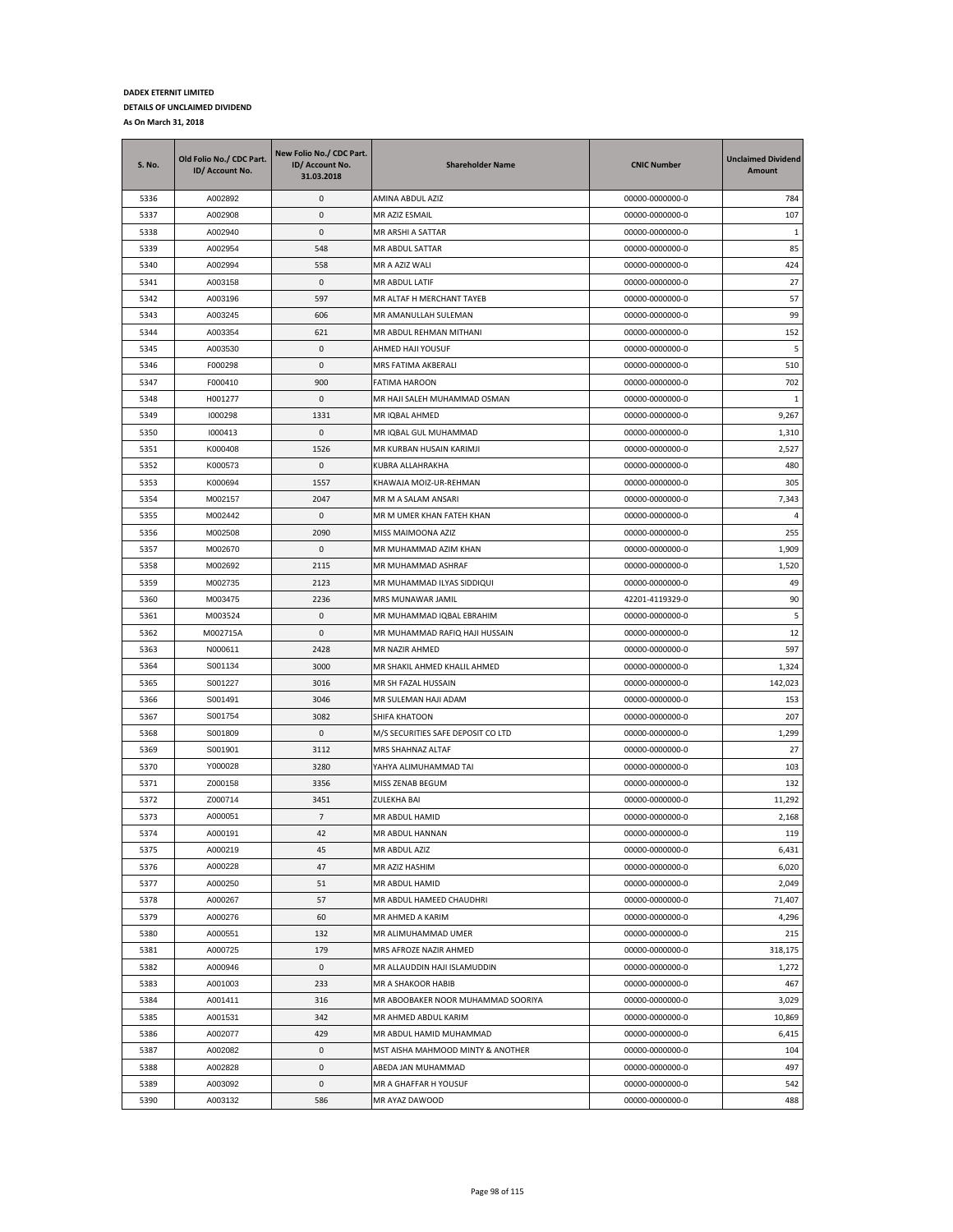| <b>S. No.</b> | Old Folio No./ CDC Part.<br>ID/ Account No. | New Folio No./ CDC Part.<br>ID/ Account No.<br>31.03.2018 | <b>Shareholder Name</b>                                    | <b>CNIC Number</b>                 | <b>Unclaimed Dividend</b><br><b>Amount</b> |
|---------------|---------------------------------------------|-----------------------------------------------------------|------------------------------------------------------------|------------------------------------|--------------------------------------------|
| 5391          | A003295                                     | 0                                                         | MR ABUBAKER                                                | 00000-0000000-0                    | 559                                        |
| 5392          | B000051                                     | 0                                                         | <b>B A TIRMIZI</b>                                         | 00000-0000000-0                    | 1,198                                      |
| 5393          | C000042                                     | 742                                                       | CHOUDHRY MASOOD ZAKARIA                                    | 00000-0000000-0                    | 98                                         |
| 5394          | E000145                                     | 798                                                       | EZRA AHMED                                                 | 00000-0000000-0                    | 23,749                                     |
| 5395          | E000189                                     | 0                                                         | ESMAIL A NUYANI                                            | 00000-0000000-0                    | 937                                        |
| 5396          | G000315                                     | 984                                                       | <b>MST GOHAR BIBI</b>                                      | 00000-0000000-0                    | 1,844                                      |
| 5397          | H000010                                     | 988                                                       | MR HAJI SALEH MUHAMMAD ABDUL SHAKOOR                       | 00000-0000000-0                    | 737                                        |
| 5398          | H000348                                     | 1064                                                      | MR HABIB JAMAL                                             | 00000-0000000-0                    | 227                                        |
| 5399          | H000922                                     | 1186                                                      | HOOR SHAMSI M A                                            | 00000-0000000-0                    | 46,705                                     |
| 5400          | H001002                                     | 1196                                                      | MISS HAMIDA TABASSUM                                       | 00000-0000000-0                    | 1,738                                      |
| 5401          | J000111                                     | 1388                                                      | MST JENAM BAI ISHAQ                                        | 00000-0000000-0                    | 1,968                                      |
| 5402          | K000600                                     | 1543                                                      | KHAIRUNNISA MADRASWALA                                     | 00000-0000000-0                    | 211                                        |
| 5403          | K000653                                     | 1551                                                      | MRS KHADIJA PAIENJTON                                      | 00000-0000000-0                    | 3,064                                      |
| 5404          | K000698                                     | 1558                                                      | KHOZEM PISHORI                                             | 00000-0000000-0                    | 1,113                                      |
| 5405          | K000699                                     | 0                                                         | MST KHALIDA KHANAM                                         | 00000-0000000-0                    | 15                                         |
| 5406          | M002216                                     | 2053                                                      | MUSLIM COMMERCIAL BANK LIMITED                             | 00000-0000000-0                    | 33,014                                     |
| 5407          | M002830                                     | 0                                                         | MR MIRZA IDREES BAIG                                       | 00000-0000000-0                    | 724                                        |
| 5408          | M002868                                     | 2152                                                      | MR MUHAMMAD SALEEM KHAN FAIZI                              | 00000-0000000-0                    | 4,048                                      |
| 5409          | M002886                                     | 2157                                                      | MUJIBA ASHRAF                                              | 00000-0000000-0                    | 917                                        |
| 5410          | M003043                                     | 0                                                         | MR M S ARIF                                                | 00000-0000000-0                    | 108                                        |
| 5411          | M003466                                     | 0                                                         | MIAN ZAFAR MAHMOOD &                                       | 00000-0000000-0                    | 5,045                                      |
| 5412          | M003537                                     | 0                                                         | MR MUHAMMAD KASIM HAJI HASHAM                              | 00000-0000000-0                    | 290                                        |
| 5413          | M003556                                     | 2257                                                      | MARIAM BAI                                                 | 00000-0000000-0                    | 102                                        |
| 5414          | N000240                                     | 0                                                         | MISS NAZLIN NOOR ALI                                       | 00000-0000000-0                    | 6                                          |
| 5415          | N000542<br>N000630                          | 0                                                         | NASIMA HAJIYANI                                            | 00000-0000000-0                    | 413                                        |
| 5416<br>5417  | N000665                                     | 2433<br>0                                                 | NOORJAHAN ADAM ABDUL LATIF<br>MR NAYYAR IQBAL S IQBALUDDIN | 00000-0000000-0<br>00000-0000000-0 | 900<br>7,161                               |
| 5418          | N000679                                     | 0                                                         | NAWABZADA MUHAMMAD SHAFI KHAN                              | 00000-0000000-0                    | 17,945                                     |
| 5419          | N000680                                     | 2449                                                      | NAWABZADA MUHAMMAD AMIR KHAN                               | 00000-0000000-0                    | 47,959                                     |
| 5420          | N000681                                     | 2450                                                      | NAWABZADA ABDUL GHAFOOR KHAN                               | 00000-0000000-0                    | 47,000                                     |
| 5421          | R000435                                     | 0                                                         | MISS REHANA SHAMIM                                         | 00000-0000000-0                    | 4,108                                      |
| 5422          | S000428                                     | 2766                                                      | MR SYED JALAL SHAH                                         | 00000-0000000-0                    | 4,628                                      |
| 5423          | S001580                                     | 0                                                         | MR SULEMAN ISMAIL MUHAMMADY                                | 00000-0000000-0                    | 11,117                                     |
| 5424          | S001887                                     | 0                                                         | MRS SUGHRA A BHARMAL                                       | 00000-0000000-0                    | 67                                         |
| 5425          | S002062                                     | 0                                                         | MR SULTAN MUHAMMAD MOOSA                                   | 00000-0000000-0                    | 151                                        |
| 5426          | S002069                                     | 3143                                                      | SHAHID KARIM SIDDIQ                                        | 42301-2641757-9                    | 17,146                                     |
| 5427          | Z000333                                     | 3398                                                      | MISS ZUBEDA                                                | 00000-0000000-0                    | 273                                        |
| 5428          | Z000726                                     | 0                                                         | ZAHID MUHAMMAD AMIN                                        | 00000-0000000-0                    | 1,018                                      |
| 5429          | A002738                                     | $\mathbf{0}$                                              | <b>MST AISHABAI</b>                                        | 00000-0000000-0                    | 6,350                                      |
| 5430          | A002763                                     | 522                                                       | MR AMIN ISSA TAI                                           | 00000-0000000-0                    | 64                                         |
| 5431          | A003068                                     | 576                                                       | MR AHMED RASUL VIRK                                        | 00000-0000000-0                    | 2,674                                      |
| 5432          | A003142                                     | 0                                                         | MR ABDUL HUSSAIN                                           | 00000-0000000-0                    | 679                                        |
| 5433          | A003165                                     | 593                                                       | MR ALI RAZA VALI MUHAMMAD                                  | 00000-0000000-0                    | 1,409                                      |
| 5434          | A003464                                     | 630                                                       | A GHANI                                                    | 00000-0000000-0                    | 23                                         |
| 5435          | A003491                                     | 635                                                       | MR ARSHAD IBRAHIM LAKHANI                                  | 00000-0000000-0                    | 200                                        |
| 5436          | A003508                                     | 0                                                         | MR ABDUL REHMAN MUHAMMAD                                   | 00000-0000000-0                    | 219                                        |
| 5437          | A003518                                     | 642                                                       | SH ASHRAF HUSSAIN                                          | 00000-0000000-0                    | 1,777                                      |
| 5438          | A003526                                     | 0                                                         | AYUB A BAXAMUSA                                            | 00000-0000000-0                    | 273                                        |
| 5439          | C000053                                     | 0                                                         | CHAMAN ARA BEGUM                                           | 00000-0000000-0                    | 959                                        |
| 5440          | F000436                                     | 905                                                       | MRS FARHAT NAZLI                                           | 00000-0000000-0                    | 125                                        |
| 5441          | G000256                                     | 972                                                       | BRIG (RETD) GULAM HUSAIN                                   | 00000-0000000-0                    | 443,183                                    |
| 5442          | H001218                                     | 0                                                         | MR HAFIZ ABDUL QADIR                                       | 00000-0000000-0                    | 852                                        |
| 5443          | H001334                                     | 1251                                                      | MR HAJI ANIS HAJI WALI MUHAMMAD                            | 00000-0000000-0                    | 98                                         |
| 5444          | 1000453                                     | 0                                                         | MR IBRAHIM ABDUL GHANI                                     | 00000-0000000-0                    | 26                                         |
| 5445          | J000325                                     | 0                                                         | MST JUBEDABAI ABDUL REHMAN                                 | 00000-0000000-0                    | 1,067                                      |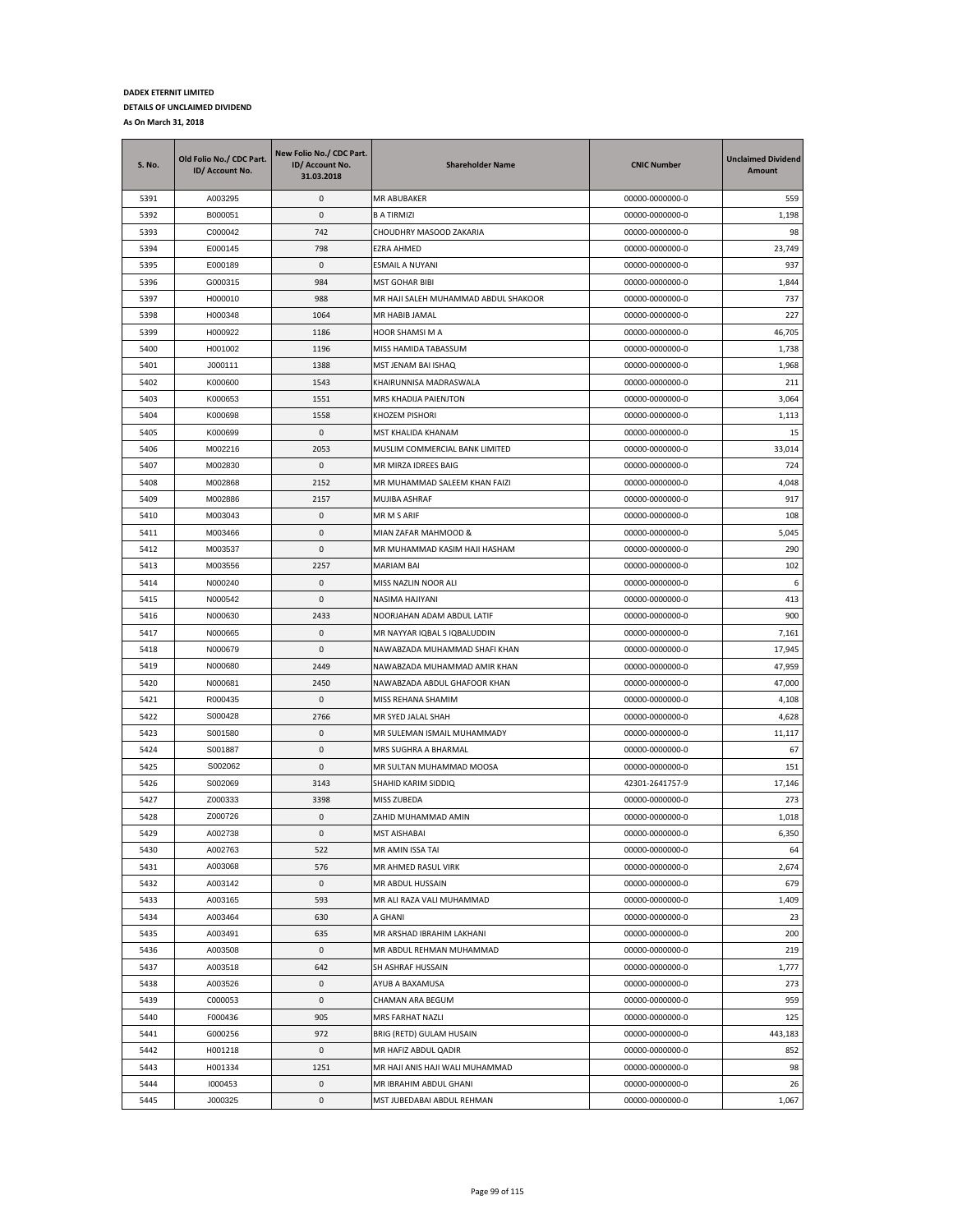| <b>S. No.</b> | Old Folio No./ CDC Part.<br>ID/ Account No. | New Folio No./ CDC Part.<br>ID/ Account No.<br>31.03.2018 | <b>Shareholder Name</b>        | <b>CNIC Number</b> | <b>Unclaimed Dividend</b><br>Amount |
|---------------|---------------------------------------------|-----------------------------------------------------------|--------------------------------|--------------------|-------------------------------------|
| 5446          | K000294                                     | 1502                                                      | MRS KANIZ FATIMA SIDDIQI       | 00000-0000000-0    | 44,320                              |
| 5447          | M000259                                     | 1638                                                      | MRS MEHRA PHIROZ COOPER        | 00000-0000000-0    | 21,778                              |
| 5448          | M000988                                     | 1820                                                      | MR MUHAMMAD ABUBAKER           | 00000-0000000-0    | 22,623                              |
| 5449          | M001871                                     | 2010                                                      | MR MUHAMMAD HUSAIN TYPEWALA    | 00000-0000000-0    | 1,216                               |
| 5450          | M001965                                     | 2028                                                      | MIRZA ABDUL KHALIQ             | 00000-0000000-0    | 23,519                              |
| 5451          | M003371                                     | 2222                                                      | MR MUHAMMAD JAVED              | 00000-0000000-0    | 86                                  |
| 5452          | M003454                                     | 2233                                                      | M YAQUB SHIEKH                 | 00000-0000000-0    | 76,117                              |
| 5453          | M003516                                     | 2248                                                      | MR MUHAMMAD ANWAR MOOSANI      | 00000-0000000-0    | 31                                  |
| 5454          | N000368                                     | 2398                                                      | MRS NAJMA HALIM                | 00000-0000000-0    | 14,832                              |
| 5455          | N000378                                     | 0                                                         | MR NAZIR HUSSAIN MALIK         | 00000-0000000-0    | 5,355                               |
| 5456          | N000678                                     | 2448                                                      | MST NUZHAT SHAHEEN SIDDIQI     | 00000-0000000-0    | 414                                 |
| 5457          | N000682                                     | 2451                                                      | NAWABZADA KHALID KHAN          | 00000-0000000-0    | 43,365                              |
| 5458          | R000515                                     | 0                                                         | MISS RABAB BAI HASAN ALI       | 00000-0000000-0    | 67                                  |
| 5459          | R000617                                     | 0                                                         | MR ABDUL RAZZAK MUHAMMAD       | 00000-0000000-0    | 436                                 |
| 5460          | S001405                                     | 3037                                                      | MR SH ZAHOOR HUSSIAN           | 00000-0000000-0    | 2,563                               |
| 5461          | S001891                                     | 3111                                                      | SALEEMA KHANAM                 | 00000-0000000-0    | 2,668                               |
| 5462          | S002063                                     | 3141                                                      | MST SAFIA ZAKARIA              | 00000-0000000-0    | 444                                 |
| 5463          | U000092                                     | 0                                                         | USMAN                          | 00000-0000000-0    | 4,400                               |
| 5464          | A000097                                     | 0                                                         | MR ASGHARALI M PEERBHOY        | 00000-0000000-0    | 455                                 |
| 5465          | A000734                                     | 180                                                       | MR ABDUL HAFIZ KHAN ARAEN      | 00000-0000000-0    | 6,772                               |
| 5466          | A001897                                     | 403                                                       | MR ABDUL GANI MUHAMMAD         | 00000-0000000-0    | 4,399                               |
| 5467          | A002207                                     | 442                                                       | MR ABBA UMER HAJI DAWOOD       | 00000-0000000-0    | 265                                 |
| 5468          | A003029                                     | 0                                                         | MR ABDUL GAFFAR                | 00000-0000000-0    | 2,251                               |
| 5469          | A003300                                     | 612                                                       | MR ABDUL MAJID                 | 00000-0000000-0    | 12                                  |
| 5470          | A003557                                     | 0                                                         | ASHFAQ AHMED                   | 00000-0000000-0    | 32                                  |
| 5471          | A003558                                     | 0                                                         | AMERICO JOSEPH FERNANDES       | 00000-0000000-0    | 79                                  |
| 5472          | A003559                                     | 0                                                         | AZEEM SERVICES (PVT) LIMITED   | 00000-0000000-0    | 5                                   |
| 5473          | A003562                                     | 0                                                         | ATTAULLAH KHAN SUCESSORS       | 00000-0000000-0    | 12,887                              |
| 5474          | E000152                                     | 799                                                       | MR ESMAIL TAYABALI             | 00000-0000000-0    | 933                                 |
| 5475          | F000561                                     | $\pmb{0}$                                                 | FARIDULLAH KHAN SUCESSORS      | 00000-0000000-0    | 12,894                              |
| 5476          | G000295                                     | 979                                                       | MR GULAM MUSTAFA               | 42000-2288902-3    | 246                                 |
| 5477          | H000017                                     | $\pmb{0}$                                                 | MR HUSSAIN SHABAN              | 00000-0000000-0    | 14,719                              |
| 5478          | H000819                                     | 0                                                         | HABIB BANK LIMITED             | 00000-0000000-0    | 24,193                              |
| 5479          | H001205                                     | 0                                                         | MR HAJI MUHAMMAD IBRAHIM       | 00000-0000000-0    | 2,417                               |
| 5480          | H001283                                     | 0                                                         | MR HAFIZ ABDUL QADIR           | 00000-0000000-0    | 1,393                               |
| 5481          | 1000390                                     | 0                                                         | MR ILYAS AHMED                 | 00000-0000000-0    | $\mathbf{3}$                        |
| 5482          | 1000439                                     | 1347                                                      | MR ISMAIL                      | 00000-0000000-0    | 1,600                               |
| 5483          | J000021                                     | 1367                                                      | MISS JAMILA BAI MUHAMMAD       | 42201-8274392-2    | 170                                 |
| 5484          | J000089                                     | 1383                                                      | MR JOSEPH FIGUEIRA             | 00000-0000000-0    | 96                                  |
| 5485          | J000418                                     | 1431                                                      | DR JUZAR ALI                   | 00000-0000000-0    | 5,204                               |
| 5486          | M002486                                     | 0                                                         | MR MUNAWAR HAJI SULEMAN        | 00000-0000000-0    | 134                                 |
| 5487          | M002956                                     | 0                                                         | MR MUHAMMAD YAKOOB A SATTAR    | 00000-0000000-0    | 1,493                               |
| 5488          | M002980                                     | 2167                                                      | MR MUHAMMAD AFZAL              | 00000-0000000-0    | 1,207                               |
| 5489          | M003241                                     | 0                                                         | MIAN MAZHAR ABDULLAH           | 00000-0000000-0    | 21,299                              |
| 5490          | M003248                                     | 0                                                         | MR MUHAMMAD SALEEM             | 00000-0000000-0    | 13                                  |
| 5491          | M003431                                     | 0                                                         | M A A VAHIDY                   | 00000-0000000-0    | 5,676                               |
| 5492          | M003552                                     | 0                                                         | MISBAH REHAN                   | 00000-0000000-0    | 601                                 |
| 5493          | M003574                                     | 0                                                         | MUHAMMAD YUSUF KHAN SUCESSORS  | 00000-0000000-0    | 17,948                              |
| 5494          | N000562                                     | 0                                                         | NASREEN                        | 00000-0000000-0    | 391                                 |
| 5495          | N000634                                     | 2435                                                      | HABIB BANK LTD A/C N.M UQUAILI | 00000-0000000-0    | 2,645                               |
| 5496          | O000008                                     | 0                                                         | MR OSMAN GANI HAJI ESMAIL      | 00000-0000000-0    | 1,731                               |
| 5497          | S001418                                     | 3040                                                      | MRS SHIRIN INAYATALI HALAI     | 00000-0000000-0    | 458                                 |
| 5498          | S001949                                     | 0                                                         | MR SHAHID AHMED                | 00000-0000000-0    | 1,119                               |
| 5499          | S002110                                     | 0                                                         | <b>SHER BANO</b>               | 00000-0000000-0    | 152                                 |
| 5500          | T000183                                     | 0                                                         | TRENCE THEODORE D'SOUZA &      | 00000-0000000-0    | 364                                 |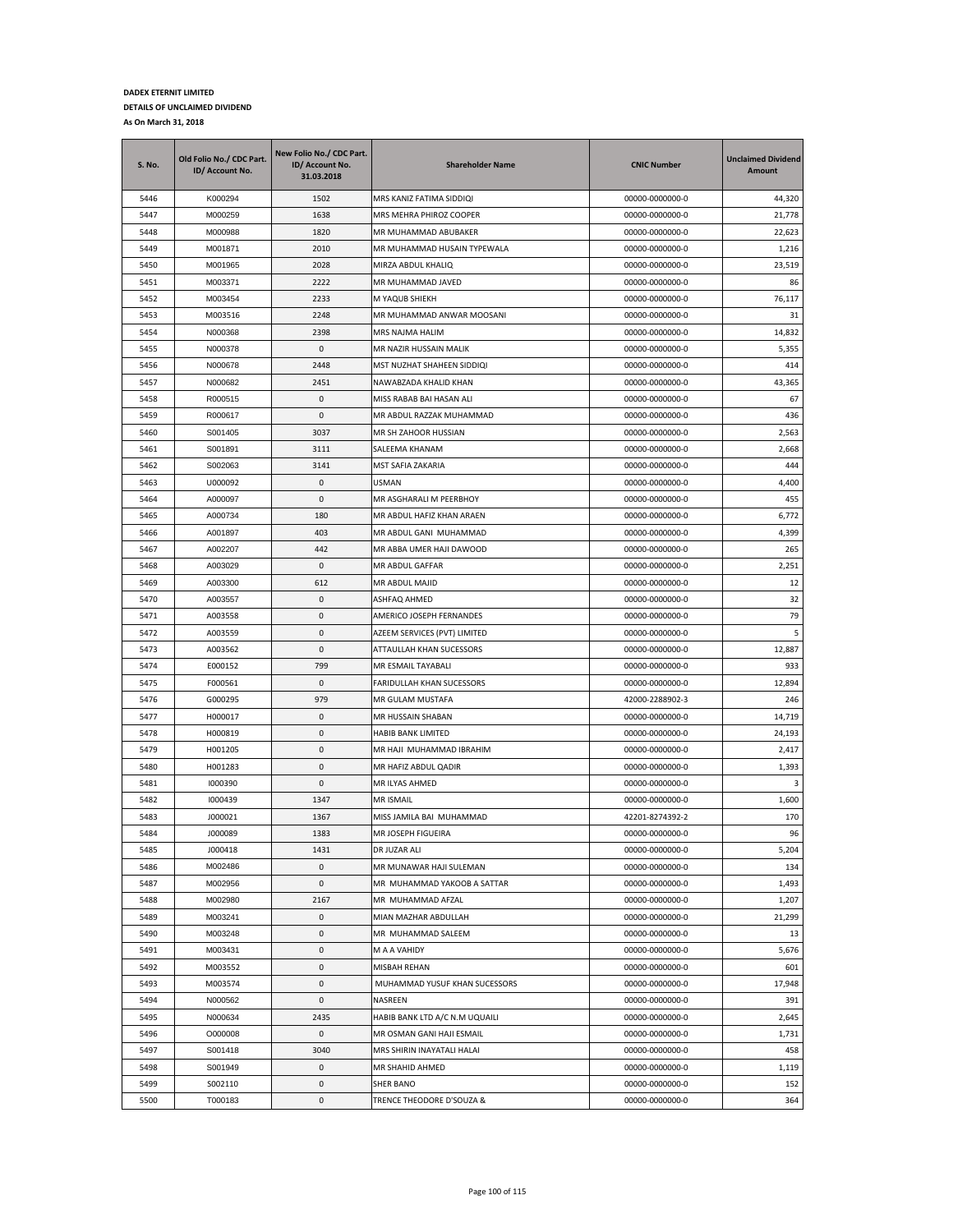| S. No.       | Old Folio No./ CDC Part.<br>ID/ Account No. | New Folio No./ CDC Part.<br>ID/ Account No.<br>31.03.2018 | <b>Shareholder Name</b>              | <b>CNIC Number</b>                 | <b>Unclaimed Dividend</b><br>Amount |
|--------------|---------------------------------------------|-----------------------------------------------------------|--------------------------------------|------------------------------------|-------------------------------------|
| 5501         | Y000049                                     | 3284                                                      | DR YAHYA                             | 00000-0000000-0                    | 11,019                              |
| 5502         | Y000303                                     | 0                                                         | MRS YASMEEN KHURSHEED                | 00000-0000000-0                    | 249                                 |
| 5503         | Z000684                                     | 3449                                                      | ZOHRA HAJIYANI                       | 00000-0000000-0                    | 23,460                              |
| 5504         | A000133                                     | 0                                                         | MR AHMED                             | 00000-0000000-0                    | 472                                 |
| 5505         | A002963                                     | 0                                                         | MR ABDUL RASHID HAJI HABIB           | 00000-0000000-0                    | 720                                 |
| 5506         | A003107                                     | 0                                                         | MR ABDUL AZIZ                        | 00000-0000000-0                    | 43                                  |
| 5507         | A003511                                     | 0                                                         | MRS AFSHAN HAMEED                    | 00000-0000000-0                    | 146                                 |
| 5508         | A003556                                     | 0                                                         | ADAM AYOOB JIVANI                    | 00000-0000000-0                    | 127                                 |
| 5509         | C000037A                                    | $\pmb{0}$                                                 | CHISHTY BIN SUBH-O-MUJAHID           | 00000-0000000-0                    | 15,962                              |
| 5510         | F000447                                     | 0                                                         | MR FAROOQ SIRAJ BHAI                 | 00000-0000000-0                    | 492                                 |
| 5511         | J000406                                     | 0                                                         | MR JAFFER ALI MUHAMMAD               | 00000-0000000-0                    | 331                                 |
| 5512         | J000414                                     | 1430                                                      | MRS JAMILA                           | 00000-0000000-0                    | 2,257                               |
| 5513         | M002356                                     | 2077                                                      | MR MUHAMMAD ARIF SAMANA              | 00000-0000000-0                    | 893                                 |
| 5514         | M002620                                     | 0                                                         | MR MUHAMMAD SALIM UMER               | 00000-0000000-0                    | 449                                 |
| 5515         | M002831                                     | 0                                                         | MR MUZAMMIL YOUNUS                   | 00000-0000000-0                    | 41                                  |
| 5516         | M002989                                     | 2170                                                      | MR MUHAMMAD ASLAM SHARIF             | 00000-0000000-0                    | 156                                 |
| 5517         | M003562                                     | 2261                                                      | MUHAMMAD ILYAS                       | 00000-0000000-0                    | 1,004                               |
| 5518         | N000571                                     | 2419                                                      | MR NISAR ALI NOOR MUHAMMAD           | 00000-0000000-0                    | 915                                 |
| 5519         | R000697                                     | 0                                                         | RUKSHANA ZAINAB                      | 00000-0000000-0                    | 540                                 |
| 5520         | S000146                                     | 2683                                                      | MR SULEMAN IBRAHIM                   | 00000-0000000-0                    | 4,337                               |
| 5521         | S000703                                     | 0                                                         | MR S ABDUL SALAM CHAWLA              | 00000-0000000-0                    | 654                                 |
| 5522         | S002096                                     | 0                                                         | DR SABIR ZAMEER SIDDIQI              | 00000-0000000-0                    | 54                                  |
| 5523         | T000241                                     | 0                                                         | TAJ SULTANA                          | 00000-0000000-0                    | 220                                 |
| 5524         | W000038                                     | 0                                                         | WALI MUHAMMAD MUHAMMAD BAKSH         | 00000-0000000-0                    | 1,301                               |
| 5525         | Z000669                                     | 3446                                                      | CH ZULFIQAR SHAFI                    | 00000-0000000-0                    | 1,657                               |
| 5526         | Z000804                                     | 0                                                         | ZAHID ZAHEER                         | 00000-0000000-0                    | 124                                 |
| 5527         | A001283                                     | 295                                                       | MR ABDUL AZIZ ISMAIL                 | 00000-0000000-0                    | 2,720                               |
| 5528         | A001675                                     | 370                                                       | MR ABDUL KARIM ABDUL GANI            | 00000-0000000-0                    | 1,883                               |
| 5529         | A002352                                     | 456                                                       | MR AHMED HAJI TAHERMUHAMMAD          | 00000-0000000-0                    | 3,078                               |
| 5530         | A002556                                     | 0                                                         | MR ABA UMER HAMED                    | 00000-0000000-0                    | 2,612                               |
| 5531         | A002561                                     | 499                                                       | MR ASLAM ESSA                        | 00000-0000000-0                    | 837                                 |
| 5532         | A002594                                     | 0                                                         | MR ABDUL RAZAK                       | 00000-0000000-0                    | 962                                 |
| 5533         | A002632                                     | 0                                                         | AMINA BAI ABDUL KARIM                | 00000-0000000-0                    | 895                                 |
| 5534         | A002648                                     | 516                                                       | MR A SATTAR NOOR MUHAMMAD            | 00000-0000000-0                    | 895                                 |
| 5535         | A002658                                     | 0                                                         | MR ABDUL SATTAR HAJI USMAN           | 00000-0000000-0                    | 220                                 |
| 5536         | A002726                                     | 519                                                       | MR AHMED MEHMOOD PARUK &             | 00000-0000000-0                    | 6,699                               |
| 5537         | A002851                                     | 0                                                         | MR ALTAF SHARIF                      | 00000-0000000-0                    | 167                                 |
| 5538         | A002878                                     | 538                                                       | MR AMEEN TAREEN                      | 00000-0000000-0                    | 13,650                              |
| 5539         | A002911                                     | $\mathbf{0}$                                              | MR AHMED UNNY                        | 00000-0000000-0                    | 266                                 |
| 5540         | A002933                                     | $\mathsf 0$                                               | MR AHMED MUHAMMAD SHIEKH             | 00000-0000000-0                    | 30                                  |
| 5541         | A002991                                     | 0                                                         | MR ABDUL RAHIM &                     | 00000-0000000-0                    | 248                                 |
| 5542         | A003033                                     | 0                                                         | MR ABDUL WAHEED SHAKOOR              | 00000-0000000-0                    | 229                                 |
| 5543         | A003034                                     | 0                                                         | MR ABDUL RAHIM DADI                  | 00000-0000000-0                    | 127                                 |
| 5544         | A003139                                     | 589                                                       | MR ABDUL RAZZAK                      | 00000-0000000-0                    | 5,531                               |
| 5545         | A003177                                     | 595                                                       | MR ABOOBAKER A R BAPORIA             | 00000-0000000-0                    | 7,299                               |
| 5546         | A003308                                     | 614                                                       | MR ARSHAD HAMID                      | 00000-0000000-0                    | 16,980                              |
| 5547         | A003384                                     | 0                                                         | MR ABDUL RASHEED REHEMTULLAH         | 00000-0000000-0                    | 887                                 |
| 5548         | A003444                                     | 0                                                         | MST AYESHA SALEHMUHAMMAD             | 00000-0000000-0                    | 532                                 |
| 5549         | A003453                                     | 627                                                       | ABID HUSSAIN                         | 00000-0000000-0                    | 1,976                               |
| 5550         | A003546                                     | 0                                                         | AHMED HAJI YOUSUF                    | 00000-0000000-0                    | 1,071                               |
| 5551         | A003553                                     | 651                                                       | ABDUL QAYUM                          | 42201-0404540-1                    | 16                                  |
| 5552         | A003560                                     | $\mathsf 0$                                               | <b>ABDUL GHANI</b>                   | 00000-0000000-0                    | 53                                  |
|              |                                             |                                                           |                                      |                                    |                                     |
| 5553<br>5554 | A003563                                     | 653                                                       | ABID                                 | 00000-0000000-0                    | 196<br>$\overline{7}$               |
| 5555         | A003571<br>B000018                          | 0<br>0                                                    | ABDUL WAJID KHAN<br>MR BILAL ISABHAI | 00000-0000000-0<br>00000-0000000-0 | 1,405                               |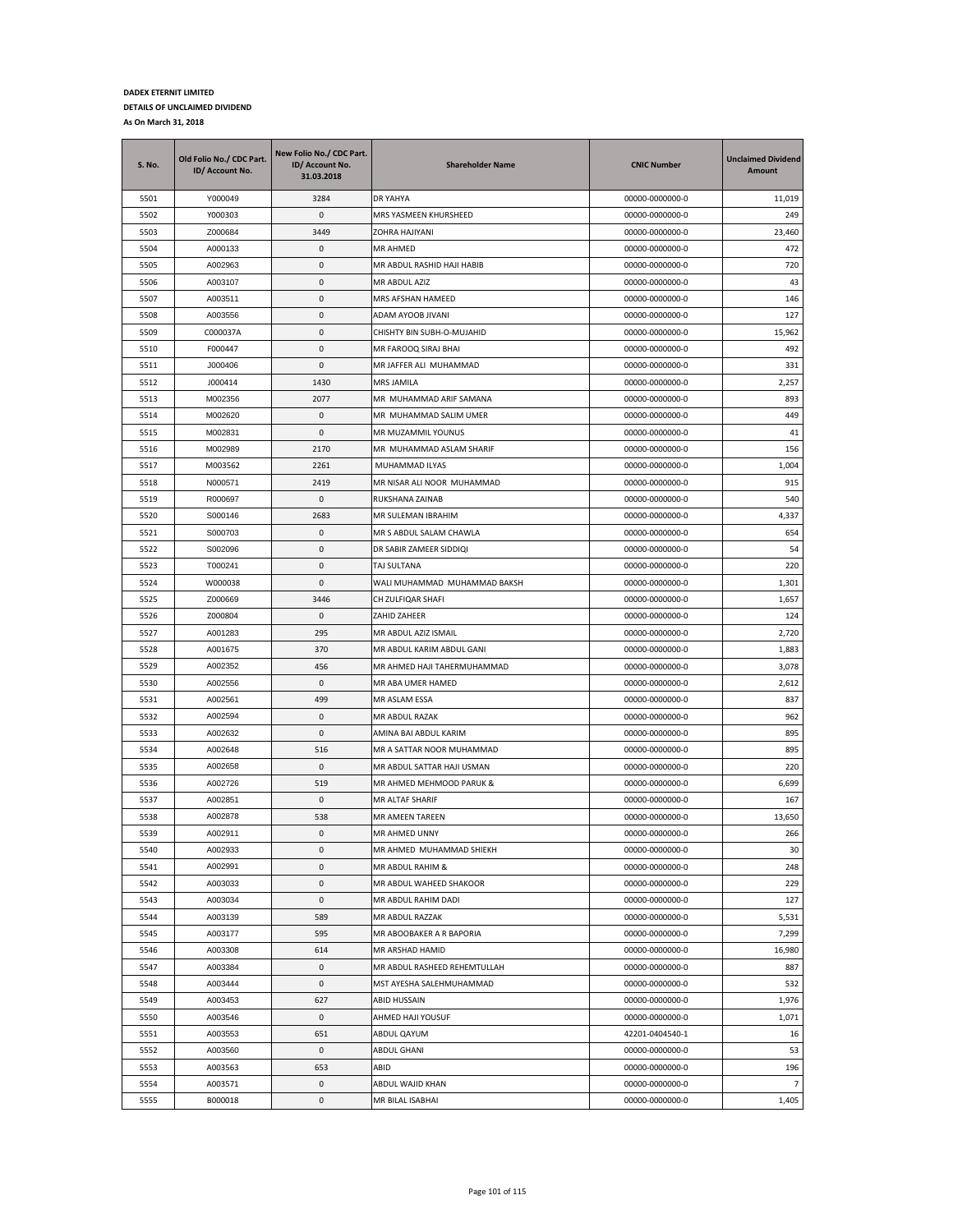| S. No. | Old Folio No./ CDC Part.<br>ID/ Account No. | New Folio No./ CDC Part.<br>ID/ Account No.<br>31.03.2018 | <b>Shareholder Name</b>         | <b>CNIC Number</b> | <b>Unclaimed Dividend</b><br>Amount |
|--------|---------------------------------------------|-----------------------------------------------------------|---------------------------------|--------------------|-------------------------------------|
| 5556   | B000281                                     | 0                                                         | BANTVA MEMON KHIDMAT COMMITTEE  | 00000-0000000-0    | 1,125                               |
| 5557   | B000284                                     | 734                                                       | <b>BILQUIS BANO</b>             | 42301-1277162-6    | 355                                 |
| 5558   | C000017                                     | $\mathbf{0}$                                              | COMDR HOSHANG MANECKJI SHEKHDAR | 00000-0000000-0    | 220                                 |
| 5559   | C000018                                     | 0                                                         | COMDR H M SHEKHDAR &            | 00000-0000000-0    | 216                                 |
| 5560   | D000056                                     | 0                                                         | MR DAUDUR REHMAN A SUBHAN       | 00000-0000000-0    | 75                                  |
| 5561   | E000009                                     | 0                                                         | MR ESMAIL DAWOOD                | 00000-0000000-0    | 359                                 |
| 5562   | F000169                                     | 0                                                         | MR FIDA HUSAIN ABDUL KAYUM      | 00000-0000000-0    | 2,245                               |
| 5563   | F000507                                     | 911                                                       | MISS FARAHNAZ                   | 00000-0000000-0    | 887                                 |
| 5564   | F000546                                     | 0                                                         | <b>FAZILA AMEEN</b>             | 00000-0000000-0    | 737                                 |
| 5565   | G000082                                     | 943                                                       | MR GOOLAMALI SADEKALI OONWALA   | 00000-0000000-0    | 502                                 |
| 5566   | G000294                                     | 0                                                         | MR GOOLAMALI SADEKALI OONWALA   | 00000-0000000-0    | 1,114                               |
| 5567   | G000299                                     | 980                                                       | MR GHULAM HUSSAIN               | 00000-0000000-0    | 6,489                               |
| 5568   | H000005                                     | 986                                                       | HAJRABAI SHARIF                 | 00000-0000000-0    | 2,584                               |
| 5569   | H000008                                     | 987                                                       | MR H IRSHAD ELAHI               | 00000-0000000-0    | 186,630                             |
| 5570   | H000088                                     | 1008                                                      | MRS HANIFA BAI HAJI ADAM        | 00000-0000000-0    | 8,219                               |
| 5571   | H000200                                     | 1029                                                      | MR HYDERALI BHIMJEE             | 00000-0000000-0    | 18,223                              |
| 5572   | H000435                                     | 1084                                                      | MR HAJI YAQOOB ABA DADA         | 00000-0000000-0    | 41                                  |
| 5573   | H000776                                     | 0                                                         | <b>HABIB BANK LIMITED</b>       | 00000-0000000-0    | 798                                 |
| 5574   | H001006                                     | 0                                                         | MR H A SATTAR                   | 00000-0000000-0    | 4,278                               |
| 5575   | H001010                                     | 1198                                                      | MRS HANIFA ABA HUSSEIN          | 00000-0000000-0    | 23,629                              |
| 5576   | H001119                                     | 1218                                                      | MR HAJI ESSA MUHAMMAD           | 00000-0000000-0    | 1,269                               |
| 5577   | H001235                                     | 1236                                                      | MR HAJI ALI MUHAMMAD &          | 00000-0000000-0    | 121                                 |
| 5578   | H001257                                     | 0                                                         | MR HAFEEZ MUHAMMAD              | 00000-0000000-0    | 400                                 |
| 5579   | H001305                                     | 1243                                                      | MR H M ZAHOOR                   | 00000-0000000-0    | 18                                  |
| 5580   | H001309                                     | 0                                                         | HAWA SULEMAN MADHA &            | 00000-0000000-0    | 1,605                               |
| 5581   | H001328                                     | 0                                                         | <b>HAVA BAI</b>                 | 00000-0000000-0    | 510                                 |
| 5582   | H001338                                     | 1252                                                      | MR HUSEIN HASHIM                | 42301-1011502-7    | 68                                  |
| 5583   | H001347                                     | 0                                                         | HAJI RAHEMTULLAH                | 00000-0000000-0    | 355                                 |
| 5584   | H001352                                     | 0                                                         | HAJI HAROON KAPADIA             | 00000-0000000-0    | 215                                 |
| 5585   | 1000279                                     | 0                                                         | DR IKRAMUDDIN SHIEKH            | 00000-0000000-0    | 5,998                               |
| 5586   | 1000422                                     | 0                                                         | MR IKHLAS A AZIZ                | 00000-0000000-0    | 5,398                               |
| 5587   | 1000431                                     | 0                                                         | MR ISMAIL DAWOOD                | 00000-0000000-0    | 832                                 |
| 5588   | 1000433                                     | 0                                                         | MR ISMAIL ABBA                  | 00000-0000000-0    | 304                                 |
| 5589   | 1000445                                     | 0                                                         | MR IRFAN &                      | 00000-0000000-0    | 35                                  |
| 5590   | 1000446                                     | 0                                                         | MR IRFAN ABDUL RAHIM &          | 00000-0000000-0    | 674                                 |
| 5591   | 1000505                                     | 0                                                         | INTISAR A TIRMIZI               | 00000-0000000-0    | 3,824                               |
| 5592   | J000022                                     | 1368                                                      | MR JAMIL AHMED KHAN             | 00000-0000000-0    | 83                                  |
| 5593   | J000323                                     | 0                                                         | MR JOSEPH SALADNHA              | 00000-0000000-0    | 146                                 |
| 5594   | J000375                                     | 1421                                                      | <b>MR JAFFER</b>                | 00000-0000000-0    | 732                                 |
| 5595   | J000420                                     | 0                                                         | <b>JALIL AHMED</b>              | 00000-0000000-0    | 118                                 |
| 5596   | K000010                                     | 0                                                         | KHATIJA SODAGAR                 | 00000-0000000-0    | 2,641                               |
| 5597   | K000044                                     | 1445                                                      | MRS KHALIDA MAZHAR QURESHI      | 00000-0000000-0    | 3,162                               |
| 5598   | K000532                                     | 1539                                                      | MR KHAWAJA MUHAMMAD IQBAL       | 00000-0000000-0    | 4,980                               |
| 5599   | M000136                                     | 0                                                         | MR MUHAMMAD HUMAYUN BURNEY      | 00000-0000000-0    | 377                                 |
| 5600   | M000323                                     | 1644                                                      | MR MUHAMMAD USMAN               | 00000-0000000-0    | 15,950                              |
| 5601   | M001462                                     | 1937                                                      | MST MEHRUNNISA SULEMAN          | 00000-0000000-0    | 6,162                               |
| 5602   | M001593                                     | 1962                                                      | MR MUHAMMAD ISMAIL MEHARALI     | 00000-0000000-0    | 1,315                               |
| 5603   | M001902                                     | 0                                                         | MR MUHAMMAD RAFI                | 00000-0000000-0    | 2,492                               |
| 5604   | M001924                                     | 2017                                                      | MR MUHAMMAD MUNIF               | 00000-0000000-0    | 2,112                               |
| 5605   | M001930                                     | 0                                                         | MR MUHAMMAD ASAD HASAN          | 00000-0000000-0    | 5,380                               |
| 5606   | M001932                                     | 2019                                                      | MR MUHAMMAD YOUSIF              | 00000-0000000-0    | 628                                 |
| 5607   | M002174                                     | 0                                                         | MR MUHAMMAD IQBAL               | 00000-0000000-0    |                                     |
|        |                                             |                                                           |                                 |                    | 4,026                               |
| 5608   | M002248                                     | 0                                                         | MR MAHBOOBALI &                 | 00000-0000000-0    | 150                                 |
| 5609   | M002263                                     | 2063                                                      | MR MUHAMMAD YAMIN               | 00000-0000000-0    | 267                                 |
| 5610   | M002318                                     | 0                                                         | MR MAHBOOB ALI ABDUL RASOOL     | 00000-0000000-0    | 369                                 |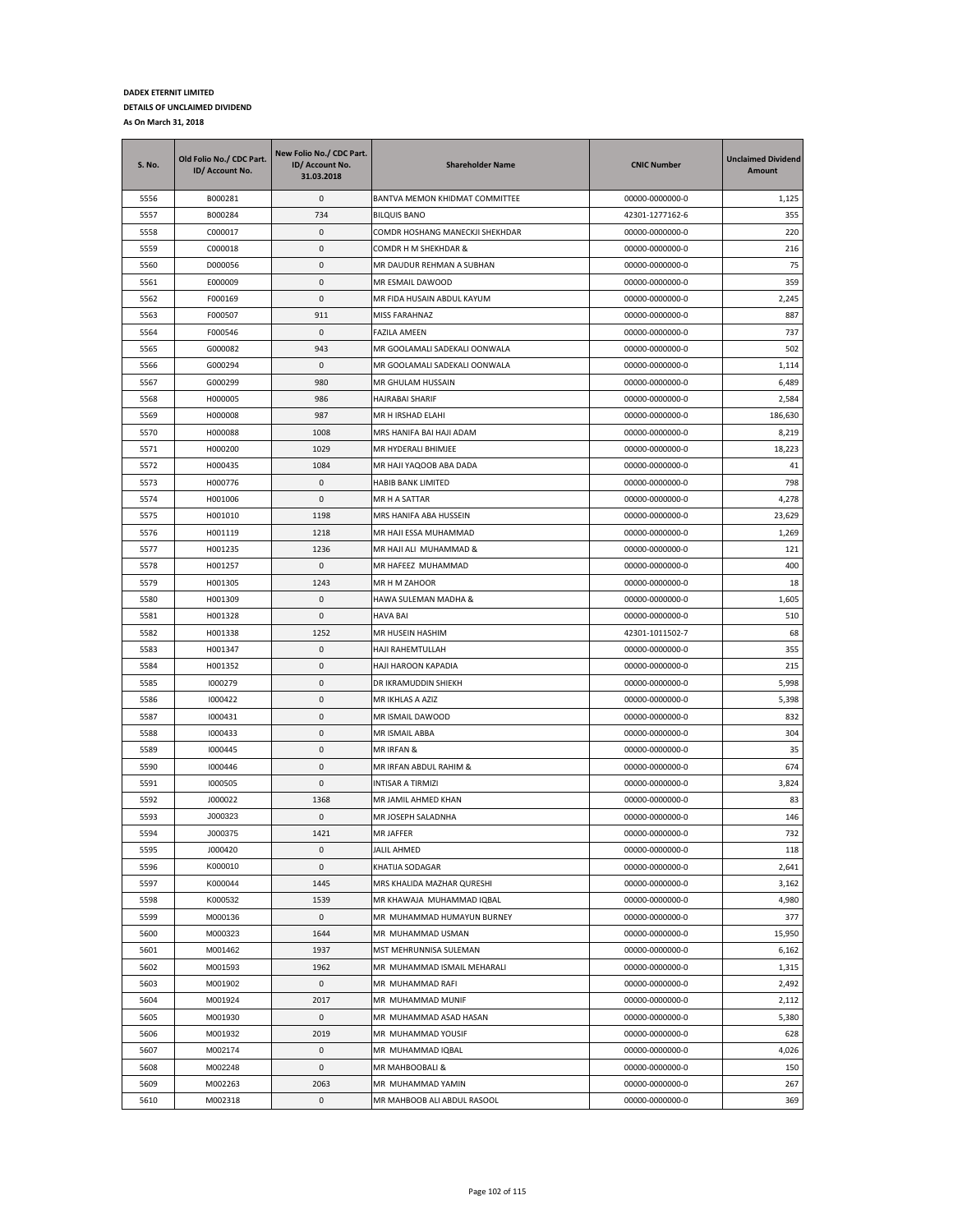| <b>S. No.</b> | Old Folio No./ CDC Part.<br>ID/ Account No. | New Folio No./ CDC Part.<br>ID/ Account No.<br>31.03.2018 | <b>Shareholder Name</b>            | <b>CNIC Number</b>                 | <b>Unclaimed Dividend</b><br>Amount |
|---------------|---------------------------------------------|-----------------------------------------------------------|------------------------------------|------------------------------------|-------------------------------------|
| 5611          | M002327                                     | 0                                                         | MRS MEHRUNNISA A RAUF              | 00000-0000000-0                    | 126                                 |
| 5612          | M002371                                     | 2078                                                      | MR MEHBOOB ESSA                    | 00000-0000000-0                    | 1,474                               |
| 5613          | M002459                                     | 0                                                         | MR MUHAMMAD SIDDIQUE MOOSA         | 00000-0000000-0                    | 156                                 |
| 5614          | M002507                                     | 2089                                                      | MR MUHAMMAD IQBAL HAJI ABDULLAH    | 00000-0000000-0                    | 7,329                               |
| 5615          | M002665                                     | 2107                                                      | MR MUHAMMAD SIDDIQUE ESMAIL        | 42201-7939970-5                    | 47                                  |
| 5616          | M002702                                     | 2117                                                      | MR MEHBOOB HAJI ESSA               | 00000-0000000-0                    | 655                                 |
| 5617          | M002783                                     | 2129                                                      | MR MUHAMMAD RAFIQUE                | 00000-0000000-0                    | 287                                 |
| 5618          | M002850                                     | 2146                                                      | MR MUHAMMAD SIDDIQUE               | 00000-0000000-0                    | 5,874                               |
| 5619          | M002857                                     | 2148                                                      | MR MUHAMMAD ILYAS                  | 00000-0000000-0                    | 5,050                               |
| 5620          | M002916                                     | 0                                                         | MR MUHAMMAD HANIF ESMAIL           | 00000-0000000-0                    | 146                                 |
| 5621          | M002936                                     | 0                                                         | MR MUSTAFA HUSSAIN                 | 00000-0000000-0                    | 904                                 |
| 5622          | M002985                                     | 0                                                         | MR MUHAMMAD YOUNUS                 | 00000-0000000-0                    | 355                                 |
| 5623          | M003093                                     | 0                                                         | MR MUHAMMAD YOUSUF                 | 00000-0000000-0                    | 1,077                               |
| 5624          | M003166                                     | 0                                                         | MR MUHAMMAD ZAKI AHMED             | 00000-0000000-0                    | 1,046                               |
| 5625          | M003197                                     | 0                                                         | MR MUHAMMAD ISHAQ OSMAN            | 00000-0000000-0                    | 1,077                               |
| 5626          | M003206                                     | 2205                                                      | MR MUHAMMAD OVAIS                  | 00000-0000000-0                    | 552                                 |
| 5627          | M003258                                     | 0                                                         | MR MUHAMMAD AHMED MUHAMMADY        | 00000-0000000-0                    | 532                                 |
| 5628          | M003275                                     | 0                                                         | MR MUHAMMAD MOIN                   | 00000-0000000-0                    | $\overline{7}$                      |
| 5629          | M003364                                     | 2221                                                      | MR MUHAMMAD JUNAID                 | 00000-0000000-0                    | 154                                 |
| 5630          | M003370                                     | 0                                                         | MR MUHAMMAD YAKOOB ABDUL LATIF     | 00000-0000000-0                    | 899                                 |
| 5631          | M003420                                     | 2226                                                      | MR MUHAMMAD MUNIR LAKHANY          | 00000-0000000-0                    | 1,818                               |
| 5632          | M003441                                     | 0                                                         | MR M ARIF SIDDIQ                   | 00000-0000000-0                    | 93                                  |
| 5633          | M003483                                     | 0                                                         | MR MUHAMMAD ARIF                   | 00000-0000000-0                    | 177                                 |
| 5634          | M003561                                     | 0                                                         | MUHAMMAD ASHRAF                    | 00000-0000000-0                    | 572                                 |
| 5635          | M003563                                     | 2262                                                      | MUHAMMAD IQBAL                     | 00000-0000000-0                    | 8,892                               |
| 5636          | M003569                                     | 2265                                                      | M SALIM                            | 00000-0000000-0                    | 43                                  |
| 5637          | M003576                                     | 0                                                         | MALIK M ARIF                       | 00000-0000000-0                    | 138                                 |
| 5638          | M003579                                     | 0                                                         | MUHAMMAD IRFAN                     | 00000-0000000-0                    | 532                                 |
| 5639          | M003580                                     | 2268                                                      | M ILYAS ISMAIL                     | 42301-1913283-1                    | 177                                 |
| 5640          | M003584                                     | 2270                                                      | M IQBAL                            | 00000-0000000-0                    | 333                                 |
| 5641          | M003585                                     | 0                                                         | MUHAMMAD SHOAIB                    | 00000-0000000-0                    | 215                                 |
| 5642          | M003587                                     | 2272                                                      | MUHAMMAD FAROOQ                    | 00000-0000000-0                    | 113                                 |
| 5643          | M002326A                                    | 0                                                         | MR MUHAMMAD ELIAS PIR MUHAMMAD     | 00000-0000000-0                    | 274                                 |
| 5644          | N000185                                     | 2349                                                      | MRS NAYYAR HAROON                  | 00000-0000000-0                    | 10,698                              |
| 5645          | N000581                                     | 0                                                         | MR NAZIM I KHANDWALA               | 00000-0000000-0                    | 844                                 |
| 5646          | N000595                                     | 0                                                         | MR NISAR HAJI YOUSUF MOTWALA       | 00000-0000000-0                    | 103                                 |
| 5647          | N000621                                     | 2431                                                      | MRS NASEEM                         | 00000-0000000-0                    | 33,862                              |
| 5648          | N000649                                     | 2440                                                      | MR N M UQUAILI                     | 00000-0000000-0                    | 4,926                               |
| 5649          | N000666                                     | $\Omega$                                                  | NAELA ABDUL RAZZAK                 | 00000-0000000-0                    | 158                                 |
| 5650          | O000035                                     | 2459                                                      | MR OSMAN ABDUL RAHIM               | 00000-0000000-0                    | 150                                 |
| 5651          | P000107                                     | 2479                                                      | MRS P MASCARENHAS &                | 00000-0000000-0                    | 11,556                              |
| 5652          | P000120                                     | $\mathsf 0$                                               | MR PERCY NOSHIR GAZDER             | 00000-0000000-0                    | 2,532                               |
| 5653          | Q000019                                     | 0                                                         | MR QAMARDIN JAFFER VALLIANI        | 00000-0000000-0                    | 3,073                               |
| 5654          | R000004                                     | 0                                                         | MR RAFIQ ABDUL SATTAR              | 00000-0000000-0                    | 489                                 |
| 5655          | R000441                                     | 0                                                         | MR RAHEMTULLAH MUHAMMAD            | 00000-0000000-0                    | 745                                 |
| 5656          | R000599                                     | 0                                                         | MR RAHEMTULLAH KASSAM              | 00000-0000000-0                    | 1,727                               |
| 5657          | R000662                                     | 0                                                         | REHANA SULTAN AHMED                | 00000-0000000-0                    | 1,616                               |
| 5658          | R000685                                     | 0                                                         | RUKYA ABDUL RAHIM &                | 00000-0000000-0                    | 195                                 |
| 5659          | S001461                                     | 0                                                         | MR SIDDIK AHMED                    | 00000-0000000-0                    | 4,376                               |
| 5660          | S001645                                     | 0                                                         | SAIRA BI ABDUL HAMID               | 00000-0000000-0                    | 1,871                               |
| 5661          | S001774                                     | 3086                                                      | MST SARTAJ KHANAM SH WASIUDDIN     | 00000-0000000-0                    | 173                                 |
| 5662          | S001889                                     | 0                                                         | MST SALMA BANO &                   | 00000-0000000-0                    | 512                                 |
| 5663          | S001897                                     | 0                                                         | MR SIDDIQ IBRAHIM MACKANI          | 00000-0000000-0                    | 1,513                               |
|               | S001962                                     |                                                           |                                    |                                    |                                     |
| 5664<br>5665  | S002013                                     | 3123<br>$\mathsf 0$                                       | MST SARA TAUFIQ<br>MR SHAHID AHMED | 00000-0000000-0<br>00000-0000000-0 | 5,116<br>532                        |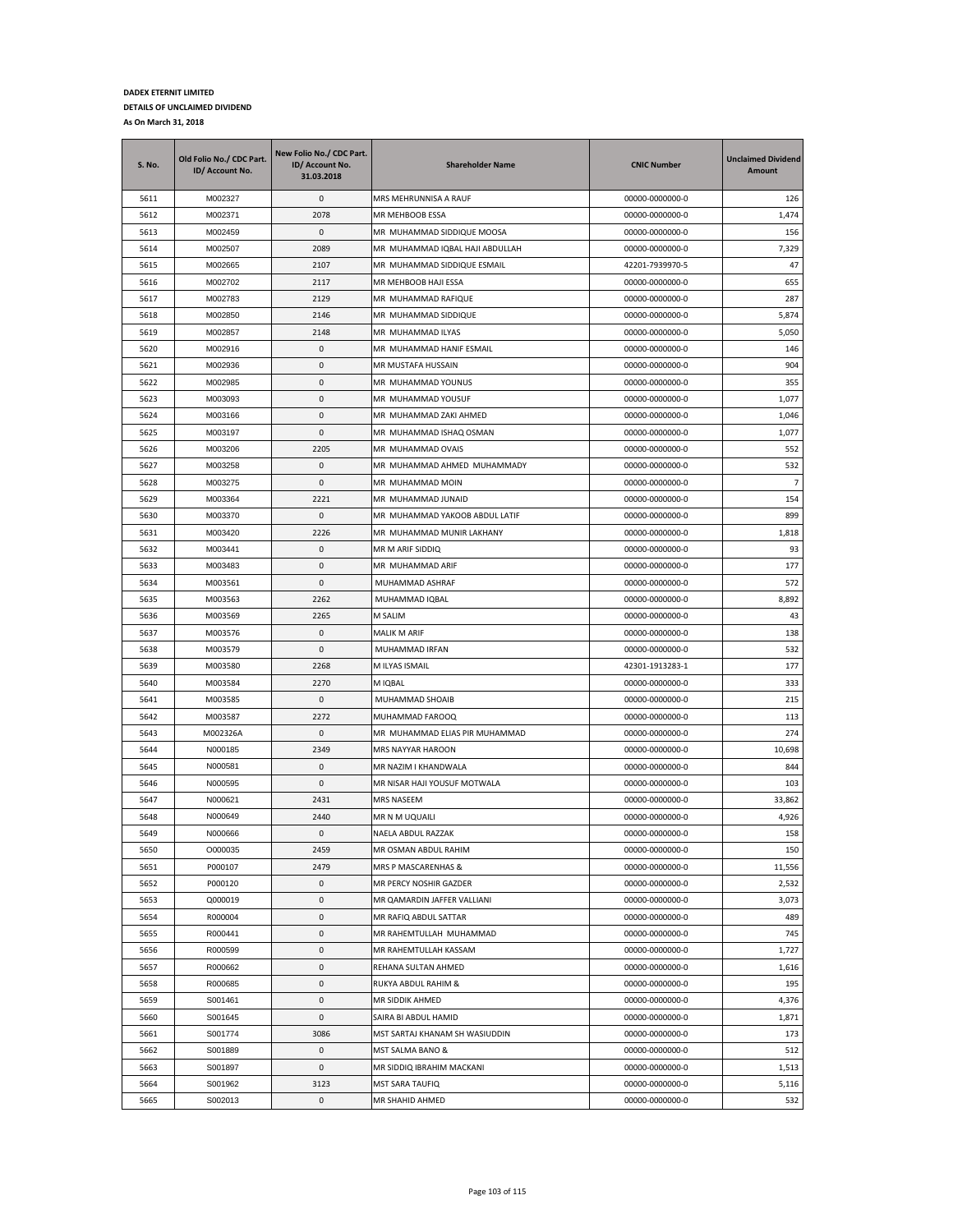| <b>S. No.</b> | Old Folio No./ CDC Part.<br>ID/ Account No. | New Folio No./ CDC Part.<br>ID/ Account No.<br>31.03.2018 | <b>Shareholder Name</b>                        | <b>CNIC Number</b>                 | <b>Unclaimed Dividend</b><br><b>Amount</b> |
|---------------|---------------------------------------------|-----------------------------------------------------------|------------------------------------------------|------------------------------------|--------------------------------------------|
| 5666          | S002046                                     | 3136                                                      | SEEMA                                          | 00000-0000000-0                    | 57,120                                     |
| 5667          | S002076                                     | 3146                                                      | SHAHIDA SHUJA                                  | 00000-0000000-0                    | 9,968                                      |
| 5668          | S002099                                     | $\mathsf 0$                                               | SHOAIB                                         | 00000-0000000-0                    | 532                                        |
| 5669          | S002106                                     | 0                                                         | MRS SAMINA SYED                                | 00000-0000000-0                    | 1,695                                      |
| 5670          | S002107                                     | 3157                                                      | SHAHZAD RAFI                                   | 00000-0000000-0                    | 11,959                                     |
| 5671          | S002109                                     | 3158                                                      | S K RAFAEE                                     | 00000-0000000-0                    | 462                                        |
| 5672          | T000114                                     | $\mathsf 0$                                               | MR TAHER MUHAMMAD ALI MODI                     | 00000-0000000-0                    | 60                                         |
| 5673          | T000139                                     | $\mathsf 0$                                               | MR TAHER M SHIEKHALI                           | 00000-0000000-0                    | 2,163                                      |
| 5674          | T000244                                     | 3225                                                      | TAHIR ZAMEER SIDDIQI                           | 00000-0000000-0                    | 643                                        |
| 5675          | U000097                                     | 3248                                                      | UMEMA QUTUBUDDIN MITHAIWALA                    | 00000-0000000-0                    | 42                                         |
| 5676          | Y000263                                     | 0                                                         | YAKOOB HAJI EBRAHIM                            | 00000-0000000-0                    | 1,873                                      |
| 5677          | Y000299                                     | $\mathbf 0$                                               | MRS YASMEEN                                    | 00000-0000000-0                    | 192                                        |
| 5678          | Z000175                                     | 0                                                         | ZAFAR ALI DAIMEE                               | 00000-0000000-0                    | 161                                        |
| 5679          | Z000694                                     | $\mathbf 0$                                               | <b>ZUBAIDA BEGUM</b>                           | 00000-0000000-0                    | 1,112                                      |
| 5680          | Z000760                                     | $\mathsf 0$                                               | ZULEKHA AHMED LOCKHAT &                        | 00000-0000000-0                    | 14                                         |
| 5681          | Z000798                                     | 3462                                                      | ZUBAIDA                                        | 00000-0000000-0                    | 1,389                                      |
| 5682          | Z000800                                     | $\mathsf 0$                                               | ZARINA BAI                                     | 00000-0000000-0                    | 177                                        |
| 5683          | Z000802                                     | 3464                                                      | ZAHOOR AHMED PIRACHA                           | 00000-0000000-0                    | 71                                         |
| 5684          | A000103                                     | $\mathsf 0$                                               | MR ASGHAR TAYEBALI KHANDWALA                   | 00000-0000000-0                    | 293                                        |
| 5685          | A001472                                     | $\mathbf 0$                                               | MR ABDUL SATTAR SULEMAN                        | 00000-0000000-0                    | 106                                        |
| 5686          | A002402                                     | 464                                                       | MCB A/C AALIYA SALEH BHAI                      | 00000-0000000-0                    | 40,295                                     |
| 5687          | A002470                                     | 0                                                         | MR AMANULLAH SHIEKH                            | 00000-0000000-0                    | 3,756                                      |
| 5688          | A002983                                     | 554                                                       | MRS AMINA A SATTAR                             | 00000-0000000-0                    | 14,833                                     |
| 5689          | A003053                                     | 571                                                       | MR ABUBAKER SHAKOOR                            | 00000-0000000-0                    | 1,812                                      |
| 5690          | A003206                                     | 599                                                       | MR ANWAR HUSSAIN                               | 00000-0000000-0                    | 703                                        |
| 5691          | A003210                                     | 600                                                       | MR AHMED ABDUL KARIM                           | 00000-0000000-0                    | 8,992                                      |
| 5692          | A003549                                     | 649                                                       | MST AYESHA BIBI                                | 00000-0000000-0                    | 1,024                                      |
| 5693          | A003561                                     | 0                                                         | ABDUL AZIZ HAJI SULEMAN                        | 00000-0000000-0                    | 233                                        |
| 5694          | A003576                                     | 662                                                       | <b>ALI RAZA</b>                                | 00000-0000000-0                    | 130                                        |
| 5695          | B000251                                     | 0                                                         | <b>BILKIS BANU</b>                             | 00000-0000000-0                    | 396                                        |
| 5696          | F000182                                     | $\mathbf 0$                                               | MISS FATIMA BAI ISMAIL                         | 00000-0000000-0                    | 84                                         |
| 5697          | F000504                                     | 910                                                       | FEHMIDA YASMIN                                 | 00000-0000000-0                    | 287                                        |
| 5698          | H000233                                     | 1034                                                      | HALIMA BAI HAJI TAYUB                          | 00000-0000000-0                    | 211                                        |
| 5699          | H000645                                     | 1129                                                      | MR HASHIM GULAM HUSSAIN SALEHJEE               | 00000-0000000-0                    | 1,994                                      |
| 5700          | H000798                                     | 0                                                         | MR HAJI SHARIFF TAYOOB                         | 00000-0000000-0                    | 3,744                                      |
| 5701          | H001077                                     | $\mathbf 0$                                               | HALIMA VAIYANI                                 | 00000-0000000-0                    | 25,037                                     |
| 5702          | H001092                                     | 0                                                         | MR HAJI HUSSAIN SHAKOOR                        | 00000-0000000-0                    | 1,424                                      |
| 5703          | H001109                                     | 1216                                                      | MR HANIF HAJI MUHAMMAD                         | 00000-0000000-0                    | 1,576                                      |
| 5704          | H001146                                     | 1224                                                      | MR HAFIZ MUHAMMAD ILYAS                        | 00000-0000000-0                    | 396                                        |
| 5705          | H001219<br>H001255                          | 1235                                                      | MR HAJI HABIB YOUSUF                           | 00000-0000000-0                    | 774                                        |
| 5706          |                                             | 1239                                                      | MR HASANALI                                    | 00000-0000000-0                    | 3,713                                      |
| 5707          | H001258                                     | 1240                                                      | MR HABIB                                       | 00000-0000000-0                    | 1,165                                      |
| 5708          | H001314                                     | 1245                                                      | MR HAMMAD A RAZZAK                             | 00000-0000000-0                    | 998                                        |
| 5709<br>5710  | H001330<br>H001353                          | 1249<br>$\mathsf 0$                                       | MR HABIB IBRAHIM VOHRA<br>HAJI SATTAR MOTIWALA | 00000-0000000-0<br>00000-0000000-0 | 1,250<br>2,012                             |
| 5711          | H001355                                     | 0                                                         | HAJI SATTAR                                    | 00000-0000000-0                    | 196                                        |
|               |                                             |                                                           |                                                |                                    |                                            |
| 5712<br>5713  | 1000275<br>1000342                          | 0<br>1333                                                 | MR IMTIAZ CASSAM AGBOATWALA<br>MR ILYAS ESMAIL | 00000-0000000-0<br>00000-0000000-0 | 862<br>1,449                               |
| 5714          | 1000356                                     | 1334                                                      | LT COL IQBAL AHMED QURESHI                     | 00000-0000000-0                    | 229,515                                    |
| 5715          | 1000370                                     | 1336                                                      | MR ISMAIL A MAJID                              | 00000-0000000-0                    | 156                                        |
| 5716          | 1000440                                     | 1348                                                      | MRS IRSHAD BEGUM                               | 00000-0000000-0                    | 756                                        |
| 5717          | J000035                                     | $\mathbf 0$                                               | JUBEDABAI ESHAQ                                | 00000-0000000-0                    | 654                                        |
| 5718          | J000133                                     | 1394                                                      | MR JAL FRAMJI KHAMBATTA                        | 00000-0000000-0                    | 1,777                                      |
| 5719          | J000266                                     | 0                                                         | MST JOHRA ISSA                                 | 00000-0000000-0                    | 451                                        |
| 5720          | K000025                                     | 0                                                         | MST KHORSHEED JAMSHED KHARAS                   | 00000-0000000-0                    | 412                                        |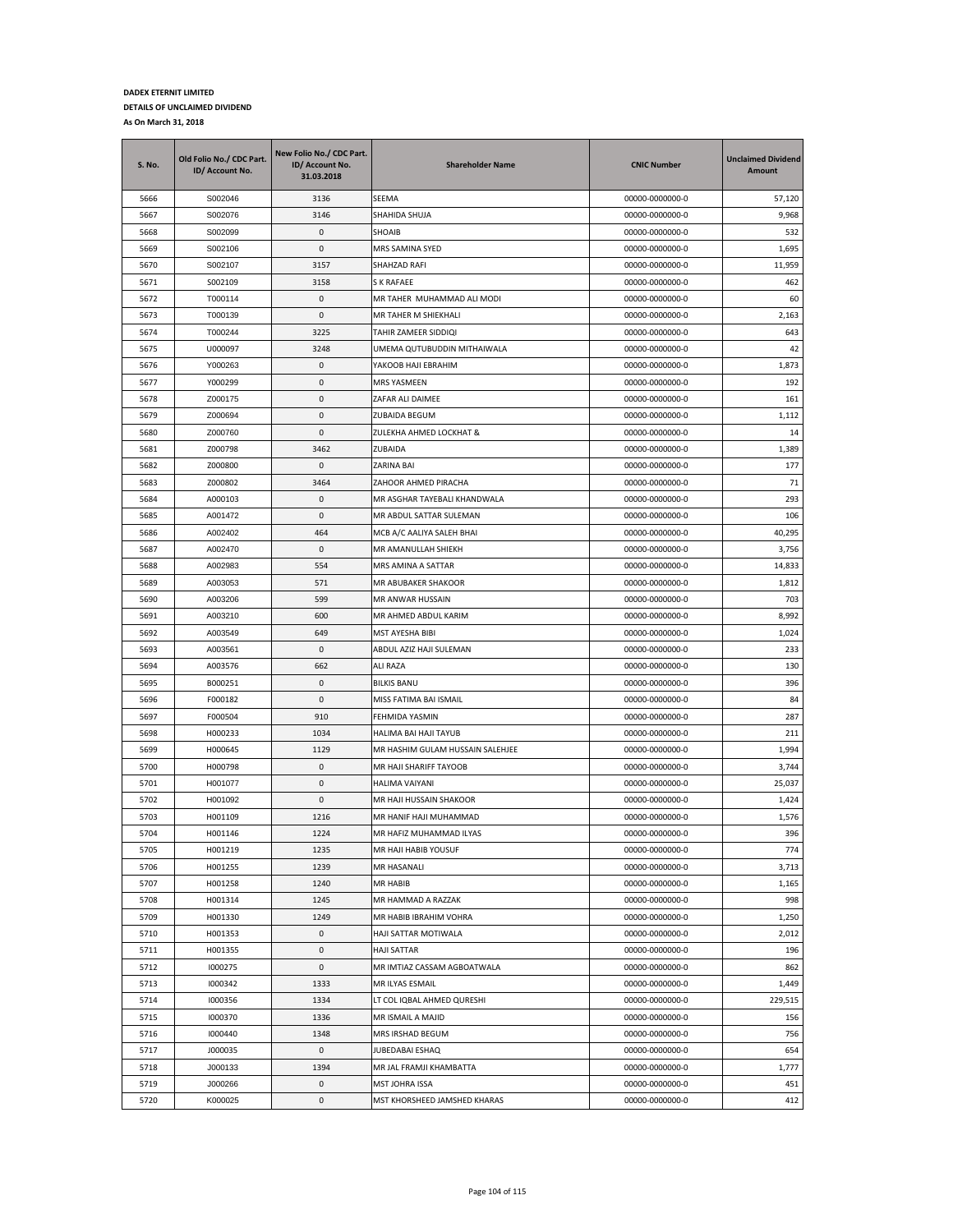| S. No.       | Old Folio No./ CDC Part.<br>ID/ Account No. | New Folio No./ CDC Part.<br>ID/ Account No.<br>31.03.2018 | <b>Shareholder Name</b>                                     | <b>CNIC Number</b>                 | <b>Unclaimed Dividend</b><br>Amount |
|--------------|---------------------------------------------|-----------------------------------------------------------|-------------------------------------------------------------|------------------------------------|-------------------------------------|
| 5721         | K000504                                     | 1534                                                      | MRS KULSUM RAZAK                                            | 00000-0000000-0                    | 892                                 |
| 5722         | K000639                                     | 0                                                         | MR KHALID EKHLAS                                            | 00000-0000000-0                    | 2,646                               |
| 5723         | K000674                                     | 1554                                                      | KULSOOM MUHAMMAD                                            | 42101-1603568-8                    | 1,250                               |
| 5724         | M000929                                     | 1806                                                      | MR MUHAMMAD KHAN                                            | 00000-0000000-0                    | 6,265                               |
| 5725         | M001774                                     | 1991                                                      | MR MUHAMMAD KASSAM SULEMAN                                  | 00000-0000000-0                    | 1,162                               |
| 5726         | M002117                                     | 2040                                                      | MR MUHAMMAD RAFIQUE WALI MUHAMMAD                           | 00000-0000000-0                    | 130                                 |
| 5727         | M002162                                     | 2048                                                      | MR MALIK HAMID UD DIN                                       | 00000-0000000-0                    | 1,600                               |
| 5728         | M002231                                     | 0                                                         | MISS MEHR ZIA                                               | 00000-0000000-0                    | 13,081                              |
| 5729         | M002287                                     | 0                                                         | MR MUHAMMAD SIDDIQUE VALI MUHAMMAD                          | 00000-0000000-0                    | 13                                  |
| 5730         | M002675                                     | 2111                                                      | MR MUHAMMAD ASHRAF ADMANEY                                  | 00000-0000000-0                    | 363                                 |
| 5731         | M002680                                     | 2112                                                      | MR MUHAMMAD                                                 | 00000-0000000-0                    | 1,610                               |
| 5732         | M002721                                     | 2122                                                      | MR M E KHAWAJA                                              | 00000-0000000-0                    | 18,627                              |
| 5733         | M002743                                     | 0                                                         | MUSARRAT BEGUM                                              | 00000-0000000-0                    | 2,196                               |
| 5734         | M002770                                     | 0                                                         | MRS MEHROO E DINSHAW &                                      | 00000-0000000-0                    | 607                                 |
| 5735         | M002784                                     | 2130                                                      | MR MAHMOOD SHAH                                             | 00000-0000000-0                    | 787                                 |
| 5736         | M002804                                     | 0                                                         | MR MUHAMMAD AMIN ABDUL SATTAR                               | 00000-0000000-0                    | 781                                 |
| 5737         | M002806                                     | 2134                                                      | <b>MR MOHIN SIDDIK</b>                                      | 00000-0000000-0                    | 292                                 |
| 5738         | M002845                                     | 0                                                         | MEHRUNNISA AZIZ                                             | 00000-0000000-0                    | 6,341                               |
| 5739         | M002848                                     | 2145                                                      | MR MAHMUD AHMED                                             | 00000-0000000-0                    | 836                                 |
| 5740         | M002904                                     | 0                                                         | MR MUHAMMAD HUSSAIN ALI MUHAMMAD                            | 00000-0000000-0                    | 175                                 |
| 5741         | M002959                                     | 2163                                                      | MR MUHAMMAD YUSUF ABDULLAH BUMBIYA                          | 00000-0000000-0                    | 7,044                               |
| 5742         | M002964                                     | 0                                                         | MR MUNIR MUHAMMAD AMIN                                      | 00000-0000000-0                    | 484                                 |
| 5743         | M002966                                     | 2165                                                      | MR MUHAMMAD ABDUL RAOOF BAIG                                | 00000-0000000-0                    | 1,493                               |
| 5744         | M002988                                     | 2169                                                      | MR MUHAMMAD IRFAN ABDUL AZIZ                                | 42201-7242086-9                    | 896                                 |
| 5745         | M003033                                     | 2178                                                      | MR MUHAMMAD YAQUB KHAN                                      | 00000-0000000-0                    | 262                                 |
| 5746         | M003069                                     | 2181                                                      | MR MUSTAFA HUSEINI                                          | 00000-0000000-0                    | 67                                  |
| 5747         | M003125                                     | 2195                                                      | MR MUHAMMAD RAFIQ                                           | 00000-0000000-0                    | 61                                  |
| 5748         | M003143                                     | 0                                                         | MR M WASIF POLANI                                           | 00000-0000000-0                    | 31                                  |
| 5749         | M003190                                     | 2204                                                      | MR MUHAMMAD ABID VALI MUHAMMAD                              | 00000-0000000-0                    | 311                                 |
| 5750         | M003229                                     | 2209                                                      | MR HAROON ISMAIL                                            | 00000-0000000-0                    | 144                                 |
| 5751         | M003239                                     | 2212                                                      | MR MUHAMMAD ASLAM ABDUL SHAKOOR                             | 00000-0000000-0                    | 4                                   |
| 5752         | M003279                                     | 2215                                                      | MR MUHAMMAD ASLAM ABDUL SHAKOOR                             | 00000-0000000-0                    | $\overline{7}$                      |
| 5753         | M003291                                     | 2216                                                      | MR MUHAMMAD TAUFIQ HAJI SHARIF                              | 00000-0000000-0                    | 756                                 |
| 5754         | M003319                                     | 2218                                                      | MR MUHAMMAD ASLAM ABDUL SHAKOOR                             | 00000-0000000-0                    | 120                                 |
| 5755         | M003447                                     | 2231                                                      | MR MOOSA HUSSAIN                                            | 00000-0000000-0                    | 1,068                               |
| 5756         | M003452                                     | 2232                                                      | MR MUHAMMAD RAFIQUE                                         | 00000-0000000-0                    | 667                                 |
| 5757         | M003456                                     | 2234                                                      | MR MOIN AHMED KHAN ABDUL AZIZ KHAN                          | 00000-0000000-0                    | 8                                   |
| 5758         | M003457                                     | 0                                                         | MUHAMMAD NAWAZ DOST MUHAMMAD (LATE)                         | 00000-0000000-0                    | 741                                 |
| 5759         | M003482                                     | 0                                                         | MR MUHAMMAD SALEEM MAHMOOD                                  | 00000-0000000-0                    | 312                                 |
| 5760         | M003490                                     | 2239                                                      | MR MOIN AHMED KHAN                                          | 00000-0000000-0                    | 61                                  |
| 5761         | M003499                                     | 0                                                         | MR M A RAFIQUE QURESHI                                      | 00000-0000000-0                    | 778                                 |
| 5762         | M003506                                     | 2243                                                      | MR MUEEEN AFZAL                                             | 00000-0000000-0                    | 2,311                               |
| 5763         | M003509                                     | 2245                                                      | MR MUHAMMAD IQBAL HAJI YOUSUF                               | 00000-0000000-0                    | 1,244                               |
| 5764         | M003511                                     | 2246                                                      | MR MUHAMMAD JAFFER RAHEMTULLAH                              | 00000-0000000-0                    | 1,942                               |
| 5765         | M003513                                     | 2247                                                      | MARIAM BIBI ISMAIL<br>MUHAMMAD IQBAL                        | 00000-0000000-0                    | 377<br>727                          |
| 5766         | M003527                                     | 2250                                                      |                                                             | 00000-0000000-0                    |                                     |
| 5767<br>5768 | M002331A<br>M002675A                        | 0<br>0                                                    | MR MUKHTAR AHMED ABDUL MAJEED<br>MR MUHAMMAD YAKOOB ADMANEY | 00000-0000000-0<br>00000-0000000-0 | 554<br>41                           |
|              |                                             |                                                           |                                                             |                                    |                                     |
| 5769<br>5770 | N000445                                     | 0<br>0                                                    | MR NURUDDIN TAYABALI<br>MR NAZIRALI KIRMANI                 | 00000-0000000-0<br>00000-0000000-0 | 2,858<br>3,452                      |
|              | N000476<br>N000559                          |                                                           |                                                             |                                    | 2,321                               |
| 5771<br>5772 | N000580                                     | 2417<br>2423                                              | MISS NAZMA<br>MR NADEEM IQBAL                               | 00000-0000000-0<br>00000-0000000-0 | 3,081                               |
| 5773         | N000633                                     | 2434                                                      | NIGHAT SARFARAZ                                             | 00000-0000000-0                    |                                     |
| 5774         | N000648                                     | 2439                                                      | MRS NOORBANU HASHAMALLY                                     | 00000-0000000-0                    | 3,125<br>311                        |
| 5775         | N000671                                     | 0                                                         | MR NIAZ MUHAMMAD ALI MUHAMMAD                               | 00000-0000000-0                    | 582                                 |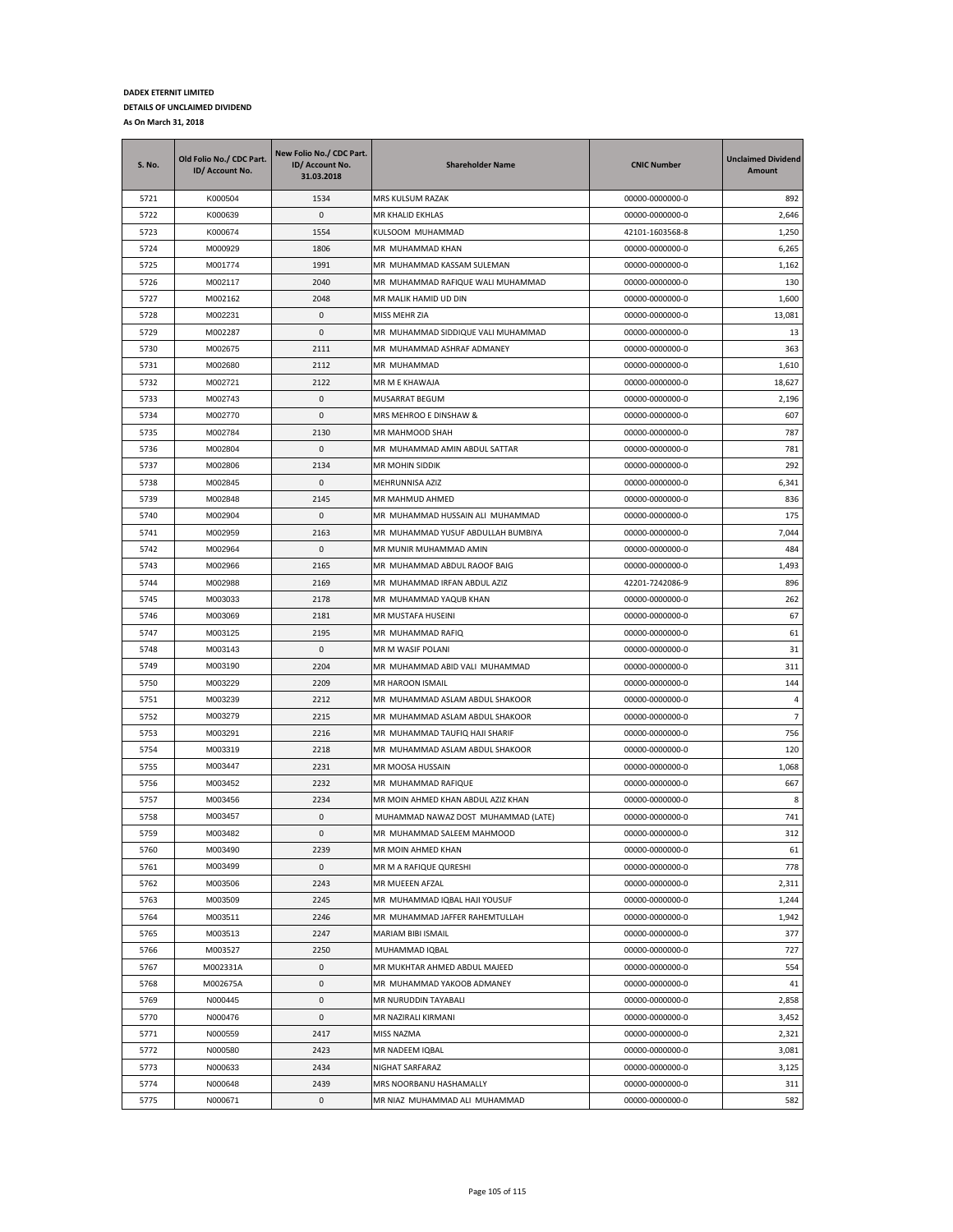| S. No.       | Old Folio No./ CDC Part.<br>ID/ Account No. | New Folio No./ CDC Part.<br>ID/ Account No.<br>31.03.2018 | <b>Shareholder Name</b>            | <b>CNIC Number</b>                 | <b>Unclaimed Dividend</b><br>Amount |
|--------------|---------------------------------------------|-----------------------------------------------------------|------------------------------------|------------------------------------|-------------------------------------|
| 5776         | N000673                                     | 2445                                                      | MR NADEEM IKRAM                    | 00000-0000000-0                    | 15,316                              |
| 5777         | P000095                                     | 0                                                         | MISS PARVEEN J KHARAS &            | 00000-0000000-0                    | 615                                 |
| 5778         | P000109                                     | 2481                                                      | PARVIN SABIR ALI                   | 42000-0426397-4                    | 13                                  |
| 5779         | Q000051                                     | 2503                                                      | BRIG QURBAN ALI KHAN               | 00000-0000000-0                    | 11,674                              |
| 5780         | Q000065                                     | 2508                                                      | MR QAZI HISAMUDDIN                 | 42201-8994370-9                    | 3,781                               |
| 5781         | R000013                                     | 2513                                                      | MR RIZVI IJAZ HUSSAIN              | 00000-0000000-0                    | 1,840                               |
| 5782         | R000513                                     | 0                                                         | RASHIDA ANVERY                     | 00000-0000000-0                    | 1,669                               |
| 5783         | R000539                                     | 2612                                                      | MISS RANA TALAT                    | 00000-0000000-0                    | 1,600                               |
| 5784         | R000602                                     | $\pmb{0}$                                                 | MISS RUQAIYA SULEMAN               | 00000-0000000-0                    | 3,981                               |
| 5785         | R000621                                     | 0                                                         | MRS ROSY N NOORANI                 | 00000-0000000-0                    | 64                                  |
| 5786         | R000649                                     | 2628                                                      | MRS REFAT KHALID LATIF             | 00000-0000000-0                    | 9,883                               |
| 5787         | R000652                                     | 2629                                                      | MISS RUQAIYA BANO                  | 00000-0000000-0                    | 129                                 |
| 5788         | R000674                                     | 2632                                                      | MRS RASHIDA HANIF                  | 00000-0000000-0                    | 4,131                               |
| 5789         | R000692                                     | 2635                                                      | MRS RASHIDA BIBI                   | 00000-0000000-0                    | 187                                 |
| 5790         | R000746                                     | 2641                                                      | RAHAT JEHAN BEGUM QAZI HISAMUDDIN  | 42201-6410407-0                    | 1,250                               |
| 5791         | R000751                                     | 0                                                         | MISS RIZWANA SALEEM                | 00000-0000000-0                    | 937                                 |
| 5792         | S000014                                     | 2652                                                      | MR SAJJAD HUSAIN MULLA GHULAMALI   | 00000-0000000-0                    | 45,594                              |
| 5793         | S000043                                     | 2660                                                      | MR SYED SHAMSHER RAZA              | 00000-0000000-0                    | 851                                 |
| 5794         | S000085                                     | 0                                                         | MR SYED MAZHAR ALBEEZ              | 00000-0000000-0                    | 382                                 |
| 5795         | S000346                                     | 0                                                         | MR SYED MASOOD ALI                 | 00000-0000000-0                    | 43                                  |
| 5796         | S000692                                     | 0                                                         | MISS SHIREEN BANO BAI              | 00000-0000000-0                    | 534                                 |
| 5797         | S001046                                     | 2973                                                      | MR SYED SHAFI TIRMIZI              | 00000-0000000-0                    | 9,383                               |
| 5798         | S001167                                     | 3003                                                      | SHAMEEMA KHATOON                   | 00000-0000000-0                    | 2,096                               |
| 5799         | S001246                                     | 3019                                                      | MST SWALEHA KHATOON                | 00000-0000000-0                    | 3,332                               |
| 5800         | S001350                                     | 3033                                                      | MR S FAZAL HUSSAIN RIZVI           | 00000-0000000-0                    | 16,453                              |
| 5801         | S001607                                     | 3059                                                      | MRS SAIRA AYUB MAMSA               | 00000-0000000-0                    | 4,385                               |
| 5802         | S001678                                     | 0                                                         | LT SHAHID ALI KHAN                 | 00000-0000000-0                    | 3,279                               |
| 5803         | S001760                                     | 3084                                                      | SHAHNAZ ABBA ALI                   | 00000-0000000-0                    | 5,353                               |
| 5804         | S001792                                     | 0                                                         | MR SHAHID SHARIF SALEEMI           | 00000-0000000-0                    | 87                                  |
| 5805         | S001829                                     | 0                                                         | MRS SHER BANOO AMIN                | 00000-0000000-0                    | 529                                 |
| 5806         | S001870                                     | 3105                                                      | MR SULTAN JEHANGIR                 | 00000-0000000-0                    | 15,476                              |
| 5807         | S001874                                     | 3106                                                      | MR SABIR                           | 42101-1610891-7                    | 32                                  |
| 5808         | S001876                                     | 0                                                         | MRS SHAHJEHAN IBRAHIM              | 00000-0000000-0                    | 756                                 |
| 5809         | S001878                                     | 3109                                                      | MISS SALIMA REHMAT ALI             | 00000-0000000-0                    | 1,633                               |
| 5810         | S001916                                     | 3114                                                      | MRS SAEEDA HAFIZ                   | 00000-0000000-0                    | 4,521                               |
| 5811         | S002043                                     | 3135                                                      | SHIEKH NASEEM AHMED                | 00000-0000000-0                    | 515                                 |
| 5812         | S002064                                     | 0                                                         | MRS SAMIRA IMTIAZ &                | 00000-0000000-0                    | 408                                 |
| 5813         | S002075                                     | 3145                                                      | SABAHUDDIN KHAN MUHAMMAD ZAKI KHAN | 42201-3346448-9                    | 1,194                               |
| 5814         | S002090                                     | 3150                                                      | SAMEE MIRZA                        | 00000-0000000-0                    | 325                                 |
| 5815         | S002119                                     | 0                                                         | SYED NAFEES A ZAIDI                | 00000-0000000-0                    | 12                                  |
| 5816         | T000158                                     | 0                                                         | MRS TAHIRA R ALLAHRAKHA            | 00000-0000000-0                    | 91                                  |
| 5817         | T000172                                     | 3209                                                      | MR TAIYOOB HAJI ADAM               | 00000-0000000-0                    | 20,211                              |
| 5818         | T000228                                     | 3221                                                      | MST TAJAMMUL BEGUM                 | 00000-0000000-0                    | 54,796                              |
| 5819         | U000040                                     | 3235                                                      | USMAN                              | 00000-0000000-0                    | 1,986                               |
| 5820         | V000035                                     | 3253                                                      | VOHRA MUHAMMAD BHAI                | 00000-0000000-0                    | 187                                 |
| 5821         | W000083                                     | 0                                                         | WESTBURY (PRIVATE) LTD             | 00000-0000000-0                    | 41,250                              |
| 5822         | Y000218                                     | 0                                                         | YUSUF                              | 00000-0000000-0                    | 13,971                              |
| 5823         | Y000331                                     | 0                                                         | YASIN FIDA HUSSAIN                 | 00000-0000000-0                    | 3,749                               |
| 5824         | Y000332                                     | 0                                                         | YASIN                              | 00000-0000000-0                    | 1,230                               |
| 5825         | Z000196                                     | 0                                                         | MISS ZAKIA BEGUM                   | 00000-0000000-0                    | 496                                 |
| 5826         | Z000559                                     | 3432                                                      | MISS ZUBAIDA                       | 00000-0000000-0                    | 1,204                               |
| 5827         | Z000560                                     | 3433                                                      | MRS ZULEKHA                        | 00000-0000000-0                    | 1,204                               |
|              |                                             |                                                           |                                    |                                    |                                     |
| 5828         | Z000565<br>Z000628                          | 3434                                                      | MRS Z SIAL                         | 42301-0886734-0                    | 3,332                               |
| 5829<br>5830 | Z000696                                     | 0<br>0                                                    | ZARINA VAIYANI<br>ZUBEDA KHATOON   | 00000-0000000-0<br>00000-0000000-0 | 1,548<br>4,254                      |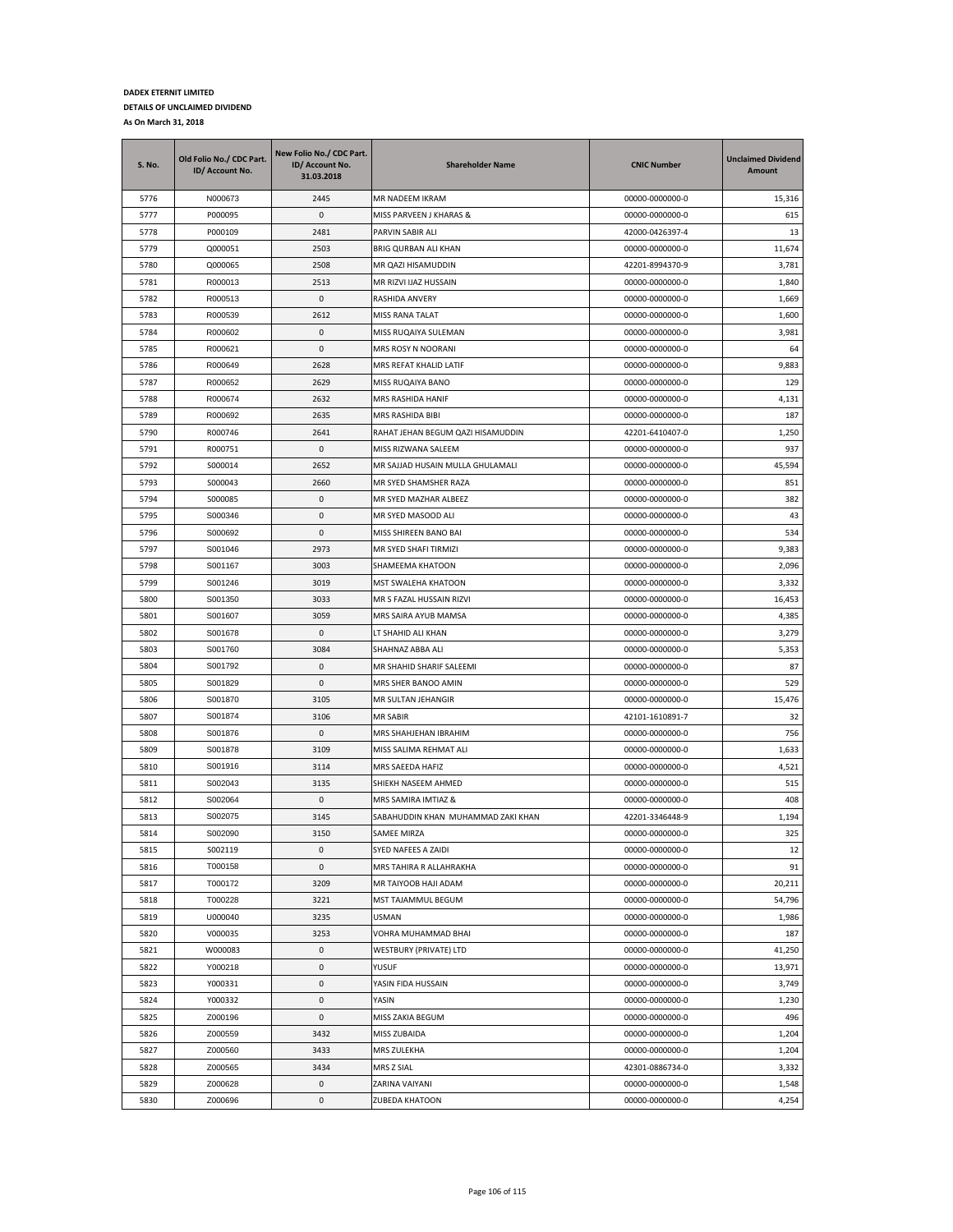| S. No. | Old Folio No./ CDC Part.<br>ID/ Account No. | New Folio No./ CDC Part.<br>ID/ Account No.<br>31.03.2018 | <b>Shareholder Name</b>             | <b>CNIC Number</b> | <b>Unclaimed Dividend</b><br>Amount |
|--------|---------------------------------------------|-----------------------------------------------------------|-------------------------------------|--------------------|-------------------------------------|
| 5831   | Z000731                                     | 0                                                         | MST ZUBAIDA ISMAIL                  | 00000-0000000-0    | 1,185                               |
| 5832   | Z000734                                     | 0                                                         | MST ZAKIA BEGUM                     | 00000-0000000-0    | 766                                 |
| 5833   | Z000748                                     | 3457                                                      | ZAHIR AHMED                         | 00000-0000000-0    | 13,599                              |
| 5834   | Z000781                                     | 0                                                         | MRS ZUBEDA HUSSAIN                  | 00000-0000000-0    | 525                                 |
| 5835   | A000596                                     | 0                                                         | MR. A . W. KHAN GHORI               | 00000-0000000-0    | 258                                 |
| 5836   | A002101                                     | 433                                                       | MRS. AYESHA VOHRA                   | 00000-0000000-0    | 277                                 |
| 5837   | A002985                                     | 556                                                       | MR. A . KALAM ESSANI                | 00000-0000000-0    | 435                                 |
| 5838   | A003299                                     | 0                                                         | MR. AHMED MUZAMMIL                  | 00000-0000000-0    | 900                                 |
| 5839   | A003566                                     | 655                                                       | ANWAR AHMED KAZI                    | 00000-0000000-0    | 12,494                              |
| 5840   | A003578                                     | 0                                                         | DR. ALI MUQADDAS SYED               | 00000-0000000-0    | 269                                 |
| 5841   | B000219                                     | 721                                                       | MR. BHAGWANDS L.BHARWANI            | 42301-1003107-7    | 12                                  |
| 5842   | D000142                                     | 0                                                         | MS. DELPHINE D, MELLO               | 00000-0000000-0    | 147                                 |
| 5843   | E000014                                     | 783                                                       | MR. ESSAK SALEH MOHAMED             | 00000-0000000-0    | 4,812                               |
| 5844   | E000190                                     | 806                                                       | EZRA AHMED                          | 00000-0000000-0    | 582                                 |
| 5845   | F000558                                     | 917                                                       | FAZAL AHMED                         | 00000-0000000-0    | 74                                  |
| 5846   | F000562                                     | 0                                                         | <b>FEROZ AHMED</b>                  | 00000-0000000-0    | 31                                  |
| 5847   | G000292                                     | 978                                                       | MR. GHULAM MOHAMMED ADENWALA        | 00000-0000000-0    | 221                                 |
| 5848   | H000033                                     | 0                                                         | MR. HASHIM HAJI MOHAMED             | 00000-0000000-0    | 346                                 |
| 5849   | H000053                                     | 0                                                         | MR. MOHAMMED YAMIN KHAN             | 00000-0000000-0    | 254                                 |
| 5850   | H000280                                     | 1048                                                      | MR. HAJI KARIM HAJI OSMAN           | 00000-0000000-0    | 6,455                               |
| 5851   | H000581                                     | 1112                                                      | MST. HURBAI ALI MOHAMMED            | 00000-0000000-0    | 5,129                               |
| 5852   | H001090                                     | 0                                                         | MRS. HAFEEZA                        | 00000-0000000-0    | 499                                 |
| 5853   | H001104                                     | 1213                                                      | MRS. HAFIZA HAJI WALI MOHD.         | 00000-0000000-0    | 1,133                               |
| 5854   | H001123                                     | 0                                                         | MR. HAJI SATTAR RAHEMTULLAH KODVAVI | 00000-0000000-0    | 191                                 |
| 5855   | H001217                                     | 0                                                         | HUSNA ARA BEGUM                     | 00000-0000000-0    | 944                                 |
| 5856   | H001234                                     | 0                                                         | MR. HASHIM MOHAMMAD BHAM            | 00000-0000000-0    | 1,248                               |
| 5857   | H001332                                     | 0                                                         | HAJI ABUBAKAR ESMAIL HAJI MOHAMMED  | 00000-0000000-0    | 83                                  |
| 5858   | H001343                                     | 0                                                         | MRS. HASINA NAQVI                   | 00000-0000000-0    | 179                                 |
| 5859   | H001344                                     | 1255                                                      | HAJI SALEH MOHAMMED                 | 00000-0000000-0    | 3,907                               |
| 5860   | H001351                                     | 0                                                         | <b>HABIB ULLAH</b>                  | 00000-0000000-0    | $\overline{7}$                      |
| 5861   | 1000079                                     | 0                                                         | MR. ISMAIL UMER                     | 00000-0000000-0    | 269                                 |
| 5862   | 1000274                                     | 1327                                                      | MRS. IFFAT SAIF                     | 00000-0000000-0    | 8,002                               |
| 5863   | 1000495                                     | 1353                                                      | MR. IFTIKHAR AHMAD S/O S.A. MAJEED  | 00000-0000000-0    | 87                                  |
| 5864   | 1000507                                     | 1356                                                      | IMRAN AHMED AFTAB                   | 00000-0000000-0    | 2,350                               |
| 5865   | J000371                                     | 1420                                                      | MR. JAVED ISLAM                     | 00000-0000000-0    | 21                                  |
| 5866   | K000620                                     | 0                                                         | MR. KHALILUR REHMAN                 | 00000-0000000-0    | 409                                 |
| 5867   | K000633                                     | 0                                                         | MST. KHATIJA AHMED                  | 00000-0000000-0    | 16                                  |
| 5868   | K000643                                     | 0                                                         | KHATIJA AHMED                       | 00000-0000000-0    | 12                                  |
| 5869   | M000122                                     | 0                                                         | MR. MOHAMMED SARWAR                 | 00000-0000000-0    | 425                                 |
| 5870   | M000814                                     | 1773                                                      | MR. MOHAMMED SAEED PASHA            | 00000-0000000-0    | 2,661                               |
| 5871   | M001033                                     | 0                                                         | MR. MOHAMMED SIDDIK TAYOOB          | 00000-0000000-0    | 269                                 |
| 5872   | M002640                                     | 2106                                                      | MR. MOHAMMED NAZIR SAIGAL           | 00000-0000000-0    | 32,720                              |
| 5873   | M002656                                     | 0                                                         | MR. MOHAMMED ATIF SHAMSI            | 00000-0000000-0    | 604                                 |
| 5874   | M002718                                     | 2121                                                      | MR. MOHAMMED IQBAL                  | 42000-3316579-3    | 1,168                               |
| 5875   | M002839                                     | 0                                                         | MISS MUSSARAT JABEEN                | 00000-0000000-0    | 900                                 |
| 5876   | M002862                                     | 0                                                         | MR. MOHAMMED INAYATULLAH            | 00000-0000000-0    | 229                                 |
| 5877   | M002881                                     | 0                                                         | MR. MUHAMMED ASLAM DAR              | 00000-0000000-0    | 129                                 |
| 5878   | M003428                                     | 0                                                         | CAPTAIN MOHAMMED NASEEM MALIK       | 00000-0000000-0    | 442                                 |
| 5879   | M003445                                     | 2230                                                      | MISS MUMTAZ ABDUL AZIZ              | 00000-0000000-0    | 733                                 |
| 5880   | M003487                                     | 0                                                         | MR. MOHAMMED ABBAS                  | 00000-0000000-0    | 279                                 |
| 5881   | M003493                                     | 2240                                                      | MR. MOHAMMED ALI R. HABIB           | 00000-0000000-0    | 697                                 |
| 5882   | M003540                                     | 2252                                                      | MOHAMMED IMRAN                      | 00000-0000000-0    | 613                                 |
| 5883   | M003549                                     | 2255                                                      | MUHAMMED OSMAN                      | 00000-0000000-0    | 1,433                               |
| 5884   | M003550                                     | 2256                                                      | MUHAMMED YUSUF ABDULLAH BUMBIYA     | 00000-0000000-0    | 5,030                               |
| 5885   | M003551                                     | 0                                                         | MUHAMMED YOUNUS                     | 00000-0000000-0    | 403                                 |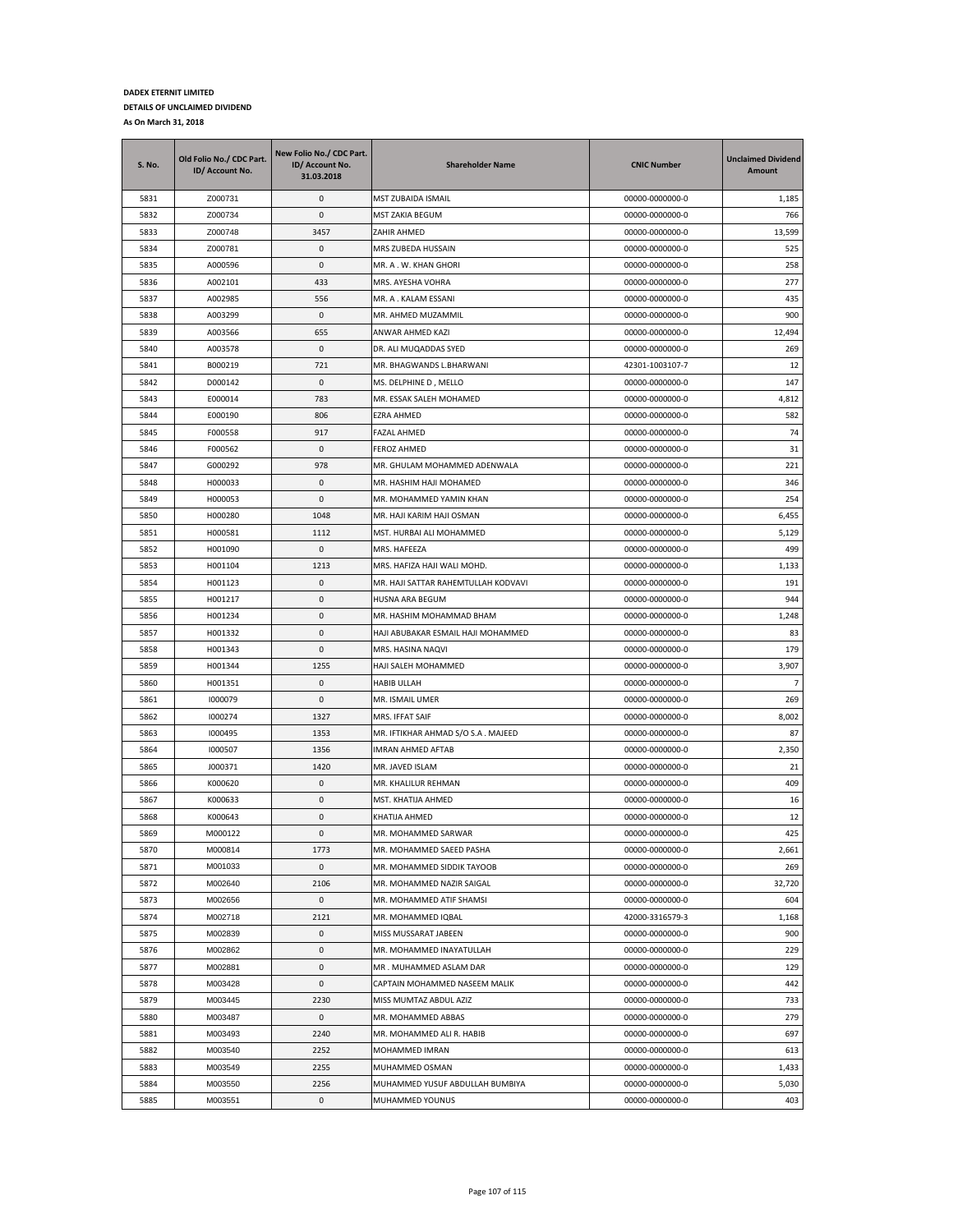| S. No. | Old Folio No./ CDC Part.<br>ID/ Account No. | New Folio No./ CDC Part.<br>ID/ Account No.<br>31.03.2018 | <b>Shareholder Name</b>               | <b>CNIC Number</b> | <b>Unclaimed Dividend</b><br>Amount |
|--------|---------------------------------------------|-----------------------------------------------------------|---------------------------------------|--------------------|-------------------------------------|
| 5886   | M003577                                     | 2266                                                      | MOHAMMED YOUSUF                       | 00000-0000000-0    | 409                                 |
| 5887   | M003586                                     | 0                                                         | MOHAMMED ANWER AHMED                  | 00000-0000000-0    | 254                                 |
| 5888   | M003589                                     | 2274                                                      | MOHAMMED ARSHAD                       | 00000-0000000-0    | 552                                 |
| 5889   | M003595                                     | 2275                                                      | MUHAMMED AMIN                         | 00000-0000000-0    | 31,234                              |
| 5890   | M003597                                     | 2276                                                      | MUMTAZ SULTANA                        | 00000-0000000-0    | 6,427                               |
| 5891   | M003604                                     | 2279                                                      | MOHAMMED SIDDIQUE HAJI ABBA           | 00000-0000000-0    | 44                                  |
| 5892   | M002332                                     | 0                                                         | MR. MOHAMMED ABBAS                    | 00000-0000000-0    | 344                                 |
| 5893   | M002751                                     | 0                                                         | MR. MOHAMMED RAFIQ HAJI HUSSAIN       | 00000-0000000-0    | $\overline{4}$                      |
| 5894   | M002777                                     | 0                                                         | MR. MOIZ HUSEIN ZANZIBARWALA          | 00000-0000000-0    | 31                                  |
| 5895   | N000602                                     | 2427                                                      | MR. NASEEM MUMTAZ ALI                 | 00000-0000000-0    | 137                                 |
| 5896   | N000654                                     | 2441                                                      | MR. NAEEM AKHTER ALVI                 | 42201-2508649-9    | 25                                  |
| 5897   | N000684                                     | 2452                                                      | NAIYYAR PESHIMAM                      | 00000-0000000-0    | 84                                  |
| 5898   | N000686                                     | 0                                                         | NOO SHAHZAD                           | 00000-0000000-0    | 1,437                               |
| 5899   | O000047                                     | 2463                                                      | MR. OBAIDUR RAHMAN DAUDI              | 42201-0505119-9    | 1,306                               |
| 5900   | Q000070                                     | 0                                                         | QAZI ABDUL SHAKOOR                    | 00000-0000000-0    | 625                                 |
| 5901   | R000620                                     | 2623                                                      | <b>RAFAT ARA</b>                      | 00000-0000000-0    | 1,142                               |
| 5902   | R000748                                     | 0                                                         | MR. RIAZ AHMED P.T.S.                 | 00000-0000000-0    | 79                                  |
| 5903   | R000749                                     | 0                                                         | RAHEELA QAMAR W/O MOHAMMED ABBAS      | 00000-0000000-0    | 427                                 |
| 5904   | R000750                                     | 0                                                         | MRS. R.H. RABADI                      | 00000-0000000-0    | 1,269                               |
| 5905   | S000246                                     | 2714                                                      | SAIF-UN-DIN                           | 00000-0000000-0    | 9,717                               |
| 5906   | S000536                                     | 0                                                         | MR. SAGHIRUDDIN A. SHURWARDY          | 00000-0000000-0    | 686                                 |
| 5907   | S001231                                     | 3017                                                      | MR. SYED ENAYET HUSAIN                | 61101-0742048-9    | 1,603                               |
| 5908   | S001283                                     | 3028                                                      | COL. SADIQ HASAN SHAIKH               | 00000-0000000-0    | 13,374                              |
| 5909   | S001576                                     | 0                                                         | MR. SHEIKH WASIUDDIN                  | 00000-0000000-0    | 944                                 |
| 5910   | S001667                                     | 0                                                         | MR. SAHIB ZADA MOHAMMED AHSANUL JAWAD | 00000-0000000-0    | 1,681                               |
| 5911   | S001737                                     | 0                                                         | MR. SALIM KABIR SHEIKH                | 00000-0000000-0    | 2,311                               |
| 5912   | S001807                                     | 3095                                                      | MR. SHQAIB GHULLAM HUSAIN DADABHOY    | 42101-9439038-7    | 820                                 |
| 5913   | S001819                                     | 0                                                         | MR. SALEH RASHEED                     | 00000-0000000-0    | 1,228                               |
| 5914   | S002111                                     | 3159                                                      | MRS. SHEHLA RATHORE                   | 00000-0000000-0    | 2,117                               |
| 5915   | S002114                                     | 3160                                                      | SOHAILA                               | 00000-0000000-0    | 1,562                               |
| 5916   | S002116                                     | 0                                                         | SARFRAZ MAHMOOD PVT. LTD.             | 00000-0000000-0    | 167                                 |
| 5917   | S002120                                     | 0                                                         | MRS. SABINA                           | 00000-0000000-0    | 271                                 |
| 5918   | T000195                                     | 0                                                         | MRS. TANVEER KHALID                   | 00000-0000000-0    | $\overline{4}$                      |
| 5919   | T000245                                     | 3226                                                      | TAHIR H. KARDAR                       | 00000-0000000-0    | 142                                 |
| 5920   | Y000031                                     | 0                                                         | Y.M. MEMON                            | 00000-0000000-0    | 267                                 |
| 5921   | Y000301                                     | 0                                                         | MISS YOLANDE SOARES                   | 00000-0000000-0    | 67                                  |
| 5922   | Z000269                                     | 3382                                                      | ZULQAR NAIN MAHMOOD                   | 00000-0000000-0    | 4,041                               |
| 5923   | Z000799                                     | 0                                                         | ZAHID FARUQUE                         | 00000-0000000-0    | 179                                 |
| 5924   | A002901                                     | 0                                                         | MR ABDUL GHAFFAR AHMED                | 00000-0000000-0    | 11                                  |
| 5925   | A003397                                     | 622                                                       | MR AYUB KHAN KUNDI                    | 00000-0000000-0    | 670                                 |
| 5926   | A003504                                     | 641                                                       | MR ABDUL RAZZAK SULEMAN               | 00000-0000000-0    | 22                                  |
| 5927   | A003594                                     | 668                                                       | MST ANWARI BEGUM &                    | 00000-0000000-0    | 509                                 |
| 5928   | B000218                                     | 720                                                       | MR BADRUDDIN JAMALBHAI                | 00000-0000000-0    | 41,637                              |
| 5929   | F000223                                     | 872                                                       | FATIMA BAI HAJI KARIM                 | 00000-0000000-0    | 149                                 |
| 5930   | G000059                                     | 940                                                       | MR GUL MUHAMMAD ABDUL R DANDIA        | 00000-0000000-0    | 1,736                               |
| 5931   | H001206                                     | 1232                                                      | MR HAMZA ASGHARALI DAR                | 00000-0000000-0    | 1,672                               |
| 5932   | K000086                                     | 1452                                                      | MR KAMRUDDIN M Z MOGARI               | 00000-0000000-0    | 9,686                               |
| 5933   | K000394                                     | 1522                                                      | MRS KULSUM HABIB GODIL                | 00000-0000000-0    | 103,887                             |
| 5934   | K000429                                     | 0                                                         | CAPT KABIR AHMED SHIEKH               | 00000-0000000-0    | 3,578                               |
| 5935   | M001878                                     | 0                                                         | MR MUHAMMAD HIDAYATULLAH              | 00000-0000000-0    | 11                                  |
| 5936   | M002445                                     | 0                                                         | MR MUHAMMAD SIDDIQ HUSSAIN            | 00000-0000000-0    | 100                                 |
| 5937   | M003222                                     | 0                                                         | MR MINOO P MISTRI &                   | 00000-0000000-0    | 569                                 |
| 5938   | M003559                                     | 2259                                                      | MUHAMMAD AHMED                        | 00000-0000000-0    | 24,265                              |
| 5939   | M003602                                     | 2278                                                      | MUHAMMAD AKRAM &                      | 00000-0000000-0    | 4,779                               |
| 5940   | M003607                                     | 2281                                                      | DR MAHMOOD AHMED                      | 00000-0000000-0    | 451                                 |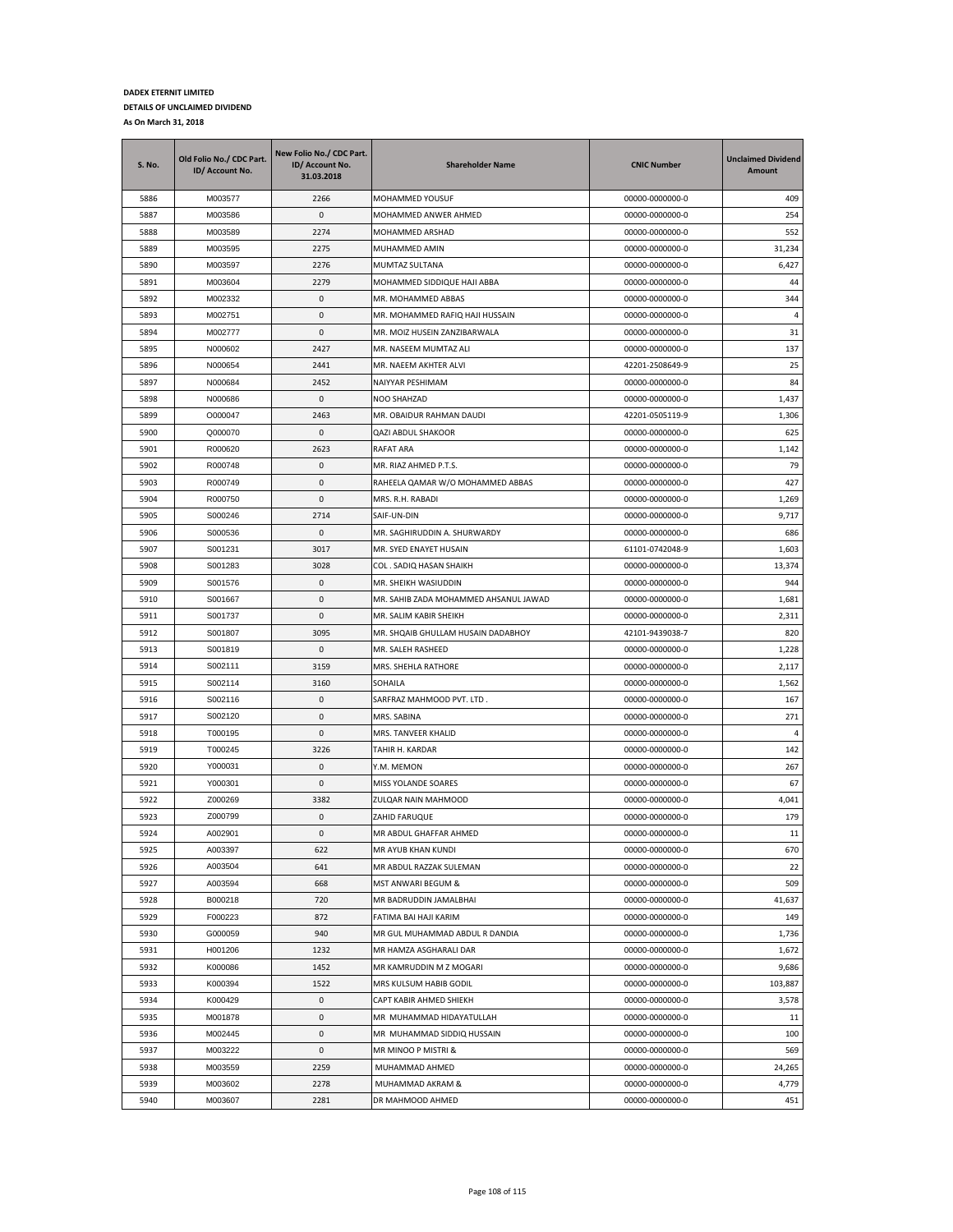| S. No. | Old Folio No./ CDC Part.<br>ID/ Account No. | New Folio No./ CDC Part.<br>ID/ Account No.<br>31.03.2018 | <b>Shareholder Name</b>               | <b>CNIC Number</b> | <b>Unclaimed Dividend</b><br>Amount |
|--------|---------------------------------------------|-----------------------------------------------------------|---------------------------------------|--------------------|-------------------------------------|
| 5941   | S001636                                     | 0                                                         | MISS SEEMA ESMAIL                     | 00000-0000000-0    | 1,814                               |
| 5942   | S001696                                     | 3071                                                      | MR SALIM HABIB GODIL                  | 00000-0000000-0    | 55,855                              |
| 5943   | S002122                                     | $\mathbf{0}$                                              | <b>SH ABDUL RAUF</b>                  | 00000-0000000-0    | 13                                  |
| 5944   | Z000635                                     | 0                                                         | MRS ZOHRA ABDUL RAZAK                 | 00000-0000000-0    | 55                                  |
| 5945   | A000112                                     | 0                                                         | MR ABDUL KARIM ABDUL REHMAN           | 00000-0000000-0    | 255                                 |
| 5946   | A002416                                     | 471                                                       | MRS AMNA KHATOON                      | 00000-0000000-0    | 422                                 |
| 5947   | A002637                                     | 0                                                         | MR ABDUL MAJEED HAJI SULEMAN          | 00000-0000000-0    | 167                                 |
| 5948   | A003227                                     | 605                                                       | <b>MR ABA UMER</b>                    | 00000-0000000-0    | 874                                 |
| 5949   | A003247                                     | 0                                                         | MR ASHRAF AHMED                       | 00000-0000000-0    | 469                                 |
| 5950   | G000037                                     | 929                                                       | MR GAFFAR UMER                        | 00000-0000000-0    | 1,629                               |
| 5951   | H001012                                     | 1199                                                      | HAMIDA ABDULLAH                       | 00000-0000000-0    | 690                                 |
| 5952   | H001339                                     | 1253                                                      | MISS HINA ABDUL HAMEED &              | 00000-0000000-0    | 1,131                               |
| 5953   | H001345                                     | 1256                                                      | MST HALIMA                            | 00000-0000000-0    | 2,469                               |
| 5954   | H001354                                     | 0                                                         | MST HAJRA BAI                         | 00000-0000000-0    | 1,210                               |
| 5955   | M000467                                     | 1683                                                      | MR M DANISHMAND                       | 00000-0000000-0    | 2,156                               |
| 5956   | M001133                                     | 1867                                                      | MR MUHAMMAD HUSAIN HAJI ABDUL GHANI   | 00000-0000000-0    | 7,618                               |
| 5957   | M003541                                     | 0                                                         | MUHAMMAD SHOAIB MOTEN                 | 00000-0000000-0    | 666                                 |
| 5958   | N000363                                     | 2397                                                      | MISS NUSRAT BASHIR                    | 00000-0000000-0    | 5,323                               |
| 5959   | N000500                                     | 0                                                         | DR NAJIB KHAN ATAULLAH KHAN           | 00000-0000000-0    | 6,168                               |
| 5960   | Q000049                                     | 0                                                         | MR QAIZER ISMAIL                      | 00000-0000000-0    | 3,478                               |
| 5961   | R000579                                     | 0                                                         | MR RAHEMTULLAH KAPADIYA               | 00000-0000000-0    | 178                                 |
| 5962   | R000581                                     | 2618                                                      | MR RASHID AHMED                       | 00000-0000000-0    | 3,669                               |
| 5963   | S001812                                     | 3096                                                      | MRS SAFIA SULAIMAN                    | 00000-0000000-0    | 10,505                              |
| 5964   | S002065                                     | 0                                                         | MR SHAUKAT K KHANDWALA                | 00000-0000000-0    | 817                                 |
| 5965   | S002136                                     | 0                                                         | SAHIBZADA MUHAMMAD MONIM AL MAHBUB    | 00000-0000000-0    | 1,555                               |
| 5966   | Y000247                                     | 3309                                                      | Y C AHMED                             | 00000-0000000-0    | 900                                 |
| 5967   | Y000279                                     | 0                                                         | MISS YASMEEN                          | 00000-0000000-0    | 335                                 |
| 5968   | Y000281                                     | 0                                                         | YASMIN BAI HAJI NOOR MUHAMMAD LAKHANY | 00000-0000000-0    | 593                                 |
| 5969   | A003281                                     | 0                                                         | MR A HAFEEZ                           | 00000-0000000-0    | 79                                  |
| 5970   | A003510                                     | 0                                                         | ATIQ UR REHMAN                        | 00000-0000000-0    | 6                                   |
| 5971   | A003568                                     | 0                                                         | AHMED ABDUL SATTAR                    | 00000-0000000-0    | 244                                 |
| 5972   | A003570                                     | 658                                                       | MISS AYESHA IQBAL                     | 00000-0000000-0    | 4                                   |
| 5973   | A003572                                     | 659                                                       | ABDUL ALEEM                           | 00000-0000000-0    | 223                                 |
| 5974   | A003587                                     | 666                                                       | ADAM                                  | 00000-0000000-0    | 31,785                              |
| 5975   | A003601                                     | 0                                                         | AMER FARUQE                           | 00000-0000000-0    | 3,703                               |
| 5976   | F000497                                     | 0                                                         | MISS FARZANA                          | 00000-0000000-0    | 842                                 |
| 5977   | F000551                                     | 0                                                         | FAISAL UR REHMAN                      | 00000-0000000-0    | 5                                   |
| 5978   | 1000200                                     | 0                                                         | MR ISMAIL SALEH MUHAMMAD              | 00000-0000000-0    | 31                                  |
| 5979   | M001807                                     | 0                                                         | MR MUHAMMAD SALEEM                    | 00000-0000000-0    | 4                                   |
| 5980   | M002779                                     | 0                                                         | MR MADNI MAJID BAWANY                 | 00000-0000000-0    | 313                                 |
| 5981   | Q000067                                     | 0                                                         | MRS QAMAR ANIS                        | 00000-0000000-0    | 211                                 |
| 5982   | S001093                                     | 2983                                                      | MR S M IQBAL SH IMAMUDDIN             | 00000-0000000-0    | 168                                 |
| 5983   | S002102                                     | 0                                                         | SYED MUHAMMAD ALI JAFRI               | 00000-0000000-0    | 155                                 |
| 5984   | S002113                                     | 0                                                         | SHEERAZ MAHMUD                        | 00000-0000000-0    | 39                                  |
| 5985   | T000243                                     | 3224                                                      | MR TARIQ ABDUL HAMEED &               | 00000-0000000-0    | 270                                 |
| 5986   | A002012                                     | 0                                                         | MR ABDUL SATTAR MUHAMMAD SURIYA       | 00000-0000000-0    | $\mathbf{1}$                        |
| 5987   | A002040                                     | 423                                                       | MRS AMTULLAH FAZAL NOORANI            | 00000-0000000-0    | 5,236                               |
| 5988   | A002087                                     | 0                                                         | MR ABDUL SATTAR MUHAMMAD              | 00000-0000000-0    | 133                                 |
| 5989   | A002311                                     | 0                                                         | MR AKBAR MOOSA LULAT                  | 00000-0000000-0    | 614                                 |
| 5990   | A002320                                     | 0                                                         | MR ASGHAR MOOSA LULAT                 | 00000-0000000-0    | 1,453                               |
| 5991   | A003027                                     | 563                                                       | MR ABDUL SATTAR                       | 00000-0000000-0    | 217                                 |
| 5992   | A003096                                     | 583                                                       | MR ABDUL MUTALIB ABDUL KARIM          | 42201-5973172-1    | 20                                  |
| 5993   | A003519                                     | 0                                                         | ABDUL MALIK HAMLANI                   | 00000-0000000-0    | 161                                 |
| 5994   | A003583                                     | 0                                                         | ABA UMER                              | 00000-0000000-0    | 536                                 |
| 5995   | A003602                                     | 671                                                       | ABDUL RAZZAK DADA                     | 42201-0379118-5    | 71                                  |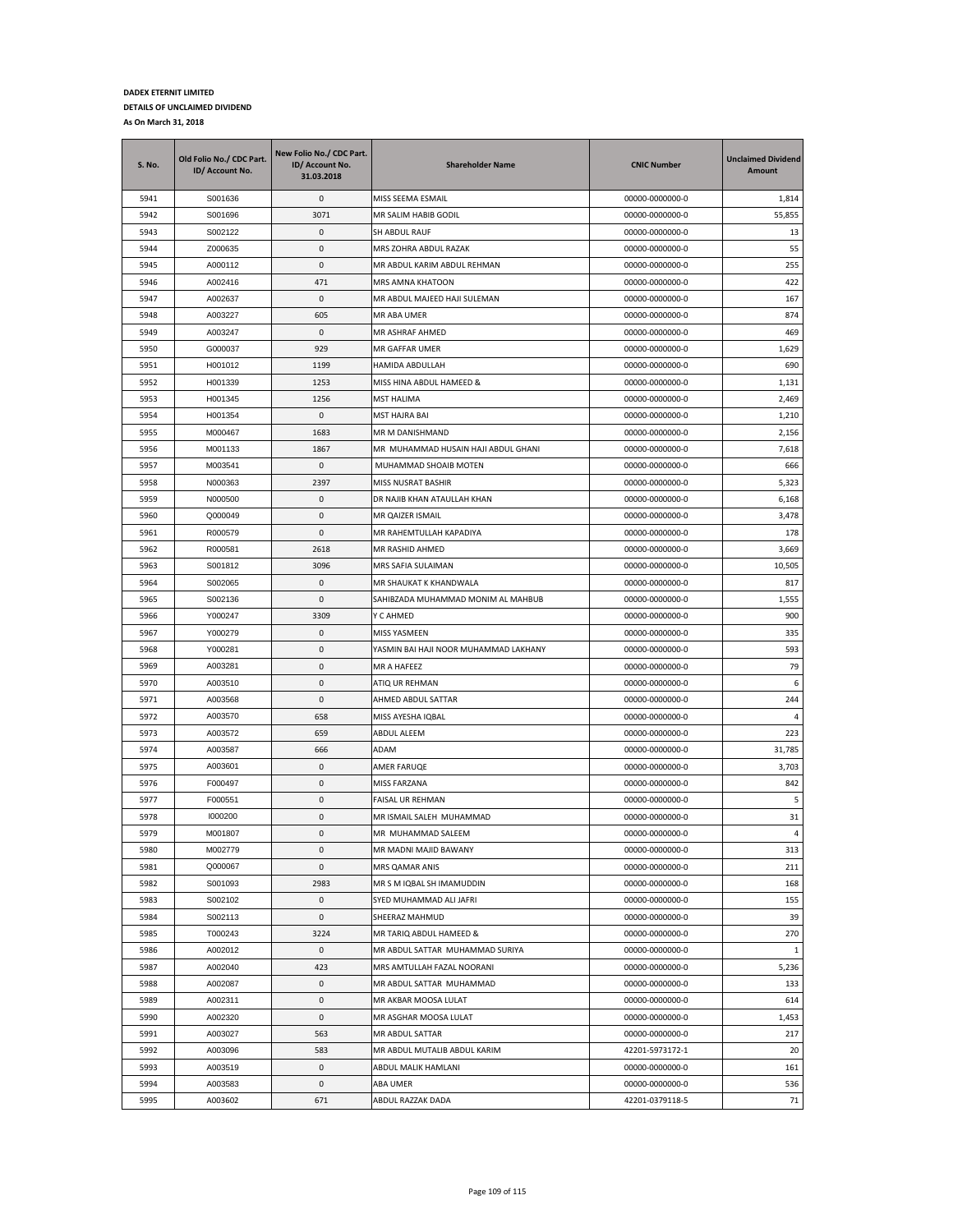| <b>S. No.</b> | Old Folio No./ CDC Part.<br>ID/ Account No. | New Folio No./ CDC Part.<br>ID/ Account No.<br>31.03.2018 | <b>Shareholder Name</b>       | <b>CNIC Number</b> | <b>Unclaimed Dividend</b><br>Amount |
|---------------|---------------------------------------------|-----------------------------------------------------------|-------------------------------|--------------------|-------------------------------------|
| 5996          | H001360                                     | 0                                                         | MST HAFEEZA BEGUM             | 00000-0000000-0    | 9,458                               |
| 5997          | K000654                                     | 0                                                         | MR KASIM DIWAN                | 00000-0000000-0    | 267                                 |
| 5998          | K000690                                     | 1555                                                      | MR KASSIM HABIB KHADIYAWALA   | 00000-0000000-0    | 69                                  |
| 5999          | K000700                                     | 1559                                                      | KHURRAM KHAN                  | 00000-0000000-0    | 3,024                               |
| 6000          | M002154                                     | 0                                                         | MR MOOSA YUSUF LULAT          | 00000-0000000-0    | 5,975                               |
| 6001          | M002259                                     | 2062                                                      | MR MUHAMMAD IQBAL RAHEMTULLAH | 00000-0000000-0    | 446                                 |
| 6002          | M003017                                     | 2176                                                      | MR MUHAMMAD IQBAL             | 00000-0000000-0    | 3                                   |
| 6003          | M003507                                     | 2244                                                      | MR MUHAMMAD JAWED QADRI       | 00000-0000000-0    | 1,584                               |
| 6004          | M003593                                     | 0                                                         | MUHAMMAD IMRAN                | 00000-0000000-0    | 467                                 |
| 6005          | M003608                                     | 0                                                         | MUHAMMAD SAYEED               | 00000-0000000-0    | 8                                   |
| 6006          | M003613                                     | 0                                                         | <b>MAZHAR MUNEER JAFRI</b>    | 00000-0000000-0    | 69                                  |
| 6007          | M003614                                     | 2283                                                      | MIAN IJAZ BARI                | 00000-0000000-0    | 2,293                               |
| 6008          | N000341                                     | 0                                                         | MR NOOR ALI HUSSAIN HAJEE     | 00000-0000000-0    | 225                                 |
| 6009          | N000676                                     | 2446                                                      | NASIR ZAMEER SIDDIQI          | 00000-0000000-0    | 344                                 |
| 6010          | R000666                                     | 0                                                         | MRS RABIA AHMED               | 00000-0000000-0    | 175                                 |
| 6011          | R000670                                     | 0                                                         | MRS RASHIDA BEGUM             | 00000-0000000-0    | 48                                  |
| 6012          | R000759                                     | 2646                                                      | RUKHSHI SHAFQAT               | 00000-0000000-0    | 88                                  |
| 6013          | R000760                                     | 0                                                         | RAFIQ-UR-REHMAN               | 00000-0000000-0    | 64                                  |
| 6014          | S002095                                     | 0                                                         | SAJID ALI                     | 00000-0000000-0    | 133                                 |
| 6015          | T000181                                     | 0                                                         | MISS TAJEEN ABDUL RAZZAK      | 00000-0000000-0    | 466                                 |
| 6016          | Y000197                                     | 3306                                                      | YUSUF                         | 00000-0000000-0    | 8,259                               |
| 6017          | Z000551                                     | 0                                                         | ZULEKHA MOOSA LULAT           | 00000-0000000-0    | 339                                 |
| 6018          | A000345                                     | 0                                                         | IZRA IHSANUR REHMAN KHAN      | 00000-0000000-0    | 5,645                               |
| 6019          | A001082                                     | 0                                                         | MR AFTAB AHMED ABDUL WAHEED   | 00000-0000000-0    | 1,792                               |
| 6020          | A003552                                     | 650                                                       | ABDUL HAMID KAKA &            | 00000-0000000-0    | 2,847                               |
| 6021          | D000041                                     | 756                                                       | MR DAWOOD NOOR MUHAMMAD       | 00000-0000000-0    | 3,308                               |
| 6022          | D000044                                     | 757                                                       | MR DADA NOOR MUHAMMAD         | 00000-0000000-0    | 9,872                               |
| 6023          | G000123                                     | 954                                                       | MRS GUL BANO AHMED LUQMANI    | 00000-0000000-0    | 265                                 |
| 6024          | H001342                                     | 1254                                                      | HANIF HUSSAIN                 | 00000-0000000-0    | 990                                 |
| 6025          | H001350                                     | 1258                                                      | HASAN G H DADABHOY            | 42101-5156691-5    | 2,424                               |
| 6026          | H001357                                     | 1259                                                      | HAROON HAJI DAWOOD            | 00000-0000000-0    | 450                                 |
| 6027          | M002632                                     | 0                                                         | MR MAHMOOD LAKHANI            | 00000-0000000-0    | 254                                 |
| 6028          | M002887                                     | 0                                                         | MR MUHAMMAD ARIF ABDUL MAJID  | 00000-0000000-0    | 147                                 |
| 6029          | M003620                                     | 2285                                                      | MUHAMMAD FAZAL AHMED          | 42201-7614475-7    | 24                                  |
| 6030          | M000303                                     | 0                                                         | MRS NAIMATULLAH MAMUJEE       | 00000-0000000-0    | 16                                  |
| 6031          | R000753                                     | 2643                                                      | RIZWAN SHIEKH                 | 00000-0000000-0    | 3,640                               |
| 6032          | S001798                                     | 0                                                         | MRS SALMA YOUNUS              | 00000-0000000-0    | 1,390                               |
| 6033          | S001883                                     | 0                                                         | MRS SANNIYA FAROOKI           | 00000-0000000-0    | 967                                 |
| 6034          | T000242                                     | 3223                                                      | MISS TALAT ABDUL HAMEED &     | 00000-0000000-0    | 270                                 |
| 6035          | Z000212                                     | 0                                                         | MISS ZOHRA BAI                | 00000-0000000-0    | 52                                  |
| 6036          | A001442                                     | 324                                                       | MR AHMED ISMAIL LUQAMNI       | 00000-0000000-0    | 259                                 |
| 6037          | A003507                                     | 0                                                         | MR ABDUL MAJEED ADAM          | 00000-0000000-0    | 1,079                               |
| 6038          | A003607                                     | 0                                                         | ABEDA EBRAHIM                 | 00000-0000000-0    | 2,646                               |
| 6039          | H001361                                     | 0                                                         | HAJI ABDUL MAJID              | 00000-0000000-0    | $\overline{7}$                      |
| 6040          | M001038                                     | 0                                                         | MR MAHBOOB ALI MUHAMMAD HANIF | 00000-0000000-0    | 1,142                               |
| 6041          | M003610                                     | 2282                                                      | M OMER KHAN                   | 00000-0000000-0    | 334                                 |
| 6042          | M003626                                     | 2287                                                      | MUHAMMAD IMTIAZ UDDIN         | 00000-0000000-0    | 612                                 |
| 6043          | Q000071                                     | 2510                                                      | QAZI SAJID ALI                | 42501-7299727-3    | 68                                  |
| 6044          | S000006                                     | 2651                                                      | MR SYED AIZAZ ALI CHISHTI     | 00000-0000000-0    | 5,244                               |
| 6045          | S002139                                     | 3166                                                      | SABIR IKRAM                   | 00000-0000000-0    | $\overline{\mathbf{3}}$             |
| 6046          | W000069                                     | 3268                                                      | WASI A KAMAL                  | 00000-0000000-0    | 6,729                               |
| 6047          | W000084                                     | 0                                                         | WAJEEHA TAHIR &               | 00000-0000000-0    | -5                                  |
| 6048          | A002042                                     | 424                                                       | MRS ANJUM NEYAZ HANAFI        | 00000-0000000-0    | 37,595                              |
| 6049          | A002600                                     | 506                                                       | MISS AMINA                    | 00000-0000000-0    | 539                                 |
| 6050          | A002720                                     | 518                                                       | MR ATTA MUHAMMAD PARACHA      | 00000-0000000-0    | 1,706                               |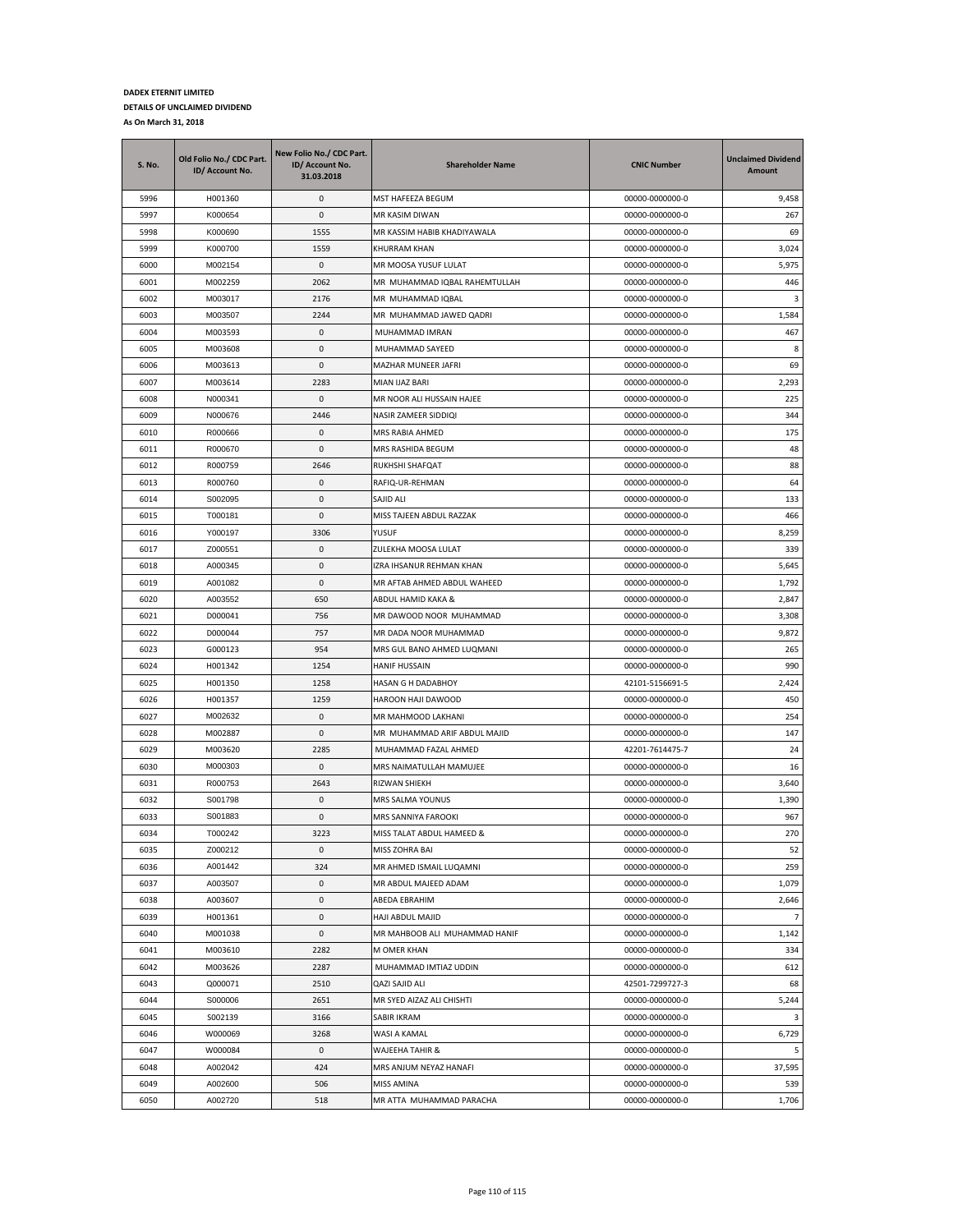| S. No. | Old Folio No./ CDC Part.<br>ID/ Account No. | New Folio No./ CDC Part.<br>ID/ Account No.<br>31.03.2018 | <b>Shareholder Name</b>          | <b>CNIC Number</b> | <b>Unclaimed Dividend</b><br>Amount |
|--------|---------------------------------------------|-----------------------------------------------------------|----------------------------------|--------------------|-------------------------------------|
| 6051   | A002984                                     | 555                                                       | MRS ANJUM FIRDOUS                | 00000-0000000-0    | 1,061                               |
| 6052   | A003544                                     | 0                                                         | ABDUL HAFIZ BHATI                | 00000-0000000-0    | 162                                 |
| 6053   | A003606                                     | $\mathbf{0}$                                              | ABDUL KADER JAFFER               | 00000-0000000-0    | 15                                  |
| 6054   | F000007                                     | 807                                                       | MR FAZLUR REHMAN                 | 00000-0000000-0    | 4,567                               |
| 6055   | J000421                                     | 1432                                                      | JUNAID S MAPARA                  | 00000-0000000-0    | 1,250                               |
| 6056   | M001082                                     | 1850                                                      | MR MUHAMMAD MOINUDDIN            | 00000-0000000-0    | 7,968                               |
| 6057   | M00126A                                     | 1892                                                      | MR MUHAMMAD ASLAM SHIEKH         | 00000-0000000-0    | 503                                 |
| 6058   | M002749                                     | 2126                                                      | MR MUHAMMAD BHAI NAFAR           | 00000-0000000-0    | 254                                 |
| 6059   | M002995                                     | 2171                                                      | MR MUHAMMAD FAROOQ               | 00000-0000000-0    | 14,740                              |
| 6060   | T000194                                     | 3212                                                      | MR TARIQ SADIQ                   | 37405-6311355-1    | 2,962                               |
| 6061   | T000250                                     | 0                                                         | TARIQ ALI JAFRI                  | 00000-0000000-0    | 12                                  |
| 6062   | Z000608                                     | 3440                                                      | ZUBEDA                           | 00000-0000000-0    | 14,503                              |
| 6063   | A002353                                     | 0                                                         | MR ABDUL AZIZ HAJI TAHERMUHAMMAD | 00000-0000000-0    | 3,799                               |
| 6064   | A003548                                     | 0                                                         | AMDUL AZIZ                       | 00000-0000000-0    | 3,896                               |
| 6065   | C000034                                     | 740                                                       | CHAUDHRI MUHAMMAD BOOTA          | 00000-0000000-0    | 966                                 |
| 6066   | F000548                                     | 0                                                         | FAZAL AHMED                      | 00000-0000000-0    | $\overline{2}$                      |
| 6067   | F000564                                     | 919                                                       | FARIDUDDIN KHAN &                | 00000-0000000-0    | 1,821                               |
| 6068   | G000120                                     | 953                                                       | MR GULAM MUHAMMAD SHIEKH         | 00000-0000000-0    | 23                                  |
| 6069   | H001324                                     | 1246                                                      | MRS HABIB UN NISA BEGUM          | 42101-4742163-0    | 707                                 |
| 6070   | M001778                                     | 1992                                                      | MR MUHAMMAD JAMIL AHMED          | 00000-0000000-0    | 69                                  |
| 6071   | M003606                                     | 2280                                                      | MR MUHAMMAD YAQOOB ATTIA &       | 00000-0000000-0    | 11,869                              |
| 6072   | N000677                                     | 2447                                                      | NISAR ALI                        | 00000-0000000-0    | 13,556                              |
| 6073   | S001526                                     | 3049                                                      | MR S TAWAKKUL HUSAIN RIZVI       | 00000-0000000-0    | 2,490                               |
| 6074   | S002100                                     | 3153                                                      | SYED ANIS ALAM                   | 00000-0000000-0    | $\overline{4}$                      |
| 6075   | S002141                                     | 3168                                                      | SHEHZAD M HUSAIN                 | 00000-0000000-0    | 28                                  |
| 6076   | Y000333                                     | 3316                                                      | YOUSUF HAJI SATTAR               | 00000-0000000-0    | 7,555                               |
| 6077   | A002357                                     | 458                                                       | MR.ABDUL AZIZ HASHIM             | 00000-0000000-0    | 580                                 |
| 6078   | A002358                                     | 459                                                       | MR.A.RAZAK A.AZIZ                | 00000-0000000-0    | 580                                 |
| 6079   | A002359                                     | 460                                                       | MR.ARIF ISMAIL                   | 00000-0000000-0    | 580                                 |
| 6080   | A002360                                     | 461                                                       | MR.ASLAM ESMAIL                  | 00000-0000000-0    | 580                                 |
| 6081   | A002815                                     | 528                                                       | MR.AHMED GUL MOHAMMAD            | 42201-7884225-5    | 3,175                               |
| 6082   | A003567                                     | 656                                                       | ABDUL SATTAR                     | 00000-0000000-0    | 646                                 |
| 6083   | A003608                                     | 0                                                         | ABDUL HAI QURESHI                | 00000-0000000-0    | 2,717                               |
| 6084   | B000237                                     | 724                                                       | BILKIS ABDUL MUTALIB             | 00000-0000000-0    | 298                                 |
| 6085   | C00037A                                     | 748                                                       | CHISHTY BIN SUBH-O-MUJAHID       | 00000-0000000-0    | 44,269                              |
| 6086   | K000043                                     | 1444                                                      | MISS KHAIRUN NISA A.KARIM        | 00000-0000000-0    | 13,891                              |
| 6087   | K000288                                     | 1499                                                      | MR.KHOJA ALIBHAI SURANI          | 00000-0000000-0    | 291                                 |
| 6088   | M002595                                     | 2099                                                      | MR.MOHAMMED SULEMAN              | 00000-0000000-0    | 1,896                               |
| 6089   | M002614                                     | 2103                                                      | MR.MUHAMMAD EHSAN                | 00000-0000000-0    | 33,943                              |
| 6090   | M02326A                                     | 2296                                                      | MR.MOHAMMED ELIAS PIR MUHAMMAD   | 00000-0000000-0    | 929                                 |
| 6091   | M02675A                                     | 2301                                                      | MR.MOHAMMED YAKOOB ADMANEY       | 00000-0000000-0    | 32                                  |
| 6092   | R000235                                     | 2560                                                      | MR.RAMJAN ALI HAJI MOHAMMED ALI  | 00000-0000000-0    | 1,587                               |
| 6093   | A000110                                     | 19                                                        | MR.ABDUL SATTAR H.DAWOOD KHANANI | 00000-0000000-0    | 7,177                               |
| 6094   | A003224                                     | 604                                                       | <b>BEGUM ALIA ASHRAF</b>         | 00000-0000000-0    | 2,777                               |
| 6095   | A003580                                     | 665                                                       | ABDUL JABBAR BHATTI              | 00000-0000000-0    | 17                                  |
| 6096   | D000148                                     | 781                                                       | DANISH DADA                      | 42000-0510774-7    | 23                                  |
| 6097   | F000567                                     | 920                                                       | MRS.FIROZA                       | 00000-0000000-0    | 1,005                               |
| 6098   | J000403                                     | 1426                                                      | MR.JAMIL AHMED ZAKARIA           | 00000-0000000-0    | 55,570                              |
| 6099   | S002105                                     | 3156                                                      | SULAIMAN E. MAPARA               | 00000-0000000-0    | 1,445                               |
| 6100   | 18                                          | 0                                                         | MR.AKBERALI BADAMI               | 00000-0000000-0    | 113                                 |
| 6101   | 527                                         | 0                                                         | MR.ABDUL RAZAQUE SOPARIWALA      | 00000-0000000-0    | 313                                 |
| 6102   | 616                                         | 0                                                         | MR.AZIZ AHMED RANGINWALA         | 00000-0000000-0    | 10,444                              |
| 6103   | 629                                         | 0                                                         | MR.ABDUL RAUF ISMAIL             | 00000-0000000-0    | 337                                 |
| 6104   | 672                                         | 0                                                         | ASMA BAI                         | 00000-0000000-0    | 32                                  |
| 6105   | 728                                         | 0                                                         | MR.BABU DAWOOD MAMSA             | 00000-0000000-0    | 17,649                              |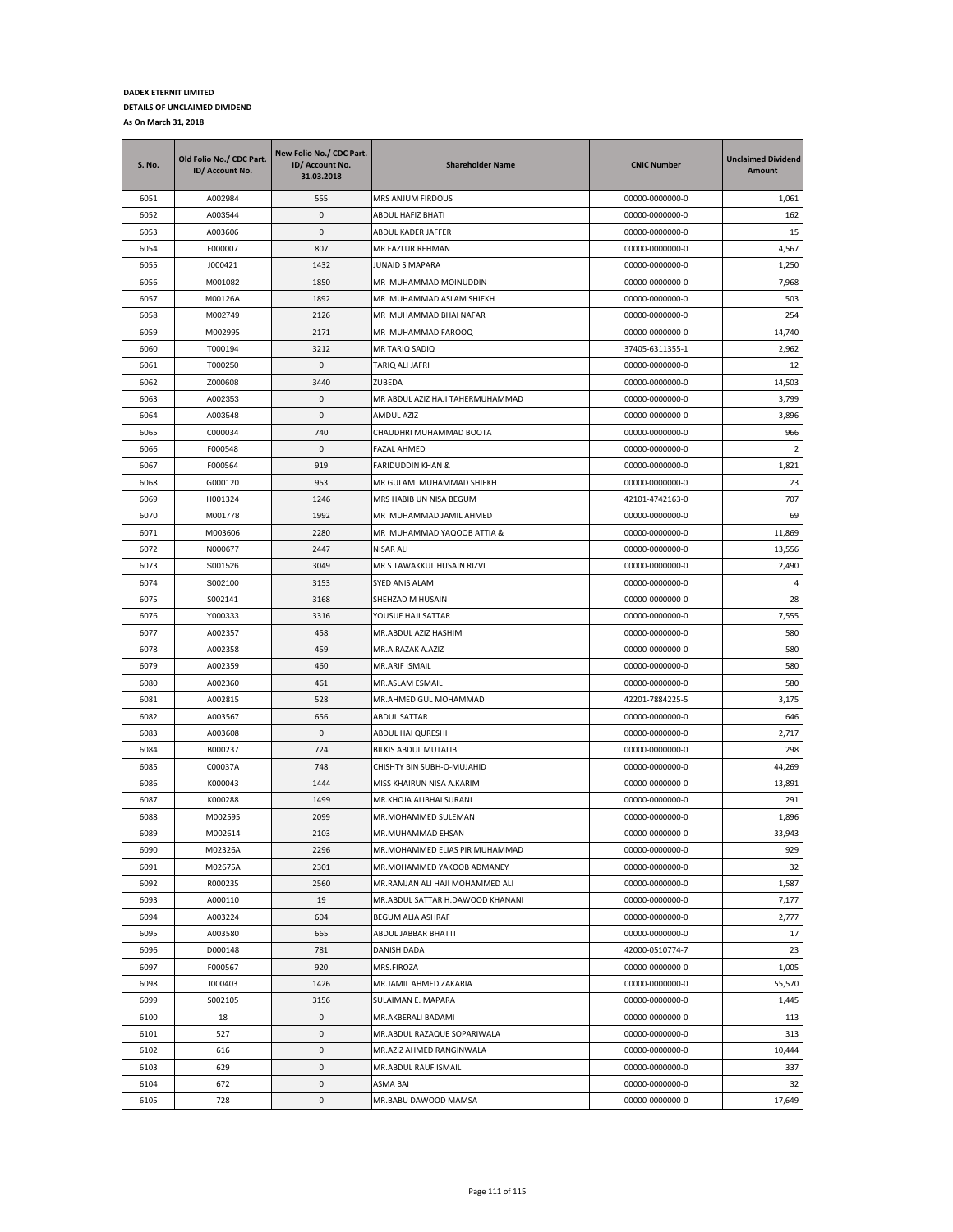| S. No. | Old Folio No./ CDC Part.<br>ID/ Account No. | New Folio No./ CDC Part.<br>ID/ Account No.<br>31.03.2018 | <b>Shareholder Name</b>      | <b>CNIC Number</b> | <b>Unclaimed Dividend</b><br>Amount |
|--------|---------------------------------------------|-----------------------------------------------------------|------------------------------|--------------------|-------------------------------------|
| 6106   | 790                                         | 0                                                         | MR.EBRAHIM GULAM MOHD.       | 00000-0000000-0    | 888                                 |
| 6107   | 990                                         | 0                                                         | MR.HOOSEN COCHINWALA         | 00000-0000000-0    | 18,485                              |
| 6108   | 1168                                        | 0                                                         | MR.HASHIM EBRAHIM            | 00000-0000000-0    | 73,265                              |
| 6109   | 1189                                        | 0                                                         | MR.HASHIM EBRAHIM MEMON      | 00000-0000000-0    | 27,833                              |
| 6110   | 1194                                        | 0                                                         | MR.HASHIM E.MEMON            | 00000-0000000-0    | 27,833                              |
| 6111   | 1260                                        | 0                                                         | MST. HASHMAT BEGUM           | 00000-0000000-0    | 63                                  |
| 6112   | 1360                                        | 0                                                         | DR. INAM UR REHMAN KHAN      | 00000-0000000-0    | 6,580                               |
| 6113   | 2016                                        | 0                                                         | MR.MOHAMMED ZAKARIYA         | 00000-0000000-0    | 6,561                               |
| 6114   | 2049                                        | 0                                                         | MR.MOHAMMED AMIN             | 00000-0000000-0    | 8,405                               |
| 6115   | 2104                                        | 0                                                         | MR.M.SIDDIK WALI MOHAMMED    | 00000-0000000-0    | 3,185                               |
| 6116   | 2288                                        | 0                                                         | MOHAMMAD HANIF               | 00000-0000000-0    | 79                                  |
| 6117   | 2295                                        | 0                                                         | MOHAMMAD RIMZI               | 00000-0000000-0    | 10,444                              |
| 6118   | 2422                                        | 0                                                         | MRS.NOORBAI ABDULLAH         | 00000-0000000-0    | 2,208                               |
| 6119   | 3101                                        | 0                                                         | MR.SAEEDULLAH KHAN           | 00000-0000000-0    | 2,707                               |
| 6120   | 3130                                        | 0                                                         | MR.SYED MOHAMMED HUSAIN      | 00000-0000000-0    | 5,479                               |
| 6121   | 3494                                        | 0                                                         | PERVAIZ KHALIL MALIK         | 00000-0000000-0    | 79                                  |
| 6122   | 3495                                        | 0                                                         | SHAHID MUZAFFARUL ISLAM      | 00000-0000000-0    | 262                                 |
| 6123   | 1342                                        | 1342                                                      | MR.IFTIKHAR GHULAMALLY       | 42301-9640396-1    | 2,443                               |
| 6124   | 3022                                        | 3022                                                      | MR.S.M.USMAN                 | 00000-0000000-0    | 437                                 |
| 6125   | 3483                                        | 3483                                                      | <b>MOHAMMAD ILYAS</b>        | 42301-1071568-5    | 183                                 |
| 6126   | 3484                                        | 3484                                                      | MOHAMMAD IRFAN               | 42101-0843645-1    | 693                                 |
| 6127   | 3488                                        | 3488                                                      | MOHAMMAD IRFAN               | 42101-0843645-1    | 3,426                               |
| 6128   | 00067-3511                                  | 0                                                         | MUHAMMAD AMIN ABDUL RAHIM    | 00000-0000000-0    | 348                                 |
| 6129   | 00836-3202                                  | 0                                                         | KHAIRUNNISA MEMON            | 00000-0000000-0    | 1,800                               |
| 6130   | 01172-1420                                  | 0                                                         | MRS TANIA SHAH               | 00000-0000000-0    | 335                                 |
| 6131   | 2413                                        | 0                                                         | S E I PERVEZ                 | 00000-0000000-0    | 17                                  |
| 6132   | 1281                                        | 0                                                         | ZIKARIA HAJI MOOSA           | 00000-0000000-0    | 13                                  |
| 6133   | 01552-62714                                 | 0                                                         | AHSAN HUSSAIN ZAIDI (LHR)    | 00000-0000000-0    | 119                                 |
| 6134   | 03277-2702                                  | 0                                                         | MUHAMMAD IMRAN DADA          | 00000-0000000-0    | 22                                  |
| 6135   | 04184-34997                                 | 0                                                         | ABDUL SAMAD<br>33057         | 00000-0000000-0    | 134                                 |
| 6136   | 05264-2761                                  | 0                                                         | MOHAMMAD ALI JAMEEL          | 00000-0000000-0    | 360                                 |
| 6137   | 05348-8545                                  | 0                                                         | RIAZ AHMED 53024             | 00000-0000000-0    | 4                                   |
| 6138   | 05348-9584                                  | 0                                                         | MUHAMMAD IMTIAZ IQBAL 58001  | 00000-0000000-0    | 360                                 |
| 6139   | 06445-5696                                  | 0                                                         | INAM-UL-HAQ                  | 00000-0000000-0    | 61                                  |
| 6140   | 07161-7844                                  | 0                                                         | SYED MUHAMMAD MOAZZAM (2280) | 00000-0000000-0    | 32                                  |
| 6141   | 07294-588                                   | 0                                                         | 951 AZIZ UR REHMAN           | 00000-0000000-0    | 32                                  |
| 6142   | 10663-634                                   | 0                                                         | AMANULLAH DADA               | 00000-0000000-0    | 161                                 |
| 6143   | 10546-8576                                  | 0                                                         | NARGIS (AR440)               | 00000-0000000-0    | 335                                 |
| 6144   | 11387-5929                                  | $\mathbf 0$                                               | KHURRAM BHATTI               | 00000-0000000-0    | 25                                  |
| 6145   | 01982-2511                                  | 0                                                         | ZULEKHA IBRAHIM              | 00000-0000000-0    | 219                                 |
| 6146   | 04333-8265                                  | 0                                                         | SYED AFTAB AHMED             | 00000-0000000-0    | 19,923                              |
| 6147   | 04424-1319                                  | 0                                                         | DELPHINE                     | 00000-0000000-0    | 54                                  |
| 6148   | 05264-1003                                  | 0                                                         | MUHAMMAD ALI GHAZANFAR ADIL  | 00000-0000000-0    | 1,520                               |
| 6149   | 07112-661                                   | 0                                                         | RAZIA BAI                    | 00000-0000000-0    | 25                                  |
| 6150   | 07260-7792                                  | 0                                                         | SHABBIR UDDIN                | 00000-0000000-0    | 70                                  |
| 6151   | 09472-18289                                 | 0                                                         | ANWAR IQBAL                  | 00000-0000000-0    | 3                                   |
| 6152   | 09472-20384                                 | 0                                                         | FARAH ANWAR                  | 00000-0000000-0    | 208                                 |
| 6153   | 09852-1262                                  | 0                                                         | MUHAMMAD HUSSAIN             | 42301-1055436-7    | 164                                 |
| 6154   | 01784-2432                                  | 0                                                         | ANWER IQBAL                  | 00000-0000000-0    | $\overline{2}$                      |
| 6155   | 03228-8996                                  | 0                                                         | SHAMSA NOUMAN                | 00000-0000000-0    | 663                                 |
| 6156   | 03251-7367                                  | 0                                                         | KHALIL-UR-REHMAN             | 00000-0000000-0    | 174                                 |
| 6157   | 03277-21599                                 | 0                                                         | MUHAMMAD SIDDIQUE            | 00000-0000000-0    | 5                                   |
| 6158   | 03277-25396                                 | 0                                                         | FARIDA LAKHANI               | 42301-5047101-0    | 389                                 |
| 6159   | 03277-32828                                 | 0                                                         | KHURRAM SHEHZAD BHATTI       | 00000-0000000-0    | 113                                 |
| 6160   | 03277-37312                                 | 0                                                         | ABDUL KADER JAFFER           | 42201-3433046-3    | $\overline{7}$                      |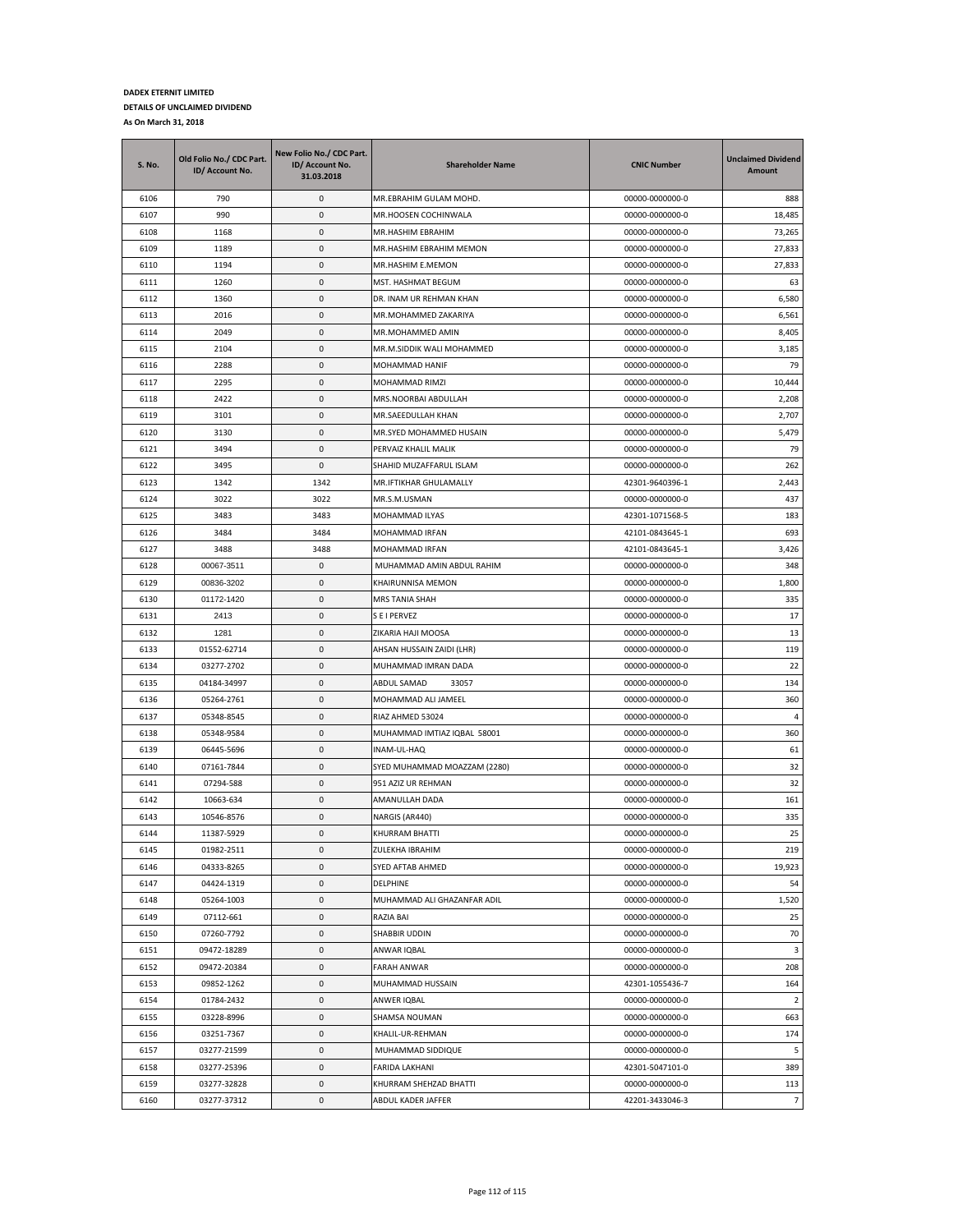| <b>S. No.</b> | Old Folio No./ CDC Part.<br>ID/ Account No. | New Folio No./ CDC Part.<br>ID/ Account No.<br>31.03.2018 | <b>Shareholder Name</b>               | <b>CNIC Number</b>                 | <b>Unclaimed Dividend</b><br><b>Amount</b> |
|---------------|---------------------------------------------|-----------------------------------------------------------|---------------------------------------|------------------------------------|--------------------------------------------|
| 6161          | 03525-42290                                 | 0                                                         | MISBAH JAVED                          | 00000-0000000-0                    | 1,139                                      |
| 6162          | 03855-1961                                  | 0                                                         | IRFAN MASOOD MIR                      | 00000-0000000-0                    | 27                                         |
| 6163          | 03988-10363                                 | 0                                                         | NADEEM AHMED                          | 00000-0000000-0                    | 46                                         |
| 6164          | 04002-3596                                  | 0                                                         | SYED WARDUL HAIDER                    | 42101-1947463-7                    | 2                                          |
| 6165          | 04705-6631                                  | 0                                                         | SQN/LDR (R) AHMED MUMTAZ PIRZADA      | 00000-0000000-0                    | 788                                        |
| 6166          | 05264-6291                                  | 0                                                         | MUHAMMAD NAJAM ALI                    | 00000-0000000-0                    | 788                                        |
| 6167          | 06601-944                                   | 0                                                         | SAJJAD HUSSAIN                        | 00000-0000000-0                    | 46                                         |
| 6168          | 565                                         | 0                                                         | SYED MUHAMMAD ALI JAFFER              | 00000-0000000-0                    | 158                                        |
| 6169          | 06684-3346                                  | 0                                                         | MUHAMMAD IMTIAZ-UD-DIN                | 00000-0000000-0                    | 231                                        |
| 6170          | 07054-2251                                  | 0                                                         | FAISAL NADEEM                         | 00000-0000000-0                    | 47                                         |
| 6171          | 00638-5664                                  | 0                                                         | MUHAMMAD ZUBAIR                       | 00000-0000000-0                    | 28                                         |
| 6172          | 01578-5364                                  | 0                                                         | IRFAN AHMED AZIZ                      | 00000-0000000-0                    | 165                                        |
| 6173          | 03137-1372                                  | 0                                                         | AYESHA ARIF                           | 00000-0000000-0                    | 4,725                                      |
| 6174          | 03277-7136                                  | 0                                                         | KHURSHEED AHMED                       | 42201-0772039-3                    | 5                                          |
| 6175          | 03277-9234                                  | 0                                                         | KULSOOM SALMAN                        | 00000-0000000-0                    | 69                                         |
| 6176          | 03277-23032                                 | 0                                                         | MUHAMMAD YOUSUF                       | 42201-5752434-1                    | 819                                        |
| 6177          | 03921-857                                   | 0                                                         | SAJJAD HUSSAIN                        | 00000-0000000-0                    | 473                                        |
| 6178          | 04457-22858                                 | 0                                                         | <b>IRFAN</b>                          | 00000-0000000-0                    | 110                                        |
| 6179          | 04531-2636                                  | 0                                                         | MUHAMMAD TOFIQUE FK                   | 00000-0000000-0                    | 164                                        |
| 6180          | 00570-4749                                  | 0                                                         | MANSOOR ABDUL MAJEED                  | 00000-0000000-0                    | 467                                        |
| 6181          | 01073-6264                                  | 0                                                         | MRS. FAREEDA ANWAR ZAHID              | 00000-0000000-0                    | 32                                         |
| 6182          | 01743-786                                   | 0                                                         | A .SAMAD SOZER .                      | 00000-0000000-0                    | 3                                          |
| 6183          | 02212-631                                   | 0                                                         | <b>ASAM SAIF</b>                      | 00000-0000000-0                    | 177                                        |
| 6184          | 02808-3203                                  | 0                                                         | MUHAMMED USMAN                        | 00000-0000000-0                    | 12                                         |
| 6185          | 03277-7296                                  | 0                                                         | MUHAMMAD FAHEEM                       | 00000-0000000-0                    | 14                                         |
| 6186          | 03277-14086                                 | 0                                                         | MUHAMMAD ALI                          | 00000-0000000-0                    | 3                                          |
| 6187          | 03525-7603                                  | 0                                                         | MIAN NADEEM RAFI                      | 35202-2974684-1                    | 5                                          |
| 6188          | 03525-11192                                 | 0                                                         | M. M. ESMAIL & CO, (PVT) LTD.         | 00000-0000000-0                    | 89                                         |
| 6189<br>6190  | 05264-1441                                  | 0<br>0                                                    | SAAD S. FARUQUI                       | 00000-0000000-0                    | 900<br>230                                 |
| 6191          | 00323-1950<br>00737-721                     | 0                                                         | RAMZAN ALI MERCHANT<br>AMIN MEMON     | 00000-0000000-0                    | 545                                        |
| 6192          | 03277-3497                                  | 0                                                         | MUHAMMED HANIF DIWAN                  | 00000-0000000-0<br>00000-0000000-0 | 180                                        |
| 6193          | 03277-3723                                  | 0                                                         | ABDUL QADIR HAMDANI                   | 00000-0000000-0                    | 250                                        |
| 6194          | 03277-5271                                  | 0                                                         | MOHAMMAD SHARIF MEMON                 | 00000-0000000-0                    | 1,800                                      |
| 6195          | 03277-8090                                  | 0                                                         | SHAHNAZ AMIR ALI                      | 00000-0000000-0                    | 56                                         |
| 6196          | 03277-8369                                  | 0                                                         | HAFIZ MOHAMMED KAMRAN IQBAL           | 00000-0000000-0                    | 9                                          |
| 6197          | 03293-38                                    | 0                                                         | S.H. KUKHARI SECURITIES PVT LTD       | 00000-0000000-0                    | 62                                         |
| 6198          | 03939-1656                                  | 0                                                         | ABDUL WADOOD                          | 00000-0000000-0                    | 68                                         |
| 6199          | 04879-572                                   | $\mathbf{0}$                                              | <b>ABDUL RASHEED</b>                  | 00000-0000000-0                    | 377                                        |
| 6200          | 00349-8193                                  | 0                                                         | M FAROOQ PATEL                        | 00000-0000000-0                    | 23                                         |
| 6201          | 00976-2265                                  | 0                                                         | MR MALIK MUHAMMAD ARIF                | 00000-0000000-0                    | 11                                         |
| 6202          | 01552-7842                                  | 0                                                         | MUHAMMAD IBRAHIM MULLICK              | 00000-0000000-0                    | 55                                         |
| 6203          | 01578-2510                                  | 0                                                         | SHAZIA DOULTANA                       | 00000-0000000-0                    | 300                                        |
| 6204          | 03277-1147                                  | 0                                                         | MUHAMMAD BARKATULLAH KHAN             | 00000-0000000-0                    | 9                                          |
| 6205          | 03277-1607                                  | 0                                                         | ANWAR HEMANI                          | 00000-0000000-0                    | 134                                        |
| 6206          | 03277-3149                                  | 0                                                         | GUL MUHAMMAD KHANANI                  | 42000-0491377-7                    | 813                                        |
| 6207          | 03525-478                                   | 0                                                         | TARIQ NAJIB CHOUDHRY                  | 35202-6841778-1                    | 22                                         |
| 6208          | 03525-4573                                  | 0                                                         | ASIM SAIF                             | 00000-0000000-0                    | 350                                        |
| 6209          | 04283-1192                                  | 0                                                         | SH JAVAID MAQBOOL                     | 00000-0000000-0                    | 27                                         |
| 6210          | 00208-1442                                  | 0                                                         | MUHAMMAD SALIM SHIEKH                 | 00000-0000000-0                    | 394                                        |
| 6211          | 00422-6031                                  | $\pmb{0}$                                                 | MUHAMMAD ALI GHAZANFAR ADIL           | 00000-0000000-0                    | 635                                        |
| 6212          | 00489-1713                                  | 0                                                         | TARIQ ZAHEER                          | 00000-0000000-0                    | 310                                        |
| 6213          | 00570-1349                                  | 0                                                         | MUHAMMAD KHALIL                       | 00000-0000000-0                    | 32                                         |
| 6214          | 01552-6737                                  | 0                                                         | SALIM KABIR SHIEKH                    | 00000-0000000-0                    | 3,164                                      |
| 6215          | 03566-34                                    | 0                                                         | HARVEST SMARTREND SECURTIES (PVT) LTD | 00000-0000000-0                    | 100                                        |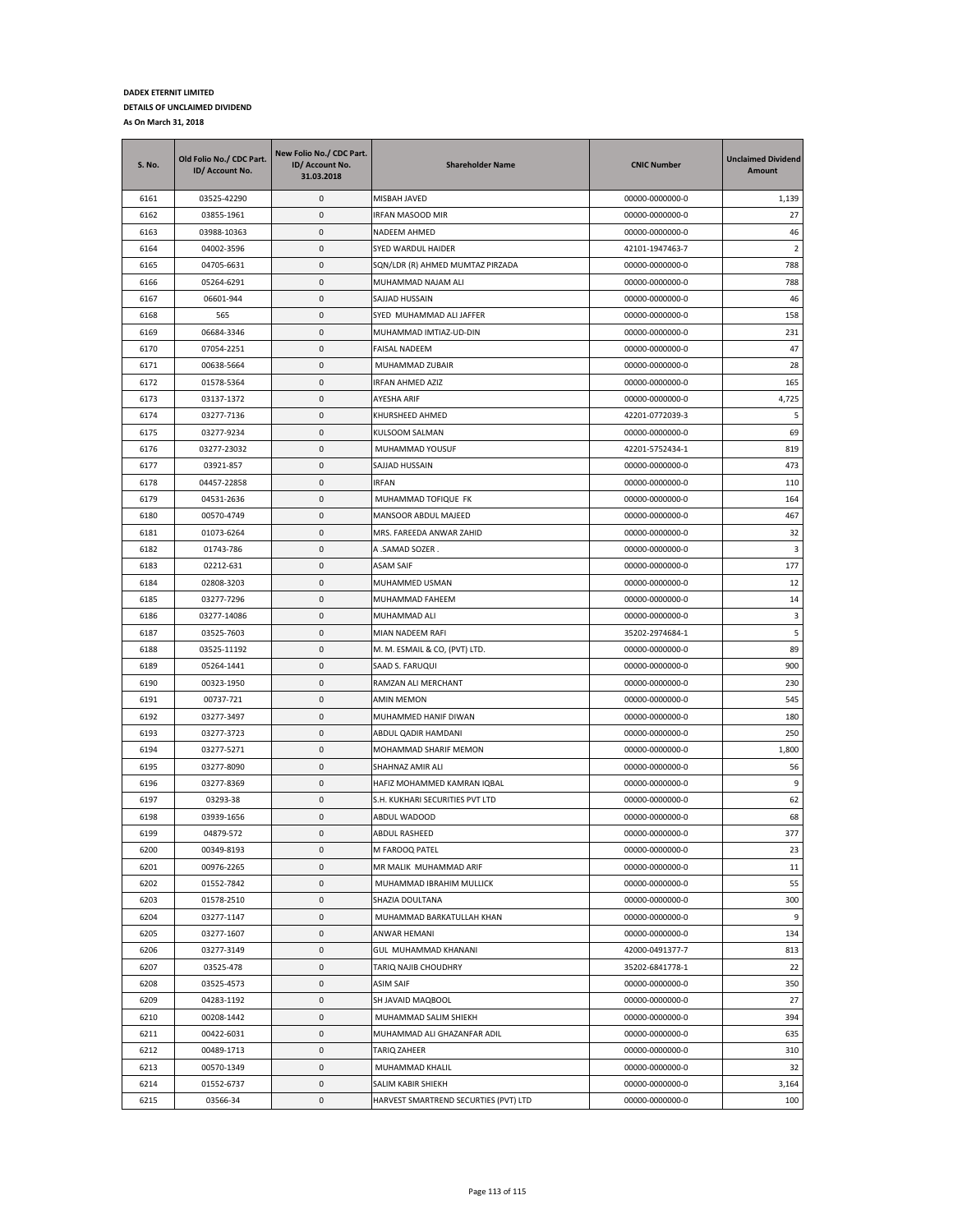| <b>S. No.</b> | Old Folio No./ CDC Part.<br>ID/ Account No. | New Folio No./ CDC Part.<br>ID/ Account No.<br>31.03.2018 | <b>Shareholder Name</b>               | <b>CNIC Number</b> | <b>Unclaimed Dividend</b><br>Amount |
|---------------|---------------------------------------------|-----------------------------------------------------------|---------------------------------------|--------------------|-------------------------------------|
| 6216          | 04283-1564                                  | 0                                                         | S E I PERVEZ                          | 00000-0000000-0    | 64                                  |
| 6217          | 04424-2580                                  | 0                                                         | KHAIRUNNISA MEMON                     | 00000-0000000-0    | 900                                 |
| 6218          | 01412 - 39644                               | 01412 - 39644                                             | AISHA BIBI RANGINWALA                 | 00000-0000000-0    | 110,187                             |
| 6219          | 01578 - 2510                                | 01578 - 2510                                              | (SDT) SHAZIA DOULTANA                 | 00000-0000000-0    | 1,358                               |
| 6220          | 03053 - 15349                               | 03053 - 15349                                             | (S1) KHAWAJA RAFAY-UL-HASSAN          | 42101-1017468-7    | 2,623                               |
| 6221          | 03053 - 15356                               | 03053 - 15356                                             | (S1) KHAWAJA FAKHAR-UL-HASSAN         | 42101-8681644-9    | 1,602                               |
| 6222          | 03053 - 15372                               | 03053 - 15372                                             | (S1) MOHSIN ASHFAQ                    | 42301-9384102-9    | 5,222                               |
| 6223          | 03103 - 7331                                | 03103 - 7331                                              | SHAIKH NASEEM AHMED MAGOON            | 00000-0000000-0    | 3,412                               |
| 6224          | 03103 - 12299                               | 03103 - 12299                                             | <b>MALIK HUSSAIN SHAHID</b>           | 00000-0000000-0    | 1,577                               |
| 6225          | 03103 - 12307                               | 03103 - 12307                                             | MOHAMMAD ALI JOHAR                    | 00000-0000000-0    | 5,222                               |
| 6226          | 03103 - 12315                               | 03103 - 12315                                             | MUHAMMAD ISMAIL                       | 00000-0000000-0    | 5,222                               |
| 6227          | 03186 - 9206                                | 03186 - 9206                                              | SHAIKH MUHAMMAD ATIF                  | 00000-0000000-0    | 1,993                               |
| 6228          | 03186 - 9214                                | 03186 - 9214                                              | MUHAMMAD OVAIS KHAN                   | 00000-0000000-0    | 2,623                               |
| 6229          | 03186 - 9222                                | 03186 - 9222                                              | MUHAMMAD UMAIR YAHYA                  | 00000-0000000-0    | 2,623                               |
| 6230          | 03186 - 9230                                | 03186 - 9230                                              | MUHAMMAD KASHIF                       | 00000-0000000-0    | 2,623                               |
| 6231          | 03186 - 9446                                | 03186 - 9446                                              | <b>ABDUL BASIT</b>                    | 00000-0000000-0    | 105                                 |
| 6232          | 03186 - 9453                                | 03186 - 9453                                              | ASIF ABDUL HAMEED                     | 00000-0000000-0    | 105                                 |
| 6233          | 03186 - 9479                                | 03186 - 9479                                              | SYED MOHAMMAD FAWAD                   | 00000-0000000-0    | 105                                 |
| 6234          | 03186 - 9487                                | 03186 - 9487                                              | MIRZA ADNAN BAIG                      | 00000-0000000-0    | 105                                 |
| 6235          | 03186 - 9495                                | 03186 - 9495                                              | MUHAMMAD AARFEEN                      | 00000-0000000-0    | 105                                 |
| 6236          | 03186 - 9503                                | 03186 - 9503                                              | SYED TANZIM UL HASAN                  | 00000-0000000-0    | 105                                 |
| 6237          | 03186 - 9511                                | 03186 - 9511                                              | SANAULLAH KHAN                        | 00000-0000000-0    | 210                                 |
| 6238          | 03186 - 9529                                | 03186 - 9529                                              | MUHAMMAD FAROOQ                       | 00000-0000000-0    | 105                                 |
| 6239          | 03186 - 9537                                | 03186 - 9537                                              | RIZWAN SHAIKH                         | 00000-0000000-0    | 105                                 |
| 6240          | 03186 - 9552                                | 03186 - 9552                                              | MUHAMMAD ASIM                         | 00000-0000000-0    | 105                                 |
| 6241          | 03277 - 1607                                | 03277 - 1607                                              | ANWAR HEMANI                          | 42101-1729855-5    | 561                                 |
| 6242          | 03277 - 2617                                | 03277 - 2617                                              | RASHID OOSMAN ZAKRIA                  | 00000-0000000-0    | 27,966                              |
| 6243          | 03277 - 3149                                | 03277 - 3149                                              | GUL MUHAMMED KHANANI                  | 42000-0491377-7    | 3,044                               |
| 6244          | 03277 - 5809                                | 03277 - 5809                                              | SHAHNAZ AHMAD                         | 42301-8696927-4    | 3,317                               |
| 6245          | 03277 - 8873                                | 03277 - 8873                                              | HALIM DADA                            | 42201-6984824-7    | 1,602                               |
| 6246          | 03277 - 9234                                | 03277 - 9234                                              | KULSOOM SALMAN                        | 00000-0000000-0    | 366                                 |
| 6247          | 03277 - 47796                               | 03277 - 47796                                             | ABDUL MAJEED MEMON                    | 42000-0539688-7    | 16                                  |
| 6248          | 03277 - 53119                               | 03277 - 53119                                             | HUMAYUN ARJUMAND                      | 42101-1617547-7    | 105                                 |
| 6249          | 03277 - 65683                               | 03277 - 65683                                             | <b>ZUBAIDA BEGUM</b>                  | 00000-0000000-0    | 3,204                               |
| 6250          | 03293 -<br>38                               | 03293 - 38                                                | S.H. BUKHARI SECURITIES (PVT) LIMITED | 40361              | 210                                 |
| 6251          | 05116 - 14557                               | 05116 - 14557                                             | MEHBOOB ALI KALYAR-028056             | 00000-0000000-0    | 52                                  |
| 6252          | 05264 -<br>682                              | 05264 - 682                                               | GHULAM MOHAMMAD MALKANI               | 42000-5189198-5    | 105                                 |
| 6253          | 05264 - 1003                                | 05264 - 1003                                              | MUHAMMAD ALI ADIL                     | 42301-5129669-9    | 13,682                              |
| 6254          | 05264 - 28550                               | 05264 - 28550                                             | <b>KAMAL AFSAR</b>                    | 00000-0000000-0    | 1,602                               |
| 6255          | 05264 - 33618                               | 05264 - 33618                                             | MUHAMMAD JAHANGIR                     | 42101-2306416-7    | 262                                 |
| 6256          | 05264 - 33626                               | 05264 - 33626                                             | MOHAMMAD RIZWAN                       | 42301-0154858-5    | 262                                 |
| 6257          | 05264 - 33634                               | 05264 - 33634                                             | FAISAL                                | 42301-0893038-1    | 262                                 |
| 6258          | 05264 - 33642                               | 05264 - 33642                                             | SYED ABDUL WAHAB ALI                  | 42201-9197924-5    | 79                                  |
| 6259          | 05264 - 33659                               | 05264 - 33659                                             | MUHAMMAD FAHAD                        | 42301-3277932-3    | 79                                  |
| 6260          | 05264 - 33675                               | 05264 - 33675                                             | <b>DANISH HAMID</b>                   | 42101-6979680-3    | 262                                 |
| 6261          | 07112 - 661                                 | 07112 - 661                                               | RAZIA BAI(425)                        | 42301-0828394-4    | 210                                 |
| 6262          | 07294 - 588                                 | 07294 - 588                                               | AZIZ UR REHMAN                        | 35202-3689059-5    | 473                                 |
| 6263          | 12484 - 1891                                | 12484 - 1891                                              | MUHAMMAD ZUBAIR ELLAHI                | 00000-0000000-0    | 52                                  |
| 6264          | 03186 - 9461                                | 03186 - 9461                                              | SALMAN ARJUMAND                       | 00000-0000000-0    | 73                                  |
| 6265          | 03186 - 9545                                | 03186 - 9545                                              | ABDUL AZIZ BABAI                      | 00000-0000000-0    | 73                                  |
| 6266          | 03277 - 5782                                | 03277 - 5782                                              | MUHAMMAD BASHIR                       | 00000-0000000-0    | 766                                 |
| 6267          | 03277 - 7921                                | 03277 - 7921                                              | M.S.TAYUB                             | 00000-0000000-0    | 3,135                               |
| 6268          | 03277 - 23627                               | 03277 - 23627                                             | NIAZ MOHAMMAD                         | 00000-0000000-0    | 3,390                               |
| 6269          | 05264 - 33683                               | 05264 - 33683                                             | INNAYAT ALI A. KARA                   | 42201-0784805-7    | 183                                 |
| 6270          | 05348 - 10913                               | 05348 - 10913                                             | MUHAMMAD AMIN 38046                   | 42301-7484017-5    | 364                                 |